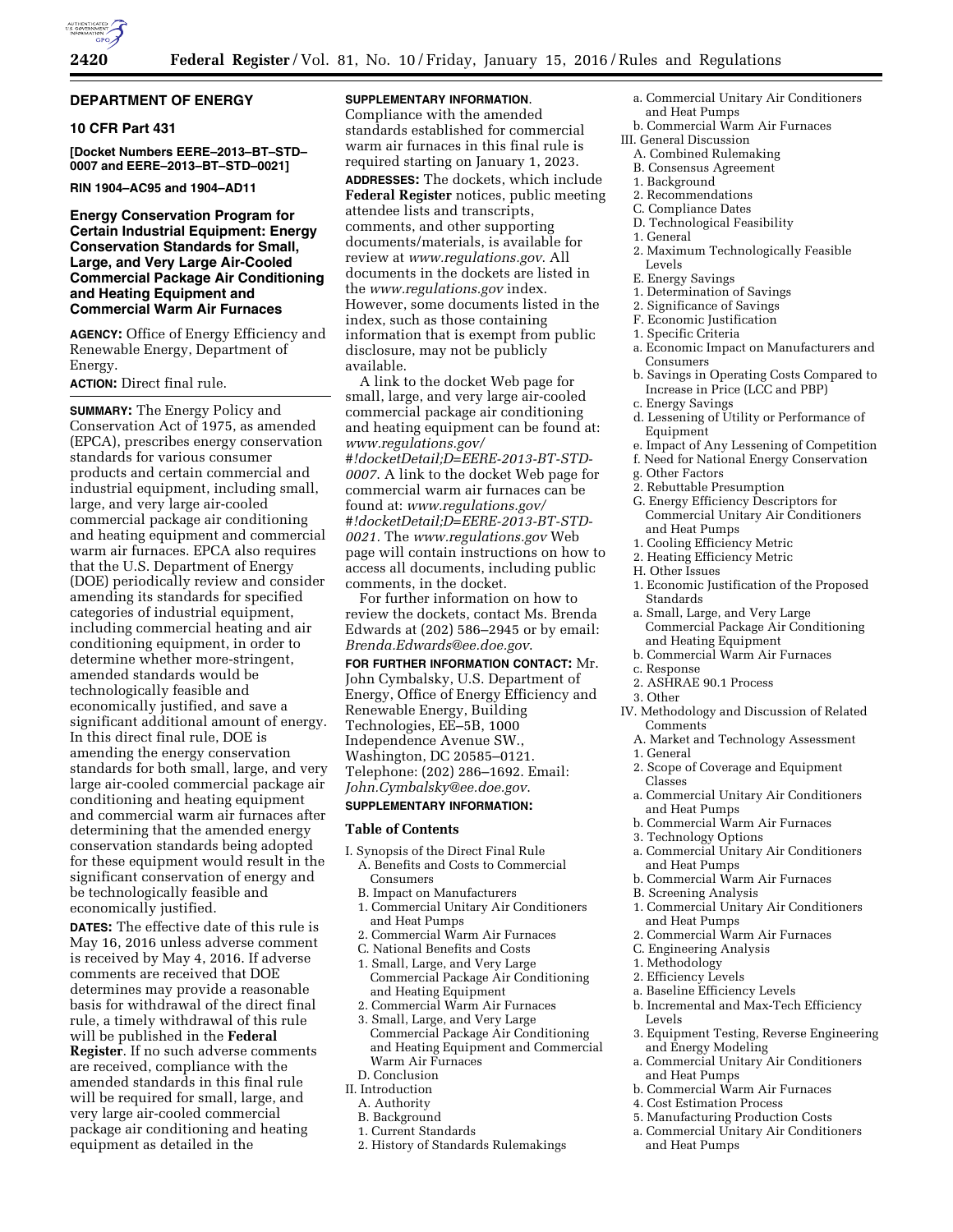- b. Commercial Warm Air Furnaces
- 6. Manufacturer Markup
- 7. Shipping Costs
- D. Markups Analysis
- 1. Distribution Channels
- 2. Markups and Sales Tax
- E. Energy Use Analysis
- 1. Small, Large, and Very Large Commercial Package Air Conditioning and Heating Equipment
- a. Energy Use Simulations
- b. Generalized Building Sample
- 2. Commercial Warm Air Furnaces
- F. Life-Cycle Cost and Payback Period Analysis
- 1. Equipment Cost
- 2. Installation Cost
- a. Small, Large, and Very Large Commercial Package Air Conditioning and Heating Equipment
- b. Commercial Warm Air Furnaces
- 3. Annual Energy Consumption
- 4. Energy Prices
- 5. Maintenance and Repair Costs
- 6. Equipment Lifetime
- a. Small, Large, and Very Large Commercial Package Air Conditioning and Heating Equipment
- b. Commercial Warm Air Furnaces
- 7. Discount Rates
- 8. Efficiency Distribution in the No-New-Standards Case
- a. Small, Large, and Very Large Commercial Package Air Conditioning and Heating Equipment
- b. Commercial Warm Air Furnaces
- 9. Payback Period Analysis
- G. Shipments Analysis
- 1. Small, Large, and Very Large Commercial Package Air Conditioning and Heating Equipment
- a. Shipments by Market Segment
- b. Shipment Market Shares by Efficiency Level
- 2. Commercial Warm Air Furnaces
- a. Impact of Standards on Shipments
- H. National Impact Analysis
- 1. Equipment Efficiency Trends
- 2. National Energy Savings
- 3. Net Present Value
- a. Total Annual Installed Cost
- b. Total Annual Operating Cost Savings
- c. Net Benefit
- I. Consumer Subgroup Analysis
- J. Manufacturer Impact Analysis
- 1. Overview
- 2. Government Regulatory Impact Model
- a. Government Regulatory Impact Model Key Inputs
- b. Government Regulatory Impact Model
- Scenarios
- 3. Discussion of Comments
- a. Employment Impacts on CUAC/CUHP Manufacturers
- b. Conversion Costs related to CUACs/ CUHPs
- c. Small Business Impacts on CWAF Manufacturers
- K. Emissions Analysis
- L. Monetizing Carbon Dioxide and Other Emissions Impacts
- 1. Social Cost of Carbon
- a. Monetizing Carbon Dioxide Emissions
- b. Development of Social Cost of Carbon Values
- c. Current Approach and Key Assumptions
- 2. Social Cost of Other Air Pollutants M. Utility Impact Analysis
- N. Employment Impact Analysis
- V. Analytical Results and Conclusions A. Trial Standard Levels
	- B. Economic Justification and Energy Savings
	- 1. Economic Impacts on Individual Commercial Consumers
	- a. Life-Cycle Cost and Payback Period
	- b. Consumer Subgroup Analysis
	- c. Rebuttable Presumption Payback
	- 2. Economic Impacts on Manufacturers
	- a. Industry Cash-Flow Analysis Results
	- b. Impacts on Employment
	- c. Impacts on Manufacturing Capacity
	- d. Impacts on Subgroups of Manufacturers
	- e. Cumulative Regulatory Burden
	- 3. National Impact Analysis
	-
	- a. Significance of Energy Savings b. Net Present Value of Commercial Consumer Costs and Benefits
	- c. Indirect Impacts on Employment
	- 4. Impact on Utility or Performance of Equipment
	- 5. Impact of Any Lessening of Competition
	- 6. Need of the Nation To Conserve Energy
	- 7. Other Factors
	- 8. Summary of National Economic Impacts
	- C. Conclusion
	- 1. Benefits and Burdens of TSLs Considered for Small, Large, and Very Large Air-Cooled Commercial Package Air Conditioning and Heating Equipment
	- 2. Benefits and Burdens of TSLs Considered for Commercial Warm Air Furnaces
- VI. Procedural Issues and Regulatory Review A. Review Under Executive Orders 12866 and 13563
	- B. Review Under the Regulatory Flexibility Act
	- 1. Commercial Unitary Air Conditioners and Heat Pumps
	- a. Description of Estimated Number of Small Entities Regulated
	- b. Description and Estimate of Compliance Requirements
	- 2. Commercial Warm Air Furnaces
	- a. Description of Estimated Number of Small Entities Regulated
	- 3. Duplication, Overlap, and Conflict With Other Rules and Regulations
	- 4. Significant Alternatives to the Rule
	- C. Review Under the Paperwork Reduction Act
	- D. Review Under the National Environmental Policy Act of 1969
	- E. Review Under Executive Order 13132
	- F. Review Under Executive Order 12988
	- G. Review Under the Unfunded Mandates Reform Act of 1995
	- H. Review Under the Treasury and General Government Appropriations Act, 1999

Government Appropriations Act, 2001 K. Review Under Executive Order 13211 L. Review Under the Information Quality

1Part C was codified as Part A–1 of the corresponding portion of the U.S. Code.

**I. Synopsis of the Direct Final Rule**  Title III, Part  $C<sup>1</sup>$  of the Energy Policy and Conservation Act of 1975 (EPCA or the Act), Public Law 94–163 (December 22, 1975), coupled with Section 441(a) Title IV of the National Energy Conservation Policy Act, Public Law

(collectively codified at 42 U.S.C. 6311–

95–619 (November 9, 1978),

6317), established the Energy Conservation Program for Certain Industrial Equipment, which includes the small, large, and very large aircooled commercial package air conditioning and heating equipment and commercial warm air furnaces (''CWAFs'') that are the subject of this rulemaking.2 The former group of equipment (*i.e.* air-cooled commercial package air conditioning and heating equipment) is referred to herein as air-

cooled commercial unitary air

at issue, States, and efficiency

Air-Conditioning Engineers/ Illuminating Engineering Society.) Under the authority provided by 42 U.S.C. 6295(p)(4) and 6316(b)(1), DOE is issuing this direct final rule establishing amended energy conservation standards for CUACs, CUHPs, and CWAFs.

and ''CUHPs'').

conditioners and heat pumps (''CUACs''

DOE received a statement submitted jointly by interested persons that are fairly representative of relevant points of view (including representatives of manufacturers of the covered equipment

advocates) containing recommendations with respect to energy conservation standards for the above equipment (see section III.B for description of the jointly-submitted statement). DOE has determined that the recommended standards contained in that jointlysubmitted statement (hereinafter ''Joint Statement'') are in accordance with 42 U.S.C. 6313(a)(6)(B), which prescribes the conditions for adoption of a uniform national standard more stringent than the applicable levels prescribed by ASHRAE/IES Standard 90.1 for the above equipment. (The acronym ''ASHRAE/IES'' stands for the American Society of Heating, Refrigerating, and

114–11 (April 30, 2015).

2All references to EPCA in this document refer to the statute as amended through the Energy Efficiency Improvement Act of 2015, Public Law

The amended minimum standards for CUACs and CUHPs are shown in Table I–1, with the CUAC and CUHP cooling efficiency standards presented in terms of an integrated energy efficiency ratio (''IEER'') and the CUHP heating efficiency standards presented as a coefficient of performance (''COP''). The

I. Review Under Executive Order 12630 J. Review Under the Treasury and General

Bulletin for Peer Review M. Congressional Notification VII. Approval of the Office of the Secretary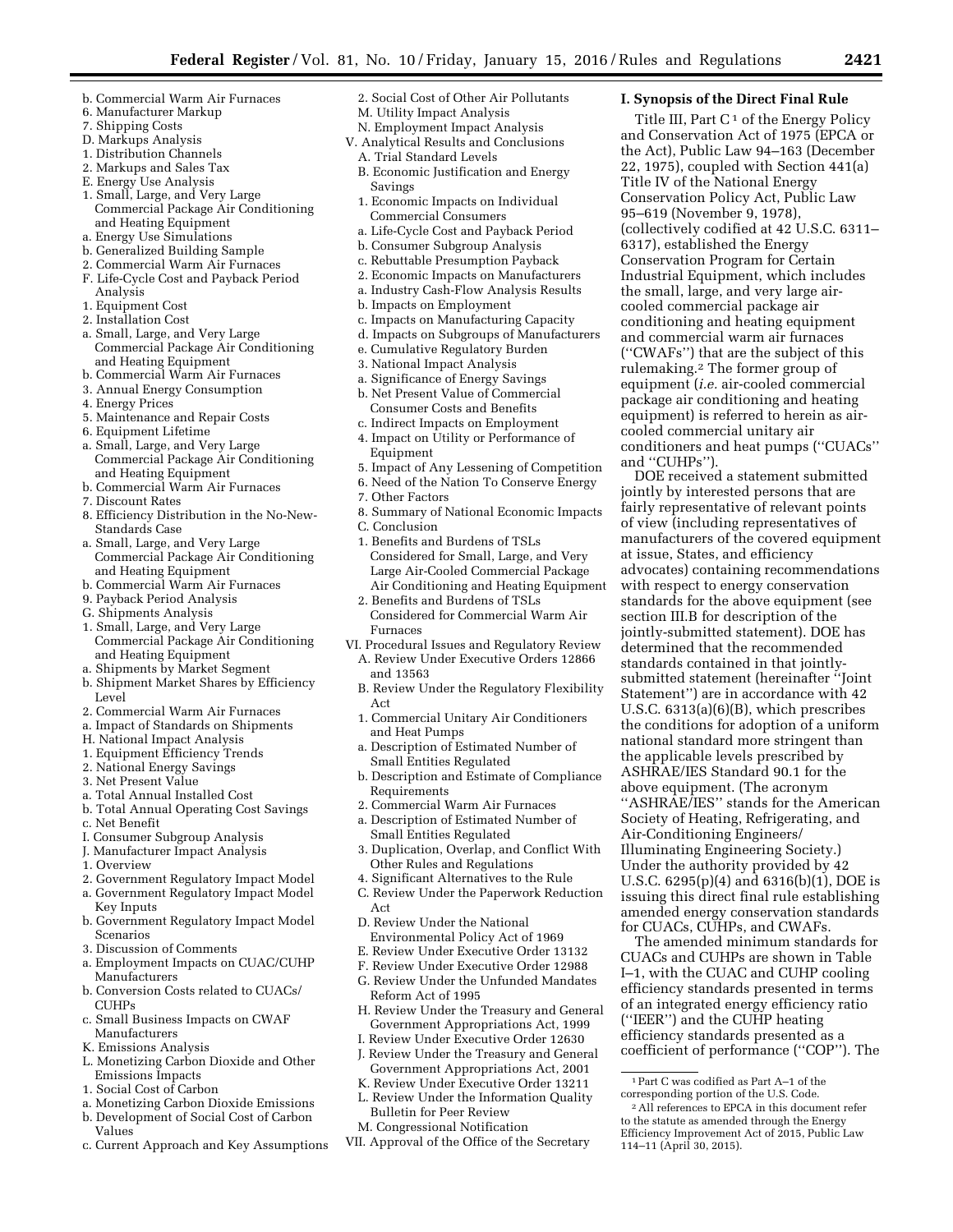IEER metric would replace the currently used energy efficiency ratio (''EER'') metric on which DOE's standards are currently based. The standards will adopt ASHRAE 90.1–2013 efficiency

levels in that will apply starting on January 1, 2018 and a higher level that will apply starting on January 1, 2023 as recommended by the ASRAC Working Group's Joint Statement. The standards

contained in the recommendations apply to all equipment listed in Table I– 1 manufactured in, or imported into, the United States starting on the dates shown in that table.

# TABLE I–1—AMENDED ENERGY CONSERVATION STANDARDS FOR SMALL, LARGE, AND VERY LARGE COMMERCIAL PACKAGE AIR CONDITIONING AND HEATING EQUIPMENT

|                                    | Proposed energy<br>conservation standard                                                                                                                                                                                                                                                              | Compliance date                                                                                                                                                                                                                                                |
|------------------------------------|-------------------------------------------------------------------------------------------------------------------------------------------------------------------------------------------------------------------------------------------------------------------------------------------------------|----------------------------------------------------------------------------------------------------------------------------------------------------------------------------------------------------------------------------------------------------------------|
|                                    |                                                                                                                                                                                                                                                                                                       |                                                                                                                                                                                                                                                                |
| <b>Electric Resistance Heating</b> | 12.9 IEER                                                                                                                                                                                                                                                                                             | January 1, 2018.                                                                                                                                                                                                                                               |
| or No Heating.                     |                                                                                                                                                                                                                                                                                                       | January 1, 2023.                                                                                                                                                                                                                                               |
|                                    |                                                                                                                                                                                                                                                                                                       | January 1, 2018.                                                                                                                                                                                                                                               |
|                                    |                                                                                                                                                                                                                                                                                                       | January 1, 2023.                                                                                                                                                                                                                                               |
|                                    |                                                                                                                                                                                                                                                                                                       | January 1, 2018.                                                                                                                                                                                                                                               |
|                                    |                                                                                                                                                                                                                                                                                                       | January 1, 2023.                                                                                                                                                                                                                                               |
|                                    |                                                                                                                                                                                                                                                                                                       | January 1, 2018.<br>January 1, 2023.                                                                                                                                                                                                                           |
|                                    |                                                                                                                                                                                                                                                                                                       |                                                                                                                                                                                                                                                                |
|                                    |                                                                                                                                                                                                                                                                                                       |                                                                                                                                                                                                                                                                |
|                                    |                                                                                                                                                                                                                                                                                                       | January 1, 2018.                                                                                                                                                                                                                                               |
|                                    | 14.2 IEER                                                                                                                                                                                                                                                                                             | January 1, 2023.                                                                                                                                                                                                                                               |
| All Other Types of Heating         | 12.2 IEER                                                                                                                                                                                                                                                                                             | January 1, 2018.                                                                                                                                                                                                                                               |
|                                    | 14.0 IEER                                                                                                                                                                                                                                                                                             | January 1, 2023.                                                                                                                                                                                                                                               |
| Electric Resistance Heating        | 11.6 IEER, 3.2 COP                                                                                                                                                                                                                                                                                    | January 1, 2018.                                                                                                                                                                                                                                               |
| or No Heating.                     |                                                                                                                                                                                                                                                                                                       | January 1, 2023.                                                                                                                                                                                                                                               |
|                                    |                                                                                                                                                                                                                                                                                                       | January 1, 2018.                                                                                                                                                                                                                                               |
|                                    |                                                                                                                                                                                                                                                                                                       | January 1, 2023.                                                                                                                                                                                                                                               |
|                                    |                                                                                                                                                                                                                                                                                                       |                                                                                                                                                                                                                                                                |
|                                    |                                                                                                                                                                                                                                                                                                       | January 1, 2018.                                                                                                                                                                                                                                               |
|                                    |                                                                                                                                                                                                                                                                                                       | January 1, 2023.                                                                                                                                                                                                                                               |
|                                    |                                                                                                                                                                                                                                                                                                       | January 1, 2018.                                                                                                                                                                                                                                               |
|                                    |                                                                                                                                                                                                                                                                                                       | January 1, 2023.                                                                                                                                                                                                                                               |
| Electric Resistance Heating        | 10.6 IEER, 3.2 COP                                                                                                                                                                                                                                                                                    | January 1, 2018.                                                                                                                                                                                                                                               |
| or No Heating.                     | 12.5 IEER, 3.2 COP                                                                                                                                                                                                                                                                                    | January 1, 2023.                                                                                                                                                                                                                                               |
| All Other Types of Heating         | 10.4 IEER, 3.2 COP                                                                                                                                                                                                                                                                                    | January 1, 2018.                                                                                                                                                                                                                                               |
|                                    | 12.3 IEER, 3.2 COP                                                                                                                                                                                                                                                                                    | January 1, 2023.                                                                                                                                                                                                                                               |
|                                    | Heating type<br>All Other Types of Heating<br><b>Electric Resistance Heating</b><br>or No Heating.<br>All Other Types of Heating<br>Electric Resistance Heating<br>or No Heating.<br>All Other Types of Heating<br><b>Electric Resistance Heating</b><br>or No Heating.<br>All Other Types of Heating | 14.8 IEER<br>12.7 IEER<br>14.6 IEER<br>12.2 IEER, 3.3 COP<br>14.1 IEER, 3.4 COP<br>12.0 IEER, 3.3 COP<br>13.9 IEER, 3.4 COP<br>12.4 IEER<br>13.5 IEER, 3.3 COP<br>11.4 IEER, 3.2 COP<br>13.3 IEER, 3.3 COP<br>11.6 IEER<br>13.2 IEER<br>11.4 IEER<br>13.0 IEER |

For CWAFs, the amended standards, which prescribe the minimum allowable thermal efficiency (''TE''), are shown in

Table I–2. These standards apply to all equipment listed in Table I–2 manufactured in, or imported into, the

United States starting on January 1, 2023.

# TABLE I–2—ENERGY CONSERVATION STANDARDS FOR COMMERCIAL WARM AIR FURNACES

| Equipment class    |                      | Thermal<br>efficiency **<br>(% |
|--------------------|----------------------|--------------------------------|
| Oil-Fired Furnaces | ≥225.000<br>≥225.000 | 81<br>82                       |

\* In addition to being defined by input capacity, a CWAF is ''a self-contained oil- or gas-fired furnace designed to supply heated air through ducts to spaces that require it and includes combination warm air furnace/electric air conditioning units but does not include unit heaters and duct furnaces.'' CWAFs coverage is further discussed in section IV.A.2, ''Scope of Coverage and Equipment Classes.''

\*\* Thermal efficiency is at the maximum rated capacity (rated maximum input), and is determined using the DOE test procedure specified at 10 CFR 431.76.

# *A. Benefits and Costs to Commercial Consumers*

Table I–3 presents DOE's evaluation of the economic impacts of the energy

conservation standards on commercial consumers of CUACs and CUHPs, as measured by the average life-cycle cost (''LCC'') savings and the payback period (''PBP'').3 The average LCC savings are

section IV.F.8). The simple PBP, which is designed to compare specific CWAF efficiency levels, is measured relative to the baseline model (see section IV.C.2.a).

positive for all equipment classes, and the PBP is less than the average lifetime of the equipment, which is estimated to be 22 years (see section IV.F.6).

<sup>3</sup>The average LCC savings are measured relative to the efficiency distribution in the no-newstandards case, which depicts the market in the compliance year in the absence of standards (see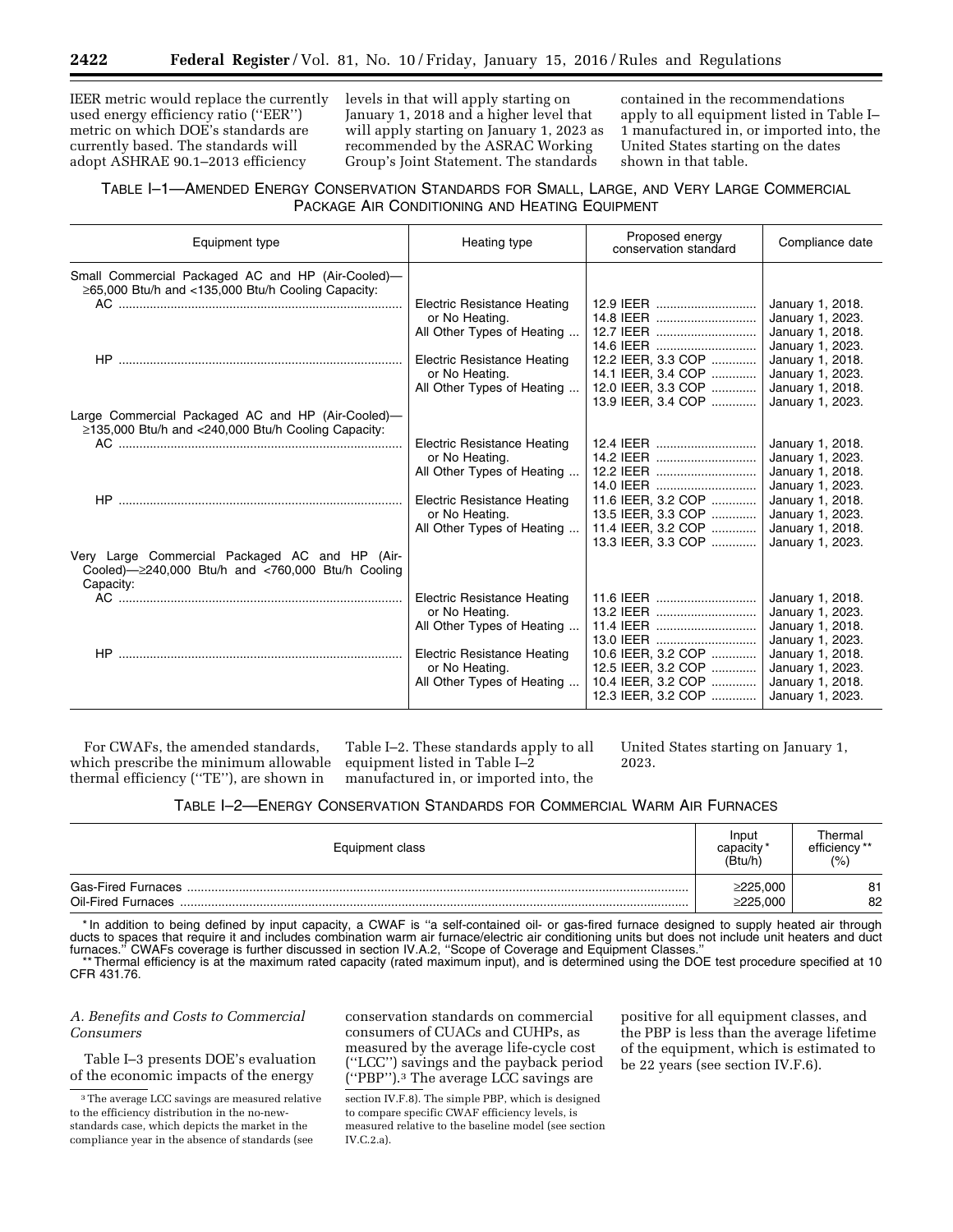TABLE I–3—IMPACTS OF AMENDED ENERGY CONSERVATION STANDARDS ON COMMERCIAL CONSUMERS OF SMALL, LARGE, AND VERY LARGE COMMERCIAL PACKAGE AIR CONDITIONING AND HEATING EQUIPMENT

| Equipment class | Average LCC<br>savings<br>$(2014\bar{3})$ | Payback<br>period<br>(vears) |
|-----------------|-------------------------------------------|------------------------------|
|                 | 104                                       | 13.4                         |
|                 | 2,336                                     | 1.9                          |
|                 | 2.468                                     | 6.2                          |

Table I–4 presents DOE's evaluation of the economic impacts of the energy conservation standards on commercial consumers of CWAFs, as measured by the average LCC savings and the PBP. The average LCC savings are positive for both equipment classes, and the PBP is less than the average lifetime of the

equipment, which is estimated to be 23 years for both gas-fired and oil-fired CWAFs (see section IV.F.6).

# TABLE I–4—IMPACTS OF AMENDED ENERGY CONSERVATION STANDARDS ON COMMERCIAL CONSUMERS OF COMMERCIAL WARM AIR FURNACES

| Equipment class                    | Average LCC<br>savings<br>$(2014\bar{3})$ | Simple pay-<br>back period<br>(years) |
|------------------------------------|-------------------------------------------|---------------------------------------|
| Gas-Fired CWAFs<br>Oil-Fired CWAFs | 284<br>400                                | $\mathsf{I}$ .4<br>1.9                |

DOE's analysis of the impacts of the adopted standards on commercial consumers of CUACs/CUHPs and CWAFs is described in section IV.F of this document.

### *B. Impact on Manufacturers*

1. Commercial Unitary Air Conditioners and Heat Pumps

The industry net present value (''INPV'') is the sum of the discounted cash flows to the industry from the base year through the end of the analysis period (2015 to 2048). Using a real discount rate of 6.2 percent, DOE estimates that the INPV for CUAC/ CUHP manufacturers is \$1,638.2 million in 2014\$. Under the standards adopted in this direct final rule, DOE expects INPV may change approximately  $-26.8$ percent to  $-2.3$  percent, which corresponds to approximately  $-$ \$440.4 million and  $-$  \$38.5 million in 2014\$. In order to bring equipment into compliance with the standards adopted in this direct final rule, DOE expects the industry to incur \$520.8 million in total conversion costs.

# 2. Commercial Warm Air Furnaces

As indicated above, the INPV is the sum of the discounted cash flows to the industry from the base year through the end of the analysis period (2015 to 2048). Using a real discount rate of 8.9 percent, DOE estimates that the INPV for CWAF manufacturers is \$96.3 million in 2014\$. Under the standards adopted in this direct final rule, DOE expects INPV may be reduced by approximately 13.9 percent to 6.1

percent, which corresponds to  $-$ \$13.4 million and  $-$ \$5.9 million in 2014\$. In order to bring products into compliance with the standards in this direct final rule, DOE expects the industry to incur \$22.2 million in conversion costs.

DOE's analysis of the impacts of the standards in this direct final rule on manufacturers is described in section IV.J of this document.

## *C. National Benefits and Costs 4*

1. Small, Large, and Very Large Commercial Package Air Conditioning and Heating Equipment

DOE's analyses indicate that energy conservation standards being adopted in this direct final rule for CUAC and CUHP equipment would save a significant amount of energy. Relative to the case without amended standards (referred to as the ''no-new-standards case''), the lifetime energy savings for CUAC and CUHP equipment purchased in 2018–2048 amount to 14.8 quadrillion British thermal units (Btu), or ''quads.'' 5 This represents a savings of 24 percent relative to the energy use

of these products in the no-newstandards case.

The cumulative net present value (''NPV'') of total consumer costs and savings of the standards for CUACs and CUHPs ranges from \$15.2 billion (at a 7 percent discount rate) to \$50 billion (at a 3-percent discount rate). This NPV expresses the estimated total value of future operating-cost savings minus the estimated increased product and installation costs for CUACs and CUHPs purchased in 2018–2048.

In addition, the CUAC and CUHP equipment standards that are being adopted in this direct final rule are projected to yield significant environmental benefits as a result of the improvement in the conservation of energy. DOE estimates that the standards would result in cumulative greenhouse gas (''GHG'') emission reductions (over the same period as for energy savings) of 873 million metric tons (Mt)  $\epsilon$  of carbon dioxide (CO<sub>2</sub>), 454 thousand tons of sulfur dioxide  $(SO<sub>2</sub>)$ , 1,634 tons of nitrogen oxides  $(NO<sub>X</sub>)$ , 3,917 thousand tons of methane  $(CH_4)$ , 9.54 thousand tons of nitrous oxide  $(N_2O)$ , and 1.68 tons of mercury (Hg).<sup>3</sup> The cumulative reduction in  $CO<sub>2</sub>$ emissions through 2030 amounts to 77 million Mt, which is equivalent to the

<sup>4</sup>All monetary values in this section are expressed in 2014 dollars and, where appropriate, are discounted to 2015 unless explicitly stated otherwise. Energy savings in this section refer to the full-fuel-cycle savings (see section IV.H for discussion).

<sup>5</sup>A quad is equal to 1015 British thermal units (''Btu''). The quantity refers to full-fuel-cycle (''FFC'') energy savings. FFC energy savings includes the energy consumed in extracting, processing, and transporting primary fuels (*i.e.,*  coal, natural gas, petroleum fuels), and, thus, presents a more complete picture of the impacts of energy efficiency standards. For more information on the FFC metric, see section IV.H.2.

 $^6\mbox{\AA}$  metric ton is equivalent to 1.1 short tons. Results for  $NO<sub>x</sub>$  and Hg are presented in short tons.

<sup>3</sup> DOE calculated emissions reductions relative to the no-new-standards-case, which reflects key assumptions in the *Annual Energy Outlook 2015*  (*AEO 2015*) Reference case, which generally represents current legislation and environmental regulations for which implementing regulations were available as of October 31, 2014.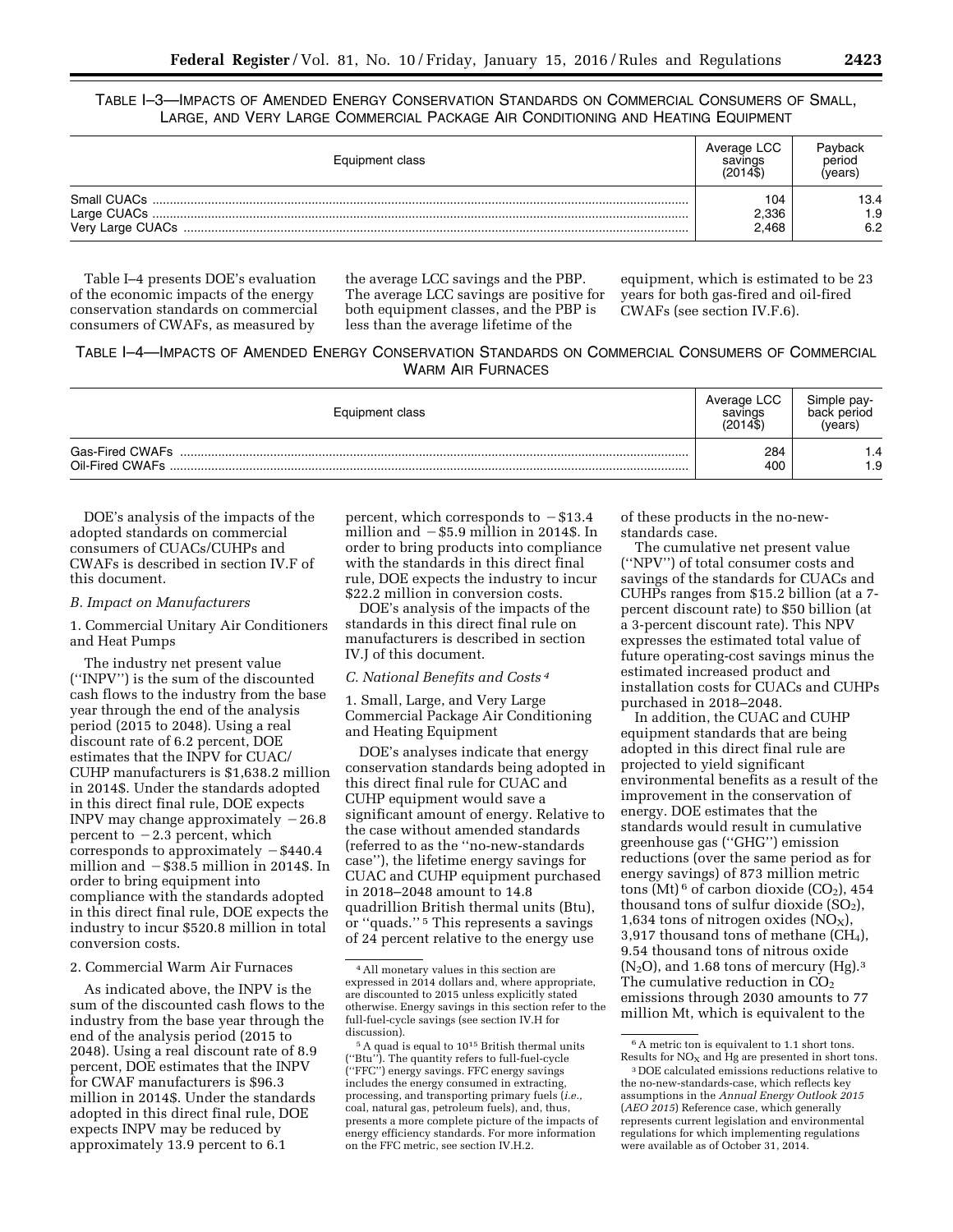emissions resulting from the annual electricity use of more than 10.6 million homes.

The value of the  $CO<sub>2</sub>$  reductions is calculated using a range of values per metric ton of  $CO<sub>2</sub>$  (otherwise known as the ''Social Cost of Carbon,'' or ''SCC'') developed by a Federal interagency working group.7 The derivation of the SCC values is discussed in section IV.L.

Using discount rates appropriate for each set of SCC values, DOE estimates that the net present monetary value of the  $CO<sub>2</sub>$  emissions reduction (not including  $CO<sub>2</sub>$ -equivalent emissions of other gases with global warming potential) is between \$5.0 billion and \$75.9 billion, with a value of \$24.9 billion using the central SCC case represented by \$40.0/t in 2015. DOE

also estimates that the net present monetary value of the  $NO<sub>x</sub>$  emissions reduction to be \$1.4 billion at a 7 percent discount rate, and \$4.4 billion at a 3-percent discount rate.8

Table I–5 summarizes the national economic benefits and costs expected to result from the adopted standards for CUACs and CUHPs.

# TABLE I–5—SUMMARY OF NATIONAL ECONOMIC BENEFITS AND COSTS OF AMENDED ENERGY CONSERVATION STANDARDS FOR SMALL, LARGE, AND VERY LARGE COMMERCIAL PACKAGE AIR CONDITIONING AND HEATING EQUIPMENT \*

| Category            | Present value<br>(billion 2014\$)                                  | Discount rate<br>(%) |
|---------------------|--------------------------------------------------------------------|----------------------|
| <b>Benefits</b>     |                                                                    |                      |
|                     | 23.0<br>64.9<br>5.0<br>24.9<br>40.2<br>75.9<br>4.4<br>49.3<br>94.1 | 5<br>2.5             |
| Costs               |                                                                    |                      |
|                     | 14.9                                                               |                      |
| <b>Net Benefits</b> |                                                                    |                      |
|                     | 41.6<br>79.2                                                       |                      |

\* This table presents the costs and benefits associated with equipment shipped in 2018–2048. These results include benefits to consumers which accrue after 2048 from the products purchased in 2018–2048. The costs account for the incremental variable and fixed costs incurred by manufacturers due to the standard, some of which may be incurred in preparation for the rule.

\*\* The CO<sub>2</sub> values represent global monetized values of the SCC, in 2014\$, in 2015 under several scenarios of the updated SCC values. The fourth case rep-<br>first three cases use the averages of SCC distributions calculate resents the 95th percentile of the SCC distribution calculated using a 3% discount rate. The SCC time series incorporate an escalation factor.

† The \$/ton values used for NO<sub>X</sub> are described in section IV.L.2. DOE estimated the monetized value of NO<sub>X</sub> emissions reductions using benefit per ton estimates from the *Regulatory Impact Analysis for the Proposed Carbon Pollution Guidelines for Existing Power Plants and Emission*  Standards for Modified and Reconstructed Power Plants, published in June 2014 by EPA's Office of Air Quality Planning and Standards. (Available at: *<http://www3.epa.gov/ttnecas1/regdata/RIAs/111dproposalRIAfinal0602.pdf>*.) See section IV.L.2 for further discussion. Note that the agency is primarily using a national benefit-per-ton estimate for particulate matter emitted from the Electricity Generating Unit sector based on an estimate of premature mortality derived from the ACS study (Krewski et al., 2009). If the benefit-per-ton estimates were based on the Six Cities study (Lepuele et al., 2011), the values would be nearly two-and-a-half times larger. Because of the sensitivity of the benefit-per-ton estimate to the geographical considerations of sources and receptors of emissions, DOE intends to investigate refinements to the agency's current approach of one national estimate by assessing the regional approach taken by EPA's Regulatory Impact Analysis for the Clean Power Plan Final Rule. †† Total Benefits for both the 3% and 7% cases are derived using the series corresponding to average SCC with 3-percent discount rate

(\$40.0/t case).

The benefits and costs of the adopted CUAC and CUHP standards for equipment sold in 2018–2048 can also be expressed in terms of annualized values. The monetary values for the

total annualized net benefits are the sum of (1) the national economic value of the benefits in reduced operating costs, minus (2) the increases in product purchase prices and installation costs,

plus (3) the value of the benefits of  $CO<sub>2</sub>$ and  $NO<sub>X</sub>$  emission reductions, all annualized.9

9To convert the time-series of costs and benefits into annualized values, DOE calculated a present value in 2015, the year used for discounting the NPV of total consumer costs and savings. For the benefits, DOE calculated a present value associated with each year's shipments in the year in which the shipments occur (*e.g.,* 2020 or 2030), and then discounted the present value from each year to 2015. The calculation uses discount rates of 3 and 7 percent for all costs and benefits except for the

<sup>7</sup>*Technical Update of the Social Cost of Carbon for Regulatory Impact Analysis Under Executive Order 12866.* Interagency Working Group on Social Cost of Carbon, United States Government (May 2013; revised July 2015) (Available at: *[https://](https://www.whitehouse.gov/sites/default/files/omb/inforeg/scc-tsd-final-july-2015.pdf) [www.whitehouse.gov/sites/default/files/omb/](https://www.whitehouse.gov/sites/default/files/omb/inforeg/scc-tsd-final-july-2015.pdf) [inforeg/scc-tsd-final-july-2015.pdf](https://www.whitehouse.gov/sites/default/files/omb/inforeg/scc-tsd-final-july-2015.pdf)*).

 $8$  DOE estimated the monetized value of  $NO<sub>x</sub>$ emissions reductions using benefit per ton estimates from the *Regulatory Impact Analysis for the Proposed Carbon Pollution Guidelines for Existing Power Plants and Emission Standards for Modified and Reconstructed Power Plants,*  published in June 2014 by EPA's Office of Air Quality Planning and Standards. (Available at:

*[http://www3.epa.gov/ttnecas1/regdata/RIAs/](http://www3.epa.gov/ttnecas1/regdata/RIAs/111dproposalRIAfinal0602.pdf) [111dproposalRIAfinal0602.pdf](http://www3.epa.gov/ttnecas1/regdata/RIAs/111dproposalRIAfinal0602.pdf)*). See section IV.L.2 for further discussion. Note that the agency is primarily using a national benefit-per-ton estimate for particulate matter emitted from the Electricity Generating Unit sector based on an estimate of premature mortality derived from the ACS study (Krewski et al., 2009). If the benefit-per-ton estimates were based on the Six Cities study (Lepuele et al., 2011), the values would be nearly two-and-a-half times larger. Because of the sensitivity of the benefit-per-ton estimate to the geographical considerations of sources and receptors of emissions, DOE intends to investigate refinements to the agency's current approach of one

national estimate by assessing the regional approach taken by EPA's Regulatory Impact Analysis for the Clean Power Plan Final Rule. Note that DOE is currently investigating valuation of avoided and SO<sub>2</sub> and Hg emissions.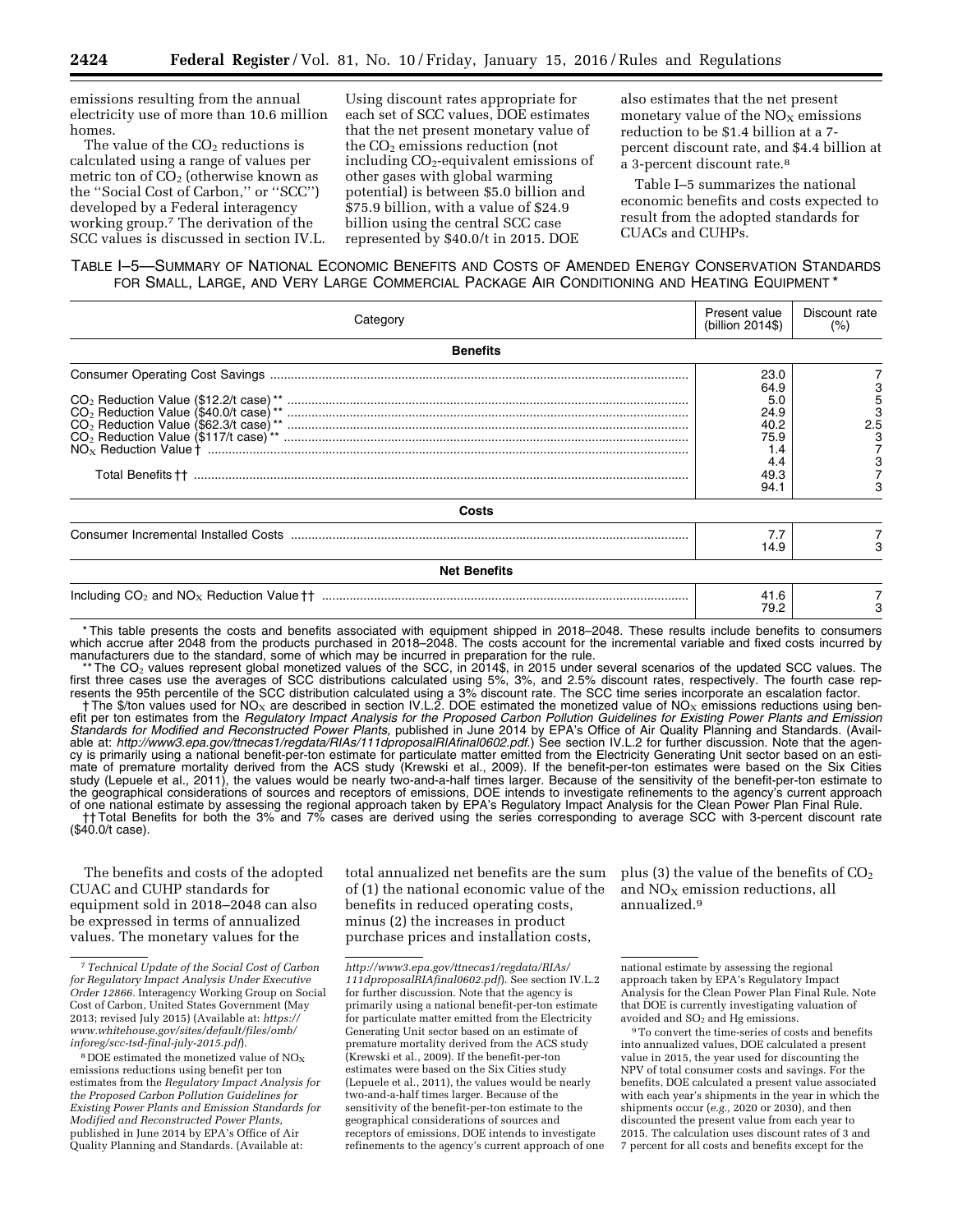Although the value of operating cost savings and  $CO<sub>2</sub>$  emission reductions are both important, two issues are relevant. First, the national operating cost savings are domestic U.S. consumer monetary savings that occur as a result of market transactions, whereas the value of  $CO<sub>2</sub>$  reductions is based on a global value. Second, the assessments of operating cost savings and  $CO<sub>2</sub>$  savings are performed with different methods that use different time frames for analysis. The national operating cost savings is measured for the lifetime of CUACs and CUHPs shipped in 2018– 2048. Because  $CO<sub>2</sub>$  emissions have a very long residence time in the

atmosphere,10 the SCC values in future years reflect future  $CO<sub>2</sub>$ -emissions impacts that continue beyond 2100.

Estimates of annualized benefits and costs of the adopted standards are shown in Table I–6. The results under the primary estimate are as follows. Using a 7-percent discount rate for benefits and costs other than CO<sub>2</sub> reduction, (for which DOE used a 3 percent discount rate along with the SCC series that has a value of \$40.0/t in  $2015$ ,<sup>11</sup> the estimated cost of the standards in this rule is \$708 million per year in increased equipment costs, while the estimated annual benefits are \$2,099 million in reduced equipment

operating costs,  $$1,320$  million in  $CO<sub>2</sub>$ reductions, and \$132.0 million in reduced  $NO<sub>x</sub>$  emissions. In this case, the net benefit amounts to \$2,843 million per year. Using a 3-percent discount rate for all benefits and costs and the SCC series that has a value of \$40.0/t in 2015, the estimated cost of the standards is \$792 million per year in increased equipment costs, while the estimated annual benefits are \$3,441 million in reduced operating costs, \$1,320 million in  $CO<sub>2</sub>$  reductions, and \$231.3 million in reduced  $NO<sub>X</sub>$  emissions. In this case, the net benefit amounts to \$4,201 million per year.

TABLE I–6—ANNUALIZED BENEFITS AND COSTS OF AMENDED STANDARDS FOR SMALL, LARGE, AND VERY LARGE COMMERCIAL PACKAGE AIR CONDITIONING AND HEATING EQUIPMENT \*

|                                   | Million 2014\$/year                                                                                                                                                                  |                                                                                                          |                                                                                                                          |                                                                                                                                     |
|-----------------------------------|--------------------------------------------------------------------------------------------------------------------------------------------------------------------------------------|----------------------------------------------------------------------------------------------------------|--------------------------------------------------------------------------------------------------------------------------|-------------------------------------------------------------------------------------------------------------------------------------|
|                                   | Discount rate<br>Low net benefits<br>Primary estimate<br>estimate<br>(%)                                                                                                             |                                                                                                          | High net benefits<br>estimate                                                                                            |                                                                                                                                     |
|                                   | <b>Benefits</b>                                                                                                                                                                      |                                                                                                          |                                                                                                                          |                                                                                                                                     |
|                                   | 7<br>5<br>3<br>2.5<br>7<br>7 plus $CO2$ range<br>7<br>3 plus $CO2$ range                                                                                                             | 2,099<br>357<br>1,320<br>1,973<br>132.0<br>231.3<br>2,588 to 6,259<br>3,551<br>4,029 to 7,701<br>$4.992$ | 2,021<br>3,287<br>355<br>1,313<br>1,964<br>4,009<br>131.3<br>230.2<br>2,507 to 6,160<br>3,465<br>3,872 to 7,525<br>4,830 | 2,309<br>3,830.<br>361.<br>1,337.<br>1,999.<br>4,080.<br>299.1.<br>516.3.<br>2,970 to 6,689.<br>3,946.<br>4,708 to 8,427.<br>5,684. |
|                                   | Costs                                                                                                                                                                                |                                                                                                          |                                                                                                                          |                                                                                                                                     |
|                                   |                                                                                                                                                                                      | 708<br>792                                                                                               | 888<br>1028                                                                                                              | 275<br>231.                                                                                                                         |
|                                   | <b>Net Benefits</b>                                                                                                                                                                  |                                                                                                          |                                                                                                                          |                                                                                                                                     |
| Total †† ……………………………………………………………… | 7 plus CO <sub>2</sub> range<br>3 plus $CO2$ range<br>$\mathbf{r}$ , and $\mathbf{r}$ , and $\mathbf{r}$ , and $\mathbf{r}$ , and $\mathbf{r}$ , and $\mathbf{r}$ , and $\mathbf{r}$ | 1,880 to 5,551                                                                                           | 1,619 to 5,273<br>2,578<br>3,238 to 6,909    2,843 to 6,497                                                              | 2,695 to 6,414.<br>3,671.<br>4,477 to 8,196.<br>5,453.                                                                              |

This table presents the annualized costs and benefits associated with CUACs and CUHPs shipped in 2018–2048. These results include benefits to consumers which accrue after 2048 from the CUACs and CUHPs purchased in 2018–2048. The results account for the incremental variable and fixed costs incurred by manufacturers due to the standard, some of which may be incurred in preparation for the rule. The Primary, Low Benefits, and High Benefits Estimates utilize projections of energy prices from the *AEO 2015* Reference case, Low Economic Growth case, and High Economic Growth case, respectively. In addition, incremental product costs reflect a constant price trend in the Primary estimate, a slightly increasing price trend in the Low Benefits estimate, and a slightly decreasing price trend in the Low Benefits estimate. The methods used to project price trends are explained in section IV.D.1.

The CO<sub>2</sub> values represent global monetized values of the SCC, in 2014\$, in 2015 under several scenarios of the updated SCC values. The first three cases use the averages of SCC distributions calculated using 5%, 3%, and 2.5% discount rates, respectively. The fourth case represents the 95th percentile of the SCC distribution calculated using a 3% discount rate. The SCC time series incorporate an escalation factor.

† The \$/ton values used for NO<sub>X</sub> are described in section IV.L.2. DOE estimated the monetized value of NO<sub>X</sub> emissions reductions using benefit per ton estimates from the Regulatory Impact Analysis titled, ''*Proposed Carbon Pollution Guidelines for Existing Power Plants and Emission*  Standards for Modified and Reconstructed Power Plants," published in June 2014 by EPA's Office of Air Quality Planning and Standards. (Available at: *<http://www3.epa.gov/ttnecas1/regdata/RIAs/111dproposalRIAfinal0602.pdf>*.) For DOE's Primary Estimate and Low Net Benefits Estimate, the agency used a national benefit-per-ton estimate for particulate matter emitted from the Electric Generating Unit sector based on an estimate of premature mortality derived from the ACS study (Krewski et al., 2009). For DOE's High Net Benefits Estimate, the benefit-per-ton estimates were based on the Six Cities study (Lepuele et al., 2011), which are nearly two-and-a-half times larger than those from the ACS study. Because of the sensitivity of the benefit-per-ton estimate to the geographical considerations of sources and receptors of emission, DOE intends to investigate refinements to the agency's current approach of one national estimate by assessing the regional approach taken by EPA's Regulatory Impact Analysis for the Clean Power Plan Final Rule.

value of CO2 reductions, for which DOE used casespecific discount rates, as shown in Table I.3. Using the present value, DOE then calculated the fixed annual payment over the analysis period, starting in the compliance year, that yields the same present value.

 $10$  The atmospheric lifetime of  $CO<sub>2</sub>$  is estimated of the order of 30–95 years. Jacobson, MZ (2005), ''Correction to 'Control of fossil-fuel particulate black carbon and organic matter, possibly the most effective method of slowing global warming,' '' 110 *J. Geophys. Res.* D14105.

<sup>11</sup> DOE used a 3% discount rate because the SCC values for the series used in the calculation were derived using a 3% discount rate (see section IV.L).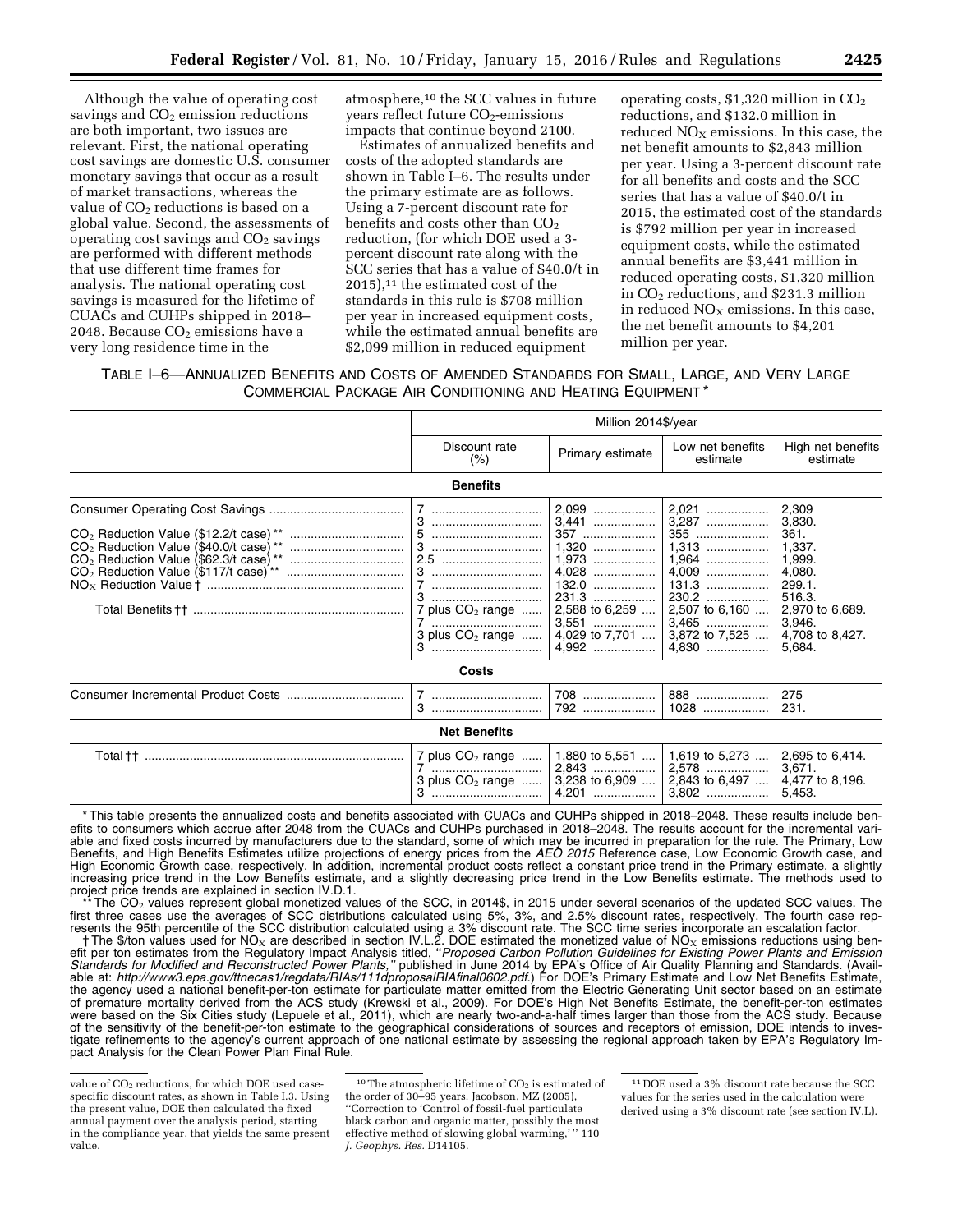†† Total Benefits for both the 3% and 7% cases are derived using the series corresponding to the average SCC with 3-percent discount rate (\$40.0/t) case. In the rows labeled "7% plus CO<sub>2</sub> range" and "3% plus CO<sub>2</sub> range," the operating cost and NO<sub>X</sub> benefits are calculated using the labeled discount rate, and those values are added to the full range of  $CO<sub>2</sub>$  values.

DOE's analysis of the national impacts of the adopted standards is described in sections IV.H, IV.K and IV.L of this document.

#### 2. Commercial Warm Air Furnaces

DOE's analyses indicate that the adopted energy conservation standards for CWAFs would save a significant amount of energy. Relative to the case without amended standards (referred to as the ''no-new-standards case''), the lifetime energy savings for CWAFs purchased in 2023–2048 amount to 0.23 quads. This represents a savings of 0.8 percent relative to the energy use of these products in the case without amended standards (*i.e.* the no-newstandards case).

The cumulative NPV of total consumer costs and savings of the standards for CWAFs ranges from \$0.3 billion (at a 7-percent discount rate) to \$1.0 billion (at a 3-percent discount

rate). This NPV expresses the estimated total value of future operating-cost savings minus the estimated increased product and installation costs for CWAFs purchased in 2023–2048.

In addition, the CWAF equipment standards that are being adopted in this direct final rule are projected to yield significant environmental benefits as a result of the improvement in the conservation of energy. Specifically, these standards are projected to result in cumulative GHG emission reductions (over the same period as for energy savings) of  $12.4$  Mt of  $CO<sub>2</sub>$ , 0.40 thousand tons of  $SO_2$ , 41.2 tons of  $NO_X$ , 146 thousand tons of CH4, 0.03 thousand tons of  $N_2O$ , and 0.001 tons of mercury. The cumulative reduction in CO2 emissions through 2030 amounts to 0.9 Mt, which is equivalent to the emissions resulting from the annual electricity use of about 79,000 homes.

The value of the  $CO<sub>2</sub>$  reductions is calculated using a range of values per metric ton of  $CO<sub>2</sub>$  developed by the Federal interagency Working Group. The derivation of the SCC values is discussed in section IV.L. Using discount rates appropriate for each set of SCC values, DOE estimates that the net present monetary value of the  $CO<sub>2</sub>$ emissions reduction (not including  $CO<sub>2</sub>$ equivalent emissions of other gases with global warming potential) ranges from \$71.4 million to \$1,078 million, with a value of \$353 million using the central SCC case represented by \$40.0/t in 2015. DOE also estimates that the net present monetary value of the  $NO<sub>X</sub>$ emissions reduction to be \$36.1 million at a 7-percent discount rate, and \$110 million at a 3-percent discount rate.

Table I–7 summarizes the national economic benefits and costs expected to result from the adopted CWAF standards.

TABLE I–7—SUMMARY OF NATIONAL ECONOMIC BENEFITS AND COSTS OF AMENDED ENERGY CONSERVATION STANDARDS FOR COMMERCIAL WARM AIR FURNACES<sup>\*</sup>

| Category            |                                                                           | Discount Rate<br>$(\% )$ |
|---------------------|---------------------------------------------------------------------------|--------------------------|
| <b>Benefits</b>     |                                                                           |                          |
|                     | 0.4<br>1.0<br>0.07<br>0.35<br>0.57<br>1.08<br>0.04<br>0.11<br>0.75<br>1.5 | 5<br>3<br>2.5            |
| Costs               |                                                                           |                          |
|                     | 0.03<br>0.06                                                              |                          |
| <b>Net Benefits</b> |                                                                           |                          |
|                     | 0.72<br>1.4                                                               |                          |

\* This table presents the costs and benefits associated with CWAFs shipped in 2023–2048. These results include benefits to commercial consumers which accrue after 2048 from the products purchased in 2023–2048. The costs account for the incremental variable and fixed costs incurred by manufacturers due to the standard, some of which may be incurred in preparation for the rule.

\*\* The CO<sub>2</sub> values represent global monetized values of the SCC, in 2014\$, in 2015 under several scenarios of the updated SCC values. The first three cases use the averages of SCC distributions calculated using 5%, 3%, and 2.5% discount rates, respectively. The fourth case represents the 95th percentile of the SCC distribution calculated using a 3% discount rate. The SCC time series incorporate an escalation factor.

† The \$/ton values used for NO<sub>X</sub> are described in section IV.L.2. DOE estimated the monetized value of NO<sub>X</sub> emissions reductions using benefit per ton estimates from the Regulatory Impact Analysis titled, *''Proposed Carbon Pollution Guidelines for Existing Power Plants and Emission*  Standards for Modified and Reconstructed Power Plants," published in June 2014 by EPA's Office of Air Quality Planning and Standards. (Available at: *[http://www3.epa.gov/ttnecas1/regdata/RIAs/111dproposalRIAfinal0602.pdf.](http://www3.epa.gov/ttnecas1/regdata/RIAs/111dproposalRIAfinal0602.pdf)*) See section IV.L.2 for further discussion. Note that the agency is primarily using a national benefit-per-ton estimate for particulate matter emitted from the Electricity Generating Unit sector based on an estimate of premature mortality derived from the ACS study (Krewski et al., 2009). If the benefit-per-ton estimates were based on the Six Cities study (Lepuele et al., 2011), the values would be nearly two-and-a-half times larger. Because of the sensitivity of the benefit-per-ton estimate to the geographical considerations of sources and receptors of emissions, DOE intends to investigate refinements to the agency's current approach of one national estimate by assessing the regional approach taken by EPA's Regulatory Impact Analysis for the Clean Power Plan Final Rule.

†† Total Benefits for both the 3% and 7% cases are derived using the series corresponding to average SCC with 3-percent discount rate (\$40.0/t case).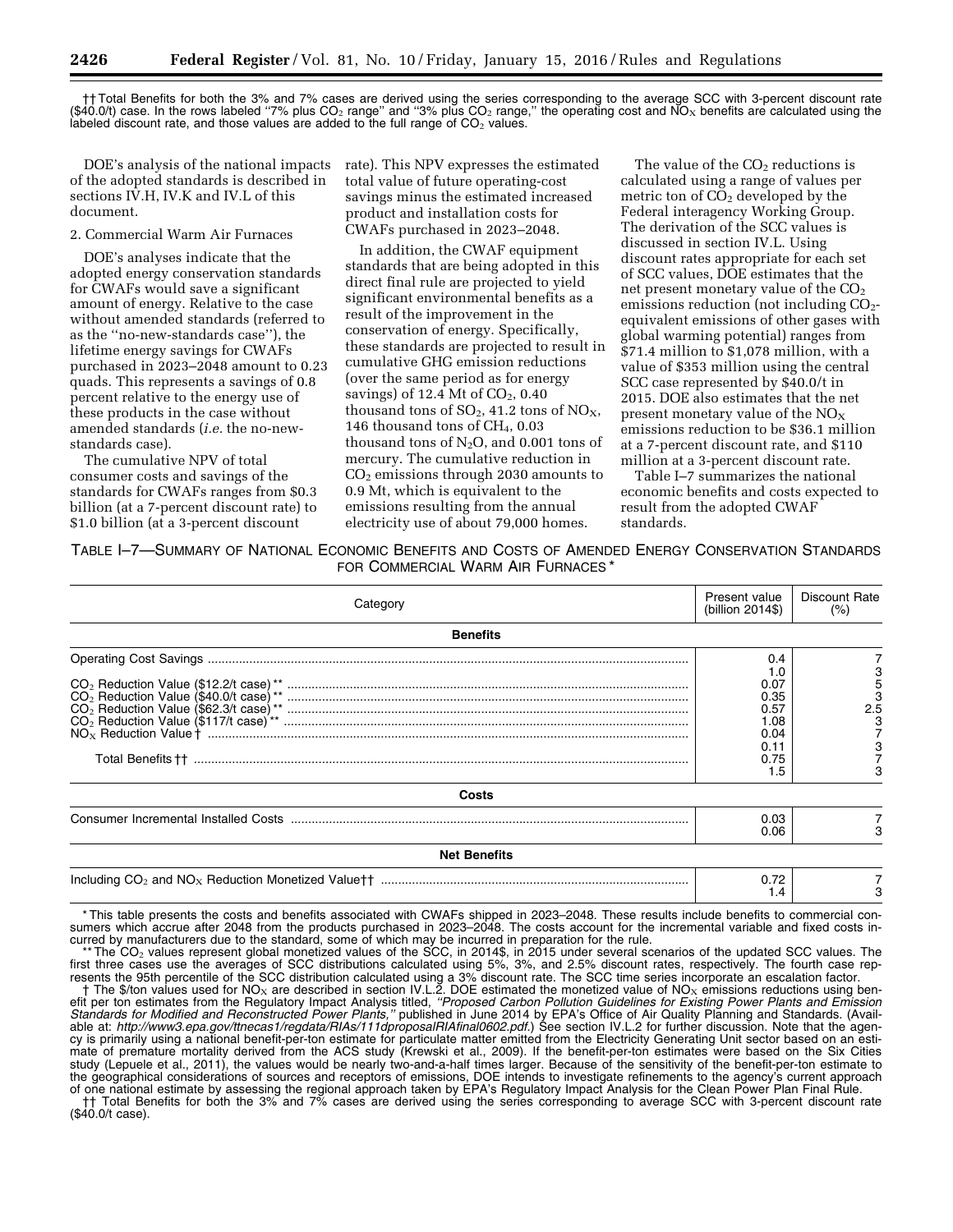The benefits and costs of the adopted standards, for CWAFs sold in 2023– 2048, can also be expressed in terms of annualized values. The monetary values for the total annualized net benefits are the sum of (1) the national economic value of the benefits in reduced operating costs, minus (2) the increases in product purchase prices and installation costs, plus (3) the value of the benefits of  $CO<sub>2</sub>$  and  $NO<sub>X</sub>$  emission reductions, all annualized.12

Estimates of annualized benefits and costs of the adopted standards are

shown in Table I–8. The results under the primary estimate are as follows. Using a 7-percent discount rate for benefits and costs other than  $CO<sub>2</sub>$ reduction, (for which DOE used a 3 percent discount rate along with the SCC series that has a value of \$40.0/t in 2015), the estimated cost of the standards in this rule is \$4.31 million per year in increased equipment costs, while the estimated annual benefits are \$49 million in reduced equipment operating costs,  $$24$  million in  $CO<sub>2</sub>$ reductions, and \$4.91 million in

reduced  $NO<sub>x</sub>$  emissions. In this case, the net benefit amounts to \$74 million per year. Using a 3-percent discount rate for all benefits and costs and the SCC series has a value of \$40.0/t in 2015, the estimated cost of the standards is \$4.38 million per year in increased equipment costs, while the estimated annual benefits are \$71 million in reduced operating costs, \$24 million in CO2 reductions, and \$7.59 million in reduced  $NO<sub>x</sub>$  emissions. In this case, the net benefit amounts to \$99 million per year.

# TABLE I–8—ANNUALIZED BENEFITS AND COSTS OF AMENDED STANDARDS FOR COMMERCIAL WARM AIR FURNACES \*

|                                   | Discount rate                                                                  |                                                                                           | Million 2014\$/year                                                                   |                                                                                                         |
|-----------------------------------|--------------------------------------------------------------------------------|-------------------------------------------------------------------------------------------|---------------------------------------------------------------------------------------|---------------------------------------------------------------------------------------------------------|
|                                   | (%)                                                                            | Primary estimate                                                                          | Low estimate                                                                          | High estimate                                                                                           |
|                                   | <b>Benefits</b>                                                                |                                                                                           |                                                                                       |                                                                                                         |
|                                   | 3<br>5<br>2.50<br>3<br>7<br>3<br>7 plus $CO2$ range<br>7<br>3 plus $CO2$ range | 49<br>71<br>6.99<br>24<br>36<br>74<br>4.91<br>7.59<br>61 to 128<br>78<br>86 to 153<br>103 | 48<br>70<br>7.08<br>25<br>36<br>4.98<br>7.70<br>60 to 128<br>78<br>84 to 152<br>$102$ | 54.<br>81.<br>7.37.<br>26.<br>38.<br>79.<br>11.44.<br>17.61.<br>73 to 144<br>91.<br>106 to 177.<br>124. |
|                                   | Costs                                                                          |                                                                                           |                                                                                       |                                                                                                         |
|                                   | <b>Net Benefits</b>                                                            |                                                                                           |                                                                                       |                                                                                                         |
| Total †† ……………………………………………………………… | 7 plus $CO2$ range<br>3 plus $CO2$ range                                       | $\frac{57}{2}$ to 124<br>99                                                               | 55 to 123<br>72<br>97                                                                 | 69 to 140.<br>87.<br>102 to 173.<br>120.                                                                |

\* This table presents the annualized costs and benefits associated with CWAFs shipped in 2023–2048. These results include benefits to commercial consumers which accrue after 2048 from the CWAFs purchased from 2023–2048. The results account for the incremental variable and fixed costs incurred by manufacturers due to the standard, some of which may be incurred in preparation for the rule. The Primary, Low Benefits, and High Benefits Estimates utilize projections of energy prices from the *AEO 2015* Reference case, Low Economic Growth case, and High Economic Growth case, respectively. In addition, incremental product costs reflect a medium decline rate in the Primary Estimate, a low decline rate in the Low Benefits Estimate, and a high decline rate in the High Benefits Estimate. The methods used to derive projected price trends are explained in section IV.H.3.

<sup>\*\*</sup>The CO<sub>2</sub> values represent global monetized values of the SCC, in 2014\$, in 2015 under several scenarios of the updated SCC values. The first three cases use the averages of SCC distributions calculated using 5%, 3%,

efit per ton estimates from the *Regulatory Impact Analysis for the Proposed Carbon Pollution Guidelines for Existing Power Plants and Emission*  Standards for Modified and Reconstructed Power Plants, published in June 2014 by EPA's Office of Air Quality Planning and Standards. (Available at: *<http://www3.epa.gov/ttnecas1/regdata/RIAs/111dproposalRIAfinal0602.pdf>*.) For DOE's Primary Estimate and Low Net Benefits Estimate, the agency used a national benefit-per-ton estimate for particulate matter emitted from the Electric Generating Unit sector based on an estimate of premature mortality derived from the ACS study (Krewski et al., 2009). For DOE's High Net Benefits Estimate, the benefit-per-ton estimates were based on the Six Cities study (Lepuele et al., 2011), which are nearly two-and-a-half times larger than those from the ACS study. Because of the sensitivity of the benefit-per-ton estimate to the geographical considerations of sources and receptors of emission, DOE intends to investigate refinements to the agency's current approach of one national estimate by assessing the regional approach taken by EPA's Regulatory Impact Analysis for the Clean Power Plan Final Rule.

† Total Benefits for both the 3% and 7% cases are derived using the series corresponding to the average SCC with 3-percent discount rate<br>(\$40.0/t) case. In the rows labeled "7% plus CO<sub>2</sub> range" and "3% plus CO<sub>2</sub> range," labeled discount rate, and those values are added to the full range of  $CO<sub>2</sub>$  values.

shipments occur (*e.g.,* 2020 or 2030), and then discounted the present value from each year to 2015. The calculation uses discount rates of 3 and 7 percent for all costs and benefits except for the value of  $CO<sub>2</sub>$  reductions, for which DOE used casespecific discount rates, as shown in Table I.7. Using

<sup>12</sup>To convert the time-series of costs and benefits into annualized values, DOE calculated a present value in 2015, the year used for discounting the NPV of total consumer costs and savings. For the benefits, DOE calculated a present value associated with each year's shipments in the year in which the

the present value, DOE then calculated the fixed annual payment over the analysis period, starting in the compliance year to 2048, that yields the same present value.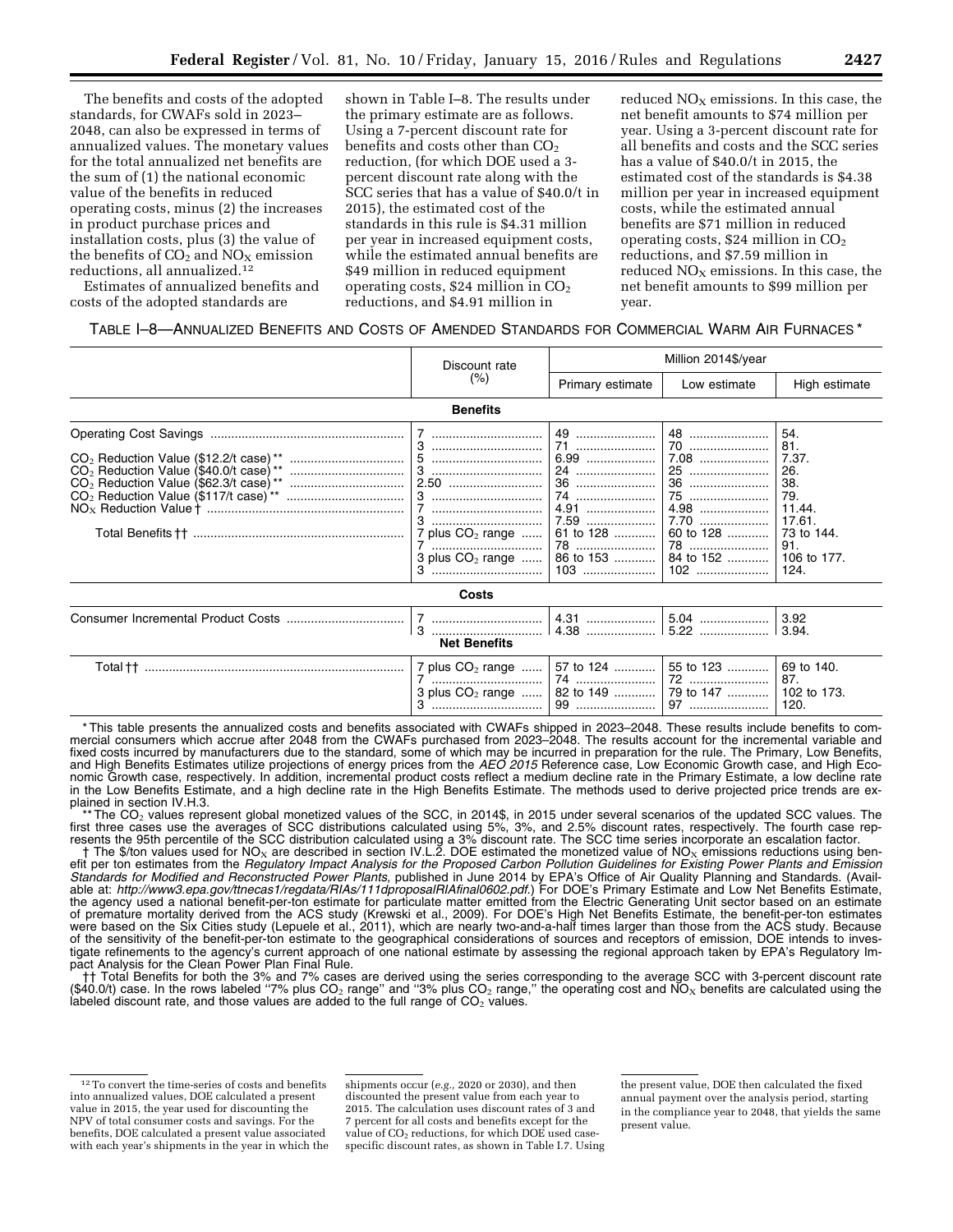DOE's analysis of the national impacts of the adopted standards is described in sections IV.H, IV.K and IV.L of this document.

3. Small, Large, and Very Large Commercial Package Air Conditioning and Heating Equipment and Commercial Warm Air Furnaces

DOE's analyses indicate that energy conservation standards being adopted in this direct final rule for CUAC and CUHP equipment and CWAFs would save a significant amount of energy. Relative to the no-new-standards case, the lifetime energy savings for CUAC and CUHP equipment purchased in 2018–2048 and CWAFs purchased in 2023–2048 amount to 15.0 quads. This represents a savings of 24 percent relative to the energy use of these products in the no-new-standards case.

The cumulative NPV of total consumer costs and savings of the standards for CUACs and CUHPs and CWAFs ranges from \$15.5 billion (at a 7-percent discount rate) to \$51 billion (at a 3-percent discount rate). This NPV expresses the estimated total value of future operating-cost savings minus the estimated increased product and installation costs for CUACs and CUHPs purchased in 2018–2048 and CWAFs purchased in 2023–2048.

In addition, the standards that are being adopted in this direct final rule are projected to yield significant environmental benefits as a result of the improvement in the conservation of energy. DOE estimates that the standards would result in cumulative GHG emission reductions (over the same period as for energy savings) of 885 million Mt of CO<sub>2</sub>, 454 thousand tons of  $SO_2$ , 1,675 tons of  $NO<sub>X</sub>$ , 4,063 thousand tons of CH4, 10 thousand tons of  $N_2O$ , and 1.68 tons of Hg. The cumulative reduction in  $CO<sub>2</sub>$  emissions through 2030 amounts to 78 million Mt, which is equivalent to the emissions resulting from the annual electricity use of approximately 10.7 million homes.

The value of the  $CO<sub>2</sub>$  reductions is calculated using a range of values per metric ton of  $CO<sub>2</sub>$  developed by a Federal interagency working group. The derivation of the SCC values is discussed in section IV.L. Using discount rates appropriate for each set of SCC values, DOE estimates that the net present monetary value of the  $CO<sub>2</sub>$ emissions reduction (not including  $CO<sub>2</sub>$ equivalent emissions of other gases with global warming potential) is between \$5.1 billion and \$77 billion, with a value of \$25.3 billion using the central SCC case represented by \$40.0/t in 2015. DOE also estimates that the net present monetary value of the  $NO<sub>x</sub>$ emissions reduction to be \$1.4 billion at a 7-percent discount rate, and \$4.5 billion at a 3-percent discount rate.

Table I–9 summarizes the combined national economic benefits and costs expected to result from the adopted standards for CUACs and CUHPs and **CWAF** 

TABLE I–9—SUMMARY OF NATIONAL ECONOMIC BENEFITS AND COSTS OF AMENDED ENERGY CONSERVATION STANDARDS FOR SMALL, LARGE, AND VERY LARGE COMMERCIAL PACKAGE AIR CONDITIONING AND HEATING EQUIPMENT AND COMMERCIAL WARM AIR FURNACES \*

| Category            | Present value<br>(billion 2014\$) | Discount rate<br>(%) |
|---------------------|-----------------------------------|----------------------|
| <b>Benefits</b>     |                                   |                      |
|                     | 23.3                              |                      |
|                     | 65.9                              |                      |
|                     | 5.1                               |                      |
|                     | 25.2                              |                      |
|                     | 40.8                              | 2.5                  |
|                     | 77.0                              |                      |
|                     | 1.5                               |                      |
|                     | 4.5                               |                      |
|                     | 50.1                              |                      |
|                     | 95.6                              |                      |
| Costs               |                                   |                      |
|                     | 7.8                               |                      |
|                     | 15.0                              |                      |
| <b>Net Benefits</b> |                                   |                      |
|                     | 42.3                              |                      |
|                     | 80.6                              |                      |

\* This table presents the costs and benefits associated with CUACs and CUHPs shipped in 2018–2048 and CWAFs shipped in 2023–2048. These results include benefits to commercial consumers which accrue after 2048. The costs account for the incremental variable and fixed costs incurred by manufacturers due to the standard, some of which may be incurred in preparation for the rule.

\*\* The CO<sub>2</sub> values represent global monetized values of the SCC, in 2014\$, in 2015 under several scenarios of the updated SCC values. The fourth case rep-<br>first three cases use the averages of SCC distributions calculate resents the 95th percentile of the SCC distribution calculated using a 3% discount rate. The SCC time series incorporate an escalation factor.

† The \$/ton values used for NO<sub>X</sub> are described in section IV.L.2. DOE estimated the monetized value of NO<sub>X</sub> emissions reductions using benefit per ton estimates from the *Regulatory Impact Analysis for the Proposed Carbon Pollution Guidelines for Existing Power Plants and Emission*  Standards for Modified and Reconstructed Power Plants, published in June 2014 by EPA's Office of Air Quality Planning and Standards. (Available at: *[http://www3.epa.gov/ttnecas1/regdata/RIAs/111dproposalRIAfinal0602.pdf.](http://www3.epa.gov/ttnecas1/regdata/RIAs/111dproposalRIAfinal0602.pdf)*) See section IV.L.2 for further discussion. Note that the agency is primarily using a national benefit-per-ton estimate for particulate matter emitted from the Electricity Generating Unit sector based on an estimate of premature mortality derived from the ACS study (Krewski et al., 2009). If the benefit-per-ton estimates were based on the Six Cities study (Lepuele et al., 2011), the values would be nearly two-and-a-half times larger. Because of the sensitivity of the benefit-per-ton estimate to the geographical considerations of sources and receptors of emissions, DOE intends to investigate refinements to the agency's current approach of one national estimate by assessing the regional approach taken by EPA's Regulatory Impact Analysis for the Clean Power Plan Final Rule.

†† Total Benefits for both the 3% and 7% cases are derived using the series corresponding to average SCC with 3-percent discount rate (\$40.0/t case).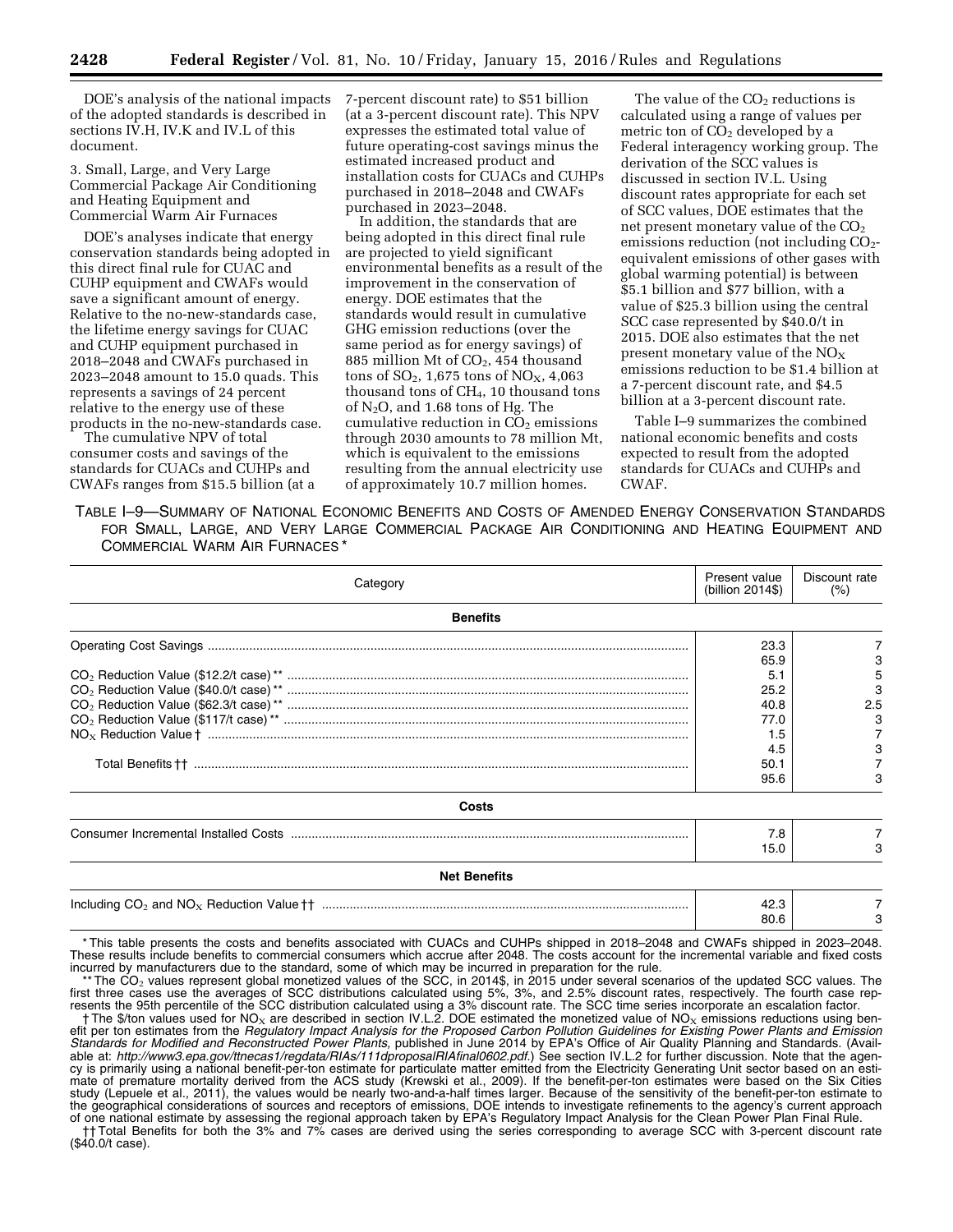The benefits and costs of the adopted standards for CUAC and CUHP and CWAFs can also be expressed in terms of annualized values. Estimates of annualized benefits and costs of the adopted standards are shown in Table I– 10. The results under the primary estimate are as follows. Using a 7 percent discount rate for benefits and costs other than  $CO<sub>2</sub>$  reduction (for which DOE used a 3-percent discount rate along with the SCC series that has

a value of \$40.0/t in 2015), the estimated cost of the standards in this rule is \$711 million per year in increased equipment costs, while the estimated annual benefits are \$2,132 million in reduced equipment operating costs, \$1,339 million in  $CO<sub>2</sub>$  reductions, and \$135 million in reduced  $NO_X$ emissions. In this case, the net benefit amounts to \$2,895 million per year. Using a 3-percent discount rate for all benefits and costs and the SCC series

has a value of \$40.0/t in 2015, the estimated cost of the standards is \$795 million per year in increased equipment costs, while the estimated annual benefits are \$3,496 million in reduced operating costs,  $$1,339$  million in  $CO<sub>2</sub>$ reductions, and \$237 million in reduced  $NO<sub>X</sub>$  emissions. In this case, the net benefit amounts to \$4,277 million per year.

# TABLE I–10—ANNUALIZED BENEFITS AND COSTS OF AMENDED STANDARDS FOR SMALL, LARGE, AND VERY LARGE COMMERCIAL PACKAGE AIR CONDITIONING AND HEATING EQUIPMENT AND COMMERCIAL WARM AIR FURNACES \*

|                                  |                                                    | Million 2014\$/year                                                    |                                                                                                                             |                                                                                                                                  |  |
|----------------------------------|----------------------------------------------------|------------------------------------------------------------------------|-----------------------------------------------------------------------------------------------------------------------------|----------------------------------------------------------------------------------------------------------------------------------|--|
|                                  | Discount rate<br>(% )                              | Primary estimate<br>Low estimate                                       |                                                                                                                             | High estimate                                                                                                                    |  |
|                                  | <b>Benefits</b>                                    |                                                                        |                                                                                                                             |                                                                                                                                  |  |
|                                  | 7<br>7 plus $CO2$ range<br>7<br>3 plus $CO2$ range | 2,132<br>$3,496$<br>362<br>$1.339$<br>$2.002$<br>$4.085$<br>135<br>237 | 2,053<br>$360$<br>$1.332$<br>1,992<br>4,067<br>135<br>2,629 to 6,353    2,548 to 6,254   <br>4,095 to 7,819  3,937 to 7,643 | 2,346.<br>3,892.<br>367.<br>1,357.<br>2,029.<br>4,141.<br>307.<br>530.<br>3,019 to 6,794.<br>4.010.<br>4,789 to 8,563.<br>5,779. |  |
|                                  | Costs                                              |                                                                        |                                                                                                                             |                                                                                                                                  |  |
|                                  |                                                    | 795                                                                    | 891<br>$1033$                                                                                                               | 277.<br>234.                                                                                                                     |  |
|                                  | <b>Net Benefits</b>                                |                                                                        |                                                                                                                             |                                                                                                                                  |  |
| Total †† …………………………………………………………… | 7 plus $CO2$ range<br>3 plus $CO2$ range           |                                                                        | 1,918 to 5,642    1,657 to 5,363    2,742 to 6,516.<br>3,300 to 7,024    2,904 to 6,610                                     | 3,732.<br>4,555 to 8,330.<br>5,545.                                                                                              |  |

\* This table presents the annualized costs and benefits associated with CUACs and CUHPs shipped in 2018–2048 and CWAFs shipped in 2023–2048. These results include benefits to commercial consumers which accrue after 2048. The results account for the incremental variable and fixed costs incurred by manufacturers due to the standard, some of which may be incurred in preparation for the rule. The Primary, Low Benefits, and High Benefits Estimates utilize projections of energy prices from the *AEO 2015* Reference case, Low Economic Growth case, and High Economic Growth case, respectively. In addition, incremental product costs reflect a medium decline rate in the Primary Estimate, a low de-<br>cline rate in the Low Benefits Estimate, and a high decline rate in the High are explained in section IV.H.3.

\*\* The CO<sub>2</sub> values represent global monetized values of the SCC, in 2014\$, in 2015 under several scenarios of the updated SCC values. The fourth case rep-<br>first three cases use the averages of SCC distributions calculate resents the 95th percentile of the SCC distribution calculated using a 3% discount rate. The SCC time series incorporate an escalation factor.

† The \$/ton values used for NO $_{\rm X}$  are described in section IV.L.2. DOE estimated the monetized value of NO $_{\rm X}$  emissions reductions using benefit per ton estimates from the *Regulatory Impact Analysis for the Proposed Carbon Pollution Guidelines for Existing Power Plants and Emission Standards for Modified and Reconstructed Power Plants, published in June 2014 by EPA's Office of Air Quality Planning and Standards. (Avail*able at: *<http://www3.epa.gov/ttnecas1/regdata/RIAs/111dproposalRIAfinal0602.pdf>*.) For DOE's Primary Estimate and Low Net Benefits Estimate, the agency is primarily using a national benefit-per-ton estimate for particulate matter emitted from the Electric Generating Unit sector based on an estimate of premature mortality derived from the ACS study (Krewski et al., 2009). For DOE's High Net Benefits Estimate, the benefit-per-ton estimates were based on the Six Cities study (Lepuele et al., 2011), which are nearly two-and-a-half times larger than those from the ACS study. Because of the sensitivity of the benefit-per-ton estimate to the geographical considerations of sources and receptors of emission, DOE intends to investigate refinements to the agency's current approach of one national estimate by assessing the regional approach taken by EPA's Regulatory Impact Analysis for the Clean Power Plan Final Rule.

†† Total Benefits for both the 3% and 7% cases are derived using the series corresponding to the average SCC with 3-percent discount rate (\$40.0/t) case. In the rows labeled "7% plus CO<sub>2</sub> range" and "3% plus CO<sub>2</sub> range," the operating cost and NO<sub>X</sub> benefits are calculated using the labeled discount rate, and those values are added to the full range of  $CO<sub>2</sub>$  values.

# *D. Conclusion*

DOE has determined that the statement containing recommendations with respect to energy conservation

standards for CUACs, CUHPs and CWAFs was submitted jointly by interested persons that are fairly representative of relevant points of view, in accordance with 42 U.S.C.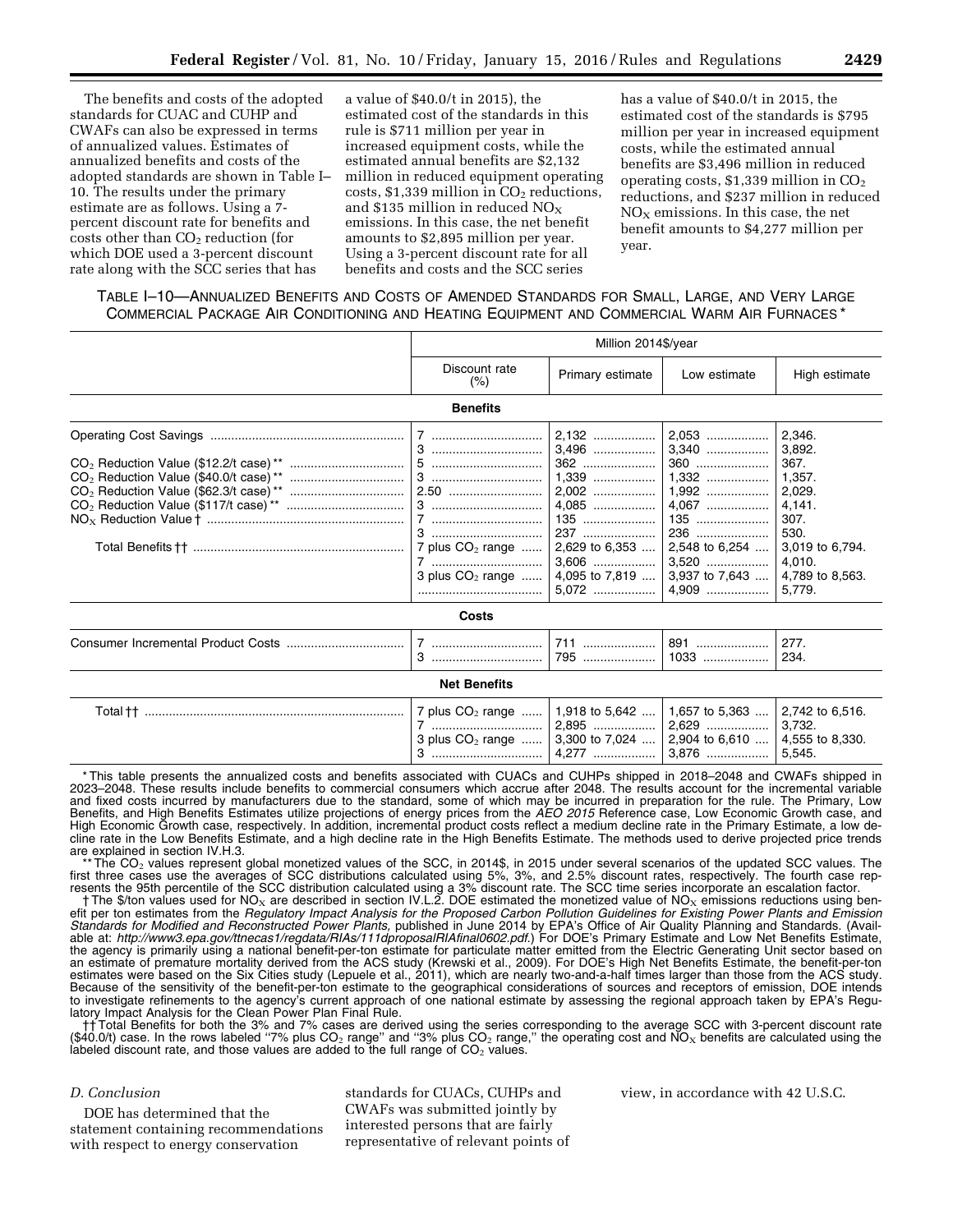$6295(p)(4)(A)$  and  $6313(a)(6)(B).$ <sup>13</sup> After considering the analysis and weighing the benefits and burdens, DOE has determined that the recommended standards are in accordance with 42 U.S.C. 6313(a)(6)(B), which contains provisions for adopting a uniform national standard more stringent than the amended ASHRAE Standard 90.1 for the equipment considered in this document. Specifically, the Secretary has determined, supported by clear and convincing evidence, that the adoption of the recommended standards would result in significant additional conservation of energy and is technologically feasible and economically justified. In determining whether the recommended standards are economically justified, the Secretary has determined that the benefits of the recommended standards exceed the burdens, given that, when considering the benefits of energy savings, positive NPV of consumer benefits, emission reductions, the estimated monetary value of the emissions reductions, and positive average LCC savings would yield benefits outweighing the negative impacts on some consumers and on manufacturers, including the conversion costs that could result in a reduction in INPV for manufacturers.

Under the authority provided by 42 U.S.C. 6295(p)(4) and 6316(b)(1), DOE is issuing this direct final rule establishing amended energy conservation standards for CUACs/CUHPs and CWAFs. Consistent with this authority, DOE is also publishing elsewhere in this **Federal Register** a notice of proposed rulemaking proposing standards that are identical to those contained in this direct final rule.14 See 42 U.S.C. 6295(p)(4)(A)(i).

## **II. Introduction**

The following section briefly discusses the statutory authority underlying this direct final rule, as well as some of the relevant historical background related to the establishment of standards for small, large, and very large, CUAC/CUHP and CWAF equipment.

#### *A. Authority*

As indicated above, EPCA includes provisions covering the equipment

addressed by this document.15 EPCA addresses, among other things, the energy efficiency of certain types of commercial and industrial equipment. Relevant provisions of the Act specifically include definitions (42 U.S.C. 6311), energy conservation standards (42 U.S.C. 6313), test procedures (42 U.S.C. 6314), labeling provisions (42 U.S.C. 6315), and the authority to require information and reports from manufacturers (42 U.S.C. 6316).

Section 342(a) of EPCA concerns energy conservation standards for small, large, and very large, CUACs and CUHPs. (42 U.S.C. 6313(a)) This category of equipment has a rated capacity between 65,000 Btu/h and 760,000 Btu/h. This equipment is designed to heat and cool commercial buildings and is often located on the building's rooftop.

The initial Federal energy conservation standards for CWAFs were added to EPCA by the Energy Policy Act of 1992 (EPACT 1992), Public Law No. 102–486 (Oct. 24, 1992). See 42 U.S.C. 6313(a)(4). These types of covered equipment have a rated capacity (rated maximum input 16) greater than or equal to 225,000 Btu/h, can be gas-fired or oilfired, and are designed to heat commercial and industrial buildings. *Id.* 

Pursuant to section 342(a)(6) of EPCA, DOE is to consider amending the energy efficiency standards for certain types of commercial and industrial equipment whenever ASHRAE amends the standard levels or design requirements prescribed in ASHRAE/IES Standard 90.1, and whenever more than 6 years had elapsed since the issuance of the most recent final rule establishing or amending a standard for the equipment as of the date of AEMTCA's enactment, December 18, 2012. (42 U.S.C.  $6313(a)(6)(C)(vi)$  Because more than six years had elapsed since DOE issued a final rule with standards for CUACs and CUHPs or CWAFs on October 18, 2005 (see 70 FR 60407), DOE initiated the process to review these standards.

Pursuant to EPCA, DOE's energy conservation program for covered equipment consists essentially of four parts: (1) Testing; (2) labeling; (3) the establishment of Federal energy conservation standards; and (4) certification and enforcement procedures. Subject to certain criteria and conditions, DOE is required to

develop test procedures to measure the energy efficiency, energy use, or estimated annual operating cost of covered equipment. (42 U.S.C. 6314) Manufacturers of covered equipment must use the prescribed DOE test procedure as the basis for certifying to DOE that their equipment comply with the applicable energy conservation standards adopted under EPCA and when making representations to the public regarding their energy use or efficiency. (42 U.S.C. 6314(d)) Similarly, DOE must use these test procedures to determine whether a given manufacturer's equipment complies with standards adopted pursuant to EPCA. The DOE test procedures for small, large, and very large CUACs/ CUHPs and CWAFs currently appear at title 10 of the Code of Federal Regulations (''CFR'') parts 431.96 and 431.76, respectively.

When setting standards for the equipment addressed by this document, EPCA prescribes specific statutory criteria for DOE to consider. See generally 42 U.S.C. 6313(a)(6)(A)–(C). In deciding whether a proposed standard is economically justified, DOE must determine whether the benefits of the standard exceed its burdens. DOE must make this determination after receiving comments on the proposed standard, and by considering, to the maximum extent practicable, the following seven statutory factors:

1. The economic impact of the standard on manufacturers and consumers of products subject to the standard;

2. The savings in operating costs throughout the estimated average life of the covered products in the type (or class) compared to any increase in the price, initial charges, or maintenance expenses for the covered products which are likely to result from the standard;

3. The total projected amount of energy savings likely to result directly from the standard;

4. Any lessening of the utility or the performance of the covered products likely to result from the standard;

5. The impact of any lessening of competition, as determined in writing by the Attorney General, that is likely to result from the standard;

6. The need for national energy conservation; and

7. Other factors the Secretary of Energy considers relevant. (42 U.S.C. 6313(a)(6)(B)(ii))

With respect to the types of equipment at issue in this rule, EPCA also contains what is known as an ''antibacksliding'' provision, which prevents the Secretary from prescribing any

<sup>13</sup>See 42 U.S.C. 6313(b) (applying 42 U.S.C. 6295(p)(4) to energy conservation standard rulemakings involving a variety of industrial equipment, including CUACs, CUHPs, and CWAFs).

<sup>14</sup>Because DOE has already published initial notices of proposed rulemaking for CUACs, CUHPs, and CWAFs, DOE is publishing a supplemental notice of proposed rulemaking that proposes the identical energy conservation standards detailed in this direct final rule.

<sup>15</sup>All references to EPCA in this document refer to the statute as amended through the Energy Efficiency Improvement Act of 2015, Public Law 114–11 (April 30, 2015).

<sup>16</sup> ''Rated maximum input'' means the maximum gas-burning capacity of a CWAF in Btus per hour, as specified by the manufacturer.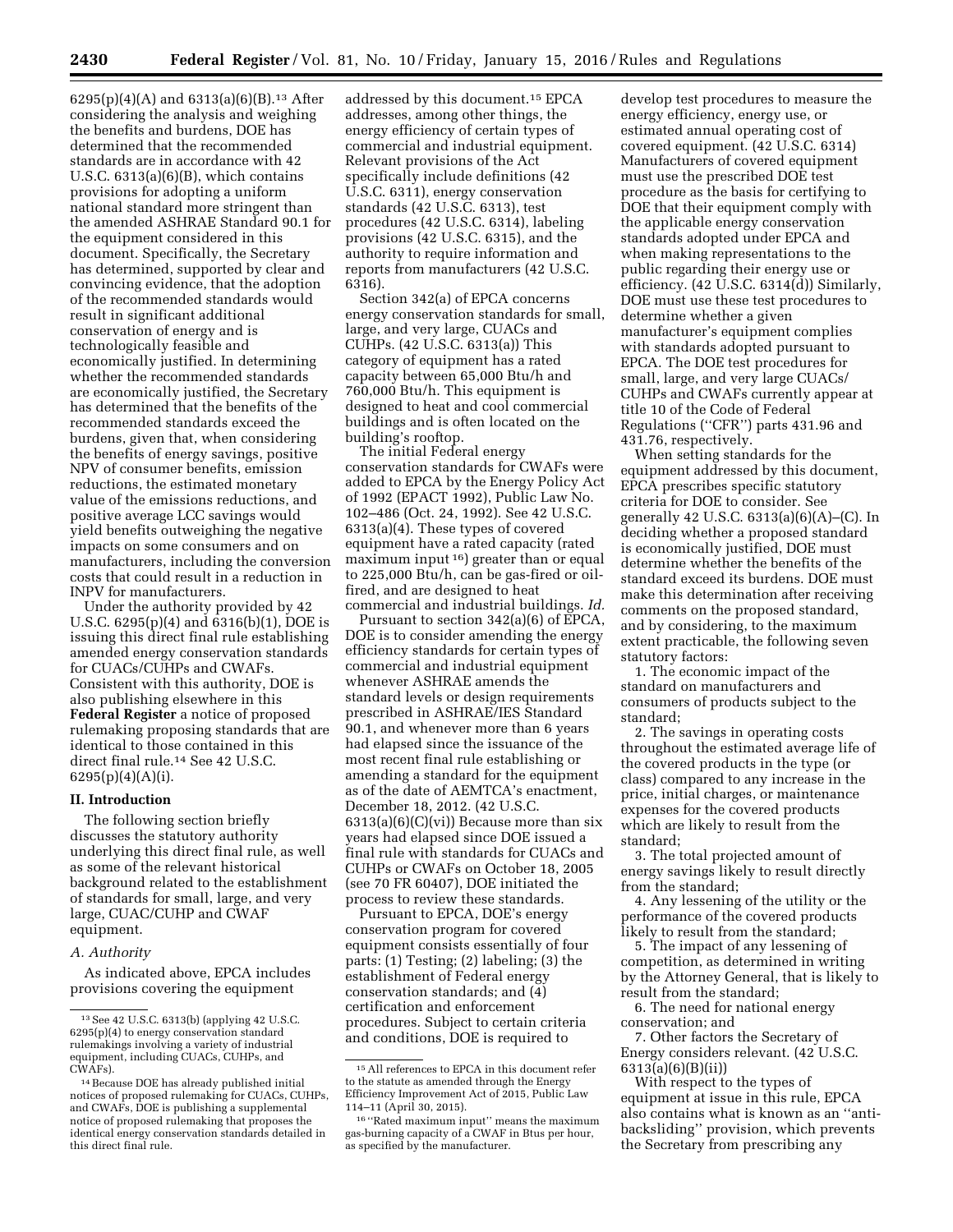amended standard that either increases the maximum allowable energy use or decreases the minimum required energy efficiency of a covered product. (42 U.S.C.  $6313(a)(6)(B)(iii)(I))$  Also, the Secretary may not prescribe an amended or new standard if interested persons have established by a preponderance of the evidence that the standard is likely to result in the unavailability in the United States of any covered product type (or class) of performance characteristics (including reliability, features, sizes, capacities, and volumes) that are substantially the same as those generally available in the United States.  $(42 \text{ U.S.C. } 6313(a)(6)(B)(iii)(II))(aa)$ 

With respect to the equipment addressed by this direct final rule, DOE notes that EPCA prescribes limits on the Agency's ability to promulgate a standard if DOE has made a finding that interested persons have established by a preponderance of the evidence that a standard is likely to result in the unavailability of any product type (or class) of performance characteristics that are substantially the same as those generally available in the United States at the time of the finding. See 42 U.S.C. 6313(B)(iii)(II).

With particular regard to direct final rules, the Energy Independence and Security Act of 2007 (''EISA 2007''), Public Law 110–140 (December 19,

2007), amended EPCA, in relevant part, to grant DOE authority to issue a type of final rule (*i.e.,* a ''direct final rule'') establishing an energy conservation standard for a product on receipt of a statement that is submitted jointly by interested persons that are fairly representative of relevant points of view (including representatives of manufacturers of covered products, States, and efficiency advocates), as determined by the Secretary, and that contains recommendations with respect to an energy or water conservation standard. If the Secretary determines that the recommended standard contained in the statement is in accordance with 42 U.S.C. 6295(o) or 42 U.S.C. 6313(a)(6)(B), as applicable, the Secretary may issue a final rule establishing the recommended standard. A notice of proposed rulemaking (''NOPR'') that proposes an identical energy efficiency standard is published simultaneously with the direct final rule. A public comment period of at least 110 days is provided. See 42 U.S.C.  $6295(p)(4)$ . Not later than 120 days after the date on which a direct final rule issued under this authority is published in the **Federal Register**, the Secretary shall withdraw the direct final rule if the Secretary receives 1 or more adverse public comments relating to the direct

final rule or any alternative joint recommendation and based on the rulemaking record relating to the direct final rule, the Secretary determines that such adverse public comments or alternative joint recommendation may provide a reasonable basis for withdrawing the direct final rule under subsection 42 U.S.C. 6295(o), 6313(a)(6)(B), or any other applicable law. On withdrawal of a direct final rule, the Secretary shall proceed with the notice of proposed rulemaking published simultaneously with the direct final rule and publish in the **Federal Register** the reasons why the direct final rule was withdrawn. This direct final rule provision applies to the equipment at issue in this direct final rule. See 42 U.S.C. 6316(b)(1).

## *B. Background*

## 1. Current Standards

DOE last amended its standards for small, large, and very large, CUACs/ CUHPs on October 18, 2005. At that time, DOE codified both the amended standards for small and large equipment and the then-new standards for very large equipment set by the Energy Policy Act of 2005 (''EPAct 2005''), Pub. L. 109–58. See also 70 FR 60407 (August 8, 2005). The current standards are set forth in Table II–1.

TABLE II–1—MINIMUM COOLING AND HEATING EFFICIENCY LEVELS FOR SMALL, LARGE, AND VERY LARGE COMMERCIAL PACKAGE AIR CONDITIONING AND HEATING EQUIPMENT

| Equipment type                                                                                   | Cooling capacity                         | Sub-category | Heating type                                           | <b>Efficiency level</b> | Compliance<br>date |
|--------------------------------------------------------------------------------------------------|------------------------------------------|--------------|--------------------------------------------------------|-------------------------|--------------------|
| <b>Small Commercial Pack-</b><br>aged Air-Conditioning<br>and Heating Equipment<br>(Air-Cooled). | $>= 65,000$ Btu/h and<br><135,000 Btu/h. | AC           | <b>Electric Resistance Heat-</b><br>ing or No Heating. | $EER = 11.2$            | 1/1/2010           |
|                                                                                                  |                                          |              | All Other Types of Heat-<br>ing.                       | $EER = 11.0$            | 1/1/2010           |
|                                                                                                  |                                          | HP           | Electric Resistance Heat-<br>ing or No Heating.        | $EER = 11.0 COP = 3.3$  | 1/1/2010           |
|                                                                                                  |                                          |              | All Other Types of Heat-<br>ing.                       | $EER = 10.8$ COP = 3.3  | 1/1/2010           |
| Large Commercial Pack-<br>aged Air-Conditioning<br>and Heating Equipment<br>(Air-Cooled).        | >=135,000 Btu/h and<br><240,000 Btu/h.   | $AC$         | <b>Electric Resistance Heat-</b><br>ing or No Heating. | $EER = 11.0$            | 1/1/2010           |
|                                                                                                  |                                          |              | All Other Types of Heat-<br>ing.                       | $EER = 10.8$            | 1/1/2010           |
|                                                                                                  |                                          | $HP$         | Electric Resistance Heat-<br>ing or No Heating.        | $EER = 10.6 COP = 3.2$  | 1/1/2010           |
|                                                                                                  |                                          |              | All Other Types of Heat-<br>ing.                       | $EER = 10.4 COP = 3.2$  | 1/1/2010           |
| Very Large Commercial<br>Packaged Air-Condi-<br>tioning and Heating<br>Equipment (Air-Cooled).   | >=240,000 Btu/h and<br><760,000 Btu/h.   | AC           | Electric Resistance Heat-<br>ing or No Heating.        | $EER = 10.0$            | 1/1/2010           |
|                                                                                                  |                                          |              | All Other Types of Heat-<br>ing.                       |                         | 1/1/2010           |
|                                                                                                  |                                          | $HP$         | Electric Resistance Heat-<br>ing or No Heating.        | $EER = 9.5 COP = 3.2 $  | 1/1/2010           |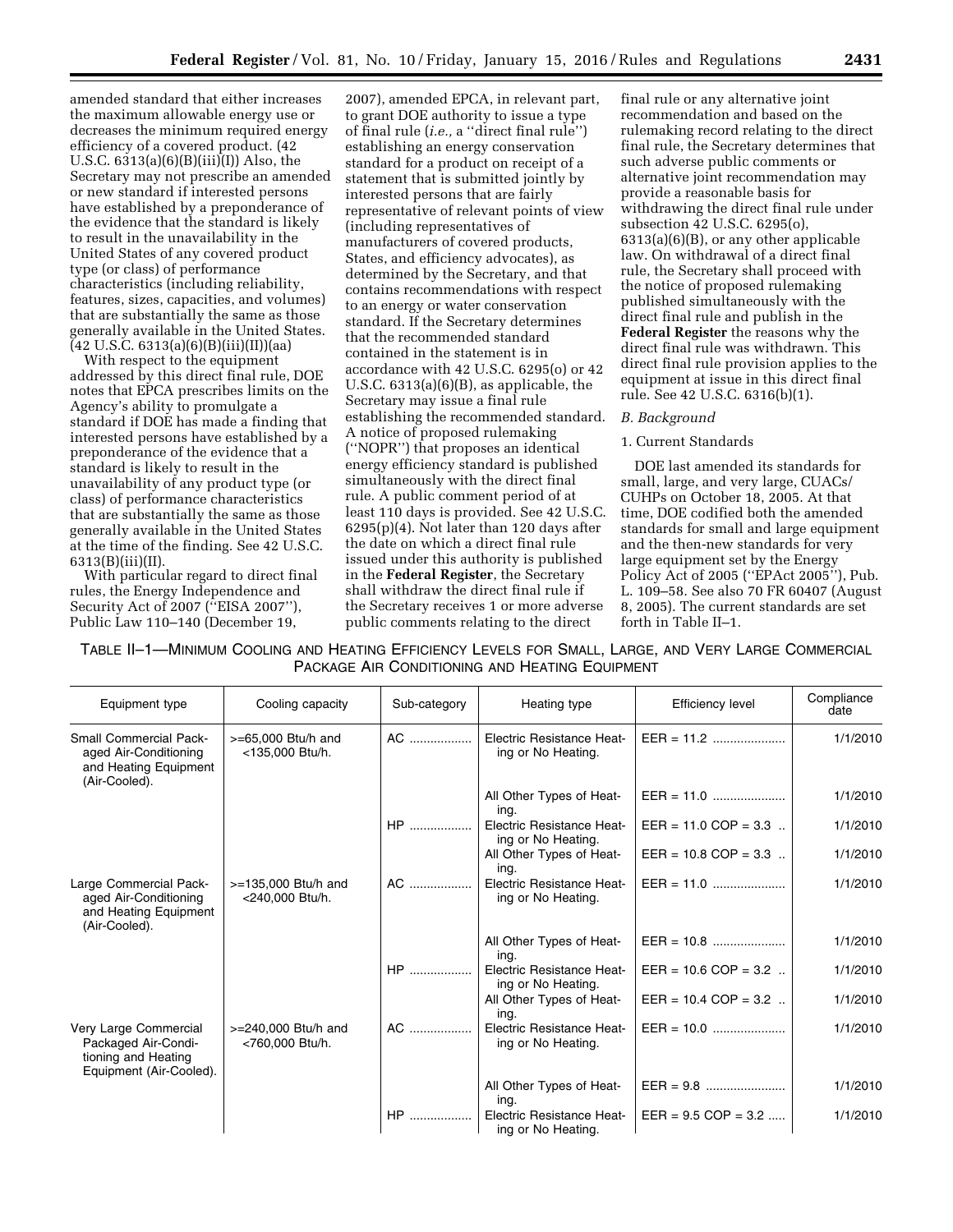# TABLE II–1—MINIMUM COOLING AND HEATING EFFICIENCY LEVELS FOR SMALL, LARGE, AND VERY LARGE COMMERCIAL PACKAGE AIR CONDITIONING AND HEATING EQUIPMENT—Continued

| Equipment type | Cooling capacity | Sub-category | Heating type                     | Efficiency level       | Compliance<br>date |
|----------------|------------------|--------------|----------------------------------|------------------------|--------------------|
|                |                  |              | All Other Types of Heat-<br>ing. | $EER = 9.3 COP = 3.2 $ | 1/1/2010           |

As noted above, EPACT 1992 amended EPCA to set the current minimum energy conservation

standards for CWAFs. (42 U.S.C. 6313(a)(4)(A) and (B)) These standards, which apply to all CWAFs

manufactured on or after January 1, 1994, are set forth in Table II–2.

## TABLE II–2—FEDERAL ENERGY EFFICIENCY STANDARDS FOR CWAFS

| Equipment type | Input<br>capacity<br>(Btu/h | Thermal<br>efficiency*<br>% | Compliance<br>date |
|----------------|-----------------------------|-----------------------------|--------------------|
|                | $\geq$ 225,000              | 80                          | 1/1/1994           |
|                | ≥225.000                    | 81                          | 1/1/1994           |

\* At the maximum rated capacity (rated maximum input).

# 2. History of Standards Rulemakings

a. Commercial Unitary Air Conditioners and Heat Pumps

On October 29, 1999, the American Society of Heating, Refrigerating, and Air-Conditioning Engineers (ASHRAE)/ Illuminating Engineering Society of North America (IESNA) adopted Standard 90.1–1999, ''Energy Standard for Buildings Except Low-Rise Residential Building,'' which included amended efficiency levels for CUACs and CUHPs. On June 12, 2001, the Department published a Framework Document that described a series of analytical approaches to evaluate energy conservation standards for CUACs and CUHPs with rated capacities between 65,000 Btu/h and 240,000 Btu/h, and presented this analytical framework to stakeholders at a public workshop. On July 29, 2004, DOE issued an Advance Notice of Proposed Rulemaking (''ANOPR'') (hereafter referred to as the ''2004 ANOPR'') to solicit public comments on its preliminary analyses for this equipment. 69 FR 45460. Subsequently, Congress enacted EPAct 2005, which, among other things, established amended standards for small and large CUACs and CUHPs and new standards for very large CUACs and CUHPs. As a result, EPAct 2005 displaced the rulemaking effort that DOE had already begun. DOE codified these new statutorily-prescribed standards on October 18, 2005. 70 FR 60407.

Section 5(b) of AEMTCA amended Section 342(a)(6) of EPCA (42 U.S.C. 6313(a)(6)) by requiring DOE to initiate a rulemaking to consider amending the standards for any covered equipment as

to which more than 6 years has elapsed since the issuance of the most recent final rule establishing or amending a standard for the equipment as of the date of AEMTCA's enactment, December 18, 2012. (42 U.S.C.  $6313(a)(6)(C)(vi)$  Under this provision, DOE was also obligated to publish a notice of proposed rulemaking to amend the applicable standards by December 31, 2013. See 42 U.S.C. 6313(a)(6)(C)(vi). Consequently, DOE initiated a rulemaking effort to determine whether to amend the current standards for CUACs and CUHPs.

On February 1, 2013, DOE published a request for information (''RFI'') and notice of document availability for small, large, and very large, air cooled CUACs and CUHPs. 78 FR 7296. The document sought to solicit information from the public to help DOE determine whether national standards more stringent than those already in place would result in a significant amount of additional energy savings and whether those national standards would be technologically feasible and economically justified. Separately, DOE also sought information on the merits of adopting the IEER metric as the energy efficiency descriptor characterizing cooling-mode efficiency for small, large, and very large CUACs and CUHPs, rather than the current EER metric. (See section III.G for more details).

DOE notes that in October 2010, ASHRAE published ASHRAE Standard 90.1–2010, which amended its requirements for CUACs and CUHPs to include, among other things, new requirements for IEER. In October 2013, ASHRAE published ASHRAE Standard 90.1–2013, which further amended

those IEER requirements. The provisions relating to EER and COP contained in ASHRAE Standard 90.1– 2010 and ASHRAE Standard 90.1–2013, however, remained the same as the current DOE standards for this equipment. As discussed in section IV.C.2, DOE considered efficiency levels associated with the IEER requirements in both ASHRAE Standard 90.1–2010 and ASHRAE Standard 90.1–2013.

On September 30, 2014, DOE published a NOPR for small, large, and very large CUACs and CUHPs. 79 FR 58948. The document solicited information from the public to help DOE determine whether more-stringent energy conservation standards for small, large, and very large CUACs and CUHPs would result in a significant additional amount of energy savings and whether those standards would be technologically feasible and economically justified.

The September 2014 document also announced that a public meeting would be held on November 6, 2014 at DOE headquarters in Washington, DC At this meeting, DOE presented the methodologies and results of the analyses set forth in the NOPR, and interested parties that participated in the public meeting discussed a variety of topics.

DOE also received a number of written comments from interested parties in response to the NOPR. DOE considered these comments, as well as comments from the public meeting, in preparing the direct final rule. The commenters are summarized in Table II–3. Relevant comments, and DOE's responses, are provided in the appropriate sections of this document.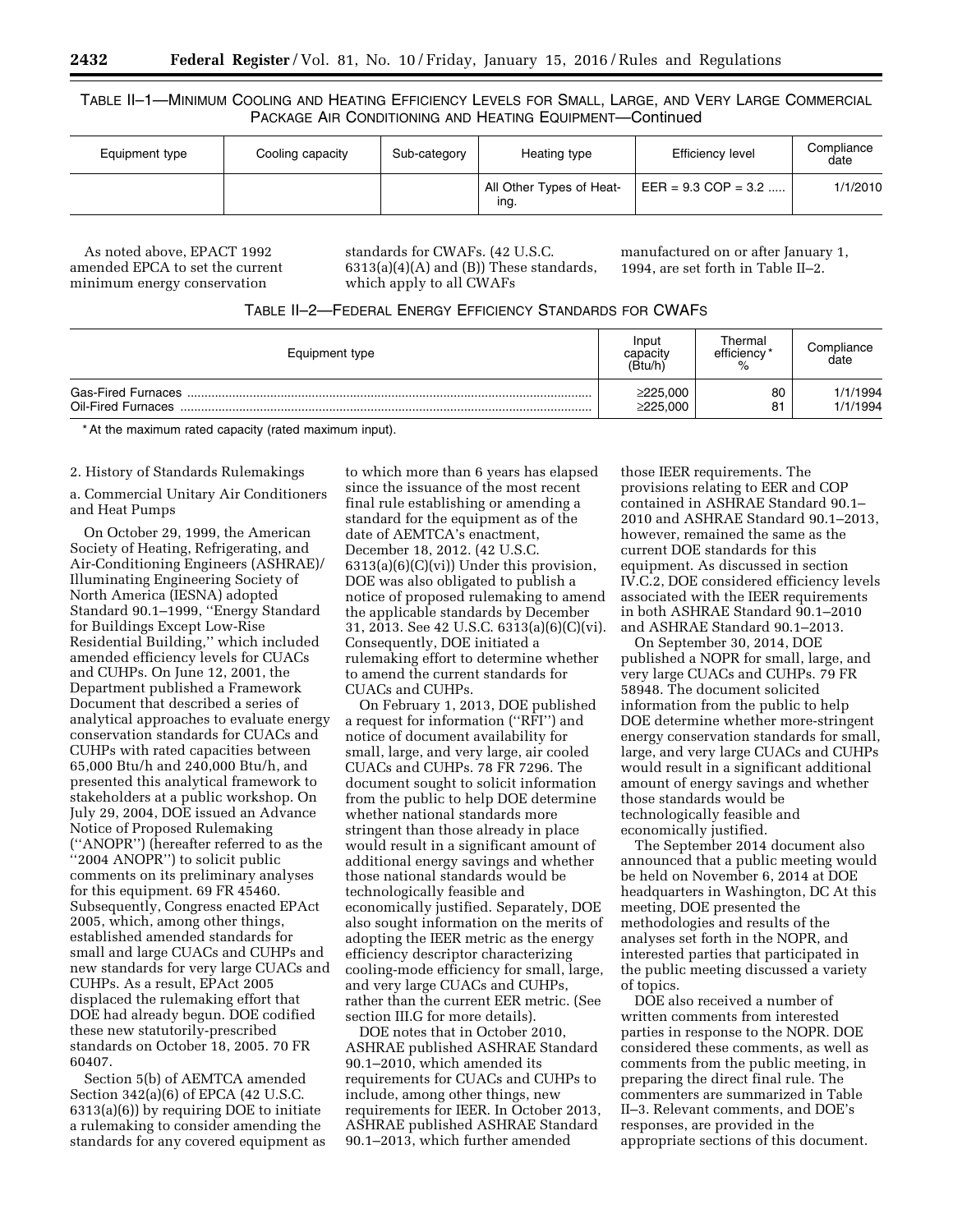# TABLE II–3—INTERESTED PARTIES PROVIDING WRITTEN COMMENT ON THE NOPR FOR SMALL, LARGE, AND VERY LARGE AIR-COOLED CUACS AND CUHPS

| Name                                                                                                                                                                                                                                                                                        | Acronyms                   | Type      |
|---------------------------------------------------------------------------------------------------------------------------------------------------------------------------------------------------------------------------------------------------------------------------------------------|----------------------------|-----------|
|                                                                                                                                                                                                                                                                                             |                            | E         |
|                                                                                                                                                                                                                                                                                             |                            | <b>TA</b> |
| Appliance Standards Awareness Project (ASAP), Alliance to Save Energy (ASE), American<br>Council for an Energy-Efficient Economy (ACEEE), Natural Resources Defense Council<br>(NRDC), Northeast Energy Efficiency Partnerships (NEEP), and Northwest Energy Efficiency<br>Alliance (NEEA). | Joint Efficiency Advocates | EA        |
|                                                                                                                                                                                                                                                                                             | Applied Engineering        | Е         |
|                                                                                                                                                                                                                                                                                             |                            | <b>TA</b> |
|                                                                                                                                                                                                                                                                                             | Balanced Principles        | Е         |
| Pacific Gas and Electric Company (PG&E), Southern California Gas Company (SCGC), San<br>Diego Gas and Electric (SDG&E), and Southern California Edison (SCE).                                                                                                                               | California IOUs            | U         |
|                                                                                                                                                                                                                                                                                             |                            | <b>PP</b> |
| Coradini, Michael; Doss, Eddie; Heinrich; Michael; Huntley, John; Long, Robert                                                                                                                                                                                                              |                            |           |
|                                                                                                                                                                                                                                                                                             |                            | CS        |
|                                                                                                                                                                                                                                                                                             |                            | EA        |
| Gardiner Trane, H & H Sales Associates, Inc., Havtech, Heat Transfer Solutions, HVAC Equip-<br>ment Sales, Inc., MWSK Equipment Sales Inc., Slade Ross, Inc.                                                                                                                                |                            | D         |
|                                                                                                                                                                                                                                                                                             |                            | м         |
|                                                                                                                                                                                                                                                                                             |                            | EI        |
|                                                                                                                                                                                                                                                                                             | IC Thomasson               | E         |
|                                                                                                                                                                                                                                                                                             |                            | M         |
|                                                                                                                                                                                                                                                                                             |                            | E         |
|                                                                                                                                                                                                                                                                                             |                            | M         |
|                                                                                                                                                                                                                                                                                             | Merryman-Farr              | C         |
|                                                                                                                                                                                                                                                                                             |                            | CS        |
|                                                                                                                                                                                                                                                                                             |                            | м         |
|                                                                                                                                                                                                                                                                                             |                            | PP        |
|                                                                                                                                                                                                                                                                                             | Regal-Beloit               | CS        |
|                                                                                                                                                                                                                                                                                             |                            | м         |
|                                                                                                                                                                                                                                                                                             | Smith-Goth                 | Е         |
|                                                                                                                                                                                                                                                                                             | Southern Company           | U         |
|                                                                                                                                                                                                                                                                                             | Thompson                   | Е         |
|                                                                                                                                                                                                                                                                                             |                            | M         |
|                                                                                                                                                                                                                                                                                             |                            | EI        |
|                                                                                                                                                                                                                                                                                             |                            | Е         |

C: Mechanical Contractor; CS: Component Supplier; D: Equipment Distributor: E: Engineering Consulting Firm; EA: Efficiency/Environmental Advocate; EI: Educational Institution; I: Individual; M: Manufacturer; PP: Public Policy Research Organization; TA: Trade Association; U: Utility; UR: Utility Representative.

#### b. Commercial Warm Air Furnaces

On October 21, 2004, DOE published a final rule in the **Federal Register** that adopted definitions for ''commercial warm air furnace'' and ''TE,'' promulgated test procedures for this equipment, and recodified the energy conservation standards to place them contiguously with the test procedures in the Code of Federal Regulations (''CFR''). 69 FR 61916, 61917, 61939–41. In the same final rule, DOE incorporated by reference (see 10 CFR 431.75) a number of industry test standards relevant to commercial warm air furnaces, including: (1) American National Standards Institute (''ANSI'') Standard Z21.47–1998, ''Gas-Fired Central Furnaces,'' for gas-fired CWAFs; (2) Underwriters Laboratories (''UL'') Standard 727–1994, ''Standard for Safety Oil-Fired Central Furnaces,'' for oil-fired CWAFs; (3) provisions from Hydronics Institute (HI) Standard BTS– 2000, ''Method to Determine Efficiency of Commercial Space Heating Boilers,''

to calculate flue loss for oil-fired CWAFs, and (4) provisions from the American Society of Heating, Refrigerating, and Air-conditioning Engineers ("ASHRAE") Standard 103-1993, ''Method of Testing for Annual Fuel Utilization Efficiency of Residential Central Furnaces and Boilers,'' to determine the incremental efficiency of condensing furnaces under steady-state conditions. *Id.* at 61940. DOE later updated the test procedures for CWAFs to match the procedures specified in ASHRAE Standard 90.1– 2010, which referenced ANSI Z21.47– 2006, ''Gas-Fired Central Furnaces,'' for gas-fired CWAFs, and UL 727–2006, ''Standard for Safety for Oil-Fired Central Furnaces,'' for oil-fired furnaces. 77 FR 28928, 28987–88 (May 16, 2012).

As with CUACs and CUHPs, DOE was obligated to publish either: (1) A notice of determination that the current standards do not need to be amended, or (2) a notice of proposed rulemaking containing proposed standards for CWAFs by December 31, 2013. (42

U.S.C. 6313(a)(6)(C)(i) and (vi)) Consequently, DOE initiated a rulemaking to determine whether to amend the current standards for CWAFs.

In starting this rulemaking process, DOE published an RFI and notice of document availability for CWAFs. See 78 FR 25627 (May 2, 2013). The document solicited information from the public to help DOE determine whether more-stringent energy conservation standards for CWAFs would result in a significant additional amount of energy savings and whether those standards would be technologically feasible and economically justified.

Based on feedback and additional analysis, on February 4, 2015, DOE published a NOPR for CWAFs. See 80 FR 6182. The NOPR, in addition to announcing a public meeting to discuss the proposal's details, solicited information from the public to help DOE determine whether more-stringent energy conservation standards for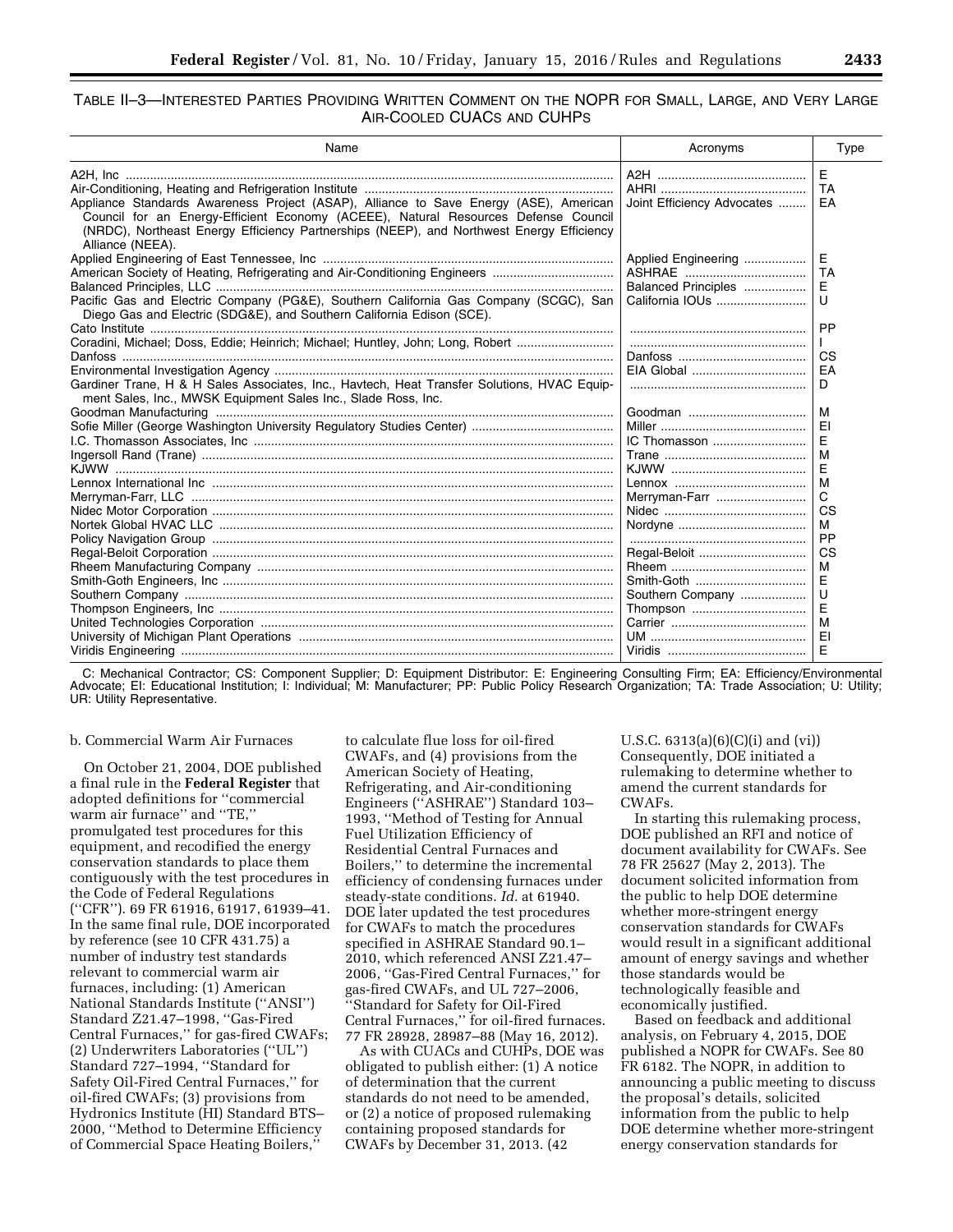CWAFs would result in a significant additional amount of energy savings and whether those standards would be technologically feasible and economically justified. The public meeting, which took place on March 2, 2015 at DOE headquarters in Washington, DC, centered on the

methodologies and results of the analyses set forth in the NOPR. Participating interested parties also raised a variety of topics, which are discussed throughout this document.

DOE received a number of written comments from interested parties in response to the NOPR. DOE considered

these comments, as well as comments from the public meeting, in the preparation of this final rule. The commenters are identified in Table II– 4. Relevant comments, and DOE's responses, are provided in the appropriate sections of this document.

TABLE II–4—INTERESTED PARTIES PROVIDING WRITTEN COMMENTS ON THE NOPR FOR COMMERCIAL WARM AIR FURNACES

| Name                                                                                                                                                                                                                                                                                                                                                                                                                                                                                                                                                                                                                                                           | Acronyms                                                               | Commenter<br>Type*                                              |
|----------------------------------------------------------------------------------------------------------------------------------------------------------------------------------------------------------------------------------------------------------------------------------------------------------------------------------------------------------------------------------------------------------------------------------------------------------------------------------------------------------------------------------------------------------------------------------------------------------------------------------------------------------------|------------------------------------------------------------------------|-----------------------------------------------------------------|
| Appliance Standards Awareness Project, Alliance to Save Energy, American Council for<br>an Energy-Efficient Economy, Natural Resources Defense Council.<br>The U.S. Chamber of Commerce, the American Chemistry Council, the American Coke<br>and Coal Chemicals Institute, the American Forest & Paper Association, the American<br>Fuel & Petrochemical Manufacturers, the American Petroleum Institute, the Brick In-<br>dustry Association, the Council of Industrial Boiler Owners, the National Association of<br>Manufacturers, the National Mining Association, the National Oilseed Processors Asso-<br>ciation, and the Portland Cement Association. | ASAP, ASE, ACEEE, NRDC (The<br>Advocates).<br>U.S. Chamber of Commerce | TA<br>EA<br>IR<br>EA<br>RO.<br>м<br>м<br>м<br>м<br>М<br>м<br>TA |
|                                                                                                                                                                                                                                                                                                                                                                                                                                                                                                                                                                                                                                                                |                                                                        | GA                                                              |

\* EA: Efficiency Advocate; GA: Government Agency; IR: Industry Representative; M: Manufacturer; RO: Research Organization; TA: Trade Association.

#### **III. General Discussion**

## *A. Combined Rulemaking*

As discussed in section II.B.2, DOE had been conducting separate standards rulemakings for two sets of interrelated equipment: (1) Small, large, and very large, CUACs and CUHPs; and (2) CWAFs. In response to the CUAC/CUHP NOPR, Lennox and Goodman requested that DOE align the rulemakings for these equipment because of their inherent impact on each other. The commenters asserted that combining the rulemakings would reduce manufacturer burden by allowing manufacturers to consider both of these regulatory changes in one design cycle. (CUAC: Lennox, No. 60 at p. 8; Goodman, No. 65 at p. 5) 17

In light of the broad overlap between these equipment, DOE agreed that a combined rulemaking for small, large, and very large, CUACs and CUHPs and CWAFs had certain advantages. For example, DOE observed that a large fraction of CWAFs are part of combined single-package CUACs/CWAF equipment, combining both air conditioning and gas-fired heating. Combining the rulemakings allowed simultaneous consideration of both functions of what is generally a single piece of equipment, thus allowing DOE to accurately account for the relations between the different systems. This approach also ensured that there would be no divergence of equipment development timelines for the separate functions, thus reducing costs and manufacturer impacts. As a result, DOE is setting standards for these equipment that aligns the effective dates of the CUAC/CUHP and CWAF rulemakings. DOE expects that aligning the effective dates will reduce total conversion costs and cumulative regulatory burden, while also allowing industry to gain clarity on potential regulations that could affect refrigerant availability

before the higher appliance standard takes effect in 2023. Approximately 68.5 percent of industry equipment listings currently meet the 2018 standard, while 20.4 percent of current industry equipment listings meet the 2023 standard level.

### *B. Consensus Agreement*

#### 1. Background

In response to the September 2014 CUAC/CUHP NOPR, Lennox suggested that DOE adopt the ASHRAE 90.1–2013 standards for the equipment subject to this rulemaking but also offered in the alternative that DOE should convene a negotiated rulemaking to address potential amendments to the current standards, which would enhance stakeholder input into the discussion, analysis and outcome of the rulemaking. (CUAC: Lennox, No. 60 at p. 3) Other manufacturers made similar suggestions. (CUAC: Trane, No. 63 at p. 14; Goodman, No. 65 at p. 22) In response to the CWAF NOPR, AHRI stated that the best approach to resolve the issues it identified, as well as the concerns of other stakeholders on this rulemaking and on the CUAC rulemaking, would be for DOE to conduct a negotiated rulemaking at

 $^{\rm 17}$  In this direct final rule, DOE discusses comments received in regards to both the CUAC/ CHUP and CWAF rulemakings. Comments received in regards to the CUAC/CUHP rulemaking and filed in the docket for this standards rulemaking (Docket No. EERE–2013–BT–STD–0007) are identified by ''CUAC'' preceding the comment citation. Comments received in regards to the CWAF rulemaking and filed in the docket for this standards rulemaking (Docket No. EERE–2013–BT– STD–0021) are identified by ''CWAF'' preceding the comment citation. Comments received in regards to the ASRAC Working Group activities (discussed in section III.B), while filed in the dockets for both the CUAC/CUHP and CWAF rulemakings, are

identified by the equipment in regards to which the comment was made.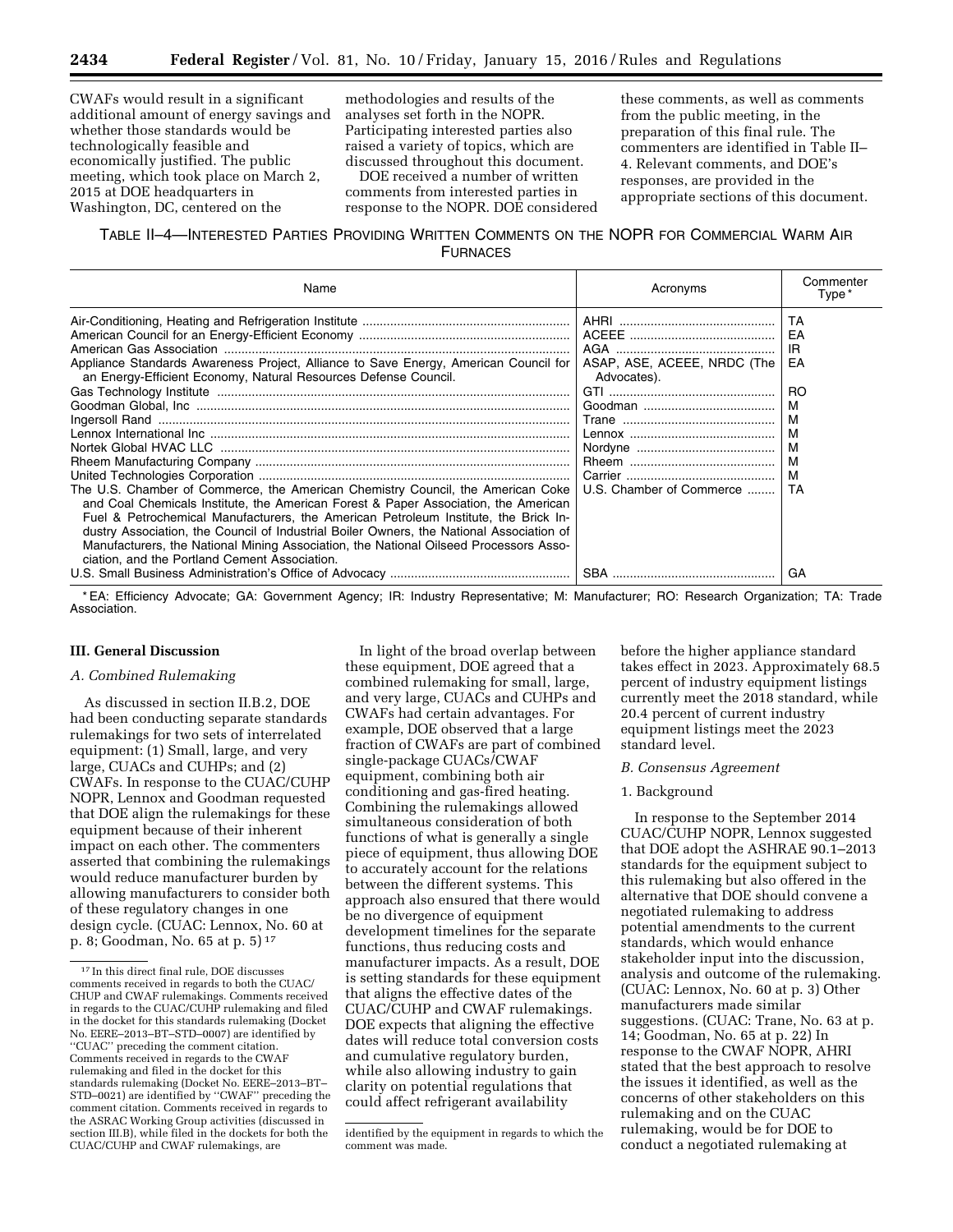which stakeholders can work together to develop standards that will result in energy savings using technology that is feasible and economically justified. (CWAF: AHRI, No. 26 at p. 15) In addition, AHRI and ACEEE submitted a joint letter to the Appliance Standards and Rulemaking Federal Advisory Committee (''ASRAC'') requesting that it consider approving a recommendation that DOE initiate a negotiated rulemaking for commercial package air conditioners and commercial furnaces. (EERE–2013–BT–STD–0007–0080) ASRAC carefully evaluated this request and the Committee voted to charter a working group to support the negotiated rulemaking effort requested by these parties.

Subsequently, after careful consideration, DOE determined that, given the complexity of the CUAC/ CUHP rulemaking and the logistical challenges presented by the related CWAF proposal, a combined effort to address these equipment types was appropriate to ensure a comprehensive vetting of issues and related analyses that would support any final rule settting standards for this equipment. To this end while highly unusual to do so after issuing a proposed rule, DOE solicited the public for membership nominations to the working group that would be formed under the ASRAC charter by issuing a Notice of Intent to Establish the Commercial Package Air Conditioners and Commercial Warm Air Furnaces Working Group To Negotiate Potential Energy Conservation Standards for Commercial Package Air Conditioners and Commercial Warm Air Furnaces. 80 FR 17363 (April 1, 2015). The CUAC/CUHP–CWAF Working Group (in context, ''the Working Group'') was established under ASRAC in accordance with the Federal Advisory Committee Act and the Negotiated Rulemaking Act—with the purpose of discussing and, if possible, reaching consensus on a set of energy conservation standards to propose or finalize for CUACs, CUHPs and CWAFs. The Working Group was to consist of fairly representative parties having a defined stake in the outcome of the proposed standards, and would consult, as appropriate, with a range of experts on technical issues.

DOE received 17 nominations for membership. Ultimately, the Working Group consisted of 17 members, including one member from ASRAC and one DOE representative.18 The Working

Group met six times (five times inperson and once by teleconference). The meetings were held on April 28, May 11–12, May 20–21, June 1–2, June 9–10, and June 15, 2015.19 As a result of these efforts, the Working Group successfully reached consensus on energy conservation standards for CUACs, CUHPs, and CWAFs. On June 15, 2015, it submitted a Term Sheet to ASRAC outlining its recommendations, which ASRAC subsequently adopted.20

DOE carefully considered the consensus recommendations submitted by the Working Group in the form of a single Term Sheet, and adopted by ASRAC, related to amending the energy conservation standards for CUACs, CUHPs, and CWAFs. Based on this consideration, DOE has determined that these recommendations comprise a statement submitted by interested persons that are fairly representative of relevant points of view, consistent with 42 U.S.C. 6295(p)(4). In reaching this determination, DOE took into consideration the fact that the Working Group, in conjunction with ASRAC members who approved the recommendations, consisted of representatives of manufacturers of the covered equipment at issue, States, and efficiency advocates. Thus all of the groups specifically identified by

19 In addition, most of the members of the ASRAC Working Group held several informal meetings on March 19–20, 2015, March 30, 2015, and April 13, 2015. The purpose of these meetings was to initiate work on some of the analytical issues raised in stakeholder comments on the CUAC NOPR.

20Available at *[http://www.regulations.gov/](http://www.regulations.gov/#!documentDetail;D=EERE-2013-BT-STD-0007-0093) [#!documentDetail;D=EERE-2013-BT-STD-0007-](http://www.regulations.gov/#!documentDetail;D=EERE-2013-BT-STD-0007-0093) [0093.](http://www.regulations.gov/#!documentDetail;D=EERE-2013-BT-STD-0007-0093)* The following individuals served as members of ASRAC that received and approved the Term Sheet: Co-Chair John Mandyck (Carrier/United Technologies Corporation), Co-Chair Andrew deLaski (Appliance Standards Awareness Project), Ashley Armstrong (U.S. Department of Energy), John Caskey (National Electrical Manufacturers Association), Jennifer Cleary (Association of Home Appliance Manufacturers), Thomas Eckman (Northwest Power and Conservation Council), Charles Hon (True Manufacturing Company), Dr. David Hungerford (California Energy Commission), Dr. Diane Jakobs (Rheem Manufacturing Company), Kelley Kline (General Electric, Appliances), Deborah Miller (National Association of State Energy Officials), and Scott Blake Harris (Harris, Wiltshire & Grannis, LLP).

Congress as potentially relevant parties to any consensus recommendation submitted by ASRAC participated in approving the recommendations submitted to DOE. (42 U.S.C.  $6295(p)(4)(A)$  As delineated above, the Term Sheet was signed and submitted by a broad cross-section of interests, including the manufacturers of the subject equipment, trade associations representing these manufacturers and installation contractors, environmental and energy-efficiency advocacy organizations, and electric utility companies. The ASRAC Committee approving the Working Group's recommendations included at least two members representing States—one representing the National Association of State Energy Officials (NASEO) and one representing the State of California.21 DOE is not aware of a relevant point of view that was not represented by one or more of the participants in the Working Group or ASRAC.

By its plain terms, the statute contemplates that the Secretary will exercise discetion to determine whether a given statement is ''submitted jointly by interested persons that are fairly representative of relevant points of view (including representatives of manufacturers of covered products, States, and efficiency advocates).'' In this case, given the broad range of persons participating in the process that led to the submission—in the Working Group and in ASRAC—and given the breadth of perspectives expressed in that process, DOE has determined that the statement it received meets this criterion.

Pursuant to 42 U.S.C. 6295(p)(4), the Secretary must also determine whether a jointly-submitted recommendation for an energy or water conservation standard satisfies 42 U.S.C. 6295(o) or 42 U.S.C. 6313(a)(6)(B), as applicable. In making this determination, DOE has conducted an analysis to evaluate whether the potential energy conservation standards under consideration would meet these requirements. This evaluation is similar to the comprehensive approach that DOE typically conducts whenever it considers potential energy conservation standards for a given type of product or equipment. DOE applies these principles to any consensus recommendations it may receive to satisfy its statutory obligation to ensure that any energy conservation standard that it adopts achieves the maximum improvement in energy efficiency that is

<sup>18</sup>The group members were John Cymbalsky (U.S. Department of Energy), Marshall Hunt (Pacific Gas & Electric Company, San Diego Gas & Electric Company, Southern California Edison, and

Southern California Gas Company), Andrew deLaski (Appliance Standards Awareness Project), Louis Starr (Northwest Energy Efficiency Alliance), Meg Waltner (Natural Resources Defense Council), Jill Hootman (Trane), John Hurst (Lennox), Karen Meyers (Rheem Manufacturing Company), Charlie McCrudden (Air Conditioning Contractors of America), Harvey Sachs (American Council for an Energy Efficient Economy), Paul Doppel (Mitsubishi Electric), Robert Whitwell (United Technologies Corporation (Carrier)), Michael Shows (Underwriters Laboratories), Russell Tharp (Goodman Manufacturing), Sami Zendah (Emerson Climate Technologies), Mark Tezigni (Sheet Metal and Air Conditioning Contractors National Association, Inc.), Nick Mislak (Air-Conditioning, Heating, and Refrigeration Institute).

<sup>21</sup>These individuals were Deborah E. Miller (NASEO) and David Hungerford (California Energy Commission).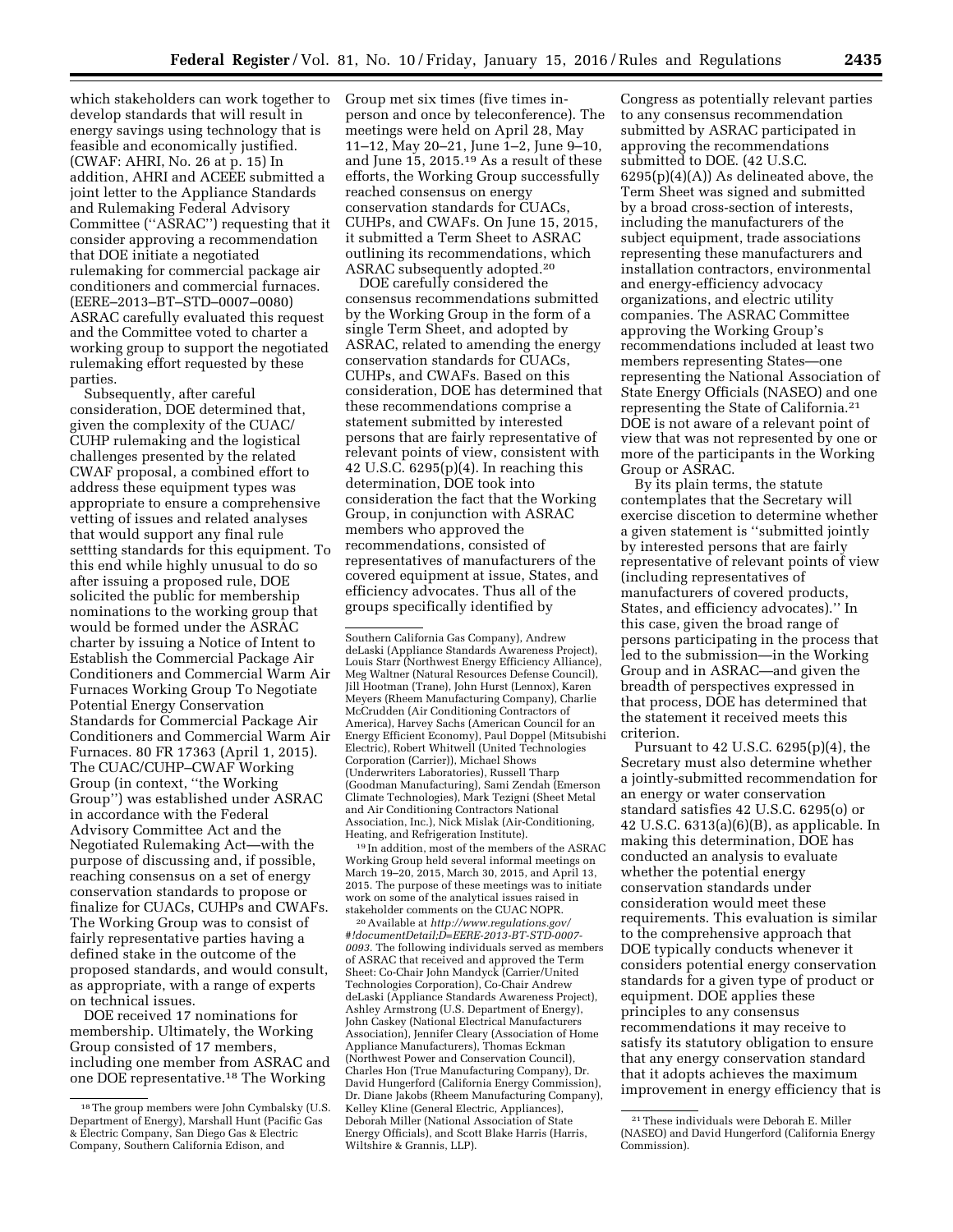technologically feasible and economically justified and will result in the significant conservation of energy. Upon review, the Secretary determined that the Term Sheet's recommendations submitted in the instant rulemaking comports with the standard-setting criteria set forth under 42 U.S.C. 6313(a)(6)(B). Accordingly, the efficiency levels recommended to DOE by the Working Group through ASRAC were included as the ''recommended trial standard level (TSL)'' for CUACs/ CUHPs and as TSL 2 for CWAFs in this rule (see section V.A for description of all of the considered TSLs). The details regarding how the consensusrecommended TSLs comply with the standard-setting criteria are discussed and demonstrated in the relevant sections throughout this document.

In sum, as the relevant criteria under 42 U.S.C. 6295(p)(4) have been satisfied, the Secretary has determined that it is appropriate to adopt the amended energy conservation standards recommended in the Joint Statement for CUACs, CUHPs, and CWAFs through this direct final rule.

Pursuant to the same statutory provision, DOE is also simultaneously publishing a NOPR proposing that the identical standard levels contained in this direct final rule be adopted. Consistent with the statute, DOE is providing a 110-day public comment period on both the direct final rule and the NOPR. Based on the comments received during this period, the direct final rule will either become effective or DOE will withdraw it if (1) one or more adverse comments is received and (2) DOE determines that those comments, when viewed in light of the rulemaking record related to the direct final rule, provide a reasonable basis for withdrawal of the direct final rule under 42 U.S.C. 6313(a)(6)(B) and for DOE to continue this rulemaking under the NOPR. (Receipt of an alternative joint recommendation may also trigger a DOE withdrawal of the direct final rule in the same manner.) See 42 U.S.C.  $6295(p)(4)(C)$ . Typical of other rulemakings, it is the substance, rather than the quantity, of comments that will ultimately determine whether a direct final rule will be withdrawn. To this end, the substance of any adverse

comment(s) received will be weighed against the anticipated benefits of the jointly-submitted recommendations and the likelihood that further consideration of the comment(s) would change the results of the rulemaking. DOE notes that, to the extent an adverse comment had been previously raised and addressed in the rulemaking proceeding, such a submission will not typically provide a basis for withdrawal of a direct final rule.

# 2. *Recommendations*

For commercial package air conditioners and heat pumps (*i.e.*  CUACs/CUHPs), the Working Group recommended two sets of standards along with two sets of compliance dates—one would apply starting on January 1, 2018, and the other would apply on January 1, 2023. The 2018 standards for CUACs and CUHPs excluding double-duct air conditioners and heat pumps (see discussion below)—recommended by the Working Group are contained in Table III–1 and Table III–2. The 2023 standards for the same equipment are contained in Table III–3 and Table III–4.

| TABLE III—1—CONSENSUS RECOMMENDED MINIMUM COOLING EFFICIENCY STANDARDS FOR COMMERCIAL PACKAGE AIR- |  |
|----------------------------------------------------------------------------------------------------|--|
| COOLED AIR CONDITIONERS AND HEAT PUMPS MANUFACTURED STARTING ON JANUARY 1, 2018                    |  |

| Equipment category                                                                                       | Rated cooling<br>capacity                   | Sub-<br>cate-<br>gory | Heating type                                                            | Minimum energy<br>efficiency stand-<br>ard |
|----------------------------------------------------------------------------------------------------------|---------------------------------------------|-----------------------|-------------------------------------------------------------------------|--------------------------------------------|
| Small Commercial Split and Single Package<br>Air-Conditioners and Heat Pumps (Air-<br>Cooled).           | $\geq$ 65,000 Btu/h and<br><135,000 Btu/h.  | AC                    | Electric Resistance Heating or No Heating                               | $IEER = 12.9.$<br>$IEER = 12.7.$           |
|                                                                                                          |                                             | <b>HP</b>             | Electric Resistance Heating or No Heating<br>Il Other Types of Heating  | $IEER = 12.2.$<br>$IEER = 12.0.$           |
| Large Commercial Split and Single Package<br>Air-Conditioners and Heat Pumps (Air-<br>Cooled).           | $\geq$ 135,000 Btu/h and<br><240,000 Btu/h. | AC                    | Electric Resistance Heating or No Heating                               | $IEER = 12.4.$<br>$IEER = 12.2.$           |
|                                                                                                          |                                             | HP                    | Electric Resistance Heating or No Heating<br>All Other Types of Heating | $IEER = 11.6.$<br>$IEER = 11.4.$           |
| Very Large Commercial Split and Single<br>Package Air-Conditioners<br>Heat<br>and<br>Pumps (Air-Cooled). | $\geq$ 240,000 Btu/h and<br><760,000 Btu/h. | AC                    | Electric Resistance Heating or No Heating                               | $IEER = 11.6.$<br>$IEER = 11.4$ .          |
|                                                                                                          |                                             | HP                    | Electric Resistance Heating or No Heating                               | $IEER = 10.6$ .<br>$IEER = 10.4$           |

# TABLE III–2—CONSENSUS RECOMMENDED MINIMUM HEATING EFFICIENCY STANDARDS FOR AIR-COOLED HEAT PUMPS MANUFACTURED STARTING ON JANUARY 1, 2018

| Equipment category                           | Rated cooling<br>capacity | Heating type                              | Minimum energy<br>efficiency standard |
|----------------------------------------------|---------------------------|-------------------------------------------|---------------------------------------|
| Small Commercial Split and Single Package    | $\geq$ 65.000 Btu/h and   | Electric Resistance Heating or No Heating | $\vert$ COP = 3.3.                    |
| Heat Pumps (Air-Cooled).                     | <135,000 Btu/h.           |                                           |                                       |
| Large Commercial Split and Single Package    | $\geq$ 135,000 Btu/h and  | Resistance Heating or No Heating          | $\vert$ COP = 3.2.                    |
| Heat Pumps (Air-Cooled) (Air-Cooled).        | <240,000 Btu/h.           |                                           |                                       |
| Very Large Commercial Split and Single Pack- | $\geq$ 240.000 Btu/h and  | Resistance Heating or No Heating          | $\overline{COP} = 3.2$                |
| age Heat Pumps (Air-Cooled).                 | <760,000 Btu/h.           |                                           |                                       |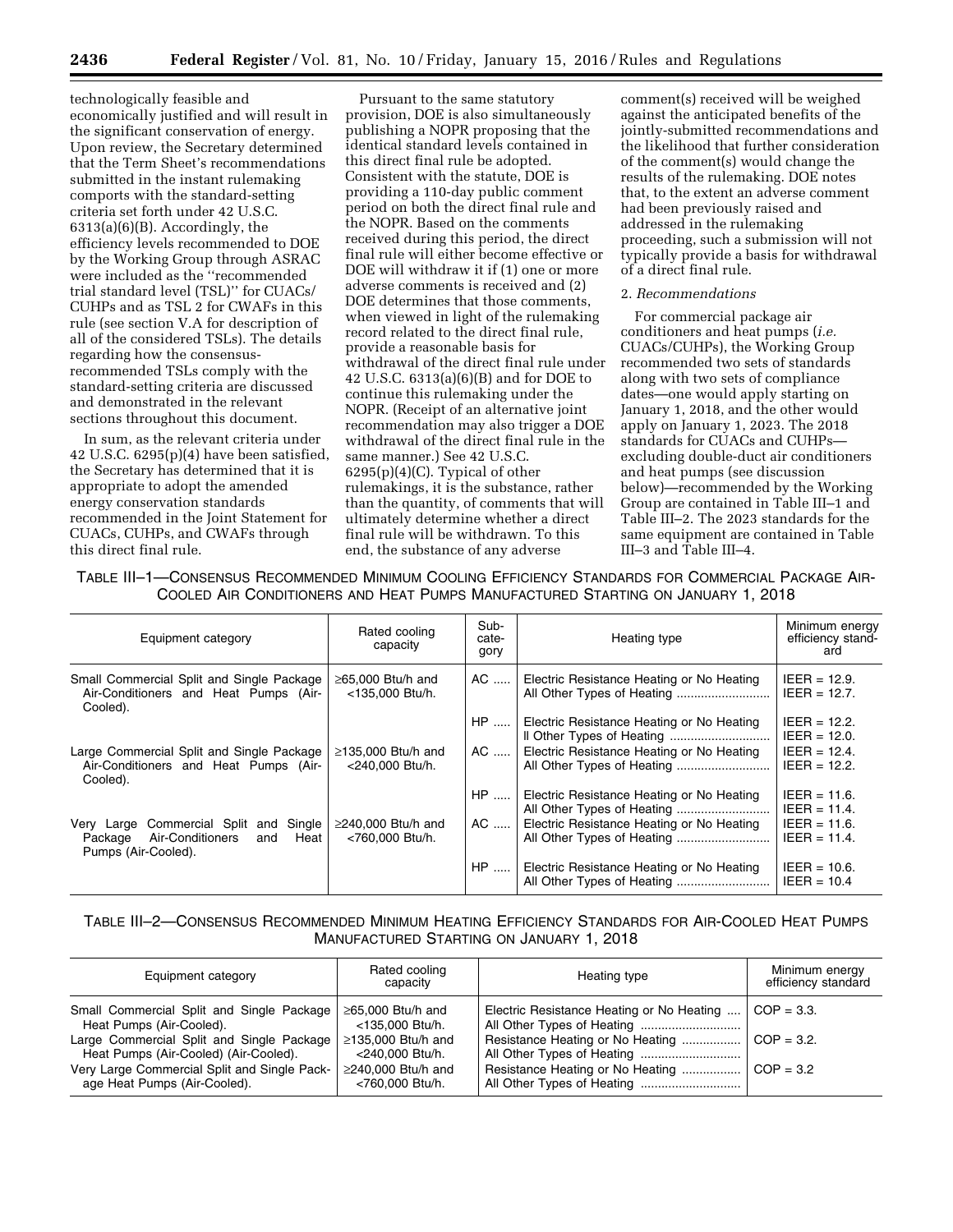TABLE III–3—CONSENSUS RECOMMENDED MINIMUM COOLING EFFICIENCY STANDARDS FOR COMMERCIAL PACKAGE AIR-COOLED AIR CONDITIONERS AND HEAT PUMPS MANUFACTURED STARTING ON JANUARY 1, 2023

| Equipment category                                                                                    | Rated cooling<br>capacity                   | Sub-<br>cate-<br>gory | Heating type                                                            | Minimum energy<br>efficiency standard |
|-------------------------------------------------------------------------------------------------------|---------------------------------------------|-----------------------|-------------------------------------------------------------------------|---------------------------------------|
| Small Commercial Split and Single Package<br>Air-Conditioners and Heat Pumps (Air-<br>Cooled).        | $\geq$ 65,000 Btu/h and<br><135,000 Btu/h.  | AC                    | Electric Resistance Heating or No Heating<br>All Other Types of Heating | $IEER = 14.8.$<br>$EER = 14.6$ .      |
|                                                                                                       |                                             | HP                    | Electric Resistance Heating or No Heating                               | $IEER = 14.1.$<br>$IEER = 13.9.$      |
| Large Commercial Split and Single Pack-<br>age Air-Conditioners and Heat Pumps<br>(Air-Cooled).       | $\geq$ 135,000 Btu/h and<br><240,000 Btu/h. | AC  1                 | Electric Resistance Heating or No Heating                               | $IEER = 14.2.$<br>$IEER = 14.0.$      |
|                                                                                                       |                                             | HP                    | Electric Resistance Heating or No Heating                               | $IEER = 13.5.$<br>$IEER = 13.3.$      |
| Very Large Commercial Split and Single<br>Package Air-Conditioners and<br>Heat<br>Pumps (Air-Cooled). | $\geq$ 240,000 Btu/h and<br><760,000 Btu/h. | AC                    | Electric Resistance Heating or No Heating                               | $IEER = 13.2.$<br>$IEER = 13.0.$      |
|                                                                                                       |                                             | $HP$                  | Electric Resistance Heating or No Heating<br>All Other Types of Heating | $IEER = 12.5.$<br>$IEER = 12.3$       |

TABLE III–4—CONSENSUS RECOMMENDED MINIMUM COOLING EFFICIENCY STANDARDS FOR COMMERCIAL PACKAGE AIR-COOLED AIR CONDITIONERS AND HEAT PUMPS MANUFACTURED STARTING ON JANUARY 1, 2023

| Equipment category                           | Rated cooling<br>capacity | Heating type                              | Minimum energy<br>efficiency standard |
|----------------------------------------------|---------------------------|-------------------------------------------|---------------------------------------|
| Small Commercial Split and Single Package    | ≥65.000 Btu/h and         | Electric Resistance Heating or No Heating | $COP = 3.4$ .                         |
| Heat Pumps (Air-Cooled).                     | <135.000 Btu/h.           | All Other Types of Heating                |                                       |
| Large Commercial Split and Single Package    | $\geq$ 135.000 Btu/h and  | Resistance Heating or No Heating          | $COP = 3.3.$                          |
| Heat Pumps (Air-Cooled).                     | <240.000 Btu/h.           | All Other Types of Heating                |                                       |
| Very Large Commercial Split and Single Pack- | $\geq$ 240.000 Btu/h and  | Resistance Heating or No Heating          | $COP = 3.2$                           |
| age Heat Pumps (Air-Cooled).                 | <760,000 Btu/h.           | All Other Types of Heating                |                                       |

The ASRAC Working Group also recommended that DOE separately define double-duct air conditioners and heat pumps, as discussed further in section IV.A.2.a, and that the current

energy conservation standards continue to apply to these equipment. See 10 CFR 431.97, Table 1.

For CWAFs, the Working Group recommended that the standards

provided in Table III–5 apply to equipment manufactured starting on January 1, 2023.

TABLE III–5—CONSENSUS RECOMMENDED MINIMUM ENERGY CONSERVATION STANDARDS FOR COMMERCIAL WARM AIR FURNACES

| Equipment category | Minimum energy efficiency standard |
|--------------------|------------------------------------|
|                    | Thermal efficiency $* = 81$ .      |
|                    | Thermal efficiency $* = 82$ .      |

\* At the maximum rated capacity (rated maximum input).

# *C. Compliance Dates*

When DOE amends the standards for CUACs, CUHPs, and CWAFs through an ordinary notice-and-comment process, EPCA prescribes a set of timelines based on the particular circumstances surrounding that amendment. The proposed rule that eventually led to the formation of the Working Group was the beginning of DOE's six-year evaluation of the standards for these products. Consistent with 42 U.S.C. 6313(a)(6)(C)(iv), DOE originally

proposed a compliance date of December 2018.22

Commenting on the CUAC/CUHP NOPR, AHRI, Nordyne and Goodman disagreed with DOE's interpretation of the statutory lead time requirements for amended standards for CUACs and CUHPs. They argued that section 6313(a)(6)(D), which specifies a lead time of four years, should apply to any new standard that DOE promulgates. (CUAC: AHRI, No. 68 at pp. 14–17; Nordyne, No. 61 at pp. 11–15; Goodman, No. 65 at p. 3) Lennox added that DOE's proposed 3-year time frame is not feasible and stated that at least a 5-year development cycle would be required to meet the proposed standard. (CUAC: Lennox, No. 60 at p. 8)

In resolving these timeline differences, the Working Group gave careful consideration to these concerns and recommended to ASRAC, which ASRAC then adopted, a set of jointlysubmitted recommendations that specified a compliance date of January 1, 2018, for the first tier of standards, and January 1, 2023 for the second tier. These tiered dates were accepted and recommended by the signatories to the Term Sheet, which included

<sup>22</sup>For purposes of its analysis, DOE used 2019, which would be the first full year of compliance.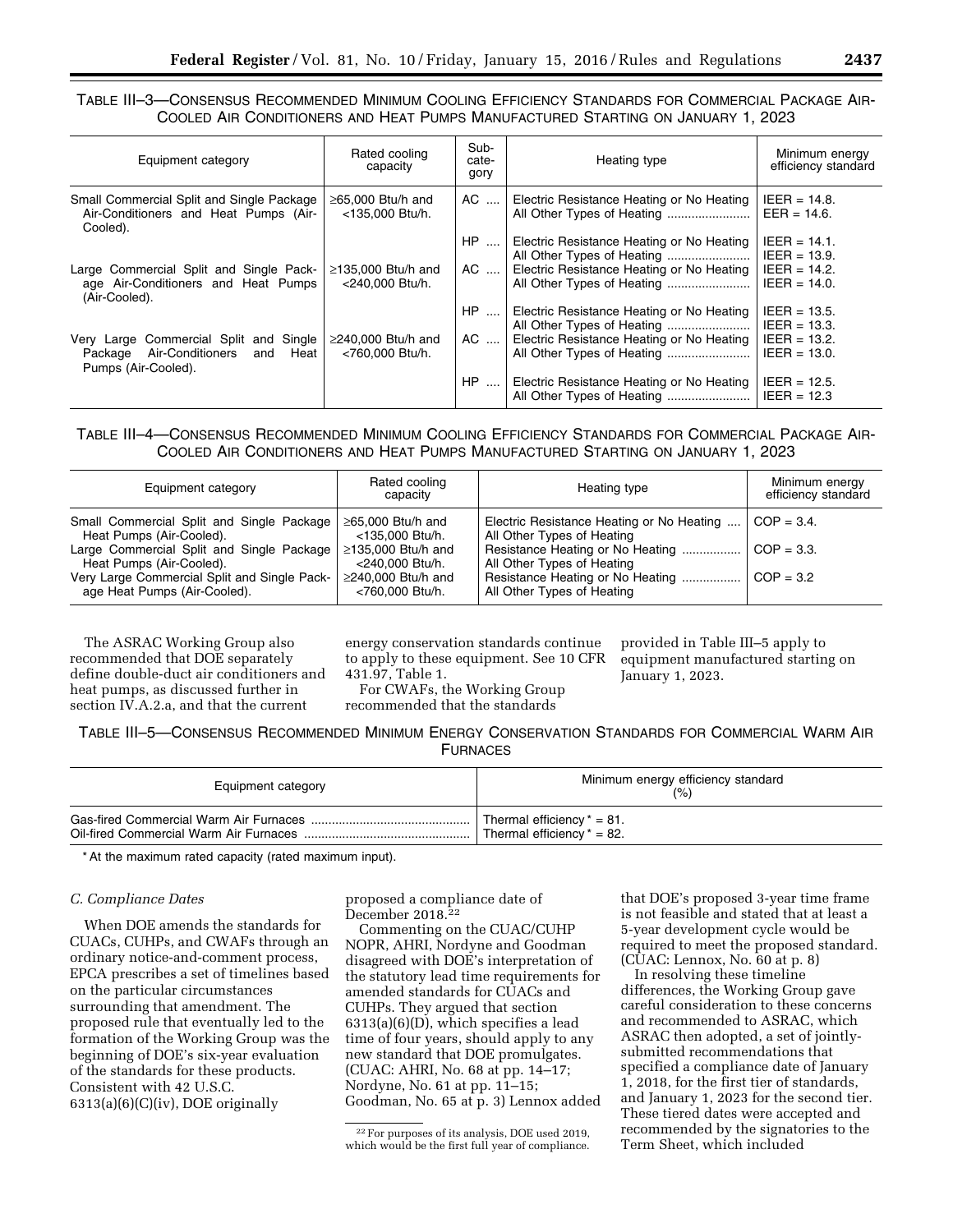manufacturers who critiqued the initial proposed lead times presented by DOE.

While the January 1, 2018 compliance date is earlier than the proposed threeyear lead time, DOE has the authority under section 325(p)(4) to accept recommendations for compliance dates contained in a joint submission recommending amended standards. In DOE's view, the direct final rule authority provision specifies the finding DOE has to make. Specifically, Congress specified that if DOE determines that the recommended standard is in accordance with 42 U.S.C. 6295(o) or section 342(a)(6)(B) of EPCA (*i.e.* 42 U.S.C. 6313(a)(6)(B)), DOE may issue a final rule establishing those standards. See 42 U.S.C. 6295(p)(4)(A)(i). Applying the direct final rule provision in this manner meets Congress's goal to promote consensus agreements that reflect broad input from interested parties who can fashion agreements that best promote the aims of the statute. In the absence of that kind of agreement, DOE notes that the more specific prescriptions of EPCA would ordinarily prevail. However, when DOE receives a recommendation resulting from the appropriate process—in this case, the detailed procedure laid out in the direct final rule provision of EPCA—that process provides the necessary fidelity to the statute, along with compliance with section 6295(o) (or, in this case, 42 U.S.C. 6313(a)(6)(B)), that Congress instructed DOE to apply. DOE also notes that the January 1, 2018 standard levels are the same as the efficiency levels already adopted in ASHRAE Standard 90.1–2013, which has an effective date of January 1, 2016. In light of this fact, most manufacturers are already developing equipment designs and planning the production of equipment that will meet this efficiency level.

For CWAFs, the consensus agreement specifies a compliance date of January 1, 2023. As with the lead time for CUACs and CUHPs, DOE has the authority when adopting recommended standards submitted in a consensus agreement pursuant to section 325(p)(4), to accept recommendations regarding compliance dates. See 42 U.S.C. 6295(p)(4) and 6316(b)(1). See also 76 FR at 37426. DOE has made the determination that the rulemaking record in this case supports the adoption of this recommended lead time for CWAFs.

In its analysis of the other TSLs considered for the direct final rule, DOE used a compliance date that is 3 years after the expected publication of the final rule establishing amended standards (see discussion at the beginning of this section).

# *D. Technological Feasibility*

## 1. General

In each energy conservation standards rulemaking, DOE conducts a screening analysis based on information gathered on all current technology options and prototype designs that could improve the efficiency of the products or equipment that are the subject of the rulemaking. As the first step in such an analysis, DOE develops a list of technology options for consideration in consultation with manufacturers, design engineers, and other interested parties. See chapter 3 of the direct final rule's Technical Support Documents (''TSDs'') for a discussion of the list of technology options that were identified. DOE then determines which of those means for improving efficiency are technologically feasible. DOE considers technologies incorporated in commercially-available equipment or in working prototypes to be technologically feasible. 10 CFR part 430, subpart C, appendix A, section  $4(a)(4)(i)$ .

After DOE has determined that particular technology options are technologically feasible, it further evaluates each technology option in light of the following additional screening criteria: (1) Practicability to manufacture, install, and service; (2) adverse impacts on equipment utility or availability; and (3) adverse impacts on health or safety. 10 CFR part 430, subpart C, appendix A, section 4(a)(4)(ii)–(iv). Section IV.B of this document discusses the results of the screening analysis, particularly the designs DOE considered, those it screened out, and those that are the basis for the trial standard levels (TSLs) in this rulemaking. For further details on the screening analysis for this rulemaking, see chapter 4 of the direct final rule TSDs.

Additionally, DOE notes that these screening criteria do not directly address the proprietary status of design options. DOE only considers efficiency levels achieved through the use of proprietary designs in the engineering analysis if they are not part of a unique path to achieve that efficiency level (*i.e.,*  if there are other non-proprietary technologies capable of achieving the same efficiency). DOE believes the amended standards for the equipment covered in this rulemaking would not mandate the use of any proprietary technologies, and that all manufacturers would be able to achieve the amended levels through the use of nonproprietary designs. Specifically, the efficiency levels considered in the analysis are all represented by commercially-available equipment

examples. Further, the technologies used in these equipment are available to all manufacturers.

2. Maximum Technologically Feasible Levels

DOE assessed the recommended standards by accounting for the elements contained in 42 U.S.C. 6313(a)(6)(B). That provision requires DOE to determine in cases where standards more stringent than those already prescribed by ASHRAE 90.1 whether those more stringent standards will yield a significant amount of additional conservation of energy and will be technologically feasible and economically justified. In determining whether the ''economically justified'' prong is met, DOE must, after receiving views and comments on the standard, determine whether the benefits of the standard exceed the burdens that the standard would impose by, to the maximum extent practiable, considering seven different factors. See generally, 42 U.S.C. 6313(a)(6)(B)(ii)(I)–(VII). Consistent with this approach, DOE's engineering analysis helped identify the maximum technologically feasible (''max-tech'') improvements in energy efficiency for CUACs/CUHPs and CWAFs by using the design parameters for the most efficient equipment available on the market. (See chapter 5 of the direct final rule TSDs.) The maxtech levels that DOE determined for this rulemaking are described in section IV.C.2.b of this direct final rule.

#### *E. Energy Savings*

## 1. Determination of Savings

For the adopted standards, DOE projected energy savings over the entire lifetime of equipment purchased in 2018–2048 for CUACs/CUHPs and 2023–2048 for CWAFs. DOE quantified the energy savings attributable to each TSL as the difference in energy consumption between each standards case and the no-new-standards case. The no-new-standards case represents a projection of energy consumption that reflects how the market for a type of equipment would likely evolve in the absence of amended energy conservation standards.

DOE used its national impact analysis (''NIA'') spreadsheet model to estimate energy savings from potential amended standards for CUACs/CUHPs and CWAFs. The NIA spreadsheet model (described in section IV.H of this document) calculates savings in site energy, which is the energy directly consumed by products at the locations where they are used. Based on the calculated site energy, DOE calculates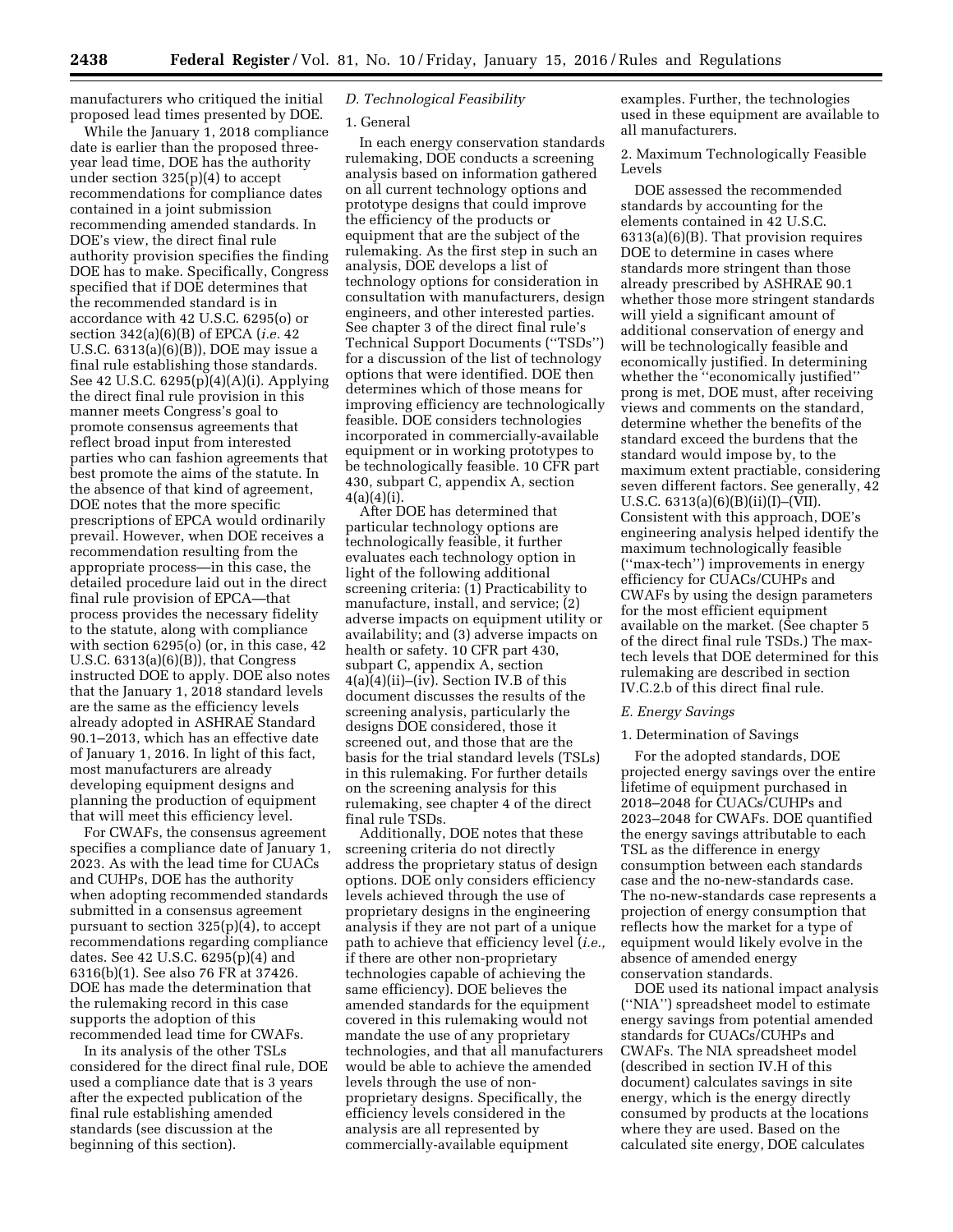national energy savings (''NES'') in terms of primary energy savings at the site or at power plants, and also in terms of full-fuel-cycle (''FFC'') energy savings. The FFC metric includes the energy consumed in extracting, processing, and transporting primary fuels (*i.e.,* coal, natural gas, petroleum fuels), and thus, presents a more complete picture of the impacts of energy conservation standards.23 DOE's approach is based on the calculation of an FFC multiplier for each of the energy types used by covered products or equipment. For more information on FFC energy savings, see section IV.H of this document. For CWAFs, the energy savings are primarily in the form of natural gas, of which the primary energy savings are considered to be equal to the site energy savings.24

## 2. Significance of Savings

To adopt more-stringent standards for the covered equipment at issue, DOE must determine on the basis of clear and convincing evidence that such action would result in the significant additional conservation of energy over levels that would be achieved through the adoption of the relevant ASHRAE standards. (42 U.S.C.  $6313(a)(6)(A)(ii)(II))$  Although the term ''significant'' is not defined in the Act, the U.S. Court of Appeals, in *Natural Resources Defense Council* v. *Herrington,* 768 F.2d 1355, 1373 (D.C. Cir. 1985), indicated that Congress intended ''significant'' energy savings in the context of EPCA to be savings that were not ''genuinely trivial.'' The energy savings for all the TSLs considered in the rulemakings for CUACs/CUHPs and CWAFs, including the adopted standards, are nontrivial, and, therefore, DOE considers them ''significant'' within the meaning of section 325 of EPCA. To this end, DOE views the considerable data and analysis in support of the standards being adopted as satisfying the clear and convincing threshold set out in EPCA for the adoption of energy conservation standards more stringent that the relevant ASHRAE levels.

#### *F. Economic Justification*

## 1. Specific Criteria

As noted above, EPCA provides seven factors to be evaluated in determining

whether a potentially more-stringent energy conservation standard for the equipment addressed by this direct final rule is economically justified. (42 U.S.C.  $6313(a)(6)(B)(ii)(I)$ –(VII)) The following sections discuss how DOE has addressed each of those seven factors in this rulemaking.

Commenting on the CUAC/CUHP NOPR, AHRI stated that DOE is not performing the full cost-benefit analysis that EPCA Section 6313(a)(6)(B)(ii) requires. It stated that DOE performed cost-benefit considerations at various points of its analysis yet never fully reconciled those analyses or the assumptions and scope of coverage underlying them. It added that DOE's cost-benefit analyses to the Nation, to manufacturers, and on employment take very different geographic scopes, ignore the immediately apparent effects on employment, and rely on unsupported analyses for effects on the general economy. In its view, DOE must reconcile these various approaches and their assumptions and also make available any models or inputs/outputs it relies upon. AHRI stated that DOE should remedy these shortcomings by performing an integrated, full costbenefit analysis considering all factors including the effects on all directly related domestic industries. (CUAC: AHRI, No. 68 at pp. 26–29)

As noted above, EPCA Section 6313(a)(6)(B)(ii) lays out the factors DOE shall, to the maximum extent practicable, consider in determining whether the benefits of a given standard exceed the burdens. EPCA does not mention or require the type of integrated cost-benefit analysis that AHRI envisions. It does not state or imply that all of the benefits and burdens need to be quantified in monetary terms. DOE's historical practice has been to analyze each of the factors to the maximum extent practicable. EPCA does not provide guidance as to the relative importance that DOE should attach to the listed factors. Therefore, in considering the factors listed in EPCA, DOE has historically used data and analysis to determine whether standards that satisfy other EPCA requirements are also economically justified.

DOE also notes that it laid out a process to elaborate on the procedures, interpretations and policies that will guide the Department in establishing new or revised energy efficiency standards for consumer products. 61 FR 36974 (July 15, 1996). That process provides for greatly enhanced opportunities for public input, improved analytical approaches, and encouragement of consensus-based standards. This enhanced approach was

developed by the Department on the basis of extensive consultations with many stakeholders.

a. Economic Impact on Manufacturers and Consumers

In determining the impacts of a potential amended standard on manufacturers, DOE conducts a manufacturer impact analysis (''MIA''), as discussed in section IV.J. (42 U.S.C.  $6313(a)(6)(B)(ii)(I))$  DOE first uses an annual cash-flow approach to determine the quantitative impacts. This step includes both a short-term assessment based on the cost and capital requirements during the period between when a regulation is issued and when entities must comply with the regulation—and a long-term assessment over the analysis period. The industrywide impacts analyzed include: (1) Industry net present value (''INPV''), which values the industry on the basis of expected future cash flows; (2) cash flows by year; (3) changes in revenue and income; and (4) other measures of impact, as appropriate. Second, DOE analyzes and reports the impacts on different subgroups of manufacturers, including impacts on small manufacturers. Third, DOE considers the impact of standards on domestic manufacturer employment and manufacturing capacity, as well as the potential for standards to result in plant closures and loss of capital investment. Finally, DOE takes into account cumulative impacts of various DOE regulations and other regulatory requirements on manufacturers.

For individual commercial consumers, measures of economic impact include the changes in LCC and PBP associated with new or amended standards. These measures are discussed further in the following section. For consumers in the aggregate, DOE also calculates the national net present value of the economic impacts applicable to a particular rulemaking. DOE also evaluates the LCC impacts of potential standards on identifiable subgroups of consumers that may be affected disproportionately by a national standard.

b. Savings in Operating Costs Compared to Increase in Price (LCC and PBP)

EPCA requires DOE to consider the savings in operating costs throughout the estimated average life of the covered equipment in the type (or class) compared to any increase in the price of, or in the initial charges for, or maintenance expenses of, the covered product that are likely to result from a standard. (42 U.S.C. 6313(a)(6)(B)(ii)(II))

<sup>23</sup>The FFC metric is discussed in DOE's statement of policy and notice of policy amendment. 76 FR 51282 (August 18, 2011), as amended at 77 FR 49701 (August 17, 2012).

<sup>24</sup>Primary energy consumption refers to the direct use at the source, or supply to users without transformation, of crude energy; that is, energy that has not been subjected to any conversion or transformation process.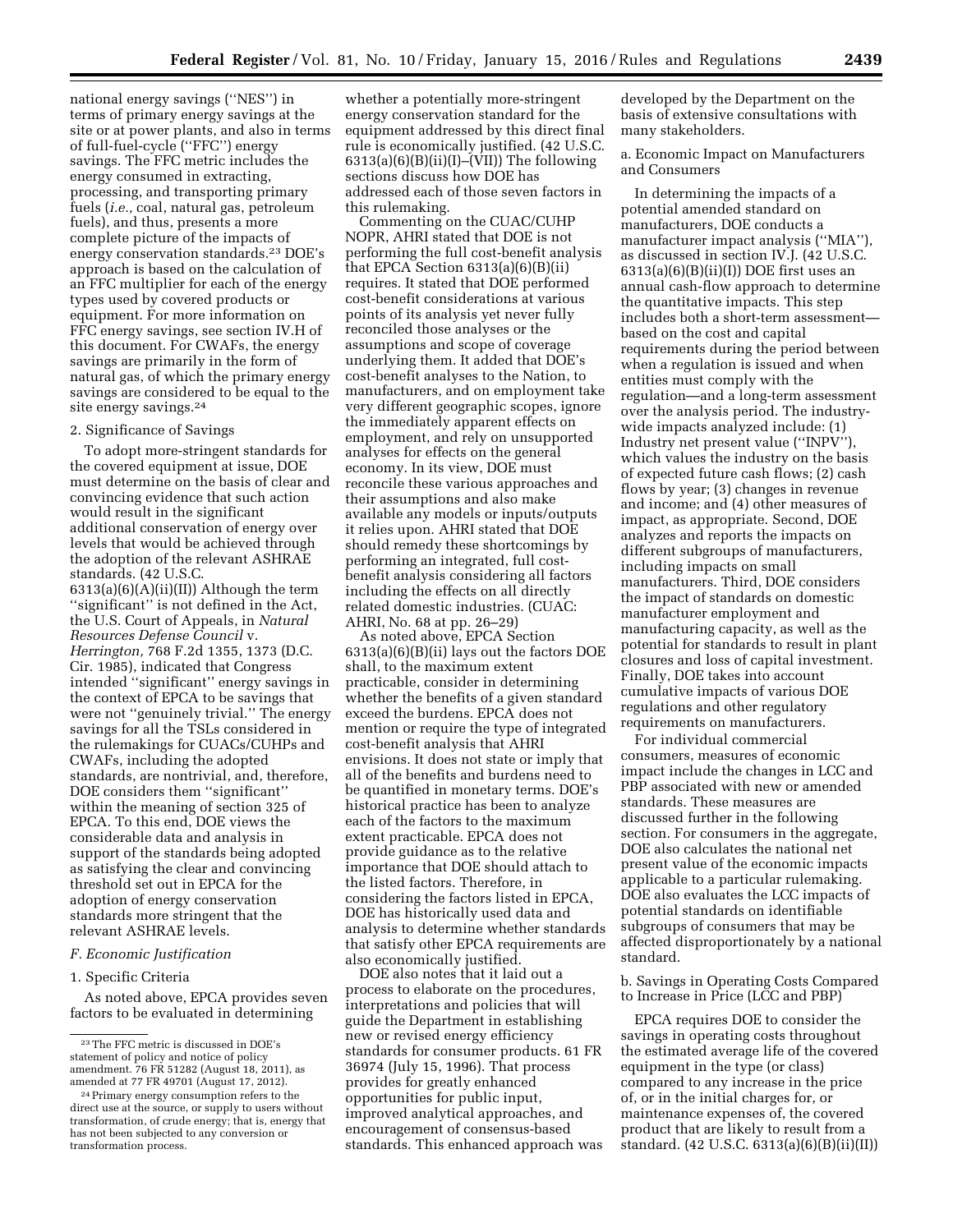DOE conducts this comparison in its LCC and PBP analysis.

The LCC is the sum of the purchase price of a product (including its installation) and the operating cost (including energy, maintenance, and repair expenditures) discounted over the lifetime of the equipment. The LCC analysis requires a variety of inputs, such as equipment prices, equipment energy consumption, energy prices, maintenance and repair costs, equipment lifetime, and discount rates appropriate for commercial consumers. To account for uncertainty and variability in specific inputs, such as equipment lifetime and discount rate, DOE uses a distribution of values, with probabilities attached to each value.

The PBP is the estimated amount of time (in years) it takes commercial consumers to recover the increased purchase cost (including installation) of more-efficient equipment through lower operating costs. DOE calculates the PBP by dividing the change in purchase cost due to a more-stringent standard by the change in annual operating cost for the year that standards are assumed to take effect.

For its LCC and PBP analysis, DOE assumes that commercial consumers will purchase the covered equipment in the first year of compliance with amended standards. The LCC savings for the considered efficiency levels are calculated relative to the case that reflects projected market trends in the absence of amended standards. DOE's LCC and PBP analysis is discussed in further detail in section IV.F.

## c. Energy Savings

Although the significant conservation of energy is a separate statutory requirement for adopting an energy conservation standard, EPCA requires DOE, in determining the economic justification of a standard, to consider the total projected energy savings that are expected to result directly from the standard. (42 U.S.C.  $6313(a)(6)(B)(ii)(III)$ ) As discussed in section IV.H, DOE uses the NIA spreadsheet to project national energy savings.

Commenting on the CUAC NOPR, AHRI stated that DOE gave energy savings disproportionate weight in its analysis, which conflicts with 42 U.S.C.  $6313(a)(6)(A)(ii)(II)$  and  $6313(a)(6)(B)(ii)(I)–(VII)$ . In its view, DOE should consider seven different factors in determining whether the benefits of a proposed standard exceed its burdens, and stated that there is no indication in the statute or otherwise that Congress intended this to be anything other than a roughly equal

weighting of factors where no particular factor is king over all the others. (CUAC: AHRI, No. 68 at p. 22)

Section  $6313(a)(6)(A)(ii)(II)$  concerns DOE's authority to adopt a national standard more stringent than the amended ASHRAE/IES Standard 90.1 if such standard would result in the significant additional conservation of energy and is technologically feasible and economically justified. Section V.C of this document sets forth in detail the reasons why DOE has concluded that the adopted standards for CUACs/ CUHPs would result in the significant additional conservation of energy and are technologically feasible and economically justified.

Section  $6313(a)(6)(B)(ii)(I)$ –(VII) lists the factors that DOE must consider in determining whether a standard is economically justified for the purposes of subparagraph (A)(ii)(II). Weighing these factors, in DOE's view, requires a careful balancing of each factor to help ensure the comprehensiveness of the Agency's review of any potential standard under consideration. Accordingly, DOE has weighed these factors in assessing the energy efficiency levels recommended by the Working Group.

d. Lessening of Utility or Performance of Equipment

In establishing equipment classes, and in evaluating design options and the impact of potential standard levels, DOE evaluates potential standards that would not lessen the utility or performance of the considered equipment. (42 U.S.C.  $6313(a)(6)(B)(ii)(IV))$  Based on data available to DOE, the standards adopted in this final rule would not reduce the utility or performance of the equipment under consideration in this rulemaking.

## e. Impact of Any Lessening of Competition

EPCA directs DOE to consider the impact of any lessening of competition, as determined in writing by the Attorney General, that is likely to result from a proposed standard. (42 U.S.C.  $6313(a)(6)(B)(ii)(V)$  Specifically, it instructs DOE to consider the impact of any lessening of competition, as determined in writing by the Attorney General, that is likely to result from the imposition of the standard. DOE is simultaneously publishing a NOPR containing proposed energy conservation standards identical to those set forth in this direct final rule and has transmitted a copy of the rule and the accompanying TSD to the Attorney General, requesting that the U.S. Department of Justice (''DOJ'') provide its determination on this issue.

DOE will consider DOJ's comments on the direct final rule in determining whether to proceed with finalizing its standards. DOE will also publish and respond to the DOJ's comments in the **Federal Register** in a separate notice.

#### f. Need for National Energy Conservation

DOE also considers the need for national energy conservation in determining whether a new or amended standard is economically justified. (42 U.S.C.  $6313(a)(6)(B)(ii)(VI)$  The energy savings from the adopted standards for CUACs/CUHPs and CWAFs are likely to provide improvements to the security and reliability of the Nation's energy system. Reductions in the demand for electricity also may result in reduced costs for maintaining the reliability of the Nation's electricity system. DOE conducts a utility impact analysis to estimate how standards may affect the Nation's needed power generation capacity, as discussed in section IV.M.

The adopted standards also are likely to result in environmental benefits in the form of reduced emissions of air pollutants and GHGs associated with energy production and use. DOE conducts an emissions analysis to estimate how potential standards may affect these emissions, as discussed in section IV.K; the emissions impacts are reported in section V.B.6 of this document. DOE also estimates the economic value of emissions reductions resulting from the considered TSLs, as discussed in section IV.L.

Commenting on the CUAC/CUHP NOPR, AHRI questioned DOE's inclusion of environmental benefits in its consideration since none of the more specific factors in section 6313(a)(6)(B)(ii)(I)–(VI) refer to environmental matters. (AHRI asserted that DOE must have based its inclusion of environmental and SCC benefits on the catch-all ''other factors'' provision of 42 U.S.C. 6313(a)(6)(B)(ii)(VII).) AHRI stated that DOE must clarify precisely why and how it believes that it has the statutory authority under section 6313(a)(6)(B)(ii) to consider SCC issues in any fashion, and, if so, under what sub-provision (*i.e.,* which of the seven factors) such analysis comes. (CUAC: AHRI, No. 68 at p. 28)

DOE maintains that environmental and public health benefits associated with the more efficient use of energy are important to take into account when considering the need for national energy and water conservation, which is one of the factors to consider under EPCA. (42 U.S.C. 6295(o)(2)(B)(i)(VI)) Given the threats posed by global climate change to the economy, public health,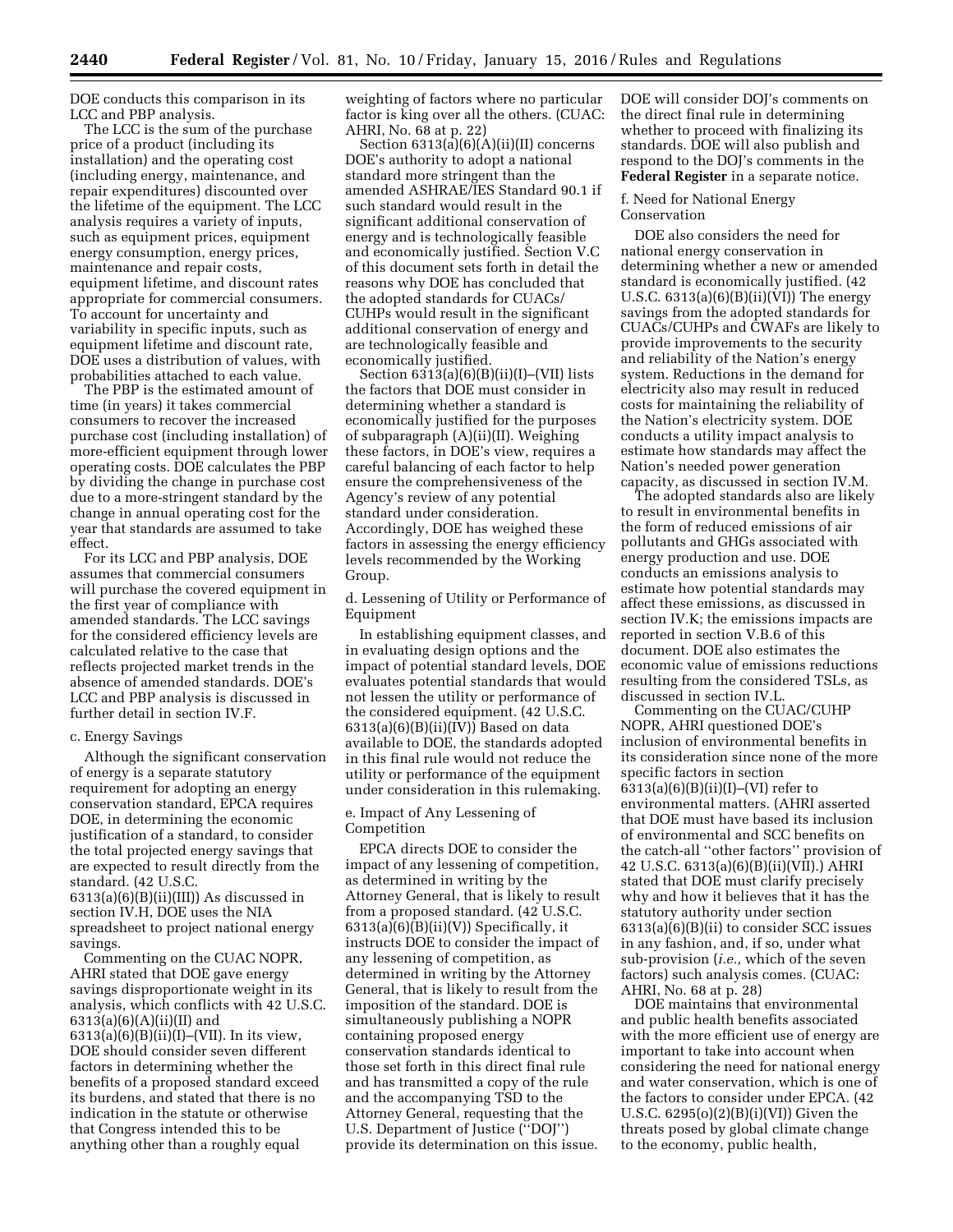ecosystems, and national security,25 combined with the well-recognized potential of well-designed energy conservation measures to reduce GHG emissions, DOE believes that evaluation of the potential benefits from slowing anthropogenic climate change must be part of the consideration of the need for national energy conservation.

# g. Other Factors

In determining whether an energy conservation standard is economically justified, DOE may consider any other factors that the Secretary deems to be relevant. (42 U.S.C. 6313(a)(6)(B)(ii)(VII)) In developing the direct final rule, DOE has also considered the submission of the jointly-submitted Term Sheet from the Working Group and approved by ASRAC. In DOE's view, the Term Sheet sets forth a statement by interested persons that are fairly representative of relevant points of view (including representatives of manufacturers of covered equipment, States, and efficiency advocates) and contains recommendations with respect to energy conservation standards that are in accordance with 42 U.S.C. 6313(a)(6)(B), as required by EPCA's direct final rule provision. See 42 U.S.C. 6295(p)(4). DOE has encouraged the submission of agreements such as the one developed and submitted by the CUAC–CUHP– CWAF Working Group as a way to bring diverse stakeholders together, to develop an independent and probative analysis useful in DOE standard setting, and to expedite the rulemaking process. DOE also believes that standard levels recommended in the Term Sheet may increase the likelihood for regulatory compliance, while decreasing the risk of litigation.

#### 2. Rebuttable Presumption

EPCA creates a rebuttable presumption that an energy conservation standard is economically justified if the additional cost to the commercial consumer of an equipment that meets the standard is less than three times the value of the first year's energy savings resulting from the standard, as calculated under the applicable DOE test procedure. 42 U.S.C.  $6295(o)(2)(B)(iii)$  Although this rebuttable presumption is not specifically mentioned in section 6316(b)(1) as applying to CUACs/CUHPs

and CWAFs, DOE nonetheless considered the rebuttable presumption criteria as part of its analysis. DOE's LCC and PBP analyses generate values used to calculate the effect potential amended energy conservation standards would have on the payback period for consumers. These analyses include, but are not limited to, the 3-year payback period contemplated under the rebuttable-presumption test. In addition, DOE routinely conducts an economic analysis that considers the full range of impacts to consumers, manufacturers, the Nation, and the environment, as required under 42 U.S.C. 6295(o)(2)(B)(i), and 42 U.S.C.  $6313(a)(6)(B)(ii)$ . The results of this analysis serve as the basis for DOE's evaluation of the economic justification for a potential standard level (thereby supporting or rebutting the results of any preliminary determination of economic justification). The rebuttable presumption payback calculation is discussed in section IV.F of this document.

# *G. Energy Efficiency Descriptors for Commercial Unitary Air Conditioners and Heat Pumps*

The current energy conservation standards for CUACs and CUHPs are based on the metrics EER for cooling efficiency and COP for CUHP heating efficiency. See 10 CFR 431.97(b). In this direct final rule, DOE is adopting energy conservation standards based on IEER for cooling efficiency and is continuing to use COP for denoting CUHP heating efficiency.

# 1. Cooling Efficiency Metric

In the CUAC/CUHP RFI, DOE noted that it was considering whether to replace the existing cooling efficiency descriptor, EER, with a new energyefficiency descriptor, IEER. 78 FR at 7299. Unlike the EER metric, which only uses the efficiency of the equipment operating at full-load in high-ambient-temperature conditions (*i.e.,* 95 degrees Fahrenheit (°F)), the IEER metric factors in the efficiency of equipment operating at part-loads of 75 percent, 50 percent, and 25 percent of capacity at reduced ambient temperature consistent with part-load operation as well as the efficiency at full-load. This is accomplished by weighting the full- and part-load efficiencies with a representative average amount of time operating at each loading point. The IEER metric incorporates part-load efficiencies measured with outside temperatures appropriate for the load levels, *i.e.* at lower temperatures for lower load levels. As part of a final rule published

on May 16, 2012, DOE amended the test procedure for this equipment to incorporate by reference AHRI Standard 340/360—2007, ''Performance Rating of Commercial and Industrial Unitary Air-Conditioning and Heat Pump Equipment'' (''AHRI Standard 340/360– 2007''). 77 FR 28928. DOE notes that AHRI Standard 340/360–2007 already includes methods and procedures for testing and rating equipment with the IEER metric. ASHRAE, through its Standard 90.1, includes requirements based on the part-load performance metric, IEER. These IEER requirements were first established in *Addenda* to the 2008 Supplement to Standard 90.1– 2007, and were required for compliance with ASHRAE Standard 90.1 on January 1, 2010.26

EPCA requires that test procedures be reasonably designed to produce test results that measure the energy efficiency of covered equipment during a representative average use cycle or period of use. (42 U.S.C. 6314(a)(2)) As discussed above, the IEER metric weights the efficiency of operating at different part-loads and full-load based on usage patterns, which collectively provide a more representative measure of annual energy use than the EER metric. A manufacturer that was involved in the development of the IEER metric indicated that the usage pattern weights for the IEER metric were developed by analyzing equipment usage patterns of several buildings across the 17 ASHRAE Standard 90.1– 2010 (appendix B) climate zones. (Docket ID: EERE–2013–BT–STD–0007– 0018, Carrier, at p. 1) These usage patterns and climate zones were based on a comprehensive analysis performed by industry in assessing the manner in which CUAC and CUHP equipment operate in the field, both in terms of actual usage and the climatic conditions in which they are used. The weighting factors accounted for the hours of operation where mechanical cooling was active—*i.e.,* the associated analysis assumed use of economizing (use of cool outdoor air for cooling) for appropriate hours in climate zones for which equipment would be installed with this feature. *Id.* As a result, DOE stated in the CUAC/CUHP NOPR that the IEER metric, as a whole, provides a more accurate representation of the annual energy use for this equipment than the EER metric, which only considers full-load energy use. For these reasons, DOE proposed to amend its

<sup>25</sup>National Climate Assessment 2014. Available at: *<http://nca2014.globalchange.gov/>*. The National Security Implications of a Changing Climate. May 2015. The White House. Available at: *[https://](https://www.whitehouse.gov/the-press-office/2015/05/20/white-house-report-national-security-implications-changing-climate) [www.whitehouse.gov/the-press-office/2015/05/20/](https://www.whitehouse.gov/the-press-office/2015/05/20/white-house-report-national-security-implications-changing-climate) [white-house-report-national-security-implications](https://www.whitehouse.gov/the-press-office/2015/05/20/white-house-report-national-security-implications-changing-climate)[changing-climate](https://www.whitehouse.gov/the-press-office/2015/05/20/white-house-report-national-security-implications-changing-climate)*.

<sup>26</sup>ASHRAE. ASHRAE Addenda. 2008 Supplement. *[http://www.ashrae.org/](http://www.ashrae.org/File%20Library/docLib/Public/20090317_90_1_2007_supplement.pdf) [File%20Library/docLib/Public/20090317](http://www.ashrae.org/File%20Library/docLib/Public/20090317_90_1_2007_supplement.pdf)*\_*90*\_*1*\_ *2007*\_*[supplement.pdf.](http://www.ashrae.org/File%20Library/docLib/Public/20090317_90_1_2007_supplement.pdf)*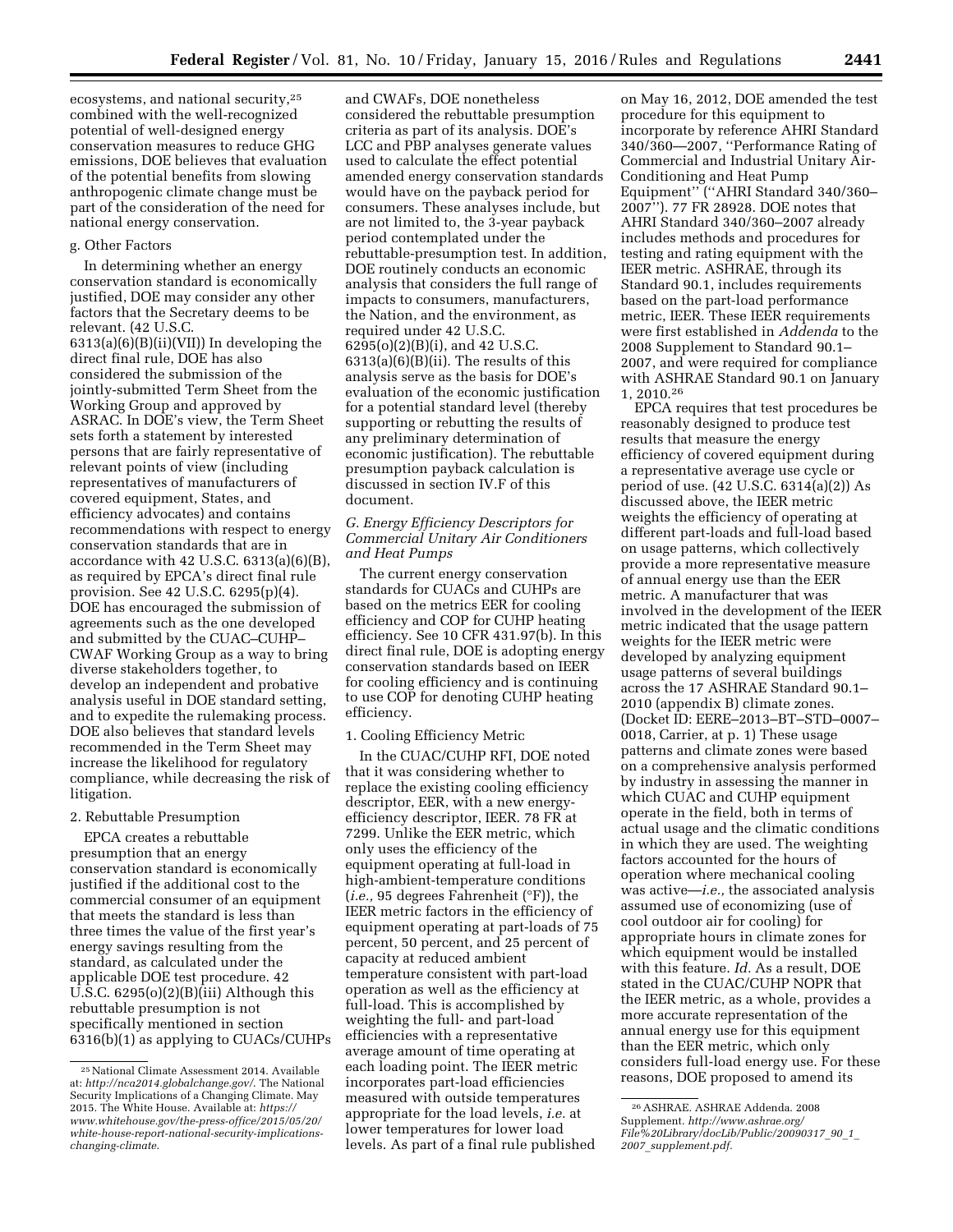energy conservation standards for CUACs/CUHPs to be based on the IEER metric. 79 FR at 58959.

AHRI, Nordyne, Rheem, Trane, the Joint Efficiency Advocates, and Southern Company all generally supported using IEER as the proposed metric. (CUAC: AHRI, No. 68 at p. 42; Nordyne, No. 61 at p. 35; Rheem, No. 70 at p. 2; Trane, No. 63 at p. 6; Joint Efficiency Advocates, No. 69 at pp. 1–2; Southern Company, Public Meeting Transcript, No. 104 at p. 25) The Joint Efficiency Advocates supported DOE's proposal to replace EER with IEER. In their view, DOE could retain the EER standards while adding IEER. They added that if DOE decided to use a single metric, IEER would better reflect annual energy consumption than EER since this equipment rarely operates at full-load. (CUAC: Joint Efficiency Advocates, No. 69 at pp. 1–2)

While supporting the use of IEER, AHRI, Nordyne, and Lennox recognized that EER will continue to be an important metric for utilities when managing peak load electricity usage. (CUAC: AHRI, No. 68 at p. 42; Nordyne, No. 61 at p. 35; Lennox, No. 60 at p. 14) The California IOUs recommended that DOE establish standards using both EER and IEER metrics to prevent poor equipment performance at high temperature full-load conditions. Given the low weighting (2 percent) of the fullload condition for the IEER metric, there is an incentive for manufacturers to optimize equipment at the part-load conditions with ambient temperatures between 65 °F and 82 °F. The California IOUs indicated that moving to an IEERonly metric could potentially mean that a new standard could result in equipment that is designed with fullload EER values lower than the current standards. (CUAC: California IOUs, No. 67 at p. 2; California IOUs, ASRAC Public Meeting, No. 102 at p. 99) The California IOUs commented that, in the absence of dual metrics using both EER and IEER, they supported standards based on EER, or use of IEER accompanied by required reporting of each of the IEER test points, including full-load EER. (CUAC: California IOUs, No. 67 at pp. 2, 7–8) The Joint Efficiency Advocates similarly supported the reporting of each IEER test point. (CUAC: Joint Efficiency Advocates, No. 69 at p. 8)

However, the California IOUs and other members of the ASRAC Working Group more recently agreed as Term Sheet signatories to recommend that DOE adopt standards for CUACs and CUHPs based on IEER for cooling efficiency. (CUAC: ASRAC Term Sheet, No. 93 at pp. 2–4) DOE also notes that

ASHRAE Standard 90.1 includes requirements and reporting for both EER and IEER. As a result, although DOE is setting energy conservation standards for CUACs and CUHPs based on the IEER metric, EER ratings of equipment would still be available through the AHRI certification database. DOE notes that AHRI and manufacturers agreed to continue to require verification and reporting of EER for equipment through AHRI's certification program. AHRI also agreed to submit a letter to the docket for this rulemaking committing to continuing to require verification and reporting of EER for it's certification program. (CUAC: ASRAC Public Meeting, No. 101 at pp. 9, 55; ASRAC Public Meeting, No. 103 at pp. 113–116) Thus, utilities, and others, would still be able to consider full-load efficiency in their energy efficiency programs. For these reasons, and for the reasons stated previously that the IEER metric provides a more accurate representation of the annual energy use for this equipment, DOE is adopting standards for small, large, and very large, CUACs and CUHPs cooling efficiency based on the IEER metric.

DOE notes that a change in metrics (*i.e.,* from EER to IEER) necessitates an initial DOE determination that the new requirement would not result in backsliding when compared to the current standards. See 42 U.S.C.  $6313(a)(6)(B)(iii)(I)$ . As discussed in section IV.A, DOE conducted energy modeling by selecting actual models available on the market that comply with the current DOE energy conservation standards for these equipment based on EER, to evaluate each IEER efficiency level (by analyzing the efficiency at each loading condition, including full-load EER). Based on this analysis, staged-air volume (''SAV'') and variable-air volume (''VAV'') equipment—two types of CUAC/CUHP equipment that include design features focused on improved part-load performance as opposed to full-load EER performance 27—that already meet

the energy conservation standard levels adopted in this direct final rule had EER values higher than the current standard levels for this equipment—*i.e.,* these equipment were more efficient than what the current EER-based standards require. Even with the design changes that are focused on improved part-load performance (as with SAV and VAV units), the equipment exceeded the current EER standard levels, which suggests that the risk of backsliding is low.

As discussed in section IV.A.2.a, DOE is establishing separate equipment classes for double-duct CUACs and CUHPs and is maintaining the current energy conservation standards for this equipment. As a result, DOE is maintaining the existing EER metric for the double-duct CUAC and CUHP equipment classes.

# 2. Heating Efficiency Metric

The current energy conservation standards for small, large, and very large air-cooled CUHPs heating efficiency are based on the COP metric.28 10 CFR 431.97(b) For the CUAC/CUHP NOPR, DOE proposed standards for heating efficiency based on the COP metric. See 79 FR at 58960.

AHRI, Nordyne, Goodman and Rheem supported the continued use of COP as the heating efficiency metric for CUHPs. (CUAC: AHRI, No. 68 at p. 42; Nordyne, No. 61 at p. 35; Goodman, No. 65 at p. 12; Rheem, No. 70 at p. 2) In addition, members of the ASRAC Working Group agreed as signatories to the Term Sheet to standards for air-cooled CUHPs based on COP for heating efficiency. (CUAC: ASRAC Term Sheet, No. 93 at pp. 2–4) As discussed in section IV.A, DOE is adopting standards for air-cooled CUHPs in this direct final rule based on COP for heating efficiency.

### *H. Other Issues*

1. Economic Justification of the Proposed Standards

a. Small, Large, and Very Large Commercial Package Air Conditioning and Heating Equipment

In response to the CUAC/CUHP NOPR, AHRI commented that DOE did not explain how it concluded that the proposed rulemaking would result in the significant additional conservation

28COP is defined as the ratio of the produced heating effect to its net work input.

<sup>27</sup>SAV units typically use a multiple-speed indoor fan motor, which is achieved by incorporating a variable frequency drive (''VFD'') to adjust the motor speed to provide two stages of indoor air flow to match staged compressor operation and thus provide improved part-load performance. For the first stage of operation, the indoor fan motor is controlled to provide two-thirds of the total air flow established for the unit. For the second stage, the VFD adjusts the indoor fan motor to provide the total air flow established for the unit (*i.e.,* 100-percent air flow). VAV units are capable of providing more accurate control of supply air temperature by varying cooling capacity and air flow rates. VAV units are typically equipped with a VFD to control the indoor fan speed based on supply air pressure and operate at multiple stages of air flow rates to match the variable cooling

capacity (either by multiple compressor staging or variable-speed compressors). In contrast, constant air volume (CAV) CUACs and CUHPs typically use a single speed indoor fan motor and operate by controlling cooling capacity based on temperature/ humidity in the conditioned space and operate at a fixed indoor air flow rate supplying variable temperature air.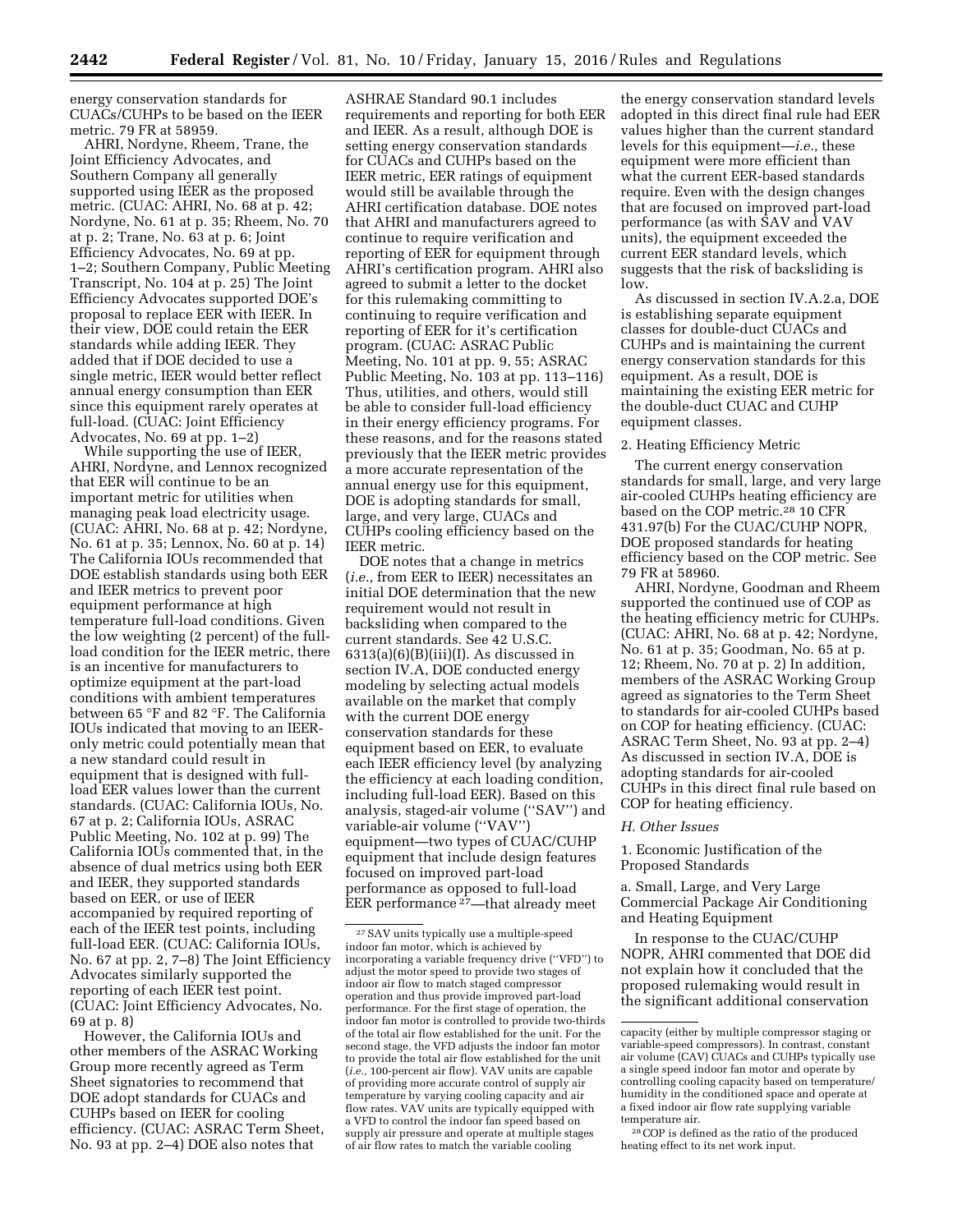of energy and is technologically feasible and economically justified by clear and convincing evidence, as required by 42 U.S.C. 6313(a)(6)(A)(ii)(II). (CUAC: AHRI, No. 68 at pp. 12–13) Lennox and Nordyne made similar comments. (CUAC: Lennox, No. 60 at pp. 4–5; Nordyne, No. 61 at pp. 6–8) AHRI stated that DOE's analysis fell short of this elevated requirement of proof. AHRI added that instead of starting with the max-tech standard level, DOE was obliged by Section 6313(a)(6)(A)(ii) to first consider the amended ASHRAE standard for adoption, and consider a higher level only based on clear and

68 at p. 13) Trane stated that DOE's CUAC/CUHP NOPR analysis grossly underestimated the costs at all the TSL levels and, therefore, overstated the benefits to the nation. (CUAC: Trane, No. 63 at p. 8)

convincing evidence. (CUAC: AHRI, No.

AHRI also commented that the proposed minimum efficiency level (EL3) represents a significant increase from the ASHRAE 90.1–2013 levels that will become effective in 2016. It stated that in order to achieve EL 3 levels it will be necessary to redesign approximately 80 percent of all units that are commercially-available today, and as a result, many classes of products will be eliminated, causing a significant contraction of the market. AHRI stated that the required design modifications will come at a significant cost to the consumer, and consumers who are unable to afford more efficient units will likely continue to repair and not replace units in service. It added that the situation could potentially alter the competitive landscape as other technologies are favored as alternatives (*e.g.,* water-cooled, evaporativelycooled, and variable refrigerant flow mult-split air conditioners and heat pumps). (CUAC: AHRI, Public Meeting Transcript, No. 104 at pp. 15–16) Lennox also stated that the proposed standards would require over 90 percent of its current products to be redesigned. (CUAC: Lennox, No. 60 at p. 8)

### b. Commercial Warm Air Furnaces

Trane stated that the LCC savings for gas-fired CWAFs at the proposed standard are hardly measurable, and any slight change in the increase in product cost, installation or maintenance costs, and energy prices can change these savings to an increase in LCC. Similar results would occur in the NPV calculation where a positive NPV could easily become an increase in costs to the nation. (CWAF: Trane, No. 27 at p. 7)

# c. Response

DOE notes that while it is not adopting the proposed standards from the CUAC/CUHP and CWAF NOPRs, these comments, along with the intensive feedback received during the Working Group discussions contributed to the modified approach and revised standards recommended by the ASRAC Working Group that DOE is presenting in this direct final rule. As discussed in section V.C, DOE has determined that the recommendations are in accordance with the provisions of 42 U.S.C. 6313(a)(6)(B), as required by 42 U.S.C. 6295(p)(4) and 6316(b)(1). The evidence supporting this determination is clearly described in detail in the direct final rule TSDs and the accompanying spreadsheets. The evidence that the adopted standards would result in the significant additional conservation of energy and are technologically feasible is convincing, as the projected energy savings exceed the threshold for significance by a wide margin (see section III.E.2), and their technological feasibility, based on DOE's examination, is well-established (see section III.D). The evidence that the adopted standards are economically justified is also convincing. In particular, the economic impact of the standards on the consumers of CUACs/CUHPs and CWAFs is positive by a wide margin, as discussed in section V.C.

## 2. ASHRAE 90.1 Process

Commenting on the CUAC/CUHP NOPR, a number of parties stated that DOE should rely on the ASHRAE process in setting amended commercial equipment efficiency standards.

ASHRAE urged DOE to rely on the efficiencies established in ASHRAE Standard 90.1–2013 for the equipment listed in this rulemaking. It noted that: (1) ASHRAE 90.1–2013 underwent the fully open ANSI/ASHRAE consensus process with buy-in and consensus from manufacturers, energy advocates, representatives from DOE, and other materially affected and interested parties; (2) the efficiency levels were established in a cost-effective manner using the ASHRAE ''scalar ratio'' economic analysis methodology; and (3) many interested parties, including DOE, invested a significant amount of time and energy in establishing the efficiency levels currently found in ASHRAE 90.1– 2013 with ample opportunities to provide input. ASHRAE recommended that DOE no longer pursue the proposed rulemaking, and approve the ASHRAE 90.1–2013 efficiency levels for this equipment. (CUAC: ASHRAE, No. 59 at pp. 1–4). AHRI, Goodman and Lennox

made a similar comment. (CUAC: AHRI, No. 68 at pp. 2, 10–11; Goodman, No. 65 at pp. 2–3; Lennox, No. 60 at pp. 8– 9) A number of other parties made similar comments. (CUAC: Huntley, No. 62 at p. 1; Viridis, No. 56 at p. 1; Merryman-Farr, No. 49 at p. 1; KJWW, No. 46 at p. 1; Smith-Goth, No. 45 at p. 1; A2H, No. 44 at p. 1)

Notwithstanding DOE's participation in the development of ASHRAE Standard 90.1–2013, which did not impact the EER standards for which DOE already incorporated into its regulations, amendments to EPCA established by AEMTCA required DOE to initiate the current rulemaking, which DOE began in advance of the ASHRAE 90.1–2013 amendments (see section II.A). EPCA, as amended, also directs DOE to prescribe standards that are designed to achieve the maximum improvement in energy efficiency that is technologically feasible and economically justified, and would result in the significant additional conservation of energy. (42 U.S.C.  $6313(a)(6)(A)(ii)(II)$  It also provides the factors that DOE has considered to select and adopt standards for which the benefits exceed the burdens. (42 U.S.C. 6313(a)(6)(B)(ii)) In DOE's view, the standards being adopted in this direct final rule satisfy these elements. DOE further notes that AHRI, Goodman and Lennox are parties to the recommendations that form the basis for this direct final rule, pursuant to 42 U.S.C. 6295(p)(4) and 6316(b)(1), indicating that the direct final rule's standard levels and supporting analyses resolved their concerns related to DOE's initial NOPR.

## 3. Other

Referring to section VI.A of the CUAC/CUHP NOPR, AHRI stated that DOE did not present evidence to support two of the market failures that it identified pursuant to section 1(b)(1) of Executive Order 12866.29 (CUAC: AHRI, No. 68 at pp. 24–25) AHRI stated that DOE must demonstrate that such market failures actually exist in the real world and that once quantified, DOE's assessment of costs and benefits for its

<sup>29</sup>Specifically, in AHRI's view, DOE did not establish that the following market failures exist: (1) There is a lack of customer information in the commercial space conditioning market, and the high costs of gathering and analyzing relevant information leads some customers to miss opportunities to make cost-effective investments in energy efficiency; and (2) In some cases, the benefits of more efficient equipment are not relized due to misaligned incentives between purchasers and users. (*E.g.* where an equipment purchase decision is made by a building contractor or building owner who does not pay the energy costs.) See CUAC; AHRI, No. 68 at 24.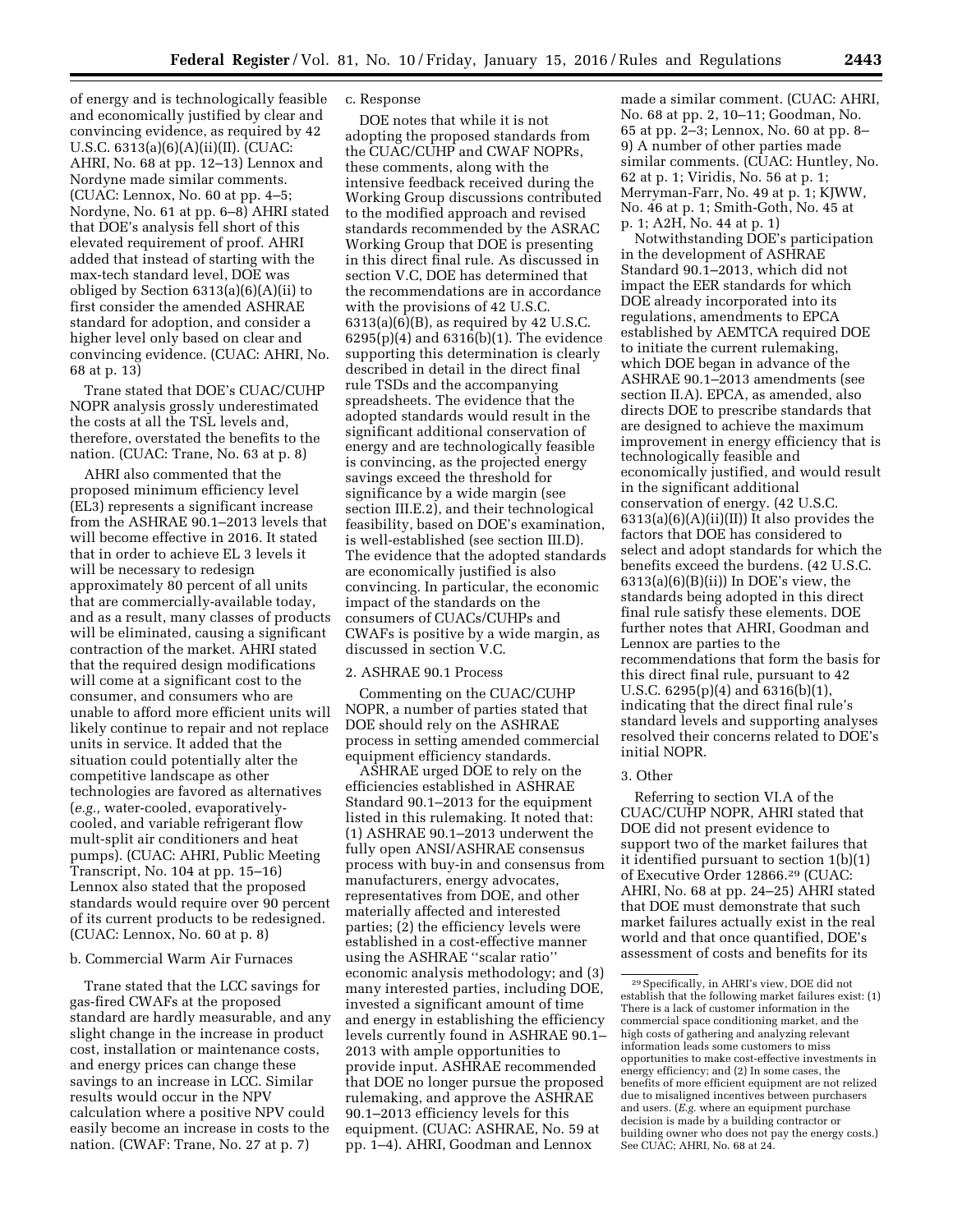rules in this area align with such an important external validity check on its analysis.

Section 1(b)(1) of Executive Order (E.O.) 12866, ''Regulatory Planning and Review,'' 58 FR 51735 (Oct. 4, 1993), requires each agency to identify the problem that it intends to address (including, where applicable, the failures of private markets or public institutions that warrant new agency action), as well as to assess the significance of that problem. As discussed in section VI.A of this direct final rule, DOE identified two problems that would generally be considered ''market barriers'' (numbers 1 and 2 in section VI.A, which are related to certain features concerning consumer decision-making), and one problem that most economists would consider a ''market failure'' (number 3, which concerns environmental externalities).30 E.O. 12866 does not require any quantification of the problems, which in any case would be extremely difficult. Such quantification would unlikely bear any relationship to the costs and benefits estimated for energy conservation standards. E.O. 12866 does not provide any specific guidance regarding how agencies should assess the significance of the identified problems. However, DOE's extensive activities in promoting energy conservation over several decades have demonstrated that the problems of (1) lack of consumer information and/or information processing capability about energy efficiency opportunities, and (2) and asymmetric information and/or high transactions costs are significant enough to warrant policy actions designed to help overcome them.

Miller indicated that neither of the potential market failures cited by DOE (externalities related to GHG emissions and asymmetric information (and related misaligned incentives) regarding high-efficiency commercial appliances is solved by its proposed energy efficiency standards, leaving the proposal economically unjustifiable. Miller further stated that DOE does not explain why sophisticated, profitmotivated purchasers of CUACs and CUHPs would suffer from either informational deficits or cognitive biases that would cause them to purchase products with high lifetime costs without demanding higher-price, higher-efficiency products. Miller added that this asymmetric information, if it exists, could be remedied by improved

labeling or other types of consumer education campaigns rather than banning products from the marketplace. (Miller, No. 39 at p. 13)

The proposed standards, as well as the adopted standards contained in this direct final rule, are intended to address the above-cited problems, but DOE's action is primarily responsive to the statutes that govern the amendment of energy efficiency standards (see section II.A). Neither the relevant statutes nor the relevant Executive Order (Executive Order 12866, ''Regulatory Planning and Review'') 31 make any mention of solving the problems that DOE has identified. Incorporating external costs into energy prices is outside the scope of any existing DOE authority. DOE agrees that improved labeling or other types of consumer education campaigns could help to ameliorate information problems, but DOE is still required to follow the statutory obligations concerning amendment of energy efficiency standards.

Miller stated that DOE expects only 10 percent of the externality benefits of carbon reductions to accrue to Americans, so the costs to American citizens outweigh the social benefits of the standard by almost 3 to 1, calling into question whether the proposal is economically justified. (Miller, No. 39 at p. 13)

DOE notes that the domestic SCC values were estimated by the interagency Working Group as a range from 7 percent to 23 percent of the global values. Using the central SCC value, the domestic  $CO<sub>2</sub>$  reduction monetized value from the proposed standards amounts to \$2.2 to \$7.1 billion. The incremental costs range from \$4.1 to \$8.8 billion for 7-percent and 3-percent discount rates, respectively, but the operating cost savings are far larger, such that the NPV of consumer benefit ranges from \$16.5 billion to \$50.8 billion for 7-percent and 3-percent discount rates, respectively.

Miller stated that DOE's proposal does not maintain flexibility and freedom of choice for purchasers of CUAC and CUHP equipment. (Miller, No. 39 at p. 13) In contrast to the proposed standards, which DOE is not adopting, the standards adopted for CUACs and CUHPs allow a much higher share of currently-produced models to remain on the market. The models that would be allowed under the standards cover a wide range of efficiencies and other attributes, thereby maintaining considerable choice for purchasers of CUACs and CUHPs.

# **IV. Methodology and Discussion of Related Comments**

This section addresses the analyses DOE has performed for this rulemaking. Separate subsections address each component of DOE's analyses.

DOE used several analytical tools to estimate the impact of the standards considered in support of this direct final rule. The first tool is a spreadsheet that calculates the LCC savings and PBP of potential amended or new energy conservation standards. The national impacts analysis uses a second spreadsheet set that provides shipments forecasts and calculates national energy savings and net present value of total consumer costs and savings expected to result from potential energy conservation standards. DOE uses the third spreadsheet tool, the Government Regulatory Impact Model (GRIM), to assess manufacturer impacts of potential standards. These spreadsheet tools are available on the DOE Web site for the rulemaking for CUACs/CUHPs: *[http://](http://www1.eere.energy.gov/buildings/appliance_standards/rulemaking.aspx?ruleid=59) [www1.eere.energy.gov/buildings/](http://www1.eere.energy.gov/buildings/appliance_standards/rulemaking.aspx?ruleid=59) appliance*\_*[standards/](http://www1.eere.energy.gov/buildings/appliance_standards/rulemaking.aspx?ruleid=59) [rulemaking.aspx?ruleid=59](http://www1.eere.energy.gov/buildings/appliance_standards/rulemaking.aspx?ruleid=59)*; and for CWAFs: *[http://www1.eere.energy.gov/](http://www1.eere.energy.gov/buildings/appliance_standards/rulemaking.aspx/ruleid/70) [buildings/appliance](http://www1.eere.energy.gov/buildings/appliance_standards/rulemaking.aspx/ruleid/70)*\_*standards/ [rulemaking.aspx/ruleid/70](http://www1.eere.energy.gov/buildings/appliance_standards/rulemaking.aspx/ruleid/70)*. Additionally, DOE used output from the latest version of EIA's *Annual Energy Outlook* (*AEO),* a widely known energy forecast for the United States, for the emissions and utility impact analyses.

#### *A. Market and Technology Assessment*

#### 1. General

For the market and technology assessment, DOE developed information that provided an overall picture of the market for the equipment concerned, including the purpose of the equipment, the industry structure, market characteristics, and the technologies used in the equipment. This activity included both quantitative and qualitative assessments, based primarily on publicly-available information. The subjects addressed in the market and technology assessment for this rulemaking include scope of coverage, equipment classes, types of equipment sold and offered for sale, manufacturers, and technology options that could improve the energy efficiency of the equipment under examination. The key findings of DOE's market and technology assessment are summarized below. For additional detail, see chapter 3 of the CUAC/CUHP and CWAF direct final rule TSDs.

<sup>30</sup>Note that since the publication of the CUAC/ CUHP NOPR, DOE has refined the description of the problems identified pursuant to E.O. 12866. See

<sup>31 58</sup> FR 51735 (Oct. 4, 1993).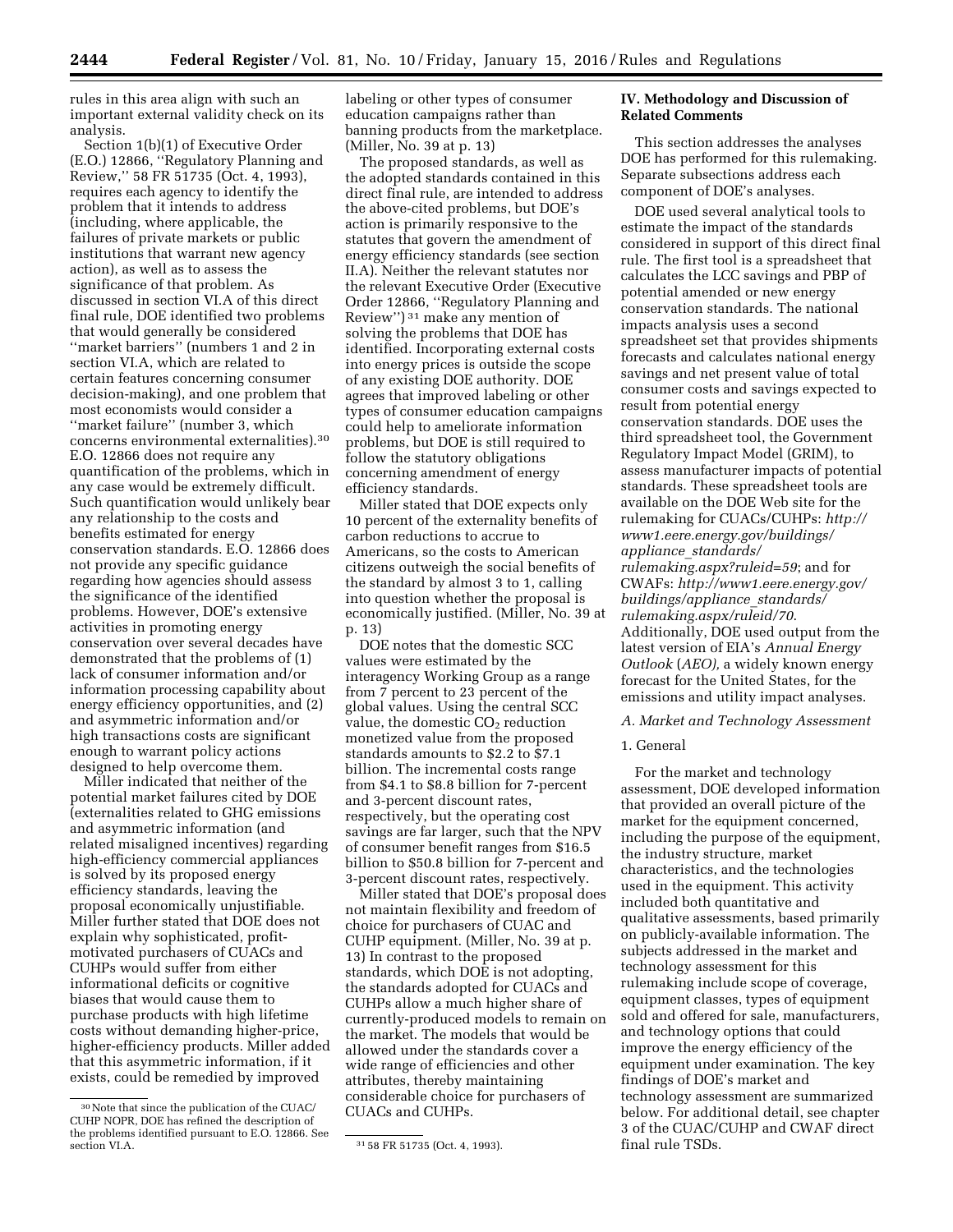2. Scope of Coverage and Equipment Classes

a. Commercial Unitary Air Conditioners and Heat Pumps

The energy conservation standards adopted in this direct final rule cover small, large, and very large, CUACs and CUHPs under section 342(a) of EPCA. (42 U.S.C. 6313(a)) This category of equipment has a rated capacity between 65,000 Btu/h and 760,000 Btu/h. It is designed to heat and cool commercial buildings. In the case of single-package units, which house all of the components (*i.e.,* compressor, condenser and evaporator coils and fans, and associated operating and control devices) within a single cabinet, these units are typically located on the building's rooftop. In the case of splitsystem units, the compressor and condenser coil and fan (or in the case of CUHPs, the outdoor coil and fan) are housed in a cabinet typically located on the outside of the building, and the evaporator coil and fan (or in the case of CUHPs, the indoor coil and fan) are housed in a cabinet typically located inside the building.

When evaluating and establishing energy conservation standards, DOE divides covered equipment into equipment classes by the type of energy used, capacity, or other performancerelated features that would justify a different standard. In determining

whether a performance-related feature would justify a different standard, DOE considers such factors as the utility to the consumer of the feature and other factors DOE determines are appropriate. All of the different air conditioning and heat pump equipment addressed by this rule are air-cooled unitary airconditioners and heat pumps.

The current equipment classes that EPAct 2005 established for small, large, and very large CUACs and CUHPs divide this equipment into twelve classes characterized by rated cooling capacity, equipment type (air conditioner versus heat pump), and heating type. Table IV–1 shows the current equipment class structure.

| TABLE IV-1—CURRENT AIR-COOLED CUAC AND CUHP EQUIPMENT CLASSES |
|---------------------------------------------------------------|
|---------------------------------------------------------------|

| Equipment<br>class | Equipment type                                                                         | Cooling capacity                            | Sub-<br>category | Heating type                                                                          |
|--------------------|----------------------------------------------------------------------------------------|---------------------------------------------|------------------|---------------------------------------------------------------------------------------|
| 1<br>2             | Small Commercial Packaged Air-Conditioning and Heat-<br>ing Equipment (Air-Cooled).    | $\geq$ 65,000 Btu/h and<br><135,000 Btu/h.  | AC<br>.          | Electric Resistance Heating<br>or No Heating.<br>All Other Types of Heating.          |
| 3<br>4             |                                                                                        |                                             | HP               | <b>Electric Resistance Heating</b><br>or No Heating.<br>  All Other Types of Heating. |
| 5                  | Large Commercial Packaged Air-Conditioning and Heat-<br>ing Equipment (Air-Cooled).    | $\geq$ 135,000 Btu/h and<br><240,000 Btu/h. | AC               | <b>Electric Resistance Heating</b><br>or No Heating.                                  |
| $6$                |                                                                                        |                                             |                  | All Other Types of Heating.<br>HP    Electric Resistance Heating<br>or No Heating.    |
| 8                  |                                                                                        |                                             |                  | All Other Types of Heating.                                                           |
| 9                  | Very Large Commercial Packaged Air-Conditioning and<br>Heating Equipment (Air-Cooled). | $\geq$ 240,000 Btu/h and<br><760,000 Btu/h. |                  | AC    Electric Resistance Heating<br>or No Heating.                                   |
| 10                 |                                                                                        |                                             | . 1              | All Other Types of Heating.                                                           |
|                    |                                                                                        |                                             | $HP$             | Electric Resistance Heating<br>or No Heating.                                         |
|                    |                                                                                        |                                             |                  | All Other Types of Heating.                                                           |

 $AC = Air conditioner$ ;  $HP = Heat pump$ .

In the CUAC/CUHP NOPR, DOE proposed energy conservation standards based on this existing equipment class structure, which is also provided in Table 1 of 10 CFR 431.97. 79 FR 58964.

United CoolAir Corporation (''UCA'') submitted a request that DOE exempt a specific type of air conditioning equipment (''double-duct air-cooled air conditioners''). See UCA, EERE–2013– BT–STD–0007–0020. These units are designed for indoor installation in constrained spaces using ducting to an outside wall for the supply and discharge of condenser air to and from the condensing unit. The sizing of these units is constrained both by the space available in the installation location and the available openings in the building through which the unit's sections must be moved to reach the final installation location. These size constraints, coupled with the higher power required by the condenser fan to provide sufficient pressure to move the condenser air

through the supply and return ducts, affect the energy efficiency of these types of systems. More conventional designs for which condensers are located outdoors can more easily draw in condenser air through the condenser (or outdoor coil for heat pumps) and can move the air using direct-drive propeller fans. These design differences allow a manufacturer to maximize condenser surface area, reduce the pressure rise requirement of the fan, significantly reduce condenser (outdoor) fan power and improve equipment efficiency.

Currently, double-duct air conditioners are tested and rated under the same test conditions as single-duct air conditioners, without any ducting connected to, or an external static pressure applied on, the condenser side. UCA has asserted that the double-duct design provides customer utility in that it allows interior field installations in existing buildings in circumstances where space constraints make an

outdoor unit impractical to use. Id. DOE noted in the CUAC/CUHP NOPR that the design features associated with the described double-duct designs may affect energy use while providing justifiable customer utility. 79 FR at 58964.

In response to the CUAC/CUHP NOPR, a number of heating, ventilating and air conditioning (''HVAC'') equipment distributors—MWSK Equipment Sales Inc. (''MWSK''), H & H Sales Associates, Inc. (''H&H''), Gardiner Trane, Heat Transfer Solutions (''HTS''), HVAC Equipment Sales, Inc., Havtech, and Slade Ross, Inc.—all supported establishing a new equipment class for the indoor horizontal double-duct units. These commenters explained that UCA's double-duct units are unique in that they are modular and are applied completely inside buildings where rooftop air conditioners and split systems are not practical or possible. (CUAC: MSWK, No. 72 at pp. 1–2; H&H,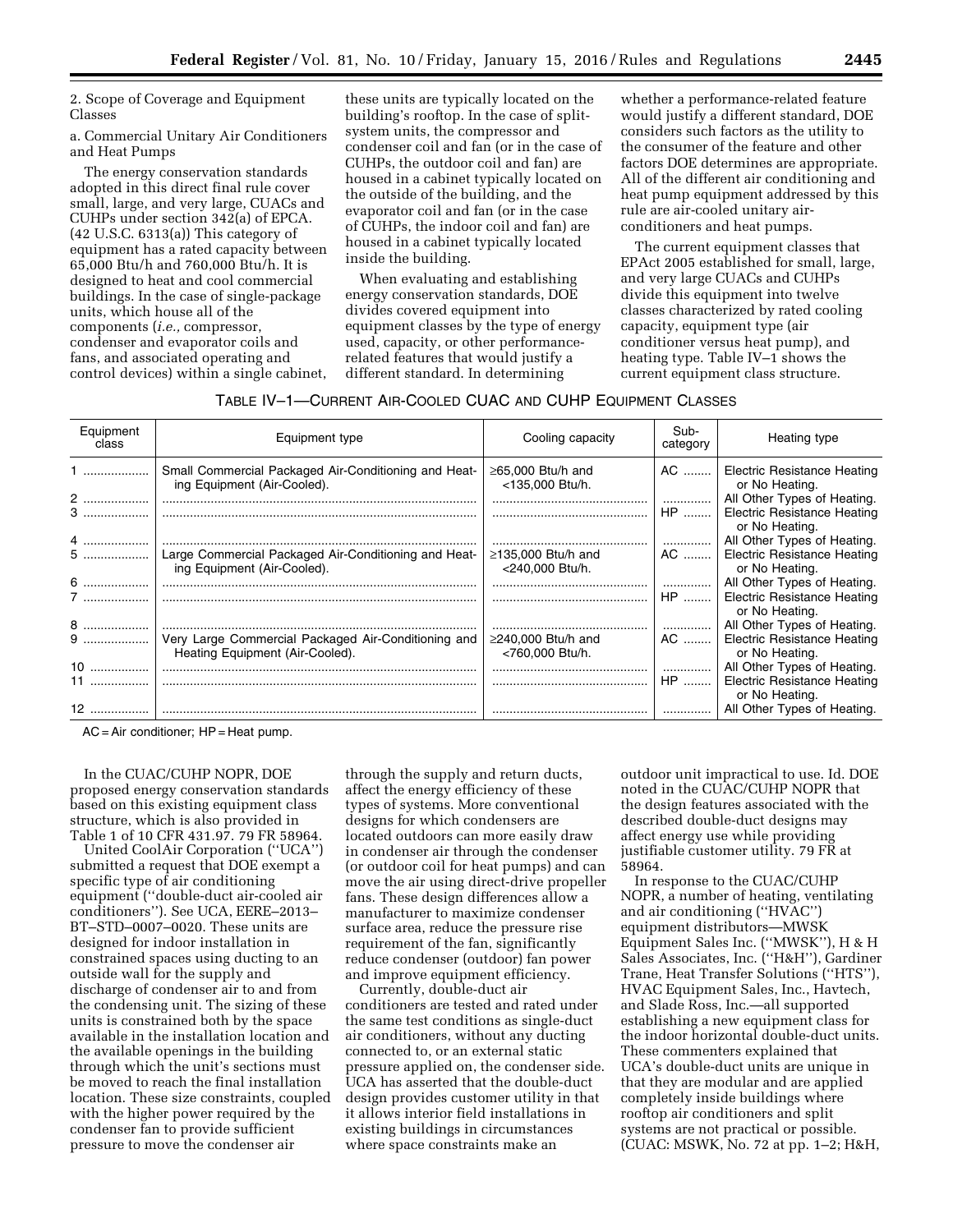No. 73 at p. 1; Gardiner Trane, No. 74 at pp. 1–2; HTS, No. 75 at p. 1; HVAC Equipment Sales, Inc., No. 76 at p. 1; Havtech, No. 77 at p. 1; Slade Ross, Inc., No. 78 at p. 1) MWSK added that the substantial increase in cost (unit and installation) imposed by the proposed standards that will not be able to be recouped with savings in energy expenditures will cause these indoor air conditioners to cease to exist and customers will continue to repair units rather than replace them. Alternative systems are limited and costly for customers to have the application reengineered. (CUAC: MSWK, No. 72 at pp. 1–2)

Goodman commented that if DOE creates a separate equipment class for double-duct units, the definitions should be very clearly specified to prevent gaming. Goodman stated that the definition should include (a) physical properties of the equipment (fan type and orientation, maximum product height/width/depth, duct connection sizes, or other such parameters), (b) application properties (minimum external static pressure for condenser airflow, refrigerant line set lengths, maximum capacities, etc.), (c) literature requirements (statements within installation and operation manuals and specification sheets), and (d) certification requirements. (CUAC: Goodman, No. 65 at pp. 12–13)

Members of the ASRAC Working Group agreed that a separate equipment class should be established for doubleduct CUACs and CUHPs. The ASRAC Term Sheet recommended the following approach with respect to these equipment:

• The existing EER standard levels provided in Table 1 of 10 CFR 431.97 shall continue to apply for double-duct CUACs and CUHPs.

• Double-duct air conditioner or heat pump would be defined as meaning aircooled commercial package air conditioning and heating equipment that satisfies the following elements:

 $\circ$  It is either a horizontal single package or split-system unit; or a vertical unit that consists of two components that may be shipped or installed either connected or split;

 $\circ$  It is intended for indoor installation with ducting of outdoor air from the building exterior to and from the unit, where the unit and/or all of its components are non-weatherized and are not marked (or listed) as being in compliance with UL 1995, ''Heating and Cooling Equipment,'' or equivalent requirements for outdoor use;

 $\circ$  (a) If it is a horizontal unit, the complete unit has a maximum height of 35 inches or the unit has components

that do not exceed a maximum height of 35 inches; (b) If it is a vertical unit, the complete (split, connected, or assembled) unit has components that do not exceed maximum depth of 35 inches; and

 $\circ$  It has a rated cooling capacity greater than or equal to 65,000 Btu/h and up to 300,000 Btu/h. (CUAC: ASRAC Term Sheet, No. 93 at pp. 4–5)

Based on DOE's review of double-duct CUACs and CUHPs available on the market, DOE agrees with the ASRAC Term Sheet recommendations. First, DOE agrees that these units have features that justify establishing separate equipment classes for them. Doubleduct units, as evidenced by several commenters, offer a unique utility that may otherwise become unavailable if these units were subjected to the more rigorous standards required by this direct final rule for other CUAC and CUHP equipment. DOE notes that double-duct units, which are installed within the building envelope and use ductwork to transfer outdoor air to and from the outdoor unit, would have added challenges in meeting more stringent energy conservation standards due to space constraints and added condenser fan power.

Second, DOE agrees that the definition for these units recommended in the ASRAC Term Sheet, with minor modifications, appropriately distinguish them from other classes. Double-duct units must have limited width or height to be able to fit through doorways and to fit in above-ceiling space (for horizontal units) or in closets (for vertical units) for interior installation. DOE's research showed that vertical and horizontal double-duct units had a width or height of 34 inches or less, respectively. As a result, DOE agrees that specifying a maximum width or height of 35 inches to include only units that can be installed indoors, as presented in the ASRAC Term Sheet recommendations, is appropriate. To this end, DOE is adopting this approach by clarifying the provision. Specifically, since a complete unit cannot be smaller than its largest component, placing the 35-inch restriction on the finished equipment itself addresses the dimensional restrictions intended by the Working Group while simplifying the text of the definition itself. DOE also notes that because these units are designed for indoor installation, as noted by UCA, DOE agrees that these units would require ducting of outdoor air from the building exterior and that units intended for outdoor use should not be considered in the same equipment class. As a result, DOE agrees with the ASRAC Term Sheet

recommendations that double-duct units and/or all of their components should be non-weatherized and not marked as being in compliance with UL Standard 1995 or equivalent requirements for outdoor use. DOE also notes that single package vertical units (''SPVUs'') are already covered under separate standards (10 CFR 431.97(d)). As a result, to ensure that SPVUs are not covered under the definition of doubleduct CUACs and CUHPs, DOE agrees with the ASRAC Term Sheet recommendations that for vertical double-duct units, only those with split configurations (that may be installed with the two components attached together) should be included as part of this separate equipment class. For these reasons, DOE is adopting the definition proposed in the ASRAC Term Sheet for double-duct CUACs and CUHPs and is maintaining the existing EER standards contained in Table 1 of 10 CFR 431.97 for this equipment.

#### b. Commercial Warm Air Furnaces

The energy conservation standards adopted in this direct final rule cover CWAFs, as defined by EPCA and DOE. EPCA defines a ''warm air furnace'' as ''a self-contained oil- or gas-fired furnace designed to supply heated air through ducts to spaces that require it and includes combination warm air furnace/electric air conditioning units but does not include unit heaters and duct furnaces.'' (42 U.S.C. 6311(11)(A)) DOE defines the term ''commercial warm air furnace'' as meaning ''a warm air furnace that is industrial equipment, and that has a capacity (rated maximum input) of 225,000 Btu per hour or more.'' 10 CFR 431.72. Accordingly, this rulemaking covers equipment in these categories having a rated capacity of 225,000 Btu/h or higher and that are designed to supply heated air in commercial and industrial buildings via ducts (excluding unit heaters and duct furnaces).32

As discussed above for CUACs/ CUHPs, DOE divides covered equipment into equipment classes based on the type of energy used, capacity, or other performance-related features that would justify having a higher or lower standard from that which applies to other equipment classes.

The equipment classes for CWAFs were defined in the EPACT 1992

<sup>32</sup>At its most basic level, a CWAF operates by using a burner to combust fuel (*e.g.* natural gas or oil) and then pass the products of combustion through a heat exchanger, which is used to warm the indoor air stream by transferring heat from the combustion products. This warm indoor air is delivered via ducts to *e.g.*the conditioned spaces within the building's interior.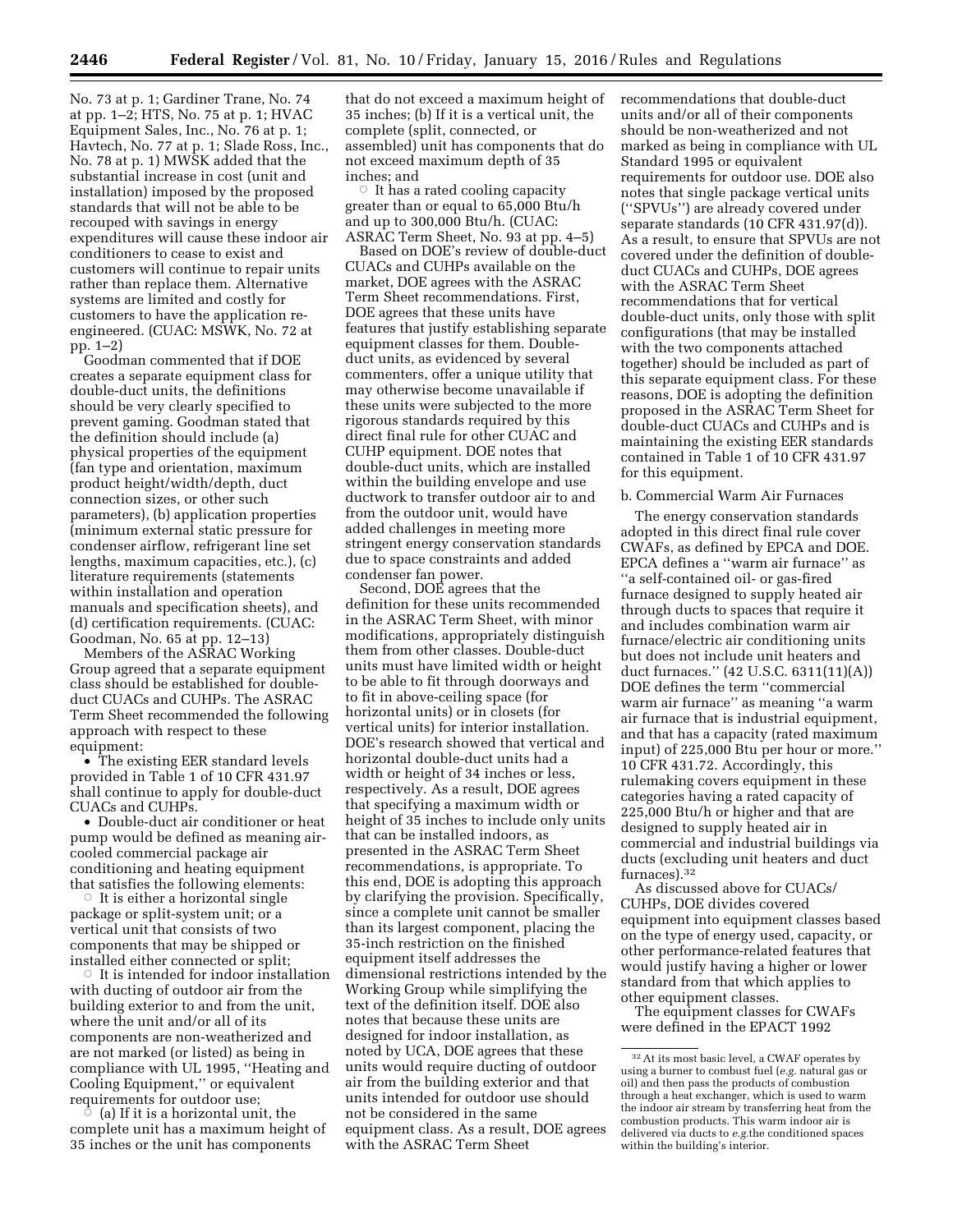amendments to EPCA, and are divided into two classes based on fuel type (*i.e.,*  one for gas-fired units, and one for oilfired units). Table IV–2 shows the equipment class structure for CWAFs and the current federal minimum energy efficiency standards.

| TABLE IV-2-CWAFS EQUIPMENT CLASSES |  |
|------------------------------------|--|
|------------------------------------|--|

| Fuel type              | Heating<br>capacity<br>(Btu/h    | Federal<br>minimum<br>thermal<br>efficiency<br>(%) |
|------------------------|----------------------------------|----------------------------------------------------|
| Gas-fired<br>Oil-fired | $\geq$ 225,000<br>$\geq$ 225,000 | 80<br>81                                           |

In response to the CWAFs NOPR, Nordyne commented that the CWAF definition should include gas-fired "makeup" air furnaces.<sup>33</sup> Nordyne stated that gas-fired makeup air furnaces follow the same test procedure to determine energy efficiency as do gasfired CWAFs, and noted that the heat exchangers, air burners, and other components of gas-fired makeup air furnaces are similar to those in CWAFs. Further, Nordyne asserted that there is little difference in functionality between these equipment, and there is no sense in performing extra analysis to consider separate equipment classes/standards for gas-fired makeup air furnaces and gas-fired CWAFs (CWAF: Nordyne, NOPR Public Meeting Transcript, No. 17 at p. 35–36). DOE reiterates that the definition of a CWAF requires that (among other criteria) a unit be able to ''supply heated air through ducts to spaces that require it'' (42 U.S.C. 6311(11)(A)). Therefore, if a makeup air furnace is capable of operating in this manner, and if it meets all other criteria to be classified as a CWAF, then it would be considered as such under DOE's regulations.

### 3. Technology Options

As part of the market and technology assessment, DOE uses information about existing and past technology options and prototype designs to help identify technologies that manufacturers could use to improve CUAC/CUHP and CWAF energy efficiency. Initially, these technologies encompass all those that DOE believes are technologically feasible. Chapter 3 of the CUAC/CUHP and CWAF direct final rule TSDs includes the detailed list and descriptions of all technology options identified for this equipment.

a. Commercial Unitary Air Conditioners and Heat Pumps

For the CUAC/CUHP NOPR, DOE considered the technology options presented in Table IV–3. 79 FR at 58969.

# TABLE IV–3—TECHNOLOGY OPTIONS CONSIDERED IN THE CUAC/CUHP NOPR

Heat transfer improvements:

• Electro-hydrodynamic enhancement Alternative refrigerants

Condenser and evaporator fan and fan motor improvements:

- Larger fan diameters
- More efficient fan blades (*e.g.,* air foil centrifugal evaporator fans, backwardcurved centrifugal evaporator fans, high efficiency propeller condenser fans)
- High efficiency motors (*e.g.,* copper rotor motor, high efficiency induction, permanent magnet, electronically commutated)
- Variable speed fans/motors

Larger heat exchangers

Microchannel heat exchangers

Compressor Improvements:

- High efficiency compressors
- Multiple compressor staging
- Multiple-tandem or variable-capacity compressors

Thermostatic expansion valves Electronic expansion valves **Subcoolers** 

- Reduced indoor fan belt loss:
	- Synchronous (toothed) belts
	- Direct-drive fans

In the CUAC/CUHP NOPR, DOE noted that for the majority of the identified technology options, the analysis considered designs that are generally consistent with existing equipment on the market (*e.g.,* heat exchanger sizes, fan and fan motor types, controls, air flow). 79 FR at 58969.

Goodman commented that all of the technology options listed by DOE are available in the market today and manufacturers can and do use such options whenever they are cost effective. All of the proposed technology options can be used to provide minor

improvements to the HVAC system's efficiency, specifically IEER, but have minimal, if any, impact on EER. (CUAC: Goodman, No. 65 at p. 13) Goodman stated that the majority of the technology options increase physical size of the components and/or unit. Face area of indoor/outdoor coils can be held constant while improving heat transfer by either additional coil rows or increased fin density. However, Goodman noted that both of those options also increase the fan power required to move air through the coils which at least partially counteracts the gains from more coil surface area. Goodman stated that some of the proposed technology options such as increased condenser fan diameter, while technologically feasible, are not practically feasible. (CUAC: Goodman, No. 65 at p. 13)

Rheem commented that a larger diameter forward-curved indoor fan performs well at the low static test condition but can be unstable when the system is installed with a high static duct system. Rheem also stated that the applicability of the backward-inclined blower wheel requires a complete redesign of a package unit outside envelope, which will add cost to the system. Other options, such as multiple compressors or variable frequency drives, are not as disruptive to the footprint design. Rheem noted that the footprint of the unit intended for the replacement market is restricted to existing roof curbs and duct configurations. Rheem added that additional unit height on very large equipment may be restricted by internal tractor trailer clearances when the equipment is shipped. (CUAC: Rheem, No. 70 at p. 3)

As discussed in section IV.A, DOE selected and analyzed currently available models using their rated efficiency to characterize the energy use and manufacturing production costs at each efficiency level. As a result, DOE analyzed equipment designs, including unit dimensions, expansion devices, and indoor and outdoor coils and fans/

<sup>33</sup> ''Makeup'' air furnaces may be used to precondition fresh outdoor air for distribution to other air handling units, which then provide further conditioning and distribute the air via ducts to the conditioned space. Alternatively, makeup air furnaces may also condition fresh outdoor air and directly distribute it via ducts to the conditioned space.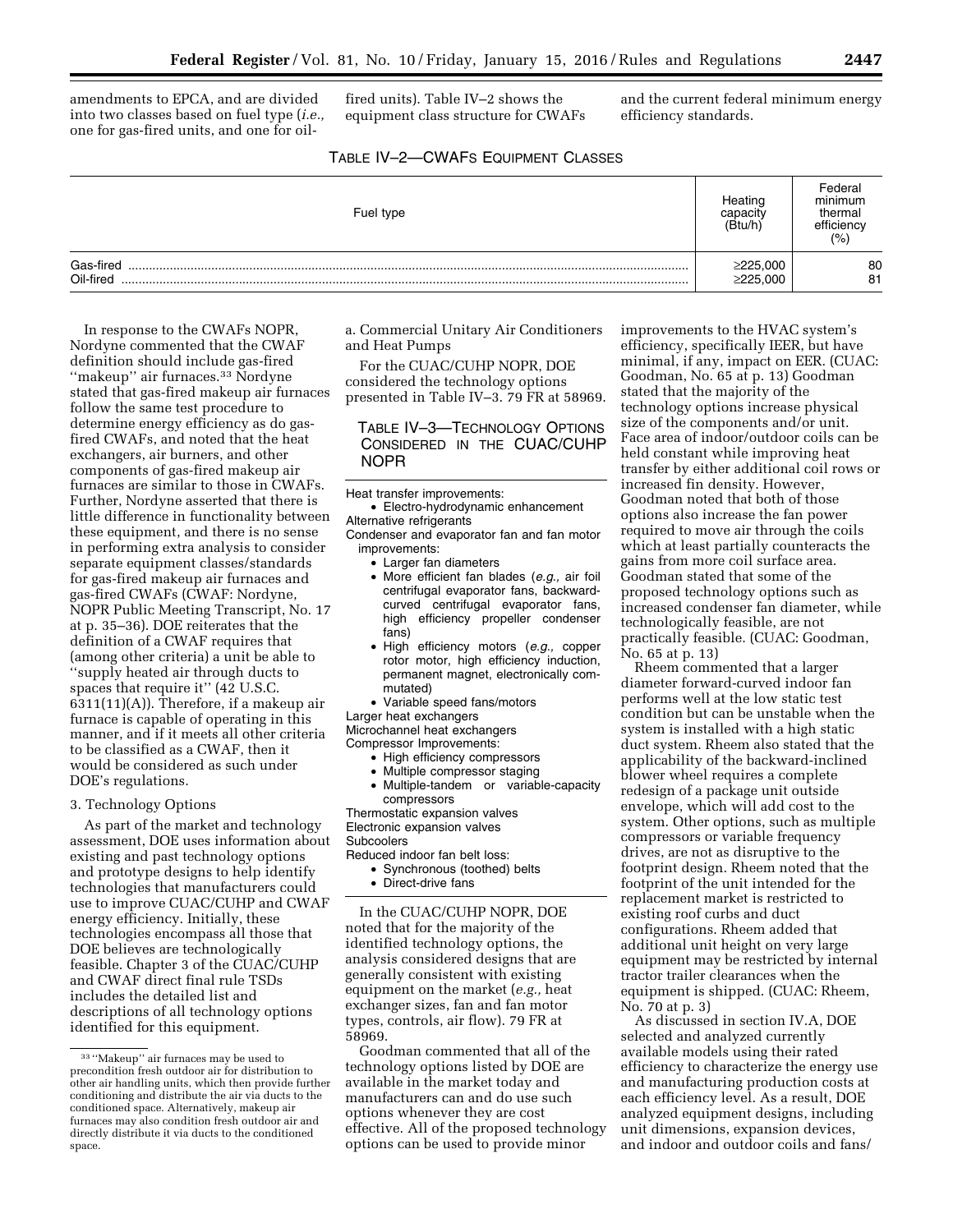motors, consistent with currently available models and the design of the equipment as a whole. As discussed in section IV.A, DOE also considered how changes in the equipment footprint would impact the need for roof curb adapters for replacement installations. For these reasons, DOE believes that the technology options analyzed in this direct final rule accurately reflect the efficiency improvement and incremental manufacturing costs associated with these designs.

Regarding copper rotor motors, DOE noted in the CUAC/CUHP NOPR that manufacturing more efficient copper rotor motors requires using copper instead of aluminum for critical components of an induction motor's rotor (*e.g.,* conductor bars and end rings). DOE noted that in the case of motor rotors for similar horsepower motors, copper rotors can reduce the electric motor total energy losses by between 15 percent and 23 percent as compared to aluminum rotors. As a result, DOE considered copper rotor motors as a technology option. 79 FR at 58966.

Nidec commented that the reduction in electric motor total energy losses estimated by DOE to be achievable with copper rotors when compared to aluminum rotors is not consistent with what has been reported as achievable in previous DOE rulemakings for electric motors nor is it consistent with Nidec's experience. Nidec noted that the TSD for electric motors showed a reduction in total losses of less than 10 percent when changing from an aluminum rotor to a die-cast copper rotor along with additional enhancements to the motor design such as increased stack length, increased slot fill, and/or different lamination steel material. Nidec added that DOE may also be overstating in the electric motors rulemaking the reduction in total losses that can typically be achieved, citing comments made by the National Electrical Manufacturers Association (''NEMA'') on that rulemaking indicating that the full-load loss for a prototype 10-hp motor was only 5.9 percent less than that for the motor with the aluminum rotor. (CUAC: Nidec, No. 55 at pp. 2–5)

DOE appreciates the additional information regarding the reduction in total losses associated with copper rotors. As discussed above, DOE considered design options for the engineering analysis consistent with equipment currently available on the market and considered the efficiency of the equipment as a whole rather than quantifying the energy savings associated with individual components. Accordingly, as part of its technology

options analysis, DOE screened in copper rotors as one possible option to improve overall CUAC/CUHP efficiency. However, DOE notes that, based on its review of equipment available on the market, it did not observe any models that incorporated copper rotor motors. Because DOE analyzed the full system design of equipment and specific design options consistent with actual equipment available on the market, DOE did not specifically analyze copper rotor motors as part of the engineering analysis.

Regal-Beloit commented that DOE should consider electronically commutated motors (''ECMs'') as an alternate technology for the indoor fan. ECM technology is now a viable alternative to variable frequency drives (''VFDs'') for CUACs and CUHPs. Regal-Beloit also commented that DOE should consider ECM technology at efficiency levels other than the max-tech. (CUAC: Regal-Beloit, No. 66 at p. 1) As noted in Table IV–3, DOE considered ECMs as a technology option. As discussed in section IV.C.3.a, DOE revised the engineering analysis to be based on rated models at each efficiency level so that equipment design and specific design options analyzed were consistent with actual equipment at each efficiency level. Based on DOE's review of equipment available on the market, DOE did not observe any models using ECMs for the indoor fan. In addition, Carrier commented as part of the ASRAC Working Group meetings that ECMs are not currently used for indoor fan motor above 1 horsepower. (CUAC: Carrier, ASRAC Public Meeting, No. 94 at p. 186) However, DOE notes that manufacturers would not be precluded from incorporating ECMs for the indoor fan. Details of the design options at each efficiency level are presented in chapter 5 of the CUAC/CUHP direct final rule TSD.

# b. Commercial Warm Air Furnaces

In the analyses for this direct final rule, DOE reviewed the market for CWAFs, as well as information gathered from interviews with CWAF manufacturers during the NOPR analyses, to determine the common technologies implemented to improve CWAF efficiency. Based on this information, DOE primarily considered the following technology options to improve CWAF thermal efficiency:

• Increased heat exchanger (HX) surface area 34

- HX enhancements (*e.g.,* dimples, turbulators)
- Condensing secondary HX (stainless steel) 35

DOE notes that a secondary heat exchanger for condensing operation is a possible technology option for CWAFs, but also that this technology has considerable issues to overcome when used in weatherized equipment. These issues relate specifically to the handling of acidic condensate produced by a condensing furnace in the secondary heat exchanger. Condensate must be drained from the furnace to prevent build-up in the secondary heat exchanger, and properly disposed of after exiting into the external environment. Some building codes limit the disposal of condensate into the municipal sewage system, so the condensate must be passed through a neutralizer to reduce its acidity to appropriate levels prior to disposal. In weatherized installations, it is more difficult to access the municipal sewage system than in non-weatherized installations. Condensate produced by a weatherized condensing furnace must flow naturally or be pumped through pipes to the nearest disposal drain, which may not be in close proximity to the furnace. In cold environments, there is a risk of the condensate freezing as it flows through these pipes, which can cause an eventual back-up of condensate into the heat exchanger, resulting in significant damage to the furnace.

Despite these issues, DOE found in its review of the market that multiple manufacturers offer weatherized HVAC equipment with a condensing furnace heating section. DOE believes that this fact indicates that many of the issues related to a condensing secondary heat exchanger can be overcome, and thus, DOE considered a condensing secondary heat exchanger as a technology option. As discussed in section IV.B.1, this technology was ultimately passed through the screening analysis and considered in the engineering analysis. Regarding condensate disposal, DOE included the cost of condensate disposal lines for all condensing installations; for further details on the installation costs of a

<sup>34</sup>This design option includes a larger combustion inducer (to overcome the pressure drop of the increased HX area). The larger combustion inducer does not directly lead to a higher TE, but

would allow the implementation of other technologies (*i.e.,* HX improvements) that would cause the furnace to operate more efficiently.

<sup>35</sup>This design option includes a larger combustion inducer fan, upgraded housing for combustion blowers, stainless steel impellers, condensate heater, and condensate drainage system that would be required for condensing operation. Although these design changes do not directly lead to a higher TE, they allow the implementation of condensing operation, which causes the furnace to operate more efficiently.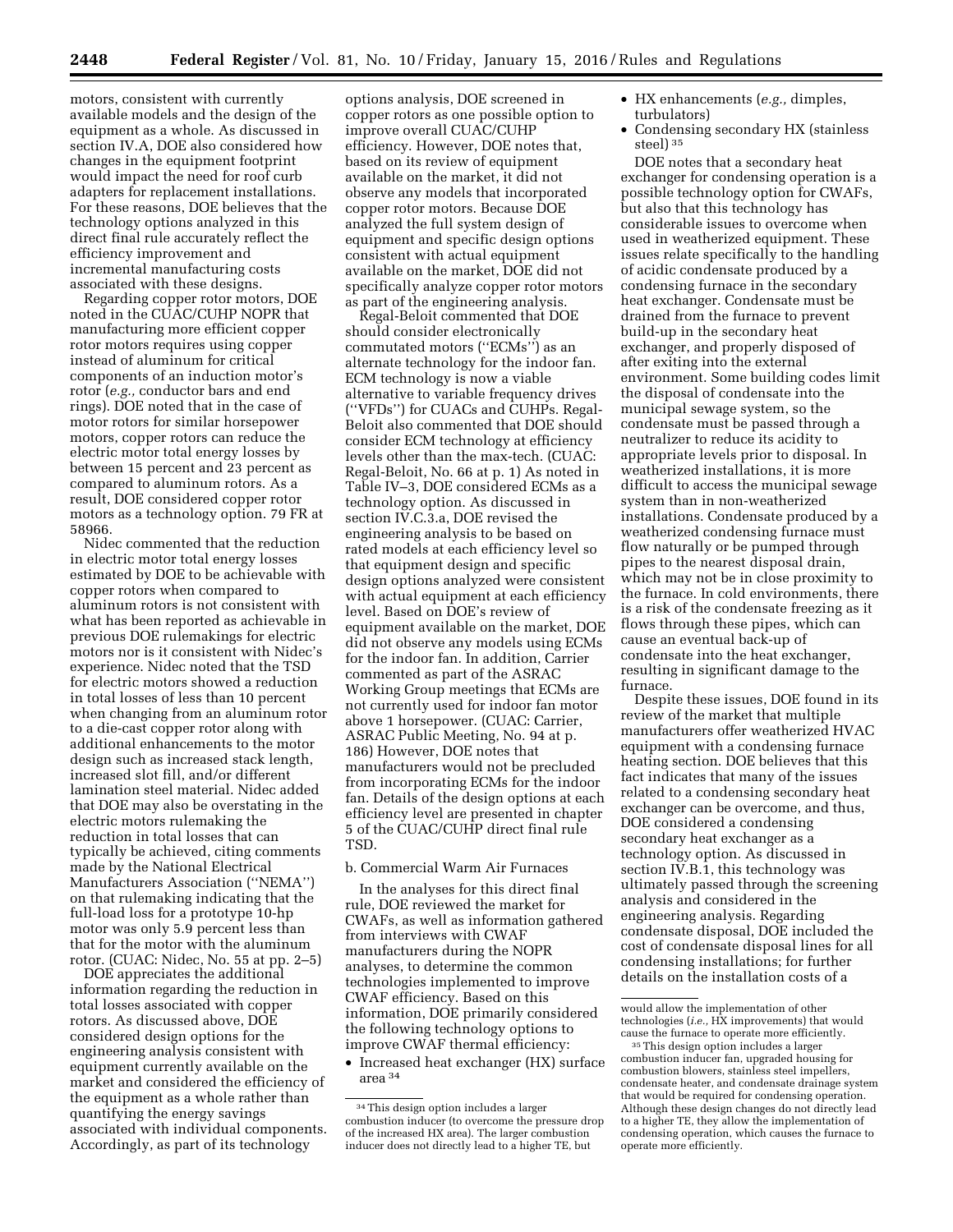condensate disposal system, see section IV.F.1 of this direct final rule, and chapter 8 of the CWAF direct final rule TSD.

DOE also identified the following additional technology options for improving CWAF efficiency. Many of these technologies were either removed from the analysis because they were screened out or because they did not improve the rated TE of CWAFs as measured by the DOE test procedure (see section IV.B for further details):

- Pulse combustion
- Low  $NO<sub>x</sub>$  premix burner
- Low pressure, air-atomized burner (oil-fired CWAFs only)
- Burner de-rating
- Two-stage or modulating combustion
- Insulation improvements
- Delayed-action oil pump solenoid valve (oil-fired CWAFs only)
- Off-cycle dampers
- Electronic ignition
- Concentric venting
- High-static flame-retention head oil burner (oil-fired CWAFs only)

#### *B. Screening Analysis*

After DOE identified the technologies that might improve CUAC/CUHP and CWAF energy efficiency, DOE conducted a screening analysis. The purpose of the screening analysis is to determine which options to consider further and which to screen out. DOE consulted with industry, technical

experts, and other interested parties in developing a list of design options. DOE then applied the following set of screening criteria to determine which design options are unsuitable for further consideration in the rulemaking:

• *Technological Feasibility:* DOE will consider only those technologies incorporated in commercial equipment or in working prototypes to be technologically feasible.

• *Practicability to Manufacture, Install, and Service:* If mass production of a technology in commercial equipment and reliable installation and servicing of the technology could be achieved on the scale necessary to serve the relevant market at the time of the effective date of the standard, then DOE will consider that technology practicable to manufacture, install, and service.

• *Adverse Impacts on Equipment Utility or Equipment Availability:* DOE will not further consider a technology if DOE determines it will have a significant adverse impact on the utility of the equipment to significant subgroups of customers. DOE will also not further consider a technology that will result in the unavailability of any covered equipment type with performance characteristics (including reliability), features, sizes, capacities, and volumes that are substantially the same as equipment generally available in the United States at the time.

• *Adverse Impacts on Health or Safety:* DOE will not further consider a technology if DOE determines that the technology will have significant adverse impacts on health or safety.

Additionally, DOE notes that these screening criteria do not directly address the proprietary status of technology options. DOE only considers efficiency levels achieved through the use of proprietary designs in the engineering analysis if they are not part of a unique path to achieve that efficiency level (*i.e.,* if there are other non-proprietary technologies capable of achieving the same efficiency). DOE believes the standards for the equipment covered in this rulemaking would not require the use of any proprietary technologies, and that all manufacturers would be able to achieve the proposed levels through the use of nonproprietary designs.

Technologies that pass through the screening analysis are referred to as ''design options'' and are subsequently examined in the engineering analysis for consideration in DOE's downstream cost-benefit analysis.

1. Commercial Unitary Air Conditioners and Heat Pumps

For CUACs and CUHPs, DOE screened out the following technology options in the CUAC/CUHP NOPR. 79 FR at 58969–58970.

## TABLE IV–4—TECHNOLOGY OPTIONS SCREENED OUT FOR THE CUAC/CUHP NOPR

| Technology option | Reason for screening out                                                        |
|-------------------|---------------------------------------------------------------------------------|
|                   | Practicability to manufacture, install, and service; technological feasibility. |
|                   | Technological feasibility.                                                      |
|                   | Technological feasibility.                                                      |

Regarding the use of potential refrigerants, in the CUAC/CUHP NOPR, DOE considered ammonia, carbon dioxide, and various hydrocarbons (such as propane and isobutane) as alternative refrigerants to those that are currently in use, such as R–410A. DOE noted that safety concerns need to be taken into consideration when using ammonia and hydrocarbons in air conditioning systems. The Environmental Protection Agency (''EPA'') created the Significant New Alternatives Policy (''SNAP'') Program to evaluate alternatives to ozonedepleting substances. Substitutes are reviewed on the basis of ozone depletion potential, global warming potential, other environmental impacts, toxicity, flammability, and exposure potential. DOE noted at the time of the CUAC/CUHP NOPR that ammonia used in vapor compression cycles, carbon dioxide, and hydrocarbons were approved or were being considered under SNAP for certain uses, but these or other low global warming potential (''GWP'') alternatives were not listed as acceptable substitutes for this equipment.36 DOE also stated in the CUAC/CUHP NOPR that it is not aware of any other more efficient refrigerant options that are SNAP-approved. Because these alternative refrigerants that may be more efficient had not yet been approved for this equipment at the

time of its analysis, DOE did not consider alternate refrigerants for further consideration. 79 FR at 58970.

Danfoss and the Environmental Investigation Agency (EIA Global) commented that the United States is supporting a phasedown of HFC refrigerants, including HFC–410A, through the Montreal Protocol. (CUAC: Danfoss, No. 53 at p. 2; EIA Global, No. 58 at pp. 3–4) Danfoss added that Europe has already mandated a 40 percent reduction in HFC production by 2020. Danfoss stated that it is likely that EPA will also set limits on the use of HFC–410A in the future, but the timing and impact on the use of R–410A is unknown at this time. Danfoss encouraged DOE to work closely with EPA and to align standards for CUACs and CUHPs with EPA SNAP rules, so that major equipment redesigns can be

<sup>36</sup>On April 10, 2015, EPA listed certain hydrocarbons and R–32 for residential selfcontained A/C appliances as acceptable subject to use conditions to address safety concerns (See 80 FR 19453). EPA is also evaluating new refrigerants for other A/C applications, including commercial A/C. Additional information regarding EPA's SNAP Program is available online at: *[http://www.epa.gov/](http://www.epa.gov/ozone/snap/)  [ozone/snap/](http://www.epa.gov/ozone/snap/)*.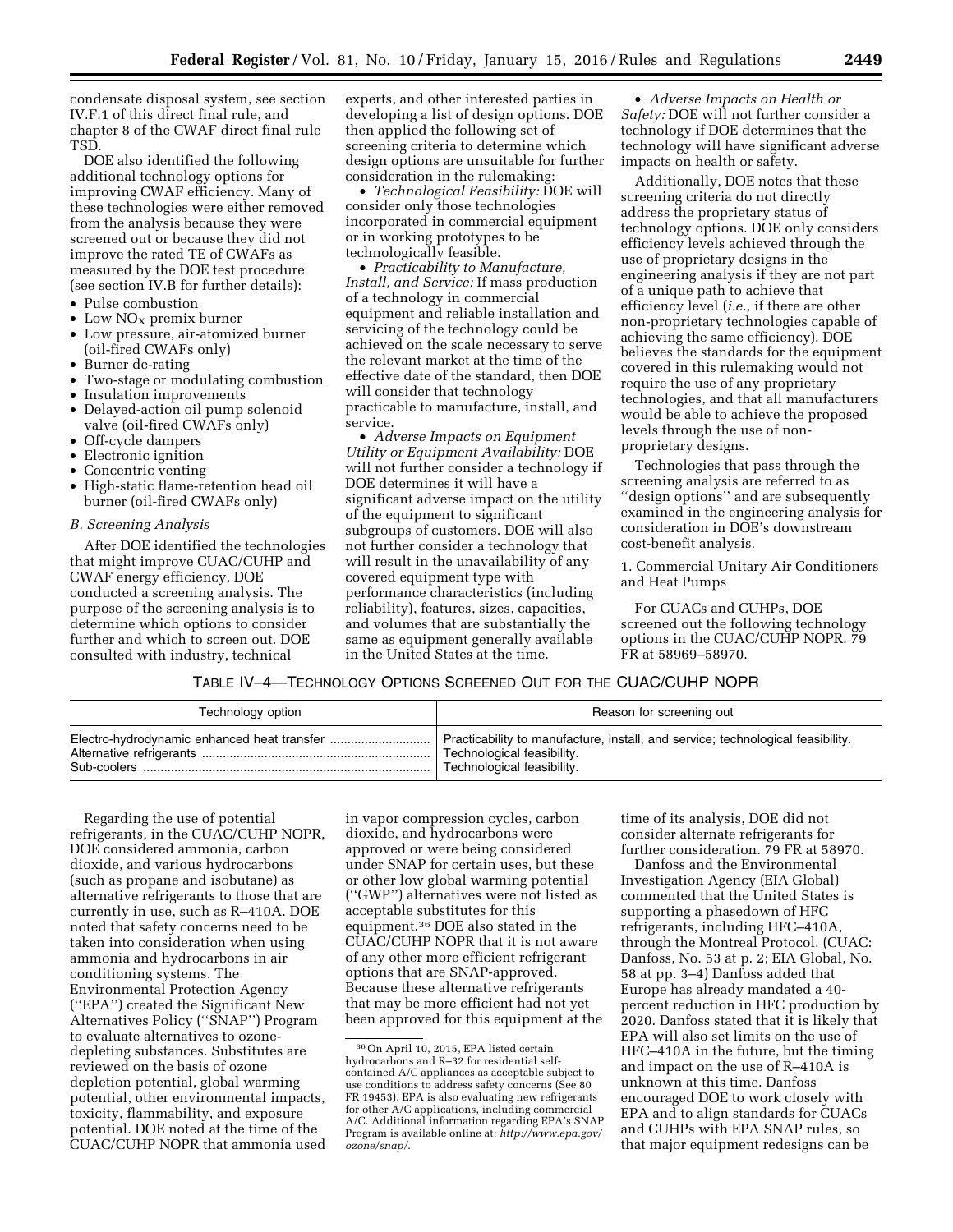kept to a minimum. (CUAC: Danfoss, No. 53 at p. 2)

EIA Global expressed its concern that DOE's analysis will be incomplete without the inclusion of alternative hydrocarbon refrigerants and that the high GWP of current HFC refrigerants for this equipment category will further damage the stability of the climate, thus offsetting the efficiency gains associated with standards. EIA Global commented that DOE should consider currently available systems using alternative refrigerants and the effects of the EPA's finalization of its proposed rule, ''Protection of Stratospheric Ozone: Listing Substitutes for Refrigeration and Air-Conditioning and Revision of the Venting Prohibition for Certain Refrigerant Substitutes,'' which lists propane (R–290) and hydrocarbon blend R–441A as acceptable alternatives under the EPA's SNAP program for end uses including light commercial air conditioners and heat pumps. EIA Global commented that DOE should consider the energy efficiency savings and the reduction in GHG emissions from these alternative low-GWP refrigerants. EIA Global also urged DOE to include provisions to enable persons to petition for an interim revisiting of the standard in light of the EPA SNAP rule approving the use of these alternative refrigerants. (CUAC: EIA Global, No. 58 at pp. 1–2, 4–8)

EIA Global stated that, given the President's recent Executive Action, ''Invest in New Technologies to Support Safer Alternatives,'' DOE should be using its authority to not only conduct its own research and commercialization of HFC-free technologies, but also to incentivize U.S. industry to manufacture HFC-free and energy efficient CUACs and CUHPs, so they can lead the world in the development and marketing of the next generation of this equipment. (CUAC: EIA Global, No. 58 at pp. 1–4)

DOE recognizes that EPA published a final rule approving alternative refrigerants, subject to use conditions, in specific end-uses. 80 FR 19454 (Apr. 10, 2015). However, DOE notes that these end-use applications did not include CUACs and CUHPs that are the subject of this rulemaking. DOE notes that hydrocarbon refrigerants have not yet been approved by the EPA SNAP program for these types of equipment and, hence, cannot be considered as a technology option in DOE's analysis. DOE also notes that, while it is possible that HFC refrigerants currently used in CUACs and CUHPs may be restricted by future rules, DOE cannot speculate on the outcome of a rulemaking in progress and can only consider in its

rulemakings rules that are currently in effect. Therefore, DOE has not included possible outcomes of potential EPA SNAP rulemakings. This position is consistent with past DOE rulings, such as in the 2014 final rule for commercial refrigeration equipment (79 FR 17725, 17753–54 (March 28, 2014)) and the 2015 final rule for automatic commercial icemakers (80 FR 4646, 4670–71 (Jan. 28, 2015)) DOE notes that recent rules by the EPA that allow use of hydrocarbon refrigerants or that impose new restrictions on the use of HFC refrigerants do not address aircooled CUACs and CUHPs applications. 80 FR 19454 (April 10, 2015) and 80 FR 42879 (July 20, 2015). DOE acknowledges that there are government-wide efforts to reduce emissions of HFCs, and such actions are being pursued both through international diplomacy as well as domestic actions. DOE, in concert with other relevant agencies, will continue to work with industry and other stakeholders to identify safer and more sustainable alternatives to HFCs while evaluating energy efficiency standards for this equipment.

DOE also recognizes that while some alternative refrigerants may be under consideration as potential future replacements for CUACs and CUHPs, including low-GWP blends submitted to EPA's SNAP program, the development of safety and other related building code standards that will impact decisions regarding the final selected alternatives are still under way. DOE cannot consider all of the potential alternatives to accurately analyze the efficiency impacts for this equipment. Goodman similarly noted as part of the ASRAC Working Group meetings that the safety standards for alternative refrigerants are in the process of being developed, and the current standards, UL 1995, ''Heating and Cooling Equipment'' and UL 60335–2–40, ''Safety of Household and Similar Electrical Appliances, Part 2–34: Particular Requirements for Motor-Compressors,'' specifically ban any flammable refrigerant from comfort air conditioning products. (CUAC: Goodman, ASRAC Public Meeting, No. 99 at pp. 43–44)

DOE also notes that performance information regarding all alternative refrigerants, such as CUACs and CUHPs with proven test data and publicly available compressor performance information, are not available at this time to properly evaluate the impacts of alternative refrigerants on energy use.

As mentioned in section VI.B.4, if a manufacturer believes that its design is subjected to undue hardship by regulations, the manufacturer may

petition DOE's Office of Hearing and Appeals (OHA) for exception relief or exemption from the standard pursuant to OHA's authority under section 504 of the DOE Organization Act (42 U.S.C. 7194), as implemented at subpart B of 10 CFR part 1003. OHA has the authority to grant such relief on a caseby-case basis if it determines that a manufacturer has demonstrated that meeting the standard would cause hardship, inequity, or unfair distribution of burdens. DOE also notes that any person may petition DOE for an amended standard applicable to a variety of consumer products and commercial/industrial equipment. See 42 U.S.C. 6295(r) and 42 U.S.C. 6313(a). This provision, however, does not apply to the equipment addressed by this rulemaking. See 42 U.S.C. 6316(b).

In recognition of the issues related to alternative refrigerants, members of the ASRAC Working Group agreed as part of the Term Sheet to delay implementation of the second phase of increased energy conservation standard levels until January 1, 2023, in part to align dates with potential refrigerant phase-outs and to provide sufficient development lead time after safety requirements for acceptable alternatives have been established. (CUAC: ASRAC Term Sheet, No. 93 at pp. 3–4; ASRAC Public Meeting, No. 100 at pp. 82; ASRAC Public Meeting, No. 101 at pp. 48–49) Delaying the implementation of the second phase of standards in the manner recommended and agreed to by the Working Group will provide manufacturers with flexibility and additional time to comply with both energy conservation standards and potential refrigerant changes, allowing manufacturers to better coordinate equipment redesign to reduce the cumulative burden. As discussed in section III.C, DOE is adopting the proposed two-phased approach recommended in the ASRAC Term Sheet.

With respect to copper rotors, Nidec disagreed with DOE's determination not to screen out this option. In its view, copper rotor motors do not satisfy either the screening criteria of (a) practicability to manufacture, install, and service; or (b) adverse impacts on equipment utility or equipment availability. (CUAC: Nidec, No. 55 at p. 2–5) Nidec stated that the very short lifespans for the end ring dies and casting pistons for copper die-casting presses would prevent motor manufacturers from mass producing copper rotors on a sufficient scale due to the constant need to replace this tooling. (CUAC: Nidec, No. 55 at p. 5) Nidec also noted that there is a lack of die-cast copper rotor production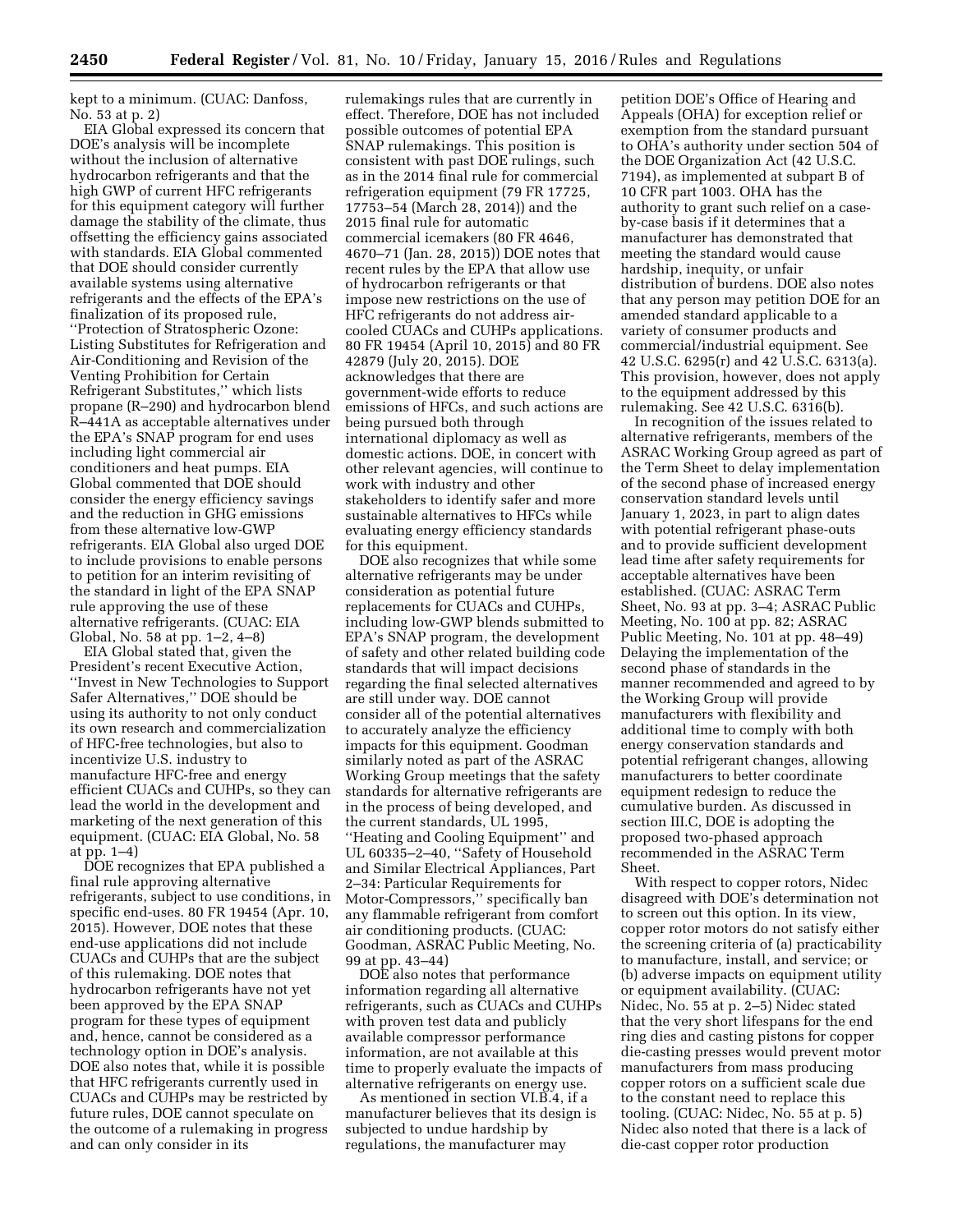capability in place today, which, given the dramatic increase in production capability that would be required in a very short amount of time to satisfy the demand for air conditioning and heating equipment impacted by the present rulemaking if such equipment required motors with die-cast copper rotors to meet the proposed standards, should counsel against the inclusion of this option from DOE's analysis. (CUAC: Nidec, No. 55 at pp. 5–6)

As noted in the electric motors final rule, DOE noted that two large motor manufacturers currently offer die-cast copper rotor motors up to 30 horsepower. DOE also noted in the electric motors rule that full scale deployment of copper would likely require considerable capital investment and that such investment could increase the production cost of copper rotor motors considerably. 79 FR 30934, 30963–65 (May 29, 2014). However, increased motor cost alone would not be a reason to screen out this technology. For these reasons, DOE did not screen out this technology on the basis of practicability to manufacture, install, and service, or adverse impacts on equipment utility or equipment availability.

Based on the screening analysis, DOE identified the design options listed in Table IV–5 for further consideration in the engineering analysis:

# TABLE IV–5—CUAC/CUHP DESIGN OPTIONS RETAINED FOR ENGINEER-ING ANALYSIS

Condenser and evaporator fan and fan motor improvements:

- Larger fan diameters
- More efficient fan blades (*e.g.,* air foil centrifugal evaporator fans, backwardcurved centrifugal evaporator fans, high efficiency propeller condenser fans)
- High efficiency motors (*e.g.,* copper rotor motor, high efficiency induction, permanent magnet, electronically commutated)
- Variable speed fans/motors
- Larger heat exchangers

Microchannel heat exchangers

- Compressor Improvements:
	- High efficiency compressors
	- Multiple compressor staging
	- Multiple- or variable-capacity compressors

Thermostatic expansion valves Electronic expansion valves Reduced indoor fan belt loss:

- Synchronous (toothed) belts
- Direct-drive fans

A full description of each technology option is included in chapter 3 of the CUAC/CUHP direct final rule TSD, and additional discussion of the screening

analysis is included in chapter 4 of the CUAC/CUHP direct final rule TSD.

# 2. Commercial Warm Air Furnaces

For CWAFs, DOE screened out the technology options listed in Table IV–6. Each of these technology options failed to meet at least one of the four screening criteria: (1) technological feasibility; (2) practicability to manufacture, install, and service; (3) impacts on equipment utility or equipment availability; and (4) adverse impacts on health or safety. See 10 CFR part 430, subpart C, appendix A,  $4(a)(4)$  and  $5(b)$ .

TABLE IV–6—TECHNOLOGY OPTIONS SCREENED OUT FOR COMMERCIAL WARM AIR FURNACES

| Technology option                                                   | Reason for screening<br>nut                                                 |
|---------------------------------------------------------------------|-----------------------------------------------------------------------------|
| Pulse combustion                                                    | Adverse impact on<br>utility; potential for<br>adverse impact on<br>safety. |
| Low $NO_x$ premix<br>burner.                                        | Technological feasi-<br>bility.                                             |
| Burner de-rating                                                    | Adverse impact on<br>utility.                                               |
| Low pressure, air-<br>atomized burner<br>(oil-fired CWAFs<br>only). | <b>Technological Feasi-</b><br>bility.                                      |

In addition, the following technology options met all four of the screening criteria, but were removed from further consideration in the engineering analysis because they do not impact the CWAF efficiency as measured by the DOE test procedure:

- Two-stage or modulating combustion
- Insulation improvements
- Off-cycle dampers
- Delayed-action oil pump solenoid valve (oil-fired CWAFs only)
- Electronic ignition

Based on the screening analysis, DOE identified the following five technology options for further consideration in the engineering analysis:

- Condensing secondary heat exchanger
- Increased heat exchanger surface area
- Heat exchanger enhancements (*e.g.,*  dimples, baffles, and turbulators)
- Concentric venting
- High-static flame-retention head oil burner (oil-fired CWAFs only)

A full description of each technology option is included in chapter 3 of the CWAF direct final rule TSD, and additional discussion of the screening analysis is included in chapter 4 of the CWAF direct final rule TSD.

*C. Engineering Analysis* 

The engineering analysis establishes the relationship between an increase in

energy efficiency of equipment and the increase in manufacturer selling price (''MSP'') required to achieve that efficiency increase. This relationship serves as the basis for the cost-benefit calculations for commercial customers, manufacturers, and the Nation. In determining the cost-efficiency relationship, DOE estimates the increase in manufacturer cost associated with increasing the efficiency of equipment to incrementally higher efficiency levels above the baseline efficiency level, up to the maximum technologically feasible (''max-tech'') efficiency level for each equipment class.

## 1. Methodology

DOE typically structures its engineering analysis using one or more of three identified basic methods for generating manufacturing costs: (1) The design-option approach, which provides the incremental costs of adding individual technology options (as identified in the market and technology assessment and passed through the screening analysis) that can be added alone or in combination with a baseline model in order to improve its efficiency (*i.e.,* lower its energy use); (2) the efficiency-level approach, which provides the incremental costs of moving to higher energy efficiency levels, without regard to the particular design option(s) used to achieve such increases; and (3) the reverseengineering (or cost-assessment) approach, which provides ''bottom-up'' manufacturing cost assessments for achieving various levels of increased efficiency, based on teardown analyses (or physical teardowns) providing detailed data on costs for parts and material, labor, shipping/packaging, and investment for models that operate at particular efficiency levels. A supplementary method called a catalog teardown uses published manufacturer catalogs and supplementary component data to estimate the major physical differences between a piece of equipment that has been physically disassembled and another piece of similar equipment for which catalog data are available to determine the cost of the latter equipment.

For CUACs and CUHPs, DOE conducted the engineering analyses using a combination of the efficiencylevel approach and the reverseengineering approach and analyzed three specific capacities, one representing each of the three equipment class capacity ranges (*i.e.,*  small, large, and very large). Based on a review of manufacturer equipment offerings, information from the previous standards rulemaking regarding cooling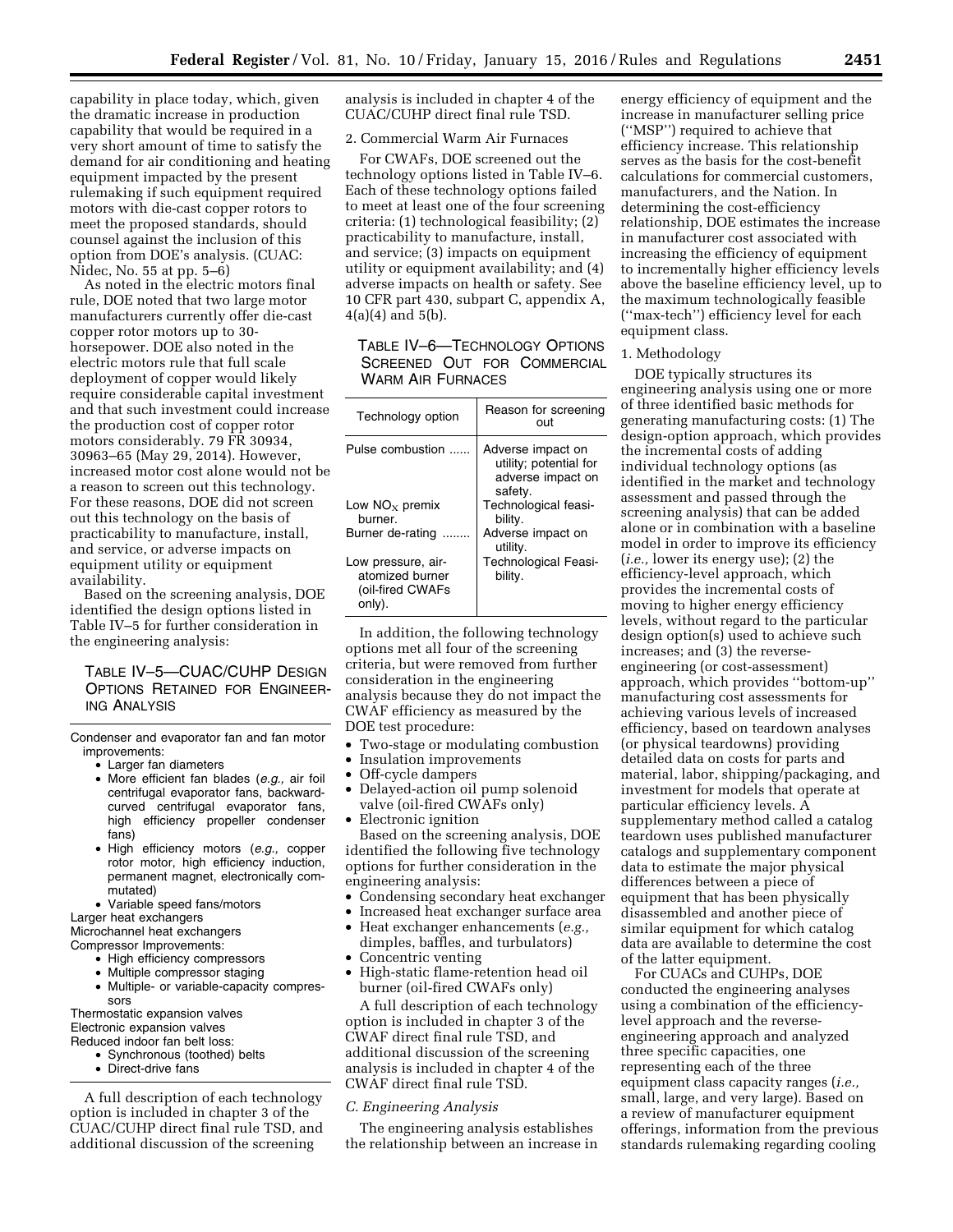capacities that represent volume equipment shipment points within the equipment class capacity ranges, and information obtained from manufacturer interviews, DOE selected representative cooling capacities of 90,000 Btu/h (7.5 tons) for the ≥65,000 to <135,000 Btu/ h capacity range, 180,000 Btu/h (15 tons) for the ≥135,000 to <240,000 Btu/ h capacity range, and 360,000 Btu/h (30 tons) for the ≥240,000 to <760,000 Btu/ h capacity range. Where feasible, DOE selected models for reverse engineering with low and high efficiencies from a given manufacturer that are built on the same platform. DOE also supplemented the teardown analysis by conducting catalog teardowns for equipment spanning the full range of capacities and efficiencies from all manufacturers selling equipment in the United States.

For CWAFs, DOE conducted the engineering analysis using the reverseengineering approach to estimate the costs of achieving various efficiency levels. DOE selected two gas-fired CWAF units in the non-condensing efficiency range for physical teardowns, both at a heating input rating of 250,000 Btu/h, which was considered to be the representative heating input rating for the gas-fired equipment class. In addition, DOE purchased a condensing, 92-percent TE gas-fired makeup air furnace for physical examination. Makeup air furnaces are the only type of 92-percent TE gas-fired CWAFs currently available on the market. DOE also performed a physical teardown of an oil-fired CWAF at 81-percent TE at an input rating of 400,000 Btu/h, which was subsequently scaled down via cost estimation techniques to represent a unit with a 250,000 Btu/h heating input rating. Similar to gas-fired CWAFs, 250,000 Btu/h was also considered the representative heating input rating for oil-fired CWAFs. GTI commented that at around a heating input of 400,000 Btu/ h, in gas-fired CWAFs, it may be common practice for manufacturers to transition from a single furnace to two furnaces in packaged equipment. This would necessitate additional components associated with the second furnace including additional gas valves and inducer fans, which may contribute to a different price regime (CWAF: GTI, NOPR Public Meeting Transcript, No. 17 at pp. 74–75). DOE agrees that gas-fired CWAFs are generally not manufactured with individual combustion modules (*i.e.,* a single gas valve, inducer assembly, and heat exchanger assembly)

with heating inputs of greater than 400,000 Btu/h, usually due to insurance and liability reasons. DOE acknowledges that the manufacturing costs for equipment using multiple combustion modules will be higher than for equipment using single modules. However, DOE believes that at efficiency levels higher than baseline for units with multiple combustion modules, the energy savings relative to the baseline efficiency level scales proportionally with the increased incremental cost (relative to baseline) to manufacture equipment with multiple combustion modules. As such, DOE did not estimate manufacturing costs for units above 400,000 Btu/h heating input, because it does not believe that the relationship between incremental equipment cost and incremental energy savings at efficiency levels higher than baseline will be significantly different than at the representative heating input capacity selected for analysis.

DOE used catalog data, information from the physical teardown examinations, and manufacturer feedback to estimate the manufacturing costs for gas-fired CWAFs at the 80 percent, 81-percent, 82-percent and 92 percent TE levels, as well as the manufacturing costs for oil-fired CWAFs at the 81-percent, 82-percent and 92 percent TE levels. Additional detail on the teardowns performed is provided in chapter 5 of the CWAF direct final rule TSD.

#### 2. Efficiency Levels

#### a. Baseline Efficiency Levels

The baseline model is used as a reference point for each equipment class in the engineering analysis and the lifecycle cost and payback-period analyses, which provides a starting point for analyzing potential technologies that provide energy efficiency improvements. Generally, DOE considers ''baseline'' equipment to refer to a model or models having features and technologies that just meet, but do not exceed, the minimum energy conservation standard.

# Commercial Unitary Air Conditioners and Heat Pumps

As discussed in section III.G, for CUACs and CUHPs, DOE decided to replace the current cooling performance energy efficiency descriptor, EER, with IEER. With this change in metrics (*i.e.,*  from EER to IEER), DOE must ensure that a new IEER-based standard would

not result in a backsliding of energy efficiency levels when compared to the current standards (42 U.S.C.  $6313(a)(6)(B(iii)(I))$ . To this end, DOE must first establish a baseline IEER for each CUAC and CUHP equipment class to compare that level against the various standards that DOE evaluated for this equipment.

In the CUAC/CUHP NOPR, DOE noted that it is typically obligated either to adopt those standards developed by ASHRAE or to adopt levels more stringent than the ASHRAE levels if there is clear and convincing evidence in support of doing so. (42 U.S.C.  $6313(a)(6)(A)$ ) DOE noted that ASHRAE Standard 90.1–2010 specifies minimum efficiency requirements using both the EER and IEER metrics. As discussed in the CUAC/CUHP RFI, DOE evaluated the relationship between EER and IEER by considering models that are rated at the current DOE standard levels based on the EER metric for each equipment class. DOE then analyzed the distribution of corresponding rated IEER values for each equipment class, noting that a single EER level can correspond to a range of IEERs. DOE also noted that the lowest IEER values associated with the current DOE standards for EER generally correspond with the ASHRAE Standard 90.1–2010 minimum efficiency requirements. See 78 FR at 7299. Based on this evaluation, because DOE is considering energy conservation standards based on the IEER metric, DOE proposed in the CUAC/CUHP NOPR to use the ASHRAE Standard 90.1–2010 minimum IEER requirements to characterize the baseline cooling efficiency for each equipment class. Because the baseline efficiency level is intended to be representative of the minimum efficiency of equipment, DOE did not consider higher IEER levels for the baseline. (79 FR at 58972.)

For CUHPs, DOE considered heating efficiency standards based on the COP metric. As discussed in section II.B.1, EPAct 2005 established minimum COP levels for small, large, and very large aircooled CUHPs, which DOE codified in a final rule on October 18, 2005. 70 FR 60407. DOE proposed in the CUAC/ CUHP NOPR to use these current COP standard levels to characterize the baseline heating efficiency for each equipment class. (79 FR at 58972.)

Table IV–7 presents the baseline efficiency levels for each equipment class considered in the CUAC/CUHP NOPR.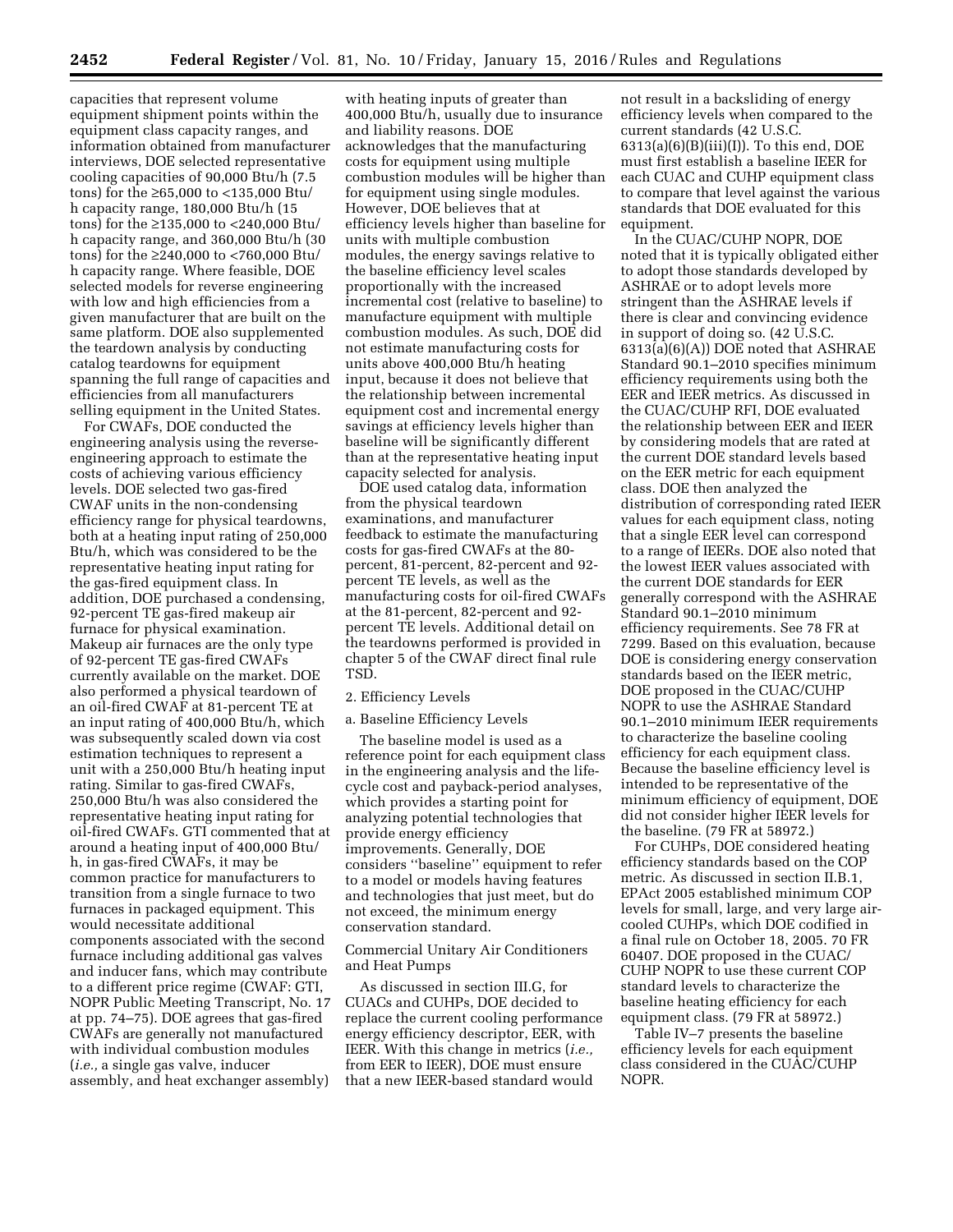| Equipment type                                                                                                      | Heating type                                              | Baseline efficiency<br>level |
|---------------------------------------------------------------------------------------------------------------------|-----------------------------------------------------------|------------------------------|
| Small Commercial Packaged AC and HP (Air-Cooled)—265,000 Btu/h and<br><135,000 Btu/h Cooling Capacity:              |                                                           |                              |
|                                                                                                                     | Electric Resistance Heating or No   11.4 IEER<br>Heating. |                              |
|                                                                                                                     |                                                           |                              |
| HP                                                                                                                  | Electric Resistance Heating or No<br>Heating.             | 11.2 IEER 3.3 COP            |
|                                                                                                                     |                                                           |                              |
| Large Commercial Packaged AC and HP (Air-Cooled)—≥135,000 Btu/h and<br><240,000 Btu/h Cooling Capacity:             |                                                           |                              |
|                                                                                                                     | Electric Resistance Heating or No<br>Heating.             | 11.2 IEER                    |
|                                                                                                                     |                                                           |                              |
| HP.                                                                                                                 | Electric Resistance Heating or No<br>Heating.             | 10.7 IEER 3.2 COP            |
|                                                                                                                     |                                                           |                              |
| Very Large Commercial Packaged AC and HP (Air-Cooled)— $\geq$ 240,000 Btu/h<br>and <760,000 Btu/h Cooling Capacity: |                                                           |                              |
|                                                                                                                     | Electric Resistance Heating or No<br>Heating.             | 10.1 IEER                    |
|                                                                                                                     |                                                           |                              |
| HP.                                                                                                                 | Electric Resistance Heating or No<br>Heating.             | 9.6 IEER 3.2 COP             |
|                                                                                                                     |                                                           |                              |

| TABLE IV-7-BASELINE EFFICIENCY LEVELS PROPOSED IN THE CUAC/CUHP NOPR |  |  |  |
|----------------------------------------------------------------------|--|--|--|
|----------------------------------------------------------------------|--|--|--|

Based on a review of equipment available on the market, DOE notes that an IEER of 10.6 is more representative of the baseline cooling efficiency for major manufacturers of units falling into the very large CUACs with ''electric resistance heating or no heating'' equipment class. As a result, DOE

revised the baseline cooling efficiency level for this equipment class. DOE also revised the baseline cooling efficiency levels for the very large equipment classes for (1) all other types of heating and (2) heat pumps by using the corresponding differences in IEER specifications for these pairs of

equipment classes prescribed in ASHRAE Standard 90.1–2010. For all other equipment classes, DOE maintained the baseline efficiency levels from the CUAC/CUHP NOPR. The efficiency levels considered in this final rule are presented below in Table IV–8.

| TABLE IV—8—DIRECT FINAL RULE BASELINE EFFICIENCY LEVELS |  |
|---------------------------------------------------------|--|
|---------------------------------------------------------|--|

| Equipment type                                                                                               | Heating type                                    | <b>Baseline efficiency</b><br>level |
|--------------------------------------------------------------------------------------------------------------|-------------------------------------------------|-------------------------------------|
| Small Commercial Packaged AC and HP (Air-Cooled)—>65,000 Btu/h and<br><135,000 Btu/h Cooling Capacity:       |                                                 |                                     |
|                                                                                                              | Electric Resistance Heating or No<br>Heating.   | 11.4 IEER                           |
|                                                                                                              | All Other Types of Heating                      | 11.2 IEER                           |
| HP                                                                                                           | Electric Resistance Heating or No<br>Heating.   | 11.2 IEER 3.3 COP                   |
|                                                                                                              | All Other Types of Heating    11.0 IEER 3.3 COP |                                     |
| Large Commercial Packaged AC and HP (Air-Cooled)—≥135,000 Btu/h and<br><240,000 Btu/h Cooling Capacity:      |                                                 |                                     |
|                                                                                                              | Electric Resistance Heating or No<br>Heating.   | 11.2 IEER                           |
|                                                                                                              | All Other Types of Heating    11.0 IEER         |                                     |
| HP.                                                                                                          | Electric Resistance Heating or No<br>Heating.   | 10.7 IEER 3.2 COP                   |
|                                                                                                              |                                                 |                                     |
| Very Large Commercial Packaged AC and HP (Air-Cooled)—2240,000 Btu/h<br>and <760,000 Btu/h Cooling Capacity: |                                                 |                                     |
|                                                                                                              | Electric Resistance Heating or No<br>Heating.   | 10.6 IEER                           |
|                                                                                                              |                                                 | 10.4 IEER                           |
| HP                                                                                                           | Electric Resistance Heating or No<br>Heating.   | 10.1 IEER 3.2 COP                   |
|                                                                                                              |                                                 | 9.9 IEER 3.2 COP                    |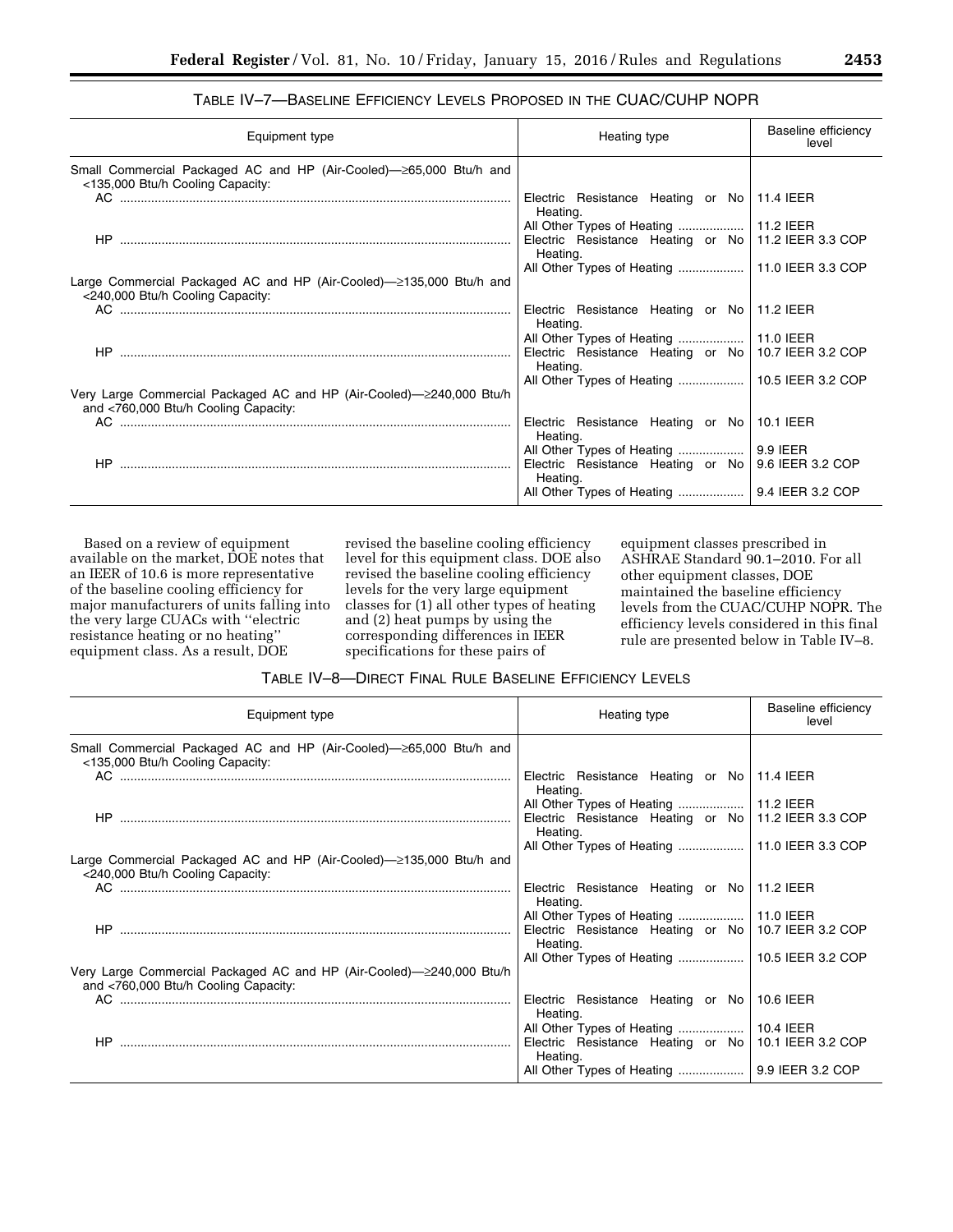## Commercial Warm Air Furnaces

In establishing the baseline efficiency level for this analysis, DOE used the existing minimum energy conservation standards for CWAFs to identify baseline units. The baseline TE levels for each equipment class are presented in Table IV–9.

# TABLE IV–9—BASELINE THERMAL EFFICIENCY LEVELS FOR CWAFS

| Equipment class                                                       | <b>Baseline</b><br>efficiency<br>level<br>(%) |
|-----------------------------------------------------------------------|-----------------------------------------------|
| Gas-fired Commercial Warm<br>Air Furnace<br>Oil-fired Commercial Warm |                                               |
| Air Furnace                                                           |                                               |

b. Incremental and Max-Tech Efficiency Levels

For each equipment class, DOE analyzes several efficiency levels and determines the incremental cost at each of these levels.

# Commercial Unitary Air Conditioners and Heat Pumps

For the CUAC/CUHP NOPR, DOE developed efficiency levels based on a review of industry standards and available equipment. For Efficiency Level 1, DOE used the IEER levels specified in the draft of addendum CL 37 to ASHRAE Standard 90.1–2010 (Draft Addendum CL).38 For the higher efficiency levels, DOE initially determined the levels for CUAC equipment classes with electric resistance heating or no heating based on the range of efficiency levels

associated with equipment listed in the AHRI certification database and the California Energy Commission's (''CEC'') database. DOE noted in the CUAC/CUHP NOPR that the max-tech efficiency levels rely on the performance of recently introduced models. DOE conducted its analysis for the small, large, and very large equipment classes using equipment with 7.5-ton, 15-ton, and 30-ton cooling capacities to represent their respective classes. DOE chose efficiency levels for CUACs with all other types of heating equal to the efficiency levels for equipment with electric resistance heating or no heating, minus the differences in the IEER specifications for these pairs of equipment classes prescribed in Draft Addendum CL. DOE stated in the CUAC/CUHP NOPR that these decreases in IEER appropriately reflect the additional power required for gas furnace pressure drop. 79 FR at 58972–73.

For the CUHP equipment classes, DOE proposed cooling mode efficiency levels equal to the CUAC efficiency levels minus the difference in IEER specifications for these two equipment types prescribed in Draft Addendum CL. DOE stated that these decreases in IEER are representative of the efficiency differences that occur due to losses from the reversing valve and the reduced potential for optimization of coil circuitry for cooling, since coils in heat pumps must work for both heating and cooling operation. *Id.* 

For the CUHP equipment classes, DOE proposed heating efficiency levels in the CUAC/CUHP NOPR based on a variation of COP with IEER. 79 FR at 58973. In the previous standards

rulemaking from 2004 for these equipment, DOE proposed to address the energy efficiency of air-cooled CUHP by developing functions relating COP to EER. 69 FR at 45468. DOE noted that this method was also used by industry to establish minimum performance requirements for ASHRAE Standard 90.1–1999. *Id.* AHRI supplied the ASHRAE Standard 90.1–1999 committee with curves relating the COP as a function of EER. Using this information, the committee then set the minimum COP levels to the COP corresponding to the selected minimum EER level. *Id.* To determine COP efficiency levels for the CUAC/CUHP NOPR, DOE evaluated AHRI and CEC data for small, large, and very large aircooled CUHP units with electric resistance heat or no heat to analyze the relationship between COP and both IEER and EER. DOE's review of data showed that for each cooling capacity range, the correlations between COP and IEER using linear regressions are no less strong than the correlations between COP and EER, the latter of which was used in DOE's prior standards rulemaking for this equipment and in developing ASHRAE Standard 90.1– 1999's minimum COP levels (69 FR at 45468). Based on this evaluation, DOE proposed in the CUAC/CUHP NOPR to use the functions relating COP to IEER based on AHRI and CEC data to select the COP level associated with each of the IEER-based efficiency levels. 79 FR at 58973.

The efficiency levels for each equipment class proposed in the CUAC/ CUHP NOPR are presented in Table IV– 10.

|  | TABLE IV—10—INCREMENTAL EFFICIENCY LEVELS PRESENTED IN THE CUAC/CUHP NOPR |  |
|--|---------------------------------------------------------------------------|--|
|--|---------------------------------------------------------------------------|--|

|                                                                                                              |                                                                                                           | Efficiency levels;                                                 |                                                                  |                                                                    |                                                             |                                                                           |
|--------------------------------------------------------------------------------------------------------------|-----------------------------------------------------------------------------------------------------------|--------------------------------------------------------------------|------------------------------------------------------------------|--------------------------------------------------------------------|-------------------------------------------------------------|---------------------------------------------------------------------------|
| Equipment type                                                                                               | Heating type                                                                                              | Baseline                                                           | EL <sub>1</sub>                                                  | EL <sub>2</sub>                                                    | EL <sub>3</sub>                                             | EL <sub>4</sub><br>(Max-Tech)                                             |
| Small Commercial Packaged AC<br>and HP (Air-Cooled)–≥65,000<br>Btu/h and <135,000 Btu/h<br>Cooling Capacity: |                                                                                                           |                                                                    |                                                                  |                                                                    |                                                             |                                                                           |
|                                                                                                              | Electric Resistance Heating or<br>No Heating.                                                             | 11.4 IEER                                                          | 12.9 IEER                                                        | <b>14 IEER</b>                                                     | 14.8 IEER                                                   | 19.9 IEER                                                                 |
| HP                                                                                                           | All Other Types of Heating<br>Electric Resistance Heating or<br>No Heating.<br>All Other Types of Heating | 11.2 IEER<br>11.2 IEER, 3.3<br><b>COP</b><br>11.0 IEER. 3.3<br>COP | <b>12.7 IEER</b><br>12.2 IEER, 3.3<br>COP<br>12 IEER, 3.3<br>COP | 13.8 IEER<br>13.3 IEER, 3.4<br>COP<br>13.1 IEER, 3.4<br><b>COP</b> | 14.6 IEER<br>14.1 IEER, 3.5<br>COP<br>13.9 IEER, 3.4<br>COP | 19.7 IEER<br>19.2 IEER, 3.7<br><b>COP</b><br>19.0 IEER, 3.6<br><b>COP</b> |

<sup>37</sup>ASHRAE periodically updates specifications in its Standard 90.1 through a public review process. Draft Addendum CL, which was made available for public review in October 2012, included changes in required efficiency levels for CUACCUACsCUACs and CUHPs falling into the small, large, and very

large capacity ranges. ''CL'' refers to the revision number.

38The Addendum CL to ASHRAE Standard 90.1– 2010 included the latest revisions to the ASHRAE 90.1 efficiency levels for the equipment considered in this rulemaking at the time DOE conducted the

analyses for the NOPR. ASHRAE later finalized the Addendum CL changes in ASHRAE 90.1–2013, with minor changes to the IEER levels for large CUACCUACsCUACs and CUHPs (*i.e.,* cooling capacity of >=135,000 Btu/h and <240,000 Btu/h).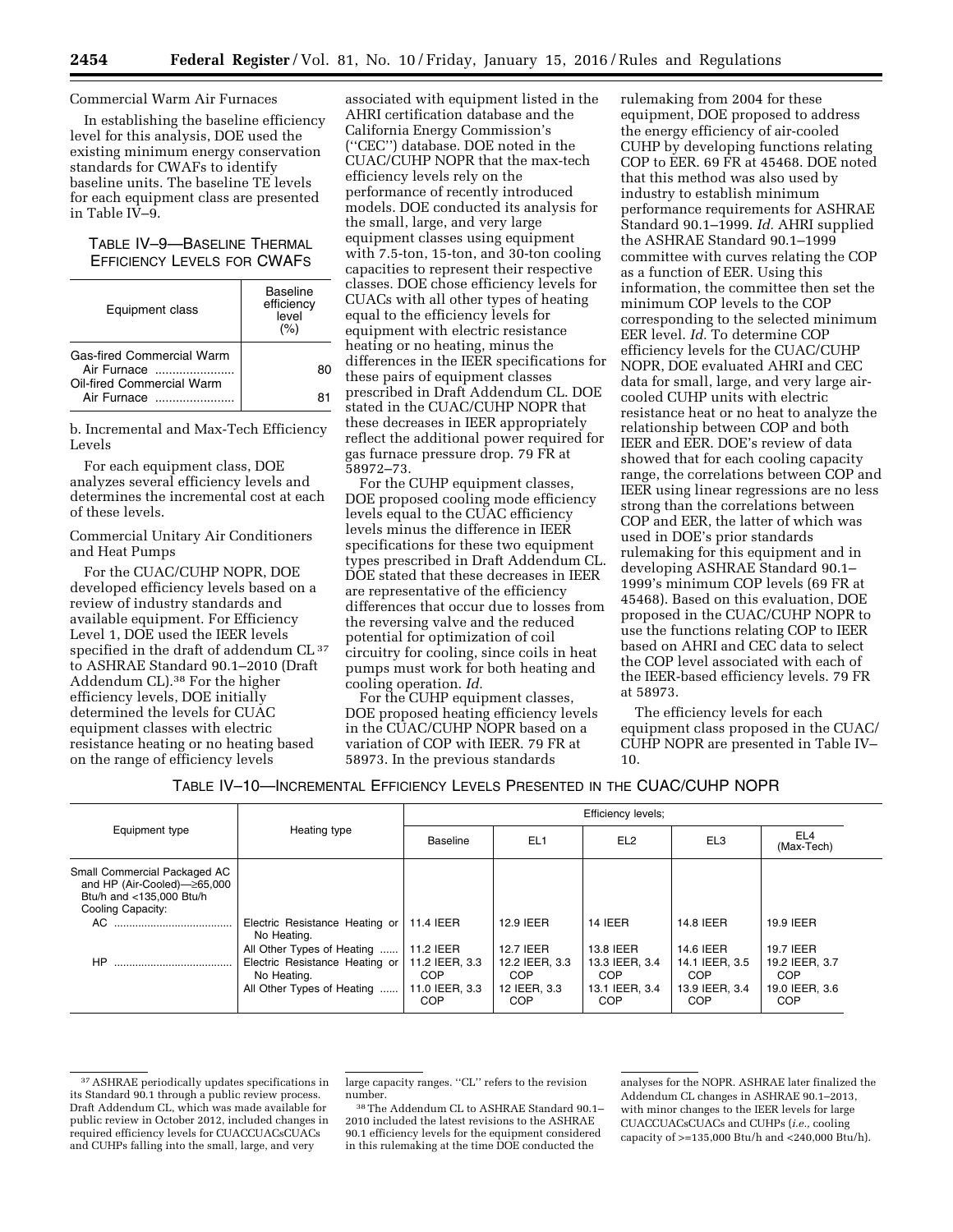TABLE IV–10—INCREMENTAL EFFICIENCY LEVELS PRESENTED IN THE CUAC/CUHP NOPR—Continued

|                                                                                                                                  |                                                                                                                          | Efficiency levels;                                                 |                                                             |                                                             |                                                             |                                                                    |
|----------------------------------------------------------------------------------------------------------------------------------|--------------------------------------------------------------------------------------------------------------------------|--------------------------------------------------------------------|-------------------------------------------------------------|-------------------------------------------------------------|-------------------------------------------------------------|--------------------------------------------------------------------|
| Equipment type                                                                                                                   | Heating type                                                                                                             | Baseline                                                           | EL <sub>1</sub>                                             | EL <sub>2</sub>                                             | EL <sub>3</sub>                                             | EL <sub>4</sub><br>(Max-Tech)                                      |
| Large Commercial Packaged AC<br>and HP (Air-Cooled)-<br>≥135,000 Btu/h and <240,000<br>Btu/h Cooling Capacity:                   |                                                                                                                          |                                                                    |                                                             |                                                             |                                                             |                                                                    |
|                                                                                                                                  | Electric Resistance Heating or                                                                                           | 11.2 IEER                                                          | <b>12.2 IEER</b>                                            | 13.2 IEER                                                   | <b>14.2 IEER</b>                                            | 18.4 IEER                                                          |
| <b>HP</b>                                                                                                                        | No Heating.<br>All Other Types of Heating<br>Electric Resistance Heating or<br>No Heating.<br>All Other Types of Heating | 11.0 IEER<br>10.7 IEER, 3.2<br>COP<br>10.5 IEER, 3.2<br><b>COP</b> | 12.0 IEER<br>11.4 IEER, 3.2<br>COP<br>11.2 IEER, 3.2<br>COP | 13.0 IEER<br>12.4 IEER, 3.3<br>COP<br>12.2 IEER, 3.3<br>COP | 14.0 IEER<br>13.4 IEER, 3.3<br>COP<br>13.2 IEER, 3.3<br>COP | 18.2 IEER<br>17.6 IEER, 3.3<br>COP<br>17.4 IEER, 3.3<br><b>COP</b> |
| Very Large Commercial Pack-<br>aged AC and HP (Air-<br>Cooled)-2240,000 Btu/h and<br><760,000 Btu/h Cooling Ca-<br>pacity:<br>AC | Electric Resistance Heating or                                                                                           | 10.1 IEER                                                          | 11.6 IEER                                                   | 12.5 IEER                                                   | 13.5 IEER                                                   | 15.5 IEER                                                          |
| HP                                                                                                                               | No Heating.<br>All Other Types of Heating<br>Electric Resistance Heating or                                              | 9.9 IEER<br>9.6 IEER, 3.2                                          | 11.4 IEER<br>10.6 IEER, 3.2                                 | 12.3 IEER<br>11.5 IEER, 3.2                                 | 13.3 IEER<br>12.5 IEER, 3.2                                 | 15.3 IEER<br>14.5 IEER, 3.2                                        |
|                                                                                                                                  | No Heating.<br>All Other Types of Heating                                                                                | COP<br>9.4 IEER, 3.2<br>COP                                        | COP<br>10.4 IEER, 3.2<br>COP                                | COP<br>11.3 IEER, 3.2<br>COP                                | COP<br>12.3 IEER, 3.2<br>COP                                | COP<br>14.3 IEER, 3.2<br>COP                                       |

Lennox commented that DOE is required to consider ASHRAE 90.1– 2013 according to 42 U.S.C. 6313(a)(6)(A). Lennox noted that Efficiency Level 1 mirrors the values in ASHRAE 90.1–2013 except for large CUAC/CUHP equipment class. (CUAC: Lennox, No. 60 at p. 7) As discussed above, DOE based the CUAC/CUHP NOPR Efficiency Level 1 IEERs on ASHRAE 90.1–2010 Addendum CL. After the NOPR, DOE reviewed ASHRAE 90.1–2013 and updated the IEERs for Efficiency Level 1 accordingly for this direct final rule.

The Joint Efficiency Advocates and California IOUs reacted to the CUAC/ CUHP NOPR by urging DOE to evaluate intermediate efficiency levels between Efficiency Level 3 and Efficiency Level 4, noting that the presence of gaps between these levels. The Joint Efficiency Advocates and California IOUs noted that there are models at various IEER levels available between Efficiency Level 3 and Efficiency Level 4 across the equipment classes. (CUAC: Joint Efficiency Advocates, No. 69 at p. 2; California IOUs, No. 67 at pp. 3–5; ASAP, ASRAC Public Meeting, No. 102 at pp. 202, 209–210, 211–212, 217–218).

The Joint Efficiency Advocates and the California IOUs urged DOE to reevaluate the max-tech levels and noted that for each equipment class, the highest IEERs of commercially-available equipment listed in the AHRI directory are higher than the max-tech levels. (CUAC: Joint Efficiency Advocates, No. 69 at pp. 2–3; California IOUs, No. 67 at pp. 6–7)

Carrier supported DOE's approach for determining the max-tech efficiency levels based on recently introduced models. These models represent technologies that are both available for all of the capacity sizes within a given equipment class and that are economically justified for their performance improvement. (CUAC: Carrier, No. 48 at p. 3) Goodman commented during the negotiated rulemaking that DOE should also consider an additional efficiency level between the CUAC/CUHP NOPR Efficiency Level 2 and Efficiency Level 3. (CUAC: Goodman, ASRAC Public Meeting No. 102 at pp. 208—209)

Based on DOE's review of equipment listed in the AHRI directory, DOE agreed with interested parties that additional efficiency levels should be considered in its analysis. For all equipment classes, DOE added an efficiency level between Efficiency Level 2 and Efficiency Level 3 from the CUAC/CUHP NOPR, identified in this direct final rule as Efficiency Level 2.5. DOE also added an efficiency level, identified in this direct final rule as efficiency level 5, above CUAC/CUHP NOPR Efficiency Level 4, to represent the max-tech models available on the market. For small and large equipment, DOE added an efficiency level between Efficiency Level 3 and Efficiency Level 4 from the CUAC/CUHP NOPR, identified in this direct final rule as Efficiency Level 3.5. As part of the ASRAC Working Group meeting, interested parties agreed on these additional efficiency levels for the

analysis. (CUAC: ASRAC Public Meeting, No. 94 at pp. 170—171)

For this direct final rule, the IEER values for the baseline efficiency level and Efficiency Level 1 for the ''all other types of heating equipment'' classes are based on the IEER difference of 0.2 as compared to the electric resistance heating or no heating equipment class specified in ASHRAE 90.1–2010 and ASHRAE 90.1–2013. As discussed further in section IV.E.1, DOE chose cooling efficiency levels for CUACs coupled with all other types of heating above Efficiency Level 1 that provided the same energy savings between incremental efficiency levels as was determined for the electric resistance or no heating equipment classes within each equipment class capacity range (*i.e.,* small, large, and very large). Using this approach, the IEER differential between these equipment classes ranged from 0.2 to 0.4 at the higher efficiency levels and reflect the additional power required for gas furnace pressure drop. Therefore, DOE estimated that the energy savings for any efficiency level relative to the baseline would be identical for both sets of equipment classes.

Based on DOE's review of equipment available on the market, the majority of models with electric resistance heating or no heating equipment are designed on the same basic platform and cabinet size as the equivalent models with all other types of heating equipment. Because these equipment have the same or similar designs, DOE estimates that implementing the same design changes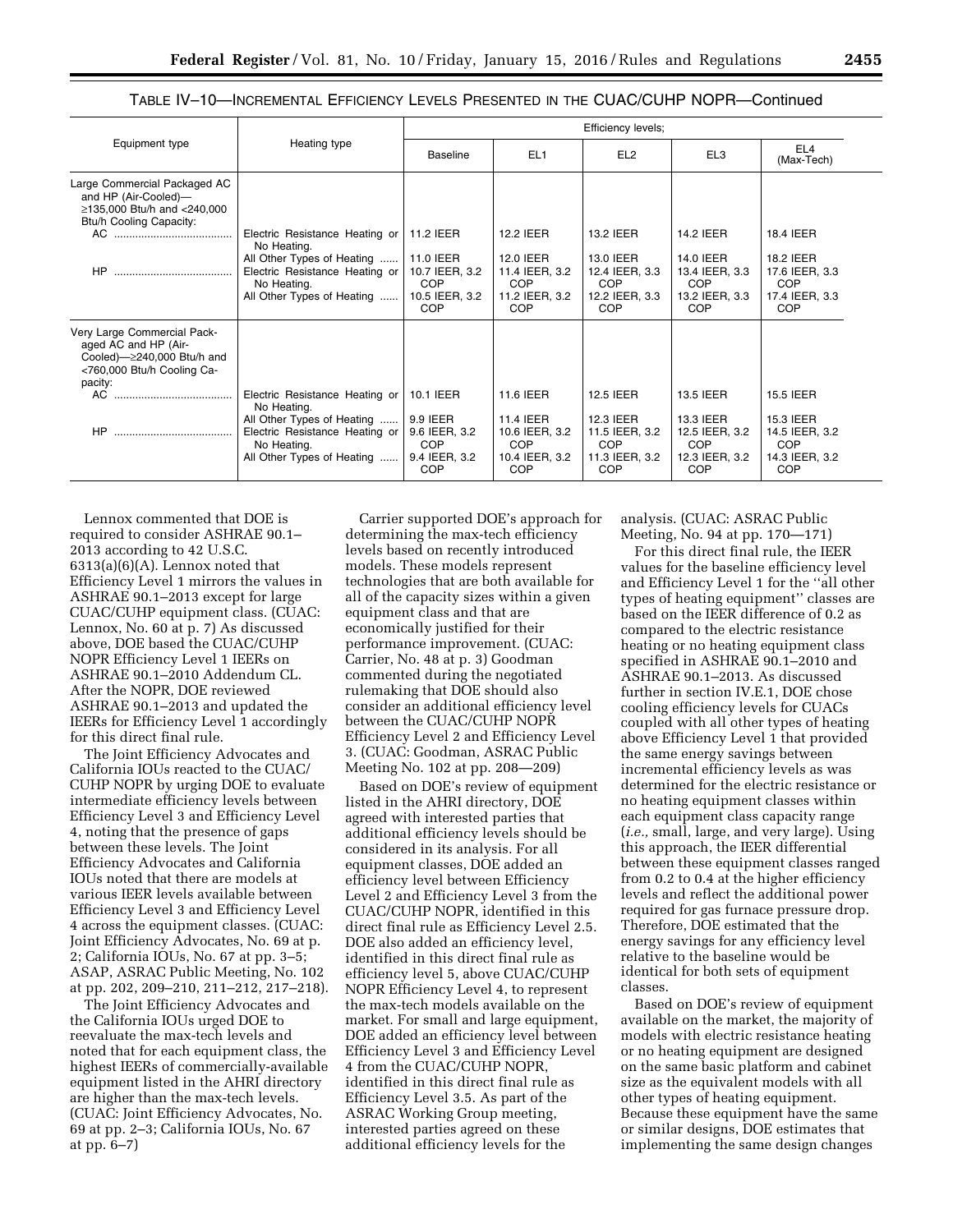would result in the same or similar energy savings for both sets of equipment classes. For small and large heating equipment classes at Efficiency Level 3 and the very large heating equipment class at Efficiency Level 2.5, DOE analyzed the cooling efficiency

levels based on the IEER values included in the ASRAC Working Group recommendations, as presented in section III.B.2, which used an IEER differential of 0.2 compared to the electric resistance heating or no heating equipment classs. Table IV–11 shows, as

an example, these differences in IEER for each CUAC ''all other types of heating equipment'' class relative to the electric resistance heating equipment classes.

# TABLE IV–11—CUACS WITH ALL OTHER TYPES OF HEATING IEER DIFFERENTIALS RELATIVE TO CUACS WITH ELECTRIC RESISTANCE HEATING OR NO HEATING

|                  |             | <b>IEER</b> differentials |        |  |  |
|------------------|-------------|---------------------------|--------|--|--|
| Efficiency level | Small CUACs | Large CUACs               |        |  |  |
| <b>Baseline</b>  | 0.2         | ΩS                        | 0.2    |  |  |
| EL 1             | 0.2         |                           | 0.2    |  |  |
| $FI$ 2           | 0.2         |                           | 0.2    |  |  |
| EL 2.5           | 0.3         |                           | $*0.2$ |  |  |
| EL <sub>3</sub>  | * 0.2       | * በ 2                     | 0.3    |  |  |
| EL 3.5           | 0.3         |                           |        |  |  |
| EL <sub>4</sub>  | 0.3         | 0.3                       | 0.3    |  |  |
| EL <sub>5</sub>  | 0.4         | 0.4                       | 0.3    |  |  |

\* IEER differential for these levels were based on the recommended efficiency levels in the ASRAC Term Sheet.

For the CUHP equipment classes, DOE used a similar approach for determining the IEER differentials relative to the CUAC equipment classes. The IEER values for the baseline efficiency level and Efficiency Level 1 for the CUHP equipment classes are based on the IEER differences as compared to the CUAC equipment classes specified in ASHRAE 90.1–2010 and ASHRAE 90.1–2013. As discussed further in section IV.E.1, DOE chose cooling efficiency levels for the CUHP equipment classes above Efficiency Level 1 that provided the same energy savings between incremental efficiency levels as was determined for the CUAC equipment classes within each

equipment class capacity range (*i.e.,*  small, large, and very large). Using this approach, the IEER differential between these equipment classes ranged from 0.8 to 1.3 at the higher efficiency levels and reflect the efficiency differences that occur due to losses from the reversing valve and the reduced potential for optimization of coil circuitry for cooling, since coils in heat pumps must work for both heating and cooling operation. Therefore, DOE estimated that the energy savings for any efficiency level relative to the baseline would be identical for both sets of equipment classes. Because DOE considered the same design changes at each efficiency level for both sets of

equipment classes, DOE estimates that this would result in the same or similar energy savings for both sets of equipment classes. For small and large CUHP equipment classes at Efficiency Level 3 and the very large CUHP equipment class at Efficiency Level 2.5, DOE analyzed the cooling efficiency levels based on the IEER values included in the ASRAC Working Group recommendations, as discussed in section III.B.2, which used an IEER differential of 0.7 compared to the CUAC equipment classes. Table IV–12 shows these differences in IEER for the CUHP equipment classes relative to the CUAC equipment classes.

|  | TABLE IV-12-CUHP IEER DIFFERENTIALS RELATIVE TO CUAC LEVELS |  |
|--|-------------------------------------------------------------|--|
|--|-------------------------------------------------------------|--|

|                  |             | <b>IEER</b> differentials |       |  |  |
|------------------|-------------|---------------------------|-------|--|--|
| Efficiency level | Small CUACs | Large CUACs               |       |  |  |
| Raseline         | 0.2         | 0.5                       | 0.5   |  |  |
| EL.              |             |                           | 1.0   |  |  |
| EL <sub>2</sub>  | 0.8         | 0.9                       |       |  |  |
| EL 2.5           | 0.8         |                           | * 0.7 |  |  |
| EL <sub>3</sub>  | * 0.7       | ∗∩                        |       |  |  |
| FL 3.5           | 0.9         | 1.U                       |       |  |  |
| EL <sub>4</sub>  | .           |                           | 1.3   |  |  |
| EL <sub>5</sub>  | .2          | ن. ا                      |       |  |  |

\* IEER differential for these levels were based on the recommended efficiency levels in the ASRAC Term Sheet.

Regarding the incremental COP heating efficiency levels for CUHPs, AHRI, Nordyne, Carrier, Goodman and Rheem commented that they did not support DOE's approach for determining the COP levels based on a correlation with IEER. These commenters stated

that there is no technical or statistical justification to support that a correlation exists between IEER and COP. IEER is a part-load metric while COP is a fullload heating metric similar to EER for cooling. (CUAC: AHRI, No. 68 at p. 32; Nordyne, No. 61 at p. 27; Carrier, No. 48

at pp. 3–4; Goodman, No. 65 at p. 14; Rheem, No. 70 at p. 4)

Members of the ASRAC Working Group were not able to suggest a more appropriate approach for assigning COP values to the efficiency levels analyzed. Because the use of correlations between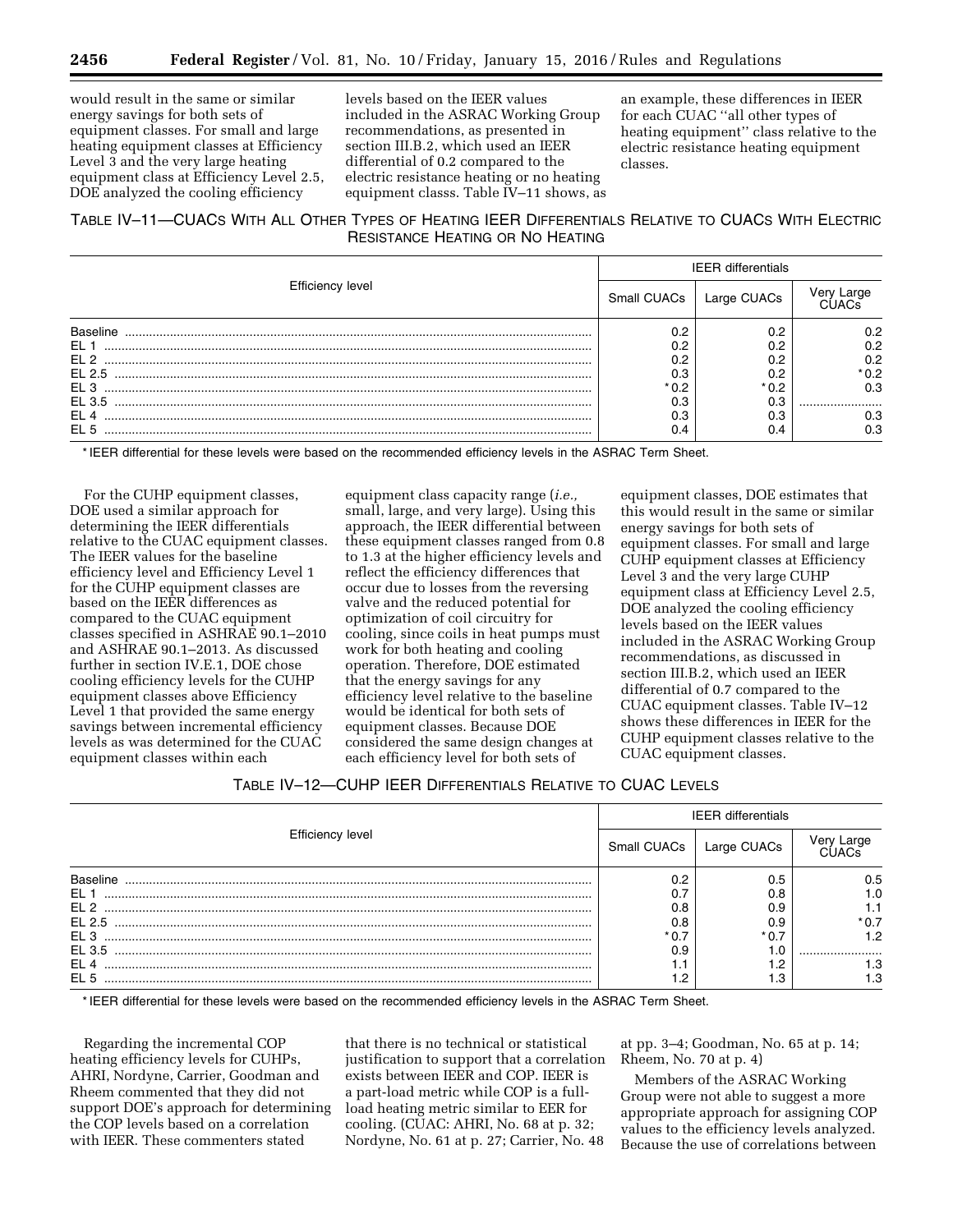COP and EER was generally accepted by industry and interested parties involved in the development of ASHRAE Standard 90.1–1999 and because the correlations between COP and IEER using linear regressions are no less strong than the correlations between COP and EER, DOE maintained the same approach used in the CUAC/CUHP NOPR for determining the CUHP heating mode efficiency levels, using the relationship between COP and IEER

to select the COP levels corresponding to each incremental IEER level. DOE also notes that the COP values analyzed at each incremental efficiency level represent modest increases above the current DOE standard levels. Members of the ASRAC Working Group also agreed as Term Sheet signatories to recommend that DOE adopt standards to increase the stringency of the requirements for COP. At Efficiency Level 3 for the small and large

equipment classes and Efficiency Level 2.5 for the very large equipment class, DOE analyzed the heating efficiency levels based on the COP values included in the ASRAC Working Group recommendations, as discussed in section III.B.2.

Based on the discussion above, DOE considered the efficiency levels presented in Table IV–13 for this direct final rule.

| Table IV-13—Direct Final Rule Incremental Efficiency Levels |  |
|-------------------------------------------------------------|--|
|-------------------------------------------------------------|--|

|                                                                                                                                  |                                                                                           |                                                                                                                        |                                             |                             |                             |                             | <b>Efficiency levels</b>    |                             |                             |                                   |
|----------------------------------------------------------------------------------------------------------------------------------|-------------------------------------------------------------------------------------------|------------------------------------------------------------------------------------------------------------------------|---------------------------------------------|-----------------------------|-----------------------------|-----------------------------|-----------------------------|-----------------------------|-----------------------------|-----------------------------------|
| Equipment type                                                                                                                   | Heating type                                                                              | Metric                                                                                                                 | Base-<br>line                               | EL <sub>1</sub>             | EL <sub>2</sub>             | EL2.5                       | EL <sub>3</sub>             | EL3.5                       | EL <sub>4</sub>             | EL <sub>5</sub><br>(Max-<br>Tech) |
| Small Commercial<br>Packaged AC and<br>HP (Air-Cooled)-<br>≥65,000 Btu/h and<br><135,000 Btu/h                                   |                                                                                           |                                                                                                                        |                                             |                             |                             |                             |                             |                             |                             |                                   |
| Cooling Capacity:<br>AC                                                                                                          | <b>Electric Resistance</b><br>Heating or No<br>Heating.<br>All Other Types of             | IEER<br><b>IEER</b>                                                                                                    | 11.4<br>11.2                                | 12.9<br>12.7                | 14.0<br>13.8                | 14.5<br>14.2                | 14.8<br>14.6                | 15.8<br>15.5                | 19.9<br>19.6                | 21.5<br>21.1                      |
| HP                                                                                                                               | Heating.<br>Electric Resistance<br>Heating or No<br>Heating.                              | <b>IEER</b><br>COP                                                                                                     | 11.2<br>$3.3$                               | 12.2<br>3.3                 | 13.2<br>3.4                 | 13.7<br>3.4                 | 14.1<br>3.4                 | 14.9<br>3.5                 | 18.8<br>3.7                 | 20.3<br>3.7                       |
|                                                                                                                                  | All Other Types of<br>Heating                                                             | IEER<br>COP                                                                                                            | 11.0<br>$3.3$                               | 12.0<br>3.3                 | 13.0<br>3.4                 | 13.5<br>3.4                 | 13.9<br>3.4                 | 14.6<br>3.5                 | 18.5<br>3.6                 | 19.9<br>3.7                       |
| Large Commercial<br>Packaged AC and<br>HP (Air-Cooled)-<br>≥135,000 Btu/h and<br><240,000 Btu/h<br>Cooling Capacity:             |                                                                                           |                                                                                                                        |                                             |                             |                             |                             |                             |                             |                             |                                   |
| AC                                                                                                                               | <b>Electric Resistance</b><br>Heating or No<br>Heating.<br>All Other Types of<br>Heating. | IEER<br>IEER                                                                                                           | 11.2<br>11.0                                | 12.4<br>12.2                | 13.2<br>13                  | 13.7<br>13.5                | 14.2<br>14                  | 15.0<br>14.7                | 18.5<br>18.2                | 20.1<br>19.7                      |
| HP                                                                                                                               | <b>Electric Resistance</b><br>Heating or No<br>Heating.                                   | <b>IEER</b><br>COP                                                                                                     | 10.7<br>$3.2$                               | 11.6<br>3.2                 | 12.3<br>3.3                 | 12.8<br>3.3                 | 13.5<br>3.3                 | 14.0<br>3.3                 | 17.3<br>3.3                 | 18.8<br>3.3                       |
| Very Large Commer-<br>cial Packaged AC<br>and HP (Air-<br>Cooled)-2240,000<br>Btu/h and <760,000<br>Btu/h Cooling Ca-<br>pacity. | All Other Types of<br>Heating<br>AC                                                       | <b>IEER</b><br><b>COP</b><br><b>Electric Resistance</b><br>Heating or No<br>Heating.<br>All Other Types of<br>Heating. | 10.5<br>$3.2$<br><b>IEER</b><br><b>IEER</b> | 11.4<br>3.2<br>10.6<br>10.4 | 12.1<br>3.3<br>11.6<br>11.4 | 12.6<br>3.3<br>12.5<br>12.3 | 13.3<br>3.3<br>13.2<br>13.0 | 13.7<br>3.3<br>13.5<br>13.2 | 17.0<br>3.3<br>14.9<br>14.6 | 18.4<br>3.3<br>15.6<br>15.3       |
|                                                                                                                                  | <b>HP</b>                                                                                 | <b>Electric Resistance</b><br>Heating or No<br>Heating.                                                                | <b>IEER</b><br>COP.                         | 10.1<br>3.2                 | 10.6<br>3.2                 | 11.4<br>3.2                 | 12.5<br>3.2                 | 12.3<br>3.2                 | 13.6<br>3.2                 | 14.3<br>3.2                       |
|                                                                                                                                  | All Other Types of<br>Heating                                                             | <b>IEER</b><br>COP                                                                                                     | 9.9<br>$3.2$                                | 10.4<br>3.2                 | 11.2<br>3.2                 | 12.3<br>3.2                 | 12.1<br>3.2                 | 13.3<br>3.2                 | 14.0<br>3.2                 |                                   |

Commercial Warm Air Furnaces

For CWAFs, DOE developed efficiency levels for analysis higher than the baseline efficiency level (*i.e.,* the Federal minimum standard level) based on a review of equipment available on the market. DOE compiled a database of the CWAF market to determine what types of equipment are currently available to commercial customers. At the representative capacity for each

equipment class, DOE surveyed manufacturers' equipment offerings to identify commonly-available efficiency levels. By identifying the most prevalent energy efficiencies in the range of available equipment, DOE was then able to establish a technology path that manufacturers typically use to increase the TE of a CWAF to incrementally higher efficiency levels above baseline, up to the max-tech efficiency level.

In its analysis, DOE focused on specific incremental TE levels above the baseline for each equipment class. The incremental TE levels are representative of efficiency levels along the technology paths that CWAF manufacturers commonly use to maintain cost-effective designs while increasing the TE of equipment. DOE reviewed its Compliance Certification Management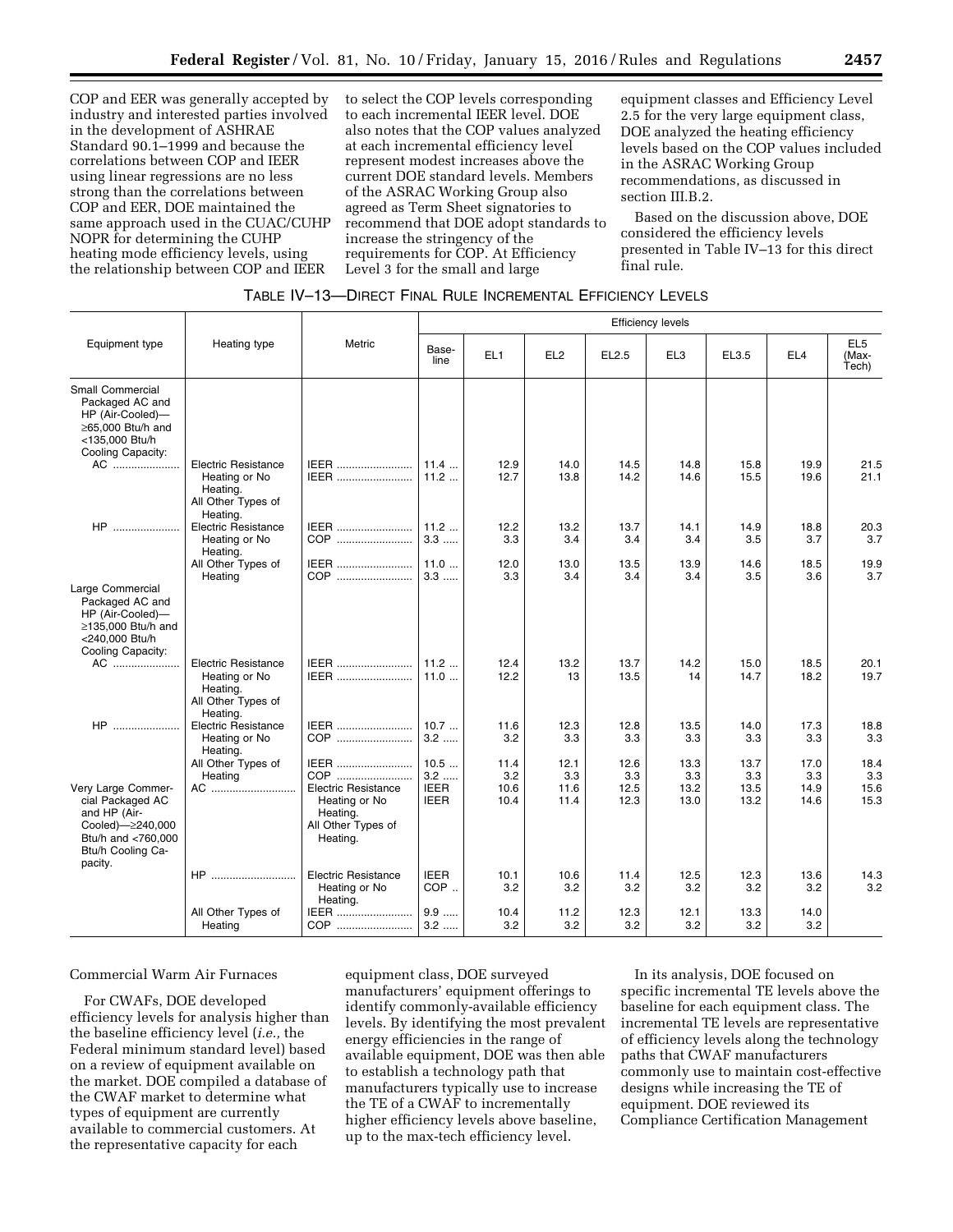System ("CCMS") database,<sup>39</sup> as well as AHRI's Directory of Certified Product Performance,40 manufacturer catalogs, and other publicly-available literature to determine which TE levels are the most prevalent for each equipment class. For gas-fired CWAFs, DOE chose two efficiency levels between the baseline and max-tech for analysis (see Table IV– 14). For oil-fired CWAFs, DOE chose one TE level between the baseline and max-tech for analysis (see Table IV–15).

DOE found several manufacturers that offer gas-fired equipment at 81-percent TE. In the analysis for the direct final rule, DOE found only one manufacturer of gas-fired equipment rated at 82 percent TE, which is available across a limited range of input capacities. In addition, all of the 82-percent TE units offered by this manufacturer are nonweatherized, and are thus not representative of the large majority of gas-fired CWAF model offerings, which are weatherized. Therefore, in its analyses for the direct final rule, DOE did not identify any weatherized gasfired CWAFs at 82-percent TE. However, in the analyses for the CWAF NOPR, DOE identified a different manufacturer of gas-fired 82-percent TE CWAFs. These particular units were weatherized. This manufacturer offered equipment at this efficiency level across a wide range of input capacities, indicating that meeting the 82-percent TE level is technologically feasible for weatherized gas-fired CWAFs at most input capacities. Thus, DOE considered 81-percent and 82-percent as incrementally higher TE levels for the gas-fired CWAF analysis.

DOE also considered the max-tech efficiency level. As discussed in section IV.C.1, DOE purchased a 92-percent thermally efficient gas-fired makeup air furnace for teardown, as makeup air units are currently the only type of gasfired CWAF at a condensing efficiency level. There are substantially more nonmakeup air CWAFs product offerings than makeup air furnace product offerings. However, based on manufacturer feedback, physical teardowns and examination of equipment, and product literature, DOE observed that gas-fired makeup air furnaces are technologically very similar to non-makeup air CWAFs.

Further, DOE identified a residentialsized (*i.e.,* input rating below 225,000 Btu/h) weatherized furnace design that utilizes condensing technology. As

such, DOE identified the max-tech efficiency level for gas-fired CWAFs as 92-percent TE, which is based on the use of condensing heat exchanger technology. For oil-fired furnaces, which are typically installed indoors, DOE surveyed the market and identified the baseline efficiency level as 81 percent TE (which is the current federal energy conservation standard for this equipment class). DOE also found that the majority of non-condensing equipment had a TE of 82-percent. One unit with a TE of 92-percent, which is the max-tech efficiency level, was identified. As such, DOE selected 81 percent, 82-percent, and 92-percent TE as the efficiency levels for analysis. The efficiency levels DOE analyzed for each equipment class (including the baseline levels) are presented in Table IV–14 and Table IV–15.

## TABLE IV–14—EFFICIENCY LEVELS ANALYZED FOR GAS-FIRED CWAFS

| Efficiency level                                                                                                                                                  | Thermal<br>efficiency<br>(%) |
|-------------------------------------------------------------------------------------------------------------------------------------------------------------------|------------------------------|
| EL0 (Baseline)<br>FI 1<br>and the contract of the contract of the contract of the contract of the contract of the contract of the contract of<br>FI 2<br>Max-Tech | 80<br>81<br>82<br>92         |

TABLE IV–15—EFFICIENCY LEVELS ANALYZED FOR OIL-FIRED CWAFS

| <b>Efficiency level</b>            | Thermal<br>efficiency<br>(%) |
|------------------------------------|------------------------------|
| EL0 (Baseline)<br>FI 1<br>Max-Tech | 82<br>92                     |

3. Equipment Testing, Reverse Engineering and Energy Modeling

a. Commercial Unitary Air Conditioners and Heat Pumps

As discussed above, for the engineering analysis, DOE specifically analyzed representative capacities of 7.5 tons, 15 tons, and 30 tons to develop incremental cost-efficiency relationships.

For the CUAC/CUHP NOPR, DOE selected four 7.5-ton, two 15-ton, and one 30-ton CUAC models, and one 7.5 ton CUHP model. The models were selected to develop a representative sample of the market at different efficiency levels. DOE based the selection of units for testing and reverse engineering on the efficiency data available in the AHRI certification database and the CEC equipment database. 79 FR at 58974. DOE conducted testing on each unit

according to the IEER test method specified in AHRI Standard 340/360– 2007. DOE then conducted physical teardowns on each test unit to develop a manufacturing cost estimation process and to evaluate key design features (*e.g.,*  heat exchangers, compressors, fan/fan motors, control strategies, etc.). DOE supplemented these data by conducting catalog teardowns on 346 models spanning the full range of capacities from all manufacturers selling equipment in the United States. DOE based the catalog teardowns on information provided in equipment literature and experience from the physical teardowns. *Id.* 

For CUACs, DOE conducted energy modeling using the modeling tools developed by the Center for Environmental Energy Engineering from the University of Maryland at College Park. The tools include a detailed heat exchanger modeling program and a refrigeration cycle modeling program. The refrigeration cycle modeling program can integrate the heat exchanger and compressor models to perform a refrigeration cycle model. Details regarding the energy modeling tools are discussed in section 5.5.5 and 5.6.4 of chapter 5 of the CUAC/CUHP direct final rule TSD.

As explained in the CUAC/CUHP NOPR, DOE applied the key design features identified during physical equipment teardowns and used the energy modeling tool to generate detailed performance data (*e.g.,* capacity and EER), validating them against the results obtained from laboratory testing at each IEER capacity level (25, 50, 75, and 100 percent), or with the published performance data. See 79 FR at 58974. With the validated energy models, DOE expanded the modeling tasks with various system design options and identified the key design features (consistent with equipment available on the market) required for 7.5-ton, 15-ton, and 30-ton CUAC units with electric resistance heating or no heating to achieve each efficiency level. Based on these equipment designs, DOE also generated energy use profiles for CUACs. These profiles included wattage inputs for key components (*i.e.,*  compressor, indoor and outdoor fan motors, and controls) at each operating load level measured using the IEER test method for each efficiency level to serve as inputs for the energy use analysis. For the CUAC/CUHP NOPR, DOE also used the design details, some for the reverse-engineered models and some from DOE's energy modeling work, to determine the incremental manufacturing costs for each efficiency

<sup>39</sup>For more information see: *[http://](http://www.regulations.doe.gov/certification-data/CCMS-81578122497.html) [www.regulations.doe.gov/certification-data/CCMS–](http://www.regulations.doe.gov/certification-data/CCMS-81578122497.html)  [81578122497.html](http://www.regulations.doe.gov/certification-data/CCMS-81578122497.html)*.

<sup>40</sup>For more information see: *[https://](https://www.ahridirectory.org/ahridirectory/pages/cfr/defaultSearch.aspx) [www.ahridirectory.org/ahridirectory/pages/cfr/](https://www.ahridirectory.org/ahridirectory/pages/cfr/defaultSearch.aspx) [defaultSearch.aspx](https://www.ahridirectory.org/ahridirectory/pages/cfr/defaultSearch.aspx)*.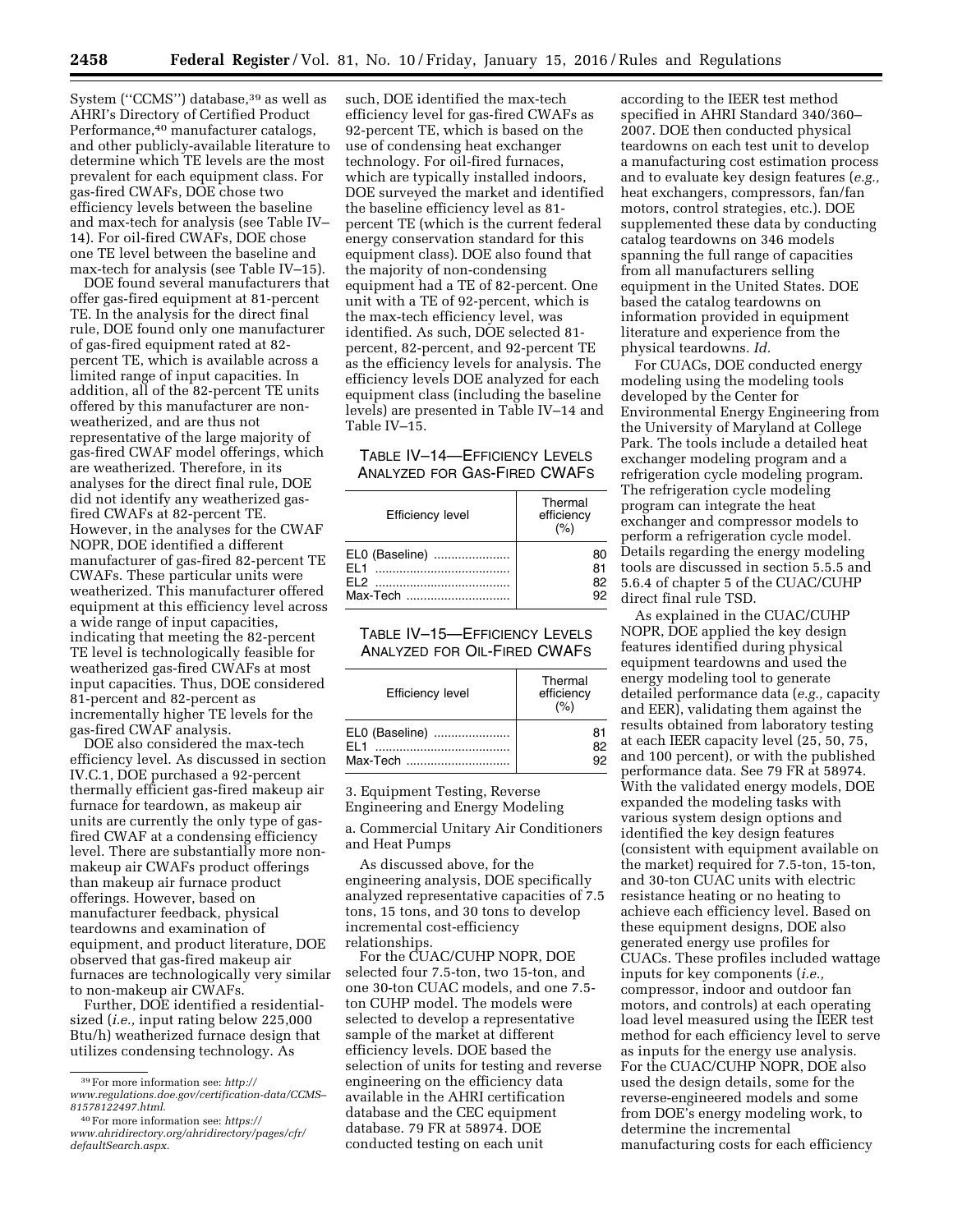level for 7.5-ton, 15-ton and 30-ton CUACs units. *Id.* 

Lennox expressed concern regarding the differences between using tested and rated IEER values to validate the energy modeling simulations. Lennox noted that Efficiency Level 1 for 7.5 tons (12.9 IEER) was based on a unit with a rated IEER of 11.4, but which DOE tested at 12.9 IEER. Lennox's modeling of this unit predicted an IEER of 12.2. Lennox commented that using a single test point to extrapolate well above manufacturer ratings to justify the proposed standard levels is arbitrary and not a valid approach. (CUAC: Lennox, No. 60 p. 13)

AHRI, Nordyne and Lennox commented that the design features that DOE used to characterize the energy use and costs for the baseline and incremental efficiency levels for 7.5 tons are not representative of realistic models. (CUAC: AHRI, No. 68 at p. 35; Nordyne, No. 61 at p. 29; Lennox, No. 60 at p. 13) They added that DOE's approach for the 7.5 ton analysis of developing a design for the baseline efficiency level by decreasing the size of the heat exchangers of the Efficiency Level 1 design results in a loss of EER performance below the current DOE minimum standard levels. (CUAC: AHRI, No. 68 at p. 35; Nordyne, No. 61 at p. 29; Lennox, No. 60 at p. 13) Goodman commented that manufacturers' published performance documents includes data for a specific model with specific physical parameters. Goodman stated that using these data and attempting to perform energy model modifications to these physical parameters could lead to inaccurate predictions of the effects of these design changes on performance and energy consumption. Goodman also expressed concern that there was no confirmation testing of the simulation results for the higher efficiency equipment and, based on their assessment, the performance of equipment at higher efficiency levels is overstated. (CUAC: Goodman, No. 65 at pp. 15, 17)

To address these concerns with DOE's engineering analysis (*i.e.,* limited number of tests and relying on energymodel-based extrapolation of design details to represent efficiency levels for which DOE had no test data), DOE revised its analysis to use rated IEER data from actual models. Using this approach, DOE selected actual models available on the market to represent each target efficiency level to conduct the energy modeling and to generate component wattage profiles and performance correlations. As discussed in section IV.E.1, these component wattage profiles and performance

correlations developed for this direct final rule were then used in the energy use analysis along with hourly building cooling loads and generalized building samples to estimate the energy savings associated with each efficiency level. As discussed in section IV.C.5, instead of developing manufacturing production costs based on the specific design parameters used in the energy modeling as was done in the CUAC/CUHP NOPR, DOE decoupled the energy modeling and cost estimation analyses for this direct final rule. In this manner, DOE was able to develop the cost-efficiency relationship using models based on a full range of manufacturers and equipment offerings. DOE's methodology and analysis for developing and conducting the energy modeling and cost-efficiency analysis are discussed in detail in section 5.5 and 5.6 of chapter 5 of the CUAC/CUHP direct final rule TSD.

The IEER ratings for the units selected for energy modeling match the corresponding efficiency level's target IEER within  $\pm 0.2$ . In the case where selected unit's IEER rating differs from the target IEER, the model was first calibrated to match the unit's ratings. The dimensions of the heat exchangers were then slightly adjusted such that the adjusted model would produce the target IEER. With regards to the comments concerning the modeled fullload EER values, because the revised analysis is based on actual models available on the market that comply with the current standards for these equipment, none of the representative units have EER values that would not comply with the currently required EER-based standards. Details of the design features, corresponding component wattage profiles and performance correlations for each efficiency level and equipment class are presented in chapter 5 of the CUAC/ CUHP direct final rule TSD.

AHRI and Nordyne commented that the modeling used in the NOPR-phase energy analysis of the equipment was extremely complex and very dependent upon the precision and accuracy of the parameters entered. AHRI, Nordyne, and Goodman commented that DOE did not provide sufficient details and data (*e.g.,* refrigerant charge, type of expansion device 41, sensible to latent capacity ratios 42, condenser fan power

consumption, evaporator blower motor power, etc.) to thoroughly analyze the accuracy of the energy modeling results. (CUAC: AHRI, No. 68 at p. 34; Nordyne, No. 61 at pp. 28–29; Goodman, No. 65 at pp. 1–16) Goodman stated that, based on their estimates using the physical parameters provided by DOE, the performance of the designs chosen for Efficiency Level 2, 3, and 4 are overstated, and thus the costs of the equipment are incorrect. (CUAC: Goodman, No. 65 at p. 15) Trane commented that DOE did not test and analyze a significant sample size to develop significant data and validate the energy model given the broad range of equipment considered in this rulemaking and the variability in design, testing and manufacturing of these components. (CUAC: Trane, No. 63 at p. 7)

For each representative model analyzed at each efficiency level for the direct final rule analysis, DOE reviewed details of the assumptions for the equipment design parameters and the energy modeling results (*i.e.,*  component wattage profiles and performance correlations) with the manufacturers of models used in the analysis. DOE revised inputs to the energy modeling (*e.g.,* component power consumption estimates, design feature specifications and operation sequences) based on manufacturer feedback. Based on the confirmation provided by the specific manufacturers of each unit analyzed regarding the inputs to the energy modeling, DOE believes the energy modeling results are representative of the operation and energy consumption of models at each efficiency level for each equipment class.

AHRI, Nordyne, Carrier and Goodman also commented that the geometry input for the CoilDesigner energy modeling tool that DOE used in preparing its NOPR analysis did not accurately model heat exchanger performance because it did not include inputs required for modeling the internally enhanced (*i.e.,*  rifled 43) tubing that are used in CUAC and CUHP heat exchangers. Carrier added that without including these internal enhancements, the overall coil performance prediction can be impacted as much as 5 to 10 percent. (CUAC: AHRI, No. 68 at p. 34; Nordyne, No. 61 at pp. 28–29; Carrier, No. 48 at p. 4; Goodman, No. 65 at p. 15) DOE notes that the CoilDesigner energy modeling

<sup>41</sup>Expansion devices (*e.g.,* capillary tubes, thermostatic expansion valves, electronic expansion valves) control the amount of refrigerant flow into indoor coil.

<sup>42</sup>The ''sensible to latent capacity'' ratio provides the conditions at the indoor coil that determine how much of the system's total cooling capacity is available for handling sensible loads (*i.e.,* the dry

bulb temperature of the building load) versus latent loads (*i.e.,* the thermal load associated with water vapor in the air).

<sup>43</sup>Rifled tubes have grooves on the internal wall of the tube to increase the heat transfer surface area.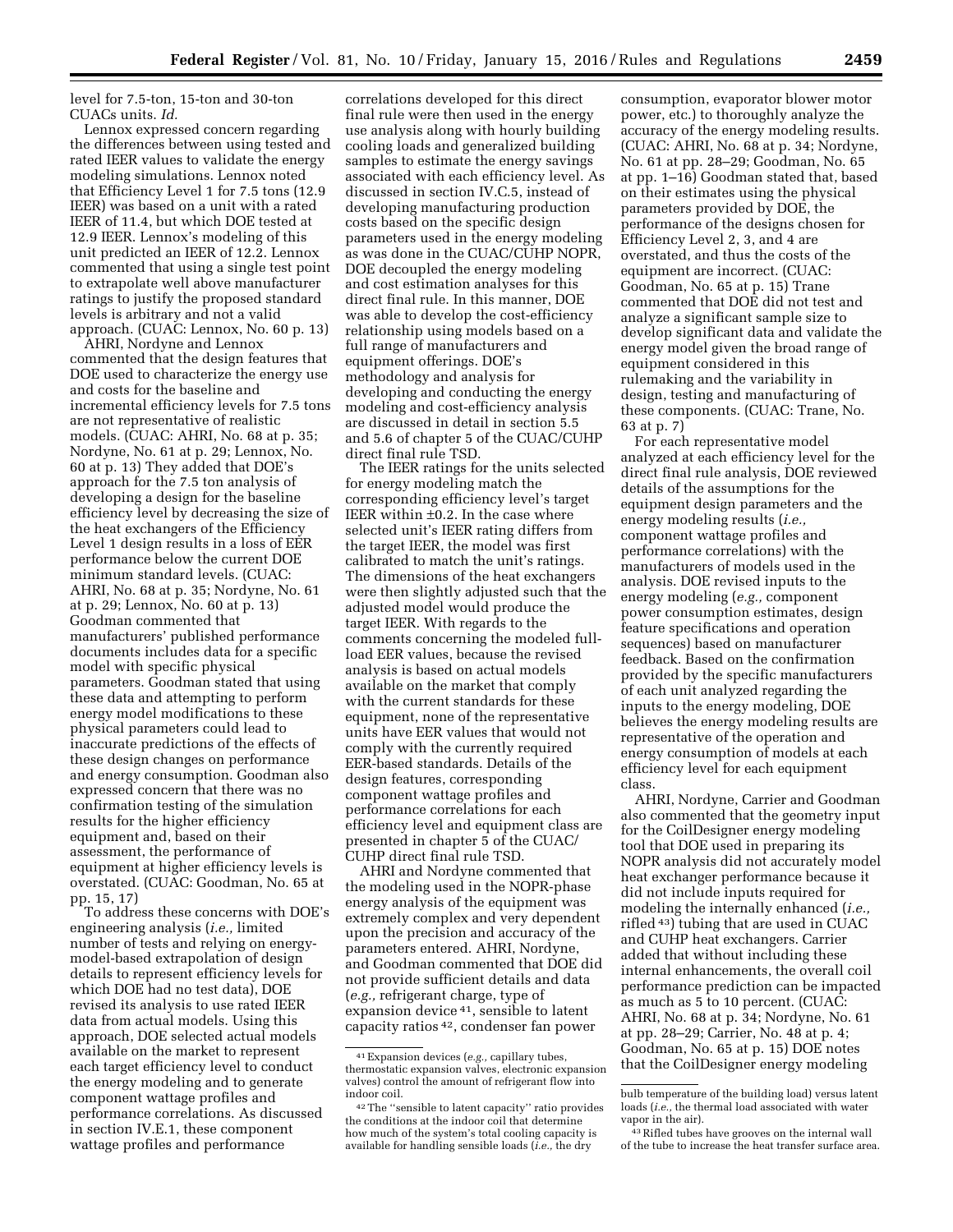tool was updated after the analysis for the CUAC/CUHP NOPR had been conducted. These updates included inputs for modeling the internal enhancement for tubes for the condenser coils. As a result, DOE updated its analysis for this direct final rule using the latest version of CoilDesigner to account for the effects of rifled tubes.

As noted in chapter 5 of the CUAC/ CUHP NOPR TSD, DOE's analysis for 7.5-ton units assumed that the baseline and Efficiency Level 1 both used a single refrigerant circuit design. AHRI and Nordyne disagreed with this approach and commented that use of a single-stage compressor and a single refrigerant circuit rather than multiple circuits and compressor stages is not broadly consistent with the current market trends for 7.5-ton units. AHRI and Nordyne added that nearly 90 percent of all units sold in this size have multiple compressors, which is required by ASHRAE 90.1 standards. (CUAC: AHRI, No. 68 at p. 35; Nordyne, No. 61 at p. 29) Lennox also commented that using a single compressor design to represent Efficiency Level 1 for the small equipment class is not consistent with current industry equipment designs. Lennox noted that nearly 90 percent of their current sales of 7.5 ton units use multiple compressors and that over 95 percent of 7.5 to 10 ton units use multiple compressors. (CUAC: Lennox, No. 60 at pp. 12–13) Carrier commented that the split for single- and dual-compressor units may be even at 7.5 tons, but that for 10-ton units and up to the high end of the capacity range for small equipment, everything uses dual-

compressor designs. (CUAC: Carrier, ASRAC Public Meeting, No. 102 at pp. 129, 132–133) ASAP, the California IOUs, NEEA, and ACEEE commented that DOE should consider both singleand dual-compressor designs for the small equipment classes. (CUAC: ASAP, California IOUs, NEEA, ACEEE, ASRAC Public Meeting, No. 102 at pp. 129–140)

Based on DOE's review of models in the small CUAC and CUHP equipment classes, DOE noted that the majority of models at Efficiency Level 1 used a dual-compressor design. Based on this review, a dual-compressor design is more representative of models at Efficiency Level 1. As a result, DOE revised its analysis to use a dualcompressor design to characterize the energy use and manufacturing production cost for Efficiency Level 1. DOE noted that single- and dualcompressor designs are both available at the baseline efficiency level for the small equipment class. As a result, DOE conducted energy modeling to develop component wattage profiles and performance for both single- and dualcompressor designs for the 7.5-ton baseline efficiency level. As discussed in section IV.A, DOE also developed separate manufacturing production cost estimates for both single- and dualcompressor designs for the 7.5-ton baseline efficiency level.

AHRI, Nordyne, Carrier and Lennox commented in response to the CUAC/ CUHP NOPR that a significant number of units at Efficiency Level 1 and Efficiency Level 2 for all equipment classes already incorporate multiplespeed indoor fans based on the requirements in ASHRAE 90.1 and

California Title 24, and that the percentage of equipment with this feature will increase over the next several years. As a result, these commenters stated that DOE is overestimating the fan energy savings in ventilation mode at higher efficiency levels by considering only constant speed indoor fans at the lower efficiency levels. (CUAC: AHRI, No. 68 at pp. 33– 34; Nordyne, No. 61 at p. 27–28; Carrier, No. 48 at pp. 2–3, 11; Lennox, No. 60 at pp. 9–11)

As discussed in section III.G.1, SAV and VAV CUACs/CUHPs incorporate multiple-speed or variable-speed indoor fan motors, as commented by interested parties, to stage indoor air flow rates. In contrast, constant-air volume (''CAV'') CUACs/CUHPs, which typically use a single- or constant-speed indoor fan motor, operate at a fixed indoor air flow rate. Based on DOE's review of equipment available on the market, CAV, SAV and VAV units are available at different efficiency levels for each of the equipment class cooling capacity ranges. Based on DOE's review of the indoor fan staging for models on the market, DOE notes that CAV units are available at Efficiency Level 2 and lower for the small and large equipment classes, and at Efficiency Level 2.5 and lower for the very large class. DOE notes that SAV or VAV units are available at Efficiency Level 1 and higher for all equipment classes. As a result, DOE revised the engineering analysis for this direct final rule to be based on two design paths for the different indoor fan staging options. Table IV–16 shows the design paths for each equipment class.

# TABLE IV–16—CUAC/CUHP EQUIPMENT AIR FLOW DESIGN PATH

|                                                 | Equipment air flow design            |                                                   |                                   |  |
|-------------------------------------------------|--------------------------------------|---------------------------------------------------|-----------------------------------|--|
| <b>Efficiency level</b>                         | Small CUACs/<br><b>CUHPs</b>         | Large CUACs/<br><b>CUHPs</b>                      | Very large CUACs/<br><b>CUHPs</b> |  |
| Baseline<br>FI <sub>1</sub>                     | CAV<br>Path-1: CAV   <br>Path-2: SAV | CAV<br>Path-1: CAV<br>Path-2: SAV    Path-2: VAV. | CAV.<br>Path-1: CAV.              |  |
| FI <sub>2</sub>                                 | Path-2: SAV                          | Path-1: CAV    Path-1: CAV<br>Path-2: SAV         | Path-1: CAV.<br>Path-2: VAV.      |  |
| F12.5                                           |                                      | SAV    Path-1: CAV.                               | Path-2: VAV.                      |  |
| EL3<br>EL3.5<br>EL <sub>4</sub><br>EL5/Max-Tech | SAV<br>SAV<br>SAV<br>SAV             | SAV<br>SAV<br>SAV<br>VAV                          | VAV.<br>VAV.<br>VAV.<br>VAV.      |  |

AHRI, Nordyne, and Lennox stated that the power input that DOE used for the condenser fans and indoor fan in the CUAC/CUHP NOPR modeling analysis does not appear realistic across the efficiency levels. These commenters

noted that the high-speed indoor fan power on the 7.5-ton model at Efficiency Level 3 and Efficiency Level 4, and 15 ton model at all efficiency levels is unrealistically low. (CUAC: AHRI, No. 68 at p. 44; Nordyne, No. 61

at p. 37; Lennox, No. 60 at p. 15) AHRI and Nordyne commented with regards to variable-speed fans that the negative impact on mechanical efficiency from high load and low fan speed is not considered. (CUAC: AHRI, No. 68 at p.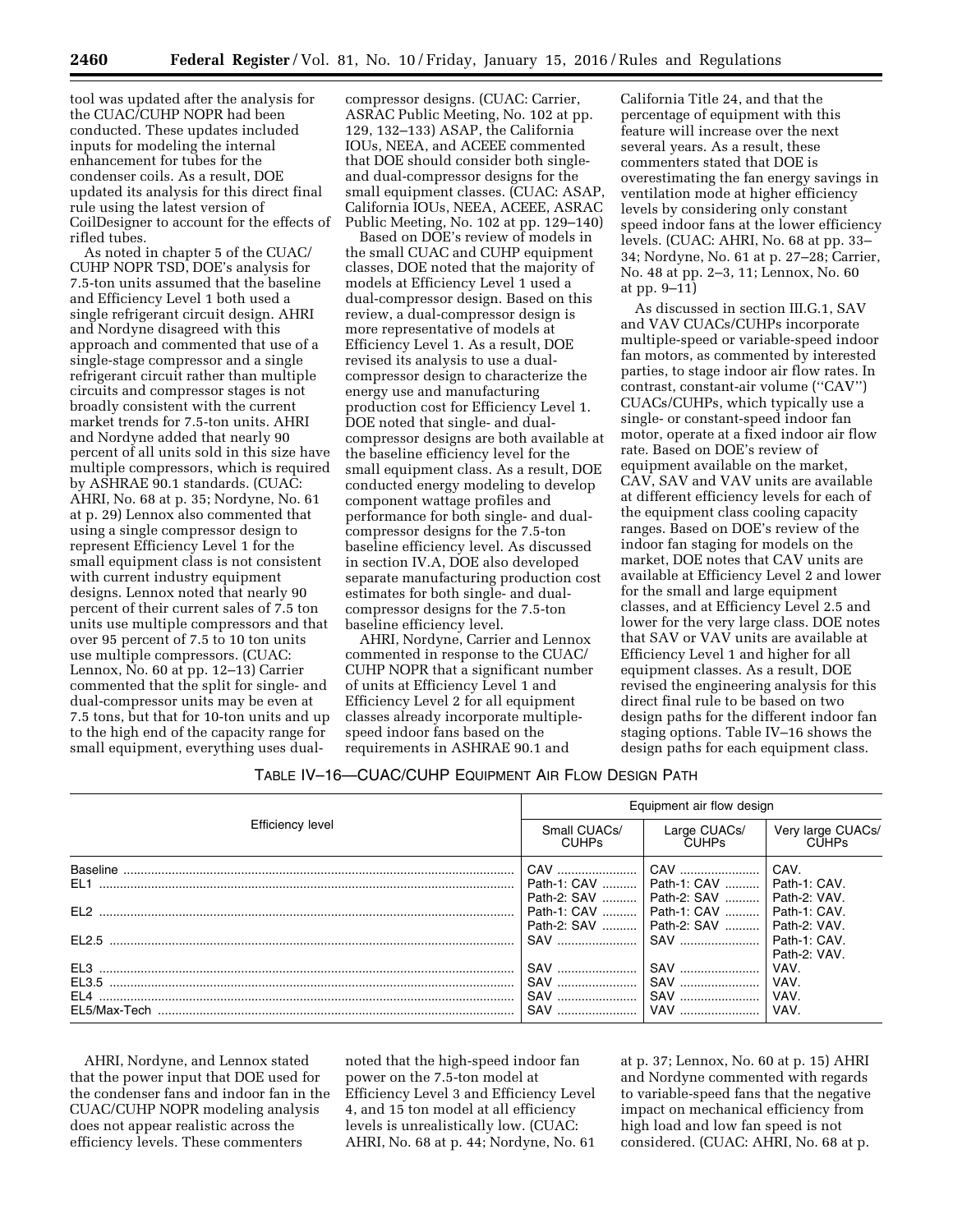33; Nordyne, No. 61 at p. 27) Carrier also commented that the fan power reductions moving from Efficiency Level 2 to Efficiency Level 3 for the 7.5 and 15-ton analysis (31 percent and 36 percent, respectively) imply the use of very efficient motors at or approaching max-tech levels. (CUAC: Carrier, No. 48 at p. 3)

For this direct final rule, as discussed above, DOE analyzed actual models using their rated IEER values to represent each target efficiency level. DOE calculated indoor fan power using fan performance tables provided in manufacturer equipment literature for these models, including for variablespeed fans as noted by AHRI and Nordyne, and motor efficiency based on compliance with DOE electric motor standards established by EPCA (10 CFR 431.25). The indoor fan motors used in equipment are selected to overcome a wide range of external static pressures (''ESPs''). The actual horsepower delivered by the motors at the rated air flow and minimum ESP required by the test procedure are typically less than the nameplate horsepower. For CAV units, the calculation for horsepower loss is based on the approach adopted in DOE's rulemaking for commercial and industrial fans and blowers.44 For SAV and VAV units, the calculation for horsepower loss is based on equation developed in DOE's rulemaking for commercial and industrial pumps test procedure.45 The equation accounts for the combined motor and variable frequency drive loss during full-load and part-load operation. For the outdoor fans, DOE calculated the outdoor fan power input based on equipment literature, pressure estimates, typical fan efficiency and motor efficiency based on compliance with DOE small electric motor standards (10 CFR 431.25). Details of these analyses are presented in chapter 5 of the CUAC/CUHP direct final rule TSD.

ASRAC Working Group participants commented that DOE should further investigate the pressure drop associated with conversion curbs and the percentage of shipments that will require conversion curbs for each efficiency level, including the base case. Carrier and Trane both suggested discussing this issue with conversion

curb suppliers. (CUAC: NEEA, ASAP, SMACNA, Carrier, Trane, ASRAC Public Meeting, No. 94 at pp. 147–167) Trane and Carrier commented that DOE should look across the range of capacities within each equipment class to determine the efficiency levels at which curb size changes. (CUAC: Trane, Carrier, ASRAC Public Meeting, No. 94 at pp. 193–199)

DOE collected information from major conversion curb vendors, including MicroMetl and Thybar (who were both identified during the Working Group's public discussions), regarding pressure drops, costs, and the size of the existing market for these products. (CUAC: ASRAC Public Meeting, No. 96 at pp. 75–77) DOE developed a distribution of efficiency levels at which conversion curbs are required by reviewing equipment size trends for key capacities of the equipment classes for four major manufacturers with equipment spanning the range of efficiencies considered for the analysis. DOE selected the efficiency levels that would require cabinet size increases for each manufacturer/capacity combination. DOE then developed a distribution of the percentage of shipments at each efficiency level that would require a conversion curb based on equal manufacturer market share. Regarding the pressure drop associated with conversion curbs, conversion curb vendors provided information regarding typical pressure drops for units installed with conversion curbs. Based on DOE's review of these data and discussions with conversion curb vendors, DOE determined that a pressure drop of 0.2 inch water column (in. wc.) represents the average pressure drop associated with CUAC/CUHP installations that include a conversion curb. Based on this evaluation, DOE applied a pressure drop of 0.2 in. wc. for full air flow across all equipment classes as a result of applying a conversion curb. ASRAC Working Group participants agreed to using a 0.2 in. wc. pressure drop for conversion curbs. (ASRAC Public Meeting, No. 97 at pp. 132–136) Using the 0.2 in. wc. conversion curb pressure drop at full air flow, DOE revised the cooling capacity and indoor fan power correlations used for the energy use analysis.

In the CUAC/CUHP NOPR, DOE did not conduct similar energy modeling for CUHP units since CUHP shipments represent a very small portion of industry shipments compared to CUACs shipments (9 percent versus 91 percent). With these small numbers, in DOE's view, modeling for CUHPs was unnecessary because DOE accounted for the difference in efficiency as compared

to that which occurs with the CUAC equipment classes due to losses from the reversing valve and the reduced potential for optimization of coil circuitry for cooling, as discussed in section IV.C.2.b. In addition, because CUHPs represent a small portion of shipments, DOE noted, based on equipment teardowns and an extensive review of equipment literature 46, that manufacturers generally use the same basic design/platform for equivalent CUAC and CUHP models. DOE also considered the same design changes for the CUHP equipment classes that were considered for the CUAC equipment classes within a given capacity range. For these reasons, in the CUAC/CUHP NOPR, DOE focused energy modeling on CUAC equipment. 79 FR at 58974– 58975. DOE maintained this approach for this direct final rule. Although not considered in the engineering and LCC and PBP analyses, DOE did analyze CUHP equipment in the NIA. From this analysis, DOE believes the energy modeling conducted for CUAC equipment provides a good estimate of CUHP cooling performance and provides the necessary information to estimate the magnitude of the national energy savings from increases in CUHP equipment efficiency.

### b. Commercial Warm Air Furnaces

As discussed above, for the engineering analysis, DOE analyzed a representative input capacity of 250,000 Btu/h for both the gas-fired and oil-fired CWAF equipment classes to develop incremental cost-efficiency relationships. CWAF models selected for reverse engineering (physical teardown/examination) were used to estimate the costs to manufacture CWAFs at each efficiency level available on the market, ranging from the baseline 80-percent TE for gas-fired units, and baseline 81-percent TE for oil-fired units, up to the max-tech 92-percent TE for both gas-fired and oil-fired units. Because this reverse engineering was first conducted to inform the engineering analyses for the CWAF NOPR, the selection of units for testing and reverse engineering was based on the efficiency data available in the AHRI certification database,47 the CEC equipment database, and manufacturers' catalogs 48 at the time of the CWAF

<sup>44</sup> DOE Energy Conservation Standards for Commercial and Industrial Fans and Blowers, NODA Life-Cycle Cost (LCC) Spreadsheet. Available at: *[http://www.regulations.gov/](http://www.regulations.gov/#!documentDetail;D=EERE-2013-BT-STD-0006-0034) [#!documentDetail;D=EERE-2013-BT–STD-0006-](http://www.regulations.gov/#!documentDetail;D=EERE-2013-BT-STD-0006-0034)* 

*[<sup>0034</sup>](http://www.regulations.gov/#!documentDetail;D=EERE-2013-BT-STD-0006-0034)*. 45 DOE Test Procedure NOPR for Pumps. 80 FR

at 17586, 17622 (Apr. 1, 2015). Available at: *[http://](http://www.regulations.gov/#!documentDetail;D=EERE-2013-BT-TP-0055-0001)  [www.regulations.gov/#!documentDetail;D=EERE-](http://www.regulations.gov/#!documentDetail;D=EERE-2013-BT-TP-0055-0001)[2013-BT-TP-0055-0001](http://www.regulations.gov/#!documentDetail;D=EERE-2013-BT-TP-0055-0001)*.

<sup>46</sup>For examples of manufacturer literature used in the analysis, see EERE–2013–BT–STD–0007–0110. 47Available at: *[https://www.ahridirectory.org/](https://www.ahridirectory.org/ahridirectory/pages/home.aspx)*

*[ahridirectory/pages/home.aspx](https://www.ahridirectory.org/ahridirectory/pages/home.aspx)*. 48Available at: *[http://www.energy.ca.gov/](http://www.energy.ca.gov/appliances/)*

*[appliances/.](http://www.energy.ca.gov/appliances/)*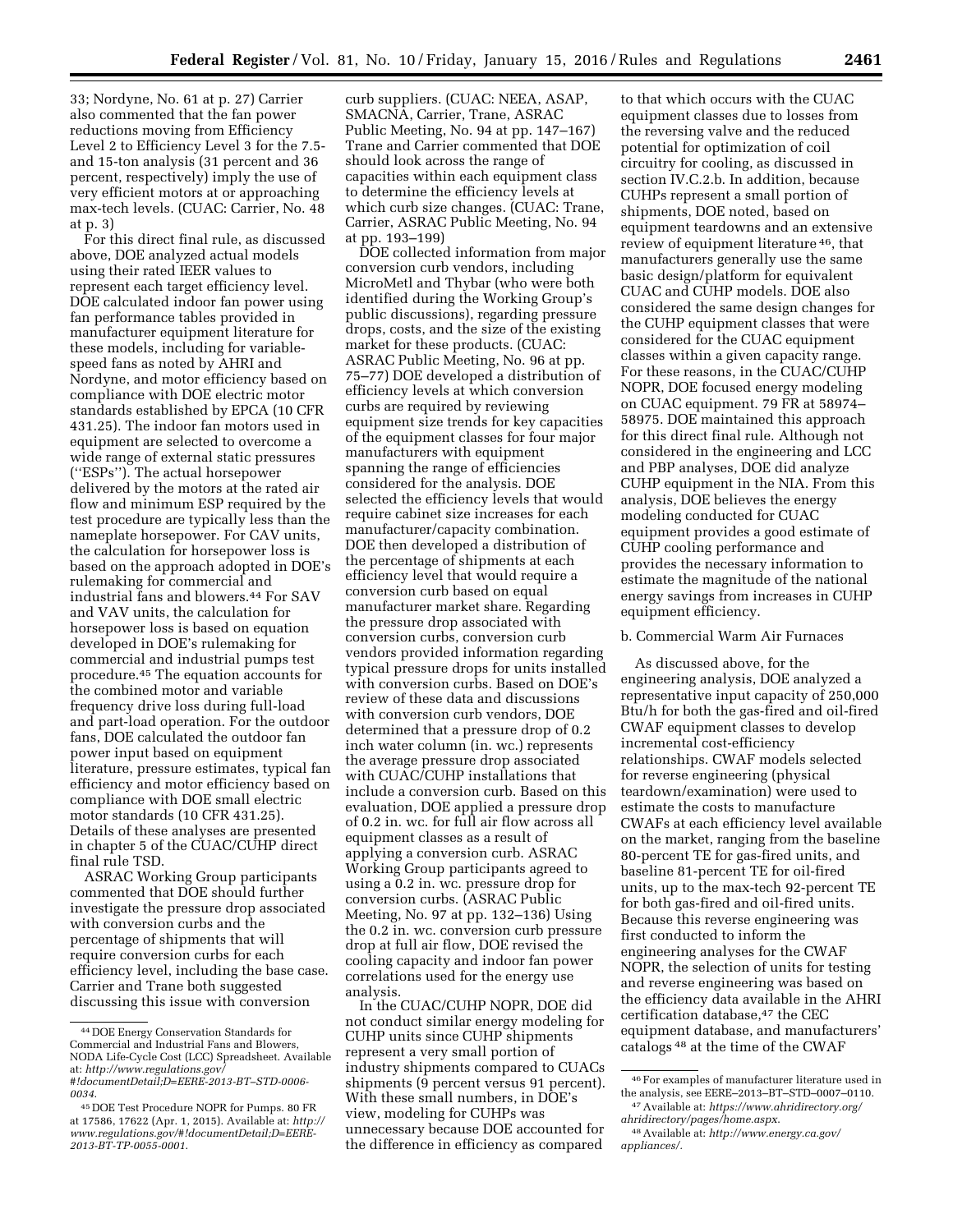NOPR.49 Details of the key features of the tested and reverse engineered units are presented in chapter 5 of the direct final rule TSD.

DOE conducted physical teardowns on each unit tested to inform manufacturing cost estimations and to evaluate key design features (*e.g.,* heat exchangers, blower and inducer fans/fan motors, controls).

For gas-fired CWAFs, DOE performed two teardowns on weatherized CWAFs units at non-condensing efficiency levels. Each CWAFs unit was part of a packaged CUAC/CWAF rooftop unit. One unit was rated at 80-percent TE and the other unit was rated at 82-percent TE. Prior to teardown, the units were tested by a third-party test lab and both tested at approximately 82-percent TE. The units were from the same manufacturer and had similarly designed furnace sections with different air conditioner sections. DOE determined that the similarity of the test results on both units indicated that the furnace designs that were torn down are representative of equipment with 82 percent TE. Using the cost-assessment methodology, DOE determined the manufacturing cost of each CWAFs torn down via reverse engineering.

Based on the CWAF teardowns, manufacturer feedback, product literature, and experience from the residential furnaces rulemaking, DOE determined that the primary method manufacturers use to achieve efficiency levels above baseline is to increase heat exchanger size. In the analyses for the February 2015 CWAF NOPR (80 FR 6181), DOE used feedback from manufacturer interviews to estimate that manufacturers will typically increase the surface area of the heat exchanger by 10 percent in order to increase TE by 1 percent.50 DOE sought comment from stakeholders on the technologies that

50See chapter 5 of the February 2015 CWAF NOPR TSD for further information, located at: *[http://www.regulations.gov/](http://www.regulations.gov/#!documentDetail;D=EERE-2013-BT-STD-0021-0012) [#!documentDetail;D=EERE-2013-BT-STD-0021-](http://www.regulations.gov/#!documentDetail;D=EERE-2013-BT-STD-0021-0012) [0012](http://www.regulations.gov/#!documentDetail;D=EERE-2013-BT-STD-0021-0012)*.

were identified for improving thermal efficiency. 80 FR at 6232. In addition, during the March 2, 2015 public meeting to discuss the CWAF NOPR, DOE again made clear the technology options that were considered for improving CWAF TE (including a 10 precent increase in heat exchanger size to achieve a 1 percent increase in TE), and sought comment regarding its engineering analysis. (CWAF: DOE, NOPR Public Meeting Transcript, No. 17 at pp. 57, 70–71) During the CWAF NOPR comment period and ASRAC public meetings, DOE did not receive any comments objecting to DOE's estimates of the heat exchanger size changes with increased efficiency, nor did DOE receive any data that would allow for the refinement of this approximation. Thus, DOE continued to use this estimate for this direct final rule analysis. However, feedback from manufacturers during the ASRAC public meetings did allow DOE to determine the specific variations in the design of the heat exchanger assembly components between units at the 80 percent (baseline), 81-percent, and 82 percent TE levels. Specifically, this feedback indicated that heat exchanger size is increased by adding tubes to the heat exchanger, rather than lengthening heat exchanger tubes, which DOE accounted for in its direct final rule analysis. (CWAF: Carrier, ASRAC Public Meeting, No. 94 at pp. 62–63; Trane, ASRAC Public Meeting, No. 94 at pp. 63; Rheem, ASRAC Public Meeting, No. 94 at pp. 63–64) At the 80-percent and 81-percent TE levels, DOE used this information to scale down the size of the heat exchanger examined in the units torn down at 82-percent TE as the initial step in estimating the costs to manufacture equipment at the 80 percent and 81-percent TE efficiency levels.

In response to the costs presented in the NOPR, multiple stakeholders commented that the methodology for estimating the manufacturing cost of an 82-percent TE gas-fired CWAF did not account for significant technological modifications required to maintain equipment reliability at that efficiency level. Specifically, DOE's cost estimates in the NOPR for the 80-percent through 82-percent TE levels incorporated the use of aluminized steel to construct key heat exchanger and inducer assembly components. Multiple stakeholders commented that the estimated manufacturing cost of an 82-percent TE unit was not accurate, and that heat exchanger and inducer assembly components would need to be constructed out of more resilient

materials at 82-percent TE. AHRI commented that to meet an 82-percent TE standard without sacrificing safety, reliability, and durability, manufacturers would need to significantly modify their CWAFs offerings to account for the risk of corrosion in the heat exchanger and venting system as a result of condensation formation under certain ambient conditions. In its view, accounting for this factor would require that the incremental manufacturer production cost (''MPC'') over baseline be higher than that presented in the NOPR engineering analysis. (CWAF: AHRI, No. 26 at p. 2) The Advocates commented that if it is determined that some portion of CWAF sales will necessitate stainless steel heat exchangers to accommodate condensate formation during operation, then the engineering analysis should be modified to account for the additional costs associated with this engineering modification. (CWAF: The Advocates, No. 24 at p. 1–2) Lennox commented that at 82-percent TE, the combination of higher TE and reduced dilution air decreases the safety factor between flue gas temperature and condensation point temperature by 40 percent, which greatly increases the risk for condensation formation. To overcome this, more expensive corrosion-resistant heat exchanger materials are needed. As a result, for smaller heating input capacity products, Lennox estimates the incremental MPC to achieve 82-percent TE over baseline efficiency is 12 times higher than the DOE estimate of \$10. For larger capacity products, Lennox estimates the incremental MPC will be over 20 times higher than the \$10 estimate. Additionally, Lennox noted that at 82-percent TE, the inducer motor would need to be constructed out of more corrosion-resistant materials. (CWAF: Lennox, No. 22 at p. 7) Rheem commented that at 82-percent TE, excessive condensation will occur to the point of causing heat exchanger or vent system corrosion. As a result, it would need to redesign the combustion system, evaluate alternative materials, conduct reliability testing, and other field tests none of which were captured in the manufacturer costs presented in the TSD. (CWAF: Rheem, No. 25 at p. 2) Rheem added that to increase TE to 82 percent above baseline, the estimated \$10 incremental MPC is not accurate with regard to Rheem's product offerings. In its view, the \$10 incremental cost included in DOE's analysis would not allow them to add turbulators to their designs to enhance furnace efficiency. (CWAF: Rheem, No.

<sup>49</sup>At the time of the analyses for the CWAF NOPR, the DOE CCMS database did not contain efficiency data for CWAFs. Upon review of current efficiency data from the CCMS database and manufacturers' catalogs in the analyses for the direct final rule, DOE found the current efficiency distribution of CWAF models to still include a majority of units at the same efficiency levels that were analyzed in the NOPR based on the AHRI database, CEC database, and manufacturers' catalogs. An exception to this was at the 82-percent TE level for gas-fired CWAFs, where the number of models offered significantly decreased between the NOPR and direct final rule analyses. As discussed previously in section IV.C.2.b, this was because a specific manufacturer of weatherized gas-fired CWAFs units listed as 82-percent TE at the time of the NOPR analyses no longer listed this equipment at the 82-percent TE level at the time of the direct final rule analyses.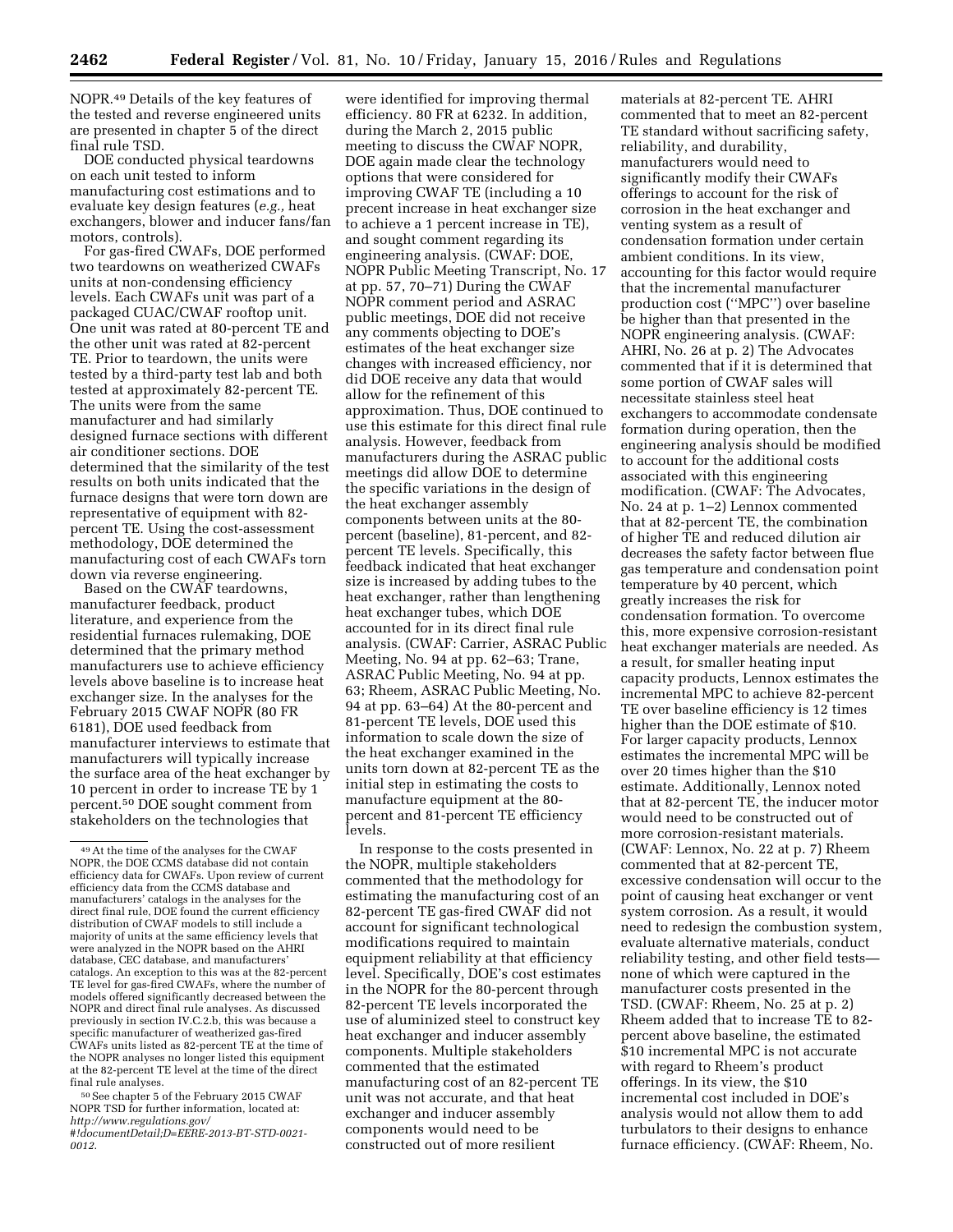25 at p. 4) Trane commented that the MPCs presented in the NOPR for the 81 percent and 82-percent TE levels are understated by about 3-fold, in part because they do not account for the needed use of stainless steel heat exchangers. CWAFs are designed to operate at the midpoint of possible air temperature rise across the heat exchanger (which will be at least a 30 degree Fahrenheit range), which means that 82-percent TE units will end up operating frequently at 83-percent TE or higher, and thus experience condensation. (CWAF: Trane, No. 27 p. 4–6)

In the engineering analyses for the direct final rule, DOE modified its cost estimates for the 82-percent TE level in response to the above comments. To account for the use of corrosionresistant materials in both the heat exchanger and inducer assemblies at 82 percent TE, DOE estimated the costs of implementing both 409-grade stainless steel (SS409) and 316-grade stainless steel (SS316) into these assemblies, rather than aluminized steel. In addition, DOE has observed that a certain portion of units at 80-percent and 81-percent TE also utilize heat exchanger and inducer assemblies that incorporate corrosion-resistant materials into their designs in order to improve durability. As such, for the 80-percent, 81-percent, and 82-percent TE levels, DOE estimated individual MPCs for each of the specific material options that may be incorporated into the heat exchanger/inducer assembly at that efficiency level. For more information on the methodology used to estimate the MPCs for the 80-percent, 81-percent, and 82-percent TE levels, see chapter 5 of the CWAF direct final rule TSD. In the life-cycle cost and payback period analysis, DOE assigned a percentage of models at each efficiency level that would incorporate each of the various material types analyzed. (See chapter 8 of the CWAF direct final rule TSD for further details.)

As discussed in section IV.C.1, to estimate the manufacturing cost of a 92 percent TE (max-tech) CWAF, DOE obtained a condensing, 92-percent TE gas-fired makeup air furnace for physical examination. In addition, DOE used information gathered from a teardown of a condensing weatherized residential furnace to further inform the cost estimation. DOE examined the heat exchanger, inducer fan, condensate management system, and other aspects of the gas-fired makeup air furnace to develop an estimate of the cost to manufacture these specific subassemblies in a condensing CWAF. DOE then used information from the

residential condensing weatherized furnace teardown to refine estimates of the specific costs of a condensate management system for a condensing efficiency level CWAF. Using these subassembly cost estimates, and additional information provided by the two teardowns of 82-percent TE gas-fired CWAFs, DOE estimated the MPC for a 92-percent TE gas-fired CWAF. For further information on the estimation of the manufacturing cost of a 92-percent TE gas-fired CWAF, see chapter 5 of the direct final rule TSD.

For oil-fired CWAFs, DOE performed a teardown of a non-weatherized unit at 81-percent TE. DOE used this teardown, along with product literature, prior industry experience, manufacturer feedback, and analysis previously performed on oil-fired residential furnaces to develop estimates of the manufacturing costs of both 82-percent and 92-percent TE oil-fired CWAFs.

In a previous analysis of residential non-weatherized oil-fired furnaces, DOE developed an estimate of the costefficiency relationship across a range of efficiency levels. In examining product literature for oil-fired CWAFs, DOE found that commercial units are very similar to residential units, except with higher input ratings and overall larger size. Based on information obtained from the physical teardown of the 81 percent TE oil-fired CWAF, in addition to the information gained from the residential furnace analysis and product literature, DOE was able to conduct a virtual teardown to estimate the manufacturing costs for an 82-percent TE unit. Key to this cost estimate was the growth in heat exchanger size necessary for a 1-percent increase in TE, which necessitates a larger cabinet to accommodate it. Sheet metal and other components sensitive to size changes were scaled in order to match the larger size of the unit, while components that are not sensitive to heat exchanger size changes remained unchanged.

Similarly, DOE relied on the physical teardown at the 81-percent TE level, as well as prior comparisons of residential oil-fired furnaces at condensing and non-condensing efficiency levels, to conduct a virtual teardown at the 92 percent TE level. At 92-percent TE, a secondary condensing heat exchanger made from a high-grade stainless steel was added in order to withstand the formation of condensate from the flue gases coupled with increased heat extraction into the building airstream (and, thus, higher TE). This additional heat exchanger was appropriately-sized based on information gathered from teardowns of oil-fired residential furnaces. According to product

specification sheets, 92-percent TE oilfired CWAFs use similar heat exchanger technology as condensing residential oil-fired furnaces. To accommodate the secondary heat exchanger, the cabinet was increased in size, and all associated sheet metal, wiring, and other components sensitive to cabinet size changes were also scaled as a result. In addition, the size of the blower fan blade was increased appropriately to account for the additional airflow needed over the secondary heat exchanger (however, based on observations in product literature, the rated fan power was unchanged). The manufacturing costs obtained from these physical and virtual teardowns served as the basis for the cost-efficiency relationship for this equipment class. The teardown analyses for oil-fired CWAFs are described in further detail in chapter 5 of the direct final rule TSD.

### 4. Cost Estimation Process

DOE developed a systematic process to estimate the MPCs of CUACs/CUHPs and CWAFs. The process utilizes a spreadsheet that calculates costs based on information about the materials and components in the bills of materials (''BOMs''), based on the price of materials, average labor rates associated with fabrication and assembly, and the costs of overhead and depreciation, as determined based on manufacturer interviews and DOE expertise. To support cost calculations using the information in the BOMs, DOE collected information on labor rates, tooling costs, raw material prices, and other factors. For purchased parts, DOE estimates the purchase price based on volumevariable price quotations and detailed discussions with manufacturers and component suppliers. For fabricated parts, the prices of raw metal materials (*e.g.,* tube, sheet metal) are estimated based on five-year averages. The cost of transforming both raw materials and purchased parts into finished assemblies and sub-assemblies is estimated based on current industry costs for labor, manufacturing equipment/tooling, space, etc. Additional details on the cost estimation process are contained in chapter 5 of the CUACs/CUHPs and CWAF direct final rule TSDs.

### 5. Manufacturing Production Costs

As discussed previously, for both CUACs/CUHPs and CWAFs, DOE calculated manufacturing costs at each efficiency level by totaling the costs of materials, labor, depreciation and direct overhead incurred in the manufacturing process. The total manufacturing cost of equipment at each efficiency level is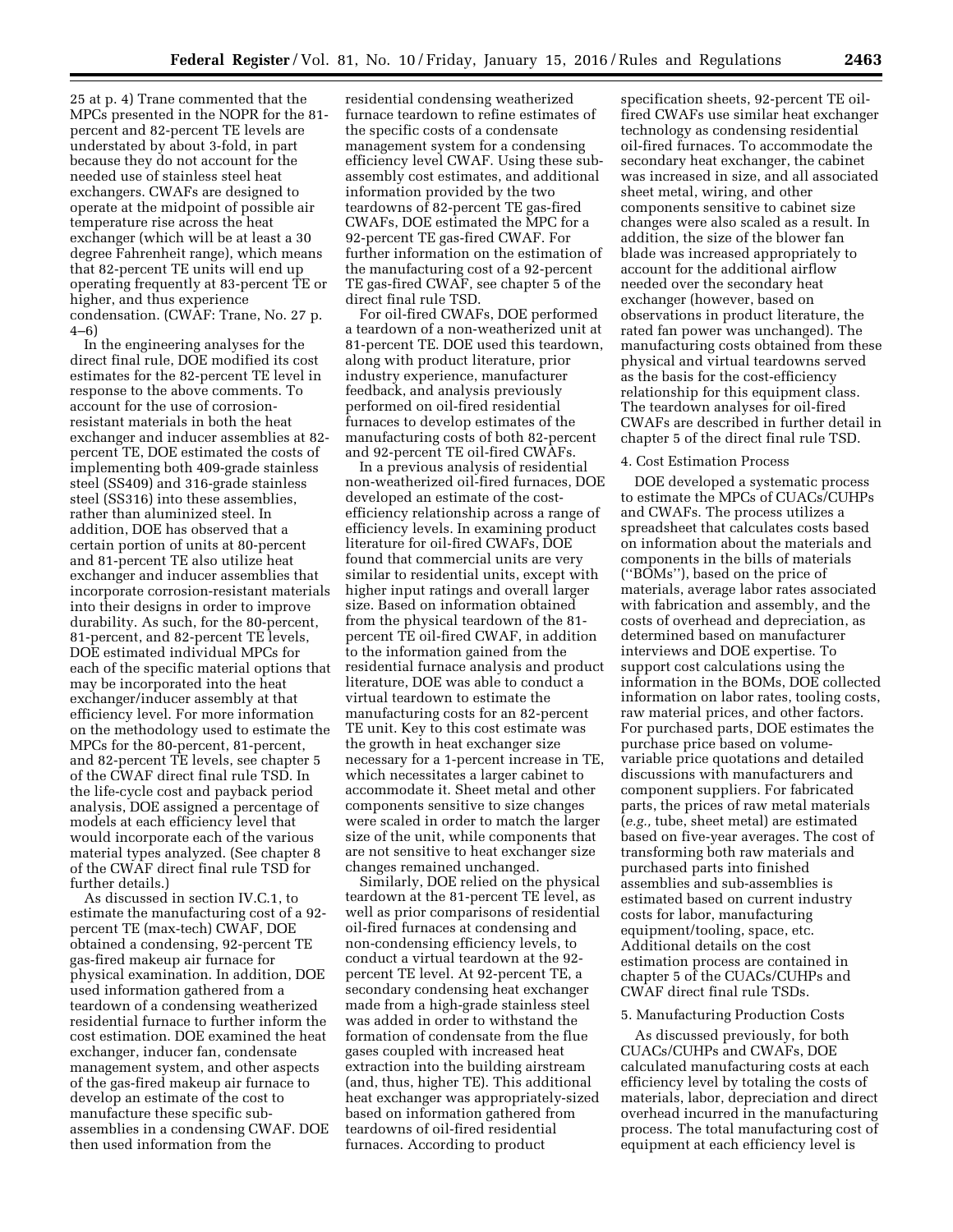broken down into two main costs: (1) The full MPC; and (2) the nonproduction cost, which includes selling, general, and administration (''SG&A'') costs; the cost of research and development; and interest from borrowing for operations or capital expenditures. DOE estimated the MPC at each efficiency level considered for each equipment class, from the baseline through the max-tech efficiency levels. DOE calculated the percentage of MPC attributable to each individual element of total production costs (*i.e.,* materials, labor, depreciation, and overhead). These percentages are used to validate

the inputs to the cost estimation process by comparing them to manufacturers' actual financial data published in annual reports, along with feedback obtained from manufacturers during interviews. DOE uses these production cost percentages in the MIA.

a. Commercial Unitary Air Conditioners and Heat Pumps

For the CUAC/CUHP NOPR, DOE developed the cost-efficiency results using the design information of tested units and design changes identified as part of the energy modeling analysis. DOE developed cost-efficiency relationships for each cooling capacity range. DOE also noted in the CUAC/ CUHP NOPR that the incremental manufacturing production and shipping costs for each efficiency level developed for the CUACs with electric resistance heating or no heat equipment class would apply to all of the other equipment classes (*i.e.,* CUACs units with all other types of heating, CUHPs units with electric resistance heating or no heat, CUHPs units with all other types of heating) within a given cooling capacity range. 79 FR at 58975. The cost-efficiency relationships developed for the CUAC/CUHP NOPR are presented in Table IV–17.

| TABLE IV-17-CUAC/CUHP NOPR COST-EFFICIENCY RELATIONSHIPS |  |  |  |
|----------------------------------------------------------|--|--|--|
|----------------------------------------------------------|--|--|--|

|                                  | Incremental manufacturing production cost |                                         |                                              |  |
|----------------------------------|-------------------------------------------|-----------------------------------------|----------------------------------------------|--|
| Efficiency level<br>cooled CUACs |                                           | Large air-<br>cooled CUACs<br>and CUHPs | Very large air-<br>cooled CUACs<br>and CUHPs |  |
| <b>Baseline</b>                  |                                           |                                         |                                              |  |
| EL <sub>1</sub>                  | \$115.93                                  | \$419.16                                | \$542.65                                     |  |
| FI <sub>2</sub>                  | 583.47                                    | 792.76                                  | 1.296.41                                     |  |
| FI <sub>3</sub>                  | 788.88                                    | .236.98                                 | 1.834.67                                     |  |
| EL4 (Max-Tech)                   | 1.277.04                                  | .554.26                                 | 2,753.32                                     |  |

AHRI, Nordyne, Rheem, Trane, Lennox and Goodman commented that DOE has underestimated the costs of complying with the proposed standards. (CUAC: AHRI, No. 68 at pp. 29, 37–38, 44; Nordyne, No. 61 at pp. 24, 33, 37; Rheem, No. 70 at p. 4; Trane, No. 63 at p. 8; Lennox, No. 60 at p. 15; Goodman, No. 65 at pp. 13, 16)

DOE updated the raw materials and purchased parts costs used in the manufacturing cost estimation analysis based on U.S. Bureau of Labor Statistics and American Metals Market data. To address manufacturers concerns regarding DOE's estimated incremental MPCs, DOE provided detailed cost data, broken out by production factors (materials, labor, depreciation, and overhead) and also by major subassemblies (*e.g.,* indoor/outdoor heat exchangers and fan assemblies, controls, sealed system, etc.) and components (*e.g.,* compressors, fan motors, etc.), for each model analyzed in its physical and catalog teardowns to the manufacturers of the models. DOE refined its analysis based on all data and feedback provided by manufacturers.

For this direct final rule, DOE revised its analysis to be based on the physical and catalog teardown models using their IEER ratings at each efficiency level. For

each equipment class, DOE estimated the incremental MPCs using the physical and catalog teardown models individually for each manufacturer that included sufficient information in their equipment literature to conduct the cost estimation analysis, then averaged the results across the manufacturers considered. As discussed above, DOE specifically focused its analysis on 7.5 ton, 15-ton, and 30-ton CUAC units with electric resistance heating or no heating. This approach for determining costs, which is different from the approach used for the energy modeling analysis discussed above, considers the full range of manufacturers and equipment offerings for which sufficient data were available to conduct the manufacturing estimation analysis using their rated IEER values. As discussed in section IV.C.3.a, DOE evaluated air flow design paths separately for CUAC and CUHP units with CAV and SAV/VAV air flow designs and also developed two separate costs for the baseline efficiency level for 7.5 tons for single- and dual-compressor designs.

Where the rated IEER values did not match exactly with the efficiency levels being considered, DOE's primary method to determine the MPCs for each efficiency level was to interpolate or

extrapolate results. For example, to determine the costs at 7.5-ton Efficiency Level 1 (12.9 IEER), DOE determined the MPC for one manufacturer by interpolating the results for models rated at 12.2 IEER and 13.0 IEER. For efficiency levels with limited numbers of models, DOE developed incremental costs to be representative of the industry average cost to achieve those levels. For example, for Efficiency Level 4 for 7.5 and 15-ton units, DOE applied the relative percentage increase in cost for the one manufacturer with commercially-available equipment at that level across the other manufacturers to better represent average labor and production factors.

Based on this revised approach of considering the full range of manufacturers and equipment offerings using their rated IEER values and the consideration of additional feedback from manufacturers, DOE believes its revised cost estimates for this direct final rule provide a more accurate representation of the incremental manufacturing production costs required to achieve each efficiency level. Table IV–18 through Table IV–20 presents the cost-efficiency results developed for this direct final rule.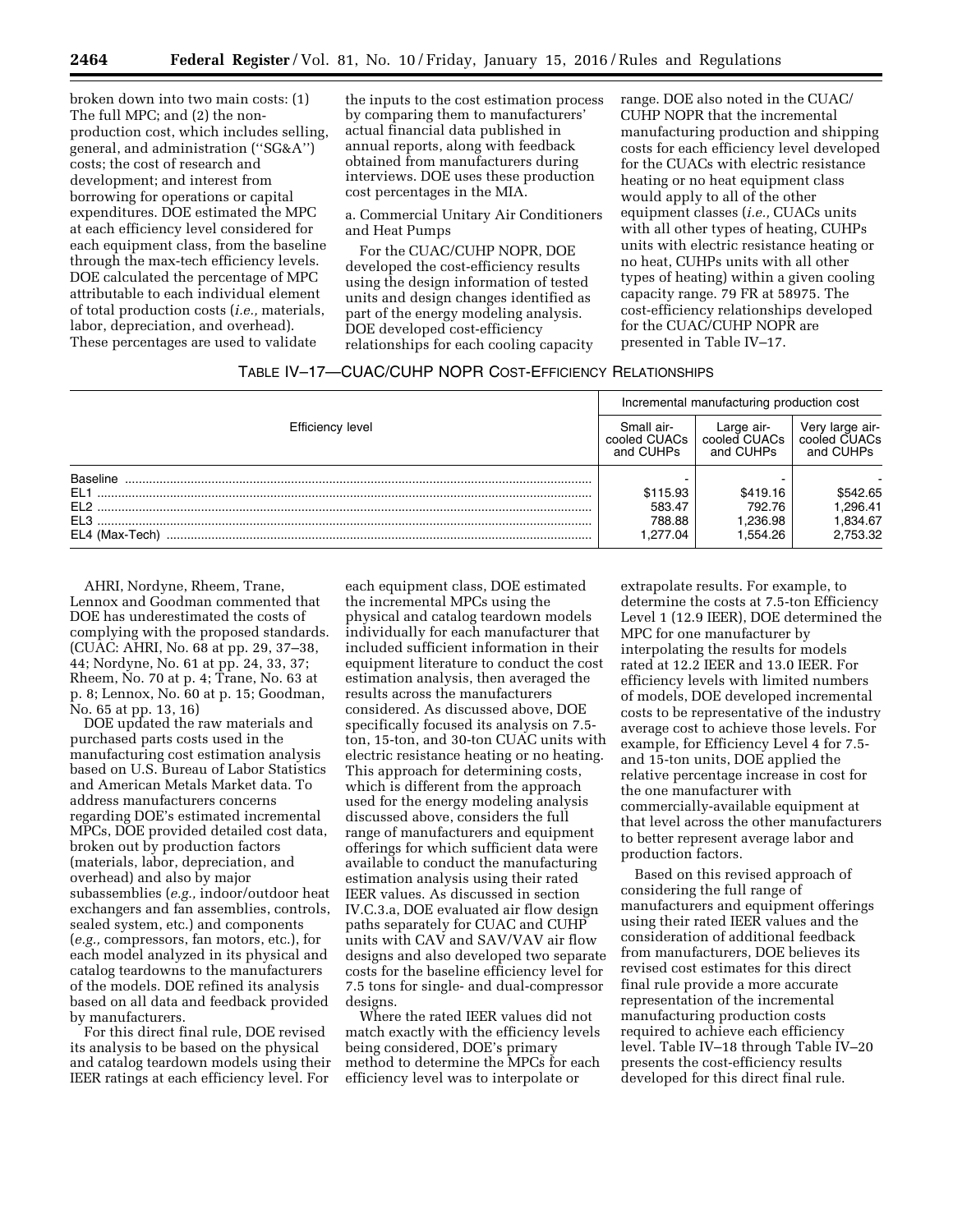# TABLE IV-18-DIRECT FINAL RULE SMALL AIR-COOLED CUACS AND CUHPS COST-EFFICIENCY RELATIONSHIPS

| Efficiency<br>Level | <b>Total MPC</b> | Incremental<br>MPC.<br>(single com-<br>pressor base-<br>line) | Incremental<br>MPC<br>(dual com-<br>pressor base-<br>line) |
|---------------------|------------------|---------------------------------------------------------------|------------------------------------------------------------|
|                     | \$1,947.33       |                                                               |                                                            |
|                     | 2.110.04         |                                                               |                                                            |
|                     | 2.394.77         | \$447.44                                                      | \$284.74                                                   |
| FI 1 SAV            | 2.365.85         | 418.52                                                        | 255.82                                                     |
| FI 2 CAV            | 2.672.21         | 724.88                                                        | 562.18                                                     |
| EL 2 SAV            | 2.737.46         | 790.13                                                        | 627.43                                                     |
| EL 2.5              | 2.836.11         | 888.78                                                        | 726.07                                                     |
| FL <sub>3</sub>     | 2.924.49         | 977.16                                                        | 814.46                                                     |
| FL 3.5              | 3.072.46         | 1.125.13                                                      | 962.42                                                     |
| FI 4                | 3.452.52         | 1.505.19                                                      | 1,342.49                                                   |
| EL 5 (Max-Tech)     | 4.105.51         | 2,158.18                                                      | .995.48                                                    |

# TABLE IV-19-DIRECT FINAL RULE LARGE AIR-COOLED CUACS AND CUHPS COST-EFFICIENCY RELATIONSHIPS

| -EL                 | <b>Total MPC</b> | Incremental<br>MPC |
|---------------------|------------------|--------------------|
| <b>Baseline</b>     | \$4,115.95       |                    |
| FI 1 CAV            | .412.72          | 296.77             |
| FI 1 SAV            | . 462.10         | 346.15             |
| FI 2 CAV            | 1.610.56         | 494.61             |
| FL 2 SAV            | .797.55          | 681.60             |
| EL 2.5              | .974.17          | 858.22             |
| F1.3                | 5.169.16         | .053.21            |
| FL 3.5              | 5.289.84         | 73.89              |
| F14                 | 5 545 71         | .429.76            |
| EL 5 Max-Tech (VAV) |                  | 584.52             |

TABLE IV-20-DIRECT FINAL RULE VERY LARGE AIR-COOLED CUACS AND CUHPS COST-EFFICIENCY RELATIONSHIPS

| EL                  | Total MPC  | Incremental<br>MPC |
|---------------------|------------|--------------------|
| <b>Baseline</b>     | \$7.535.78 |                    |
| FI <sub>1</sub> CAV | 8.766.75   | \$1.230.97         |
| EL1 VAV             | 9.878.35   | 2.342.56           |
| FI 2 CAV            | 10.250.48  | 2.714.69           |
| FI 2 VAV            | 10.756.20  | 3.220.42           |
| <b>FL2.5 CAV</b>    | 10.403.62  | 2.867.84           |
| EL2.5 VAV           | 11.533.72  | 3,997.93           |
| EL <sub>3</sub>     | 11.866.94  | 4,331.15           |
| EL <sub>4</sub>     | 11.922.94  | 4,387.16           |
| FL5 Max-Tech        | 743.07     | 207.29             |

# b. Commercial Warm Air Furnaces

Based on the analytical methodology discussed in the sections above, DOE developed the cost-efficiency results for both gas-fired and oil-fired CWAFs shown in Table IV-21 and Table IV-22 for each TE level analyzed. As discussed in section IV.A, for each of the 80percent, 81-percent, and 82-percent TE

levels for gas-fired CWAFs, DOE developed multiple MPCs accounting for the use of either aluminized steel, SS409, or SS316 as a material type in the heat exchanger and inducer motor assemblies. The results shown in Table IV-21 represent the MPCs developed for each equipment class and efficiency level. Table IV-22 shows the incremental MPC increases, relative to

the baseline MPC, needed to produce equipment at each specific efficiency level above baseline. Details of the costefficiency analysis, including descriptions of the technologies DOE analyzed at each efficiency level to develop the incremental manufacturing costs, are presented in chapter 5 of the CWAF direct final rule TSD.

| Equipment type                                                     | EL0<br>(baseline) | EL1   | EL2<br>(oil-fired Max-<br>Tech) | EL3<br>(gas-fired<br>Max-Tech) |
|--------------------------------------------------------------------|-------------------|-------|---------------------------------|--------------------------------|
| Gas-fired CWAFs with aluminized steel HX/inducer assemblies at EL0 | \$337             | \$350 | \$357                           | \$1.074                        |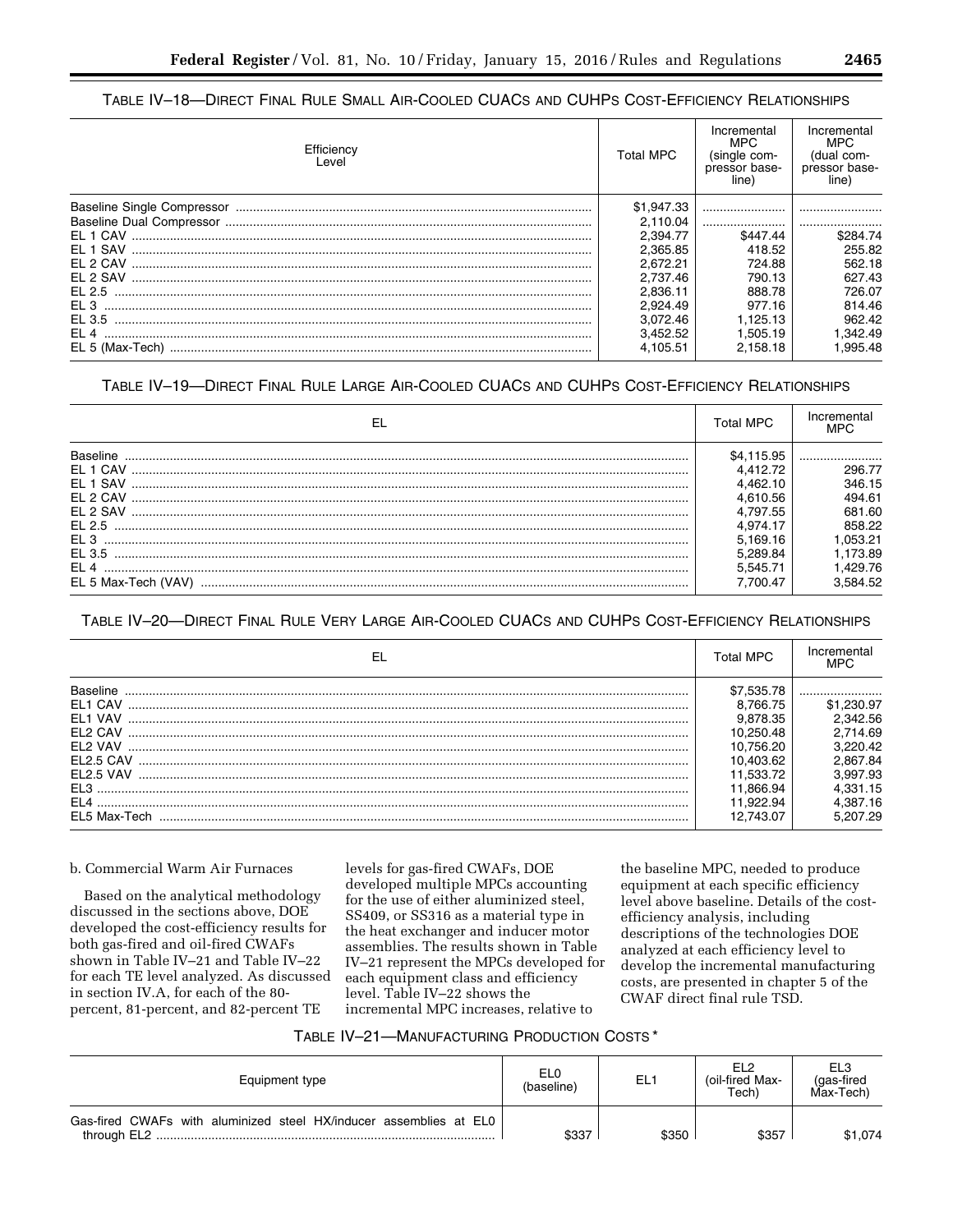| Equipment type                                                                                                                                                | EL <sub>0</sub><br>(baseline) | EL <sub>1</sub>    | FI <sub>2</sub><br>(oil-fired Max-<br>Tech) | EL3<br>(gas-fired<br>Max-Tech) |
|---------------------------------------------------------------------------------------------------------------------------------------------------------------|-------------------------------|--------------------|---------------------------------------------|--------------------------------|
| Gas-fired CWAFs with SS409 HX/inducer assemblies at EL0 through EL2<br>Gas-fired CWAFs with SS316 HX/inducer assemblies at EL0 through EL2<br>Oil-fired CWAFs | 447<br>599<br>1,613           | 469<br>635<br>.638 | 486<br>664<br>2.304                         | 1.074<br>1.074                 |

| TABLE IV-21—MANUFACTURING PRODUCTION COSTS*—Continued |
|-------------------------------------------------------|
|                                                       |

\* DOE structures potential standards in terms of TSLs and examined five TSLs in the analysis for this direct final rule. TSL 1 includes EL1 for gas-fired CWAFs and EL0 for oil-fired CWAFs, TSL 2 includes EL1 for both equipment classes, TSL 3 includes EL2 for gas-fired CWAFs and EL0 for oil-fired CWAFs, TSL 4 includes EL2 for gas-fired CWAFs and EL1 for oil-fired CWAFs, and TSL 5 includes EL3 for gas-fired CWAFs and EL2 for oil-fired CWAFs. For more information on the TSL structure for CWAFs, see section V.A of this direct final rule.

| Equipment type                                                      | EL <sub>0</sub><br>(baseline) | EL <sub>1</sub> | FI 2<br>(oil-fired Max-<br>Tech) | EL3<br>(gas-fired<br>Max-Tech) |
|---------------------------------------------------------------------|-------------------------------|-----------------|----------------------------------|--------------------------------|
| Gas-fired CWAFs with aluminized steel HX/inducer assemblies at EL0  |                               | \$13            | \$20                             | \$737                          |
| Gas-fired CWAFs with SS409 HX/inducer assemblies at EL0 through EL2 |                               | 22              | 39                               | 627                            |
| Gas-fired CWAFs with SS316 HX/inducer assemblies at EL0 through EL2 |                               | 35              | 65                               | 474                            |
|                                                                     |                               | 25              | 691                              |                                |

### 6. Manufacturer Markup

To account for manufacturers' nonproduction costs and profit margin, DOE applies a non-production cost multiplier (the manufacturer markup) to the MPC. The resulting manufacturer selling price (''MSP'') is the price at which the manufacturer can recover all production and non-production costs and earn a profit. To meet new or amended energy conservation standards, manufacturers often introduce design changes to their equipment lines that result in increased MPCs. Depending on competitive pressures, some or all of the increased production costs may be passed from manufacturers to retailers and eventually to customers in the form of higher purchase prices. As production costs increase, manufacturers typically incur additional overhead. The MSP should be high enough to recover the full cost of the equipment (*i.e.*, full production and non-production costs) and yield a profit. The manufacturer markup has an important bearing on profitability. A high markup under a standards scenario suggests manufacturers can readily pass along the increased variable costs and some of the capital and product conversion costs (the one-time expenditure) to customers. A low markup suggests that manufacturers will not be able to recover as much of the necessary investment in plant and equipment. DOE developed the manufacturer markup through an examination of corporate annual reports and Securities and Exchange Commission (''SEC'') 10–

K reports,<sup>51</sup> as well as comments from manufacturer interviews. Additional information is contained in chapter 6 of the CUACs/CUHPs and CWAF direct final rule TSDs.

#### 7. Shipping Costs

HVAC equipment manufacturers typically pay for shipping during the first step in the distribution chain. Freight is not a manufacturing cost, but because it is a substantial cost incurred by the manufacturer, DOE is accounting for the shipping costs of CUACs/CUHPs and CWAFs separately from other nonproduction costs that comprise the manufacturer markup. To calculate the MSP at each efficiency level for CUACs/ CUHPs and CWAFs, DOE multiplied the MPC at each efficiency level by the manufacturer markup and added shipping costs for equipment at the given efficiency level.

DOE calculated shipping costs at each efficiency level based on the average outer dimensions of equipment at the given efficiency and the use of a typical flat-bed, step-deck, or double-drop trailer to ship the equipment.

For CUACs and CUHPs, DOE's estimated shipping costs for each efficiency level are presented in Table IV–23 through Table IV–25. DOE notes that the shipping costs differ between CAV CUACs/CUHPs and SAV/VAV CUACs/CUHPs because of the design changes used in each type of unit to reach the higher efficiency levels. CAV CUACs/CUHPs generally rely on increasing the size of the heat exchangers to achieve higher efficiencies. As a result, CAV CUACs/ CUHPs may require a larger overall cabinet size and thus a higher shipping cost compared to SAV or VAV CUACs/ CUHPs at the same efficiency level, which generally rely on implementing airflow and compressor staging to achieve higher efficiencies that may not require an increase in cabinet size. DOE also notes that for the very large equipment class, the cabinet size increases associated with the higher efficiency levels did not change the number of units that fit on the trailer.

# TABLE IV–23—DIRECT FINAL RULE SMALL AIR-COOLED CUACS AND CUHPS SHIPPING COST

| Efficiency level                  | Shipping cost |
|-----------------------------------|---------------|
| <b>Baseline Single Compressor</b> | \$278.57      |
| <b>Baseline Dual Compressor </b>  | \$278.57      |
| EL 1 CAV                          | 278.57        |
| EL 1 SAV                          | 278.57        |
| FI 2 CAV                          | 278.57        |
| EL 2 SAV                          | 278.57        |
|                                   | 278.57        |
|                                   | 278.57        |
|                                   | 278.57        |
| FI 4                              | 360.00        |
| EL 5 (Max-Tech)                   | 360.00        |

# TABLE IV–24—DIRECT FINAL RULE LARGE AIR-COOLED CUACS AND CUHPS SHIPPING COST

| <b>Efficiency level</b> | Shipping cost |
|-------------------------|---------------|
| Baseline                | \$360.00      |
| EL 1 CAV                | 360.00        |

<sup>51</sup>U.S. Securities and Exchange Commission, Annual 10–K Reports (Various Years) (Available at: *[http://www.sec.gov/edgar/searchedgar/](http://www.sec.gov/edgar/searchedgar/companysearch.html) [companysearch.html](http://www.sec.gov/edgar/searchedgar/companysearch.html)*) (Last Accessed Dec. 13, 2013).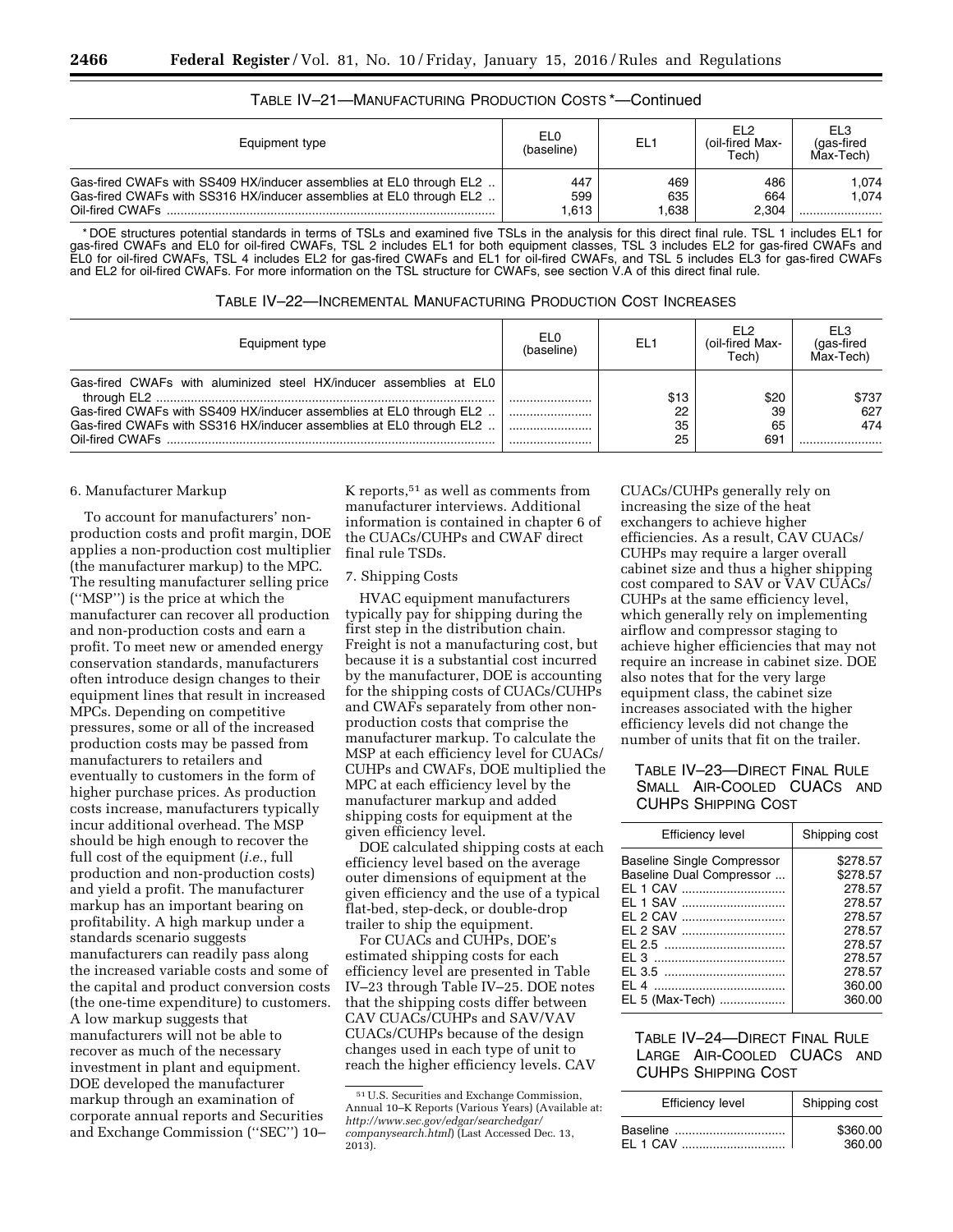TABLE IV–24—DIRECT FINAL RULE LARGE AIR-COOLED CUACS AND CUHPS SHIPPING COST—Continued

| <b>Efficiency level</b> | Shipping cost |
|-------------------------|---------------|
| EL 1 SAV                | 360.00        |
| EL 2 CAV                | 405.00        |
| EL 2 SAV                | 360.00        |
|                         | 405.00        |
|                         | 405.00        |
|                         | 405.00        |
|                         | 450.00        |
| EL 5 Max-Tech (VAV)     | 450.00        |

TABLE IV–25—DIRECT FINAL RULE VERY LARGE AIR-COOLED CUACS AND CUHPS SHIPPING COST

| <b>Efficiency level</b> | Shipping cost |
|-------------------------|---------------|
| Baseline                | \$900.00      |

TABLE IV–25—DIRECT FINAL RULE VERY LARGE AIR-COOLED CUACS AND CUHPS SHIPPING COST—Continued

| <b>Efficiency level</b> | Shipping cost |
|-------------------------|---------------|
| EL1 CAV                 | 900.00        |
| EL1 VAV                 | 900.00        |
| EL2 CAV                 | 900.00        |
|                         | 900.00        |
| $F12.5$ CAV $\ldots$    | 900.00        |
| EL2.5 VAV               | 900.00        |
|                         | 900.00        |
| FI 4                    | 900.00        |
| EL5 Max-Tech            | 900.00        |

Gas-fired CWAF equipment is typically enclosed within a cabinet that also contains a CUAC.52 Thus, the CUAC components are a significant factor in driving the overall cabinet dimensions. DOE found that the changes in CWAF component sizes

necessary to achieve the 81-percent and 82-percent TE levels are not large enough to add any size to the cabinet, which is driven primarily by the size of the CUAC components. The shipping costs calculated for each CWAF efficiency level are shown in Table IV– 26. Due to the noted impact of CUAC components on the overall shipping cost for gas-fired CWAFs, DOE presents only the incremental increase in shipping cost relative to the baseline efficiency level at each efficiency level analyzed for gas-fired CWAFs. For oil-fired CWAFs, DOE presents the cost of shipping the entire unit, since this equipment is not packaged with CUAC components, and thus, the shipping cost represents the cost to ship only the oilfired CWAFs. Chapter 5 of the CWAF direct final rule TSD contains additional information pertaining to DOE's shipping cost estimates.

## TABLE IV–26—CWAFS SHIPPING COST ESTIMATES

| Thermal<br>efficiency<br>CWAFs equipment class<br>(% ) | Shipping<br>costs *<br>$(2014\%)$ |
|--------------------------------------------------------|-----------------------------------|
| 80                                                     | 0                                 |
| 81                                                     | 0                                 |
| 82                                                     | 0                                 |
| 92                                                     | 43.15                             |
| 81                                                     | 69.43                             |
| 82                                                     | 75.76                             |
| 92                                                     | 83.31                             |

\* Because gas-fired CWAFs are typically included in a cabinet with CUACs, which influence the shipping cost, the shipping costs for gas-fired CWAFs at each efficiency level are shown as the incremental increase in shipping cost above the baseline efficiency level. Since oil-fired CWAFs are normally self-contained units, the shipping costs for oil-fired CWAFs are representative of the entire cost to ship the unit.

### *D. Markups Analysis*

At each step in the distribution channel, companies mark up the price of their equipment to cover business costs and profit margin. The markups analysis develops appropriate markups (*e.g.*, manufacturer markups, retailer markups, distributor markups, contractor markups) in the distribution chain and sales taxes to convert the MPC estimates derived in the engineering analysis to consumer prices, which are then used in the LCC and PBP analysis and other analyses.

### 1. Distribution Channels

In both the CUAC/CUHP and CWAF NOPRs, DOE characterized three distribution channels to describe how the equipment passes from the manufacturer to the commercial consumer. The first of these channels, the replacement distribution channel, was characterized as follows:

Manufacturer  $\rightarrow$  Wholesaler  $\rightarrow$  Small or Large Mechanical Contractor → Consumer

The second distribution channel new construction—was characterized as follows:

Manufacturer  $\rightarrow$  Wholesaler  $\rightarrow$  Small or Large Mechanical Contractor → General Contractor → Consumer

In the third distribution channel, which applies to both the replacement and new construction markets, the manufacturer sells the equipment directly to the customer through a national account:

Manufacturer → Consumer (National Account)

In response to the CWAF NOPR, Lennox and Trane stated that the national account channel still requires a contractor to perform the installation, who has a markup on labor and materials as well. (CWAF: Lennox, Public Meeting Transcript, No. 17 at pp.

80–81; Trane, Public Meeting Transcript, No. 17 at pp. 82–83) In contrast, ACEEE stated that the markup refers to the value added by someone who takes ownership of the equipment. ACEEE questioned whether the installing contractor marks up the equipment itself. (CWAF: ACEEE, Public Meeting Transcript, No. 17 at pp. 83–84)

DOE notes that the markups analysis develops markups that are applied to the cost of purchasing only the equipment. Therefore, if the installing contractor only performs the installation, but does not purchase the equipment, the contractor is not part of the distribution channel. The installation, maintenance, and repair costs, including labor and material costs, are marked up separately using markups from RS Means data (see section IV.F).

<sup>52</sup>Based on shipments data provided by AHRI (see section 3.9.2 of chapter 3 of the CUAC/CUHP

direct final rule TSD), DOE has determined that there are little to no shipments of combined CUHP/ CWAF units.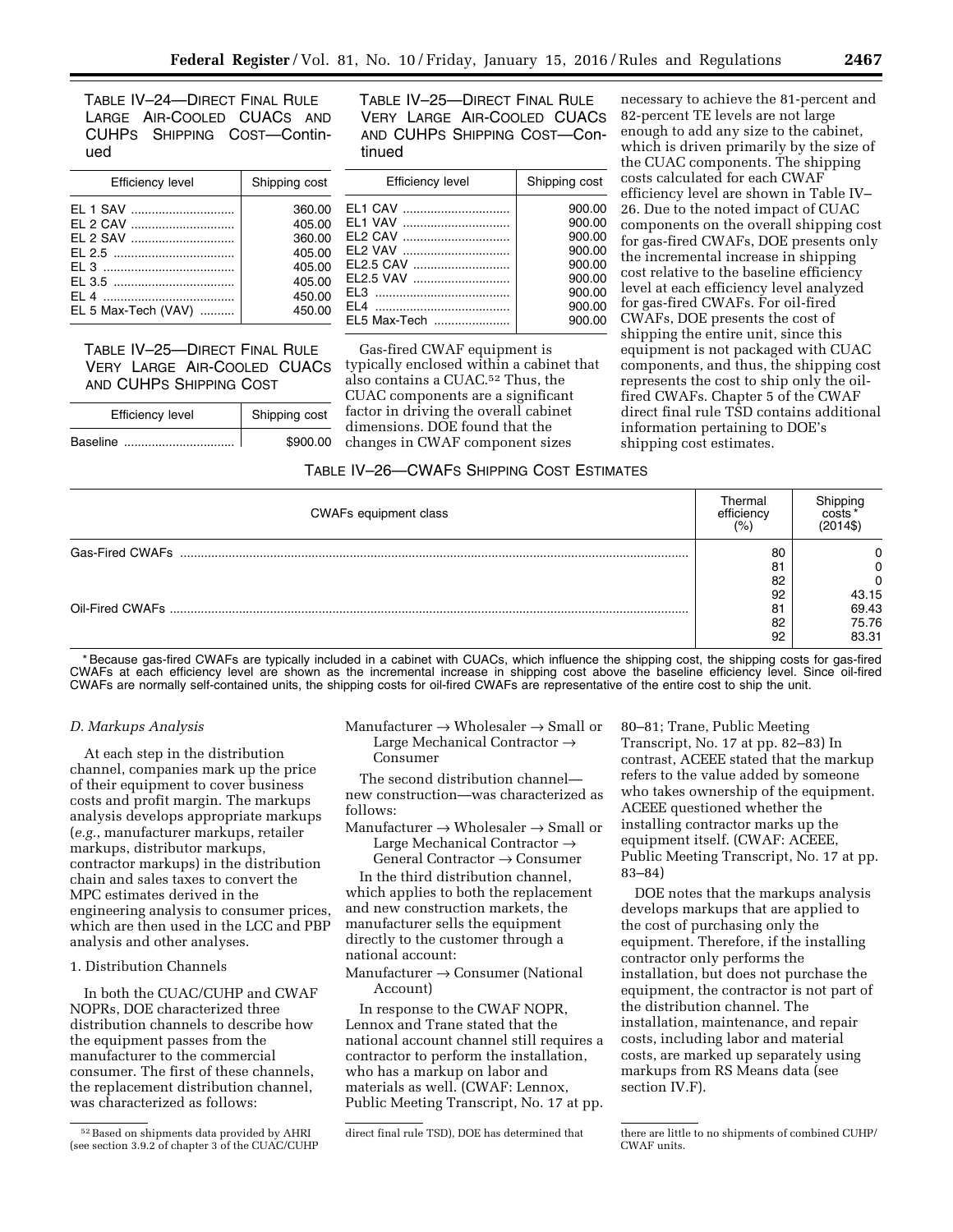DOE used the same distribution channels for the direct final rule analysis.

# 2. Markups and Sales Tax

The manufacturer markup converts MPC to MSP. DOE developed an average manufacturer markup by examining the annual SEC 10–K reports filed by publicly-traded manufacturers primarily engaged in appliance manufacturing and whose combined product range includes CUACs/CUHPs and CWAFs.

For all parties except for the manufacturer, DOE developed separate markups for baseline products (baseline markups) and for the incremental cost of more-efficient products (incremental markups). Incremental markups are coefficients that relate the change in the MSP of higher-efficiency models to the change in the retailer sales price.

AHRI stated in its response to the CUAC/CUHP NOPR that DOE unreasonably utilized incremental, rather than average markups, which significantly understates the cost of equipment meeting the proposed standards. (CUAC: AHRI, No. 68 at p. 3) It stated that DOE's analysis does not comport with empirical observations of markups in the air conditioning or heating equipment industries. (CUAC: AHRI, No. 68 at p. 29) According to AHRI, in using this technique, DOE is stating what should be happening in the market, which does not accurately reflect what is actually occurring. AHRI attached a report from Shorey Consulting to its comment to help explain what it perceives as fundamental flaws in using incremental markups as opposed to average markups. AHRI stated that average markups should be used in the DOE analysis, as these markups are, in its view, representative of the real-world HVAC marketplace. (CUAC: AHRI, No. 68 at p. 35)

DOE is not aware of any representative empirical observations of markups in the air conditioning or heating equipment industries, except at an aggregate level. The Shorey Consulting Report describes a survey of HVAC distributor/wholesalers and HVAC contractors that Shorey Consulting conducted in November 2014 to determine the actual pricing practices of both groups. The report states that (1) both distributor/ wholesalers and HVAC contractors manage to target constant margin percentages across their whole businesses and do not vary margins for individual products; and (2) these entities respond to manufacturer price increases (or rare decreases) by passing these price changes through with their

traditional markups. (CUAC: AHRI, No. 68, markups attachment at pp. 17–20)

To investigate the claims in the Shorey Consulting Report, DOE held discussions with Construction Programs & Results, Inc. (''CPR''), a company with long experience in the HVAC contracting field. Laying out a scenario that resembles what it expects to occur after amended standards take effect, DOE asked CPR whether HVAC contractors would be able to retain the same markup that they currently use if equipment prices increase while other relevant costs (*e.g.*, labor, material, and operation) remain constant. CPR stated that the contractors would likely attempt to use the same markup over time, but, assuming no increase in other costs, they will eventually either have to lower their markup based on market pressures, or choose to lower their markup after it has been reviewed and recalculated. The company further stated that the real-world situation is more complex than DOE's scenario, noting that the markup change will happen when the company's finances are reviewed, and the equipment cost increase will be only one factor in the adjustment. (DOE's questions and CPR's responses are provided in an appendix to chapter 6 in the CUAC/CUHP direct final rule TSD.)

The above characterization of contractor behavior is consistent with DOE's markup approach, which assumes that the markup changes for standards-compliant equipment that have a higher cost than non-compliant equipment. DOE also believes its approach is not entirely inconsistent with the information provided by the survey described in the Shorey Consulting Report. DOE does not mean to suggest that HVAC distributor/ wholesalers and contractors will directly adjust their markups on equipment if the price they pay goes up as a result of appliance standards. Rather, the approach assumes that such adjustment will occur over a (relatively short) period of time as part of a business management process. This approach embodies the same perspective as the ''preservation of perunit operating profit markup scenario'' used in the MIA (see section IV.J of this document).53 DOE asked CPR if an

increase in profitability, which is implied by keeping a fixed markup when the equipment price goes up, would be viable over time. The company indicated that, given the many pressures on contractors to lower their prices for various reasons, such an increase was unlikely to occur. DOE further notes that if increases in the cost of goods sold consistently lead to a sustainable increase in profitability, one would expect distributor/wholesalers and contractors to welcome such increases. DOE does not expect that such behavior is common in the HVAC market, or in any markets characterized by a reasonable degree of competition.

In summary, DOE acknowledges that its approach to estimating distributor and contractor markup practices after amended standards become required is necessarily an approximation of realworld practices that are both complex and varying with business conditions. However, given the supportive remarks from CPR, and the lack of any evidence that standards facilitate a sustainable increase in profitability for distributors and contractors (as would be implied by AHRI's recommendation), DOE continues to maintain that its use of incremental markups is reasonable. DOE welcomes information that could support improvement in its methodology.

To develop markups for the parties involved in the distribution of CUAC/ CUHP and CWAF equipment, DOE utilized several sources, including: (1) The Heating, Air-Conditioning & Refrigeration Distributors International (''HARDI'') 2012 Profit Report 54 to develop wholesaler markups; (2) the 2005 Air Conditioning Contractors of America's (''ACCA'') financial analysis for the heating, ventilation, air conditioning, and refrigeration (''HVACR'') contracting industry 55 to develop mechanical contractor markups, and (3) the U.S. Census Bureau's 2007 Economic Census data 56 for the commercial and institutional building construction industry to develop general contractor markups. For mechanical contractors, DOE derived

<sup>53</sup> In the preservation of per unit operating profit scenario, manufacturer markups are set so that operating profit one year after the compliance date of the amended energy conservation standards is the same as in the base case on a per-unit basis. Under this scenario, as the production costs and sales price increase with more stringent efficiency standards, manufacturers are generally required to reduce their markups to a level that maintains basecase operating profit per unit. The implicit assumption behind this markup scenario is that the

industry can only maintain its operating profit in absolute dollars per unit after compliance with the new standard.

<sup>54</sup>*Heating, Air Conditioning & Refrigeration Distributors International 2012 Profit Report*  (Available at: *<http://www.hardinet.org>*) (Last accessed April 10, 2015).

<sup>55</sup>Air Conditioning Contractors of America (ACCA), *Financial Analysis for the HVACR Contracting Industry: 2005* (Available at: *[https://](https://www.acca.org) [www.acca.org](https://www.acca.org)*) (Last accessed April 10, 2013).

<sup>56</sup>U.S. Census Bureau, *2007 Economic Census Data* (2007) (Available at: *[http://www.census.gov/](http://www.census.gov/econ/)* [econ/](http://www.census.gov/econ/)) (Last accessed April 10, 2013).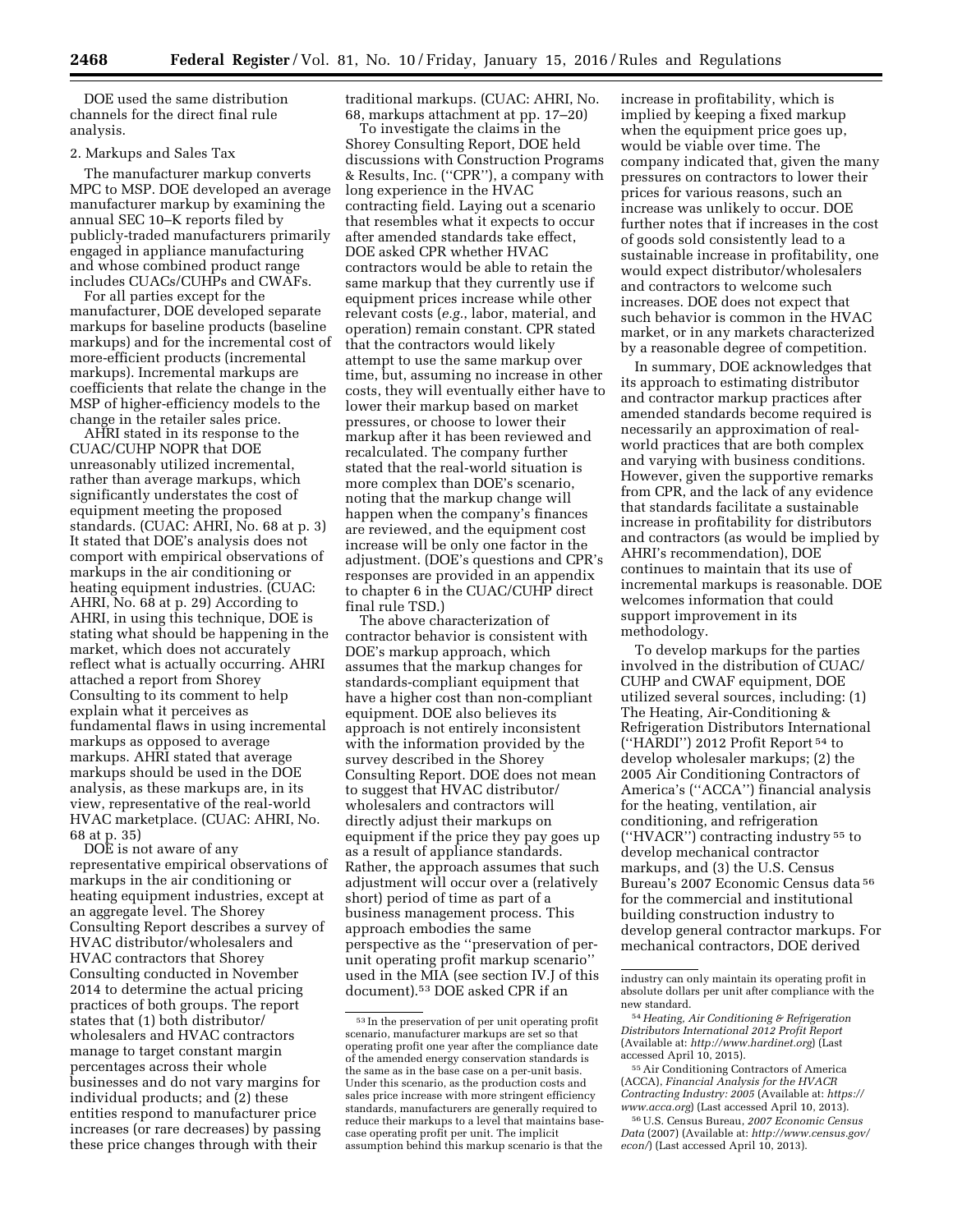separate markups for small and large contractors.

Trane questioned how the overall markup of CWAFs compared to that of CUACs/CUHPs. (CWAF: Trane, No. 17 p. 89–90) DOE notes that the overall markups for gas-fired CWAFs and CUACs/CUHPs are almost identical to each other.57 DOE used the same general methodology and data sources for CWAFs as for CUACs/CUHPs.

In addition to the markups, DOE derived State and local taxes from data provided by the Sales Tax Clearinghouse.58 These data represent weighted average taxes that include county and city rates. DOE derived shipment-weighted average tax values for each of the regions from the Energy Information Administration's 2003 Commercial Building Energy Consumption Survey (CBECS 2003) 59 considered in the analysis.60

Chapter 6 of the direct final rule TSDs for CUACs/CUHPs and CWAFs provides details on DOE's development of markups.

# *E. Energy Use Analysis*

The purpose of the energy use analysis is to determine the annual energy consumption of CUACs and CWAFs at different efficiencies in representative U.S. commercial buildings and (in the case of CWAFs) multi-family buildings, and to assess the energy savings potential of increased equipment efficiency. DOE did not analyze CUHP energy use because, for the reasons explained in section IV.C.4, the energy modeling in the engineering analysis was performed only for CUAC equipment.

The energy use analysis estimates the range of energy use of the equipment in the field (*i.e.*, as they are actually used by commercial consumers). The energy use analysis provides the basis for other analyses DOE performed, particularly assessments of the energy savings and the savings in consumer operating costs that could result from adoption of amended standards.

Chapter 7 of the direct final rule TSDs provides details on DOE's energy use analysis for CUACs and CWAFs.

60CBECS 2012 is currently in development but will not be available in time for this rulemaking.

1. Small, Large, and Very Large Commercial Package Air Conditioning and Heating Equipment

DOE developed energy consumption estimates only for the CUAC equipment classes that have electric resistance heating or no heating. As described in section IV.C.2.b, for equipment classes with all other types of heating, the incremental change in IEER for each efficiency level increases to maintain the same energy savings as was determined for the equipment classes with electric resistance heating or no heating within each equipment class capacity range (*i.e.*, small, large, and very large). Using this approach, the IEER differential between these equipment classes ranged from 0.2 to 0.4 at the higher efficiency levels. Therefore, DOE estimated that the energy savings for any efficiency level relative to the baseline would be identical for both sets of equipment classes. In turn, the energy savings estimates for the efficiency levels associated with the equipment classes that have electric resistance heating or no heating were used by DOE in the LCC and PBP analysis and the NIA to represent both sets of equipment classes.

In its analysis of the recommended TSL, DOE applied Efficiency Level 3 to the small and large ''all other types of heating equipment'' classes and Efficiency Level 2.5 to the very large ''all other types of heating equipment'' class. These were the IEER values recommended by the ASRAC Working Group, using an IEER differential of 0.2 compared to the ''electric resistance heating or no heating equipment'' classes. See supra, section IV.C.2.b. At Efficiency Level 3, based on an approach of maintaining a constant energy savings differential with the electric resistance heating or no heating equipment classes, the IEER differential should be 0.3 for both the small and large ''all other types of heating equipment'' classes. Since reducing the differential increases the efficiency of the equipment, additional energy savings are realized from reducing the IEER differential to 0.2 for the small and large ''all other types of heating equipment'' classes. The method for determinining the additional energy savings benefit is described in section IV.H.2.

The energy use analysis consists of two related parts. In the first part, DOE calculated energy savings for small, large, and very large CUACs at the considered efficiency levels based on modifications to the energy use simulations conducted for the 2004

ANOPR. These building simulation data are based on the 1995 CBECS. Because the simulation data reflect the building stock in 1995 that uses CUAC equipment, in the second part of the analysis, DOE developed a ''generalized building sample'' to represent the current installation conditions for CUACs. This part of DOE's analysis involved making adjustments to update the building simulation data to reflect the current building stock that uses CUAC equipment.

### a. Energy Use Simulations

DOE's simulation database includes hourly profiles for more than 1,000 commercial buildings, which were based on building characteristics from the 1995 CBECS for the subset of buildings that uses CUAC equipment. Each building was assigned to a specific location along with a typical meteorological year (''TMY'') hourly weather file (referred to as ''TMY2'') to represent local weather. The simulations capture variability in cooling loads due to factors such as building activity, schedule, occupancy, local weather, and shell characteristics.

For the NOPR, DOE modified the energy use simulations conducted for the 2004 ANOPR to improve the modeling of equipment performance. The modifications that DOE performed included changes to the ventilation rates and economizer usage assumptions, the default part-load performance curve, and the minimum saturated condensing temperature limit. A more detailed description of the simulation model modifications can be found in appendix 7A of the direct final rule TSD.

Neither fan operation during ventilation nor economizer usage are accounted for in the DOE test procedure and, therefore, do not impact the rated efficiency of a CUAC. Although ventilation rates and economizer usage do not directly affect the rated equipment performance, they do impact how often the equipment needs to operate, whether at full or part-load. The building simulations for the 2004 ANOPR used ventilation rates based on ASHRAE Standard 62–1999.61 Because a report prepared by the National Institute for Standards and Testing (''NIST'') on field measurements indicated that these ventilation rates were too high,<sup>62</sup> DOE reduced the rates

<sup>57</sup>There are slight differences in the overall markups due to small differences in manufacturer<br>markups and in the distribution channel shares.

<sup>58</sup> Sales Tax Clearinghouse Inc., State Sales Tax Rates Along with Combined Average City and County Rates, 2013 (Available at: *[http://thestc.com/](http://thestc.com/STrates.stm) [STrates.stm](http://thestc.com/STrates.stm)*) (Last accessed Sept. 11, 2013).

<sup>59</sup>Energy Information Administration (EIA), 2003 Commercial Building Energy Consumption Survey (Available at: *[http://www.eia.gov/consumption/](http://www.eia.gov/consumption/commercial/) [commercial/](http://www.eia.gov/consumption/commercial/)*) (Last accessed April 10, 2013). Note: CBECS 2012 is currently in development but was not available in time for this rulemaking.

 $\ensuremath{^{61}}$  American Society of Heating, Refrigerating and Air-Conditioning Engineers, Inc. *ANSI/ASHRAE Standard 62–1999 Ventilation for Acceptable Indoor Air Quality*, 1999. Atlanta, Georgia.

<sup>62</sup>Persily, A. and J. Gorfain. 2004. ''Analysis of Ventilation Data from the U.S. Environmental Continued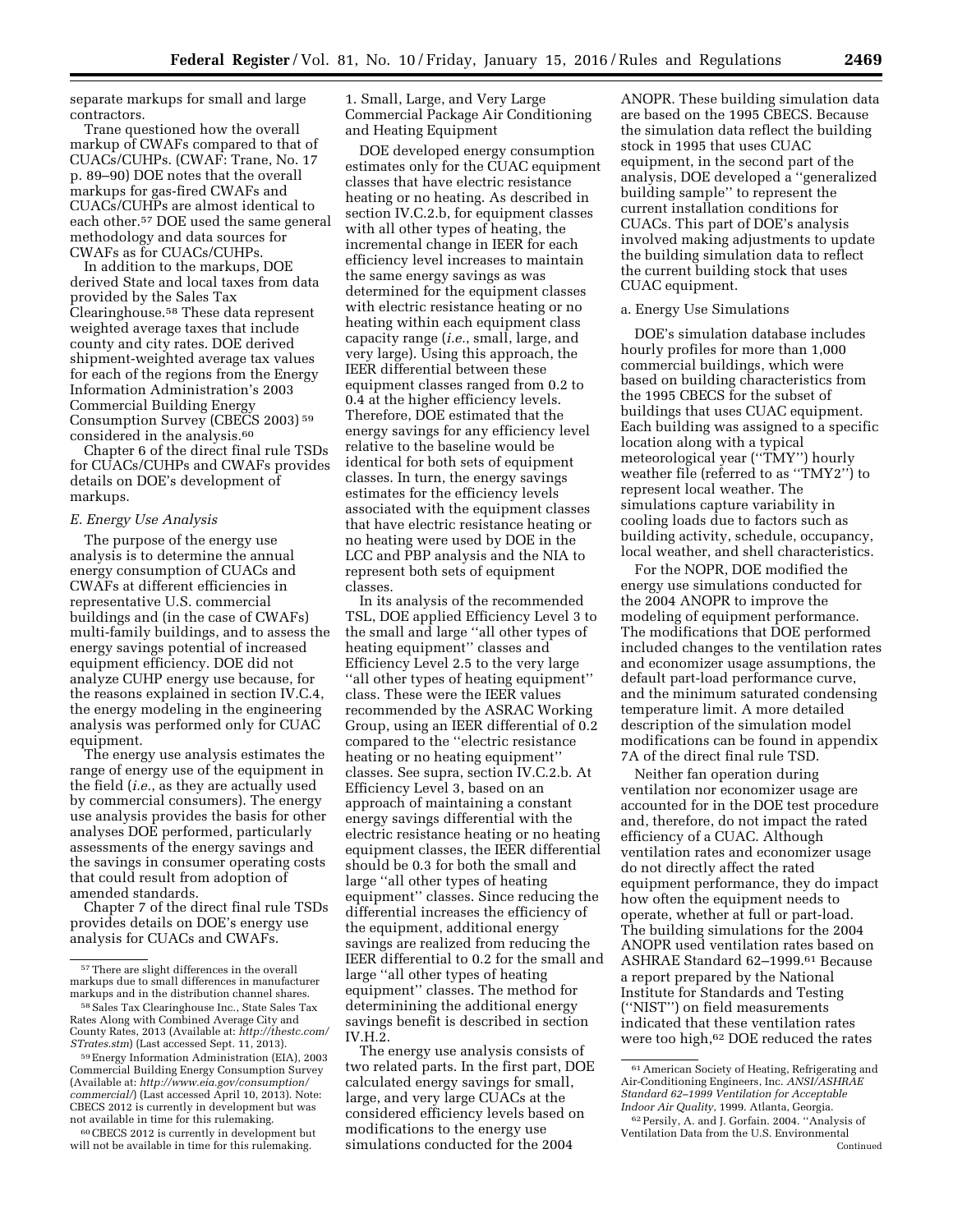as part of the modified energy use simulations. In the case of economizer usage, the building simulations for the 2004 ANOPR assumed all economizers operated without fault. Various field studies have demonstrated that economizer usage is far from perfect, so in the modified simulations DOE assigned a 30-percent probability to each building modeled that the economizer would be non-operational.<sup>63</sup> With regard to changes made to how the equipment was modeled, DOE developed a modified part-load performance curve for the directexpansion condenser unit model so that the overall performance would be more representative of a multi-compressor system. In addition, DOE lowered a user-input parameter representing the minimum saturated condensing temperature (''MSCT'') allowed for the refrigerant used in a CUAC specifically, DOE dropped the MSCT from 100 °F to 80 °F.64 Both of these parameters would affect system performance under part-load and offdesign conditions.

The issue of economizer usage was first discussed in the Working Group meeting on May 11, 2015. (ASRAC Public Meeting, No. 94 at pp. 82–135) One concern was whether the model used in the simulations properly modelled the performace of economizers. Another was the market share of units that use economizers. The third concern was the fraction of economizers that are operating properly. DOE presented a sensitivity analysis that showed that even if it assumed that all economizers are operating properly below an outdoor ambient temperature of 60  $^{\rm o}{\rm F},^{65}$  the reduction in cooling load—and the accompanying potential for energy savings—would be very small. (ASRAC Public Meeting, No. 96 at pp. 164–174). The Working Group recommended that DOE maintain the assumptions regarding economizer usage applied in the NOPR for the direct final rule analysis. (ASRAC Public Meeting, No. 96 at pp. 177–182), and DOE did so. A description of the

65The Working Group considered 60 °F as a reasonable estimate as to when economizier use would be allowed to cool the building.

sensitivity analysis for economizers can be found in appendix 7B of the direct final rule TSD.

DOE used a two-step process to represent the performance of equipment at baseline and higher efficiency levels. For the NOPR, DOE first calculated the hourly cooling loads and hourly fan operation for each building from the compressor and fan energy consumption results that were generated from the modified building simulations based on equipment with an efficiency level of 11 EER. It was estimated that these simulated cooling loads had to be met by the CUACs equipment for every hour of the year that the equipment operates. Refer to chapter 7 of the CUAC/CUHP direct final rule TSD for more details.

The number of units serving a given building was based on the cooling load of the building and the cooling capacity of the representative CUAC unit at an outdoor ambient temperature of 95 °F the specific ambient temperature at which manufacturers report a given unit's cooling capacity. In its informal meetings, the Working Group determined that the cooling capacity of the representative CUAC unit should instead be based on the 1-percent design temperature corresponding to the climate where the building is located. The 1-percent design temperature would generally be less than 95 °F, which means that the cooling capacity increases and the number of units needed to serve the building decreases. (ASRAC Public Meeting, No. 94 at pp. 80–82) As part of implementing the suggested approach, DOE allowed a fractional number of units, equivalent to system size increments of 2.5 tons, to be installed in a building as part of DOE's model. (ASRAC Public Meeting, No. 96 at p. 143)

In the second step, DOE coupled the hourly cooling loads and fan operation with equipment performance data, developed from laboratory and modeled IEER testing conducted according to AHRI Standard 340/360–2007, to generate the hourly energy consumption of baseline and more efficient CUAC equipment. DOE's use of the laboratory and modeled IEER test data allowed it to specifically address how capacity and control strategies vary with outdoor temperature and building load. The laboratory and modeled IEER test data were used to calculate the compressor efficiency (COP) and capacity at varying outdoor temperatures. The IEER rating test consists of measuring the net capacity, compressor power, condenser fan power, indoor fan power, and control power at three to five different rating conditions. The number of rated conditions the equipment is tested at is

determined by the equipment's capabilities and control strategies. For the NOPR, the net capacity and compressor(s) power were determined as a linear function of outdoor temperature from the test results. If the indoor or outdoor fan was staged, its power consumption was also calculated as a linear function of outdoor temperature. The power for controls is a constant, but may vary by staging.

As described in section IV.C.3.a, DOE updated its approach by replacing the linear function described above with new correlations between outdoor temperature and the net capacity and compressor(s) power based on the design of the equipment. The considered designs included CAV, SAV, and VAV designs. Indoor and outdoor fan(s) power as well as control power were determined based on equipment staging. Based on informal Working Group meetings, the indoor fan power in heating mode assumes that the fan operates at its highest (*i.e.*, most energy consumptive) stage. (ASRAC Public Meeting, No. 94 at pp. 80–82)

For the NOPR, the determination of fan power was based on ESP values found in AHRI Standard 340/360–2007, which are also used in the DOE test procedure. The Working Group discussed the appropriate ESP to use in the analysis and agreed that DOE should use higher ESPs than those found in the DOE test procedure to help better simulate actual field conditions. For the direct final rule, the values used (0.75 and 1.25 in.w.c.) correspond to the ESPs used in the modified building simulations of the cooling load. (ASRAC Public Meeting, No. 94 at pp. 80–82; ASRAC Public Meeting, No. 95 at pp. 28–31; ASRAC Public Meeting, No. 96 at pp. 145–164) In addition, as described earlier in section IV.C.3.a, DOE accounted for the fraction of the market at each efficiency level that would require the installation of a conversion curb. The determination of fan power accounted for an increase in the ESP (0.2 in.w.c.) associated with a conversion curb. (ASRAC Public Meeting, No. 95 at pp. 28–52; ASRAC Public Meeting, No. 98 at pp. 10–15) The new correlations between outdoor temperature and the net capacity and compressor(s) power were based on the new ESPs as well as the impact of a conversion curb.

The compressor(s) power and capacity of the equipment for each hour of the year was calculated based on the outdoor temperature for the simulated buildings. The cooling capacity was calculated such that it met the simulated building cooling load for each hour. For multi-stage equipment, the

Protection Agency Building Assessment Survey and

 $^{63}\hspace{0.05cm}\mathrm{As}$  described in appendix 7–A of the TSD, field studies indicate that at least a third of installed economizers do not function properly and that economizer controls often are disconnected from the HVAC system.<br><sup>64</sup> The default value in the simulation model for

the minimum saturated condensing temperature (''MSCT'') allowed the refrigerant in a CUAC to reach 100 °F. DOE lowered the user-input parameter representing the allowed MSCT to the minimum condensing temperature of 80 °F to reflect compressor performance literature.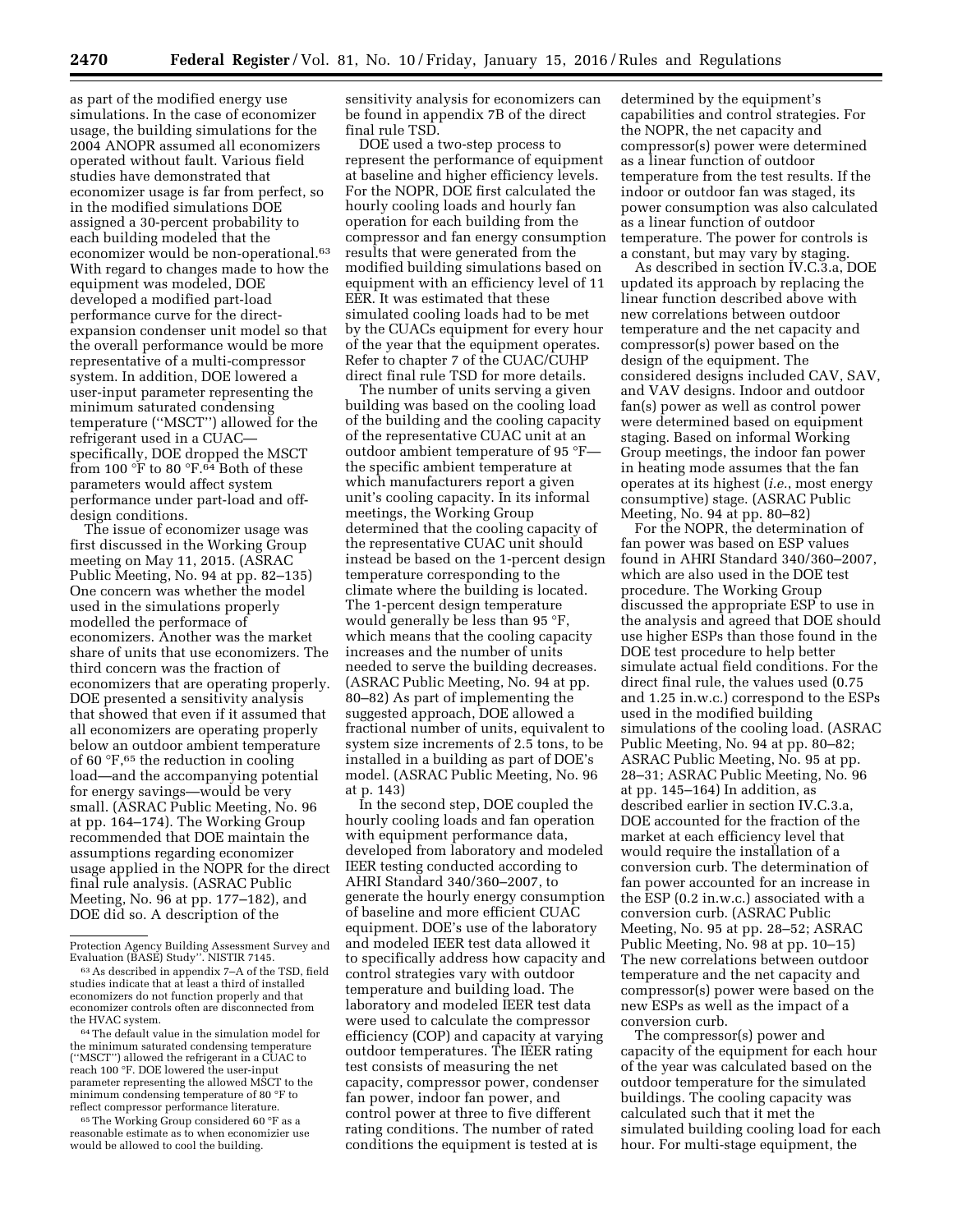staging for each hour was selected to ensure the equipment could meet the simulated building cooling load. When the cooling capacity exceeded the simulated building cooling load, the efficiency was adjusted for cyclic performance using the degradation coefficient and load factor as calculated according to section 6.2, Part-Load Rating, of AHRI 340/360, using the new correlations between outdoor temperature and the net capacity and compressor(s) power described above. The analysis accounted for the fact that the building cooling load includes the heat generated by the fan. The total amount of cooling the compressor must provide varies as the fan efficiency improves with different efficiency levels.

Members of the ASRAC Working Group discussed the load factor in informal meetings and, after closely examining DOE's calculation methods, the group shared its finding that DOE misinterpreted the determination of the load factor and degradation coefficient. The equation that DOE was using to determine the compressor load factor did not properly account for the way loads are distributed on multi-stage equipment when more than one stage is operating. As a result, DOE corrected the calculation for compressor power to ensure that the load factor and degradation coefficient were based only on the highest stage of operation. In addition, the same load factor and degradation coefficient were used to determine the indoor fan power at its upper stage. (ASRAC Public Meeting, No. 94 at pp. 80–82)

The NOPR analysis assumed that when there are multiple units in a building, all units serve the same share of the total cooling load. The validity of this assumption was discussed with the Working Group, and DOE conducted a sensitivity analysis with alternative assumptions. Assuming that the units serve different shares of the load, the total annual energy use of the units changes by approximately 1 percent. (ASRAC Public Meeting, No. 96 at pp. 174–176) Given this outcome, the Working Group recommended that DOE maintain the assumption applied in the NOPR for the direct final rule analysis (ASRAC Public Meeting, No. 96 at pp. 177–182). DOE followed this recommendation and a description of the sensitivity analysis of equipment

loading can be found in appendix 7B of the direct final rule TSD.

Each building simulation determines the indoor fan run-time for each hour of the year. Energy use was calculated separately for the compressor, condenser fan, indoor fan, and controls for each hour of the year for the simulated building. Compressor and condenser fan energy were summed to reflect cooling energy use. Indoor fan and control energy were combined into a single category to represent indoor fan energy use during all modes of operation.

A number of stakeholders stated that it is inappropriate to incorporate energy savings attributed to fan operation (for ventilation) during modes of operation other than cooling. (AHRI, No. 68 at p. 33; Carrier, No. 48 at p. 5; Lennox, No. 60 at p. 14) ASAP agreed with the inclusion of supply fan power in the energy use analysis. (ASAP, No. 69 at p. 5)

This issue was discussed in informal meetings by a number of members of the Working Group. The outcome of these discussions was presented at the May 11, 2015 meeting of the Working Group. (ASRAC Public Meeting, No. 94 at p. 82) The Working Group agreed to include fan operation energy during all modes of operation in the energy use calculations, so DOE maintained the approach used in the NOPR for the direct final rule.<sup>66</sup>

The calculations provided the annual hourly cooling and fan energy use profiles for each building. The incremental energy savings between the baseline equipment and the equipment at higher efficiency levels was calculated for every hour for each of the 1,033 simulated buildings.

The building simulations were initially performed to analyze the energy use of small and large CUAC equipment, but the building cooling loads that were modeled are

representative of CUACs irrespective of equipment cooling capacity. Therefore, DOE believes that its method of using these simulations provides a good representation of very large equipment performance as well as small and large equipment performance.

#### b. Generalized Building Sample

The NOPR analysis used a ''generalized building sample'' (GBS) to represent the installation conditions for the equipment covered in this rulemaking. The GBS was developed using data from the 2003 CBECS and from the Commercial Demand Module of the National Energy Modeling System version distributed with *AEO 2013.* 

Only floor space cooled by the covered equipment was included in the sample. Conceptually, the main difference between the GBS and the sample of specific commercial buildings compiled in CBECS is that the GBS aggregates all building floor space associated with a particular set of building characteristics into a single category. The set of characteristics that is used to define a category includes all building features that are expected to influence either (1) the cooling load and energy use or (2) the energy costs. As an outcome of the Working Group meetings, it was decided that the building ventilation system type should be included as a feature because it affects energy use. Thus, for the direct final rule, a category was added, defining whether the building ventilation system is CAV or VAV. The primary motivation for specifying the building ventilation system was twofold: (1) To only assign CAV designs to CAV buildings and (2) to prevent CAV designs from being assigned to VAV buildings. The first issue addressed current equipment selection practices, *i.e.,* purchasers will continue to specify CAV designs if the building type allows for it. The second issue acknowledges that CAV designs are never applied to VAV buildings. As a result, CAV buildings received CAV, SAV or VAV designs, depending on the efficiency level analyzed. (ASRAC Public Meeting, No. 95, at pp. 33–52) And since CAV designs would not be appropriate for VAV buildings, these buildings received either SAV or VAV designs. The set of building characteristics, and the specific values these characteristics can take, are listed in Table IV–27.

<sup>66</sup>The Working Group recommended that DOE initiate a rulemaking to amend the test procedure for this equipment to better represent the total fan energy use, including considering: (a) Alternative external static pressures and (b) operation for other than mechanical cooling and heating. It also recommended that the energy consumption from the supply air fan during hours of operation when it is used to provide ventilation air, and the energy use with the supply fan operation when the unit is in heating mode, should be included in an energy efficiency metric as a result of this test procedure modification. Appliance Standards and Rulemaking Federal Advisory Committee, Commercial Package Air Conditioners and Commercial Warm Air Furnaces Working Group. Term Sheet. June 15, 2015. Recommendation #2.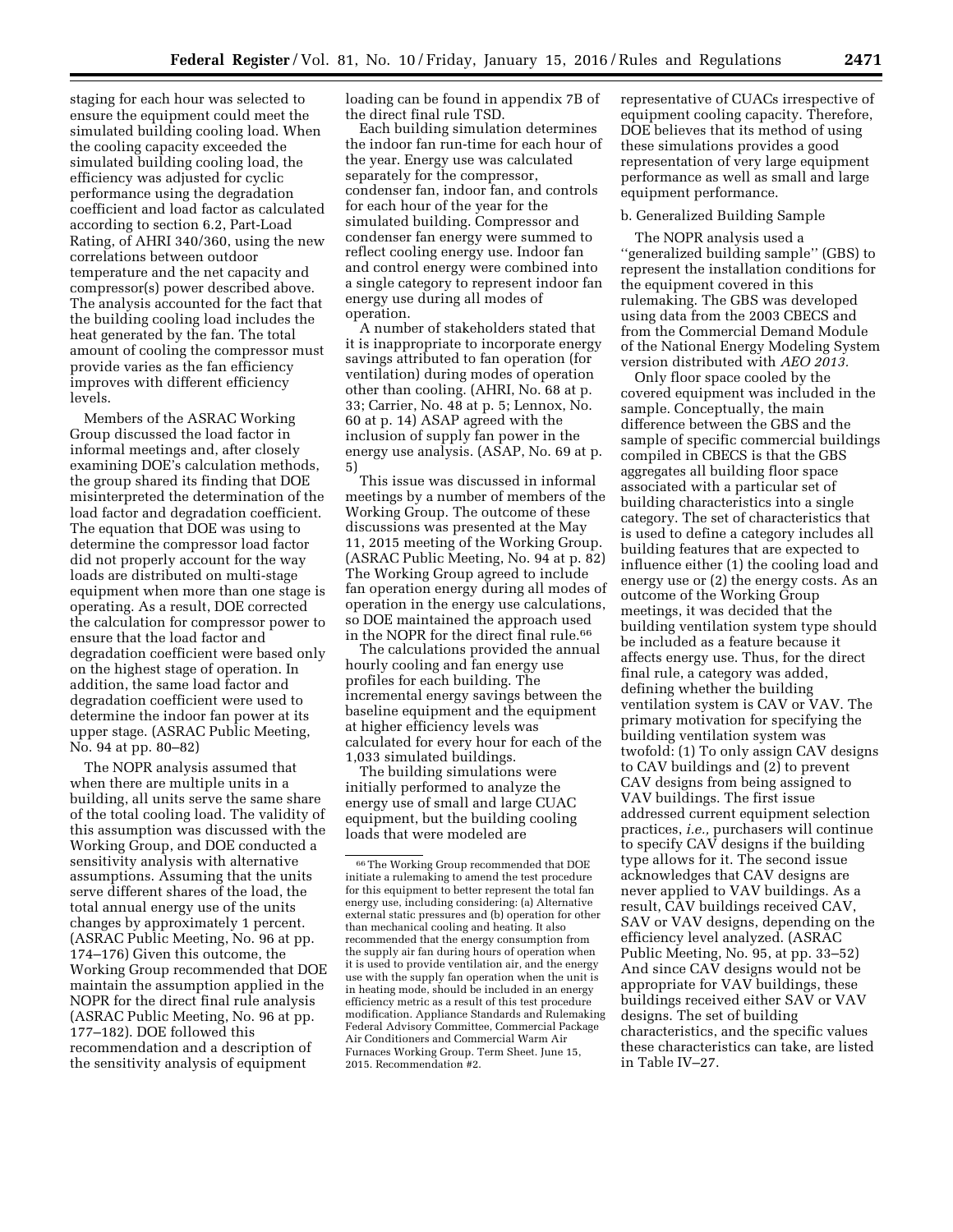| Characteristic | Number of<br>values | Range of values                                                                           |
|----------------|---------------------|-------------------------------------------------------------------------------------------|
|                | 10                  | 9 census divisions with Pacific subdivided into north and<br>south.                       |
|                |                     | assembly, education, food service, small office, large office,<br>mercantile, warehouse.  |
|                |                     | small: $<$ 100,000 kWh:<br>medium: 100,000 to 1,000,000 kWh;<br>$large: > 1,000,000$ kWh. |
|                |                     | category 1: before 1950;<br>category 2: 1950-1979;<br>category 3: 1980 and later.         |
|                |                     | Constant Air Volume (CAV);<br>Variable Air Volume (VAV).                                  |

| TABLE IV-27—LIST OF CHARACTERISTICS AND THE ASSOCIATED VALUES USED TO DEFINE THE GENERALIZED BUILDING |               |  |  |
|-------------------------------------------------------------------------------------------------------|---------------|--|--|
|                                                                                                       | <b>SAMPLE</b> |  |  |

The region in which the building is located affects both the cooling loads (through the weather) and the cost of electricity. The building activity affects building schedules and occupancy, which in turn influence the demand for cooling. The building size influences the cost of electricity, because larger facilities tend to have lower marginal prices. The building vintage may influence shell characteristics that can affect the cooling loads. The building ventilation system type dictates the type of equipment design assigned to a building.

As discussed with the Working Group, for the direct final rule, the amount of floor space allocated to each category for buildings built in or before 2012 was updated using the 2012 CBECS. The GBS was projected to 2019 (the year of the LCC analysis) using the *AEO 2015* projections of commercial building floor space by region and building type. (ASRAC Public Meeting, No. 95 at pp. 10–28)

Load profiles for each category in the GBS were developed from the simulation data just described. For each equipment class, a subset of the 1,033 buildings was used to develop the cooling energy use profiles. The subset included all buildings with a capacity requirement equal to or greater than 90 percent of the capacity of the particular representative unit. For each GBS type, a weighted average energy use profile, along with energy savings from the considered efficiency levels, was compiled from the simulated building subset. The average was taken over all buildings in the subset that have the same region, building type, size, and vintage category as the GBS category (load profiles were assumed to be independent of the building ventilation system type). This average was weighted by the number of units required to meet each building's cooling load. For some of the GBS categories, no simulation

data were available. In these cases, the weighted-average energy use profile for the same building type and a nearby region or vintage were used.

Updating the sample to 2019 required some additional adjustments to the energy use data. The 1,033 building simulations used TMY2 weather data that were based on 1961–1990 data. The TMY2 weather data files were updated to TMY3, which also incorporates 1991– 2005 data, in 2008. A comparison of the two datasets showed that total annual cooling degree-days (''CDD'') increased by 5 percent at all locations used in this analysis. This is accounted for by increasing the energy use (for all efficiency levels) by 5 percent at all locations. The TMY3 dataset is representative of calendar year 2005. To account for changes in CDD (and energy use) between 2005 and 2019, DOE used the projected *AEO 2015* CDD trend, which shows an increase of approximately 0.6% per year.

Changes to building shell characteristics and internal loads can lead to a change in the energy required to meet a given cooling load. The National Energy Modeling System (''NEMS'') commercial demand module accounts for these trends by adjusting the cooling energy use with a factor that is a function of region and building activity. These factors assume 100 percent compliance with existing building codes. In the GBS, these same factors were used to adjust the cooling energy use for floor space constructed after 1999. To account for more realistic levels of code compliance, the factors were multiplied by 0.35.

For the Working Group's analysis, DOE removed buildings with a cooling load of under five tons from the original sample because these buildings would be more likely to be served by smaller equipment than the CUACs covered in this rulemaking. DOE also screened out buildings with more than four stories for

the 7.5-ton equipment class, since such equipment would likely be too small to meet the cooling load. (ASRAC Public Meeting, No. 95 at pp. 27–28) For the 15-ton and 30-ton equipment classes, DOE removed buildings from consideration that have cooling loads low enough that multiple smaller units would likely be used instead of a single 15-ton or 30-ton unit. The Working Group did not object to these changes, and DOE incorporated them in the direct final rule analysis.

Commenting on the NOPR, Rheem stated that the 1,033 simulated samples have limited applicability when predicting energy consumption in commercial buildings. Rheem questioned whether unoccupied or underutilized buildings were included. (Rheem, No. 70 at p. 5) AHRI and Nordyne commented that a generalized building sample may not accurately represent the energy consumption of equipment in the commercial building stock. They stated that benchmarked buildings are more effective in estimating actual energy use. (AHRI, No. 68 at p. 44; Nordyne, No. 61 at p. 37) Goodman commented that the ASHRAE 90.1 committee utilized a broad spectrum of buildings from the existing building stock, not a generalized building sample, which Goodman contends is less accurate. (Goodman, No. 65 at pp. 17–18)

The GBS includes only buildings that use covered equipment and are occupied with the equipment in use. Benchmarking may provide better estimates of energy use in individual buildings, but DOE requires a representation of the entire building stock, for which the only available data source is CBECS combined with information from building simulations. The ASHRAE 90.1 committee evaluated the cost-effectiveness of ASHRAE 90.1– 2010 for new construction based on simulations of six building types in five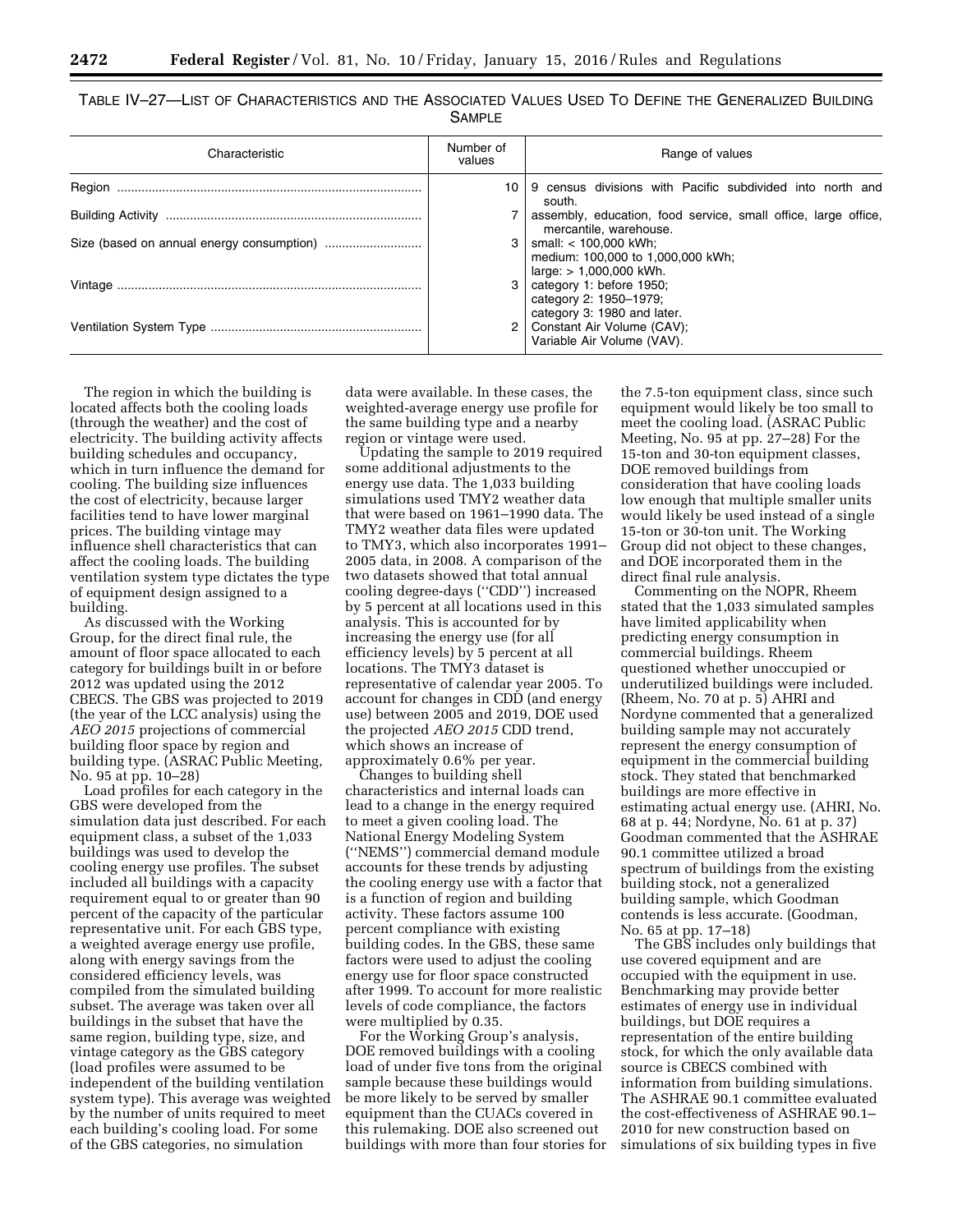climate locations, a more restricted sample than what is incorporated in the GBS.

### 2. Commercial Warm Air Furnaces

For CWAFs, DOE calculated the energy use associated with providing space heating in a representative sample of U.S commercial buildings and multifamily residential buildings. The CWAF annual energy consumption includes the gas and oil fuel used for space heating and the auxiliary electrical use associated with the furnace electrical components.

DOE estimated the heating load of CWAFs in commercial buildings and multi-family buildings by developing building samples for each of the two equipment classes covered by the standards based on CBECS 2003 and 2009 Residential Energy Consumption Survey (RECS 2009).67 DOE used the heating energy consumption reported in CBECS 2003 or RECS 2009, which is based on the existing heating system, to calculate the space heating load of each building. The heating load represents the amount of heating required to keep a building comfortable throughout an average year. This approach captures the variability in heating loads due to factors such as building activity, schedule, occupancy, local weather, and shell characteristics. The heating load estimates from CBECS 2003 and RECS 2009 were adjusted for average weather conditions, existing CWAF equipment efficiency, and for projected improvements to the building shell efficiency.

Commenting on the NOPR, Goodman, Rheem, and AHRI stated that CBECS 2003 is outdated. (CWAF: Goodman, No. 23 at p. 4; Rheem, No. 23 at p. 6; AHRI, No. 26 at pp. 5–6) Goodman and AHRI further stated that DOE should use CBECS 2012 data when it is released in May 2015. (CWAF: Goodman, No. 23 at p. 4; AHRI, No. 26 at pp. 5–6) For the direct final rule, DOE used CBECS 2012 building sample characteristics to determine the CWAFs sample; 68 however, DOE continued to use CBECS 2003 data for all other portions of its analysis because the energy use data for

CBECS 2012 was not available at the time of the analysis.69

In addition, Goodman and AHRI stated that DOE should not consider RECS data as part of the CWAF rulemaking. (CWAF: Goodman, No. 23 at p. 4; AHRI, No. 26 at pp. 5–6) Goodman stated that CWAFs installed in residential homes comprise a negligible percentage of CWAF installations. (CWAF: Goodman, No. 23 at p. 4) DOE believes that including CWAFs used in residential buildings provides a more complete picture of CWAF energy use, and that RECS provides data that reasonably represent multi-family buildings that use CWAFs. Based on RECS 2009 data, DOE estimates that about two percent of commercial furnaces are used in multifamily residential applications.70

To calculate CWAF energy consumption at each considered efficiency level, DOE determined the burner operating hours and equipment input capacity for each building. DOE used the equipment output capacity (determined using the TE rating) and the heating load in each building to determine the burner operating hours. DOE assigned the representative 250 kBtu/h input capacity for all CWAF efficiency levels.

Commenting on the CWAF NOPR, Rheem stated that it is unreasonable to assume that the burner and blower runtime will vary to the extent that DOE estimated (nearly 0-percent on-time to 100-percent on-time in any range of applications). Rheem stated that the unreasonable burner and blower ontime assumption inflates the energy consumption at the baseline efficiency level and proportionately inflates the savings from higher efficiency. (CWAF: Rheem, No. 26 at p. 6) On the other hand, GTI stated that on any given building there is significant diversity in unit run-times. (GTI, Public Meeting Transcript, No. 17 at p. 105) In response, DOE did not arbitrarily assume burner operating hours would apply to each CWAF sample. Rather, the burner operating hours are based on the annual heating energy use reported for sample buildings in CBECS 2003 and RECS 2009, as well as the assumed representative equipment input capacity. A wide range of burner operating hours is reflective of actual CWAF operation because some CWAFs in buildings with multiple furnaces may have limited use, while other CWAFs

may serve very large building heating loads.

Trane stated that many local building codes require major building renovations to meet new building standards, affecting the energy efficiency of the building stock and in turn, the calculation of energy use. (CWAF: Trane, No. 27 at p. 8) Goodman made a similar comment. (CWAF: Goodman, No. 23 at p. 4)

DOE accounted for changes in building shell efficiency using the building shell efficiency index derived from the NEMS simulation performed for EIA's *Annual Energy Outlook 2015*  (*AEO 2015*),71 which projects changes in average building shell performance in the future. On average, this decreases the projected heating load for 2019 by 13 percent compared with the CBECS or RECS-derived values.

For the NOPR, DOE assumed that all CWAFs use single-stage permanent split capacitor motors. Lennox suggested that the analysis should take into account the impact of variable frequency drives that are called for under ASHRAE 90.1. Lennox stated that variable frequency drives will adjust the speed of the fans and reduce the energy use in certain applications. (CWAF: Lennox, Public Meeting Transcript, No. 17 at p. 101)

For the direct final rule, DOE used the average fan power values from the CUAC analysis. These fan power values include variable frequency drives for the very large CUAC equipment class.

For condensing CWAFs, DOE's NOPR analysis accounted for the increased blower fan electricity use in the field in both heating and cooling mode due to the presence of the secondary heat exchanger. DOE also accounted for condensate line freeze protection or a condensate pump electricity use for a fraction of installations. Condensing CWAFs installed outdoors that are located in regions with an outdoor design temperature of ≤32 °F, which constitute roughly 90 percent of gasfired CWAFs based on location data from CBECS 2003 and RECS 2009, were assumed to require condensate freeze protection. All oil-fired CWAFs are assumed to be installed indoors so condensate line freeze protection was assumed to not be needed.

Lennox stated that condensing CWAFs designs require secondary heat exchangers, which increase static pressure in the airstream and pressure drop within the heat exchanger. This additional resistance must be overcome

<sup>67</sup>EIA, 2009 Residential Energy Consumption Survey (Available at: *[http://www.eia.gov/](http://www.eia.gov/consumption/residential/) [consumption/residential/](http://www.eia.gov/consumption/residential/)*) (Last accessed April 10, 2013).

<sup>68</sup>Energy Information Administration (EIA), 2003 Commercial Building Energy Consumption Survey (Available at: *[http://www.eia.gov/consumption/](http://www.eia.gov/consumption/commercial/) [commercial/](http://www.eia.gov/consumption/commercial/)*) (Last accessed April 10, 2013). Note: CBECS 2012 is currently in development but not all of the necessary data was available in time for this rulemaking.

<sup>69</sup>The full CBECS 2012 dataset is expected to be available in February 2016.

<sup>70</sup>EIA, 2009 Residential Energy Consumption Survey (Available at: *[http://www.eia.gov/](http://www.eia.gov/consumption/residential/) [consumption/residential/](http://www.eia.gov/consumption/residential/)*) (Last accessed April 10, 2013).

<sup>71</sup>Energy Information Administration (EIA), *Annual Energy Outlook 2015* (*AEO 2015*) Full Version (Available at: *[http://www.eia.gov/forecasts/](http://www.eia.gov/forecasts/aeo/) [aeo/](http://www.eia.gov/forecasts/aeo/)*) (Last accessed May 15, 2015).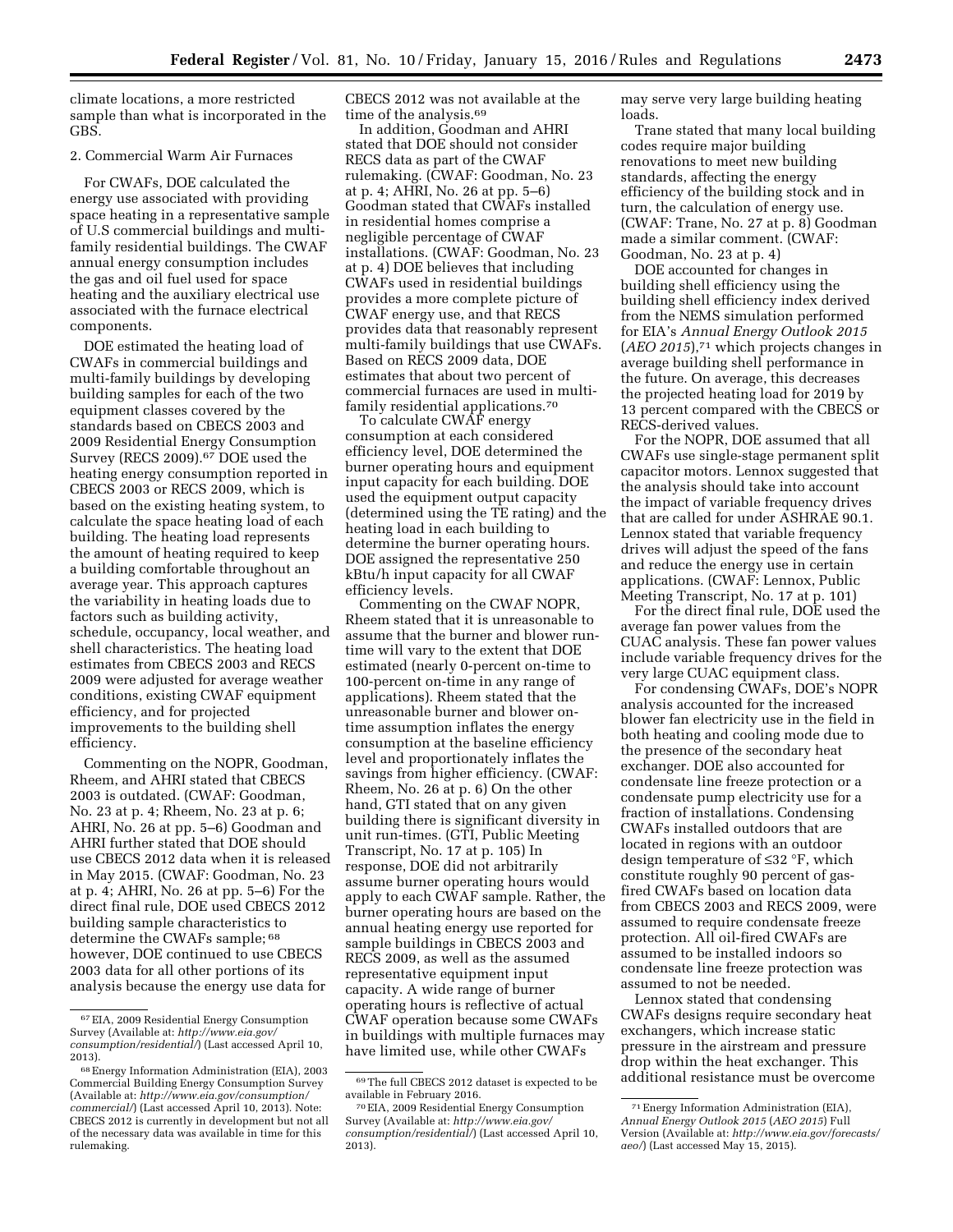with increased electrical power at all operating conditions, including in cooling and ventilation mode. (CWAF: Lennox, No. 22 at p. 6) Additionally, Lennox stated that enhancements that increase internal heat exchanger pressure drop will be needed to improve heat transfer, resulting in an increase in combustion air blower energy use. Further improvements to air-side heat transfer are needed through the use of baffles or increased airflow levels, which increase blower pressure drop and increase fan power. (CWAF: Lennox, No. 22 at p. 6) For the direct final rule analysis, DOE refined its approach to include the impact of condensing design on ventilation fan power. DOE's updated methodology resulted in 25 percent greater electricity use for condensing gas-fired CWAFs compared to non-condensing designs.

GTI, Goodman, AHRI, and Rheem stated that an 82-percent TE minimum standard will require a larger heat exchanger or other design changes that will restrict the airflow through the unit, which will increase the electricity use of the blower motor. (CWAF: GTI, Public Meeting Transcript, No. 17 at p. 104; Goodman, No. 23 at p. 2; Rheem, No. 25 at pp. 4–5; AHRI, No. 26 at p. 6) DOE concluded that the static pressure difference for 82-percent TE compared to baseline equipment is very small in terms of increased electricity use, because the increase in heat exchanger size in going from baseline equipment to 82-percent TE is not large enough to cause an increase in static pressure that would be relevant in terms of DOE's analysis. Therefore, DOE did not include higher electricity use for this efficiency level.

## *F. Life-Cycle Cost and Payback Period Analysis*

DOE conducted LCC and PBP analyses to evaluate the economic impacts on representative commercial consumers of potential energy conservation standards for CUACs 72 and CWAFs. The effect of new or amended energy conservation standards

on commercial consumers usually involves a reduction in operating cost and an increase in purchase cost. DOE uses the following two metrics to measure commercial consumer impacts:

• The LCC (life-cycle cost) is the total commercial consumer expense of an equipment over the life of that equipment, consisting of total installed cost (manufacturer selling price, distribution chain markups, sales tax, and installation costs) plus operating costs (expenses for energy use, maintenance, and repair). To compute the operating costs, DOE discounts future operating costs to the time of purchase and sums them over the lifetime of the equipment.

• The PBP (payback period) is the estimated amount of time (in years) it takes commercial consumers to recover the increased purchase cost (including installation) of more-efficient equipment through lower operating costs. DOE calculates the PBP by dividing the change in purchase cost at higher efficiency levels by the change in annual operating cost for the year that amended or new standards are assumed to take effect.

For any given efficiency level, DOE measures the change in LCC relative to the LCC in the no-new-standards case, which reflects the estimated efficiency distribution of CUACs or CWAFs in the absence of new or amended energy conservation standards. In contrast, the PBP for a given efficiency level is measured relative to the baseline equipment.

For each considered efficiency level in each equipment class, DOE calculated the LCC and PBP for the nationally representative sets of commercial consumers described in the preceding section. For each sample building, DOE determined the energy consumption for the covered equipment and the appropriate energy prices, thereby capturing variability in energy consumption and energy prices.

Inputs to the calculation of total installed cost include the cost of the equipment—which includes MPCs, manufacturer, wholesaler, and contractor markups, and sales taxes and installation costs. Inputs to the calculation of operating expenses

include annual energy consumption, energy prices and price projections, repair and maintenance costs, equipment lifetimes, and discount rates. DOE created distributions of values for equipment lifetime, discount rates, and sales taxes to account for their uncertainty and variability.

The computer model DOE uses to calculate the LCC and PBP, which incorporates Crystal BallTM (a commercially-available software program), relies on a Monte Carlo simulation to incorporate uncertainty and variability into the analysis. The Monte Carlo simulations randomly sample input values from the probability distributions and the consumer samples. The model calculated the LCC and PBP for products at each efficiency level for 10,000 buildings per simulation run.

DOE calculates the LCC and PBP for commercial consumers as if each were to purchase new equipment in the expected year of compliance with amended standards. As discussed in section III.C, for the TSLs that represent the recommended standards, the compliance dates for CUACs are January 1, 2018, for the first tier of standards, and January 1, 2023 for the second tier of standards, For CWAFs, the compliance date for the new standards is January 1, 2023. For all other TSLs examined by DOE, the compliance January 1, 2019 compliance date would apply. For purposes of the LCC and PBP analysis, DOE used 2019 as the first full year of compliance for all TSLs.

For CUACs, the energy savings estimates for the efficiency levels associated with the equipment classes that have electric resistance heating or no heating were used in the LCC and PBP analysis to represent the equipment classes with all other types of heating.

Table IV–28 and Table IV–29 summarize the approach and data DOE used to derive inputs to the LCC and PBP calculations. The subsections that follow provide further discussion. Details of the spreadsheet models, and of all the inputs to the LCC and PBP analyses, are contained in chapter 8 of the direct final rule TSDs and their appendices.

<sup>72</sup>As indicated previously, DOE did not conduct LCC and PBP analyses for CUHPs because an energy use analysis was not performed for this equipment.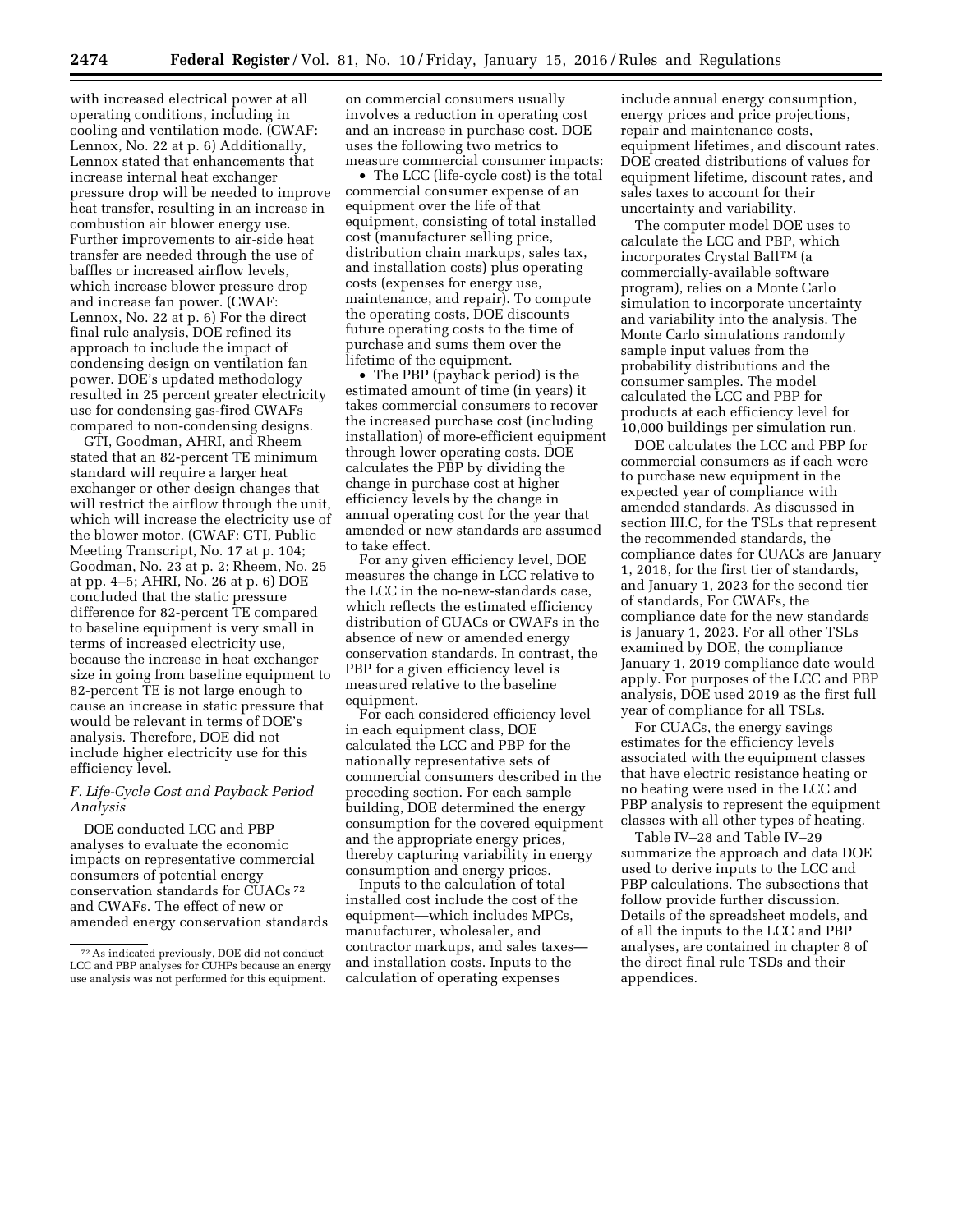## TABLE IV.28—SUMMARY OF INPUTS AND METHODS FOR THE LCC AND PBP ANALYSIS: SMALL, LARGE, AND VERY LARGE COMMERCIAL PACKAGE AIR CONDITIONING AND HEATING EQUIPMENT \*

| Inputs | Method/source                                                                                                                                             |
|--------|-----------------------------------------------------------------------------------------------------------------------------------------------------------|
|        | Derived by multiplying MPCs by manufacturer, wholesaler, and contractor markups and sales<br>tax, as appropriate. No change over time.                    |
|        | Baseline installation cost determined with data from RS Means. Estimated increase in cost<br>with increased efficiency as a function of equipment weight. |
|        | See section IV.E.1.                                                                                                                                       |
|        | tariff data.                                                                                                                                              |
|        | Based on AEO 2015 price forecasts.                                                                                                                        |
|        | Based on RS Means data. Cost varies by efficiency level.                                                                                                  |
|        | Derived from shipments model.                                                                                                                             |
|        | Caclulated as the weighted average cost of capital for businesses purchasing CUACs. Primary<br>data source was Damodaran Online.                          |
|        |                                                                                                                                                           |

\* References for the data sources mentioned in this table are provided in the sections following the table or in chapter 8 of the direct final rule TSD.

# TABLE IV.29—SUMMARY OF INPUTS AND METHODS FOR THE LCC AND PBP ANALYSIS: COMMERCIAL WARMAIR FURNACES \*

| Inputs | Method/Source                                                                                                                                                                                                                            |
|--------|------------------------------------------------------------------------------------------------------------------------------------------------------------------------------------------------------------------------------------------|
|        | Derived by multiplying MPCs by manufacturer, wholesaler, and contractor markups and sales<br>tax, as appropriate. Used historical data to derive a price scaling index to forecast product<br>costs.                                     |
|        | Cost determined with data from RS Means. Cost increases with efficiency.                                                                                                                                                                 |
|        | The total fuel use plus electricity use per year. Number of operating hours and energy use<br>based on the 2003 CBECS and 2009 RECS.                                                                                                     |
|        | Natural Gas: Based on EIA's Natural Gas Navigator data for 2012. Fuel Oil and LPG: Based<br>on EIA's State Energy Consumption, Price, and Expenditures Estimates (SEDS) for 2012.<br>Electricity: Based on EIA's Form 826 data for 2012. |
|        | Based on AEO 2015 price forecasts.                                                                                                                                                                                                       |
|        | Based on RS Means data. Assumed variation in cost by efficiency.                                                                                                                                                                         |
|        | Gas-fired CWAF: Based on the 2014 NOPR for CUAC equipment.                                                                                                                                                                               |
|        | Oil-fired CWAF: Based on the residential oil-fired furnace lifetime distribution in the 2009 resi-<br>dential furnaces direct final rule.                                                                                                |
|        | Caclulated as the weighted average cost of capital for businesses purchasing CWAFs. Pri-<br>mary data source was Damodaran Online.                                                                                                       |
|        |                                                                                                                                                                                                                                          |

\* References for the data sources mentioned in this table are provided in the sections following the table or in chapter 8 of the direct final rule TSD.

## 1. Equipment Cost

To calculate commercial consumer equipment costs, DOE multiplied the MPCs developed in the engineering analysis by the markups described in section IV.D (along with sales taxes). DOE used different markups for baseline equipment and higher-efficiency equipment, because DOE applies an incremental markup to the increase in MSP associated with higher-efficiency equipment.

The equipment costs estimated in the engineering analysis refer to costs when the analysis was conducted. To project the costs in the compliance years, DOE developed cost trends based on historical trends.

For CUACs, DOE derived an inflationadjusted index of the producer price index (PPI) for ''unitary airconditioners, except air source heat

pumps'' from 1978 to 2014.73 Although the inflation-adjusted PPI index shows a long-term declining trend, data for the last decade have shown a flat-to-slightly rising trend. Given the uncertainty as to which of the trends will prevail in coming years, DOE chose to apply a constant price trend (2013 levels) for the LCC and PBP analysis.

Commenting on the CUAC/CUHP NOPR, ASAP encouraged DOE to attempt to capture price trends of technologies that can improve efficiency of air conditioners and heat pumps. In its view, the prices of technologies used in high-efficiency equipment are likely to decline much faster than the total price of the equipment. With respect to CUACs and CUHPs, ASAP expects the prices of brushless permanent magnet

fan motors and variable-speed supply fans to decline faster than the total price of the equipment. ASAP recommended that DOE use a component-based price trend. (ASAP, No. 69 at p. 8)

DOE acknowledges that the price of more recently introduced components may decline faster than the total price of the equipment. However, it is not aware of data that would allow estimation of a trend for such components and ASAP provided none. Accordingly, DOE did not use a separate price trend for technologies used in high-efficiency equipment.

For CWAFs, DOE used the historic trend in the PPI for ''Warm air furnaces'' 74 to estimate the change in price between the present and the compliance years. The inflation-

<sup>73</sup>Product series ID: PCU333&415333415E: Unitary air-conditioners, except air source heat pumps. (Available at: *[www.bls.gov/ppi/](http://www.bls.gov/ppi/)*).

<sup>74</sup>Product series ID: PCU333415333415C: Warm air furnaces including duct furnaces, humidifiers and electric comfort heating. (Available at: *[http://](http://www.bls.gov/ppi/) [www.bls.gov/ppi/](http://www.bls.gov/ppi/)*).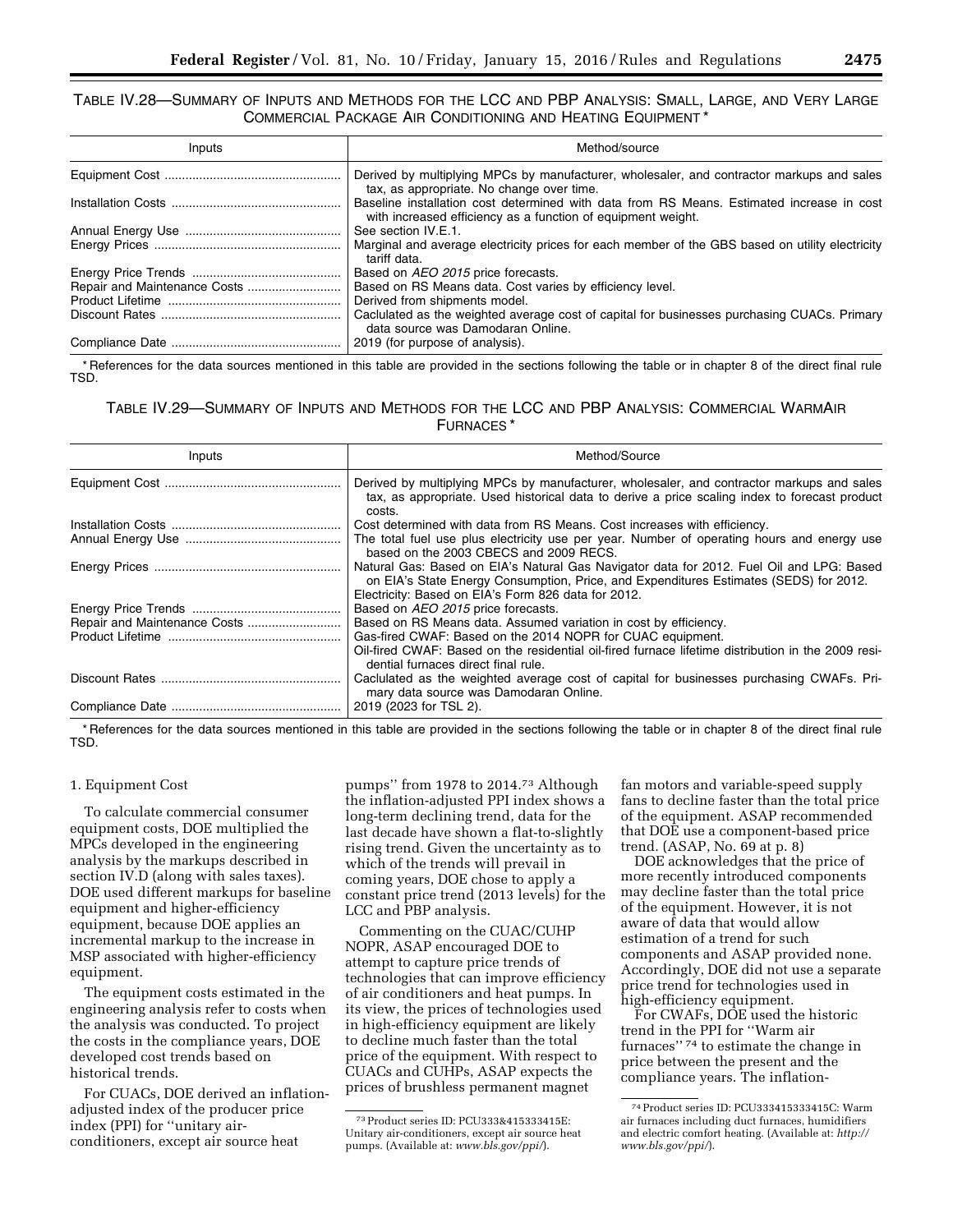adjusted PPI for ''Warm air furnaces'' shows a small rate of annual price decline.

## 2. Installation Cost

Installation cost includes labor, overhead, and any miscellaneous materials and parts needed to install the equipment.

# a. Small, Large, and Very Large Commercial Package Air Conditioning and Heating Equipment

For the CUAC/CUHP NOPR, DOE derived installation costs for CUACs equipment from current RS Means data.75 Based on these data, DOE concluded that data for 7.5-ton, 15-ton, and 30-ton rooftop air conditioners would be sufficiently representative of the installation costs for the ≥65,000 Btu/h to <135,000 Btu/h, ≥135,000 Btu/ h to <240,000 Btu/h, and ≥240,000 Btu/ h to <760,000 Btu/h air conditioning equipment classes, respectively. Within a given capacity (equipment class), DOE chose to vary installation costs in direct proportion to the physical weight of the equipment. The weight of the equipment in each class and efficiency level was determined through the engineering analysis. Because labor rates vary significantly in each region of the country, DOE used RS Means data to identify how installation costs vary among regions and incorporated these costs into the analysis.

Commenting on the CUAC/CUHP NOPR, Carrier stated that RS Means should be used for installation cost based on unit tonnage, not weight or physical characteristics. (Carrier, No. 48 at p. 6) Trane and Goodman commented that RS Means underestimates installation costs. (Trane, No. 63 at p. 9; Goodman, No. 65 at p. 19) Rheem stated that the costs should include regional adjustments and demolition costs for removal of existing equipment. (Rheem, No. 70 at p. 5)

The Working Group debated the validity of DOE's method to vary installation costs in direct proportion to the physical weight of the equipment, and also discussed the cost of using a crane and whether the cost varies with efficiency. (ASRAC Public Meeting, No. 95 at pp. 103–126) DOE found that crane costs do not vary except past a threshold that is not relevant for this equipment. Because the Working Group did not find a compelling basis to recommend changes to DOE's method, DOE retained the approach used in the NOPR for the direct final rule (ASRAC Public Meeting, No. 96 at pp. 202–235).

However, for a certain fraction of the market, DOE included additional costs for installing a conversion curb to accommodate equipment designs with large footprints. The cost was based on several factors, including equipment class, weight, and brand. As discussed by the Working Group, the fraction of the market that would require a conversion curb increases with efficiency. (ASRAC Public Meeting, No. 98 at pp. 17–20) The conversion curb costs for the small, large and very large CUAC equipment classes are \$1,000, \$1,750, and \$4,000, respectively. (ASRAC Public Meeting, No. 96 at pp. 235–237) The installation costs used for the direct final rule include removal of existing equipment.

Carrier expressed concern that the variable-speed fan technology applied to supply fans at higher efficiency levels may have an additional cost increase to customers who are replacing equipment. It noted that many of these older building designs may need either the ductwork and/or the diffusers to be modified or replaced, as their designs may not be capable of managing the lower velocities that will occur with variable-speed supply fans. It added that if the ductwork/diffuser designs are not capable of these reduced velocities, then significant thermal discomfort can result and may actually cause increased equipment run-time due to poor air distribution within the occupied space. (Carrier, No. 48 at p. 2)

Based on the Working Group discussions, DOE included additional installed costs for adding controls (*e.g.,*  thermostats) in CAV buildings to accommodate SAV and VAV equipment designs. (ASRAC Public Meeting, No. 95 at pp. 126–134) However, DOE did not include additional costs for replacing diffusers based on research commissioned by ASHRAE.76 The research found that diffusers used in CAV buildings can also be used to accommodate single-zone SAV and VAV equipment. Specifically, CAV diffusers can provide proper air distribution for air volumes as low as 10-percent of full volume. (ASRAC Public Meeting, No. 96 at pp. 238–247)

### b. Commercial Warm Air Furnaces

For the CWAF NOPR, DOE used data from the 2013 RS Means Mechanical Cost Data 77 to estimate the baseline

installation cost. For CWAFs with condensing designs, DOE accounted for additional installation costs for condensate removal, which includes condensate drainage, freeze protection, and treatment. DOE also accounted for meeting the venting requirements for oil-fired commercial warm air furnaces, as well as for the small fraction of gas commercial warm air furnaces installed indoors.

Commenting on the CWAF NOPR, AGA stated that if the revised standard mandates condensing technology, installing condensing furnaces in many existing buildings would require additional installation requirements and costs to properly address condensate disposal issues, including the freezing of the condensate for commercial furnaces in outdoor installations that are typical for commercial buildings. AGA stated that DOE has not fully considered these added installation costs in its analysis. (CWAF: AGA, No. 20 at p. 2)

In the NOPR (as well as for the direct final rule), DOE included the cost of condensate disposal in the installation cost for condensing CWAFs in indoor and outdoor installations. It included the cost of a condensate pipe, condensate pump, use of heat tape for outdoor installations, additional electrical outlet for heat tape and condensate pump, and condensate neutralizer, when applicable, based on the installation location of the CWAFs and building characteristics reported in CBECS 2003 and RECS 2009. The use of heat tape was determined based on weather data from NOAA. DOE notes that the adopted standards do not require condensing technology. The details of the condensate removal costs are provided in appendix 8D of the direct final rule TSD.

AHRI stated that the standards may increase the size of the unit, which would potentially require rework of the installation platform. (CWAF: AHRI, No. 17 at pp. 185–186) Similarly, Lennox stated that DOE should consider the cost involved in converting existing building stock to accept larger footprint products and the renovation needed to accept a larger roof curb or an adapter curb. (CWAF: Lennox, No. 22 at p. 10)

DOE assumed in the engineering analysis that the increase in condensing CWAF unit size from the use of larger heat exchangers would only impact the height, and no change in the cabinet size of higher efficiency non-condensing CWAFs would be needed. Furthermore, the CUAC analysis already accounted for additional costs for installing a

<sup>75</sup>*<http://www.rsmeansonline.com>*; Accessed March 27, 2013.

<sup>76</sup>Arens, et al. Thermal and air quality acceptability in buildings that reduce energy by reducing minimum airflow from overhead diffusers. ASHRAE RP–1515: Final Report, Center for the Built Environment—University of California, Berkeley (2012).

<sup>77</sup>RS Means, 2013 Mechanical Cost Data (Available at: *[http://](http://rsmeans.reedconstructiondata.com/60023.aspx)*

*[rsmeans.reedconstructiondata.com/60023.aspx](http://rsmeans.reedconstructiondata.com/60023.aspx)*) (Last accessed April 10, 2013).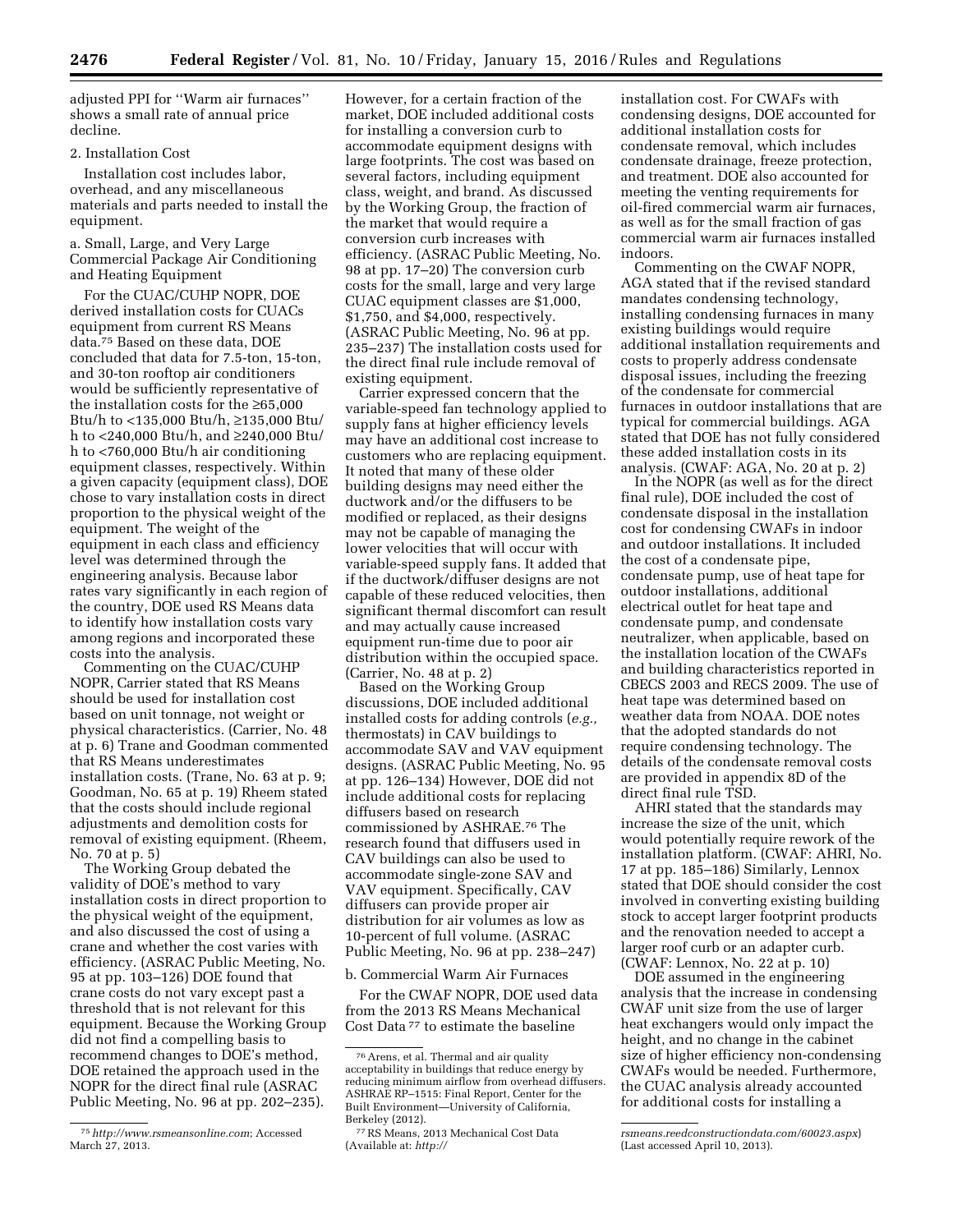conversion curb to accommodate equipment designs with larger footprints, making it unnecessary to consider such costs for CWAFs, most of which are packaged with CUACs.

AHRI stated that although 82-percent TE CWAFs are not designed for condensing, there will be conditions that make condensate production a much greater concern than for indoor furnaces. (CWAF: AHRI, No. 26 at p. 2) Goodman stated that in field installations, the likelihood of condensate production in 82-percent TE weatherized CWAFs is much higher than in the lab, particularly in cold climates and at higher altitudes. Goodman stated that prolonged exposure to condensate in 82-percent TE CWAFs will corrode major components within the CWAFs and will lead to reliability issues. (CWAF: Goodman, No. 23 at pp. 2–3) Similarly, Trane stated that there are condensate issues for both 82-percent TE and condensing CWAFs that will need to be addressed by the installer. Trane stated that to have a redundant protection against roof membrane failure, builders or installers may need to upgrade the roof around the CWAFs, which was not taken into account in DOE's analysis. Trane added that 82-percent TE CWAFs still need heat tape to be energized continuously in the winter months for the condensate not to freeze, which DOE's analysis did not take into account. (CWAF: Trane, No. 27 at p. 7) Lennox stated that due to the introduction of condensate at 82-percent TE and above, many components will be susceptible to corrosion. (CWAF: Lennox, No. 22 at p. 10)

As discussed with the Working Group, for the direct final rule analysis, DOE did not apply a cost of a condensate withdrawal system or heat tape for non-condensing CWAFs (*i.e.,*  82-percent TE) because these models do not produce enough condensate to require withdrawal from the unit, as is shown by the lack of equipment at this efficiency that require the use a condensate withdrawal system in the installation and operation manual. DOE did not apply redundant protection against roof membrane failure for condensing CWAFs, because it assumed that roof changes would already be done to accommodate the condensate from the CUAC unit (see section IV.F.2.a). See appendix 8D of the CWAF direct final rule TSD for more details.

Trane stated that calculating the total installed cost for the furnace separately from the entire rooftop unit (''RTU'') is not realistic, as replacing a failed CWAF would incur the full cost of the RTU even if the cooling side was still

operating. (CWAF: Trane, Public Meeting Transcript, No. 17 at p. 128) Lennox agreed with this view. (CWAF: Lennox, Public Meeting Transcript, No. 17 at p. 130)

DOE's analyses for CWAFs and CUACs accounted for the likelihood that failure of either the CWAF or the CUAC would lead to replacement of the entire RTU. In calculating installation costs for CWAFs, DOE took into account only the additional costs that would be required for the furnace component, since all other installation components are already accounted for in the CUAC analysis.

## 3. Annual Energy Consumption

The calculation of annual per-unit energy consumption at each considered efficiency level is described above in section IV.E.

DOE typically considers the potential for a rebound effect, which occurs when a piece of equipment that is made more efficient is used more intensively, such that the expected energy savings from the efficiency improvement may not fully materialize.

Commenting on the CUAC/CUHP NOPR, Rheem agreed that it is appropriate to not include a rebound effect. (CUAC: Rheem, No. 70 at p. 7) Commenting on the CWAF NOPR, Rheem stated generally that no rebound effect exists for a commercial furnace because the person who pays the energy bill is usually not the building occupant, but such an effect could exist where the person who pays the energy bill is also the building occupant. (CWAF: Rheem, No. 25 at p. 7) AHRI agreed that there is minimum rebound effect associated with a higher efficiency standard for commercial furnaces. (CWAF: AHRI, No. 26 at p. 6) In contrast, Trane commented that DOE had previously included a rebound effect for residential air conditioners and furnaces, and it noted that EIA includes a rebound effect for CWAFs in the AEO. It recommended that this effect be included in DOE's analyses until data are developed proving it is not warranted or until EIA drops it from the AEO. (CWAF: Trane, No. 27 at p. 7)

DOE conducted a literature review on the direct rebound effect in commercial buildings, and found very few studies, especially with regard to space heating and cooling. In a paper from 1993, Nadel describes several studies on takeback in the wake of utility lighting efficiency programs in the commercial and industrial sectors.78 The findings

suggest that in general the rebound associated with lighting efficiency programs in the commercial and industrial sectors is very small. In a 1995 paper, Eto et al.79 state that changes in energy service levels after efficiency programs have not been studied systematically for the commercial sector. They state that while pre-/post-billing analyses can implicitly pick up the energy use impacts of amenity changes resulting from program participation, the effect is usually impossible to isolate. A number of programs attempted to identify changes in energy service levels through customer surveys. Five concluded that there was no evidence of takeback, while two estimated small amounts of takeback for specific end uses, usually less than 10-percent. A recent paper by Qiu,80 which describes a model of technology adoption and subsequent energy demand in the commercial building sector, does not present specific rebound percentages, but the author notes that compared with the residential sector, rebound effects are smaller in the commercial building sector. An important reason for this is that in contrast to residential heating and cooling, HVAC operation adjustment in commercial buildings is driven primarily by building managers or owners. The comfort conditions are already established in order to satisfy the occupants, and they are unlikely to change due to installation of higherefficiency equipment. While it is possible that a small degree of rebound could occur for higher-efficiency CUACs/CUHPs and CWAFs, there is no basis to select a specific value. Because the available information suggests that any rebound would be small to negligible, DOE did not include a rebound effect for the direct final rule.

Regarding Trane's comment, DOE has confirmed that EIA includes a rebound effect for several end-uses in the commercial sector, including heating and cooling, as well as improvements in building shell efficiency in its AEO reports.81 The DOE analysis presented

80Qui, Y. (2014). Energy Efficiency and Rebound Effects: An Econometric Analysis of Energy Demand in the Commercial Building Sector. *Environmental and Resource Economics,* 59(2): 295–335.

<sup>78</sup>S. Nadel (1993). The Takeback Effect: Fact or Fiction? Conference paper: American Council for an Energy-Efficient Economy.

<sup>79</sup>Eto et al. (1995). Where Did the Money Go? The Cost and Performance of the Largest Commercial Sector DSM Programs. LBL–3820. Lawrence Berkeley National Laboratory, Berkeley, CA.

<sup>81</sup>Energy Information Administration, Commercial Demand Module of the National Energy Modeling System: Model Documentation 2013, Washington, DC, November 2013, page 57. The building shell efficiency improvement index in the AEO accounts for reductions in heating and cooling load due to building code enhancements Continued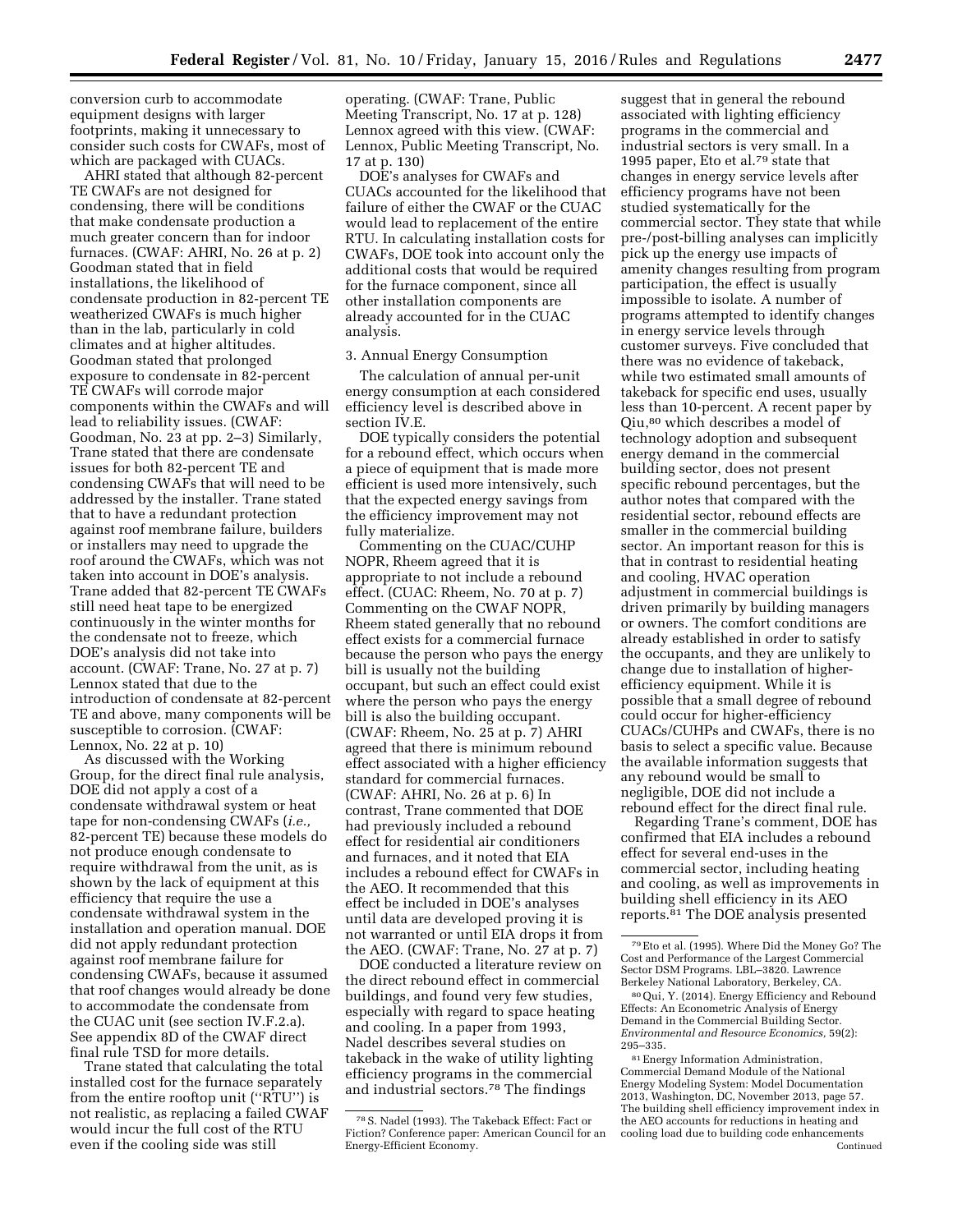here does not include either the rebound effect for building shell efficiency or the rebound effect for equipment efficiency as is included in the AEO, and therefore cannot definitively assess what the impact of including the rebound effect would have on this analysis. For example, if the building shell efficiency improvements included in the AEO reduced heating and cooling load by 10 percent and the rebound effect on building shell efficiency was assumed to be 10 percent, the total impact would be to reduce heating and cooling loads by 9 percent. The DOE analysis presented here includes only the building shell improvements from the AEO but not the rebound effect on the building shell efficiency improvements. DOE estimates that a rebound effect of 10 percent on CUAC/CUHP/CWAF efficiency for heating and cooling improvements could reduce the energy savings by 1.5 quads (10 percent) over the analysis period. However, this ignores that the rule would have saved more than 15 quads had the building shell efficiency rebound effect included in the AEO was also included in DOE's analysis.

#### 4. Energy Prices

For the CUAC/CUHP NOPR, DOE used the electricity tariff data developed for the 2004 ANOPR, which were based on tariffs from a representative sample of electric utilities, to derive marginal and average electricity prices for each member of the GBS. The approach uses tariff data that have been processed into commercial building marginal and average electricity prices.82

The CBECS 1992 and CBECS 1995 surveys provide monthly electricity consumption and demand for a large sample of buildings. DOE used these values to help develop usage patterns associated with various building types. Using these monthly values in conjunction with the tariff data, DOE calculated monthly electricity bills for each building. The average price of electricity is defined as the total electricity bill divided by total electricity consumption. Two marginal prices are defined, one for electricity demand (in \$/kW) and one for electricity consumption (in \$/kWh). These marginal prices are calculated by applying a five-percent decrement to the CBECS demand or consumption data and recalculating the electricity bill.

Using the prices derived from the above method, an average price and a marginal price were assigned to each building in the GBS. For each member of the GBS, these prices were calculated as the average, weighted by floor space and survey sample weight, of all buildings in the CBECS 1992 and 1995 data meeting the set of characteristics defining the generalized building (*i.e.,*  region, vintage, building activity, and building energy consumption). As most tariffs are seasonal, average and marginal prices are calculated separately for summer (May-September) and winter.

The average summer or winter electricity price multiplied by the baseline summer or winter electricity consumption for equipment of a given capacity defines the baseline LCC. For each efficiency level, the operating cost savings are calculated by multiplying the electricity consumption savings (relative to the baseline) by the marginal consumption price and the electricity demand reduction by the marginal demand price. The consumer's electricity bill is only affected by the electricity demand reduction that is coincident with the building's monthly peak load. Air-conditioning loads are strongly, but not perfectly, peakcoincident. Divergences between the building peak and the air conditioning peak were accounted for by multiplying the electricity demand reduction by a random factor drawn from a triangular distribution centered at  $0.9 + / -0.1$ .

The tariff-based prices were updated to 2013 using the commercial electricity price index published in the *AEO*  (editions 2009 through 2012). An examination of data published by the Edison Electric Institute 83 indicates that the rate of increase of marginal and average prices is not significantly different, so the same factor was used for both pricing estimates.

There were no comments on the NOPR methodology, and DOE retained the approach used for NOPR for the direct final rule.

For CWAFs, DOE derived average and marginal monthly energy prices for a number of geographic areas in the United States using the latest data from EIA (Form 861 data <sup>84</sup> to calculate commercial electricity prices, Natural Gas Navigator 85 to calculate commercial

natural gas prices, and State Energy Data System (SEDS)<sup>86</sup> to calculate LPG and fuel oil prices) and monthly energy price factors that it developed. Average energy prices are applied to the no-newstandards case energy use, while marginal prices are applied to the differential energy use from the higher efficiency options. This process assigns an appropriate energy price to each commercial building and household in the sample, depending on its sector (commercial or residential) and location.

AGA stated that DOE's methodology for calculating marginal natural gas prices results in higher prices than using individual natural gas utility tariffs, thus overstating the energy cost savings. (CWAF: AGA, No. 20 at p. 2) However, AGA did not provide data on natural gas utility tariffs that would enable DOE to modify its method. As a result, DOE could not evaluate whether AGA's claim is based on a sample that is representative of CWAFs users. Thus, DOE retained the approach used in the NOPR for the direct final rule.

For CUACs and CWAFs, to estimate energy prices in future years, DOE multiplied the recent energy prices by the forecast of annual change in national-average commercial energy prices in the Reference case from *AEO 2015,* which has an end year of 2040. To estimate price trends after 2040, DOE used the average annual rate of change in prices from 2030 to 2040.

For further discussion of energy prices, see chapter 8 of the direct final rule TSDs.

### 5. Maintenance and Repair Costs

Maintenance costs are expenses associated with ensuring continued operation of the covered equipment over time. DOE developed maintenance costs for its analysis using 2013 RS Means Facilities Maintenance & Repair Cost Data.87 These data provide estimates of person-hours, labor rates, and materials required to maintain commercial air conditioning equipment and furnaces.

In response to the CUAC/CUHP NOPR, AHRI and Nordyne commented that RS Means maintenance costs do not reflect the normal amounts incurred by customers, which is double RS Means. (AHRI, No. 68 at p. 44; Nordyne, No. 61

and other improvements that could reduce the buildings need for heating and cooling.

<sup>82</sup>Coughlin, K., C. Bolduc, R. Van Buskirk, G. Rosenquist and J.E. McMahon. Tariff-based Analysis of Commercial Building Electricity Prices. 2008. Lawrence Berkeley National Laboratory: Berkeley, CA. Report No. LBNL–55551.

<sup>83</sup>Edison Electric Institute. EEI Typical Bills and Average Rates Report (bi-annual, 2007–2012).

<sup>84</sup> Energy Information Administration (EIA), Survey form EIA–861—Annual Electric Power Industry Report (Available at: *[http://www.eia.gov/](http://www.eia.gov/electricity/data/eia861/index.html) [electricity/data/eia861/index.html](http://www.eia.gov/electricity/data/eia861/index.html)*) (Last accessed

<sup>85</sup> Energy Information Administration (EIA), Natural Gas Navigator (Available at: *[http://](http://tonto.eia.doe.gov/dnav/ng/ng_pri_sum_dcu_nus_m.htm)*

*[tonto.eia.doe.gov/dnav/ng/ng](http://tonto.eia.doe.gov/dnav/ng/ng_pri_sum_dcu_nus_m.htm)*\_*pri*\_*sum*\_*dcu*\_*nus*\_ *[m.htm](http://tonto.eia.doe.gov/dnav/ng/ng_pri_sum_dcu_nus_m.htm)*) (Last accessed July 15, 2015).

<sup>86</sup>Energy Information Administration (EIA), State Energy Data System (SEDS) (Available at: *[http://](http://www.eia.gov/state/seds/) [www.eia.gov/state/seds/](http://www.eia.gov/state/seds/)*) (Last accessed July 15, 2015).

<sup>87</sup>RS Means, 2013 Facilities Maintenance & Repair Cost Data (Available at: *[http://](http://rsmeans.reedconstructiondata.com/60303.aspx) [rsmeans.reedconstructiondata.com/60303.aspx](http://rsmeans.reedconstructiondata.com/60303.aspx)*) (Last accessed April 10, 2013).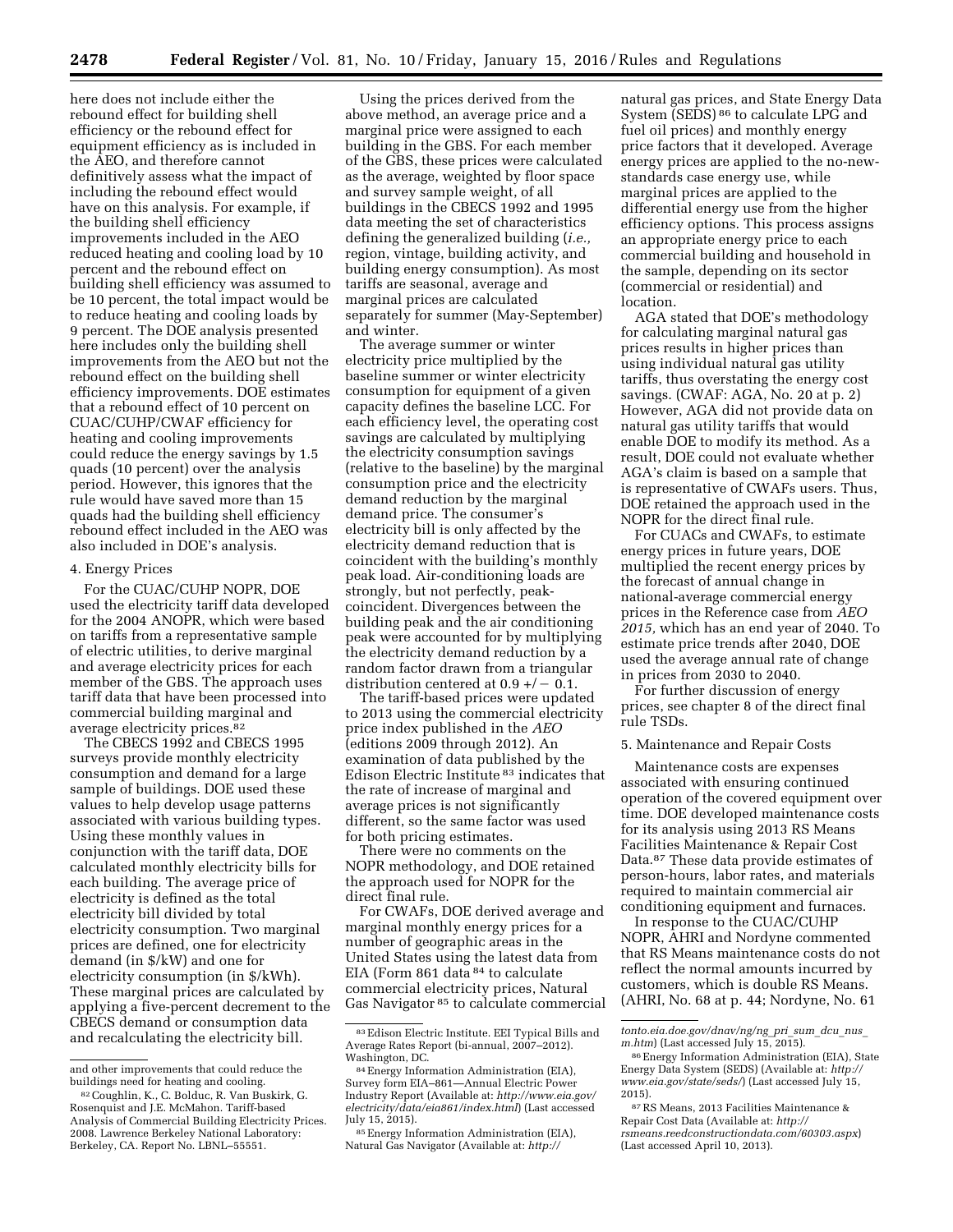at p. 38) Lennox, Goodman and Trane commented that RS Means significantly underestimates preventative maintenance costs. (Lennox, No. 60 at p. 15; Goodman, No. 65 at pp. 19–20; Trane, No. 63 at p. 9) Carrier and Goodman stated that maintenence costs are likely to increase with efficiency. (Carrier, No. 48 at pp. 5–6; Goodman, No. 65 at p. 20)

The Working Group discussed maintenence costs and generally agreed with DOE's approach. (ASRAC Public Meeting, No. 95 at pp. 139–143). Accordingly, DOE retained this approach for the direct final rule.

For the CWAF NOPR, DOE included increased maintenance costs for condensing equipment. For condensing gas-fired commercial warm air furnaces, DOE added labor and material costs to account for checking the condensate withdrawal system, including: Inspecting, cleaning, and flushing the condensate trap and drain tubes; inspecting the grounding and power connection of heat tape; checking condensate neutralizer; and checking condensate pump for corrosion and proper operation. For condensing oilfired commercial warm air furnaces, DOE added additional maintenance for installations in non-low-sulfur regions to account for extra cleaning of the heat exchanger for condensing designs, as well as checking of the condensate withdrawal system. DOE did not receive any comments on this issue, and retained the same approach for the direct final rule.

Repair costs are expenses associated with repairing or replacing components of the covered equipment that have failed.

For the CUAC/CUHP NOPR, DOE assumed that any routine or minor repairs are included in the maintenance costs. As a result, repair costs were not explicitly modeled in the LCC and PBP analysis. Instead, DOE incorporated a one-time cost for major repair (compressor replacement) as a primary input to the repair/replace consumer choice model in the shipments analysis, which models the decision between repairing a broken unit and replacing it.

DOE proposed to the Working Group to include compressor repairs in the LCC and PBP analysis because such repair work would occur regardless of whether new standards are set (ASRAC Public Meeting, No. 96 at pp. 247–248) The Working Group agreed with this proposal, and, because the Working Group estimated that compressor repairs occur later in a CUAC's life, suggested that this type of repair be assumed to take place in the 13th year. For the direct final rule, compressor repair costs

are based on material costs from Grainger (a provider of commercial and industrial supplies) and labor costs from RS Means, and are assumed to scale with equipment price. The cost is applied to 20 percent of consumers, representing the portion of the population that chooses to repair rather than replace in the no-standards case. DOE also included non-compressor repairs, conducted in the 7th year, for all consumers (ASRAC Public Meeting, No. 96 at pp. 247–248).

For CWAFs, DOE developed repair costs for its analysis using 2013 RS Means Facilities Maintenance & Repair Cost Data.88 DOE included additional repair costs for higher efficiency levels (*i.e.,* condensing furnaces).

Lennox stated that due to the introduction of condensate at a TE level of 82-percent and above, many components will be susceptible to corrosion, thus requiring components to be replaced more frequently. (CWAF: Lennox, No. 22 at p. 10) For the direct final rule, DOE assumed that all 82 percent TE CWAFs use stainless steel heat exchangers to resist corrosion; therefore, DOE did not assume any difference in repair frequency for 82 percent TE CWAFs.

See chapter 8 of the direct final rule TSDs for more details on maintenance and repair costs.

#### 6. Equipment Lifetime

Equipment lifetime is the age at which a unit of covered equipment is retired from service. For the LCC and PBP analysis, DOE develops a distribution of lifetimes to reflect variability in equipment lifetimes in the field.

a. Small, Large, and Very Large Commercial Package Air Conditioning and Heating Equipment

For the CUAC/CUHP NOPR, DOE used lifetime distributions based on calibration of the shipments model (see section IV.G.1). The mean lifetimes were 18.4 years for CUACs and 15.2 years for CUHPs. AHRI and Nordyne commented that the equipment lifetime assumptions are incorrect and that a lifetime range of 12–15 years is more appropriate for equipment in this rulemaking. (AHRI, No. 68 at p. 45; Nordyne, No. 61 at p. 35) Goodman commented that the lifetimes should be different for each equipment class. (Goodman, No. 65 at pp. 20–21)

The Working Group accepted DOE's approach of using the shipments model

to determine equipment lifetime, along with extension of the equipment lifetime due to inclusion of compressor repairs. The group asked DOE to use more recent shipments data. AHRI provided recent data, but it was not representative of entire industry shipments, so DOE continued to use the shipments data from the NOPR analysis (ASRAC Public Meeting, No. 98 at pp. 125–133). Also, as discussed later in section IV.F.8.a, DOE also incorporated AHRI's more recent data into its analysis. For the direct final rule, the LCC analysis used lifetime distributions based on the revised shipments model (see section IV.G.1), which makes distinct estimates for each of the CUAC equipment classes.

### b. Commercial Warm Air Furnaces

In addressing gas-fired CWAFs, DOE's CWAF NOPR used the same lifetime probability distribution that was developed in the NOPR analysis for small, large, and very large air-cooled commercial package air conditioning and heating equipment.89 For oil-fired CWAFs, DOE used a lifetime Weibull probability distribution based on a method that utilizes national survey data,90 which resulted in a 26-year average lifetime. DOE expects the lifetime of the equipment to not change due to any new energy efficiency standards.

Commenting on the CWAF NOPR, AHRI stated that the analysis overestimates the average lifetime of a commercial furnace, and that the proposed standard of 82-percent TE will reduce the life of the equipment. (CWAF: AHRI, No. 26 at pp. 2, 6)

As discussed with the Working Group, for the direct final rule analysis, DOE based the lifetime estimate for both gas-fired and oil-fired CWAFs on the revised CUAC lifetime. (ASRAC Public Meeting, No. 43 at p. 8) DOE does not believe a standard at 82-percent TE would reduce the life of equipment that use stainless steel heat exchangers for installations where such material would prevent corrosion issues. Therefore, as described in section IV.C.3.b, DOE assumed in its analysis that all 82 percent TE CWAFs would use stainless steel heat exchangers. In any case, DOE

<sup>88</sup>RS Means, 2013 Mechanical Cost Data (Available at: *[http://](http://rsmeans.reedconstructiondata.com/60023.aspx)*

*[rsmeans.reedconstructiondata.com/60023.aspx](http://rsmeans.reedconstructiondata.com/60023.aspx)*) (Last accessed April 10, 2013).

<sup>89</sup>Technical Support Document for Small, Large, and Very Large Commercial Package Air Conditioners and Heat Pumps Notice of Proposed Rulemaking (Available at: *[http://](http://www.regulations.gov/#!documentDetail;D=EERE-2013-BT-STD-0007-0027) [www.regulations.gov/#!documentDetail;D=EERE-](http://www.regulations.gov/#!documentDetail;D=EERE-2013-BT-STD-0007-0027)[2013-BT-STD-0007-0027](http://www.regulations.gov/#!documentDetail;D=EERE-2013-BT-STD-0007-0027)*).

<sup>90</sup>Lutz, J., A. Hopkins, V. Letschert, V. Franco, and A. Sturges. Using national survey data to estimate lifetimes of residential appliances. *HVAC&R Research* (2011) 17(5): pp. 28 (Available at: *[http://www.tandfonline.com/doi/abs/10.1080/](http://www.tandfonline.com/doi/abs/10.1080/10789669.2011.558166) [10789669.2011.558166](http://www.tandfonline.com/doi/abs/10.1080/10789669.2011.558166)*).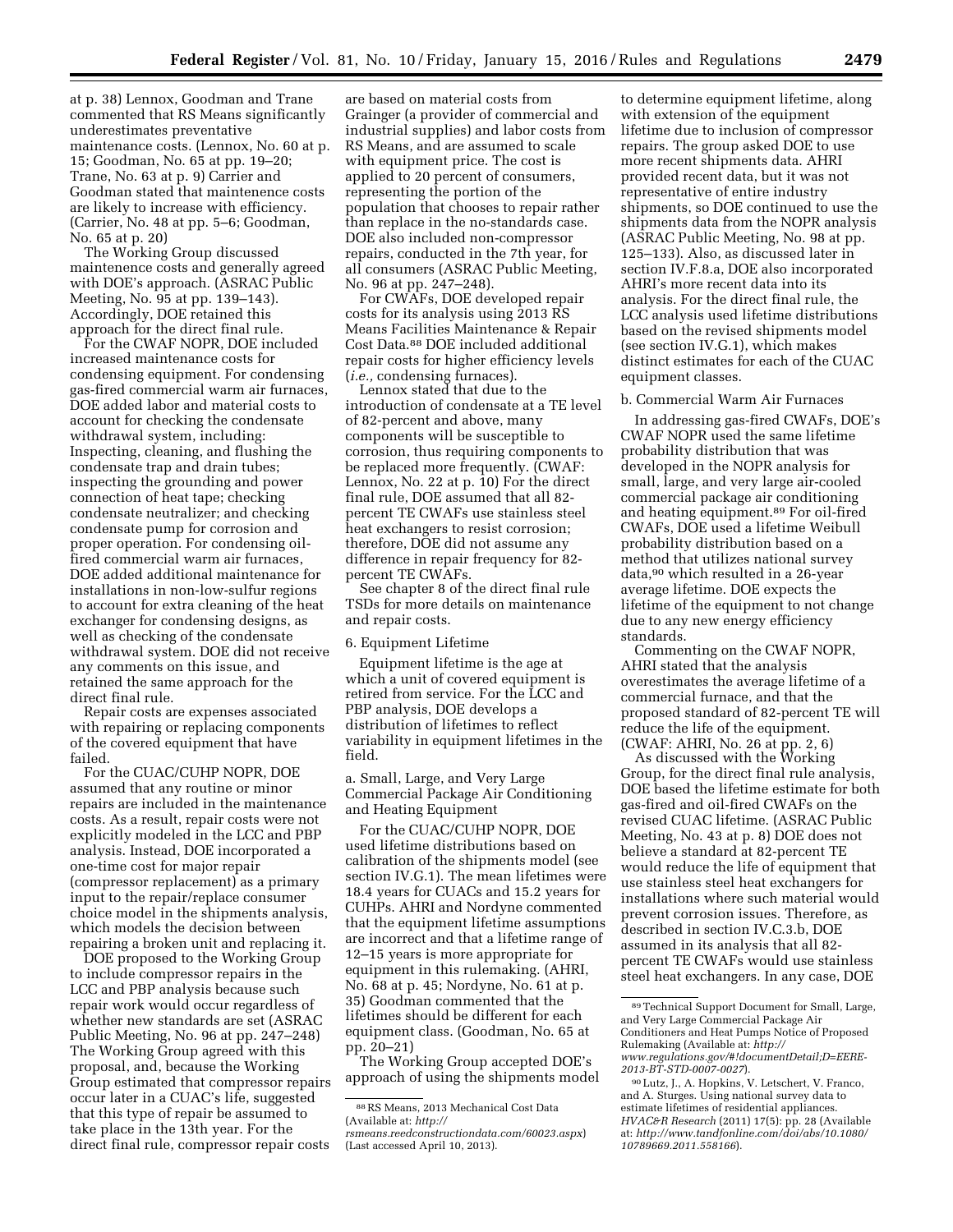notes that the standard adopted for gasfired CWAFs does not require 82 percent TE.

# 7. Discount Rates

The discount rate is the rate at which future expenditures or savings are discounted to estimate their present value. The weighted average cost of capital is commonly used to estimate the present value of cash flows to be derived from a typical company project or investment. Most companies use both debt and equity capital to fund investments, so their cost of capital is the weighted average of the cost to the firm of equity and debt financing. DOE estimated the cost of equity using the capital asset pricing model, which assumes that the cost of equity for a particular company is proportional to the systematic risk faced by that company.

The primary source of data for this analysis was Damodaran Online, a widely used source of information about company debt and equity financing for most types of firms.91 In analyzing these data, DOE estimated a separate weighted average cost of capital for each business sector that purchases CUACs and CWAFs. More details regarding DOE's estimates of consumer discount rates are provided in chapter 8 of the direct final rule TSDs.

8. Efficiency Distribution in the No-New-Standards Case

To accurately estimate the share of commercial consumers that would be affected by a potential energy conservation standard at a particular efficiency level, DOE's LCC analysis considered the distribution (market shares) of equipment efficiencies projected for the compliance years in the no-new-standards case (*i.e.,* the case without amended or new energy conservation standards).

a. Small, Large, and Very Large Commercial Package Air Conditioning and Heating Equipment

For the CUAC/CUHP NOPR, DOE used a consumer choice model to estimate efficiency market shares in the expected compliance year. The consumer choice model considers customer sensitivity to total installation cost and annual operating cost. DOE used efficiency market share data for 1999–2001, based on model availability data from the AHRI-certified directory, to develop the parameters of the consumer choice model in the

shipments analysis. Using these parameters, the model estimated the shipments at each IEER level based on the installed cost and operating cost at each efficiency level.

During the Working Group meetings, DOE requested data that might improve the efficiency distribution in the nonew-standards case. AHRI provided recent market share data by efficiency based on shipments. Using these data in preparing the analysis for the direct final rule, DOE extended the AHRI data to 2019 to estimate efficiency market shares for each equipment class in the no-new-standards case.92 These shares are presented in chapter 8 of the direct final rule TSD.

As discussed in section IV.E.1, DOE assigned CAV designs to CAV buildings and SAV and VAV designs to VAV buildings. Therefore, DOE needed to develop separate efficiency distributions for CAV, SAV, and VAV designs for each equipment class. AHRI provided market share data based on shipments of each design, which DOE used for the direct final rule analysis. (ASRAC Public Meeting, No. 98 at pp. 22–37). These data were incorporated into the NIA spreadsheet model that DOE developed. The distributions used are presented in chapter 8 of the direct final rule TSD.

b. Commercial Warm Air Furnaces

For the CWAF NOPR, DOE developed the current distribution of equipment shipments by efficiency level for the CWAF equipment classes for 2013 based on the number of models at different efficiency levels from AHRI's Certification Directory for Commercial Furnaces.93 These data show no market share for condensing CWAFs. For condensing gas-fired CWAFs, however, DOE found that models from non-AHRI member manufacturers are just now becoming available, so DOE estimated a market share of one percent by 2018 based on the fraction of condensing models available in 2013.

Commenting on the NOPR, Lennox stated that its CWAFs are expected to remain at 80-percent TE for the foreseeable future, as there is little market demand for higher-efficiency furnaces in the commercial sector. (CWAF: Lennox, No. 22 at pp. 10–11) As discussed with the Working Group, to estimate the efficiency distribution of CWAFs for the direct final rule, DOE

updated its analysis using the most recent AHRI Certification Directory for Commercial Furnaces.94 (ASRAC Public Meeting, No. 43 at pp. 7–8) These data include most manufacturers of CWAFs. DOE agrees with Lennox that the majority of gas-fired CWAFs are expected to remain at 80-percent TE for the foreseeable future because the fraction of non-condensing models sold has remained fairly constant over the last 20 years. In addition, there is a limited number of condensing CWAF models and lack of incentives (*e.g.*  rebates, tax credits or similar consumerfocused approaches) to increase the condensing CWAF market share. Therefore, DOE did not include any increase in the efficiency of noncondensing CWAFs between 2014 and 2019. Similar to the NOPR analysis, based on the limited availability condensing gas-fired CWAF models, DOE estimated a market share of one percent by 2019. The estimated efficiency market shares for CWAFs in the no-new-standards case in 2019 are presented in chapter 8 of the CWAF direct final rule TSD.

See chapter 8 of the direct final rule TSDs for further information on the derivation of the efficiency distributions.

### 9. Payback Period Analysis

The payback period is the amount of time it takes the consumer to recover the additional installed cost of moreefficient equipment, compared to baseline equipment, through energy cost savings. Payback periods are expressed in years. Payback periods that exceed the life of the equipment mean that the increased total installed cost is not recovered in reduced operating expenses.

The inputs to the PBP calculation for each efficiency level are the change in total installed cost of the equipment and the change in the first-year annual operating expenditures relative to the baseline efficiency level. The PBP calculation uses the same inputs as the LCC analysis, except that discount rates are not needed.

As noted above, EPCA establishes a rebuttable presumption that a standard is economically justified if the Secretary finds that the additional cost to the consumer of purchasing equipment complying with an energy conservation standard level will be less than three times the value of the first year's energy savings resulting from the standard, as

<sup>91</sup> Damodaran Online, The Data Page: Cost of Capital by Industry Sector, 2001–2013. (Last accessed March, 2014.) See: *[http://](http://pages.stern.nyu.edu/~adamodar/) [pages.stern.nyu.edu/](http://pages.stern.nyu.edu/~adamodar/)*∼*adamodar/*.

<sup>92</sup> DOE used the 2019 efficiency distribution for all of the TSLs analyzed, including the Recommended TSL.

<sup>93</sup>AHRI, 2013 AHRI Certification Directory for Commercial Furnaces (Available at: *[http://](http://www.ahridirectory.org/ahridirectory/pages/home.aspx) [www.ahridirectory.org/ahridirectory/pages/](http://www.ahridirectory.org/ahridirectory/pages/home.aspx)* [home.aspx](http://www.ahridirectory.org/ahridirectory/pages/home.aspx)) Last accessed Oct. 15, 2013).

<sup>94</sup>AHRI, 2015 AHRI Certification Directory for Commercial Furnaces (Available at: *[http://](http://www.ahridirectory.org/ahridirectory/pages/home.aspx) [www.ahridirectory.org/ahridirectory/pages/](http://www.ahridirectory.org/ahridirectory/pages/home.aspx) [home.aspx](http://www.ahridirectory.org/ahridirectory/pages/home.aspx)*) Last accessed July 1, 2015).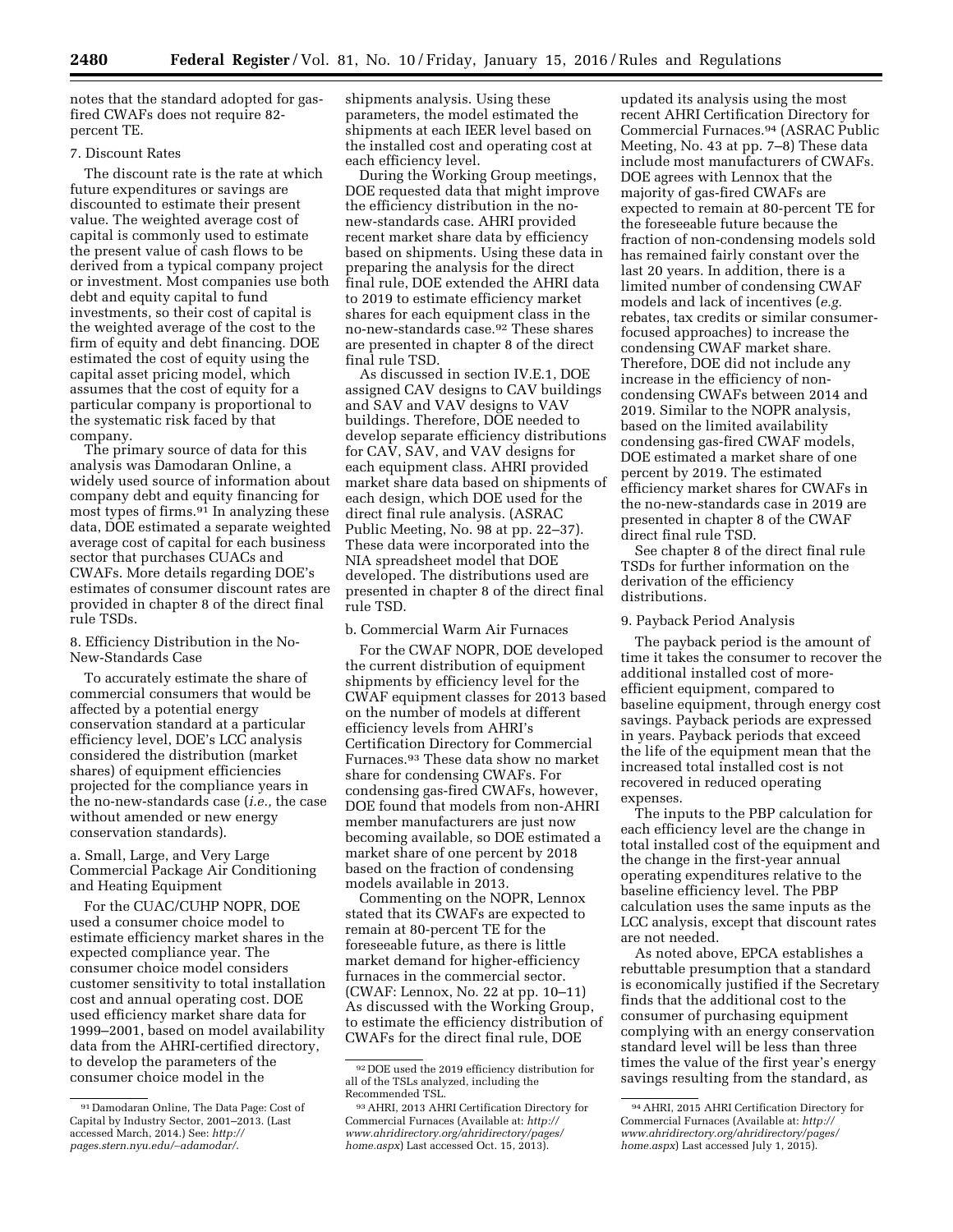calculated under the applicable test procedure. (42 U.S.C. 6295(o)(2)(B)(iii)) For CUACs/CUHPs, the DOE test procedure prescribes how to calculate equipment efficiency, but not annual energy use. For the rebuttable presumption PBP, DOE used the same energy use calculated for the regular PBP calculation at each efficiency level. For CWAFs, DOE calculated energy consumption using the DOE test procedure.

### *G. Shipments Analysis*

DOE uses projections of annual equipment shipments to calculate the national impacts of potential amended energy conservation standards on energy use, NPV, and future manufacturer cash flows.95

1. Small, Large, and Very Large Commercial Package Air Conditioning and Heating Equipment

The shipments model for CUACs and CUHPs uses a stock accounting approach, tracking the number of units and vintage for each equipment class. The vintage (or age) distribution of inservice equipment is a key input to calculations of both the NES and NPV, because equipment efficiency varies with vintage, and this in turn affects the energy use and operating costs.

The primary inputs to the shipments model are time series of total commercial floor space, market share by equipment class, new construction market saturations, and equipment lifetimes. Floor space estimates are based on historic CBECS surveys and projections from *AEO 2015.* The fraction of cooled floor space assigned to each equipment class is based on the percentage of total capacity in each class for historic shipments. The market saturation (*i.e.,* percentage of new floor space that is cooled by the covered equipment) is a function of time. Using CBECS estimates of stock saturations and historic shipments data for each equipment class, DOE calibrated the shipments model by jointly varying both equipment lifetime and fits to the CBECS stock saturation. The resulting lifetime representations were Weibull distributions with mean lifetimes of 21.1 years, 22.6 years, and 33.7 years for small, large and very large equipment classes, respectively.

### a. Shipments by Market Segment

The shipments model includes three market segments: (1) New commercial buildings acquiring new equipment, (2) existing buildings acquiring new equipment for the first time, and (3) existing buildings replacing broken equipment.

DOE estimated new equipment shipments to new buildings by multiplying the market saturation values by the total new floor space in each year. DOE estimated new shipments to existing buildings as the total floor space multiplied by the change in saturation with time. This market segment is approximately zero for the analysis period, as saturations are no longer changing significantly.

Replacement shipments are those that go into existing buildings to replace broken equipment. The number of units that break each year is equal to the total equipment stock minus the number of units that survive. The number of units that survive is calculated by multiplying the equipment stock as a function of age by the survival function. The survival function is the integral of the lifetime function used in the LCC. If all units that break are replaced, then the number of replacement shipments in each year is equal to the total number of broken units. However, in general, some fraction of broken units will be replaced, which reduces the number of replacement shipments.

For CUACs and CUHPs, the end of lifetime is generally associated with compressor failure. Installing a new compressor is costly, so customers typically replace the entire unit rather than simply replace the compressor. If standards significantly increase the cost of new equipment, however, one would expect that the repair option would become more attractive.

For the CUAC/CUHP NOPR, DOE modeled the repair rates for the small and large CUACs and CUHP equipment classes using a consumer choice model.96 This model was based on an estimated sensitivity to cost and a comparison of total installation costs for new equipment compared to repair costs. The price sensitivity was estimated by calibrating the model to historic data on total shipments, and market share by efficiency for 1999– 2001. Actual repair costs were not known, so DOE estimated repair costs based on labor costs and the cost of a new compressor. DOE assumed that repair costs increase in direct proportion to the price of the equipment. Given the price sensitivity, and an estimate of the cost of repairing

vs. replacing a new unit, a drop in shipments was estimated for each standard level.

ASAP commented that DOE's model overestimated the impact of higher efficiency levels on shipments. It stated that there are only 3 years of data on market share and cost (which are 15 years old), and a customer's repair/ replace decision is more complex than the decision to purchase a baseline or higher efficiency unit. ASAP commented that the DOE model fails to capture a number of complex factors affecting purchase and repair decisions, such as the fact that some manufacturers offer leases that include no upfront costs. It noted that many units use R– 22 as a refrigerant and since it is being phased out those units will be more expensive to service and repair. (CUAC: ASAP, No. 69 at pp. 6–7) The California IOUs, through PG&E, stated that the decision model should include factors such as the need for immediate resumption of operation to avoid placing too much weight on the first cost of more efficient equipment. (CUAC: California IOUs, No. 67 at p. 6) Rheem commented that the repair/ replace decision depends on the commercial use of the building, how extensive the repair is, whether a warranty covers the repair, the cost of removal, purchase cost and installation cost. (CUAC: Rheem, No. 70 at p. 7)

For the direct final rule, DOE examined a variety of potential modifications to the modeling approach used for the NOPR. The primary difficulty is that there are multiple parameters that need to be simultaneously estimated, including the actual repair costs, consumer price sensitivity, the fraction of consumers whose repair/replace decision is not driven solely by price, and the mean lifetime of a repaired unit. As very little additional data were available for the direct final rule, DOE adopted a simpler and more transparent modeling approach.

The simplified approach still uses logistic regression to estimate the rate of purchase of new equipment by owners of broken equipment, but does not attempt to explicitly model repair costs.97 Instead the model assumes that the change in purchases of new equipment is equal to the price elasticity multiplied by a change in the utility function. The utility function for

<sup>95</sup> DOE uses data on manufacturer shipments as a proxy for national sales, as aggregate data on sales are lacking. In general, one would expect a close correspondence between shipments and sales.

<sup>96</sup>For the very large CUACs and CUHP equipment classes, in the NOPR DOE did not use the consumer choice model and simply assumed that, in the standards cases, 100% of broken units would be repaired at the first failure, and replaced at the second failure.

<sup>97</sup> In statistics, logistic regression, or logit regression, or logit model is a regression model where the dependent variable is categorical. Logistic regression measures the relationship between the categorical dependent variable and one or more independent variables by estimating probabilities using a logistic function.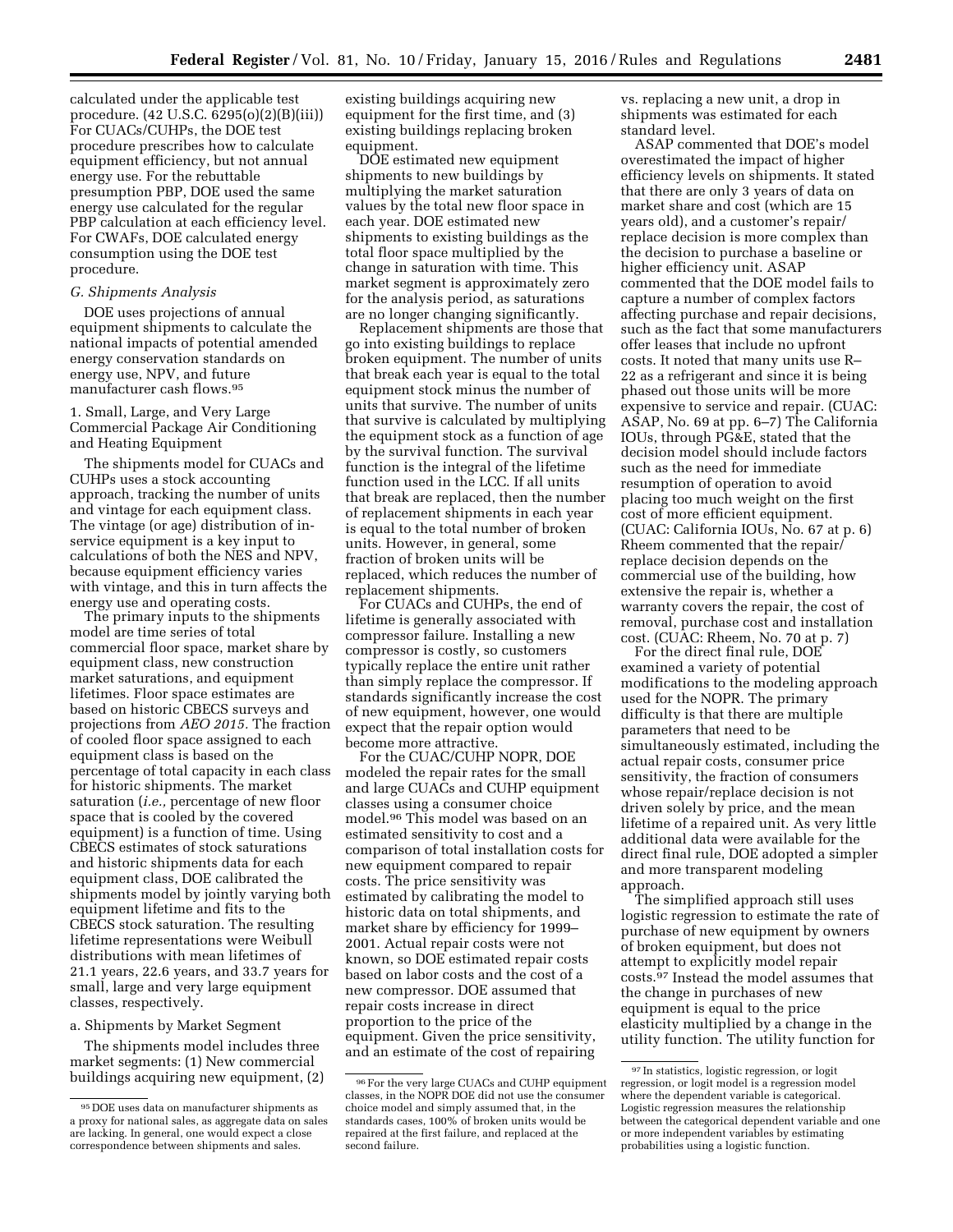this logit model is defined as the total installed cost of the equipment plus the average discounted lifetime operating costs. DOE based the discount rate on commercial sector time preference premium parameters used in the NEMS Commercial Demand Module. For the price elasticity parameter, DOE presented an estimate of –0.68 to the Working Group. (ASRAC Public Meeting, No. 97 at p. 56; see also id at pp. 23–26 (background discussion)) This value is twice the value DOE has used for the residential sector, based on the assumption that commercial sector purchasers are more price sensitive. The Working Group did not object to this value, and DOE used it for the direct final rule analysis. For the standards cases, this approach predicts a drop in shipments relative to the base case due to the price increases associated with the higher IEER levels. DOE assumed that this drop in shipments represents the number of units that are repaired, so that the total number of units in the stock remains constant at all IEER levels. DOE applied this approach to all equipment capacities.

For the CUAC/CUHP NOPR, DOE assumed that if the unit is repaired (*i.e.,*  with a new compressor), its life is extended by another lifetime using the same retirement function as for new equipment. If a unit encounters a second failure within the analysis period, it is replaced.

Carrier commented that while replacing a failed part with a new part returns a unit to service, it does not believe that the lifetime is reset after a repair, and therefore does not expect repaired units to last as long as new equipment. (Carrier, No. 48 at p. 7) The California IOUs, through PG&E, made a similar comment. (California IOUs, No. 67 at p. 6) Trane commented that assuming a compressor repair results in a new lifetime for the equipment is flawed—in its view, the lifetime is more likely cut in half. (Trane, No. 63 at p. 10) ASAP does not believe that a compressor repair will extend the life of the equipment by one whole lifetime, as there are also other components that could fail before the new compressor fails. (ASAP, No. 69 at p. 6)

Based on stakeholder comments, for the direct final rule, DOE assumed that the mean lifetime for repaired equipment is equal to one half the mean lifetime of new equipment.

b. Shipment Market Shares by Efficiency Level

The approach described in the preceding section provides total shipments in each equipment class for each year. To estimate the market shares of the considered efficiency levels in future shipments, DOE developed a customer choice model. The model was calibrated by estimating values for two parameters, representing customer sensitivity to total installation cost and annual operating cost.

To estimate values for the parameters, for the direct final rule the calibration method was changed to better fit the historic market shares. DOE used a maximum log likelihood approach that optimized the customer choice model fit to historical market shares at each efficiency level for the small and large CUAC equipment classes. To calibrate the model, DOE used IEER market share data for each CUAC equipment class provided by AHRI for the Working Group. These market shares are for 2011 and 2014. Starting in 2015, application of the parameters, along with data on the installed cost and operating cost at each efficiency level for each year in the analysis period, determines the market shares of each efficiency level in each year. Different sets of parameters were used to estimate market shares for CUACs and CUHP equipment classes. The details of the data and the method used can be found in chapter 9 of the CUAC/CUHP direct final rule TSD.

2. Commercial Warm Air Furnaces

For the CWAF NOPR, DOE developed shipment projections based on historical data and an analysis of key market drivers for each product. Historical shipments data were used to build up an equipment stock and also to calibrate the shipments model. Historical shipments data for CWAF equipment are very limited. DOE used 1994 shipments data from AHRI (previously the Gas Appliance Manufacturers Association, or ''GAMA'') that were presented in a report from PNNL,98 and the historical shipments of non-heat pump commercial unitary air conditioners (CUACs and CUHPs),99 which are usually packaged together with CWAFs. The ratio of the shipments of non-heat pump CUACs and CUHPs and the shipments of gas-fired CWAFs in 1994 was calculated.100 DOE believes that this ratio should be reasonably

stable over time, so DOE determined the historical shipments of gas-fired CWAFs by multiplying this ratio with the historical shipments of non-heat pump CU<sub>ACs</sub>.

For the NOPR, since shipments data for oil-fired CWAFs were not publicly available, DOE used the ratio of oil-fired versus gas-fired residential furnace shipments from AHRI 101 and the historical shipments of gas-fired commercial furnaces to calculate the historical shipment of oil-fired commercial furnaces. DOE estimated from these data that oil-fired CWAFs account for about 1 percent of total CWAFs shipments.

Commenting on the CWAF NOPR, Lennox stated that most weatherized CWAFs are integrated into rooftop equipment that also provide cooling, so it is not logical that the CWAF NOPR has much different shipment projections than the projections for CUACs and CUHPs. (CWAF: Lennox, No. 22 at p. 11) As discussed with the Working Group, for the direct final rule, DOE modified the projection for CWAF shipments, with the results indicating that the magnitude is similar to the projected shipments for CUACs and CUHPs. (ASRAC Public Meeting, No. 41 at p. 28) Chapter 9 of the direct final rule TSD described the modifications.

a. Impact of Standards on Shipments

For the CWAF NOPR, for cases with potential CWAFs standards, DOE considered whether the increase in price would cause some commercial consumers to choose to repair rather than replace their CWAF equipment. The shipments model used a relative price elasticity to account for the combined effects of changes in purchase price and annual operating cost on the purchase versus repair decision. Because data for commercial consumers were lacking, DOE used a relative price elasticity that has been derived for residential consumers.

Commenting on the CWAF NOPR, AHRI stated that DOE's reliance on residential purchases to establish commercial product price elasticity and on car purchases to extend the elasticity over time is not appropriate. (CWAF: AHRI, No. 26 at p. 5) Lennox stated that the CUAC/CUHP NOPR projects a severe decline in shipments with amended standards, so CWAF shipment impacts should reflect a similar decline, since the two product categories are usually combined in one piece of

<sup>98</sup>Pacific Northwest National Laboratory (PNNL), Screening Analysis for EPACT-Covered Commercial HVAC and Water-Heating Equipment, April 2000. (Available at: *[http://www.pnl.gov/main/](http://www.pnl.gov/main/publications/external/technical_reports/PNNL-13232.pdf) [publications/external/technical](http://www.pnl.gov/main/publications/external/technical_reports/PNNL-13232.pdf)*\_*reports/PNNL-[13232.pdf](http://www.pnl.gov/main/publications/external/technical_reports/PNNL-13232.pdf)*) (Last accessed April 10, 2013).

<sup>99</sup>Air-Conditioning and Refrigeration Institute, Commercial Unitary Air Conditioner and Heat Pump Unit Shipments for 1980–2001 (Jan. 2005) (Prepared for Lawrence Berkeley National Laboratory).

<sup>100</sup>The fraction of non-heat pump CUACs equipment that is packaged with commercial furnaces is 80 percent.

<sup>101</sup>Air-Conditioning Heating and Refrigeration Institute, *Furnaces Historical Data (1994–2013).*  2015. (Available at: *[http://www.ahrinet.org/site/](http://www.ahrinet.org/site/497/Resources/Statistics/Historical-Data/Furnaces-Historical-Data) [497/Resources/Statistics/Historical-Data/Furnaces-](http://www.ahrinet.org/site/497/Resources/Statistics/Historical-Data/Furnaces-Historical-Data)[Historical-Data](http://www.ahrinet.org/site/497/Resources/Statistics/Historical-Data/Furnaces-Historical-Data)*). (Last accessed January 7, 2015).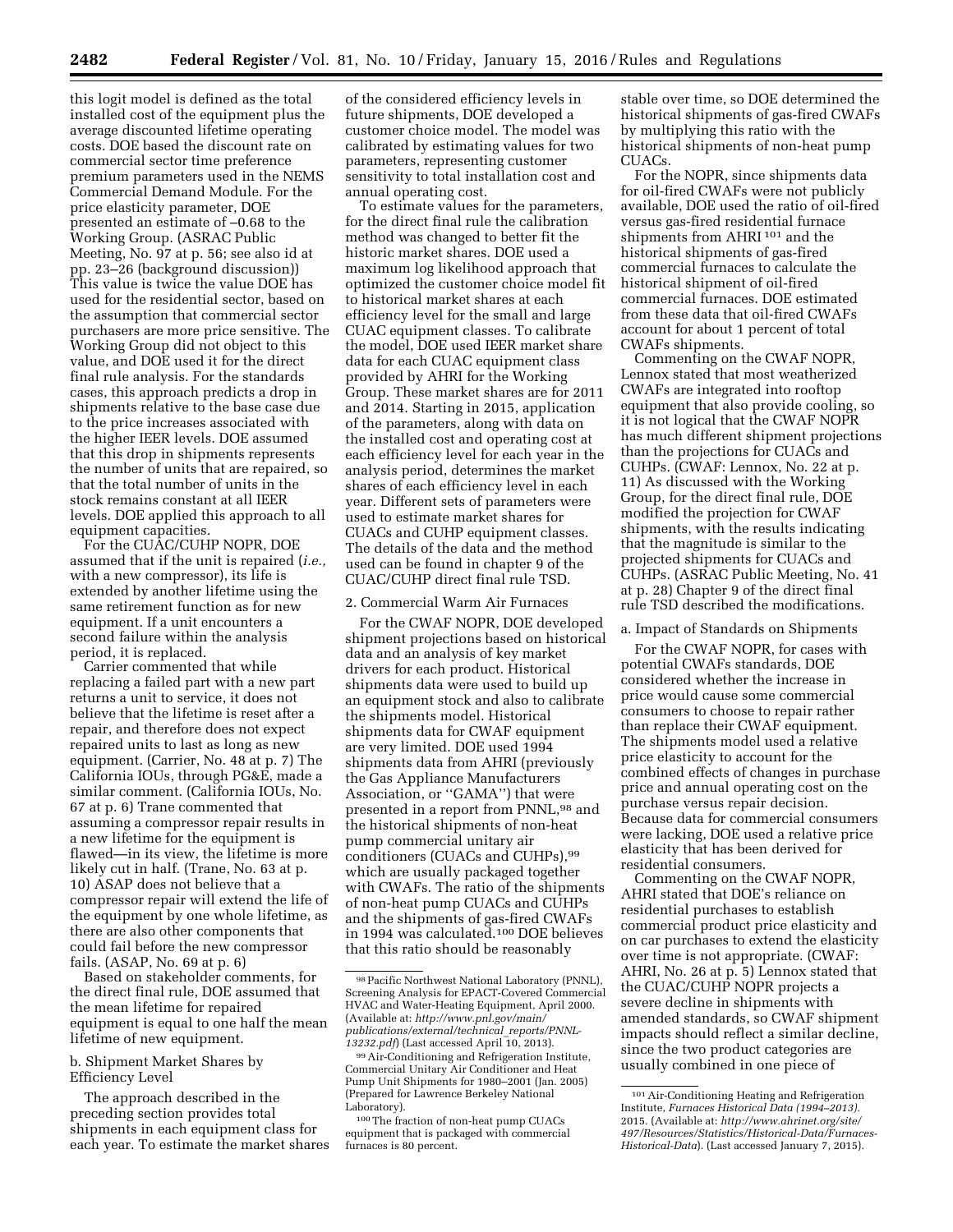equipment. (CWAF: Lennox, No. 22 at p. 11) DOE notes that decreasing price elasticity over time is a common effect observed across numerous products and industries, including appliances. The automobile study used to develop the price elasticity for the NOPR contains greater detail on this effect than other studies. For the direct final rule, DOE used the same product price elasticity for CWAFs as it developed for CUACs and CUHPs. This value is twice the value DOE has used for the residential sector, based on the assumption that commercial sector purchasers are more price sensitive.

AHRI stated that the proposed standard of 82 percent TE for gas-fired CWAFs may cause some equipment switching because of installation complications resulting from larger units and modifications to handle condensate disposal. (CWAF: AHRI, No. 26 at p. 6) Trane argued that some businesses will elect to switch to less expensive electric heating options in response to a standard, and it is concerned that DOE has not modeled the possibility of fuel switching. While the effects of fuel switching would be greatest at the condensing level, Trane stated that there could be fuel switching at the lower levels as well. (CWAF: Trane, No. 27 at pp. 7–8) AGA stated that DOE did not account for fuel/ product switching that will occur as a result of the proposed standard if manufacturers eliminate the manufacturing of non-condensing commercial furnaces because the 82 percent TE minimum level is no longer

practical from a safety and durability point of view. (CWAF: AGA, No. 20 at p. 2)

DOE believes that a standard at 82 percent TE would cause minimal switching to electricity because of the very high operating costs of an electric furnace and significant additional electrical installation costs. DOE did not analyze such switching for the direct final rule because it is adopting a standard at 81 percent TE, a level where consumers would have no incentive to switch away from gas.

The details of the shipments analysis can be found in chapter 9 of the direct final rule TSDs.

### *H. National Impact Analysis*

The NIA assesses the national energy savings (''NES'') and the national net present value (''NPV'') from a national perspective of total consumer costs and savings that would be expected to result from new or amended standards at specific efficiency levels.102 (''Consumer'' in this context refers to commercial consumers of the equipment being regulated.) DOE calculates the NES and NPV based on projections of annual product shipments, along with the annual energy consumption and total installed cost data from the energy use and LCC analyses.103 For most of the TSLs considered in this direct final rule, DOE forecasted the energy savings, operating cost savings, and equipment costs over the lifetime of CUACs/CUHPs and CWAFs sold from 2019 through 2048. For the TSLs that represent the Working Group recommendations, DOE

accounted for the lifetime impacts of CUACs and CUHPs sold from 2018 through 2048 and CWAFs sold from 2023 through 2048.

DOE evaluates the impacts of new and amended standards by comparing a case without such standards with standardscase projections. The no-new-standards case characterizes energy use and consumer costs for each equipment class in the absence of new or amended energy conservation standards. For this projection, DOE considers historical trends in efficiency and various forces that are likely to affect the mix of efficiencies over time. DOE compares the no-new-standards case with projections characterizing the market for each equipment class if DOE adopted new or amended standards at specific energy efficiency levels (*i.e.,* the TSLs or standards cases) for that class. For the standards cases, DOE considers how a given standard would likely affect the market shares of equipment with efficiencies greater than the standard.

DOE uses a spreadsheet model to calculate the energy savings and the national consumer costs and savings from each TSL. Interested parties can review DOE's analyses by changing various input quantities within the spreadsheet. The NIA spreadsheet model uses typical values (as opposed to probability distributions) as inputs.

Table IV–30 summarizes the inputs and methods DOE used for the NIA analyses for the direct final rule. Discussion of these inputs and methods follows the table. See chapter 10 of the direct final rule TSDs for further details.

TABLE IV.30—SUMMARY OF INPUTS AND METHODS FOR THE NATIONAL IMPACT ANALYSIS: SMALL, LARGE, AND VERY LARGE COMMERCIAL PACKAGE AIR CONDITIONING AND HEATING EQUIPMENT AND COMMERCIAL WARM AIR FURNACES

| Inputs                                                                                    | Method                                                                                                                  |
|-------------------------------------------------------------------------------------------|-------------------------------------------------------------------------------------------------------------------------|
|                                                                                           | See section IV.G.                                                                                                       |
| Compliance Date of Standard                                                               | CUACs and CUHPs: Recommended TSL, 2018 for initial standards and 2023 for second-<br>phase standards; Other TSLs: 2019. |
|                                                                                           | CWAF: Recommended TSL, 2023; Other TSLs, 2019.                                                                          |
|                                                                                           | CUAC: Based on consumer choice model.                                                                                   |
|                                                                                           | CWAF:                                                                                                                   |
|                                                                                           | - No-New-Standards case: Based on likely trend.                                                                         |
|                                                                                           | -Standard cases: "roll-up" scenario is used.                                                                            |
| Annual Energy Consumption per Unit                                                        | Annual weighted-average values are a function of energy use at each efficiency level.                                   |
|                                                                                           | Annual weighted-average values are a function of cost at each efficiency level.                                         |
|                                                                                           | Incorporates projection of future product prices based on historical data.                                              |
|                                                                                           | Annual weighted-average values are a function of the annual energy consumption per unit<br>and energy prices.           |
| Repair and Maintenance Cost per Unit    Annual values are a function of efficiency level. |                                                                                                                         |
| <sup>102</sup> The NIA accounts for impacts in the 50 States                              |                                                                                                                         |

and the U.S. territories.

<sup>103</sup>For the NIA, DOE adjusts the installed cost data from the LCC analysis to exclude sales tax, which is a transfer.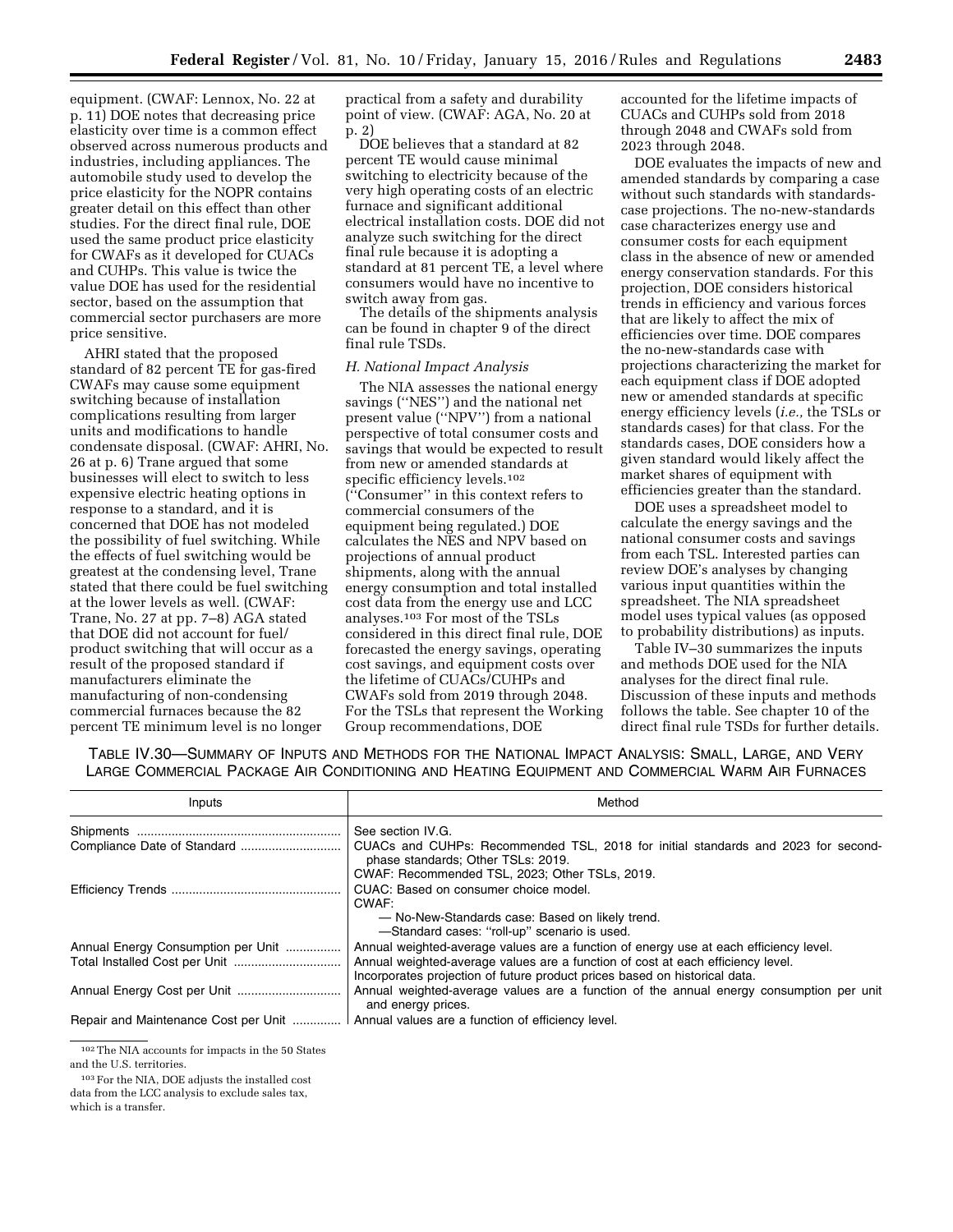TABLE IV.30—SUMMARY OF INPUTS AND METHODS FOR THE NATIONAL IMPACT ANALYSIS: SMALL, LARGE, AND VERY LARGE COMMERCIAL PACKAGE AIR CONDITIONING AND HEATING EQUIPMENT AND COMMERCIAL WARM AIR FUR-NACES—Continued

| Inputs | Method                                                                                                                       |
|--------|------------------------------------------------------------------------------------------------------------------------------|
|        | Energy Site-to-Primary Conversion    A time-series conversion factor based on AEO 2015.<br>Three and seven percent.<br>2015. |

### 1. Equipment Efficiency Trends

A key component of the NIA is the trend in energy efficiency projected for the no-new-standards case. Section IV.F.8 describes how DOE developed an energy efficiency distribution for the nonew-standards case for each of the considered equipment classes for the first year of the forecast period.

For CUACs and CUHPs, DOE used the consumer choice model described in section IV.G to estimate efficiency market shares in each year of the shipments projection period. For each standards case, the efficiency levels that are below the standard are removed from the possible choices available to customers. The no-new-standards case shows a slight increasing trend in efficiency for small CUACs and CUHPs, but the shares were fairly constant for large and very large CUACs and CUHPs.

For the CWAF NOPR, DOE assumed no change in efficiency for noncondensing CWAFs over the shipments projection period in the no-newstandards case. For condensing gas-fired CWAFs, however, it estimated that market interest in efficiency would lead to a modest growth in market share.

Trane stated that the equipment minimum energy efficiency requirements (including CWAFs) in ASHRAE 90.1 have been updated a number of times and there is every reason to believe they will continue to be updated without further DOE equipment standards (*i.e.,* no-newstandards case). (Trane, No. 27 at p. 8) DOE agrees that ASHRAE 90.1 will continue to be updated; however, for CWAFs, the ASHRAE 90.1 requirements have not changed since 1992, so any future changes to CWAF requirements, within DOE's analysis period, are uncertain. Thus, DOE believes that its projected efficiency trend for the nonew-standards case is reasonable.

For the CWAFs standards cases, DOE used a ''roll-up'' scenario to establish the shipment-weighted efficiency for the compliance year. In this scenario, the market of products in the no-newstandards case that do not meet the standard under consideration would ''roll up'' to meet the new standard

level, and the market share of products above the standard would remain unchanged. After the compliance year, DOE assumed no change in efficiency over time.

The projections of efficiency trends for CUACs/CUHPs and CWAFs are further described in chapter 10 of the direct final rule TSDs.

#### 2. National Energy Savings

The NES analysis involves a comparison of national energy consumption of the considered products in each potential standards case (TSL) with consumption in the case without amended energy conservation standards. DOE calculated the national energy consumption by multiplying the number of units (stock) of each product (by vintage or age) by the unit energy consumption (also by vintage). Annual NES is based on the difference in national energy consumption for the nonew-standards case and for each standard case. Part of the reduction in energy consumption in a standards case may be due to decreasing shipments resulting from customers choosing to repair than replace broken equipment. Therefore, the NES calculation includes the estimated energy use of units that are repaired rather than replaced.

For CUACs, the per-unit annual site energy savings for each considered efficiency level come from the energy use analysis, which estimated energy consumption for the compliance year. For later years, DOE adjusted the perunit annual site energy savings to account for changes in climate (cooling degree-days) and building shell efficiency based on projections in *AEO 2015.* 

For CUHPs, DOE did not conduct an energy use analysis. Because the cooling-side performance of CUHPs is nearly identical to that of CUACs, DOE used the energy consumption estimates developed for CUACs to characterize the cooling-side performance of CUHPs of the same size. To characterize the heating-side performance, DOE analyzed CBECS 2003 data to develop a national-average annual energy use per square foot for buildings that use CUHPs. DOE assumed that the average

COP of the CUHPs was 2.9.104 DOE converted the energy use per square foot value to annual energy use per ton using a ton per square foot relationship derived from the energy use analysis for CUACs. This value is different for each equipment class. Because equipment energy use is a function of efficiency, DOE assumed that the annual heating energy consumption of a unit scales proportionally with its heating COP efficiency level. Finally, to determine the COPs of units with given IEERs, DOE correlated COP to IEER based on the AHRI Certified Equipment Database.105 Thus, for any given cooling efficiency of a CUHP unit, DOE was able to establish the corresponding heating efficiency, and, in turn, the associated annual heating energy consumption.

DOE converted site electricity consumption and savings to primary energy (*i.e.,* the energy consumed by power plants to generate site electricity) using annual marginal conversion factors derived from *AEO 2015.*  Cumulative energy savings are the sum of the NES for each year over the timeframe of the analysis. As explained in section IV.E, DOE did not incorporate a rebound effect for CUACs and CUHPs or CWAFs.

As noted in section IV.C.2.b and section IV.E.1, for Efficiency Level 3 for the small and large ''all other types of heating equipment'' classes and Efficiency Level 2.5 for the very large ''all other types of heating equipment'' class, the IEER values included in the ASRAC Working Group recommendations (discussed in section III.B.2) were based on an IEER differential of 0.2 compared to the ''electric resistance heating or no heating'' equipment classes. At Efficiency Level 3, based on an approach of maintaining a constant energy savings differential with the ''electric resistance heating or no heating'' equipment classes, the IEER

<sup>104</sup>A heating efficiency of 2.9 COP corresponds to the existing minimum heating efficiency standard for CUHPs, a value which the Department believes is representative of the heat pump stock characterized by CBECS.

<sup>105</sup>*[http://www.ahridirectory.org/ahridirectory/](http://www.ahridirectory.org/ahridirectory/pages/homeM.aspx) [pages/homeM.aspx](http://www.ahridirectory.org/ahridirectory/pages/homeM.aspx)*.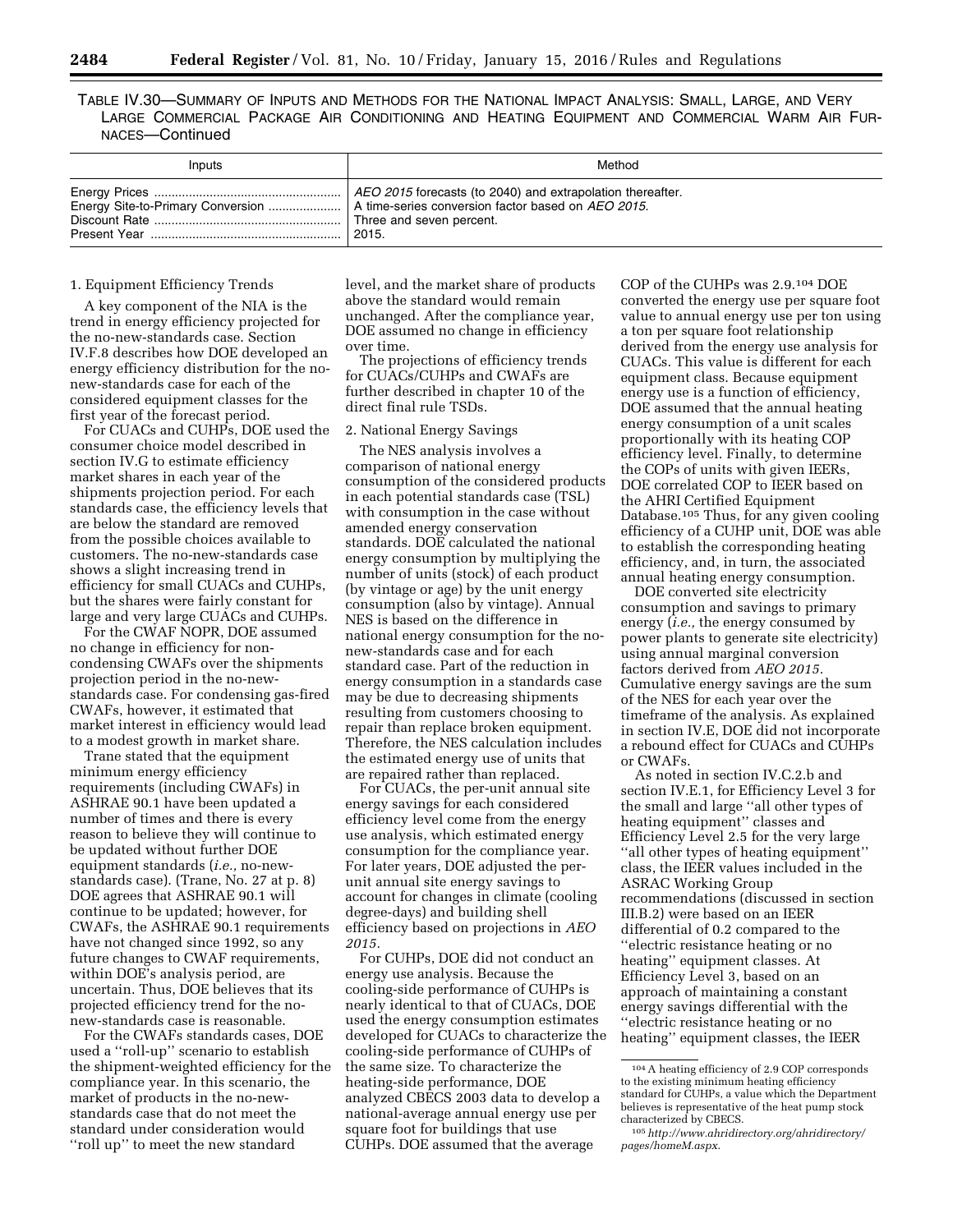differential would be 0.3 for both the small and large ''all other types of heating equipment'' classes. Additional energy savings are realized from reducing the IEER differential to 0.2 for the small and large ''all other types of heating equipment'' classes. To calculate the additional energy savings realized from reducing the IEER differential to 0.2, DOE utilized a ''topdown'' approach by determining the national energy savings per IEER for the small and large equipment classes. DOE then multiplied the national energy savings per IEER by the IEER reduction of 0.1 to determine the additional energy savings associated with reducing the IEER differential.

For the CUHP equipment classes, DOE used the same ''top-down'' method for determining the additional energy savings realized from reducing the IEER differentials to the IEER values included in the ASRAC Working Group recommendations, as discussed in section III.B.2. As described in Section IV.C.2.b, the ASRAC Working Group recommendation included IEER values for the CUHP equipment classes based on IEER diffentials of 0.7 for all three CUHP equipment classes with electric resistance or no heating. At Efficiency Level 3, based on an approach of maintaining a constant energy savings differential with the CUAC equipment classes including electric resistance heating or no heating, the IEER differential would be 0.8, 0.9, and 1.1 for the small, large, and very large CUHP equipment classes with electric resistance or no heating, respectively. As a result, additional energy savings are realized from reducing the IEER differential to 0.7 for the CUHP equipment classes.

A more detailed description of the method and results for determining the additional energy associated with reducing the IEER differentials for both the CUAC equipment classes with all other types of heating and the CUHP equipment classes with electric resistance or no heating is given in appendix 10D of the direct final rule TSD.

In 2011, in response to the recommendations of a committee on ''Point-of-Use and Full-Fuel-Cycle Measurement Approaches to Energy Efficiency Standards'' appointed by the National Academy of Sciences, DOE announced its intention to use full-fuelcycle (''FFC'') measures of energy use and GHGs and other emissions in the national impact analyses and emissions analyses included in future energy conservation standards rulemakings. 76 FR 51281 (August 18, 2011). After evaluating the approaches discussed in

the August 18, 2011 notice, DOE published a statement of amended policy in which DOE explained its determination that EIA's NEMS is the most appropriate tool for its FFC analysis and its intention to use NEMS for that purpose. 77 FR 49701 (August 17, 2012). NEMS is a public domain, multi-sector, partial equilibrium model of the U.S. energy sector 106 that EIA uses to prepare its *Annual Energy Outlook.* The approach used for deriving FFC measures of energy use and emissions is described in appendix 10B of the direct final rule TSDs.

### 3. Net Present Value

The inputs for determining the NPV of the total costs and benefits experienced by consumers are: (1) Total annual installed cost; (2) total annual savings in operating costs; and (3) a discount factor to calculate the present value of costs and savings. DOE calculates net savings in each year as the difference between the no-newstandards case and each standards case in terms of total savings in operating costs versus total increases in installed costs. DOE calculates operating cost savings over the lifetime of the equipment shipped during the forecast period.

a. Total Annual Installed Cost

The total installed cost includes both the equipment price and the installation cost. DOE calculated equipment prices by efficiency level using manufacturer selling prices and weighted-average overall markup values (weights based on shares of the distribution channels used). Installation costs come from the LCC and PBP analysis.

For CUHPs, to estimate the cost at higher efficiency levels, DOE applied the same incremental equipment costs that were developed for the comparable CUAC efficiency levels for each equipment class).

As noted in section IV.F.1, DOE assumed no change in CUACs and CUHPs prices over the analysis period. For CWAFs, DOE derived a trend based on the PPI for ''Warm air furnaces,'' which shows a small rate of annual price decline. DOE applied the same trends to project prices for each CWAF equipment class at each considered efficiency level. DOE's projection of product prices is described in appendix 10C of the direct final rule TSDs.

To evaluate the effect of uncertainty regarding the price trend estimates, DOE investigated the impact of different

equipment price trends on the consumer NPV for the considered TSLs. For CUACs and CUHPs, DOE conducted sensitivity analyses using one trend in which prices decline, and one in which prices rise. For CWAFs, DOE considered a high price decline case and a low price decline. The derivation of these price trends and the results of the sensitivity cases are described in appendix 10C of the direct final rule TSDs.

The NPV calculation includes the repair cost for units that are repaired rather than replaced.

### b. Total Annual Operating Cost Savings

Operating cost savings are estimated by comparing total energy expenditures and repair and maintenance costs for the base case and the standards cases. DOE calculates annual energy expenditures from annual energy consumption by incorporating forecasted energy prices. To calculate future energy prices, DOE applied the projected trend in national-average commercial energy prices from the *AEO 2015* Reference case (which extends to 2040) to the recent prices derived in the LCC and PBP analysis. DOE used the trend from 2030 to 2040 to extrapolate beyond 2040. As part of the NIA, DOE also analyzed scenarios that used inputs from the *AEO 2015* Low Economic Growth and High Economic Growth cases. Those cases have higher and lower energy price trends compared to the Reference case.

### c. Net Benefit

The aggregate difference each year between operating cost savings and increased equipment expenditures is the net savings or net costs. In calculating the NPV, DOE multiplies the net savings in future years by a discount factor to determine their present value. DOE estimates the NPV using both a 3 percent and a 7-percent real discount rate, in accordance with guidance provided by the Office of Management and Budget (''OMB'') to Federal agencies on the development of regulatory analysis.107 The discount rates for the determination of NPV are in contrast to the discount rates used in the LCC analysis, which are designed to reflect a consumer's perspective. The 7 percent real value is an estimate of the average before-tax rate of return to private capital in the U.S. economy. The 3-percent real value represents the ''social rate of time preference,'' which is the rate at which society discounts

<sup>106</sup>For more information on NEMS, refer to *The National Energy Modeling System: An Overview,*  DOE/EIA–0581 (2009) (Oct. 2009) (Available at: *<http://www.eia.gov/oiaf/aeo/overview/>*).

<sup>107</sup>OMB Circular A–4, section E (Sept. 17, 2003) (Available at: *[http://www.whitehouse.gov/omb/](http://www.whitehouse.gov/omb/circulars_a004_a-4) [circulars](http://www.whitehouse.gov/omb/circulars_a004_a-4)*\_*a004*\_*a-4).*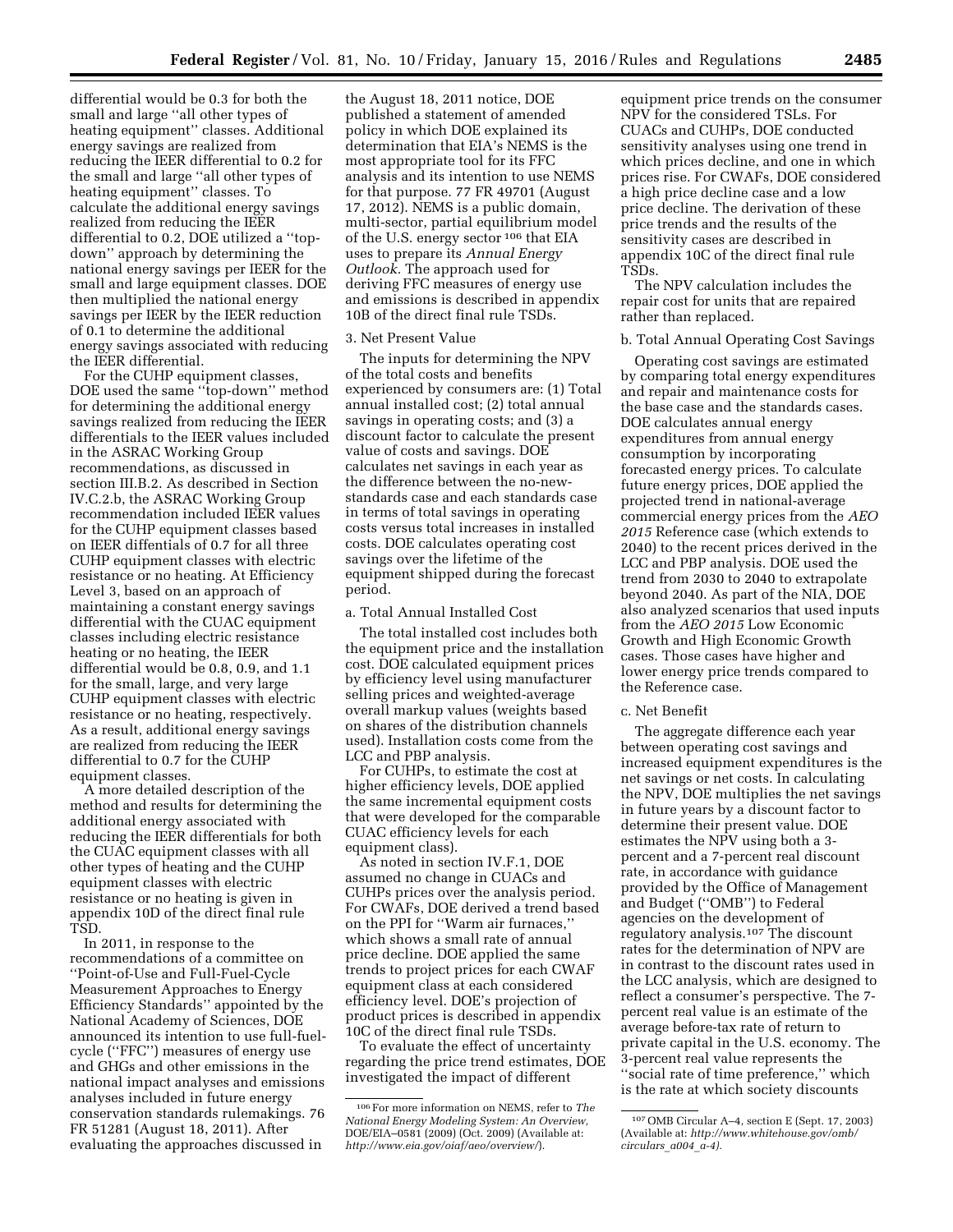future consumption flows to their present value.

### *I. Consumer Subgroup Analysis*

In analyzing the potential impact of new or amended standards on commercial consumers, DOE evaluates the impact on identifiable subgroups of consumers that may be disproportionately affected by a new or amended national standard. DOE evaluates impacts on particular subgroups of consumers by analyzing the LCC impacts and PBP for those particular consumers from alternative standard levels. For CUACs/CUHPs and CWAFs, DOE evaluated impacts on a small business subgroup using the LCC spreadsheet model. Chapter 11 in the direct final rule TSDs describes the consumer subgroup analysis.

### *J. Manufacturer Impact Analysis*

### 1. Overview

DOE analyzed manufacturer impacts (*i.e.,* MIAs) to calculate the potential financial impact of amended energy conservation standards on CUAC/CUHP and CWAF manufacturers to estimate the potential impact of such standards on employment and manufacturing capacity. The MIA has both quantitative and qualitative aspects. The quantitative part of the MIA primarily relies on the GRIM, an industry cash-flow model with inputs specific to this rulemaking. The key GRIM inputs are data on the industry cost structure, equipment costs, shipments, and assumptions about markups and conversion expenditures. The key output is the INPV. Different sets of assumptions (markup scenarios) will produce different results. The qualitative part of the MIA addresses factors such as equipment characteristics, impacts on particular subgroups of firms, and important industry, market, and equipment trends. The complete MIA is outlined in chapter 12 of the CUACs/ CUHPs and CWAFs direct final rule TSDs.

DOE conducted the MIA for this rulemaking in three phases. In Phase 1 of the MIA, DOE prepared profiles of the CUAC/CUHP and CWAF manufacturers that included top-down analyses that DOE used to derive preliminary financial inputs for the GRIM (*e.g.,*  sales, general, and administration (*i.e.,*  SG&A) expenses; research and development (''R&D'') expenses; and tax rates). DOE used public sources of information, including company SEC 10–K filings, corporate annual reports,

the U.S. Census Bureau's Economic Census,108 and Hoover's reports.109

In Phase 2 of the MIA, DOE prepared industry cash-flow analyses to quantify the potential impacts of an amended energy conservation standard. In general, new or more-stringent energy conservation standards can affect manufacturer cash flows in three distinct ways: (1) Create a need for increased investment; (2) raise production costs per unit; and (3) alter revenue due to higher per-unit prices and possible changes in sales volumes.

In Phase 3 of the MIA, DOE conducted structured, detailed interviews with a representative crosssection of manufacturers. During these interviews, DOE discussed engineering, manufacturing, procurement, and financial topics to validate assumptions used in the GRIM and to identify key issues or concerns. See sections IV.J.2.c in 79 FR 58948 (CUAC/CUHP NOPR) and 80 FR 6181 (CWAF NOPR) for a description of the key issues manufacturers raised during their respective interviews.

Additionally, in Phase 3, DOE evaluated subgroups of manufacturers that may be disproportionately impacted by new standards or that may not be accurately represented by the average cost assumptions used to develop the industry cash-flow analysis. For example, small manufacturers, niche players, or manufacturers exhibiting a cost structure that largely differs from the industry average could be more negatively affected. DOE identified one subgroup (*i.e.,* small manufacturers) for a separate impact analysis.

DOE applied the small business size standards published by the Small Business Administration (''SBA'') to determine whether a company is considered a small business. 65 FR 30836, 30848 (May 15, 2000), as amended by 65 FR 53533, 53544 (September 5, 2000) and codified at 13 CFR part 121. To be categorized as a small business under North American Industry Classification System (''NAICS'') code 333415, ''Air-Conditioning and Warm Air Heating Equipment and Commercial and Industrial Refrigeration Equipment Manufacturing,'' a CUAC/CUHP or CWAF manufacturer and its affiliates may employ a maximum of 750

employees. The 750-employee threshold includes all employees in a business's parent company and subsidiaries. Based on this classification, DOE identified three CUAC/CUHP manufacturers that qualify as small businesses under the SBA definition, and two CWAF manufacturers that qualify as small businesses. CUAC/CUHP and CWAF small manufacturer subgroups are discussed in sections V.B.2.d and VI.B of this document.

### 2. Government Regulatory Impact Model

DOE uses the GRIM to quantify the changes in cash flow due to new standards that result in a higher or lower industry value. The GRIM analysis uses a standard annual, discounted cash-flow methodology that incorporates manufacturer costs, markups, shipments, and industry financial information as inputs. The GRIM models changes in costs, distribution of shipments, investments, and manufacturer margins that could result from an amended energy conservation standard. The GRIM spreadsheet uses the inputs to arrive at a series of annual cash flows, beginning in 2015 (the base year of the analysis) and continuing to 2048. DOE calculated INPVs by summing the stream of annual discounted cash flows during this period. For CUAC/CUHP manufacturers, DOE used a real discount rate of 6.2 percent, which was derived from industry financials and then modified according to feedback received during manufacturer interviews. Similarly, using this approach, DOE estimated a real discount rate of 8.9 percent for CWAF manufacturers. The variance in discount rate is due to a different mix of manufacturers, as not all CUAC/ CUHP manufacturers also produce CWAFs (and vice-versa), and resulting variances in manufacturer feedback.

The GRIM calculates cash flows using standard accounting principles and compares changes in INPV between a no-new-standards case and each standards case. The difference in INPV between the no-new-standards case and a standards case represents the financial impact of the amended energy conservation standard on manufacturers. As discussed previously, DOE collected this information on the critical GRIM inputs from a number of sources, including publicly-available data and interviews with a number of manufacturers. The GRIM results are shown in section V.B.2. Additional details about the GRIM, the discount rate, and other financial parameters can be found in chapter 12 of the CUACs/ CUHPs and CWAFs direct final rule TSDs.

<sup>108</sup>U.S. Census Bureau, Annual Survey of Manufacturers: General Statistics: Statistics for Industry Groups and Industries (Available at: *[http://factfinder2.census.gov/faces/nav/jsf/pages/](http://factfinder2.census.gov/faces/nav/jsf/pages/searchresults.xhtml?refresh=t) [searchresults.xhtml?refresh=t](http://factfinder2.census.gov/faces/nav/jsf/pages/searchresults.xhtml?refresh=t)*).

<sup>109</sup>Hoovers Inc., Company Profiles, Various Companies (Available at: *<http://www.hoovers.com>*). Last Accessed December 13, 2013.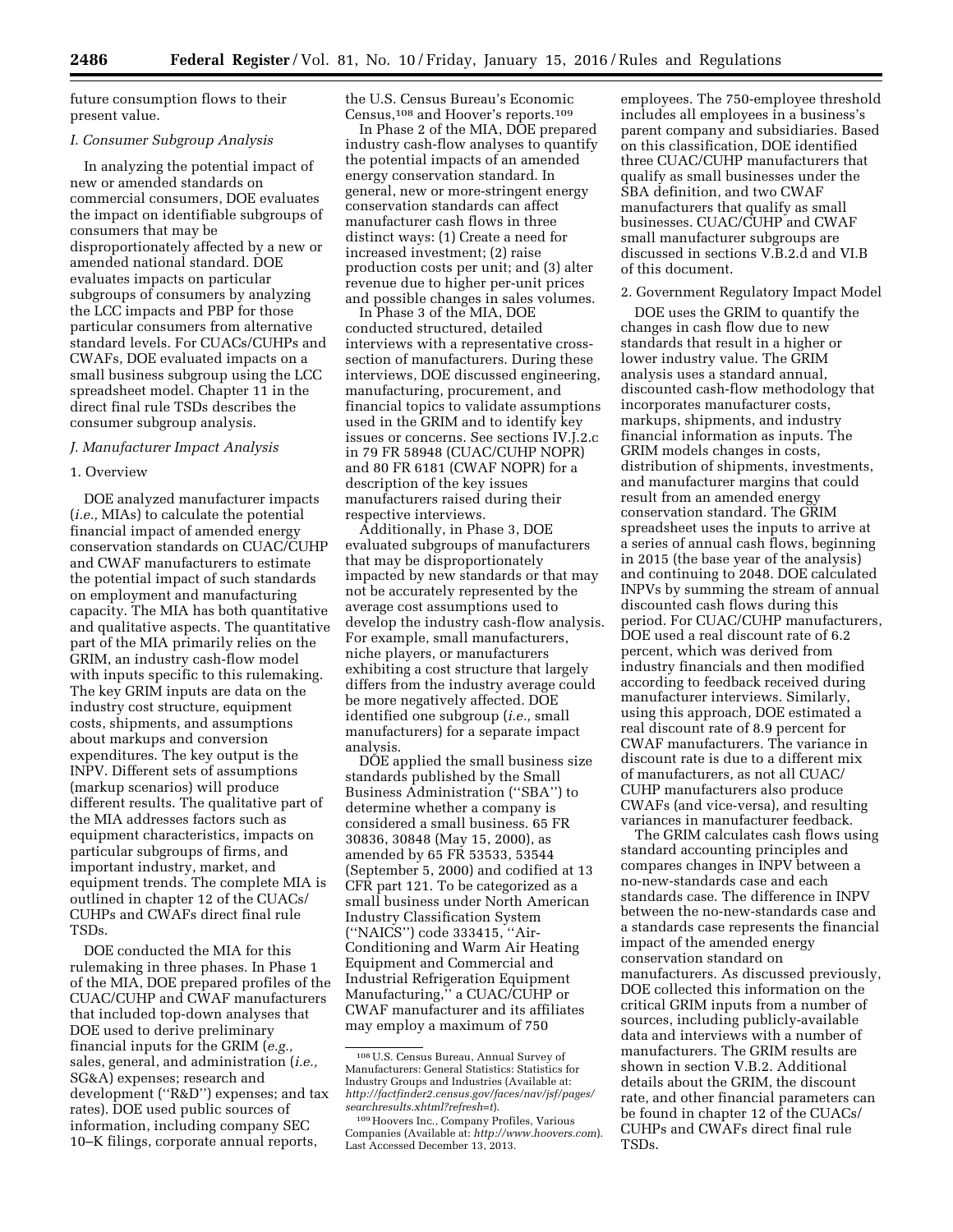a. Government Regulatory Impact Model Key Inputs

# Manufacturer Production Costs

Manufacturing higher-efficiency equipment is typically more expensive than manufacturing baseline equipment due to the use of more complex components, which are typically more costly than baseline components. The changes in the MPC of the analyzed equipment can affect the revenues, gross margins, and cash flow of the industry, making these equipment cost data key GRIM inputs for DOE's analysis.

In the MIA, DOE used the MPCs for each considered efficiency level calculated in the engineering analysis, as described in section IV.C and further detailed in chapter 5 of the direct final rule TSD. In addition, DOE used information from its teardown analysis, described in chapter 5 of the TSD, to disaggregate the MPCs into material, labor, and overhead costs. To calculate the MPCs for equipment above the baseline, DOE added the incremental material, labor, and overhead costs from the engineering cost-efficiency curves to the baseline MPCs. These cost breakdowns and equipment markups were validated and revised based on manufacturer comments received during MIA interviews.

### Shipments Forecasts

The GRIM estimates manufacturer revenues based on total unit shipment forecasts and the distribution of these values by equipment class and efficiency level. Changes in sales volumes and efficiency mix over time can significantly affect manufacturer finances. For the CUAC/CUHP and CWAF analyses, the GRIM used the Shipments Analysis to estimate shipments from 2015 to 2048. See chapter 9 of the CUACs/CUHPs and CWAFs direct final rule TSDs for additional details.

### Conversion Costs

An amended energy conservation standard would cause manufacturers to incur one-time conversion costs to bring their production facilities and equipment designs into compliance. DOE evaluated the level of conversionrelated expenditures that would be needed to comply with each considered efficiency level in each equipment class. For the MIA, DOE classified these conversion costs into two major groups: (1) Product conversion costs; and (2) capital conversion costs. Product conversion costs are one-time investments in research, development, testing, marketing, and other noncapitalized costs necessary to make

product designs comply with the amended energy conservation standard. Capital conversion costs are one-time investments in property, plant, and equipment necessary to adapt or change existing production facilities such that equipment with new, compliant designs can be fabricated and assembled.

## i. Commercial Unitary Air Conditioners and Heat Pumps

To evaluate the level of capital conversion expenditures manufacturers would likely incur to comply with amended energy conservation standards for CUACs/CUHPs, DOE used manufacturer interviews to gather data on the anticipated level of capital investment that would be required at each efficiency level. DOE supplemented manufacturer comments with estimates of capital expenditure requirements derived from the product teardown analysis and engineering analysis.

DOE assessed the product conversion costs at each considered efficiency level by integrating data from quantitative and qualitative sources. DOE considered market-share-weighted feedback regarding the potential cost of each efficiency level from multiple manufacturers to estimate product conversion costs and validated those numbers against engineering estimates of redesign efforts. In general, DOE assumes that all conversion-related investments occur between the year of publication of the final rule and the year by which manufacturers must comply with the new standard. The conversion cost figures used in the GRIM can be found in section V.B.2.a of this document. For additional information on the estimated product and capital conversion costs, see chapter 12 of the CUACs/CUHPs direct final rule TSD.

### ii. Commercial Warm Air Furnaces

To evaluate the level of capital conversion expenditures manufacturers would likely incur to comply with amended energy conservation standards for CWAFs, two methodologies were used to develop conversion cost estimates: (1) A Top-Down approach using feedback from manufacturer interviews to gather data on the level of costs expected at each efficiency level, and (2) a Bottom-Up approach using engineering analysis inputs derived from the equipment teardown analysis and engineering model described in chapter 5 of the CWAF direct final rule TSD to evaluate the investment required to design, manufacture, and sell equipment that meets a higher energy conservation standard.

For estimating capital conversion costs, the Top-Down approach took available feedback from manufacturers and marketshare-weighted the responses to arrive at an approximation representative of the industry as a whole. Responses from manufacturers with the greatest market share were given the greatest weight, while responses from manufacturers with the lowest market share were given the lowest weight. The Bottom-Up approach took capital conversion costs from the engineering analysis on a permanufacturer basis to develop an industry-wide cost estimate. This analysis included the expected equipment, tooling, conveyor, and plant costs associated with CWAF production, as estimated by DOE based on product tear-downs and on manufacturer interviews. The results of the two methodologies were integrated to create high and low capital conversion cost scenarios.

Product conversion costs for CWAFs are primarily driven by re-development and testing expenses. As the standard increases, increasing levels of redevelopment effort would be required to meet the efficiency requirements, as more equipment models would require redesign. Additionally, expected product conversion costs would ramp up significantly where DOE expects condensing technology to be necessary to meet a revised energy conservation standard.

To estimate product R&D costs, the Top-Down approach developed average costs per product platform based on manufacturer feedback. This feedback focused on the human capital investments, such as engineering and lab technician time necessary to update designs. In the Bottom-Up approach, DOE used vendor quotes, industry product information, and engineering cost estimation analysis data to estimate the expenses associated with TE testing, heat limit testing, product safety testing, reliability testing, and engineering effort.

In general, because manufacturer expenses related to meeting the new standards must occur prior to the production of compliant equipment, DOE assumes that all conversion-related investments occur between the year of publication of the direct final rule and the year by which manufacturers must comply with the amended standard. The conversion cost figures used in the GRIM can be found in section V.B.2 of this document. For additional information on the estimated product and capital conversion costs, see chapter 12 of the CWAFs direct final rule TSD.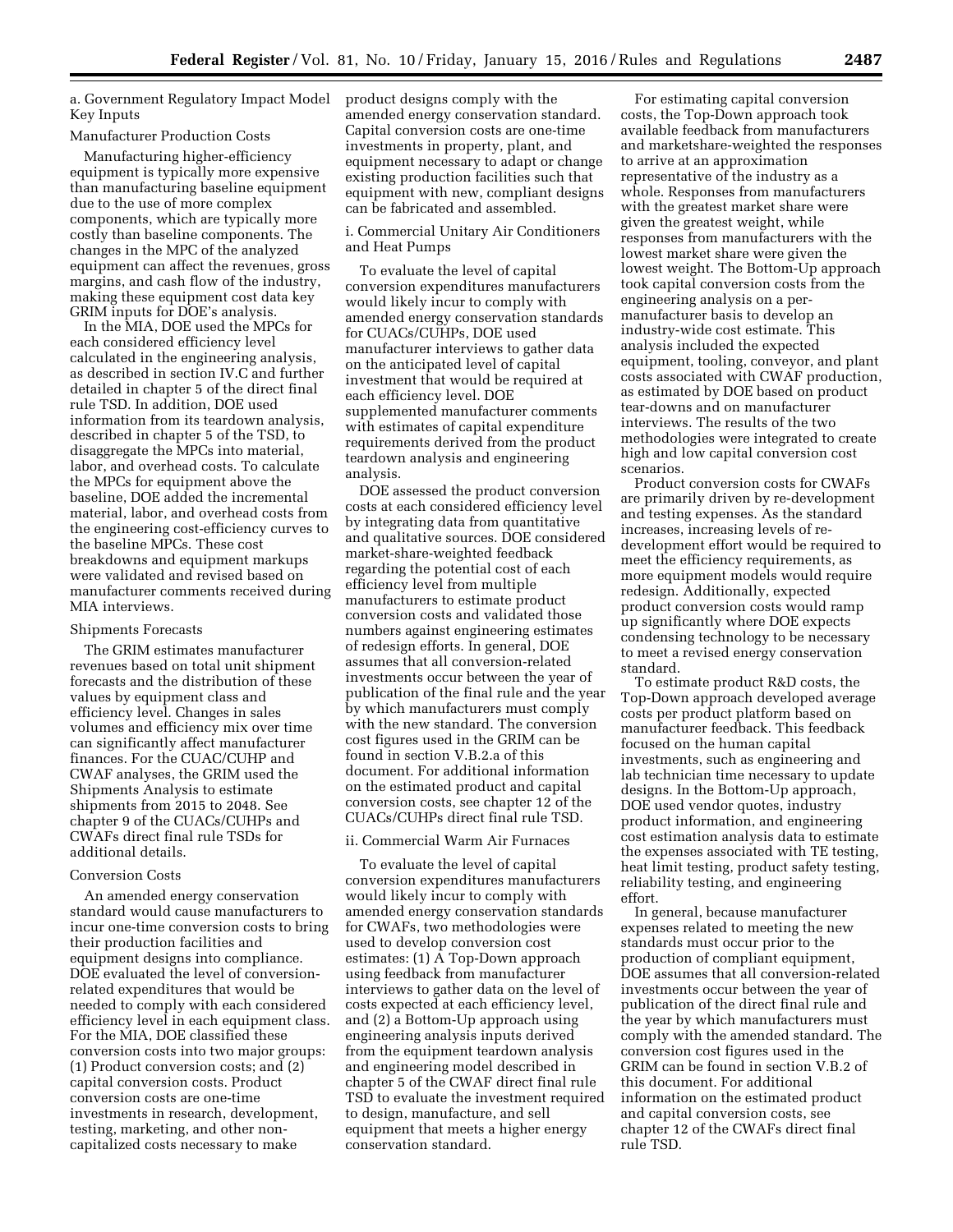b. Government Regulatory Impact Model Scenarios

# Manufacturer Markup Scenarios

To calculate the MSPs in the GRIM, DOE applied manufacturer markups to the MPCs estimated in the engineering analysis for each equipment class and efficiency level. Modifying these manufacturer markups in the standards case yields different sets of manufacturer impacts. For the MIA, DOE modeled two standards-case manufacturer markup scenarios to represent the uncertainty regarding the potential impacts on prices and profitability for manufacturers following the implementation of amended energy conservation standards: (1) A preservation of gross margin percentage markup scenario; and (2) a preservation of per-unit operating profit markup scenario. These scenarios lead to different manufacturer markup values that, when applied to the inputted MPCs, result in varying revenue and cash flow impacts.

Under the preservation of gross margin percentage scenario, DOE applied a single uniform ''gross margin percentage'' markup across all efficiency levels, which assumes that manufacturers would be able to maintain the same amount of profit as

a percentage of revenues at all efficiency levels within an equipment class. As production costs increase with efficiency, this scenario implies that the absolute dollar markup will increase as well. Based on publicly-available financial information for manufacturers of CUAC/CUHP and CWAF equipment, as well as comments from manufacturer interviews, DOE assumed the average non-production cost markup—which includes SG&A expenses, R&D expenses, interest, and profit—to be the following for each equipment class. The results are presented in Table IV–31 and Table IV–32.

# TABLE IV.31—PRESERVATION OF GROSS MARGIN PERCENTAGE MARKUP FOR CUAC/CUHP EQUIPMENT IN THE NO-NEW-STANDARDS CASE

| 1.3<br>1.3<br>1.34<br>1.34<br>1.41<br>1.41 |
|--------------------------------------------|

# TABLE IV.32—PRESERVATION OF GROSS MARGIN PERCENTAGE MARKUP FOR CWAF EQUIPMENT IN THE NO-NEW-STANDARDS CASE

| Equipment                                             | Markup |
|-------------------------------------------------------|--------|
| Gas-fired Commercial Warm Air Furnaces ≥225,000 Btu/h | .31    |
|                                                       | .28    |

This markup scenario assumes that manufacturers would be able to maintain their gross margin percentage markups as production costs increase in response to an amended energy conservation standard. Manufacturers stated that this scenario is optimistic and represents a high bound to industry profitability.

In the preservation of operating profit scenario, manufacturer markups are set so that operating profit one year after the compliance date of the amended energy conservation standard is the same as in the no-new-standards case.

Under this scenario, as the costs of production increase under a standards case, manufacturers are generally required to reduce their markups to a level that maintains the no-newstandards case's operating profit. The implicit assumption behind this markup scenario is that the industry can only maintain its operating profit in absolute dollars after compliance with the new or amended standard is required. Therefore, operating margin in percentage terms is reduced between the no-new-standards case and standards case. DOE adjusted (*i.e.,* lowered) the

manufacturer markups in the GRIM at each TSL to yield approximately the same earnings before interest and taxes in the standards case as in the no-newstandards case. This markup scenario represents a low bound to industry profitability under an amended energy conservation standard, as shown in Table IV–33 and Table IV–34 for CUAC/ CUHP and CWAF equipment classes respectively. Table IV–33 includes markups for both the 2019 standard level and the 2023 standard level for CUAC/CUHP equipment adopted in this document.

TABLE IV.33—PRESERVATION OF OPERATING PROFIT MARKUPS FOR CUAC/CUHP EQUIPMENT AT THE ADOPTED STANDARD LEVELS

| Equipment | Markups<br>(2019/2023) |
|-----------|------------------------|
|           | 1.29/1.26              |
|           | 1.29/1.27              |
|           | 1.33/1.31              |
|           | 1.33/1.31              |
|           | 1.37/1.33              |
|           | 1.39/1.35              |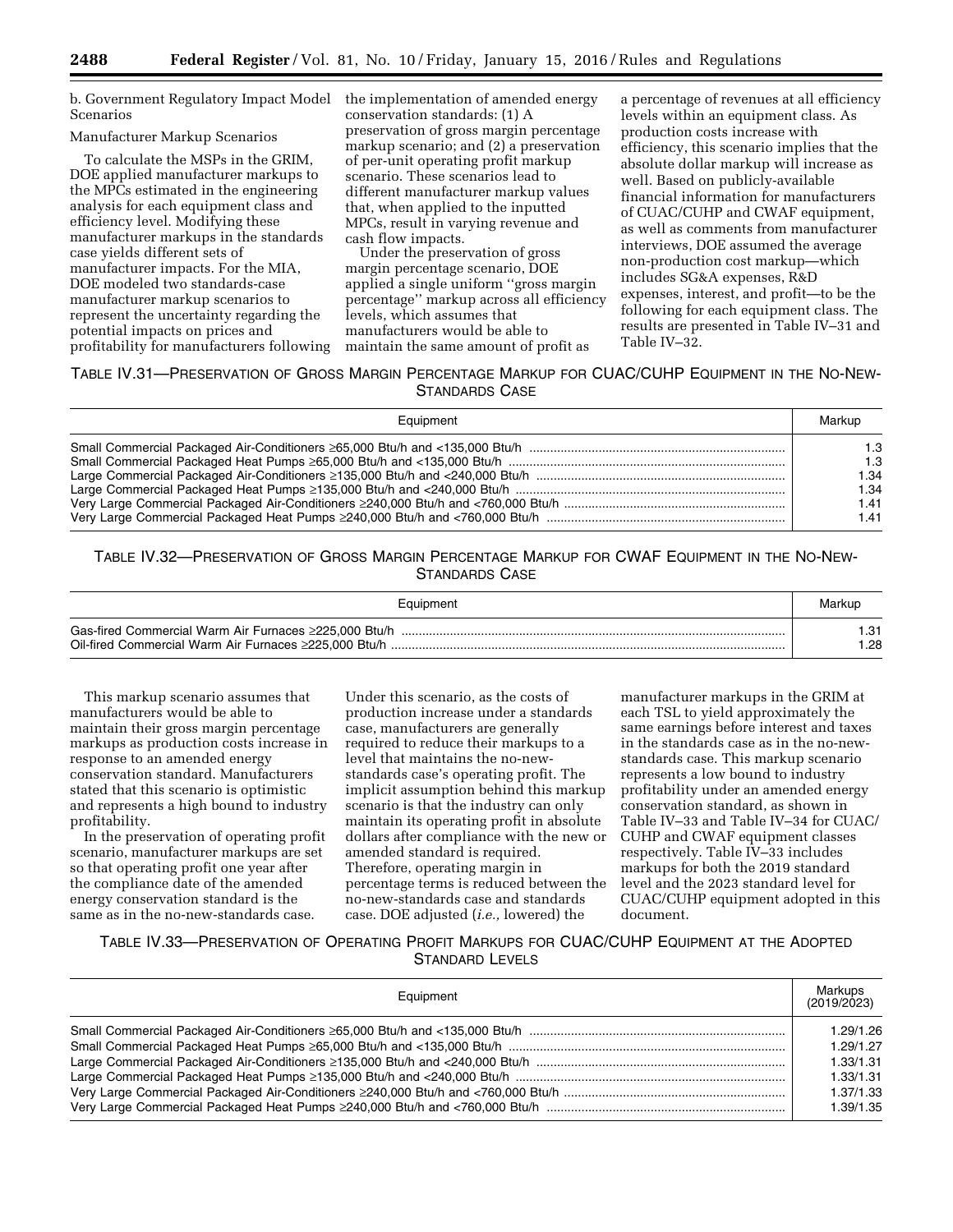TABLE IV.34—PRESERVATION OF OPERATING PROFIT MARKUPS FOR CWAFS EQUIPMENT AT THE ADOPTED STANDARD LEVELS

| Equipment | Markup |
|-----------|--------|
|           | .31    |
|           | .28    |

## 3. Discussion of Comments

During the NOPR public meeting, interested parties commented on the assumptions and results of the NOPR analysis TSD. Oral and written comments addressed several topics, including employment impacts, conversion costs, and impacts on small businesses.

a. Employment Impacts on CUAC/CUHP Manufacturers

Nordyne expressed concern that DOE's NOPR CUAC/CUHP analysis indicates an increase in employment as a result of the rulemaking. (CUAC: Nordyne, No. 61 at p. 25) In response, DOE notes that the NOPR and Final Rule analyses present a range of potential employment impacts. These impacts are a function of the shipment forecasts and changes in production labor required to produce compliant products. At the NOPR stage, DOE presented direct employment impacts that ranged from a net loss of 94 production jobs to no change in production jobs at the proposed level.

For the final rule, DOE updated its employment analysis and continued to follow the same approach in light of the fact that, when presented with the details of DOE's analysis, manufacturers could not identify specific errors for DOE to correct. While manufacturers were unable to provide specific data regarding production employment numbers, either individually or for the industry as a whole, DOE accounted for the concerns that were raised regarding the initial projected employment impacts by incorporating the most recent data from the U.S. Census Bureau's 2013 Annual Survery of Manufacturers (ASM) and industry feedback from both written comments and the ASRAC Working Group meetings. The direct final rule analysis presents an updated set of direct employment impacts that range from a net loss of 829 jobs to no change in jobs at the adopted level.

In written comments, Lennox noted that DOE's direct employment estimates are too low. (CUAC: Lennox, No. 60 at pp. 5–6) Additionally, AHRI asked DOE to recalculate its employment forecast and methods to include all jobs associated within the equipment

channel and not only the manufacturing portion. (CUAC: AHRI, No. 68 at p.41)

At the NOPR stage, DOE estimated production employment to be 1,085 workers in the no-new-standards case in 2019. For the final rule, DOE updated its analysis based on 2013 U.S. Census data, the updated engineering analysis, and the updated shipments analysis. DOE also revisited its assumption given the general feedback from industry that the initial employment figures were too low. DOE's revised direct final rule analysis forecasts that the industry will employ 2,643 production workers in the no-new-standards case in 2019.

DOE's employment analysis is based on three primary inputs: CUACs shipments in 2019, average labor content of the covered products, and an average production worker wage level. In the final rule analysis, DOE estimates there are 290,600 unit shipments in 2019. The engineering analysis shows that labor content can range from 8.2 percent to 17.5 percent of the MPC, depending on product class and model. The shipment-weighted average labor content of a unit is \$342 per unit. Combining unit shipments and labor content, DOE estimates industry expenditures of \$99.3 million on production labor. Using data from the ASM for NAICS code 333415, the average production worker's fullyburdened wage is \$37,700 per year in the ''Air-Conditioning and Warm Air Heating Equipment and Commercial and Industrial Refrigeration Equipment Manufacturing'' industry. This value translates to 2,643 production workers supporting the industry in 2019.

When this figure was presented in ASRAC Working Group discussions, manufacturers stated that this figure was still too low. However, DOE did not receive any specific comments or suggestions on how it might modify this methodology to account for this issue. Furthermore, no manufacturer offered alternative estimates of company or industry employment data despite repeated requests in the NOPR and at the ASRAC Working Group meetings. The estimated number of production workers in DOE's analysis (*i.e.* 2,643) only accounts for the labor required to manufacture the most basic product that meets the applicable standard—it does

not take into account additional features that manufacturers use to differentiate premium products, add-ons, or component in the cabinet that do not contribute to the cooling function. It also does not account for variations in worker salary for production performed in lower wage countries. These items could account for greater actual employment in the industry. Additional detail on the direct employment analysis can be found in Chapter 12 of the direct final rule TSD.

DOE notes that there were discrepancies between the NOPR Notice and NOPR TSD for CUAC/CUHP equipment with regard to the percentage of production labor that is domesticallybased. For the final rule, DOE does not attempt to estimate the portion of foreign production of CUACs/CUHPs and CWAFs. Rather, the direct employment number captures the maximum number of domestic production workers based on the available data and DOE's methodology.

In response to AHRI's comments, DOE's manufacturer impact analysis focuses on the impacts to the regulated entities—the CUAC/CUHP manufacturers. The employment of component suppliers who manufacture components that may be used in a completed CUAC/CUHP system falls beyond the scope of the analysis. However, DOE does present the total employment impacts on the economy at large in the Indirect Employments Analysis in section IV.N of this document.

## b. Conversion Costs Related to CUACs/ CUHPs

Responding to the CUAC/CUHP NOPR, stakeholders pointed out that high capital costs and intensive redesign efforts would be required by the proposed standards. Manufacturers noted that they are currently redesigning equipment to meet ASHRAE 90.1–2013 minimum efficiency levels. Adopting a standard above ASHRAE 90.1–2013 would require the redesign of most product offerings in a short time frame. (CUAC: Nordyne, No. 61 at p. 32; Trane, No. 95 at p. 11; AHRI, No. 107 at p. 46)

DOE acknowledges manufacturers' concerns regarding the product redesign process. To lessen the product redesign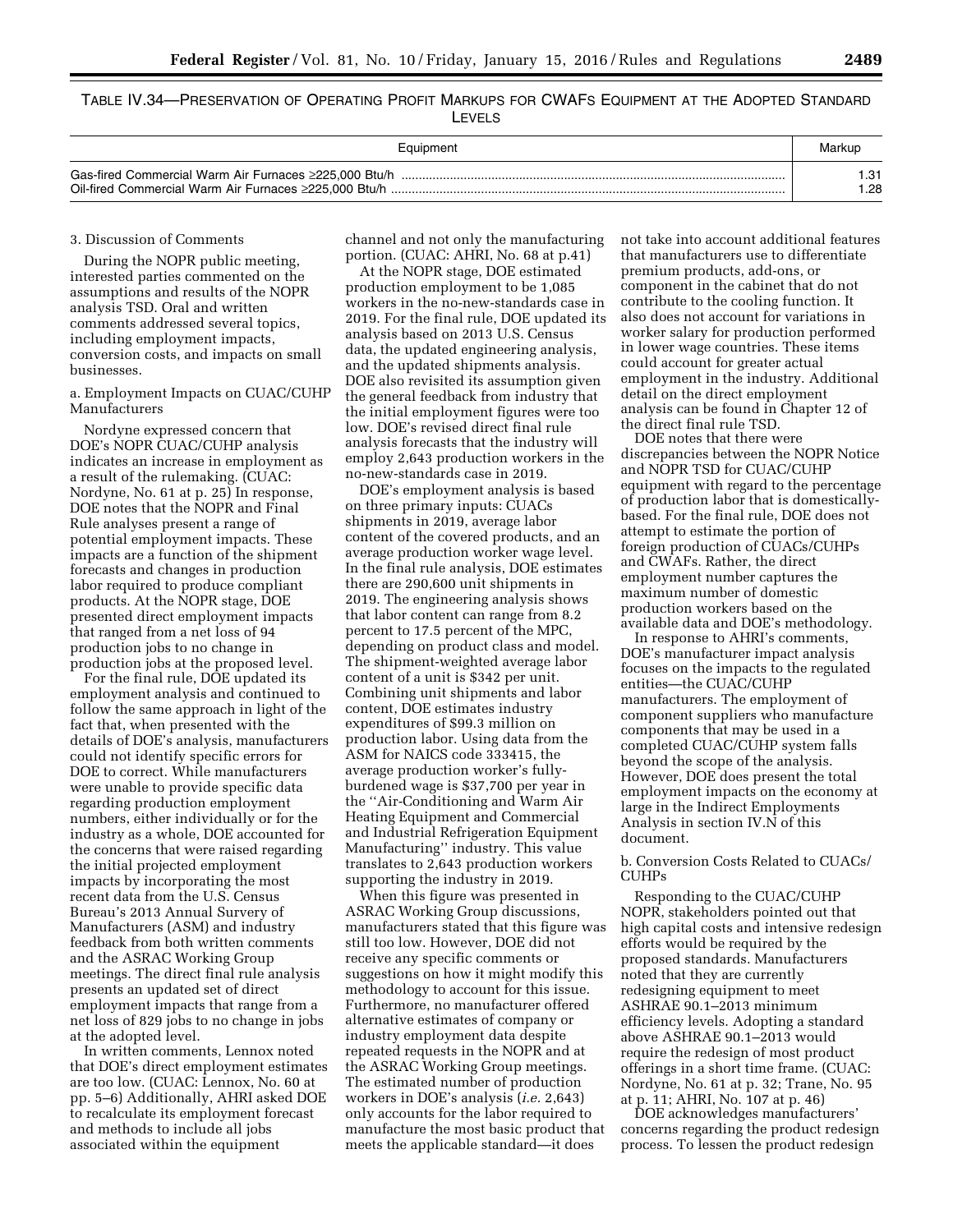burden on manufacturers to comply with ASHRAE 90.1–2013 and an amended CUACs energy conservation standard, the direct final rule adopts a two-tiered approach that applies the ASHRAE 90.1–2013 levels for compliance in 2018 (though this occurs at the end of the year and is modeled as a 2019 effective date for the purposes of the MIA) and then applies a higher standard starting in 2023, as recommended by the ASRAC Working Group.

Additionally, manufacturers stated that conversion costs of \$12.7 million would not adequately cover all product conversion costs. (CUAC: Nordyne, No. 61 at p. 32; Trane, No. 95 at p. 11; AHRI, No. 107 at p. 45)

To clarify, in the CUAC/CUHP NOPR, DOE included an estimate of \$12.7 million as a testing cost attributable to compliance, certification, and enforcement efforts that manufacturers would likely incur to re-rate all basic models using the IEER metric. However, this cost is only a small portion of the total conversion costs that DOE estimates that manufacturers are likely to incur. In the CUAC/CUHP NOPR, DOE expected the industry to incur \$226.4 million in conversion costs at the proposed TSL. After evaluating further information gathered during additional interviews, as well as applying data from DOE's revised engineering analysis and shipments forecast, DOE estimates the industry would likely incur \$520.8 million in conversion costs to comply with the CUAC/CUHP standard adopted in this direct final rule. This figure does not account for any cost savings that may result from aligning the CUACs/ CUHPs and CWAFs standards' effective years. Conversion costs are discussed in detail in section V.B.2 of this document and in chapter 12 of the CUACs/CUHPs direct final rule TSD.

# c. Small Business Impacts on CWAF Manufacturers

The SBA expressed concern about the impacts of the rulemaking on the one small manufacturer of CWAF equipment. Based on conversations with that small manufacturer, the SBA stated that the proposed standards are not economically feasible within the threeyear period prescribed by DOE. (CWAF: SBA, No. 7 at p. 2)

For the direct final rule, DOE has adopted a later compliance date from the 2018 date proposed in the CWAF NOPR. For the direct final rule, DOE has extended the compliance year to 2023. This change will provide the small manufacturer with additional lead-time to comply with the amended standard level. In DOE's view, this additional

lead-time, coupled with the more accommodating revised standards that are being adopted, will help this small manufacturer comply with the new efficiency levels in a timely manner.

### *K. Emissions Analysis*

The emissions analysis consists of two components. The first component estimates the effect of potential energy conservation standards on power sector and site (where applicable) combustion emissions of carbon dioxide  $(CO<sub>2</sub>)$ , nitrogen oxides  $(NO<sub>X</sub>)$ , sulfur dioxide  $(SO<sub>2</sub>)$ , and mercury (Hg). The second component estimates the impacts of potential standards on emissions of two additional greenhouse gases, methane  $(CH<sub>4</sub>)$  and nitrous oxide  $(N<sub>2</sub>O)$ , as well as the reductions to emissions of all species due to ''upstream'' activities in the fuel production chain. These upstream activities comprise extraction, processing, and transporting fuels to the site of combustion. The associated emissions are referred to as upstream emissions.

For CWAFs, the adopted standards would reduce use of fuel at the site and slightly reduce electricity use, thereby reducing power sector emissions. However, the highest efficiency levels (*i.e.,* the max-tech levels) considered for CWAFs would increase the use of electricity by the furnace and increase emissions accordingly.

For the CUACs/CUHPs and CWAF NOPRs, DOE used marginal emissions factors for  $CO<sub>2</sub>$  and most of the other gases that were derived from data in *AEO 2013.* 

Commenting on the CUAC/CUHP NOPR and the CWAF NOPR, AHRI stated that DOE should use the most recent AEO data available, which would significantly reduce the environmental benefits resulting from reductions of  $CO<sub>2</sub>$ ,  $SO<sub>2</sub>$ , and Hg, among other emissions. (CUAC: AHRI, No. 68 at p. 18; CWAF: AHRI, No. 26 at pp. 7–8) Nordyne and Lennox made a similar comment. (CUAC: Nordyne, No. 61 at p. 16; Lennox, No. 60 at p. 17)

For the direct final rule analysis, DOE used marginal emissions factors that were derived from data in *AEO 2015,* as described in section IV.K. The methodology is described in the appendices to chapter 13 and chapter 15 of the direct final rule TSDs.

Combustion emissions of CH4 and N2O are estimated using emissions intensity factors published by the EPA, GHG Emissions Factors Hub.110 The FFC upstream emissions are estimated based on the methodology described in

chapter 15 of the direct final rule TSDs. The upstream emissions include both emissions from fuel combustion during extraction, processing, and transportation of fuel, and ''fugitive'' emissions (direct leakage to the atmosphere) of  $CH<sub>4</sub>$  and  $CO<sub>2</sub>$ .

The emissions intensity factors are expressed in terms of physical units per MWh or MMBtu of site energy savings. Total emissions reductions are estimated using the energy savings calculated in the national impact analysis.

For  $CH_4$  and N<sub>2</sub>O, DOE calculated emissions reduction in tons and also in terms of units of carbon dioxide equivalent  $(CO<sub>2</sub>eq)$ . Gases are converted to  $CO<sub>2</sub>$ eq by multiplying each ton of gas by the gas' global warming potential (GWP) over a 100-year time horizon. Based on the Fifth Assessment Report of the Intergovernmental Panel on Climate Change, $111$  DOE used GWP values of 28 for  $CH_4$  and 265 for  $N_2O$ .

Because the on-site operation of CWAFs requires use of fossil fuels and results in emissions of  $CO<sub>2</sub>$ , NO<sub>X</sub>, and  $SO<sub>2</sub>$  at the sites where these appliances are used, DOE also accounted for the reduction in these site emissions and the associated upstream emissions due to potential standards. Site emissions were estimated using emissions intensity factors from an EPA publication.112

The *AEO* incorporates the projected impacts of existing air quality regulations on emissions. *AEO 2015*  generally represents current legislation and environmental regulations, including recent government actions, for which implementing regulations were available as of October 31, 2014. DOE's estimation of impacts accounts for the presence of the emissions control programs discussed in the following paragraphs.

SO2 emissions from affected electric generating units (EGUs) are subject to nationwide and regional emissions capand-trade programs. Title IV of the Clean Air Act sets an annual emissions cap on  $SO<sub>2</sub>$  for affected EGUs in the 48 contiguous States and the District of Columbia (DC). (42 U.S.C. 7651 *et seq.*)

112U.S. Environmental Protection Agency, Compilation of Air Pollutant Emission Factors, AP– 42, Fifth Edition, Volume I: Stationary Point and Area Sources (1998) (Available at: *[http://](http://www.epa.gov/ttn/chief/ap42/index.html) [www.epa.gov/ttn/chief/ap42/index.html](http://www.epa.gov/ttn/chief/ap42/index.html)*).

<sup>110</sup>Available at: *[http://www.epa.gov/](http://www.epa.gov/climateleadership/inventory/ghg-emissions.html) [climateleadership/inventory/ghg-emissions.html](http://www.epa.gov/climateleadership/inventory/ghg-emissions.html)*.

<sup>111</sup> IPCC, 2013: *Climate Change 2013: The Physical Science Basis. Contribution of Working Group I to the Fifth Assessment Report of the Intergovernmental Panel on Climate Change*  [Stocker, T.F., D. Qin, G.-K. Plattner, M. Tignor, S.K. Allen, J. Boschung, A. Nauels, Y. Xia, V. Bex and P.M. Midgley (eds.)]. Cambridge University Press, Cambridge, United Kingdom and New York, NY, USA. Chapter 8.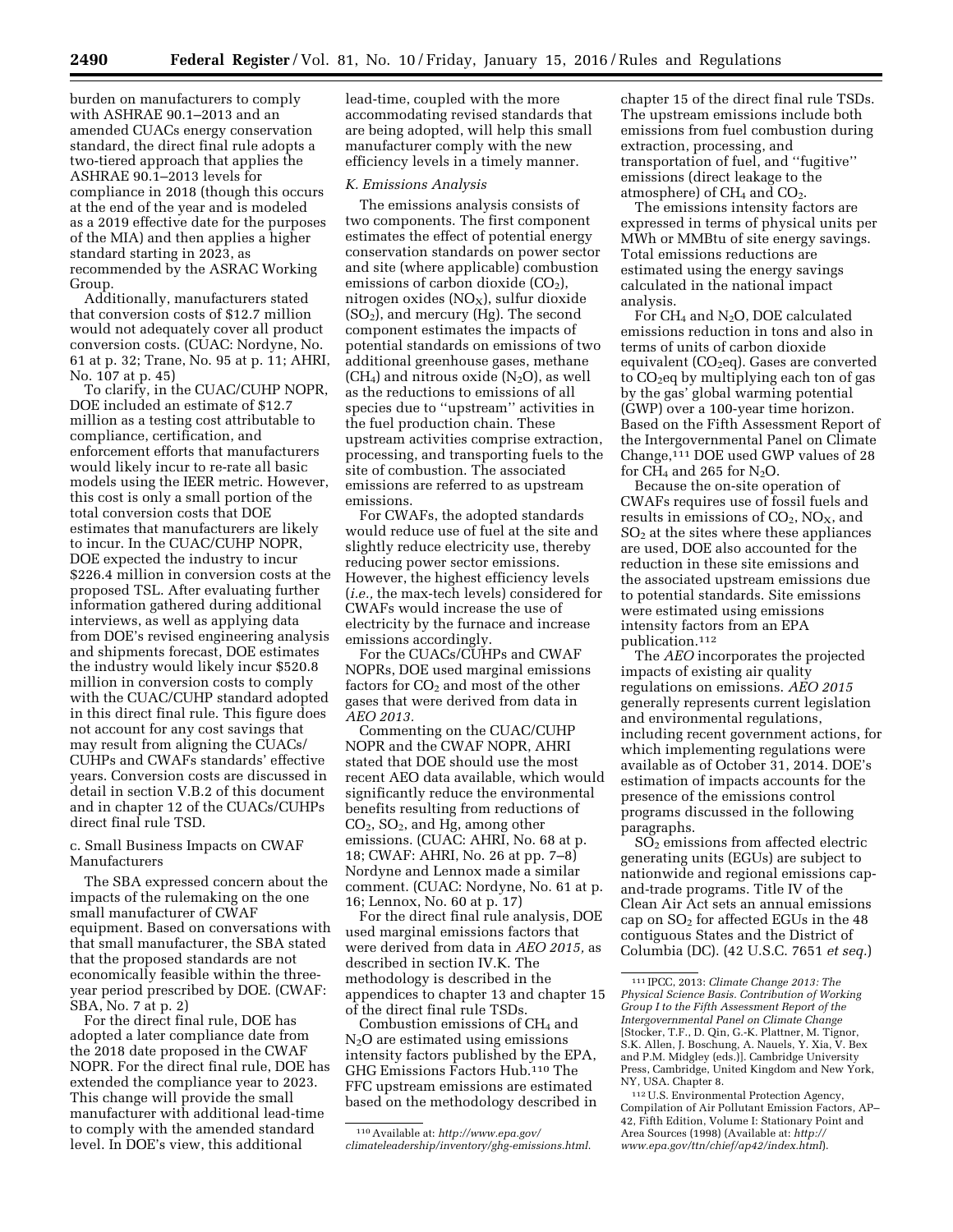SO2 emissions from 28 eastern States and DC were also limited under the Clean Air Interstate Rule (CAIR). 70 FR 25162 (May 12, 2005). CAIR created an allowance-based trading program that operates along with the Title IV program. In 2008, CAIR was remanded to EPA by the U.S. Court of Appeals for the District of Columbia Circuit, but it remained in effect.113 In 2011, EPA issued a replacement for CAIR, the Cross-State Air Pollution Rule (CSAPR). 76 FR 48208 (August 8, 2011). On August 21, 2012, the DC Circuit issued a decision to vacate CSAPR,114 and the court ordered EPA to continue administering CAIR. On April 29, 2014, the U.S. Supreme Court reversed the judgment of the DC Circuit and remanded the case for further proceedings consistent with the Supreme Court's opinion.115 On October 23, 2014, the DC Circuit lifted the stay of CSAPR.116 Pursuant to this action, CSAPR went into effect (and CAIR ceased to be in effect) as of January 1, 2015.

EIA was not able to incorporate CSAPR into *AEO 2015,* so it assumes implementation of CAIR. Although DOE's analysis used emissions factors that assume that CAIR, not CSAPR, is the regulation in force, the difference between CAIR and CSAPR is not relevant for the purpose of DOE's analysis of emissions impacts from energy conservation standards.

The attainment of emissions caps is typically flexible among EGUs and is enforced through the use of emissions allowances and tradable permits. Under existing EPA regulations, any excess SO2 emissions allowances resulting from the lower electricity demand caused by the adoption of an efficiency standard could be used to permit offsetting increases in  $SO<sub>2</sub>$  emissions by any regulated EGU. In past rulemakings, DOE recognized that there was uncertainty about the effects of efficiency standards on  $SO<sub>2</sub>$  emissions covered by the existing cap-and-trade system, but it concluded that negligible reductions in power sector  $SO<sub>2</sub>$ emissions would occur as a result of standards.

Beginning in 2016, however,  $SO<sub>2</sub>$ emissions will fall as a result of the

116*See Georgia* v. *EPA,* Order *(D.C. Cir. filed October 23, 2014)* (*No. 11–1302).* 

Mercury and Air Toxics Standards (MATS) for power plants. 77 FR 9304 (Feb. 16, 2012). In the MATS rule, EPA established a standard for hydrogen chloride as a surrogate for acid gas hazardous air pollutants (HAP), and also established a standard for  $SO<sub>2</sub>$  (a non-HAP acid gas) as an alternative equivalent surrogate standard for acid gas HAP. The same controls are used to reduce HAP and non-HAP acid gas; thus,  $SO<sub>2</sub>$  emissions will be reduced as a result of the control technologies installed on coal-fired power plants to comply with the MATS requirements for acid gas. *AEO 2015* assumes that, in order to continue operating, coal plants must have either flue gas desulfurization or dry sorbent injection systems installed by 2016. Both technologies, which are used to reduce acid gas emissions, also reduce SO2 emissions. Under the MATS, emissions will be far below the cap established by CAIR, so it is unlikely that excess  $SO<sub>2</sub>$ emissions allowances resulting from the lower electricity demand would be needed or used to permit offsetting increases in  $SO<sub>2</sub>$  emissions by any regulated EGU.117 Therefore, DOE believes that energy conservation standards will generally reduce  $SO<sub>2</sub>$ emissions in 2016 and beyond.

CAIR established a cap on  $NO<sub>X</sub>$ emissions in 28 eastern States and the District of Columbia.118 Energy conservation standards are expected to have little effect on  $NO<sub>x</sub>$  emissions in those States covered by CAIR because  $excess NO<sub>X</sub>$  emissions allowances resulting from the lower electricity demand could be used to permit offsetting increases in  $NO_X$  emissions from other facilities. However, standards would be expected to reduce  $NO<sub>X</sub>$  emissions in the States not affected by the caps, so DOE estimated  $NO<sub>X</sub>$ emissions reductions from the standards considered in this final rule for these States.

 $118$  CSAPR also applies to  $NO<sub>X</sub>$  and it would supersede the regulation of  $NO<sub>x</sub>$  under CAIR. As stated previously, the current analysis assumes that CAIR, not CSAPR, is the regulation in force. The difference between CAIR and CSAPR with regard to DOE's analysis of  $NO<sub>x</sub>$  emissions is slight.

The MATS limit mercury emissions from power plants, but they do not include emissions caps and, as such, DOE's energy conservation standards would likely reduce Hg emissions. DOE estimated mercury emissions reduction using emissions factors based on *AEO 2015,* which incorporates the MATS.

# *L. Monetizing Carbon Dioxide and Other Emissions Impacts*

As part of the development of this rule, DOE considered the estimated monetary benefits from the reduced emissions of  $CO<sub>2</sub>$  and  $NO<sub>x</sub>$  that are expected to result from each of the TSLs considered. To make this calculation analogous to the calculation of the NPV of consumer benefit, DOE considered the reduced emissions expected to result over the lifetime of products shipped in the forecast period for each TSL. This section summarizes the basis for the monetary values used for each of these emissions and presents the values considered in this direct final rule.

For this final rule, DOE relied on a set of values for the social cost of carbon (SCC) that was developed by a Federal interagency process. The basis for these values is summarized in the next section, and a more detailed description of the methodologies used is provided as an appendix to chapter 14 of the direct final rule TSDs.

### 1. Social Cost of Carbon

The SCC is an estimate of the monetized damages associated with an incremental increase in carbon emissions in a given year. It is intended to include (but is not limited to) climate-change-related changes in net agricultural productivity, human health, property damages from increased flood risk, and the value of ecosystem services. Estimates of the SCC are provided in dollars per metric ton of  $CO<sub>2</sub>$ . A domestic SCC value is meant to reflect the value of damages in the United States resulting from a unit change in  $CO<sub>2</sub>$  emissions, while a global SCC value is meant to reflect the value of damages worldwide.

Under section 1(b) of Executive Order 12866, ''Regulatory Planning and Review,'' 58 FR 51735 (Oct. 4, 1993), agencies must, to the extent permitted by law, ''assess both the costs and the benefits of the intended regulation and, recognizing that some costs and benefits are difficult to quantify, propose or adopt a regulation only upon a reasoned determination that the benefits of the intended regulation justify its costs.'' The purpose of the SCC estimates presented here is to allow agencies to incorporate the monetized social benefits of reducing  $CO<sub>2</sub>$  emissions into

<sup>113</sup>See *North Carolina* v. *EPA,* 550 F.3d 1176 (D.C. Cir. 2008); *North Carolina* v. *EPA,* 531 F.3d 896 (D.C. Cir. 2008).

<sup>114</sup>See *EME Homer City Generation, LP* v. *EPA,*  696 F.3d 7, 38 (D.C. Cir. 2012), *cert. granted,* 81 U.S.L.W. 3567, 81 U.S.L.W. 3696, 81 U.S.L.W. 3702 (U.S. June 24, 2013) (No. 12–1182).

<sup>115</sup>*See EPA* v. *EME Homer City Generation,* 134 S.Ct. 1584, 1610 (U.S. 2014).

<sup>117</sup> DOE notes that the Supreme Court recently remanded EPA's 2012 rule regarding national emission standards for hazardous air pollutants from certain electric utility steam generating units. See *Michigan* v. *EPA* (Case No. 14–46, 2015). DOE has tentatively determined that the remand of the MATS rule does not change the assumptions regarding the impact of energy efficiency standards on  $SO<sub>2</sub>$  emissions. Further, while the remand of the MATS rule may have an impact on the overall amount of mercury emitted by power plants, it does not change the impact of the energy efficiency standards on mercury emissions. DOE will continue to monitor developments related to this case and respond to them as appropriate.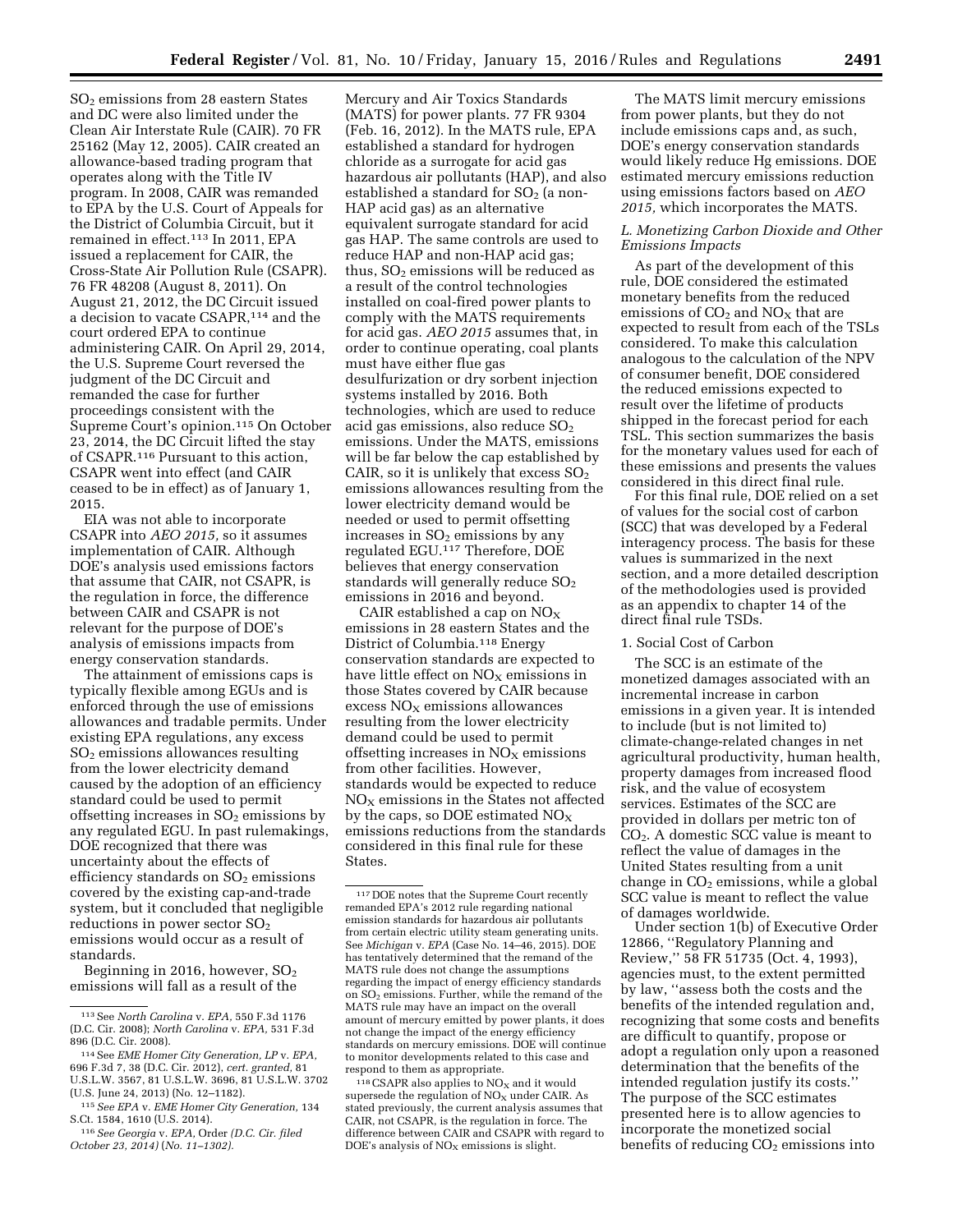cost-benefit analyses of regulatory actions. The estimates are presented with an acknowledgement of the many uncertainties involved and with a clear understanding that they should be updated over time to reflect increasing knowledge of the science and economics of climate impacts.

As part of the interagency process that developed these SCC estimates, technical experts from numerous agencies met on a regular basis to consider public comments, explore the technical literature in relevant fields, and discuss key model inputs and assumptions. The main objective of this process was to develop a range of SCC values using a defensible set of input assumptions grounded in the existing scientific and economic literatures. In this way, key uncertainties and model differences transparently and consistently inform the range of SCC estimates used in the rulemaking process.

a. Monetizing Carbon Dioxide Emissions

When attempting to assess the incremental economic impacts of  $CO<sub>2</sub>$ emissions, the analyst faces a number of challenges. A report from the National Research Council<sup>119</sup> points out that any assessment will suffer from uncertainty, speculation, and lack of information about: (1) Future emissions of GHGs; (2) the effects of past and future emissions on the climate system; (3) the impact of changes in climate on the physical and biological environment; and (4) the translation of these environmental impacts into economic damages. As a result, any effort to quantify and monetize the harms associated with climate change will raise questions of science, economics, and ethics and should be viewed as provisional.

Despite the limits of both quantification and monetization, SCC estimates can be useful in estimating the social benefits of reducing  $CO<sub>2</sub>$ emissions. The agency can estimate the benefits from reduced (or costs from increased) emissions in any future year by multiplying the change in emissions in that year by the SCC values appropriate for that year. The NPV of the benefits can then be calculated by multiplying each of these future benefits by an appropriate discount factor and summing across all affected years.

It is important to emphasize that the interagency process is committed to updating these estimates as the science and economic understanding of climate change and its impacts on society improves over time. In the meantime, the interagency group will continue to explore the issues raised by this analysis and consider public comments as part of the ongoing interagency process.

b. Development of Social Cost of Carbon Values

In 2009, an interagency process was initiated to offer a preliminary assessment of how best to quantify the benefits from reducing carbon dioxide emissions. To ensure consistency in how benefits are evaluated across Federal agencies, the Administration sought to develop a transparent and defensible method, specifically designed for the rulemaking process, to quantify avoided climate change damages from reduced CO<sub>2</sub> emissions. The interagency group did not undertake any original analysis. Instead, it combined SCC estimates from the existing literature to use as interim values until a more comprehensive analysis could be conducted. The outcome of the preliminary assessment by the interagency group was a set of five interim values: Global SCC estimates for 2007 (in 2006\$) of \$55, \$33, \$19, \$10, and \$5 per metric ton of CO2. These interim values represented the first sustained interagency effort within the U.S. government to develop an SCC for use in regulatory analysis. The results of this preliminary effort were presented in several proposed and final rules.

c. Current Approach and Key Assumptions

After the release of the interim values, the interagency group reconvened on a regular basis to generate improved SCC estimates. Specially, the group considered public comments and further explored the technical literature in relevant fields. The interagency group relied on three integrated assessment models commonly used to estimate the SCC: The FUND, DICE, and PAGE models. These models are frequently cited in the peer-reviewed literature and were used in the last assessment of the Intergovernmental Panel on Climate Change (IPCC). Each model was given

equal weight in the SCC values that were developed.

Each model takes a slightly different approach to model how changes in emissions result in changes in economic damages. A key objective of the interagency process was to enable a consistent exploration of the three models, while respecting the different approaches to quantifying damages taken by the key modelers in the field. An extensive review of the literature was conducted to select three sets of input parameters for these models: Climate sensitivity, socio-economic and emissions trajectories, and discount rates. A probability distribution for climate sensitivity was specified as an input into all three models. In addition, the interagency group used a range of scenarios for the socio-economic parameters and a range of values for the discount rate. All other model features were left unchanged, relying on the model developers' best estimates and judgments.

In 2010, the interagency group selected four sets of SCC values for use in regulatory analyses. Three sets of values are based on the average SCC from the three integrated assessment models, at discount rates of 2.5, 3, and 5 percent. The fourth set, which represents the 95th percentile SCC estimate across all three models at a 3-percent discount rate, was included to represent higher-than-expected impacts from climate change further out in the tails of the SCC distribution. The values grow in real terms over time. Additionally, the interagency group determined that a range of values from 7 percent to 23 percent should be used to adjust the global SCC to calculate domestic effects,120 although preference is given to consideration of the global benefits of reducing  $CO<sub>2</sub>$  emissions. Table IV–35 presents the values in the 2010 interagency group report, $121$  which is reproduced in appendix 14A of the direct final rule TSD.

<sup>119</sup>National Research Council, *Hidden Costs of Energy: Unpriced Consequences of Energy Production and Use,* National Academies Press: Washington, DC (2009).

<sup>120</sup> It is recognized that this calculation for domestic values is approximate, provisional, and highly speculative. There is no *a priori* reason why domestic benefits should be a constant fraction of net global damages over time.

<sup>121</sup>*Social Cost of Carbon for Regulatory Impact Analysis Under Executive Order 12866.* Interagency Working Group on Social Cost of Carbon, United States Government (February 2010) (Available at: *[www.whitehouse.gov/sites/default/files/omb/](http://www.whitehouse.gov/sites/default/files/omb/inforeg/for-agencies/Social-Cost-of-Carbon-for-RIA.pdf) [inforeg/for-agencies/Social-Cost-of-Carbon-for-](http://www.whitehouse.gov/sites/default/files/omb/inforeg/for-agencies/Social-Cost-of-Carbon-for-RIA.pdf)[RIA.pdf](http://www.whitehouse.gov/sites/default/files/omb/inforeg/for-agencies/Social-Cost-of-Carbon-for-RIA.pdf)*).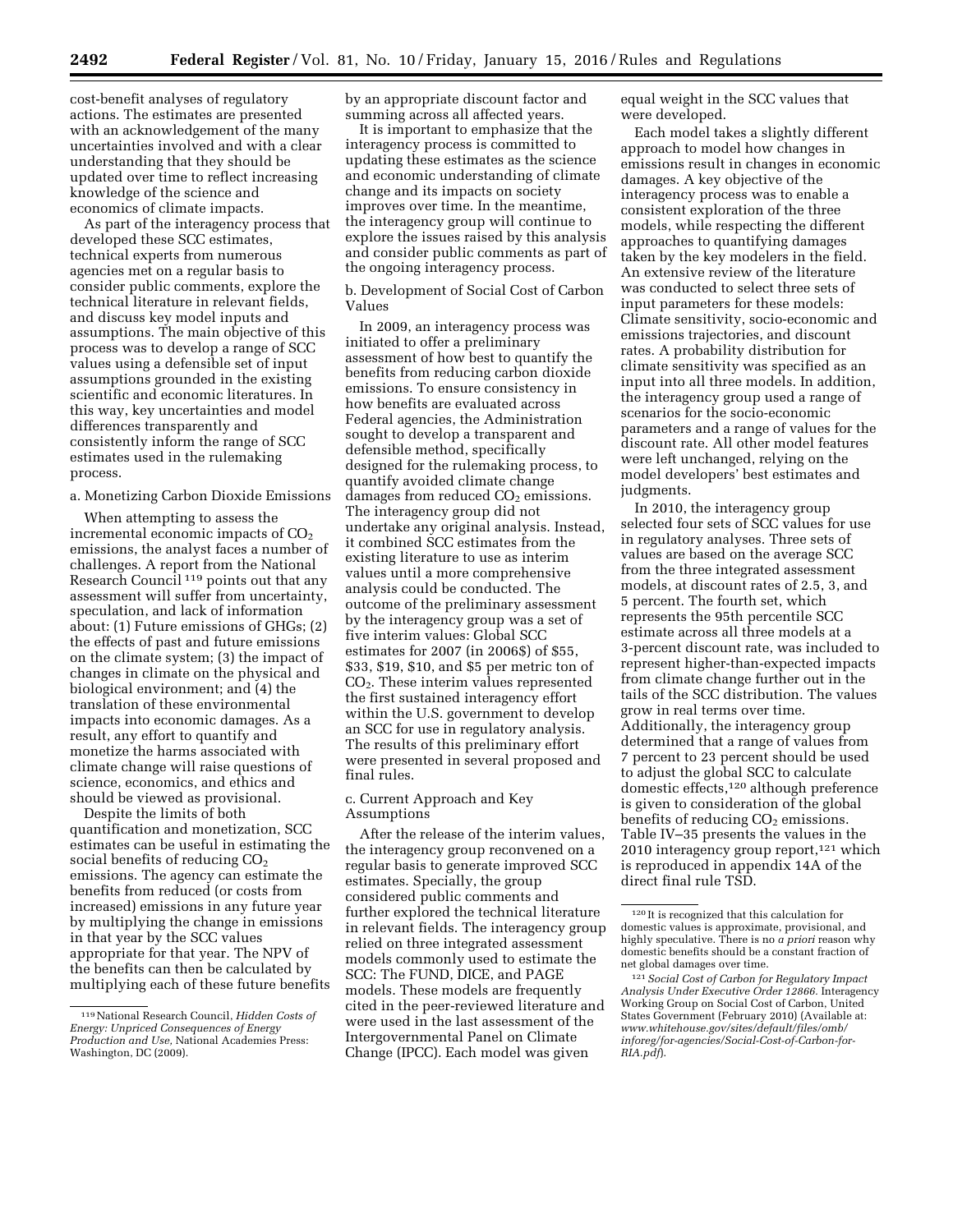# TABLE IV–35—ANNUAL SCC VALUES FROM 2010 INTERAGENCY REPORT, 2010–2050

[2007\$ per metric ton CO<sub>2</sub>]

|      |         | Discount rate |         |                 |
|------|---------|---------------|---------|-----------------|
| Year | 5%      | 3%            | 2.5%    | 3%              |
|      | Average | Average       | Average | 95th percentile |
| 2010 | 4.7     | 21.4          | 35.1    | 64.9            |
| 2015 | 5.7     | 23.8          | 38.4    | 72.8            |
| 2020 | 6.8     | 26.3          | 41.7    | 80.7            |
| 2025 | 8.2     | 29.6          | 45.9    | 90.4            |
| 2030 | 9.7     | 32.8          | 50.0    | 100.0           |
| 2035 | 11.2    | 36.0          | 54.2    | 109.7           |
| 2040 | 12.7    | 39.2          | 58.4    | 119.3           |
| 2045 | 14.2    | 42.1          | 61.7    | 127.8           |
| 2050 | 15.7    | 44.9          | 65.0    | 136.2           |

The SCC values used for this document were generated using the most recent versions of the three integrated assessment models that have been published in the peer-reviewed literature, as described in the 2013 update from the interagency Working Group (revised July 2015).122 Table IV–

36 shows the updated sets of SCC estimates from the latest interagency update in 5-year increments from 2010 to 2050. The full set of annual SCC values between 2010 and 2050 is reported in appendix 14B of the direct final rule TSD. The central value that emerges is the average SCC across

models at the 3-percent discount rate. However, for purposes of capturing the uncertainties involved in regulatory impact analysis, the interagency group emphasizes the importance of including all four sets of SCC values.

TABLE IV–36—ANNUAL SCC VALUES FROM 2013 INTERAGENCY UPDATE (REVISED JULY 2015), 2010–2050

[2007\$ per metric ton  $CO<sub>2</sub>$ ]

|      | Discount rate |         |         |                 |  |  |  |
|------|---------------|---------|---------|-----------------|--|--|--|
| Year | 5%            | 3%      | 2.5%    | 3%              |  |  |  |
|      | Average       | Average | Average | 95th percentile |  |  |  |
| 2010 |               | 31      | 50      | 86              |  |  |  |
| 2015 |               | 36      | 56      | 105             |  |  |  |
| 2020 | 12            | 42      | 62      | 123             |  |  |  |
| 2025 | 14            | 46      | 68      | 138             |  |  |  |
| 2030 | 16            | 50      | 73      | 152             |  |  |  |
| 2035 | 18            | 55      | 78      | 168             |  |  |  |
| 2040 | 21            | 60      | 84      | 183             |  |  |  |
| 2045 | 23            | 64      | 89      | 197             |  |  |  |
| 2050 | 26            | 69      | 95      | 212             |  |  |  |

It is important to recognize that a number of key uncertainties remain, and that current SCC estimates should be treated as provisional and revisable because they will evolve with improved scientific and economic understanding. The interagency group also recognizes that the existing models are imperfect and incomplete. The National Research Council report mentioned previously points out that there is tension between the goal of producing quantified estimates of the economic damages from an incremental ton of carbon and the limits of existing efforts to model these effects. There are a number of analytical challenges that are being addressed by the research community, including

research programs housed in many of the Federal agencies participating in the interagency process to estimate the SCC. The interagency group intends to periodically review and reconsider those estimates to reflect increasing knowledge of the science and economics of climate impacts, as well as improvements in modeling.

In summary, in considering the potential global benefits resulting from  $reduced CO<sub>2</sub> emissions, DOE used the$ values from the 2013 interagency report (revised July 2015), adjusted to 2014\$ using the implicit price deflator for gross domestic product (GDP) from the Bureau of Economic Analysis. For each of the four sets of SCC cases specified, the values for emissions in 2015 were

\$12.2, \$40.0, \$62.3, and \$117 per metric ton avoided (values expressed in 2014\$). DOE derived SCC values after 2050 using the relevant growth rates for the 2040–2050 period in the interagency update.

DOE multiplied the CO<sub>2</sub> emissions reduction estimated for each year by the SCC value for that year in each of the four cases. To calculate a present value of the stream of monetary values, DOE discounted the values in each of the four cases using the specific discount rate that had been used to obtain the SCC values in each case.

In response to the CUAC/CUHP NOPR and the CWAF NOPR, DOE received a number of comments that were critical

<sup>122</sup>*Technical Update of the Social Cost of Carbon for Regulatory Impact Analysis Under Executive Order 12866,* Interagency Working Group on Social

Cost of Carbon, United States Government (May 2013; revised July 2015) (Available at: *[http://](http://www.whitehouse.gov/sites/default/files/omb/inforeg/scc-tsd-final-july-2015.pdf)*

*[www.whitehouse.gov/sites/default/files/omb/](http://www.whitehouse.gov/sites/default/files/omb/inforeg/scc-tsd-final-july-2015.pdf) [inforeg/scc-tsd-final-july-2015.pdf](http://www.whitehouse.gov/sites/default/files/omb/inforeg/scc-tsd-final-july-2015.pdf)*).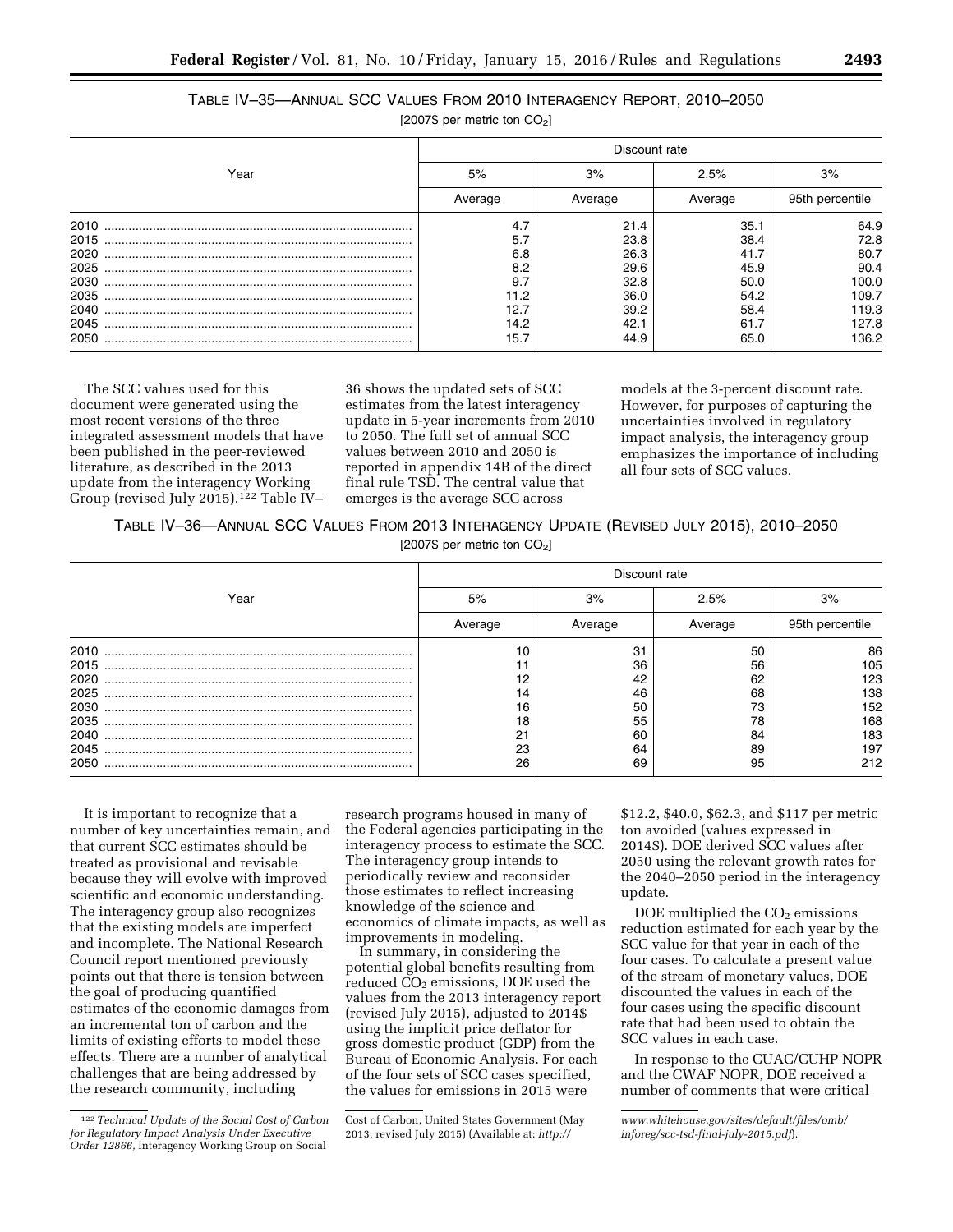of DOE's use of the SCC values developed by the interagency group.

A group of trade associations led by the U.S. Chamber of Commerce objected to DOE's continued use of the SCC in the cost-benefit analysis and stated that the SCC calculation should not be used in any rulemaking until it undergoes a more rigorous notice, review and comment process. (CUAC: U.S. Chamber of Commerce, No. 40 at pp. 3–4; CWAF: U.S. Chamber of Commerce, No. 21 at pp. 3–4) AHRI, Lennox and Nordyne criticized DOE's use of SCC estimates that are subject to considerable uncertainty. (CUAC: AHRI, No. 68 at p. 21; Lennox, No. 60 at p. 17; Nordyne, No. 61 at p. 18; CWAF: AHRI, No. 26 at p. 9) AHRI stated that the emissions reductions and global social cost of carbon do not meet the requirement of clear and convincing evidence that a standard more stringent than ASHRAE is justified. (CWAF: AHRI, No. 26 at p. 7) AHRI stated that the interagency process was not transparent and the estimates were not subjected to peer review. (CWAF: AHRI, No. 26 at p. 12)

In response, in conducting the interagency process that developed the SCC values, technical experts from numerous agencies met on a regular basis to consider public comments, explore the technical literature in relevant fields, and discuss key model inputs and assumptions. Key uncertainties and model differences transparently and consistently inform the range of SCC estimates. These uncertainties and model differences are discussed in the interagency Working Group's reports, which are reproduced in appendix 14A and 14B of the direct final rule TSD, as are the major assumptions. Specifically, uncertainties in the assumptions regarding climate sensitivity, as well as other model inputs such as economic growth and emissions trajectories, are discussed and the reasons for the specific input assumptions chosen are explained. However, the three integrated assessment models used to estimate the SCC are frequently cited in the peerreviewed literature and were used in the last assessment of the IPCC. In addition, new versions of the models that were used in 2013 to estimate revised SCC values were published in the peerreviewed literature (see appendix 14B of the direct final rule TSD for discussion). Although uncertainties remain, the revised estimates that were issued in November 2013 are based on the best available scientific information on the impacts of climate change. The current estimates of the SCC have been developed over many years, using the best science available, and with input

from the public. In November 2013, OMB announced a new opportunity for public comment on the interagency technical support document underlying the revised SCC estimates. 78 FR 70586. In July 2015, OMB published a detailed summary and formal response to the many comments that were received.123 DOE stands ready to work with OMB and the other members of the interagency Working Group on further review and revision of the SCC estimates as appropriate.

AHRI stated that the use of SCC as determined on a global basis for the world population is outside of DOE's regulatory authority under EPCA. AHRI stated that EPCA authorizes DOE to conduct a national analysis of energy savings, but there are no references to global environmental impacts in the statute. (CUAC: AHRI, No. 68 at p. 21; CWAF: AHRI, No. 26 at pp. 9–11) Nordyne made similar comments. (CUAC: Nordyne, No. 61 at p. 18)

In response, DOE's analysis estimates both global and domestic benefits of  $CO<sub>2</sub>$  emissions reductions. Following the recommendation of the interagency Working Group, DOE places more focus on a global measure of SCC. As discussed in appendix 14A of the direct final rule TSD, the climate change problem is highly unusual in at least two respects. First, it involves a global externality: Emissions of most greenhouse gases contribute to damages around the world even when they are emitted in the United States. Consequently, to address the global nature of the problem, the SCC must incorporate the full (global) damages caused by GHG emissions. Second, climate change presents a problem that the United States alone cannot solve. Even if the United States were to reduce its greenhouse gas emissions to zero, that step would be far from enough to avoid substantial climate change. Other countries would also need to take action to reduce emissions if significant changes in the global climate are to be avoided. Emphasizing the need for a global solution to a global problem, the United States has been actively involved in seeking international agreements to reduce emissions and in encouraging other nations, including emerging major economies, to take significant steps to reduce emissions. When these considerations are taken as a whole, the interagency group concluded that a global measure of the benefits from

reducing U.S. emissions is preferable. DOE's approach is not in contradiction of the requirement to weigh the need for national energy conservation, as one of the main reasons for national energy conservation is to contribute to efforts to mitigate the effects of global climate change.

AHRI and Nordyne criticized DOE's inclusion of  $CO<sub>2</sub>$  emissions impacts over a time period greatly exceeding that used to measure the economic costs. (CUAC: AHRI, No. 68 at p. 22; Nordyne, No. 61 at p. 18) For the analysis of national impacts of standards, DOE considers the lifetime impacts of equipment shipped in the analysis period. With respect to energy cost savings, impacts continue until all of the equipment shipped in the analysis period is retired. Emissions impacts occur over the same period. With respect to the valuation of  $CO<sub>2</sub>$ emissions reductions, the SCC estimates developed by the interagency Working Group are meant to represent the full discounted value (using an appropriate range of discount rates) of emissions reductions occurring in a given year. For example,  $CO<sub>2</sub>$  emissions in 2050 have a long residence time in the atmosphere, and thus contribute to radiative forcing, which affects global climate, for a long time. In the case of both consumer economic costs and benefits and the value of CO<sub>2</sub> emissions reductions, DOE is accounting for the lifetime impacts of equipment shipped in the same analysis period.

AHRI and Nordyne stated that DOE wrongly assumes that SCC values will increase over time, contrary to historical experience and to economic development science. (CUACs and CUHPs: AHRI, No. 68 at p. 22; Nordyne, No. 61 at p. 19; CWAF: AHRI, No. 26 at p. 11) In response, the SCC increases over time because future emissions are expected to produce larger incremental damages as physical and economic systems become more stressed in response to greater climatic change (see appendix 14A of the direct final rule TSDs). The approach used by the interagency Working Group allowed estimation of the growth rate of the SCC directly using the three IAMs, which helps to ensure that the estimates are internally consistent with other modeling assumptions.

#### 2. Social Cost of Other Air Pollutants

As noted previously, DOE has estimated how the considered energy conservation standards would reduce site  $NO<sub>x</sub>$  emissions nationwide and  $decrease power sector NO<sub>x</sub> emissions in$ those 22 States not affected by the CAIR.

<sup>123</sup>*https://www.whitehouse.gov/blog/2015/07/02/ estimating-benefits-carbon-dioxide-emissionsreductions*. OMB also stated its intention to seek independent expert advice on opportunities to improve the estimates, including many of the approaches suggested by commenters.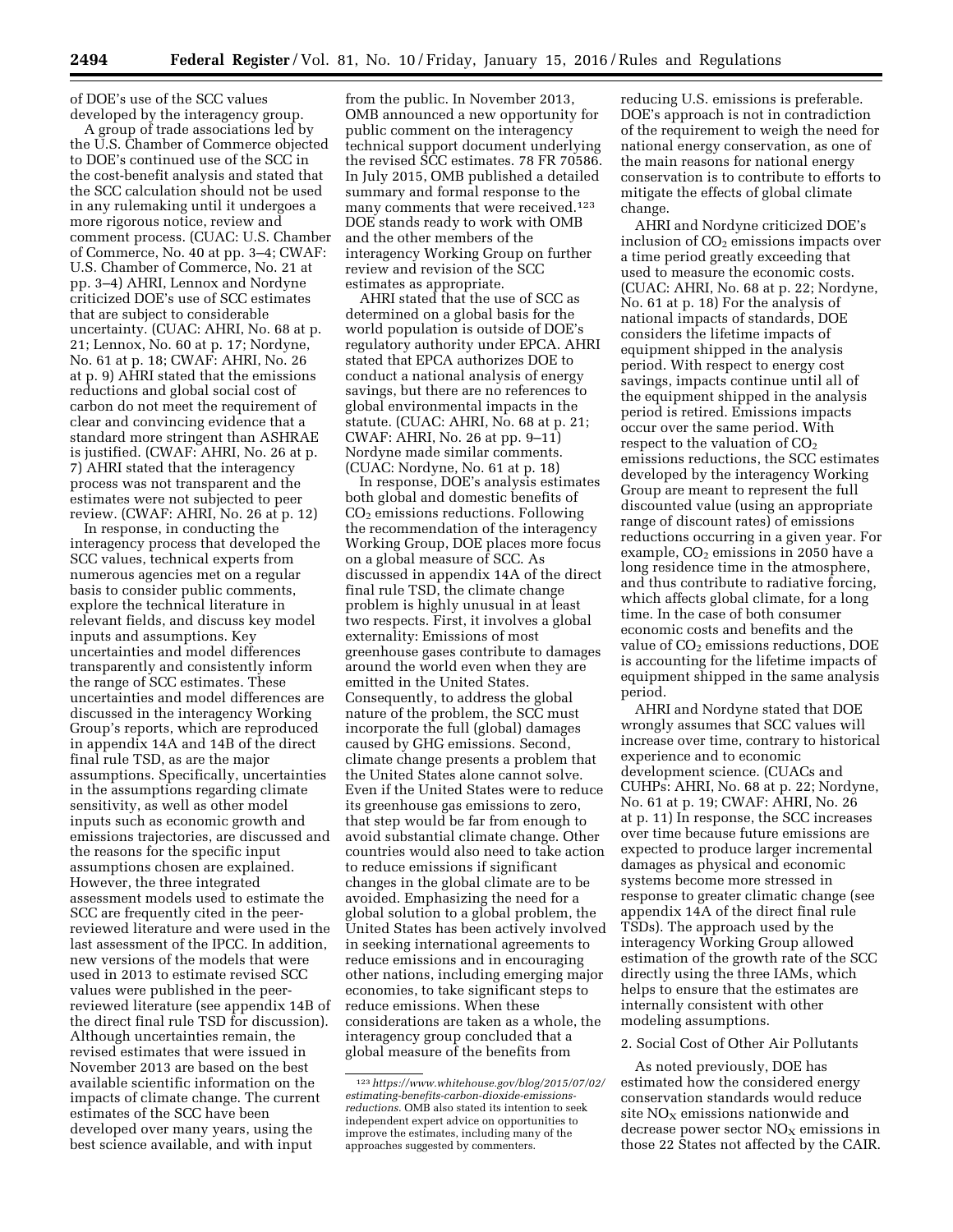DOE estimated the monetized value of  $NO<sub>x</sub>$  emissions reductions using benefit per ton estimates from Regulatory Impact Analysis titled, *Proposed Carbon Pollution Guidelines for Existing Power Plants and Emission Standards for Modified and Reconstructed Power Plants,* published in June 2014 by EPA's Office of Air Quality Planning and Standards.124 The report includes high and low values for  $NO<sub>X</sub>$  (as  $PM<sub>2.5</sub>$ ) for 2020, 2025, and 2030 discounted at 3 percent and 7 percent,<sup>125</sup> which are presented in chapter 14 of the direct final rule TSD. DOE assigned values for 2021–2024 and 2026–2029 using, respectively, the values for 2020 and

using the value for 2030. DOE multiplied the emissions reduction (tons) in each year by the associated \$/ton values, and then discounted each series using discount rates of 3 percent and 7 percent as appropriate. DOE will continue to evaluate the monetization of avoided  $NO<sub>x</sub>$  emissions and will make any appropriate updates in energy conservation standards rulemakings.

2025. DOE assigned values after 2030

DOE is evaluating appropriate monetization of avoided  $SO<sub>2</sub>$  and Hg emissions in energy conservation standards rulemakings. DOE has not included monetization of those emissions in the current analysis.

#### *M. Utility Impact Analysis*

The utility impact analysis estimates several effects on the electric power industry that would result from the adoption of new or amended energy conservation standards. The utility impact analysis estimates the changes in installed electrical capacity and generation that would result for each TSL. The analysis for the direct final rule is based on published output from the NEMS associated with *AEO 2015.*  NEMS produces the *AEO* Reference case, as well as a number of side cases to estimate the marginal impacts of reduced energy demand on the utility sector. These marginal factors are

estimated based on the changes to electricity sector generation, installed capacity, fuel consumption and emissions in the *AEO* Reference case and various side cases. Details of the methodology are provided in the appendices to Chapters 13 and 15 of the direct final rule TSDs.

The output of this analysis is a set of time-dependent coefficients capturing the change in electricity generation, primary fuel consumption, installed capacity and power sector emissions due to a unit reduction in demand for a given end use. These coefficients are multiplied by the stream of electricity use calculated in the NIA to provide estimates of selected utility impacts of new or amended energy conservation standards.

#### *N. Employment Impact Analysis*

DOE considers employment impacts in the domestic economy as one factor in selecting a standard. Employment impacts from new or amended energy conservation standards include both direct and indirect impacts. Direct employment impacts are any changes in the number of employees of manufacturers of the products subject to standards, their suppliers, and related service firms. The MIA addresses those impacts. Indirect employment impacts are changes in national employment that occur due to the shift in expenditures and capital investment caused by the purchase and operation of more-efficient appliances. Indirect employment impacts from standards consist of the net jobs created or eliminated in the national economy, other than in the manufacturing sector being regulated, caused by: (1) Reduced spending by end users on energy; (2) reduced spending on new energy supply by the utility industry; (3) increased consumer spending on new products to which the new standards apply; and (4) the effects of those three factors throughout the economy.

One method for assessing the possible effects on the demand for labor of such shifts in economic activity is to compare sector employment statistics developed by the Labor Department's Bureau of Labor Statistics ("BLS").<sup>126</sup> BLS regularly publishes its estimates of the number of jobs per million dollars of economic activity in different sectors of the economy, as well as the jobs created elsewhere in the economy by this same economic activity. Data from BLS

indicate that expenditures in the utility sector generally create fewer jobs (both directly and indirectly) than expenditures in other sectors of the economy.127 There are many reasons for these differences, including wage differences and the fact that the utility sector is more capital-intensive and less labor-intensive than other sectors. Energy conservation standards have the effect of reducing consumer utility bills. Because reduced consumer expenditures for energy likely lead to increased expenditures in other sectors of the economy, the general effect of efficiency standards is to shift economic activity from a less labor-intensive sector (*i.e.,* the utility sector) to more labor-intensive sectors (*e.g.,* the retail and service sectors). Thus, the BLS data shows that the net national employment may increase due to shifts in economic activity resulting from energy conservation standards.

DOE estimated indirect national employment impacts for the standard levels considered in this direct final rule using an input/output model of the U.S. economy called Impact of Sector Energy Technologies version 3.1.1 (''ImSET'').128 ImSET is a specialpurpose version of the ''U.S. Benchmark National Input-Output'' (''I–O'') model, which was designed to estimate the national employment and income effects of energy-saving technologies. The ImSET software includes a computer-based I–O model having structural coefficients that characterize economic flows among 187 sectors most relevant to industrial, commercial, and residential building energy use.

DOE notes that ImSET is not a general equilibrium forecasting model, and understands the uncertainties involved in projecting employment impacts, especially changes in the later years of the analysis. Because ImSET does not incorporate price changes, the employment effects predicted by ImSET may over-estimate actual job impacts over the long run for this rule. Therefore, DOE generated results for near-term timeframes, where these uncertainties are reduced. For more details on the employment impact analysis, see chapter 16 of the direct final rule TSDs.

<sup>124</sup>*[http://www3.epa.gov/ttnecas1/regdata/RIAs/](http://www3.epa.gov/ttnecas1/regdata/RIAs/111dproposalRIAfinal0602.pdf) [111dproposalRIAfinal0602.pdf.](http://www3.epa.gov/ttnecas1/regdata/RIAs/111dproposalRIAfinal0602.pdf)* See Tables 4–7, 4– 8, and 4–9 in the report.

 $^{125}\mathrm{For}$  the monetized NO<sub>X</sub> benefits associated with PM2.5, the related benefits (derived from benefit-per-ton values) are based on an estimate of premature mortality derived from the ACS study (Krewski et al., 2009), which is the lower of the two EPA central tendencies. Using the lower value is more conservative when making the policy decision concerning whether a particular standard level is economically justified so using the higher value would also be justified. If the benefit-per-ton estimates were based on the Six Cities study (Lepuele et al., 2012), the values would be nearly two-and-a-half times larger. (See chapter 14 of the direct final rule TSD for further description of the studies mentioned above.)

<sup>126</sup> Data on industry employment, hours, labor compensation, value of production, and the implicit price deflator for output for these industries are available upon request by calling the Division of Industry Productivity Studies (202–691–5618) or by sending a request by email to *[dipsweb@bls.gov](mailto:dipsweb@bls.gov)*.

<sup>127</sup>See Bureau of Economic Analysis, *Regional Multipliers: A User Handbook for the Regional Input-Output Modeling System (RIMS II),* U.S. Department of Commerce (1992).

<sup>128</sup> J. M. Roop, M. J. Scott, and R. W. Schultz, *ImSET 3.1: Impact of Sector Energy Technologies,*  PNNL–18412, Pacific Northwest National Laboratory (2009) (Available at: *[www.pnl.gov/main/](http://www.pnl.gov/main/publications/external/technical_reports/PNNL-18412.pdf) [publications/external/technical](http://www.pnl.gov/main/publications/external/technical_reports/PNNL-18412.pdf)*\_*reports/PNNL-[18412.pdf](http://www.pnl.gov/main/publications/external/technical_reports/PNNL-18412.pdf)*).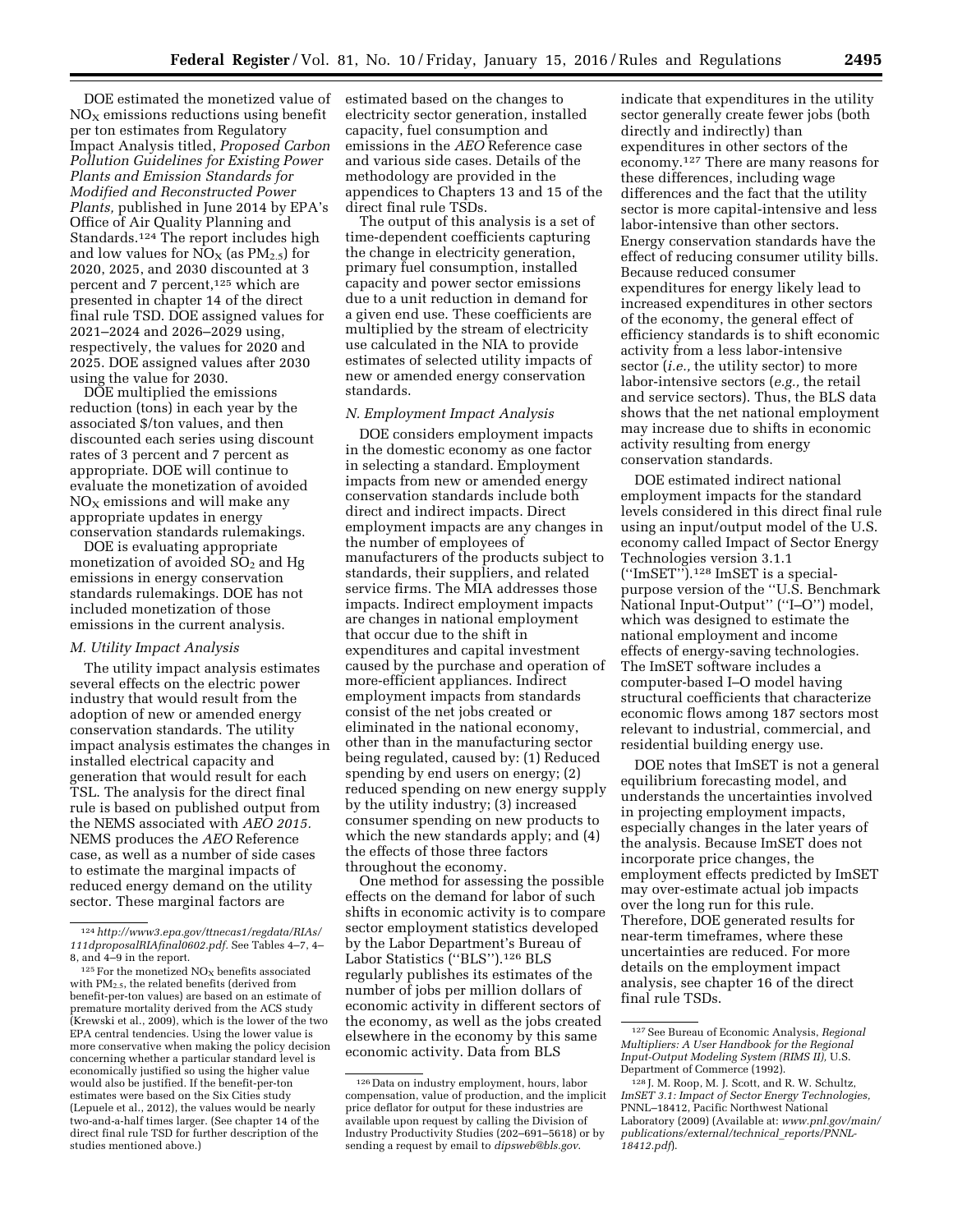#### **V. Analytical Results and Conclusions**

The following section addresses the results from DOE's analyses with respect to the considered energy conservation standards for CUACs/ CUHPs and CWAFs. It addresses the TSLs examined by DOE, the projected impacts of each of these levels if adopted as energy conservation

standards for CUACs/CUHPs and CWAFs, and the standard levels that DOE is adopting in the direct final rule. Additional details regarding DOE's analyses are contained in the direct final rule TSDs supporting this document.

#### *A. Trial Standard Levels*

DOE analyzed the benefits and burdens of eight TSLs for CUACs and

CUHPs that consisted of combinations of efficiency levels for each equipment class. Table V–1 presents the TSLs and the corresponding efficiency levels for CUACs and CUHPs. TSL 5 represents the maximum technologically feasible (''max-tech'') efficiency. The Recommended TSL corresponds to the standard levels recommended by the Working Group.

## TABLE V–1—TRIAL STANDARD LEVELS FOR SMALL, LARGE, AND VERY LARGE AIR-COOLED COMMERCIAL PACKAGE AIR CONDITIONING AND HEATING EQUIPMENT

| TSL                       | Commercial packaged air conditioners* |       |                  | Commercial packaged heat pumps* |       |            |  |  |  |  |
|---------------------------|---------------------------------------|-------|------------------|---------------------------------|-------|------------|--|--|--|--|
|                           | Small                                 | Large | Very large       | Small                           | Large | Very large |  |  |  |  |
| <b>Efficiency Level**</b> |                                       |       |                  |                                 |       |            |  |  |  |  |
| 2                         |                                       |       |                  |                                 |       |            |  |  |  |  |
| 2.5<br>3                  | 2.5                                   | 2.5   | $2.5\phantom{0}$ | 2.5                             | 2.5   | 2.5<br>2.5 |  |  |  |  |
| 3.5<br>4<br>5             | 3.5                                   | 3.5   |                  | 3.5                             | 3.5   |            |  |  |  |  |

\* Small = ≥65,000 Btu/h and <135,000 Btu/h Cooling Capacity; Large = ≥135,000 Btu/h and <240,000 Btu/h Cooling Capacity; Very Large = ≥240,000 Btu/h and <760,000 Btu/h Cooling Capacity.

\*\* For the IEERs that correspond to the efficiency levels, see Table IV–6.

DOE also analyzed the benefits and burdens of five TSLs for CWAFs, which were developed by combining specific efficiency levels for each of the equipment classes analyzed. Table V–2

presents the TSLs and the corresponding efficiency levels for CWAFs. The results for all efficiency levels that DOE analyzed are in the direct final rule TSD. TSL 5 represents

the max-tech efficiency levels, which rely on condensing technology. TSL 2 corresponds to the standard levels recommended by the Working Group.

## TABLE V–2—TRIAL STANDARD LEVELS FOR COMMERCIAL WARM AIR FURNACES

|                 | Thermal efficiency (TE) |       |                  |       |       |  |  |
|-----------------|-------------------------|-------|------------------|-------|-------|--|--|
| Equipment class | <b>TSL</b>              | TSL 2 | TSL <sub>3</sub> | TSL 4 | TSL 5 |  |  |
|                 | (% )                    | (%)   | (% )             | (%)   | (% )  |  |  |
|                 | 81                      | 81    | 82               | 82    | 92    |  |  |
|                 | 81                      | 82    | 81               | 82    | 92    |  |  |

#### *B. Economic Justification and Energy Savings*

#### 1. Economic Impacts on Individual Commercial Consumers

DOE analyzed the economic impacts on CUAC and CWAF consumers by looking at the effects potential amended standards at each TSL would have on the LCC and PBP. DOE also examined the impacts of potential standards on commercial consumer subgroups. These analyses are discussed below.

#### a. Life-Cycle Cost and Payback Period

In general, higher-efficiency products affect consumers in two ways: (1) Purchase prices increase, and (2) annual operating costs decrease. Inputs used for calculating the LCC and PBP include total installed costs (*i.e.,* product price

plus installation costs), and operating costs (*i.e.,* annual energy use, energy prices, energy price trends, repair costs, and maintenance costs). The LCC calculation also uses product lifetime and a discount rate. Chapter 8 of the direct final rule TSD provides detailed information on the LCC and PBP analyses.

Small, Large, and Very Large Air-Cooled Commercial Package Air Conditioning and Heating Equipment

Table V–3 through Table V–12 show the key LCC and PBP results for the TSL efficiency levels considered for each CUAC equipment class. DOE did not conduct LCC and PBP analyses for the CUHP equipment classes because energy modeling was performed only for CUAC equipment. However, the LCC

and PBP results for CUACs are a close proxy for the likely consumer impacts for CUHPs because: (1) Over 98 percent of the energy savings for CUHP comes from the cooling side; (2) the per-unit savings for CUAC equipment and the cooling side of CUHP equipment are about the same; and (3) the cost of increasing efficiency for CUHPs is approximately the same as for CUACs.

In the first of each pair of tables, the simple payback is measured relative to the baseline product. In the second table, the impacts are measured relative to the efficiency distribution in the nonew-standards case in the compliance year (see section IV.F.8 of this document). The average savings reflect the fact that some consumers purchase products with higher efficiency in the no-new-standards case, and the savings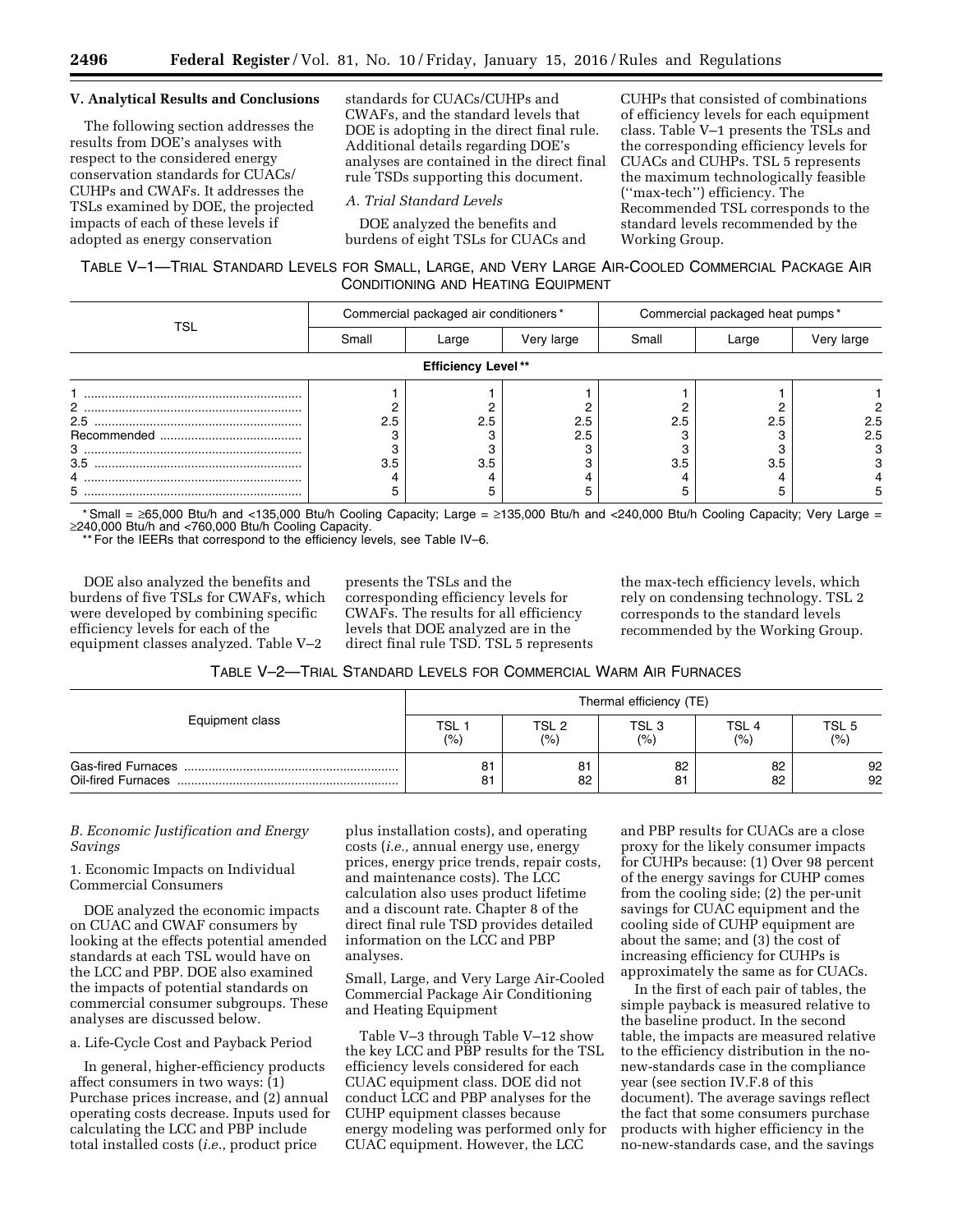refer only to the other consumers who are affected by a standard at a given TSL. Consumers for whom the LCC

increases at a given TSL experience a net cost.

## TABLE V.3—AVERAGE LCC AND PBP RESULTS BY EFFICIENCY LEVEL FOR SMALL AIR-COOLED COMMERCIAL PACKAGE AIR CONDITIONERS (≥65,000 BTU/H AND <135,000 BTU/H COOLING CAPACITY) \*

|               |     |                   | Average costs<br>$(2014\$       | Simple                        | Average |                    |                     |
|---------------|-----|-------------------|---------------------------------|-------------------------------|---------|--------------------|---------------------|
| TSL           | EL  | Installed<br>cost | First year<br>operating<br>cost | Lifetime<br>operating<br>cost | LCC     | payback<br>(years) | lifetime<br>(years) |
| $+**$<br>     |     | 10,024            | 2,142                           | 31,342                        | 41,366  | 14.9               | 20.9                |
|               | 2   | 10,865            | 992. ا                          | 29,354                        | 40,219  | 8.5                | 20.9                |
| 2.5           | 2.5 | 11,263            | 1.748                           | 25,983                        | 37,246  | 4.9                | 20.9                |
| Recommended † | 3   | 11,564            | 691. ا                          | 25,216                        | 36,780  | 4.9                | 20.9                |
|               | 3   | 11,564            | 691. ا                          | 25,216                        | 36,780  | 4.9                | 20.9                |
| 3.5           | 3.5 | 12,002            | 706.ا                           | 25,499                        | 37,501  | 5.9                | 20.9                |
|               | 4   | 13,384            | 626. ا                          | 24,599                        | 37,984  | 7.5                | 20.9                |
|               | 5   | 14,848            | 342. ا                          | 20,845                        | 35,692  | 6.7                | 20.9                |

\* The analysis is for equipment purchased in 2019 for all TSLs. The results for each TSL are calculated assuming that all commercial consumers use equipment at that efficiency level. The PBP is measured relative to the baseline equipment.

\*\* TSL 1 also corresponds to the recommended standards for compliance in 2018.

† For compliance in 2023.

## TABLE V.4—AVERAGE LCC SAVINGS RELATIVE TO THE NO-NEW-STANDARDS CASE FOR SMALL AIR-COOLED COMMERCIAL PACKAGE AIR CONDITIONERS (≥65,000 BTU/H AND <135,000 BTU/H COOLING CAPACITY) \*

| TSL            | EL  | Average LCC<br>savings | Percent of<br>consumers<br>that experience<br>net cost<br>(9) |
|----------------|-----|------------------------|---------------------------------------------------------------|
| $+ * *$        |     | $-210$                 | 48                                                            |
| $\overline{2}$ |     | 870                    | 25                                                            |
| 2.5            | 2.5 | 3.777                  |                                                               |
|                |     | 4.233                  |                                                               |
| $3$            | ◠   | 4.233                  |                                                               |
| 3.5            | 3.5 | 3,517                  | 13                                                            |
| 4              |     | 3.035                  | 25                                                            |
|                |     | 5.326                  | 16                                                            |

\* The analysis is for equipment purchased in 2019 for all TSLs. The savings represent the average LCC for affected consumers. \*\* TSL 1 also corresponds to the recommended standards for compliance in 2018.

† For compliance in 2023.

TABLE V.5—AVERAGE LCC AND PBP RESULTS BY EFFICIENCY LEVEL FOR LARGE AIR-COOLED COMMERCIAL PACKAGE AIR CONDITIONERS (≥135,000 BTU/H AND <240,000 BTU/H COOLING CAPACITY) \*

| TSL           | EL  |                |                              | Average costs<br>$(2014\$  |            | Simple<br>payback | Average<br>lifetime |
|---------------|-----|----------------|------------------------------|----------------------------|------------|-------------------|---------------------|
|               |     | Installed cost | First year<br>operating cost | Lifetime<br>operating cost | <b>LCC</b> | (vears)           | (years)             |
| $1 * *$<br>   |     | 17,011         | 3,932                        | 60,455                     | 77,466     | 1.3               | 22.6                |
|               |     | 17,892         | 3,864                        | 59,597                     | 77,488     | 2.4               | 22.6                |
| 2.5<br>       | 2.5 | 18,667         | 3,528                        | 54,655                     | 73,322     | 2.4               | 22.6                |
| Recommended † | 3   | 19,410         | 3,320                        | 51,633                     | 71,044     | 2.6               | 22.6                |
|               | 3   | 19,410         | 3,320                        | 51,633                     | 71,044     | 2.6               | 22.6                |
| 3.5<br>       | 3.5 | 19,809         | 3.144                        | 49,047                     | 68,856     | 2.6               | 22.6                |
|               | 4   | 20,707         | 2.768                        | 43,581                     | 64,288     | 2.5               | 22.6                |
|               | 5   | 24,741         | 2,700                        | 43,449                     | 68,190     | 4.6               | 22.6                |

\* The analysis is for equipment purchased in 2019 for all TSLs. The results for each TSL are calculated assuming that all commercial consumers use equipment at that efficiency level. The PBP is measured relative to the baseline equipment.

\*\* TSL 1 also corresponds to the recommended standards for compliance in 2018.

† For compliance in 2023.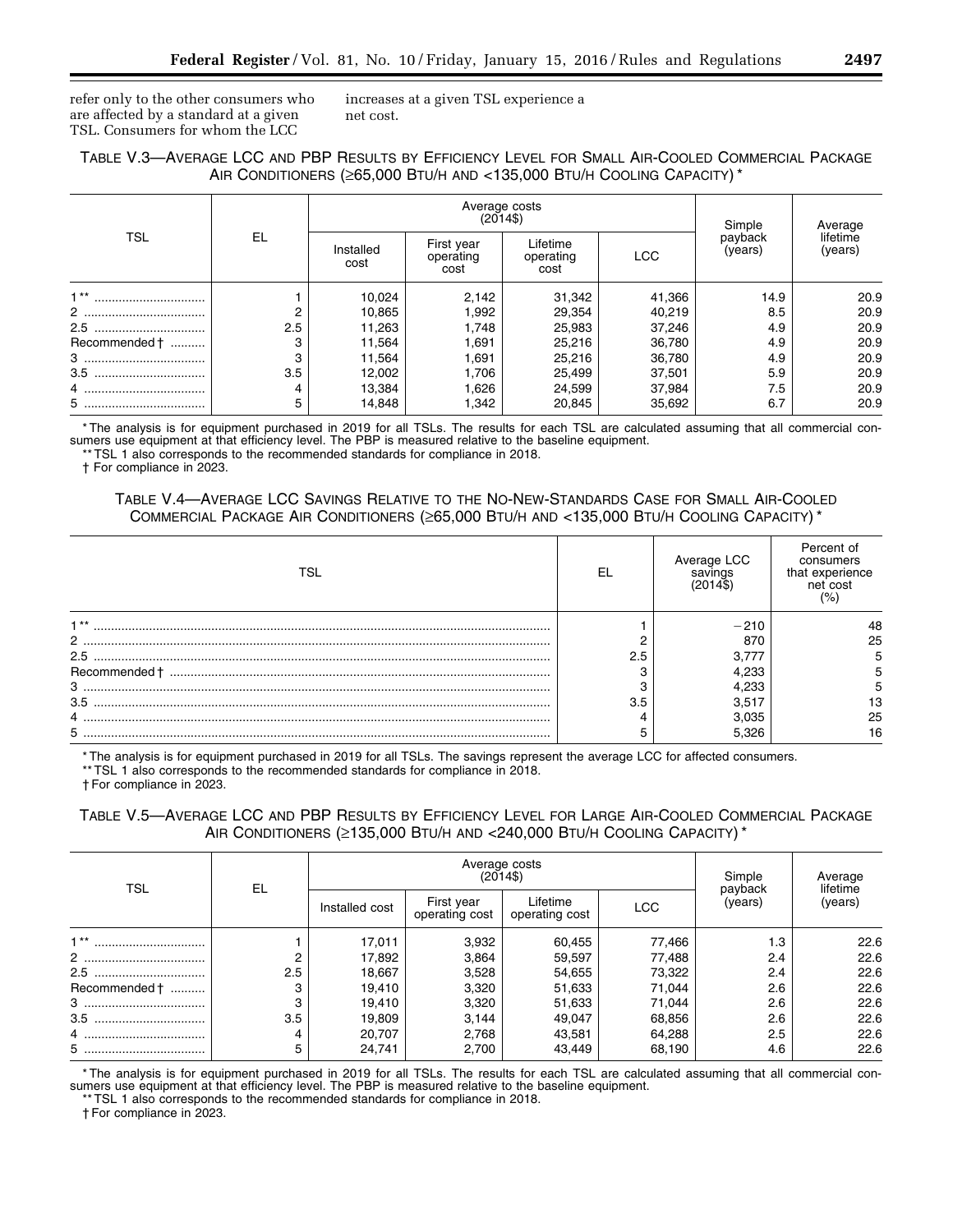## TABLE V.6—AVERAGE LCC SAVINGS RELATIVE TO THE NO-NEW-STANDARDS CASE FOR LARGE AIR-COOLED COMMERCIAL PACKAGE AIR CONDITIONERS (≥135,000 BTU/H AND <240,000 BTU/H COOLING CAPACITY) \*

| TSI                  | FL. | Average LCC<br>savings | Percent of<br>consumers<br>that experience<br>net cost<br>(%) |
|----------------------|-----|------------------------|---------------------------------------------------------------|
| $-1$ **              |     | 3.997                  |                                                               |
| $\mathbf{2}^{\circ}$ |     | 3.728                  |                                                               |
| 2.5                  | 2.5 | 7.991                  |                                                               |
|                      |     | 10,135                 |                                                               |
|                      |     | 10.135                 |                                                               |
| 3.5                  | 3.5 | 12.266                 |                                                               |
|                      |     | 16.803                 |                                                               |
| 5                    |     |                        |                                                               |

\* The analysis is for equipment purchased in 2019 for all TSLs. The savings represent the average LCC for affected consumers. \*\* TSL 1 also corresponds to the recommended standards for compliance in 2018.

† For compliance in 2023.

## TABLE V.7—AVERAGE LCC AND PBP RESULTS BY EFFICIENCY LEVEL FOR VERY LARGE AIR-COOLED COMMERCIAL PACKAGE AIR CONDITIONERS (≥240,000 BTU/H AND <760,000 BTU/H COOLING CAPACITY) \*

| TSL           | EL  |                | Average costs<br>$(2014\$    | Simple                     | Average<br>lifetime |                    |         |
|---------------|-----|----------------|------------------------------|----------------------------|---------------------|--------------------|---------|
|               |     | Installed cost | First year<br>operating cost | Lifetime<br>operating cost | <b>LCC</b>          | payback<br>(vears) | (years) |
| $1**$<br>     |     | 34,582         | 6,661                        | 130,022                    | 164,605             | 5.8                | 33.9    |
|               |     | 38,075         | 6,262                        | 122.919                    | 160.993             | 7.0                | 33.9    |
| 2.5<br>       | 2.5 | 39,107         | 5.974                        | 117,513                    | 156,620             | 6.2                | 33.9    |
| Recommended † | 2.5 | 39,107         | 5.974                        | 117.513                    | 156,620             | 6.2                | 33.9    |
|               | з   | 41,510         | 5.809                        | 114,885                    | 156,396             | 7.2                | 33.9    |
| 3.5<br>       |     | 41,510         | 5.809                        | 114,885                    | 156,396             | 7.2                | 33.9    |
|               |     | 42,406         | 5,256                        | 104,351                    | 146,758             | 5.6                | 33.9    |
|               | 5   | 44,556         | 5,131                        | 102,237                    | 146.793             | 6.3                | 33.9    |

The analysis is for equipment purchased in 2019 for all TSLs. The results for each TSL are calculated assuming that all commercial consumers use equipment at that efficiency level. The PBP is measured relative to the baseline equipment. \*\* TSL 1 also corresponds to the recommended standards for compliance in 2018.

† For compliance in 2023.

## TABLE V.8—AVERAGE LCC SAVINGS RELATIVE TO THE NO-NEW-STANDARDS CASE FOR VERY LARGE AIR-COOLED COMMERCIAL PACKAGE AIR CONDITIONERS (≥240,000 BTU/H AND <760,000 BTU/H COOLING CAPACITY) \*

| TSL           | EL  | Average LCC<br>savings | Percent of<br>consumers<br>that experience<br>net cost<br>(9/0) |
|---------------|-----|------------------------|-----------------------------------------------------------------|
| $+**$         |     | .547                   |                                                                 |
| 2             |     | 4.777                  | з                                                               |
| 2.5           | 2.5 | 8.610                  |                                                                 |
| Recommended † | 2.5 | 8,610                  |                                                                 |
| 3             | ົ   | 8,881                  | 23                                                              |
| 3.5           |     | 8.881                  | 23                                                              |
| 4             |     | 18,386                 |                                                                 |
| 5             |     | 18.338                 | ิค                                                              |

\* The analysis is for equipment purchased in 2019 for all TSLs. The savings represent the average LCC for affected consumers. TSL 1 also corresponds to the recommended standards for compliance in 2018.

† For compliance in 2023.

Commercial Warm Air Furnaces

Table V–9 through Table V–12 show the key LCC and PBP results for the TSL efficiency levels considered for each

CWAF equipment class. In Table V–9, the simple payback is measured relative to the baseline product. In Table V–10, the LCC savings are measured relative to

the efficiency distribution in the nonew-standards case in the compliance year (see section IV.F.8 of this document).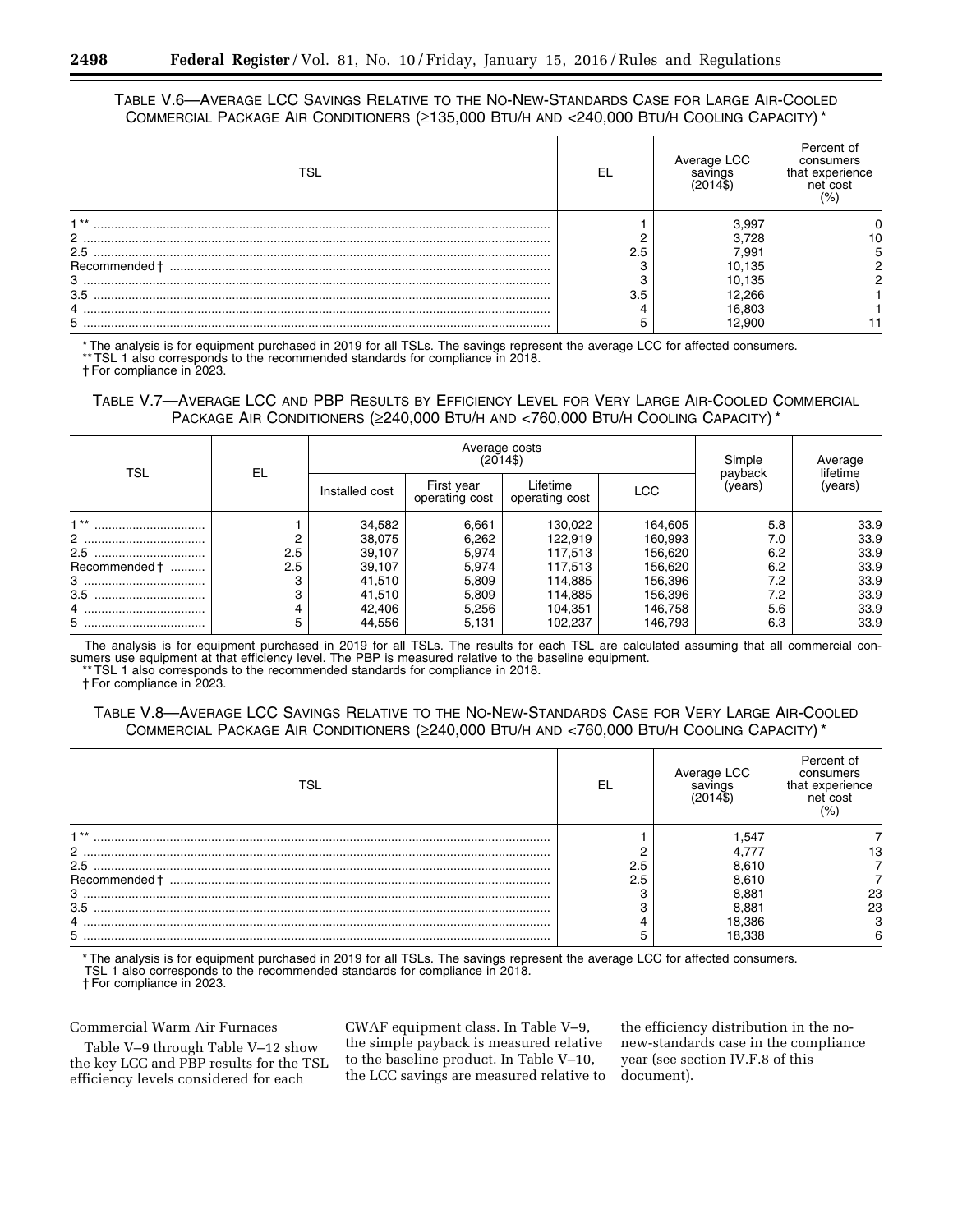### TABLE V–9—AVERAGE LCC AND PBP RESULTS BY EFFICIENCY LEVEL FOR GAS-FIRED COMMERCIAL WARM AIR **FURNACES**

|       |    |                |                                                                                                                                                                                                                                                                | Simple pay-     | Average life- |      |    |
|-------|----|----------------|----------------------------------------------------------------------------------------------------------------------------------------------------------------------------------------------------------------------------------------------------------------|-----------------|---------------|------|----|
| TSL   | EL | Installed cost | Average costs (2014\$)<br>back<br>Lifetime<br>First vear's<br>LCC<br>(years)<br>operating cost<br>operating cost<br>,770<br>30,725<br>28,610<br>، 4<br>,770<br>30,725<br>28,610<br>1.4<br>12.3<br>.752<br>30,854<br>28,311<br>12.3<br>.752<br>28,311<br>30,854 | time<br>(years) |               |      |    |
|       |    | 2,114          |                                                                                                                                                                                                                                                                |                 |               |      | 23 |
| 2<br> |    | 2,114          |                                                                                                                                                                                                                                                                |                 |               |      | 23 |
| 3<br> |    | 2,543          |                                                                                                                                                                                                                                                                |                 |               |      | 23 |
| 4<br> |    | 2,543          |                                                                                                                                                                                                                                                                |                 |               |      | 23 |
| 5<br> |    | 3,840          | .634                                                                                                                                                                                                                                                           | 26,319          | 30.159        | 11.3 | 23 |

**Note:** The analysis is for equipment purchased in 2019 for all TSLs. The results for each TSL are calculated assuming that all commercial consumers use equipment at that efficiency level. The PBP is measured relative to the baseline equipment.

## TABLE V–10—AVERAGE LCC SAVINGS RELATIVE TO THE NO-NEW-STANDARDS CASE FOR GAS-FIRED COMMERCIAL WARM AIR FURNACES

|   | ∟CC.<br>Average L<br>sav | Percent of<br>consumers that<br>experience<br>net cost |
|---|--------------------------|--------------------------------------------------------|
|   | 284                      |                                                        |
| c | 284                      |                                                        |
| 3 | 75<br>ن -                | 58                                                     |
| 4 | 75                       | 58                                                     |
| 5 | 766                      | 58                                                     |

**Note:**The analysis is for equipment purchased in 2019 for all TSLs.

\* The savings represent the average LCC for affected consumers.

## TABLE V–11—AVERAGE LCC AND PBP RESULTS BY EFFICIENCY LEVEL FOR OIL-FIRED COMMERCIAL WARM AIR FURNACES

| TSL   |    |                | Average costs (2014\$)         | Simple pay-                | Average life- |                   |                 |
|-------|----|----------------|--------------------------------|----------------------------|---------------|-------------------|-----------------|
|       | EL | Installed cost | First vear's<br>operating cost | Lifetime<br>operating cost | <b>LCC</b>    | back<br>(years)   | time<br>(years) |
|       |    | 6,357          | 3,031                          | 49,243                     | 55,601        | <b>NA</b>         | 23              |
| 2<br> |    | 6,410          | 3,004                          | 48.782                     | 55,192        | 1.9               | 23              |
| 3<br> |    | 6,357          | 3,031                          | 49,243                     | 55,601        | <b>NA</b>         | 23              |
| 4<br> |    | 6,410          | 3,004                          | 48,782                     | 55,192        | 1.9               | 23              |
| 5<br> |    | 7,861          | 2,829                          | 45,673                     | 53,534        | <b>7 E</b><br>7.5 | 23              |

**Note:** The analysis is for equipment purchased in 2019 for all TSLs. The results for each TSL are calculated assuming that all commercial consumers use equipment at that efficiency level. The PBP is measured relative to the baseline equipment.

## TABLE V–12—AVERAGE LCC SAVINGS RELATIVE TO THE NO-NEW-STANDARDS CASE FOR OIL-FIRED COMMERCIAL WARM AIR FURNACES

| TSL | FI. | LCC      | Percent of<br>consumers that<br>experience<br>cost<br>าeτ |
|-----|-----|----------|-----------------------------------------------------------|
|     |     | NÆ<br>   |                                                           |
| ◠   |     | 400<br>  |                                                           |
| 3   |     | NΑ<br>   |                                                           |
| 4   |     | 40C<br>. |                                                           |
| 5   |     |          | 54                                                        |

**Note:** The analysis is for equipment purchased in 2019 for all TSLs.

\* The savings represent the average LCC for affected consumers.

#### b. Consumer Subgroup Analysis

In the consumer subgroup analysis, DOE estimated the impact of the considered TSLs on small businesses. Table V–13 and Table V–14 compare the average LCC savings and PBP at each

efficiency level for the commercial consumer subgroup, along with the average LCC savings for the entire sample, for small and large CUACs, while Table V–15 shows similar results for gas-fired CWAFs. DOE did not conduct a consumer subgroup analysis

for very large CUACs or for oil-fired CWAFs because the sample sizes available to DOE were very small.

In most cases, the average LCC savings and PBP for small businesses at the considered efficiency levels are not substantially different from the average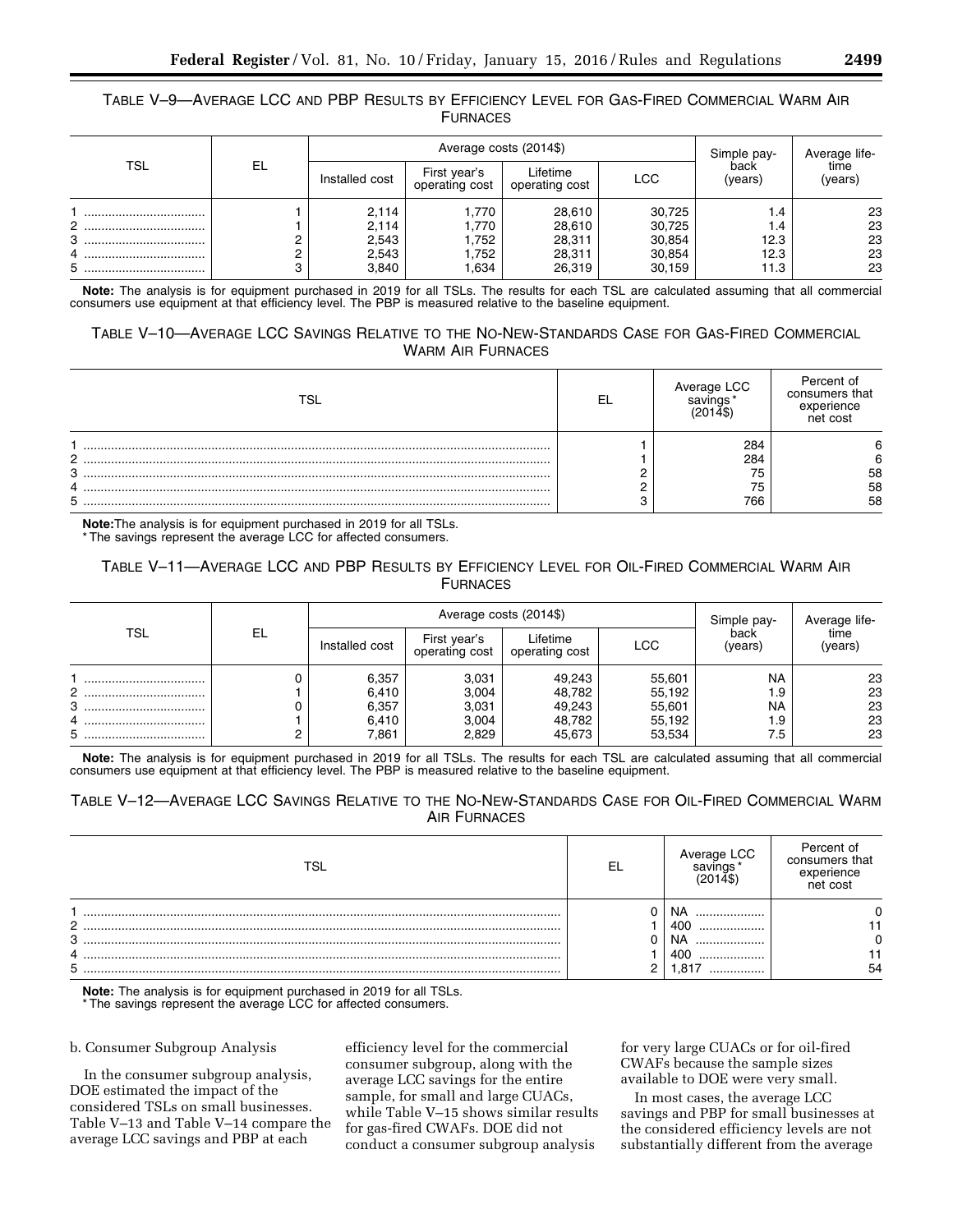for all commercial consumers. However, for TSLs 3 and 4 for CWAFs, the average LCC savings for small businesses are

slightly negative while the average LCC savings for all commercial consumers is slightly positive. Chapter 11 of the

direct final rule TSDs presents the complete LCC and PBP results for the subgroups.

## TABLE V–13—COMPARISON OF LCC SAVINGS AND PBP FOR SMALL BUSINESS CONSUMERS AND ALL CONSUMERS: SMALL AIR-COOLED COMMERCIAL PACKAGE AIR CONDITIONING EQUIPMENT

| TSL           | Average life-cycle cost savings | (2014\$)      | Payback period<br>vears) |               |  |
|---------------|---------------------------------|---------------|--------------------------|---------------|--|
|               | Small<br>businesses             | All buildings | Small<br>businesses      | All buildings |  |
| $+ *$         | $-262$                          | $-210$        | 15.4                     | 14.9          |  |
| $\mathbf{2}$  | 522                             | 870           | 8.6                      | 8.5           |  |
| 2.5           | 2.675                           | 3.777         | 5.3                      | 4.9           |  |
| Recommended** | 3.003                           | 4.233         | 5.3                      | 4.9           |  |
| $3$           | 3.003                           | 4.233         | 5.3                      | 4.9           |  |
| 3.5           | 2.325                           | 3.517         | 6.4                      | 5.9           |  |
|               | .756                            | 3.035         |                          | 7.5           |  |
| 5             | 3.386                           | 5.326         | 7.C                      | 6.7           |  |

\* TSL 1 also corresponds to the recommended standards for compliance in 2018.

\*\* For compliance in 2023.

## TABLE V–14—COMPARISON OF LCC SAVINGS AND PBP FOR SMALL BUSINESS CONSUMERS AND ALL CONSUMERS: LARGE AIR-COOLED COMMERCIAL PACKAGE AIR CONDITIONING EQUIPMENT

| TSL           | Average life-cycle cost savings<br>(2014\$) |               | avpack period-<br>vears |               |  |
|---------------|---------------------------------------------|---------------|-------------------------|---------------|--|
|               | Small<br>businesses                         | All buildings | Small<br>businesses     | All buildings |  |
| $+ *$         | 3.298                                       | 3.997         | .4                      | 1.3           |  |
|               | 3.008                                       | 3.728         | 2.7                     | 2.4           |  |
| 2.5           | 6.082                                       | 7.991         | 2.7                     | 2.4           |  |
| Recommended** | 7.759                                       | 10,135        | 2.9                     | 2.6           |  |
|               | 7.759                                       | 10.135        | 2.9                     | 2.6           |  |
| 3.5           | 9.449                                       | 12.266        | 2.8                     | 2.6           |  |
|               | 12.919                                      | 16.803        | 2.7                     | 2.5           |  |
| 5             | 8.990                                       | 2.900         | 5.0                     | 4.6           |  |

\* TSL 1 also corresponds to the recommended standards for compliance in 2018.

\*\* For compliance in 2023.

### TABLE V–15—COMPARISON OF LCC SAVINGS AND PBP FOR SMALL BUSINESS CONSUMERS AND ALL CONSUMERS: GAS-FIRED COMMERCIAL WARM AIR FURNACES

| ™SL | Average life-cycle cost savings |               | Payback period<br>vears. |               |  |
|-----|---------------------------------|---------------|--------------------------|---------------|--|
|     | Small businesses                | All buildings | Small businesses         | All buildings |  |
| ◠   | 223<br>223                      | 284<br>284    | i.b                      |               |  |
| 3   | $-28$                           | 75            | 13.8                     | 12.3          |  |
| 4   | $-28$                           | 75            | 13.8                     | 12.3          |  |
| 5   | 37                              | 766           | 12.1                     | 11.3          |  |

#### c. Rebuttable Presumption Payback

As discussed in section III.F.2, EPCA establishes a rebuttable presumption that an energy conservation standard is economically justified if the increased purchase cost for equipment that meets the standard is less than three times the value of the first-year energy savings resulting from the standard. Section

IV.F describes the approach used to calculate the PBP for the rebuttable presumption. Table V–16 and Table V– 17 shows the rebuttable presumption PBPs for the considered TSLs for CUACs/CUHPs and CWAFs, respectively. While DOE examined the rebuttable-presumption criterion, it also considered whether the standard levels considered for this rule are

economically justified through a more detailed analysis of the economic impacts of those levels, pursuant to 42 U.S.C.  $6313(a)(6)(B)(ii)$ . The results of that analysis serve as the basis for DOE to definitively evaluate the economic justification of a potential standard level, thereby supporting or rebutting the results of any preliminary determination of economic justification.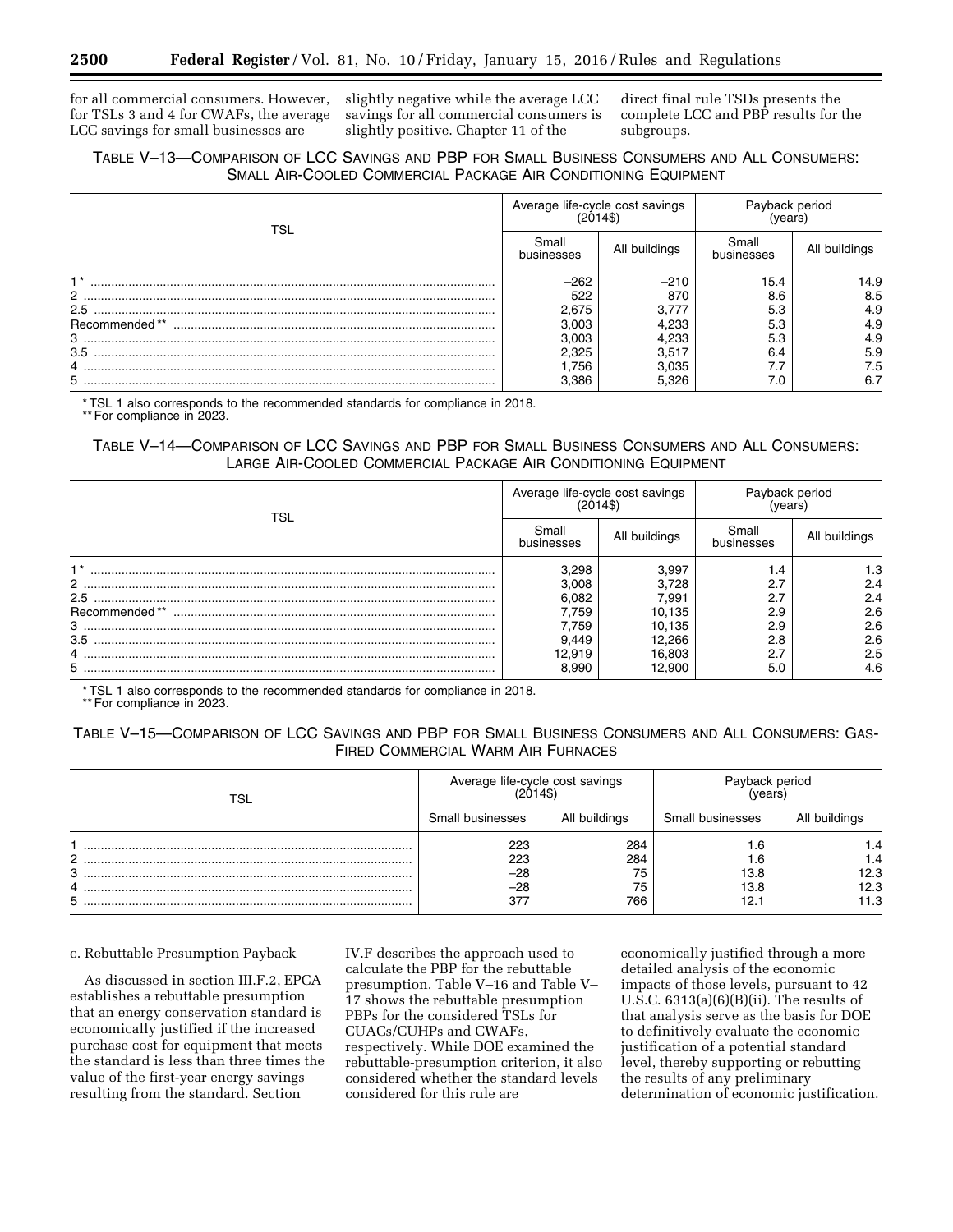TABLE V–16—REBUTTABLE-PRESUMPTION PAYBACK PERIOD (YEARS) FOR SMALL, LARGE, AND VERY LARGE AIR-COOLED COMMERCIAL PACKAGE AIR CONDITIONING AND HEATING EQUIPMENT

| <b>Trial Standard Level</b> | Small air-cooled<br>commercial<br>package air<br>conditioning | Large air-cooled<br>commercial<br>package air<br>conditionina<br>eauinment | Very large air-<br>cooled commercial<br>package air<br>conditioning<br>eauıpmen |
|-----------------------------|---------------------------------------------------------------|----------------------------------------------------------------------------|---------------------------------------------------------------------------------|
| $1^*$                       | 30.0                                                          | ۱.5                                                                        | 10.1                                                                            |
| 2.                          | 10.0                                                          | 3.2                                                                        | 12.7                                                                            |
| 2.5                         | 5.4                                                           | 3.5                                                                        | 9.3                                                                             |
| Recommended**               | 5.4                                                           | 3.4                                                                        | 9.3                                                                             |
| $3$                         | 5.4                                                           | 3.4                                                                        | 11.9                                                                            |
|                             | 6.6                                                           | 3.2                                                                        | 11.9                                                                            |
| 4                           | 8.9                                                           | 3.0                                                                        | 6.5                                                                             |
|                             | 7.3                                                           | 5.6                                                                        | 7.6                                                                             |

\* TSL 1 also corresponds to the recommended standards for compliance in 2018. \*\* For compliance in 2023.

TABLE V–17—REBUTTABLE-PRESUMP-CUAC/CUHP and CWAF industries, TION PAYBACK PERIOD (YEARS) FOR COMMERCIAL WARM AIR FURNACE

| <b>Trial Standard</b><br>I evel | Gas-fired<br><b>CWAFs</b> | Oil-fired<br><b>CWAFs</b> |
|---------------------------------|---------------------------|---------------------------|
|                                 | 1.0<br>1.0                | 1.3                       |
| 3                               | 8.1<br>8.1<br>5.9         | 1.3<br>ЗR                 |

2. Economic Impacts on Manufacturers

As noted above, DOE performed an MIA to estimate the impact of new energy conservation standards on CUAC/CUHP and CWAF manufacturers. The following section describes the expected impacts on manufacturers at each considered TSL. Chapter 12 of the CUACs/CUHPs direct final rule TSD and chapter 12 of the CWAFs direct final rule TSD explains the analysis in further detail.

#### a. Industry Cash-Flow Analysis Results

Table V–18 through Table V–21 depict the financial impacts (represented by changes in INPV) of new energy standards on CUAC/CUHP and CWAF manufacturers, as well as the conversion costs that DOE expects manufacturers would incur for all product classes at each TSL. To evaluate the range of cash flow impacts on the

DOE modeled two different markup scenarios using different assumptions that correspond to the range of anticipated market responses to potential new energy conservation standards: (1) The preservation of gross margin percentage; and (2) the preservation of per-unit operating profit. Each of these scenarios is discussed immediately below.

To assess the lower (less severe) end of the range of potential impacts, DOE modeled a preservation of gross margin percentage markup scenario, in which a uniform ''gross margin percentage'' markup is applied across all potential efficiency levels. In this scenario, DOE assumed that a manufacturer's absolute dollar markup would increase as production costs increase in the standards case.

To assess the higher (more severe) end of the range of potential impacts, DOE modeled the preservation of per-unit operating profit markup scenario, which assumes that manufacturers would be able to earn the same operating margin in absolute dollars per-unit in the standards case as in the no-newstandards case. In this scenario, while manufacturers make the necessary investments required to convert their facilities to produce new standardscompliant products, operating profit does not change in absolute dollars per

unit and decreases as a percentage of revenue.

The results below show potential INPV impacts for CUAC/CUHP and CWAF manufacturers; Table V–18 and Table V–20 reflect the lower bound of impacts, and Table V–19 and Table V– 21 represents the upper bound, respectively.

Each of the modeled scenarios results in a unique set of cash flows and corresponding industry values at each TSL. In the following discussion, the INPV results refer to the difference in industry value between the no-newstandards case and each standards case that results from the sum of discounted cash flows from the base year 2015 through 2048, the end of the analysis period for CUACs/CUHPs and CWAFs. To provide perspective on the short-run cash flow impact, DOE includes in the discussion of the results below a comparison of free cash flow between the no-new-standards case and the standards case at each TSL in the year before new standards would take effect. This figure provides an understanding of the magnitude of the required conversion costs relative to the cash flow generated by the industry in the no-new-standards case.

Commercial Unitary Air Conditioners and Heat Pumps

TABLE V–18—MANUFACTURER IMPACT ANALYSIS FOR CUACS/CUHPS—PRESERVATION OF GROSS MARGIN PERCENTAGE MARKUP SCENARIO

|                          | Units   |                   |       | No new | <b>Trial Standard Level</b> |             |        |         |         |         |  |  |  |
|--------------------------|---------|-------------------|-------|--------|-----------------------------|-------------|--------|---------|---------|---------|--|--|--|
|                          |         | standards<br>case |       |        | 2.5                         | Recommended | 3      | 3.5     |         |         |  |  |  |
| <b>INPV</b>              | 2014\$M | 1.645             | .706  | .759.  | 1.721                       | .606.1      | 1.697  | 1.670   | 1.660   | 1.738   |  |  |  |
|                          | 2014\$M |                   | 61    | 114    |                             | (38.5)      | 53     | 26      | 16      | 91      |  |  |  |
|                          | %       |                   | 3.7   | 6.9    | 4.7                         | (2.3)       | 3.2    | 1.6     | 1.0     | 5.7     |  |  |  |
| Product Conversion Costs | 2014\$M |                   | 64.8  | 112.1  | 173.1                       | 294.0       | 234.0  | 296.6   | 342.0   | 390.0   |  |  |  |
| Capital Conversion Costs | 2014\$M |                   | 42.7  | 74.7   | 129.4                       | 226.8       | 184.1  | 192.6   | 196.8   | 201.0   |  |  |  |
| Total Conversion Costs   | 2014\$M |                   | 107.5 | 186.8  | 302.5                       | 520.8       | 418.1  | 489.2   | 538.8   | 591.0   |  |  |  |
| Free Cash Flow (2019)    | 2014\$M | 81.8              | 41.5  | 11.7   | (32.8)                      | (76.5)      | (77.2) | (105.3) | (127.2) | (150.3) |  |  |  |
| Change in Free Cash Flow | %       |                   | 49.3  | 85.7   | 140.1                       | 188.8       | 194.4  | 228.8   | 255.5   | 283.8   |  |  |  |

\* Values in parentheses are negative values. All values have been rounded to the nearest tenth.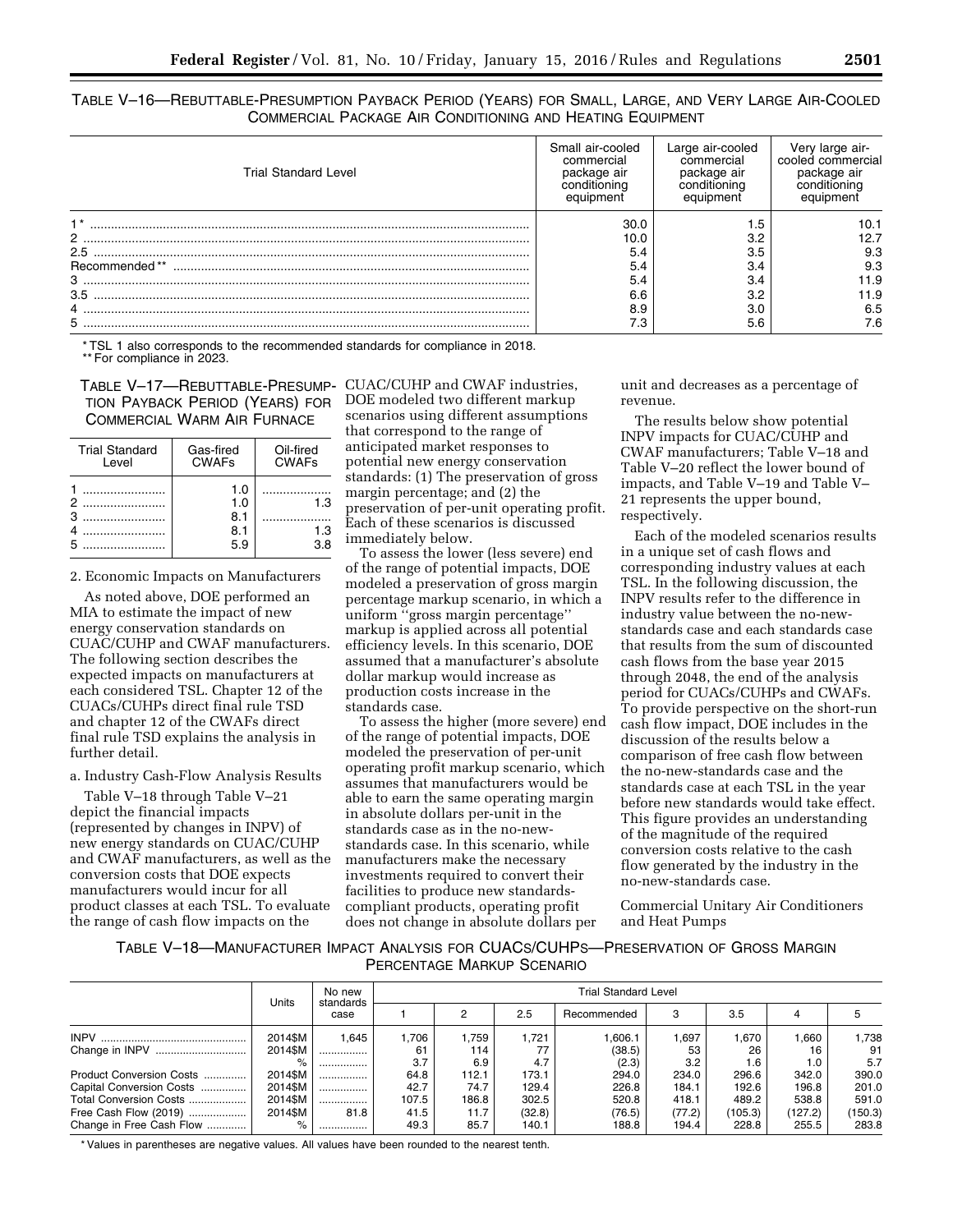#### $M =$  millions.

TABLE V–19—MANUFACTURER IMPACT ANALYSIS FOR CUACS/CUHPS—PRESERVATION OF OPERATING PROFIT MARKUP **SCENARIO** 

|                          | Units   | No new            | <b>Trial Standard Level</b> |        |        |             |        |         |         |         |  |
|--------------------------|---------|-------------------|-----------------------------|--------|--------|-------------|--------|---------|---------|---------|--|
|                          |         | standards<br>case |                             |        | 2.5    | Recommended | 3      | 3.5     |         |         |  |
| <b>INPV</b>              | 2014\$M | 1.645             | .538                        | .422   | 1,301  | .204.1      | 1.197  | 1.138   | 1.025   | 763     |  |
|                          | 2014\$M |                   | (107)                       | (223)  | (344)  | (440.4)     | (447)  | (506)   | (620)   | (882)   |  |
|                          | %       |                   | (6.5)                       | (13.5) | (20.9) | (26.5)      | (27.2) | (30.8)  | (37.7)  | (53.6)  |  |
| Product Conversion Costs | 2014\$M |                   | 64.8                        | 112.1  | 173.1  | 294.0       | 234.0  | 296.6   | 342.0   | 390.0   |  |
| Capital Conversion Costs | 2014\$M |                   | 42.7                        | 74.7   | 129.4  | 226.8       | 184.1  | 192.6   | 196.8   | 201.0   |  |
| Total Conversion Costs   | 2014\$M |                   | 107.5                       | 186.8  | 302.5  | 520.8       | 418.1  | 489.2   | 538.8   | 591.0   |  |
| Free Cash Flow (2019)    | 2014\$M | 81.8              | 41.5                        | 11.7   | (32.8) | (76.5)      | (77.2) | (105.3) | (127.2) | (150.3) |  |
| Change in Free Cash Flow | %       |                   | 49.3                        | 85.7   | 140.1  | 188.8       | 194.4  | 228.8   | 255.5   | 283.8   |  |

\* Values in parentheses are negative values. All values have been rounded to the nearest tenth.  $M =$  millions.

TSL 1 represents the most common efficiency levels in the current market for all product classes. At TSL 1, DOE estimates impacts on INPV for CUAC/ CUHP manufacturers to range from  $-$ \$107.0 million to \$60.9 million, or a change in INPV of  $-6.5$  percent to 3.7 percent. At this potential standard level, industry free cash flow is estimated to decrease by as much as 49.3 percent to \$41.5 million, compared to the no-newstandards case value of \$81.8 million in 2018, the year before the modeled compliance year. DOE anticipates that 31.5 percent of industry platforms would require redesign at a total industry conversion cost of \$107.5 million at TSL 1.

TSL 2 represents EL 2 for all product classes. At TSL 2, DOE estimates impacts on INPV for CUAC/CUHP manufacturers to range from  $-$  \$222.7 million to \$114.0 million, or a change in INPV of  $-13.5$  percent to 6.9 percent. At this potential standard level, industry free cash flow is estimated to decrease by as much as 85.7 percent to \$11.7 million, compared to the no-newstandards case value of \$81.8 million in 2018. DOE anticipates that 59.2 percent of industry platforms would require redesign at a total industry conversion cost of \$186.8 million at TSL 2.

TSL 2.5 represents EL 2.5 for all product classes. At TSL 2.5, DOE estimates impacts on INPV for CUAC/ CUHP manufacturers to range from  $-$ \$344.0 million to \$76.6 million, or a change in INPV of  $-20.9$  percent to 4.7 percent. At this potential standard level, industry free cash flow is estimated to decrease by as much as 140.1 percent to  $-$ \$32.8 million, compared to the nonew-standards case value of \$81.8 million in 2018. DOE anticipates that 73.8 percent of industry platforms would require redesign at a total industry conversion cost of \$302.5 million at TSL 2.5.

The recommended TSL represents adopting EL 1 for small, large and very

large CUAC/CUHP equipment in 2018; and adopting EL 3 for small and large CUAC/CUHP equipment and EL 2.5 for very large CUAC/CUHP equipment in 2023. At the recommended TSL, DOE estimates impacts on INPV for CUAC/ CUHP manufacturers to range from  $-\$440.4$  million to  $-\$38.5$  million, or a change in INPV of  $-26.8$  percent to  $-2.3$  percent. At this potential standard level, industry free cash flow is estimated to decrease by as much as 193.5 percent to  $-$  \$76.5 million by 2022, compared to the no-newstandards case value of \$81.8 million in 2018; and decrease by as much as 188.8 percent to  $-$  \$76.5 million compared to the no-new-standards case value of \$86.2 millon in 2022. DOE anticipates that 79.6 percent of industry platforms would require redesign at a total industry conversion cost of \$520.8 million at the recommended TSL.

TSL 3 represents EL 3 for all product classes. At TSL 3, DOE estimates impacts on INPV for CUAC/CUHP manufacturers to range from  $-$  \$447.2 million to \$52.4 million, or a change in INPV of  $-27.2$  percent to 3.2 percent. At this potential standard level, industry free cash flow is estimated to decrease by as much as 194.4 percent to  $-$ \$77.2 million, compared to the nonew-standards case value of \$81.8 million in the year before the compliance date (2019). DOE anticipates that 81.6 percent of industry platforms would require redesign at a total industry conversion cost of \$418.1 million at TSL 3.

TSL 3.5 represents EL 3.5 for all product classes. At TSL 3, DOE estimates impacts on INPV for CUAC/ CUHP manufacturers to range from  $-$ \$506.4 million to \$25.7 million, or a change in INPV of  $-30.8$  percent to 1.6 percent. At this potential standard level, industry free cash flow is estimated to decrease by as much as 228.8 percent to  $-$ \$105.3 million, compared to the nonew-standards case value of \$81.8

million in 2018. DOE anticipates that 93.5 percent of industry platforms would require redesign at a total industry conversion cost of \$489.2 million at TSL 3.5.

TSL 4 represents EL 4 for all product classes. At TSL 4, DOE estimates impacts on INPV for CUAC/CUHP manufacturers to range from  $-$  \$619.6 million to \$16.3 million, or a change in INPV of  $-37.7$  percent to 1.0 percent. At this potential standard level, industry free cash flow is estimated to decrease by as much as 255.5 percent to  $-$ \$127.2 million, compared to the nonew-standards case value of \$81.8 million in 2018. DOE anticipates 96.0 percent of industry platforms would require redesign at a total industry conversion cost of \$538.8 million at TSL 4.

TSL 5 represents max-tech across all equipment classes. At TSL 5, DOE estimates impacts on INPV CUAC/ CUHP manufacturers to range from  $-$ \$881.9 million to \$93.1 million, or a change in INPV of  $-53.6$  percent to 5.7 percent. At this potential standard level, industry free cash flow is estimated to decrease by as much as 283.8 percent to  $-$ \$150.3 million, compared to the nonew-standards case value of \$81.8 million in 2018. DOE anticipates that 98.7 percent of industry platforms would require redesign at a total industry conversion cost of \$591.0 million at TSL 5.

#### Commercial Warm Air Furnaces

Table V–20 and Table V–21 depict the estimated financial impacts (represented by changes in INPV) of amended energy standards on CWAFs, as well as conversion costs that DOE expects manufacturers would incur for all equipment classes at each TSL. To evaluate the range of cash flow impacts on the CWAF industry associated with potential amended energy conservation standards, DOE modeled two different markup scenarios and two different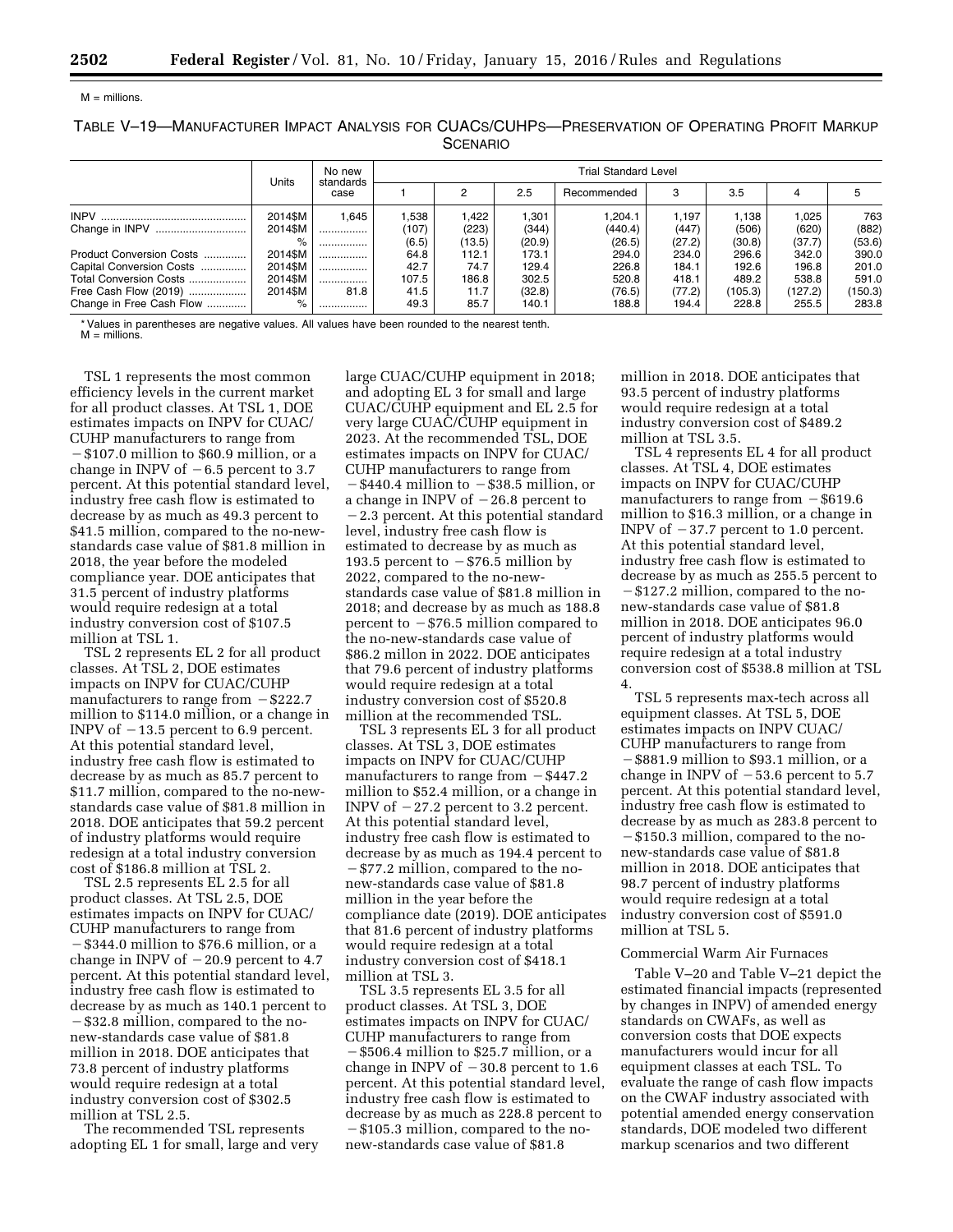conversion cost scenarios, as described in section IV.J.2.b (Government Regulatory Impact Model Scenarios). The combination of markup scenarios and conversion cost scenarios created four sets of results: (1) Preservation of Gross Margin Percentage and Low Conversion Cost scenario; (2) Preservation of Gross Margin Percentage and High Conversion Cost scenario; (3) Preservation of Operating Profit and Low Conversion Costs scenario; (4) Preservation of Operating Profit and High Conversion Costs scenario. Each of the modeled scenarios results in a unique set of cash flows and corresponding industry values at each

TSL. DOE presents the highest and lowest INPV results from the combined scenarios to portray the range of potential impacts on industry. The low end of the range of impacts in the Preservation of Gross Margin Percentage and Low Conversion Costs scenario. The high end of the range of impacts is the Preservation of Operating Profit and High Conversion Costs scenario.

In the following discussion, the INPV results refer to the difference in industry value between the no-new-standards case and each standards case that results from the sum of discounted cash flows from the base year 2015 through 2048, the end of the analysis period. To

provide perspective on the short-run cash flow impact, DOE includes in the discussion of the results below a comparison of free cash flow between the no-new-standards case and the standards case at each TSL in the year before the standard takes effect. This figure provides an understanding of the magnitude of the required conversion costs relative to the cash flow generated by the industry in the no-new-standards case. The set of results below shows potential INPV impacts for CWAF manufacturers; Table V–20 represents the lower bound of impacts, and Table V–21 represents the upper bound.

TABLE V–20—MANUFACTURER IMPACT ANALYSIS FOR CWAFS—PRESERVATION OF GROSS MARGIN PERCENTAGE/LOW CONVERSION COST SCENARIO \*

|                                                    | Units   | No new            |                                                                                                                                                                                         | <b>Trial Standard Level</b> |  |       |        |  |
|----------------------------------------------------|---------|-------------------|-----------------------------------------------------------------------------------------------------------------------------------------------------------------------------------------|-----------------------------|--|-------|--------|--|
|                                                    |         | standards<br>case | 92.6<br>90.5<br>125.2<br>(3.8)<br>(5.9)<br>28.8<br>(3.9)<br>(6.1)<br>29.9<br>6.3<br>6.6<br>12.6<br>0.6<br>0.9<br>7.5<br>6.9<br>13.8<br>5.5<br>3.8<br>3.2<br>7.8<br>29.7<br>51.2<br>59.3 |                             |  |       |        |  |
|                                                    | 2014\$M | 96.3              |                                                                                                                                                                                         |                             |  | 124.8 | 143.5  |  |
|                                                    | 2014\$M |                   |                                                                                                                                                                                         |                             |  | 28.4  | 47.2   |  |
|                                                    | $\%$    |                   |                                                                                                                                                                                         |                             |  | 29.5  | 49.0   |  |
|                                                    | 2014\$M |                   |                                                                                                                                                                                         |                             |  | 12.9  | 18.3   |  |
|                                                    | 2014\$M |                   |                                                                                                                                                                                         |                             |  | 1.5   | 64.0   |  |
|                                                    | 2014\$M |                   |                                                                                                                                                                                         |                             |  | 14.4  | 82.3   |  |
|                                                    | 2014\$M |                   |                                                                                                                                                                                         |                             |  | 3.0   | (26.9) |  |
| Free Cash Flow (change from No-new-standards case) |         |                   |                                                                                                                                                                                         |                             |  |       |        |  |
| (2018)                                             | $\%$    |                   |                                                                                                                                                                                         |                             |  | 62.1  | 444.5  |  |

\* Values in parentheses are negative values. All values have been rounded to the nearest tenth.

 $M =$  millions.

## TABLE V–21—MANUFACTURER IMPACT ANALYSIS FOR CWAFS—PRESERVATION OF OPERATING PROFIT/HIGH CONVERSION COST SCENARIO \*

|                                     | Units   | <b>Trial Standard Level</b><br>No new |        |        |        |        |         |
|-------------------------------------|---------|---------------------------------------|--------|--------|--------|--------|---------|
|                                     |         | standards<br>case                     |        | 2      |        |        |         |
|                                     | 2014\$M | 96.3                                  | 86.5   | 83.5   | 106.2  | 101.2  | 85.5    |
|                                     | 2014\$M |                                       | (10.6) | (13.4) | 10.3   | 5.0    | (11.3)  |
|                                     | $\%$    |                                       | (11.0) | (13.9) | (32.0) | (37.3) | (120.1) |
| Product Conversion Costs            | 2014\$M |                                       | 11.3   | 17.1   | 36.6   | 42.4   | 83.6    |
| Capital Conversion Costs            | 2014\$M |                                       | 4.4    | 5.1    | 4.5    | 5.2    | 73.8    |
| Total Conversion Costs              | 2014\$M |                                       | 15.7   | 22.2   | 41.0   | 47.6   | 157.4   |
|                                     | 2014\$M | 7.8                                   | 2.2    | (1.5)  | (7.5)  | (10.4) | (59.5)  |
| Free Cash Flow (change from No-new- |         |                                       |        |        |        |        |         |
| standards case) (2018)              | $\%$    |                                       | 72.3   | 119.3  | 196.5  | 233.4  | 861.3   |

\* Values in parentheses are negative values. All values have been rounded to the nearest tenth.  $M =$  millions.

In its analysis, DOE ran four scenarios based on combinations from two markup scenarios and two conversion cost scenarios. The results presented below represent the upper-bound and lower-bound of results from those scenarios only. Chapter 12 of the CWAF direct final rule TSD presents results for each markup and conversion cost scenario in further detail.

TSL 1 represents EL 1 (81 percent) for gas-fired CWAFs and baseline (81 percent) for oil-fired CWAFs. At this level, DOE estimates 55 percent of the

industry platforms would require redesign at a total industry conversion cost of \$6.9 million to \$15.7 million. DOE estimates impacts on INPV for CWAF manufacturers to range from a change in INPV of  $-11.0$  percent to  $-3.9$  percent, or  $-\$10.6$  million to -\$3.8 million. At this potential standard level, industry free cash flow is estimated to decrease by as much as 72.3 percent to \$2.2 million, compared to the no-new-standards case value of \$7.3 million in 2018, the year before the 2019 compliance year.

The recommended TSL represents an EL (81 percent for gas-fired and 82 percent for oil-fired) applicable across all equipment classes. At this level, DOE estimates 57.0 percent of the industry platforms would require redesign at at total industry conversion cost of \$7.5 to \$22.2 million. DOE estimates impacts on INPV for CWAF manufacturers to range from a change in INPV of  $-13.9$ percent to  $-6.1$  percent, or a change of  $-$ \$13.4 million to  $-$ \$5.9 million. At this potential standard level, industry free cash flow is estimated to decrease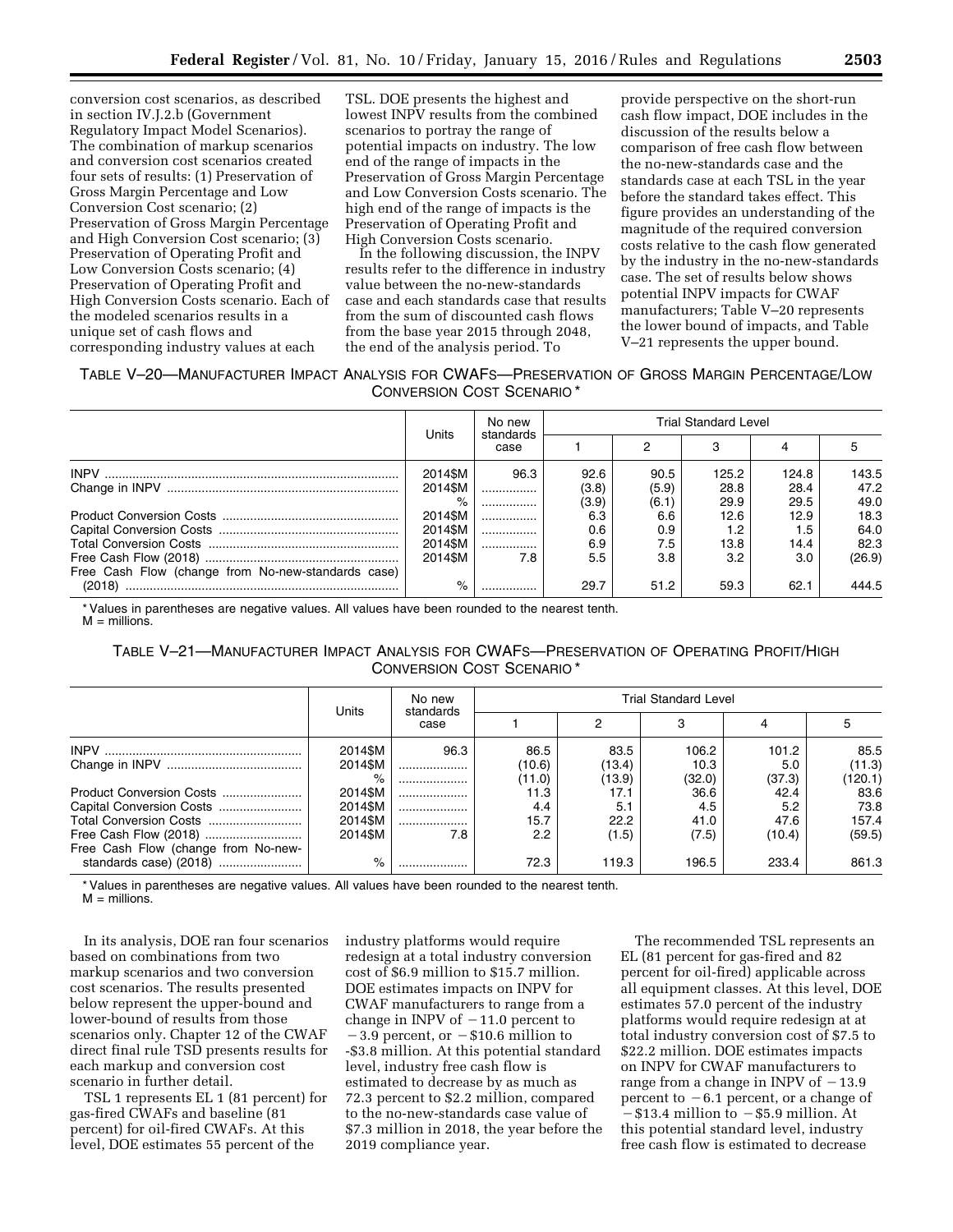by much as 119.3 percent to  $-$ \$1.5 million, compared to the no-newstandards case value of \$7.3 million in 2022, the year before the 2023 compliance year. Much of this drop in free cash flow is due to conversion cost expenses manufacturers must make before the compliance year. However, industry noted that the alignment of the compliance dates for the CUAC/CUHP and CWAF standards would allow for coordination of redesign and testing expenses. If this occurs, there would be a reduction in the total conversion costs associated with this direct final rule. These synergies resulting from the alignment of the compliance dates for these standards would result in INPV impacts and free cash flow impacts that are less severe than forecasted by the GRIM model.

TSL 3 represents EL 2 (82 percent) for gas-fired equipment and baseline (81 percent) for oil-fired equipment. At this level, DOE estimates 91 percent of the industry platforms would require redesign at a total industry conversion cost of \$13.8 million to \$41.0 million. DOE estimates impacts on INPV for CWAF manufacturers to range from a change in INPV of  $-32.0$  percent to 29.9 percent, or  $-$  \$30.9 million to \$28.8 million. At this potential standard level, industry free cash flow is estimated to decrease by as much as 196.5 percent to  $-$  \$7.5 million, compared to the no-newstandards case value of \$7.3 million in 2018.

TSL 4 represents EL 2 (82 percent) for gas-fired equipment and EL 1 (82 percent) for oil-fired equipment. At this level, DOE estimates 94 percent of the industry platforms would require redesign at a total industry conversion cost of \$14.4 million to \$47.6 million. DOE estimates impacts on INPV for CWAF manufacturers to range from a change in INPV of  $-37.3$  percent to 29.5 percent, or  $-$  \$35.9 million to \$28.4 million. At this potential standard level, industry free cash flow is estimated to decrease by as much as 233.4 percent to  $-$ \$10.4 million, compared to the nonew-standards case value of \$7.3 million in 2018.

TSL 5 represents max-tech across all equipment classes (*i.e.,* EL 3 (92 percent) for gas-fired equipment and EL 2 (92 percent) for oil-fired equipment). At this level, DOE estimates 99 percent of the industry platforms would require redesign at a total industry conversion cost of \$82.3 million to \$157.4 million. Conversion costs more than triple from TSL 4 to TSL 5. The vast majority of the

#### b. Impacts on Employment

To quantitatively assess the impacts of energy conservation standards on direct employment in the collective CUAC/CUHP and CWAF industry, DOE used the GRIM to estimate the domestic labor expenditures and number of employees in the no-new-standards case and at each TSL from 2015 through 2048, the end of the analysis period. DOE used statistical data from the U.S. Census Bureau's 2013 Annual Survey of Manufacturers  $(ASM),<sup>1</sup>$  the results of the engineering analysis, and interviews with manufacturers to determine the inputs necessary to calculate industrywide labor expenditures and domestic employment levels. Labor expenditures related to manufacturing of the product are a function of the labor intensity of the product, the sales volume, and an assumption that wages remain fixed in real terms over time. The total labor expenditures in each year are calculated by multiplying the MPCs by the labor percentage of MPCs.

The total labor expenditures in the GRIM were then converted to domestic production employment levels by dividing production labor expenditures by the annual payment per production worker (production worker hours multiplied by the labor rate found in the U.S. Census Bureau's 2013 ASM). The estimates of production workers in this section cover workers, including linesupervisors who are directly involved in fabricating and assembling a product within the manufacturing facility. Workers performing services that are closely associated with production operations, such as materials handling tasks using forklifts, are also included as production labor. DOE's estimates only account for production workers who

manufacture the specific products covered by this rulemaking.

The employment impacts shown in Table V– $22$  and Table V–23 represent the potential production employment changes that could result in 2019 for the collective CUAC/CUHP and CWAF industry, respectively. The upper end of the results in the table estimates the maximum increase in the number of production workers after the implementation of new energy conservation standards, and it assumes that manufacturers would continue to produce the same scope of covered products within the United States. The total direct employment impacts calculated in the GRIM are the changes in the number of production workers resulting from the amended energy conservation standards. In general, more efficient equipment is larger, more complex, and more labor intensive to build. Per unit labor requirements and production time requirements increase with a higher energy conservation standard. As a result, if shipments remain relatively steady, the model forecasts job growth at the upper bound on impact.

The lower bound assumes that, as the standard increases, manufacturers choose to retire sub-standard product lines rather than invest in manufacturing facility conversions and product redesigns. In this scenario, there is a loss of employment because manufacturers consolidate and operate fewer production lines. Since this is intended to be a worst-case scenario for employment, there is no consideration given to the fact that there may be employment growth in higher-efficiency lines. Additional detail can be found in chapter 12 of the TSDs.

DOE estimates that in the absence of amended energy conservation standards, there would be 2,643 domestic production workers for CUAC/ CUHP equipment and 232 domestic production workers for CWAF equipment. For the final rule, DOE does not attempt to estimate the portion of production that occurs in other countries. Rather, as noted in section IV.J.3, the direct employment figure captures the maximum number of domestic production workers based on the available data and DOE's methodology. One noted constraint is that the production worker calculation methodology only takes into account the labor required for the most basic product that meets the appliance standard—it does not account for

industry does not offer condensing commercial furnaces today and would need to develop condensing technology for commercial applications. Implementing a condensing commercial furnace would likely have design implications for the cooling side of the HVAC product and for the chassis that houses both the cooling and heating components. DOE estimates impacts on INPV for CWAF manufacturers to range from a change in INPV of -120.1 percent to 49.0 percent, or  $-\$115.7$  million to \$47.2 million. At this potential standard level, industry free cash flow is estimated to decrease by as much as 861.3 percent to -\$59.5 million relative to the no-new-standards case value of \$7.3 million in 2018.

<sup>1</sup> ''Annual Survey of Manufactures (ASM),'' U.S. Census Bureau (2013) (Available at: *[http://](http://www.census.gov/manufacturing/asm/) [www.census.gov/manufacturing/asm/](http://www.census.gov/manufacturing/asm/)*).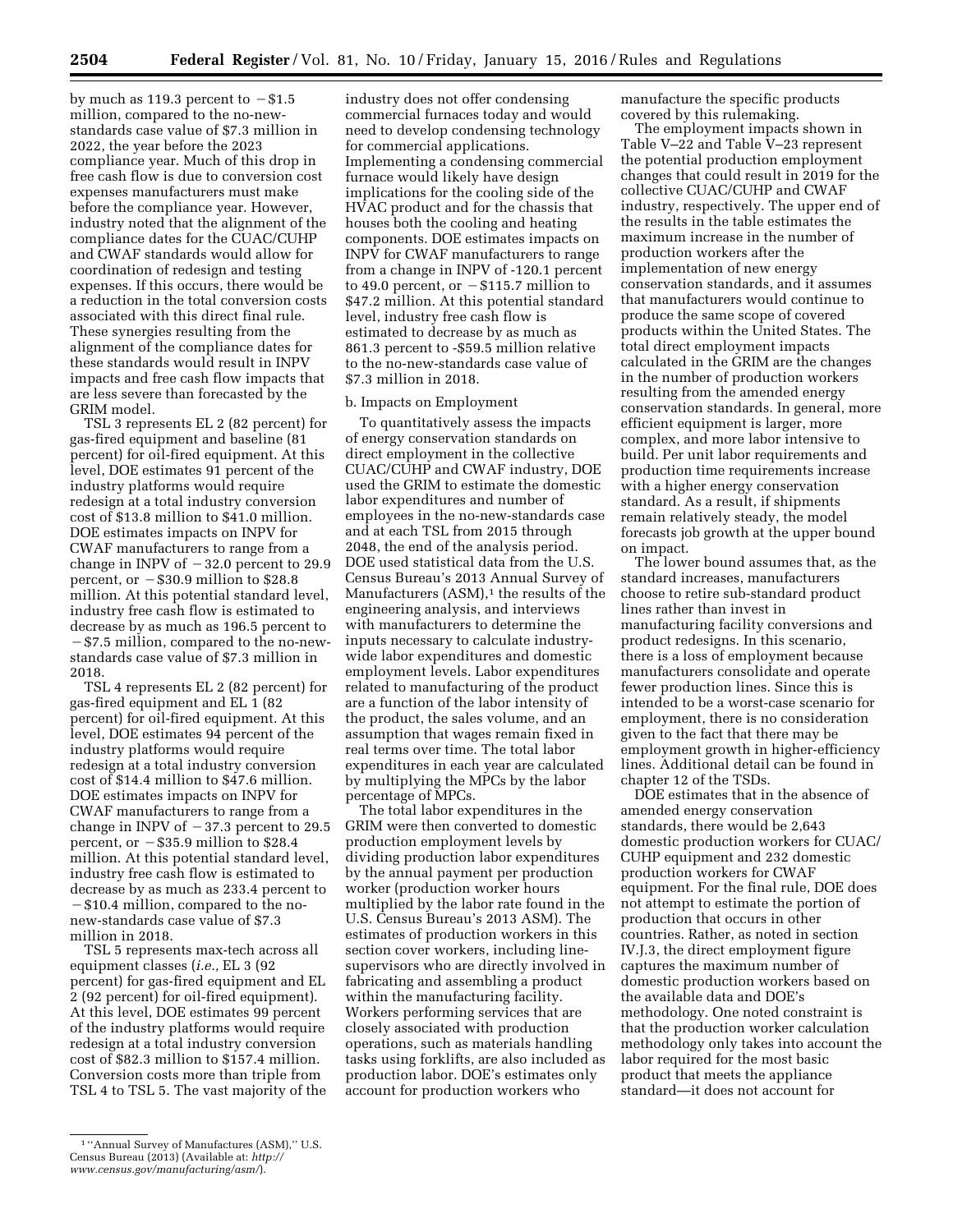additional features that manufacturers use to differentiate premium products,

optional features and add-ons, or components in the cabinet that do not contribute to the cooling and heating functions.

## TABLE V–22—POTENTIAL CHANGES IN THE NUMBER OF CUACS/CUHPS INDUSTRY PRODUCTION WORKER EMPLOYMENT IN 2019

|                                                                                       |                              |                    |                        |                       | Trial Standard Level*   |                          |                         |                         |                      |
|---------------------------------------------------------------------------------------|------------------------------|--------------------|------------------------|-----------------------|-------------------------|--------------------------|-------------------------|-------------------------|----------------------|
|                                                                                       | No-new-<br>standards<br>case |                    | $\overline{c}$         | 2.5                   | Rec-<br>ommended<br>TSL | 3                        | 3.5                     | 4                       | 5                    |
| <b>Total Num-</b><br>ber of Do-<br>mestic<br>Produc-<br>tion Work-<br>ers in<br>2019. | 2,643                        | 2,954 to<br>1,810. | $3,341$ to<br>1,078.   | 3,577 to<br>692.      | 3,410 to<br>1,810.      | 4,005 to<br>486.         | $4,051$ to<br>172.      | 3,825 to<br>106.        | 5,352 to 34.         |
| Potential<br>Changes<br>in Domes-<br>tic Pro-<br>duction<br>Workers<br>in 2019.       |                              | 311 to (833)       | 698 to<br>$(1, 565)$ . | 934 to<br>$(1,951)$ . | 777 to (833)            | 1,362 to<br>$(2, 157)$ . | 1,408 to<br>$(2,471)$ . | 1,182 to<br>$(2,537)$ . | 2,709 to<br>(2,609). |

\* Numbers in parentheses represent negative values.

## TABLE V–23—POTENTIAL CHANGES IN THE NUMBER OF CWAFS INDUSTRY PRODUCTION WORKER EMPLOYMENT IN 2019

|                                                                                                                                             |                              | Trial Standard Level*                          |   |                                                   |                   |                                 |  |  |  |  |  |
|---------------------------------------------------------------------------------------------------------------------------------------------|------------------------------|------------------------------------------------|---|---------------------------------------------------|-------------------|---------------------------------|--|--|--|--|--|
|                                                                                                                                             | No-new-<br>standards<br>case |                                                | 2 | 3                                                 | 4                 | 5                               |  |  |  |  |  |
| Total Number of Do-<br>mestic Production<br>Workers in 2019.<br><b>Potential Changes</b><br>in Domestic Pro-<br>duction Workers<br>in 2019. | . 1                          | 232 231 to 104  232 to 100<br>$(1)$ to $(128)$ |   | 320 to 21<br>0 to (132)  88 to (211)  88 to (218) | $\vert$ 320 to 14 | 228 to 2.<br>$(4)$ to $(230)$ . |  |  |  |  |  |

\* Numbers in parentheses represent negative values.

DOE notes that the employment impacts discussed here are independent of the indirect employment impacts to the broader U.S. economy, which are documented in chapter 15 of the CUACs/CUHPs and CWAFs direct final rule TSDs.

c. Impacts on Manufacturing Capacity Commercial Unitary Air Conditioners

and Heat Pumps

CUAC/CUHP manufacturers noted during interviews that amended energy conservation standards could lead to higher fabrication labor hours. However, they also noted that industry shipments were down 40 percent from their peak in the 2007–2008 timeframe. Excess capacity in the industry today and any drop in shipments that result from higher prices could offset the additional production times. In the long-term, no manufacturers interviewed expected to have capacity constraints.

Manufacturers did, however, note concerns that engineering and testing capacity during the time period between the final rule's anticipated publication date and the 2019 compliance date initially proposed by DOE. Manufacturers were worried about the level of technical resources required to redesign and test all products at higher TSLs. The engineering analysis released with the NOPR showed that increasingly complex components and control strategies would be required as standards levels increase. Manufacturers noted in interviews that the industry would need to add electrical engineering and control systems, as well as engineering talent beyond current staffing, to meet the redesign requirements of higher TSLs. They also noted that additional training might be needed for manufacturing engineers, laboratory technicians, and service personnel if variable-speed components are broadly adopted. Furthermore, manufacturers indicated that as the

stringency of standards increase, units tend to grow in size, requiring more lab resources and time to test. Some manufacturers were concerned that an amended standard would trigger the need for new test lab facilities, which would require significantly more lead time than what DOE had proposed to provide in its NOPR.

#### Commercial Warm Air Furnaces

According to the CWAF manufacturers interviewed, amended energy conservation standards could lead to decreased production capacity. Most manufacturers indicated there would be little to no production capacity decrease at 81 percent and 82 percent efficiency levels, but at 91 percent and 92 percent, there would be significant capacity shortfalls. This feedback is consistent with the engineering analysis, which found there would be sufficient capacity at current levels to meet slightly higher efficiency standards, but that significant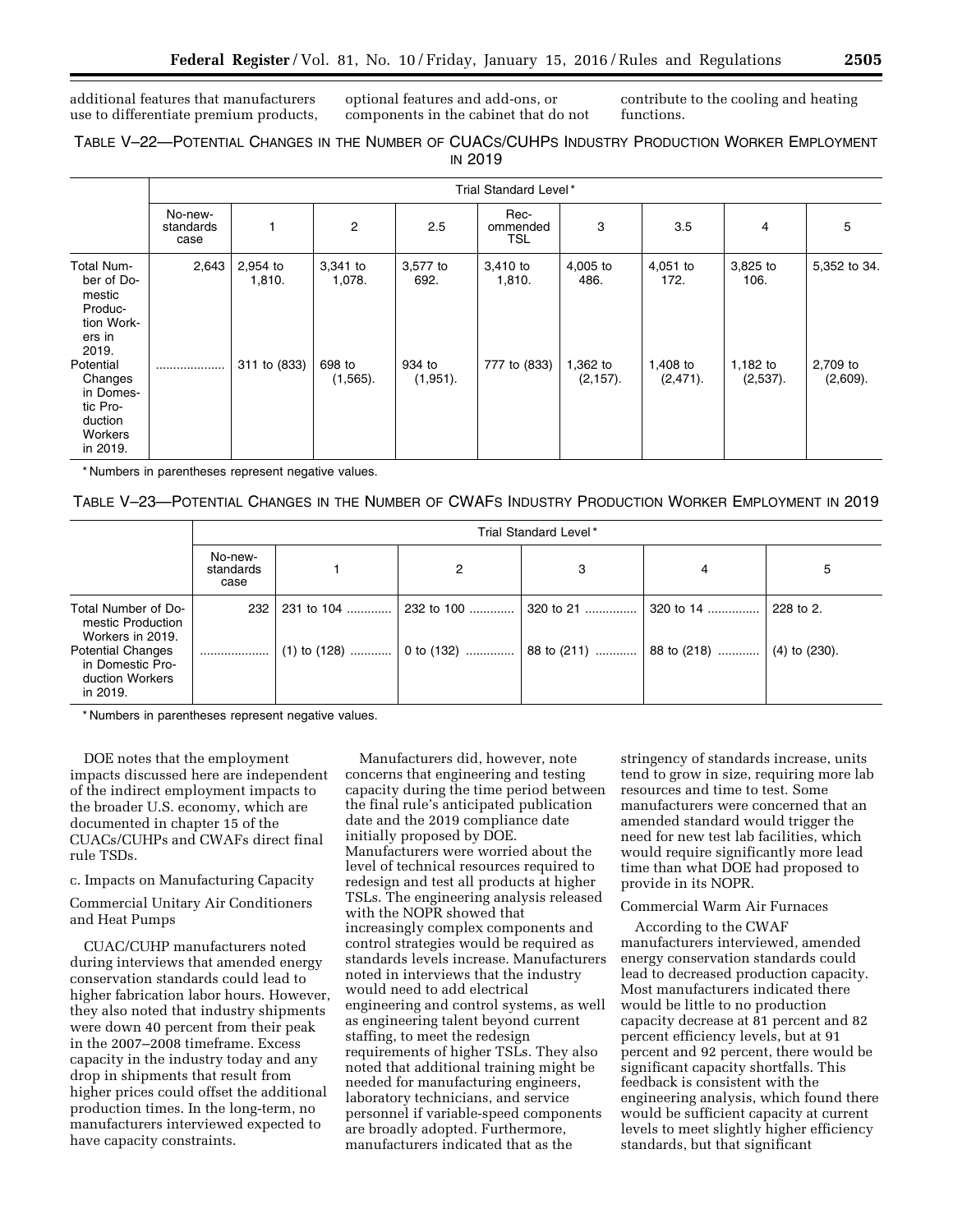investment would be required to support production of higher efficiency, condensing furnace standards. For additional information on the engineering analysis, see chapter 5 of the CWAF direct final rule TSD.

#### d. Impacts on Subgroups of Manufacturers

Small manufacturers, niche equipment manufacturers, and manufacturers exhibiting a cost structure substantially different from the industry average could be affected disproportionately. As discussed in section IV.J, using average cost assumptions developed for an industry cash-flow estimate is inadequate to assess differential impacts among manufacturer subgroups.

For the collective CUAC/CUHP and CWAF industry, DOE identified and evaluated the impact of new energy conservation standards on one subgroup—small manufacturers. The SBA defines a ''small business'' as having 750 employees or less for NAICS 333415, ''Air-Conditioning and Warm Air Heating Equipment and Commercial and Industrial Refrigeration Equipment Manufacturing.'' Based on this definition, DOE identified three CUAC/ CUHP manufacturers and two CWAF manufacturers that qualify as small businesses. For a discussion of the impacts on the small manufacturer subgroup, see the regulatory flexibility

analysis in section VI.B of this document.

e. Cumulative Regulatory Burden

While any one regulation may not impose a significant burden on manufacturers, the combined effects of recent or impending regulations may have serious consequences for some manufacturers, groups of manufacturers, or an entire industry. Assessing the impact of a single regulation may overlook this cumulative regulatory burden. In addition to energy conservation standards, other regulations can significantly affect manufacturers' financial operations. Multiple regulations affecting the same manufacturer can strain profits and lead companies to abandon product lines or markets with lower expected future returns than competing products. For these reasons, DOE conducts an analysis of cumulative regulatory burden as part of its rulemakings pertaining to appliance efficiency.

During previous stages of this rulemaking, DOE identified a number of requirements in addition to new energy conservation standards for CUAC/CUHP and CWAF equipment. The following section briefly summarizes those identified regulatory requirements and addresses comments DOE received with respect to cumulative regulatory burden, as well as other key related concerns

that manufacturers raised during interviews.

DOE Energy Conservation Standards

Companies that produce a wide range of regulated products and equipment may face more capital and product development expenditures than competitors with a narrower scope of products and equipment. Many CUAC/ CUHP and CWAF manufacturers also produce other residential and commercial equipment. In addition to the amended energy conservation standard for CUAC/CUHP and CWAF equipment, these manufacturers contend with several other Federal regulations and pending regulations that apply to other products and equipment. DOE recognizes that each regulation can significantly affect a manufacturer's financial operations. Multiple regulations affecting the same manufacturer can quickly strain manufacturer profits and possibly cause an exit from the market. Table V–24 lists the other DOE energy conservation standards that could also affect CUAC/ CUHP and CWAF manufacturers in the three years leading up to and after the compliance date of the new energy conservation standards for this equipment. Additionally, at the request of stakeholders, DOE has listed several pending DOE rulemakings in the table below.

TABLE V–24—OTHER DOE REGULATIONS IMPACTING CUAC/CUHP AND CWAF MANUFACTURERS

| Federal energy conservation standards                                                                  | Approximate<br>compliance<br>date | <b>Estimated total</b><br>industry<br>conversion<br>expense |
|--------------------------------------------------------------------------------------------------------|-----------------------------------|-------------------------------------------------------------|
|                                                                                                        | 2015                              | \$88M (2006\$)                                              |
|                                                                                                        | 2015                              | 95.4M (2009\$)                                              |
|                                                                                                        | 2015                              | 2.5M (2009\$)                                               |
| 2011 Residential Central Air Conditioners and Heat Pumps,** 76 FR 37408 (June 27, 2011); 76 FR 67037   |                                   |                                                             |
|                                                                                                        | 2015                              | 26.0M (2009\$)                                              |
|                                                                                                        | 2017                              | 35.2M (2012\$)                                              |
|                                                                                                        | 2018                              | TBD                                                         |
|                                                                                                        | 2019                              | 40.6M (2012\$)                                              |
| Packaged Terminal Air Conditioners and Heat Pumps, 80 FR 43162 (July 21, 2015); 80 FR 56894 (Sept. 21, |                                   |                                                             |
|                                                                                                        | 2019                              | 7.6M (2013\$)                                               |
|                                                                                                        | 2019                              | TBD                                                         |
|                                                                                                        | 2019                              | TBD                                                         |
|                                                                                                        | 2019                              | $9.2M(2014\$                                                |
|                                                                                                        | 2019                              | TBD                                                         |
|                                                                                                        | 2021                              | TRD.                                                        |
|                                                                                                        | 2021                              | TBD                                                         |

\* Conversion expenses for manufacturers of oil-fired furnaces and for manufacturers of gas-fired and oil-fired boilers associated with the November 2007 final rule for residential furnaces and boilers are excluded from this figure. With regard to oil-fired furnaces, the 2011 direct final rule for residential furnaces sets a higher standard and earlier compliance date for oil-fired furnaces than the 2007 final rule. As a result, manufacturers will be required design to the 2011 direct final rule standard. The conversion costs associated with the 2011 direct final rule are listed separately in this table. With regard to gas-fired and oil-fired boilers, EISA 2007 legislated higher standards and earlier compliance dates for residential boilers than were in the November 2007 final rule. As a result, gas-fired and oil-fired boiler manufacturers were required to design to the EISA 2007 standard beginning in 2012.

\*\* Estimated industry conversion expense and approximate compliance date reflect a court-ordered May 1, 2013 stay of the residential nonweatherized and mobile home gas furnaces standards set in the 2011 Energy Conservation Standards for Residential Furnaces and Residential Central Air Conditioners and Heat Pumps.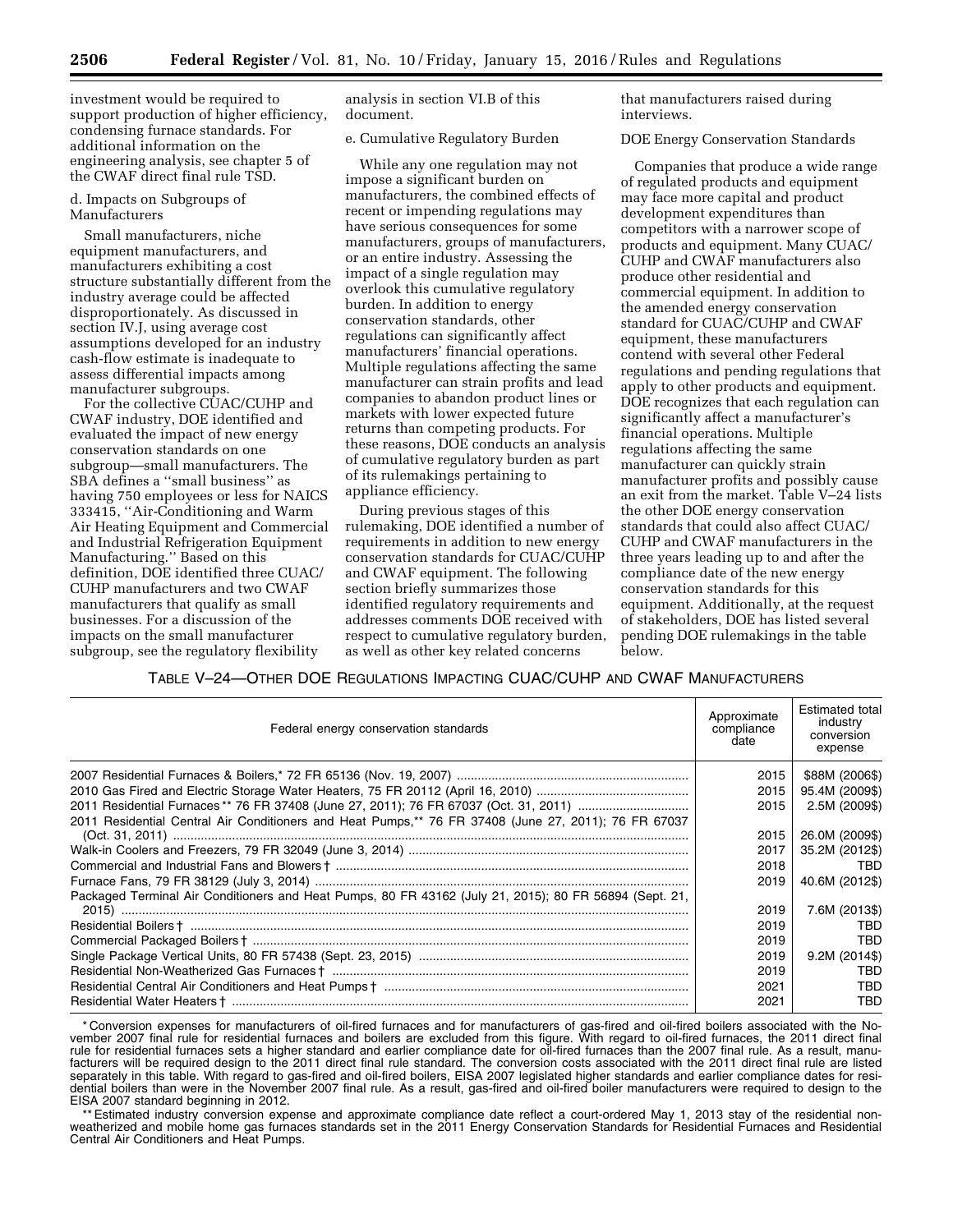† The final rule for this energy conservation standard has not been published. For energy conservation standards with a published NOPR, DOE lists the compliance date and conversion costs for the proposed standard level. However, standard level and analytical results are not finalized until the publication of the final rule. For energy conservation standards that have not yet reached the NOPR publication phase of the rulemaking, information is not yet available.

In addition to Federal energy conservation standards, DOE identified other Federal regulatory burdens that would affect CUAC/CUHP and CWAF manufacturers:

#### EPA Phase-Out of

Hydrochlorofluorocarbons (HCFCs)

The U.S. is obligated under the Montreal Protocol to limit the production and consumption of HCFCs through incremental reductions, culminating in a complete phase-out of HCFCs by 2030. On October 28, 2015, EPA published the ''2015 HCFC Allocation Rule,'' which allocates production and consumption allowances for HCFC–22, HCFC–123, and HCFC–124 for each year between 2015 and 2019. 79 FR 64253. Production and import of virgin HCFC–22 for servicing appliances will cease at the end of 2019, however reclaimed material and stocks of refrigerant produced prior to 2020 will be available to service existing appliances.

HCFC–22, which is also known as R– 22, is a popular refrigerant that is commonly used in air-conditioning products. As of January 1, 2010, EPA effectively prohibited the installation in the field of new appliances containing virgin R–22. 74 FR 66412. Additionally, there is a prohibition on the manufacture of new appliances and appliance components pre-charged with R–22 as of the same date. However, manufacturers can still manufacture components for servicing existing appliances. 74 FR 66450. Under the Clean Air Act and EPA's implementing regulations at 40 CFR part 82, subpart A, starting January 1, 2020, it will be illegal to manufacture any appliance containing virgin HCFCs. Manufacturers of CUAC/CUHP and CWAF equipment must comply with the these prohibitions and the allowances established by the allocation rule, thereby facing a cumulative regulatory burden. As such, no covered manufacturers offer R–22 products today. The MPCs used for the baseline and higher efficiency design options account for the move away from R–22 and the changes in production costs that resulted from the shift to HFC refrigerants.

DOE Certification, Compliance, and Enforcement (CC&E) Rule

Any amended standard that DOE adopts would also require manufacturers to follow accompanying CC&E requirements. DOE conducted a rulemaking to expand the coverage of DOE's alternative efficiency determination method (''AEDM'') regulations to commercial HVAC, including the equipment covered by this rulemaking. See 78 FR 79579 (December 31, 2013). An AEDM is a computer modeling or mathematical tool that predicts the performance of non-tested basic models of a type of covered equipment or product. In that final rule, DOE permits manufacturers of small, large, and very large air-cooled commercial package air conditioning equipment to rate basic models using AEDMs for compliance certification purposes, reducing the need for sample units and the overall burden on manufacturers. The AEDM final rule established revised verification tolerances for small, large, and very large air-cooled commercial package air conditioning equipment manufacturers. More information can be found at *[http://www1.eere.energy.gov/buildings/](http://www1.eere.energy.gov/buildings/appliance_standards/implement_cert_and_enforce.html) appliance*\_*[standards/implement](http://www1.eere.energy.gov/buildings/appliance_standards/implement_cert_and_enforce.html)*\_*cert*\_ *and*\_*[enforce.html](http://www1.eere.energy.gov/buildings/appliance_standards/implement_cert_and_enforce.html)*.

#### EPA ENERGY STAR

During interviews, some manufacturers stated that ENERGY STAR specifications for CUACs/CUHPs and CWAFs would be a source of cumulative regulatory burden.

DOE realizes that the cumulative effect of several regulations on an industry may significantly increase the burden faced by manufacturers that need to comply with multiple regulations and certification programs from different organizations and levels of government.

However, DOE notes that certain programs, such as ENERGY STAR, are optional for manufacturers. As these programs are voluntary in nature, they are not considered by DOE to be part of

the manufacturers' cumulative regulatory burden since manufacturers are not legally required to meet the specifications prescribed by these voluntary programs.

DOE discusses these and other requirements (*e.g.,* Canadian Energy Efficiency Regulations, California Title 24, Low  $NO<sub>x</sub>$  requirements), and includes the full details of the cumulative regulatory burden analysis, in chapter 12 of the direct final rule TSDs. DOE also discusses the impacts on the small manufacturer subgroup in the regulatory flexibility analysis in section VI.B of this direct final rule.

#### 3. National Impact Analysis

DOE's analysis of the various national impacts flowing from amending the energy conservation standards for CUACs/CUHPs and CWAFs are summarized below and include a discussion of the energy savings and the related economic impacts that are projected to occur.

#### a. Significance of Energy Savings

To estimate the energy savings attributable to potential standards for CUACs/CUHPs and CWAFs, DOE compared their energy consumption under the no-new-standards case to their anticipated energy consumption under each TSL. For most of the TSLs considered in this direct final rule, DOE forecasted the energy savings, operating cost savings, and equipment costs over the lifetime of CUACs/CUHPs and CWAFs sold from 2019 through 2048. For the TSLs that represent the consensus recommendations, DOE accounted for the lifetime impacts of CUACs and CUHPs sold from 2018 through 2047 and CWAFs sold from 2023 through 2048. Table V–25 and Table V–26 present DOE's projections of the national energy savings for each TSL considered for CUACs/CUHPs and CWAFs, respectively. The savings were calculated using the approach described in section IV.H of this document. Separate savings for each equipment class are presented in chapter 10 of the direct final rule TSDs.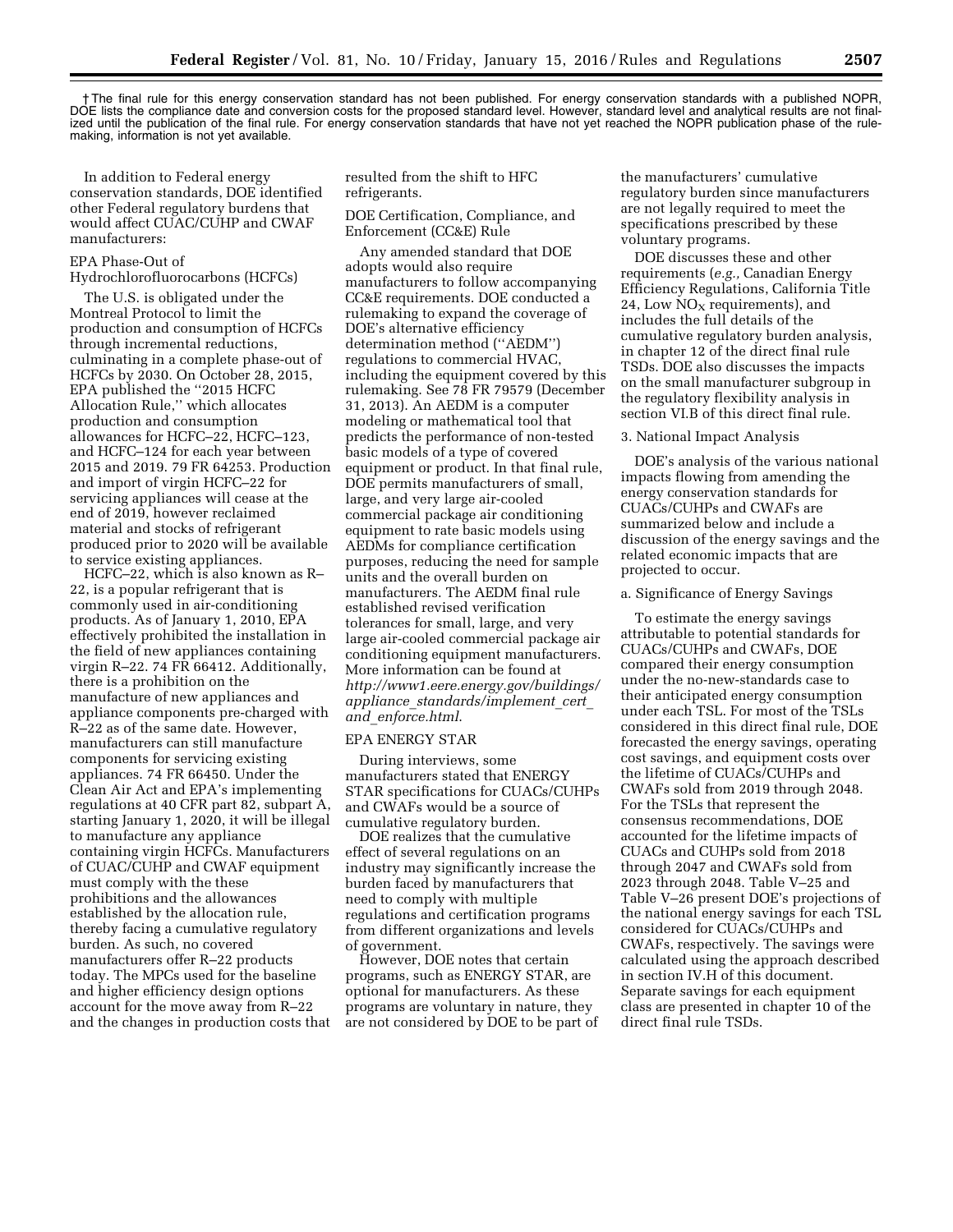### TABLE V–25—CUMULATIVE NATIONAL ENERGY SAVINGS FOR SMALL, LARGE, AND VERY LARGE AIR-COOLED COMMERCIAL PACKAGE AIR CONDITIONING AND HEATING EQUIPMENT

|                | Trial Standard Level*<br>(projected quad savings) |            |              |                       |              |              |              |              |  |  |
|----------------|---------------------------------------------------|------------|--------------|-----------------------|--------------|--------------|--------------|--------------|--|--|
| Energy savings |                                                   | 2          | 2.5          | Rec-<br>ommend-<br>ed |              | 3.5          | 4            |              |  |  |
|                | 5.1<br>5.3                                        | 9.3<br>9.8 | 13.3<br>13.9 | 14.1<br>14.8          | 15.2<br>15.9 | 15.7<br>16.4 | 18.9<br>19.7 | 22.4<br>23.4 |  |  |

\* For the Recommended TSL, the NES is forecasted over the lifetime of equipment sold from 2018–2048. For the other TSLs, the NES is forecasted over the lifetime of equipment sold from 2019–2048.

#### TABLE V–26—CUMULATIVE NATIONAL ENERGY SAVINGS FOR COMMERCIAL WARM AIR FURNACES

| Energy savings |            | Trial Standard Level*<br>(projected quad savings) |            |            |            |  |  |  |
|----------------|------------|---------------------------------------------------|------------|------------|------------|--|--|--|
|                |            |                                                   |            |            |            |  |  |  |
|                | 0.2<br>0.2 | 0.2<br>0.2                                        | 0.4<br>0.4 | 0.4<br>0.4 | 2.1<br>2.4 |  |  |  |

\* For TSL 2, the NES is forecasted over the lifetime of equipment sold from 2023–2048. For the other TSLs, the NES is forecasted over the lifetime of equipment sold from 2019–2048.

OMB Circular A–4 2 requires agencies to present analytical results, including separate schedules of the monetized benefits and costs that show the type and timing of benefits and costs. Circular A–4 also directs agencies to consider the variability of key elements underlying the estimates of benefits and costs. For this rulemaking, DOE undertook a sensitivity analysis using nine, rather than 30, years of equipment

shipments. The choice of a nine-year period is a proxy for the timeline in EPCA for the review of certain energy conservation standards and potential revision of, and compliance with, such revised standards.3 The review timeframe established in EPCA is generally not synchronized with the equipment lifetime, equipment manufacturing cycles, or other factors specific to CUACs/CUHPs and CWAFs.

Thus, such results are presented for informational purposes only and are not indicative of any change in DOE's analytical methodology. The NES sensitivity analysis results based on a nine-year analytical period are presented in Table V–27 and Table V–28 for CUACs/CUHPs and CWAFs, respectively.

## TABLE V–27—CUMULATIVE NATIONAL ENERGY SAVINGS FOR SMALL, LARGE, AND VERY LARGE AIR-COOLED COMMERCIAL PACKAGE AIR CONDITIONING AND HEATING EQUIPMENT; NINE YEARS OF SHIPMENTS

|                | Trial Standard Level*<br>(projected quad savings) |            |            |                       |            |            |            |            |  |  |
|----------------|---------------------------------------------------|------------|------------|-----------------------|------------|------------|------------|------------|--|--|
| Energy savings |                                                   |            | 2.5        | Rec-<br>ommend-<br>ed |            | 3.5<br>4   |            |            |  |  |
|                | 1.2<br>1.2                                        | 2.1<br>2.2 | 3.1<br>3.2 | 2.0<br>2.1            | 3.5<br>3.6 | 3.5<br>3.7 | 4.2<br>4.4 | 4.7<br>4.9 |  |  |

\* For the Recommended TSL, the NES is forecasted over the lifetime of equipment sold from 2018–2026. For the other TSLs, the NES is forecasted over the lifetime of equipment sold from 2019–2027.

## TABLE V–28—CUMULATIVE NATIONAL ENERGY SAVINGS FOR COMMERCIAL WARM AIR FURNACE; NINE YEARS OF **SHIPMENTS**

| Energy savings | Trial Standard Level*<br>(projected quad savings) |  |     |     |     |  |  |  |
|----------------|---------------------------------------------------|--|-----|-----|-----|--|--|--|
|                |                                                   |  |     |     |     |  |  |  |
|                | 0.1                                               |  | 0.3 | 0.3 | 1.3 |  |  |  |

2U.S. Office of Management and Budget, ''Circular A–4: Regulatory Analysis'' (Sept. 17, 2003) (Available at: *[http://www.whitehouse.gov/](http://www.whitehouse.gov/omb/circulars_a004_a-4/) [omb/circulars](http://www.whitehouse.gov/omb/circulars_a004_a-4/)*\_*a004*\_*a-4/*).

3Section 342(a)(6)(C) of EPCA—like its consumer product-related counterpart in Section 325(m) requires DOE to review its standards at least once

every 6 years, and requires, for certain products, a 3-year period after any new standard is promulgated before compliance is required, except that in no case may any new standards be required within 6 years of the compliance date of the previous standards. While adding a 6-year review to the 3-year compliance period adds up to 9 years, DOE notes that it may undertake reviews at any

time within the 6 year period and that the 3-year compliance date may yield to the 6-year backstop. A 9-year analysis period may not be appropriate given the variability that occurs in the timing of standards reviews and the fact that for some consumer products, the compliance period is 5 years rather than 3 years.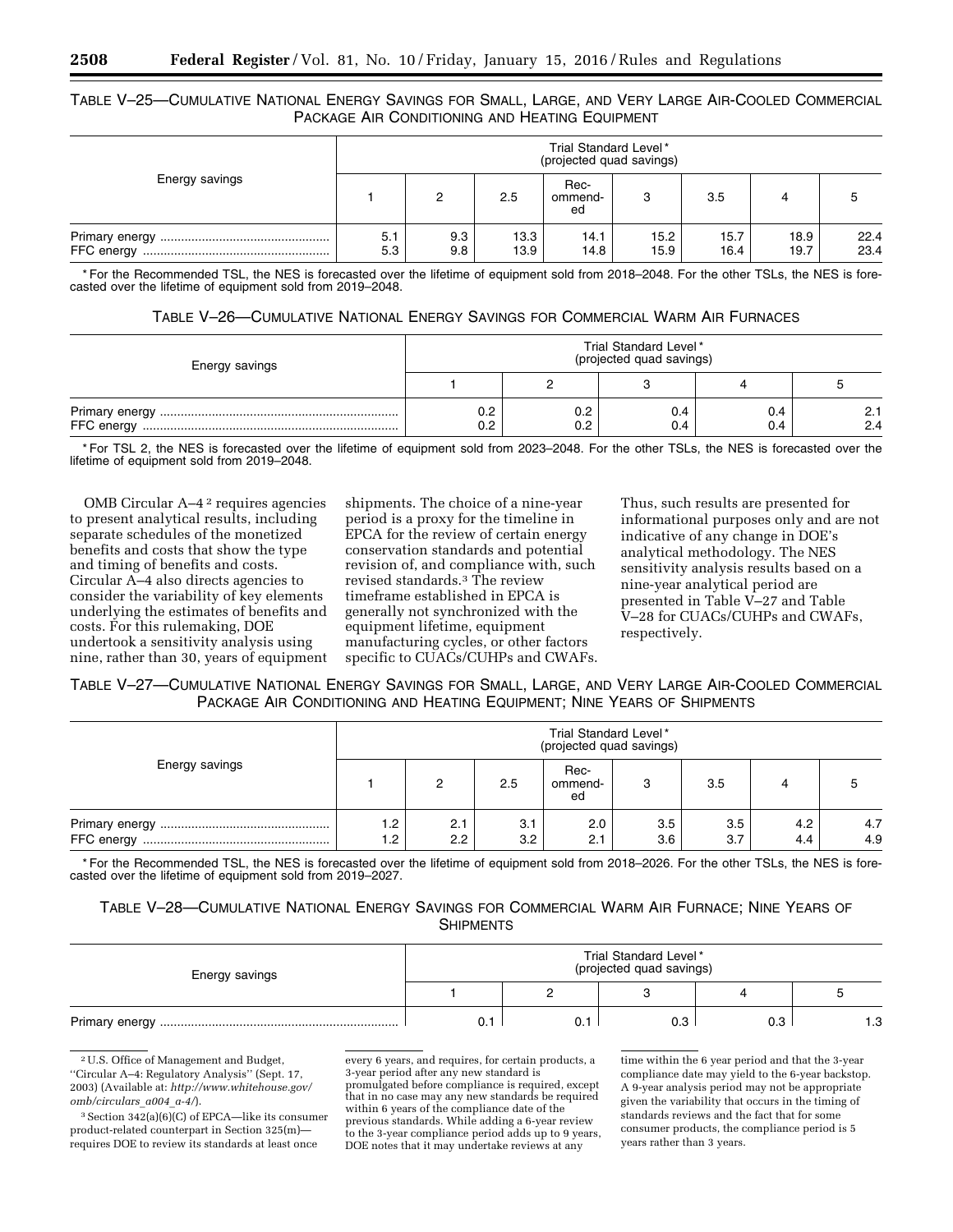TABLE V–28—CUMULATIVE NATIONAL ENERGY SAVINGS FOR COMMERCIAL WARM AIR FURNACE; NINE YEARS OF SHIPMENTS—Continued

| Energy savings |     | Trial Standard Level*<br>(projected quad savings) |     |     |     |  |  |  |  |
|----------------|-----|---------------------------------------------------|-----|-----|-----|--|--|--|--|
|                |     |                                                   |     |     |     |  |  |  |  |
|                | 0.1 | U.                                                | 0.3 | 0.3 | 1.3 |  |  |  |  |

\* For TSL 2, the NES is forecasted over the lifetime of equipment sold from 2023–2031. For the other TSLs, the NES is forecasted over the lifetime of equipment sold from 2019–2027.

b. Net Present Value of Commercial Consumer Costs and Benefits

DOE estimated the cumulative NPV of the total costs and savings for commercial consumers that would

result from the TSLs considered for CUACs/CUHPs and CWAFs. In accordance with OMB's guidelines on regulatory analysis,4 DOE calculated NPV using both a 7-percent and a 3 percent real discount rate.

Table V–29 and Table V–30 show the commercial consumer NPV results with impacts counted over the lifetime of equipment purchased in the relevant analysis period for each TSL.

## TABLE V–29—CUMULATIVE NET PRESENT VALUE OF CONSUMER BENEFITS FOR SMALL, LARGE, AND VERY LARGE AIR-COOLED COMMERCIAL PACKAGE AIR CONDITIONING AND HEATING EQUIPMENT

| Discount rate<br>$(\% )$ |                          | Trial Standard Level*<br>(Billion 2014\$) |              |              |              |              |              |              |  |  |  |
|--------------------------|--------------------------|-------------------------------------------|--------------|--------------|--------------|--------------|--------------|--------------|--|--|--|
|                          |                          |                                           | 2.5          | Recommended  |              | 3.5          |              |              |  |  |  |
| 3<br><br>                | 18.0 <sub>1</sub><br>5.4 | 32.8<br>10.1                              | 47.5<br>15.1 | 50.0<br>15.2 | 53.7<br>16.8 | 55.3<br>17.1 | 64.1<br>19.2 | 68.2<br>18.8 |  |  |  |

\* For the Recommended TSL, the NES is forecasted over the lifetime of equipment sold from 2018–2048. For the other TSLs, the NES is forecasted over the lifetime of equipment sold from 2019–2048.

TABLE V–30—CUMULATIVE NET PRESENT VALUE OF CONSUMER BENEFITS FOR COMMERCIAL WARM AIR FURNACES

| Discount rate<br>(% ) | Trial Standard Level*<br>(Billion 2014\$) |            |                 |                |               |  |  |
|-----------------------|-------------------------------------------|------------|-----------------|----------------|---------------|--|--|
|                       |                                           |            |                 |                |               |  |  |
| 3<br>-                | . .<br>J.4                                | 1.U<br>υ.ο | $-0.$<br>$-0.4$ | — U.<br>$-0.4$ | 2.6<br>$-0.4$ |  |  |

\* For TSL 2, the NES is forecasted over the lifetime of equipment sold from 2023–2048. For the other TSLs, the NES is forecasted over the lifetime of equipment sold from 2019–2048.

The results in Table V–29 reflect the use of a constant price trend for CUACs and CUHPs over the analysis period (see section IV.F.1). DOE also conducted a sensitivity analysis that considered one scenario with a lower rate of price decline than the reference case and one scenario with a higher rate of price decline than the reference case. The results of these alternative cases are presented in appendix 10C of the CUAC/CUHP direct final rule TSD.

The results in Table V–30 reflect the use of the historic trend in the inflationadjusted PPI for ''Warm air furnaces'' to estimate the change in price for CWAFs over the analysis period (see section IV.F.1). The trend shows a small rate of annual price decline. DOE also conducted a sensitivity analysis that considered one scenario with a lower rate of price decline than the reference case and one scenario with a higher rate of price decline than the reference case. The results of these alternative cases are presented in appendix 10C of the CWAF direct final rule TSD.

The NPV results based on the aforementioned 9-year analytical period are presented in Table V–31 and Table V–32 for CUACs/CUHPs and CWAFs, respectively. As mentioned previously, such results are presented for informational purposes only and are not indicative of any change in DOE's analytical methodology or decision criteria.

TABLE V–31—CUMULATIVE NET PRESENT VALUE OF CONSUMER BENEFITS FOR SMALL, LARGE, AND VERY LARGE AIR-COOLED COMMERCIAL PACKAGE AIR CONDITIONING AND HEATING EQUIPMENT; NINE YEARS OF SHIPMENTS

| Discount rate<br>(% ) |     | Trial Standard Level*<br>(billion 2014\$) |      |             |      |      |      |      |  |  |  |
|-----------------------|-----|-------------------------------------------|------|-------------|------|------|------|------|--|--|--|
|                       |     |                                           | 2.5  | Recommended |      | 3.5  |      |      |  |  |  |
| C<br>                 | 4.6 | 8.0                                       | 12.4 | 7.2         | 13.6 | 13.6 | 15.1 | 13.4 |  |  |  |

4U.S. Office of Management and Budget, ''Circular A–4: Regulatory Analysis,'' section E (Sept. 17, 2003) (Available at: *[http://](http://www.whitehouse.gov/omb/circulars_a004_a-4)*

*[www.whitehouse.gov/omb/circulars](http://www.whitehouse.gov/omb/circulars_a004_a-4)*\_*a004*\_*a-4*).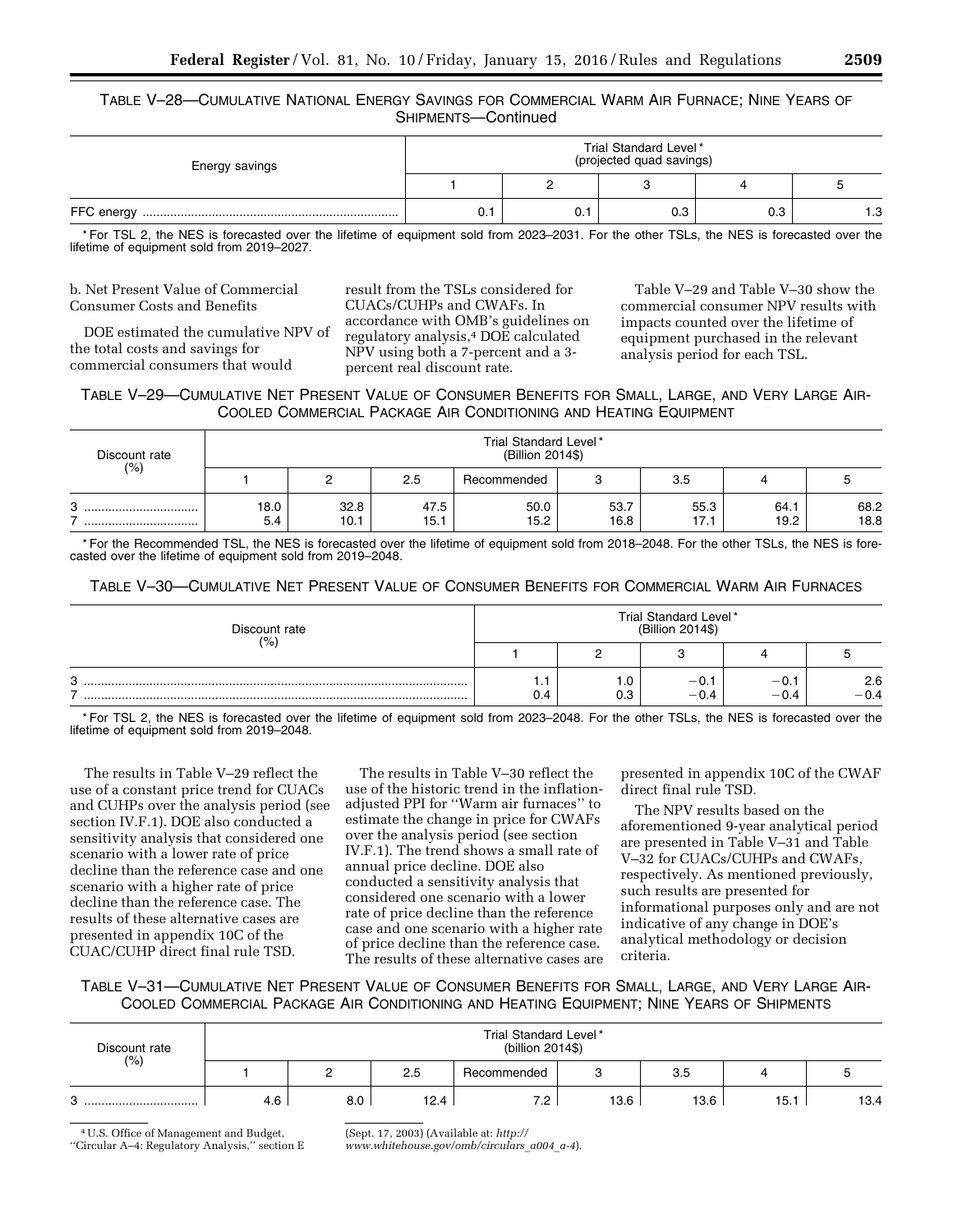TABLE V–31—CUMULATIVE NET PRESENT VALUE OF CONSUMER BENEFITS FOR SMALL, LARGE, AND VERY LARGE AIR-COOLED COMMERCIAL PACKAGE AIR CONDITIONING AND HEATING EQUIPMENT; NINE YEARS OF SHIPMENTS—Continued

| Discount rate<br>(% ) |     | Trial Standard Level*<br>(billion 2014\$) |     |             |     |     |     |     |  |  |  |  |
|-----------------------|-----|-------------------------------------------|-----|-------------|-----|-----|-----|-----|--|--|--|--|
|                       |     |                                           | 2.5 | Recommended |     | 3.5 |     |     |  |  |  |  |
|                       | 2.0 | 3.7                                       | 5.8 | 3.6         | 6.4 | 6.3 | 6.8 | 5.6 |  |  |  |  |

\* For the Recommended TSL, the NES is forecasted over the lifetime of equipment sold from 2018–2026. For the other TSLs, the NES is forecasted over the lifetime of equipment sold from 2019–2027.

#### TABLE V–32—CUMULATIVE NET PRESENT VALUE OF CONSUMER BENEFITS FOR COMMERCIAL WARM AIR FURNACES; NINE YEARS OF SHIPMENTS

| Discount rate<br>(% ) | Trial Standard Level*<br>(billion 2014\$) |            |            |     |                 |  |  |  |
|-----------------------|-------------------------------------------|------------|------------|-----|-----------------|--|--|--|
|                       |                                           |            |            |     |                 |  |  |  |
| ₽<br>ັ<br>-           | 0.4<br>0.2                                | J.4<br>v.z | 0.9<br>0.2 | 0.9 | 4.4<br>- 0<br>. |  |  |  |

\* For TSL 2, the NES is forecasted over the lifetime of equipment sold from 2023–2031. For the other TSLs, the NES is forecasted over the lifetime of equipment sold from 2019–2027.

#### c. Indirect Impacts on Employment

DOE expects energy conservation standards for CUACs/CUHPs and CWAFs to reduce energy bills for consumers of those equipment, with the resulting net savings being redirected to other forms of economic activity. These expected shifts in spending and economic activity could affect the demand for labor. DOE used an input/ output model of the U.S. economy to estimate indirect employment impacts of the TSLs that DOE considered in this rulemaking. DOE understands that there are uncertainties involved in projecting employment impacts, especially changes in the later years of the analysis. Therefore, DOE generated results for timeframes within five years of the compliance date, where these uncertainties are reduced.

The results suggest that the adopted standards are likely to have a negligible impact on the net demand for labor in the economy. The net change in jobs is so small that it would be imperceptible in national labor statistics and might be offset by other, unanticipated effects on employment. Chapter 16 of the direct final rule TSDs presents detailed results regarding anticipated indirect employment impacts.

4. Impact on Utility or Performance of Equipment

DOE has concluded that the standards adopted in this final rule would not

reduce the utility or performance of the CUACs/CUHPs and CWAFs under consideration in this rulemaking. Manufacturers of these equipment types currently offer units that meet or exceed the adopted standards.

#### 5. Impact of Any Lessening of Competition

EPCA directs DOE to consider any lessening of competition that is likely to result from standards. It also directs the Attorney General of the United States (Attorney General) to determine the impact, if any, of any lessening of competition likely to result from a proposed standard and to transmit such determination in writing to the Secretary within 60 days of the publication of a proposed rule, together with an analysis of the nature and extent of the impact.

To assist the Attorney General in making this determination, DOE provided the Department of Justice (DOJ) with copies of the NOPR and the TSD for review. In its assessment letter responding to DOE, DOJ concluded that the proposed energy conservation standards for CUACs/CUHPs and CWAFs are unlikely to have a significant adverse impact on competition. DOE is publishing the Attorney General's assessments for both proposals at the end of this direct final rule.

#### 6. Need of the Nation To Conserve Energy

Enhanced energy efficiency, where economically justified, improves the Nation's energy security, strengthens the economy, and reduces the environmental impacts (costs) of energy production. Reduced electricity demand due to energy conservation standards is also likely to reduce the cost of maintaining the reliability of the electricity system, particularly during peak-load periods. As a measure of this reduced demand, chapter 15 in the direct final rule TSDs presents the estimated reduction in generating capacity, relative to the no-newstandards case, for the TSLs that DOE considered in this rulemaking.

Energy conservation resulting from amended standards for CUACs/CUHPs and CWAFs are expected to yield environmental benefits in the form of reduced emissions of air pollutants and GHGs. Table V–33 and Table V–34 provide DOE's estimate of cumulative emissions reductions expected to result from the TSLs considered for CUACs/ CUHPs and CWAFs, respectively. The emissions were calculated using the multipliers discussed in section IV.K. DOE reports annual emissions reductions for each TSL in chapter 13 of the direct final rule TSDs.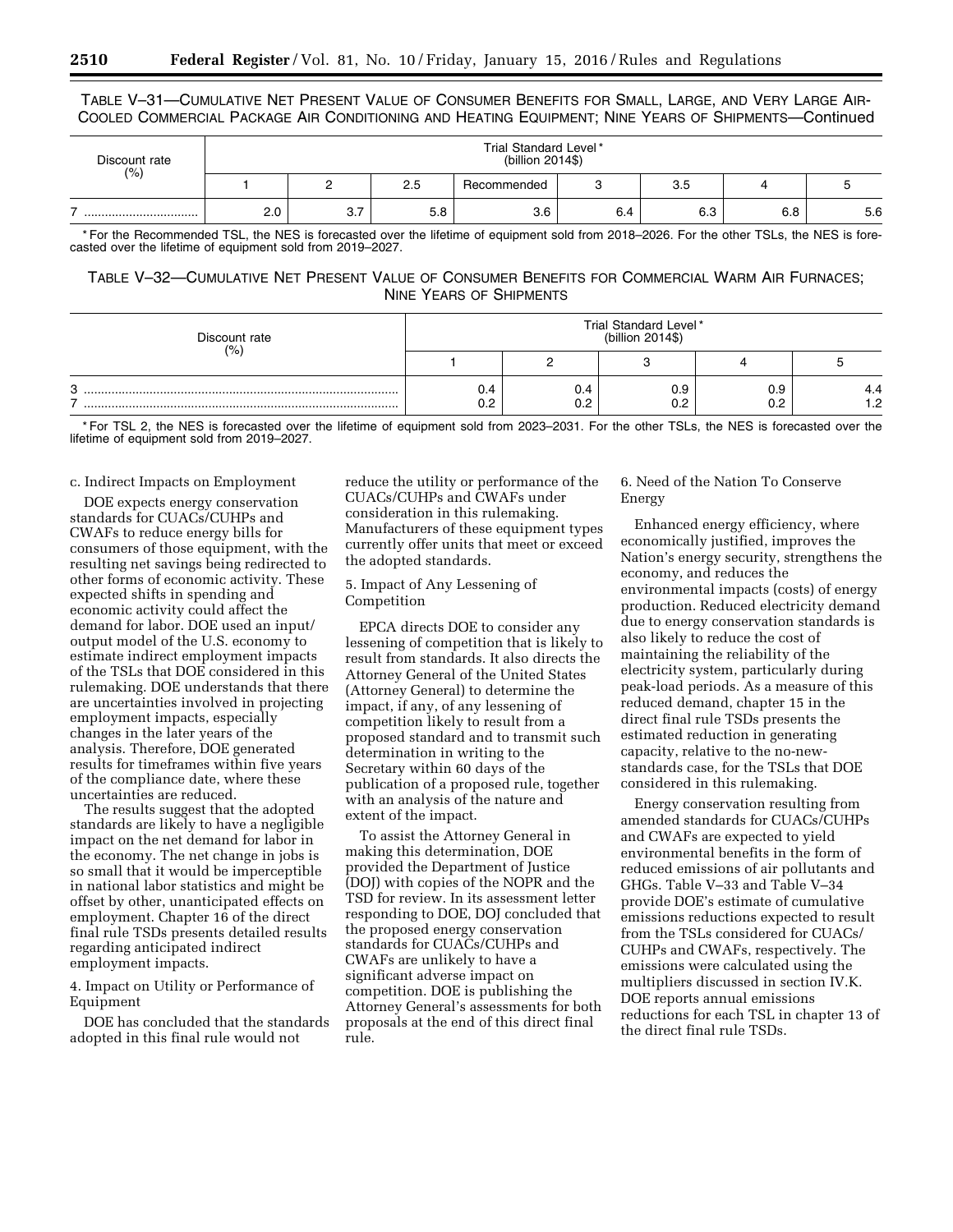## TABLE V–33—CUMULATIVE EMISSIONS REDUCTION FOR SMALL, LARGE, AND VERY LARGE AIR-COOLED COMMERCIAL PACKAGE AIR CONDITIONING AND HEATING EQUIPMENT

|                                                                                                                                                                      |                                            |                                              |                                              | Trial Standard Level*                        |                                               |                                               |                                                 |                                                 |
|----------------------------------------------------------------------------------------------------------------------------------------------------------------------|--------------------------------------------|----------------------------------------------|----------------------------------------------|----------------------------------------------|-----------------------------------------------|-----------------------------------------------|-------------------------------------------------|-------------------------------------------------|
|                                                                                                                                                                      | 1                                          | $\overline{2}$                               | 2.5                                          | Rec-<br>ommended                             | 3                                             | 3.5                                           | 4                                               | 5                                               |
|                                                                                                                                                                      |                                            |                                              |                                              | <b>Power Sector Emissions</b>                |                                               |                                               |                                                 |                                                 |
| $CO2$ (million metric tons)<br>$SO2$ (thousand tons)<br>$NOx$ (thousand tons)<br>Hg (tons)<br>$CH4$ (thousand tons)                                                  | 297<br>161<br>336<br>0.60<br>23.3          | 546<br>297<br>620<br>1.10<br>43.0            | 778<br>423<br>883<br>1.57<br>61.3            | 824<br>445<br>937<br>1.66<br>64.7            | 890<br>483<br>1,010<br>1.80<br>70.1           | 919<br>498<br>1,042<br>1.85<br>72.3           | 1,103<br>598<br>1,252<br>2.22<br>86.7           | 1,307<br>708<br>1,483<br>2.63<br>102.7          |
| $N_2O$ (thousand tons)                                                                                                                                               | 3.29                                       | 6.06                                         | 8.63                                         | 9.10                                         | 9.87                                          | 10.18                                         | 12.21                                           | 14.46                                           |
|                                                                                                                                                                      |                                            |                                              |                                              | <b>Upstream Emissions</b>                    |                                               |                                               |                                                 |                                                 |
| $CO2$ (million metric tons)<br>$SO2$ (thousand tons)<br>$NOx$ (thousand tons)<br>Hg (tons)<br>$CH4$ (thousand tons)<br>$N_2O$ (thousand tons)                        | 17<br>3.2<br>249<br>0.01<br>1,378<br>0.16  | 32<br>5.9<br>459<br>0.01<br>2,539<br>0.29    | 46<br>8.4<br>654<br>0.02<br>3,616<br>0.42    | 49<br>9.0<br>697<br>0.02<br>3,852<br>0.44    | 52<br>9.6<br>749<br>0.02<br>4,137<br>0.48     | 54<br>9.9<br>773<br>0.02<br>4,270<br>0.49     | 65<br>11.9<br>928<br>0.03<br>5,128<br>0.59      | 77<br>14.2<br>1,101<br>0.03<br>6,083<br>0.70    |
|                                                                                                                                                                      |                                            |                                              |                                              | <b>Total Emissions</b>                       |                                               |                                               |                                                 |                                                 |
| $CO2$ (million metric tons)<br>$SO2$ (thousand tons)<br>$NOx$ (thousand tons)<br>Hg (tons)<br>$CH4$ (thousand tons)<br>$N_2O$ (thousand tons)<br>$CH4$ (million tons | 314<br>164<br>586<br>0.61<br>1,401<br>3.45 | 578<br>303<br>1,080<br>1.12<br>2,582<br>6.35 | 824<br>431<br>1,538<br>1.59<br>3,677<br>9.05 | 873<br>454<br>1,634<br>1.68<br>3,917<br>9.54 | 943<br>493<br>1,759<br>1.82<br>4,208<br>10.34 | 973<br>508<br>1,815<br>1.88<br>4,342<br>10.67 | 1,167<br>610<br>2,180<br>2.25<br>5,215<br>12.80 | 1,383<br>722<br>2,584<br>2.66<br>6,185<br>15.16 |
| $N2O$ (thousand tons<br>$CO_2$ eq) **                                                                                                                                | 39.2<br>913                                | 72.3<br>1,682                                | 103.0<br>2,397                               | 109.7<br>2,528                               | 117.8<br>2,741                                | 121.6<br>2,828                                | 146.0<br>3,392                                  | 173.2<br>4,017                                  |

\* For the Recommended TSL, the NES is forecasted over the lifetime of equipment sold from 2018–2048. For the other TSLs, the NES is forecasted over the lifetime of equipment sold from 2019–2048.

## TABLE V–34—CUMULATIVE EMISSIONS REDUCTION FOR COMMERCIAL WARM AIR FURNACES

|                                   |       | Trial Standard Level* |       |         |
|-----------------------------------|-------|-----------------------|-------|---------|
| 1                                 | 2     | 3                     | 4     | 5       |
| Site and Power Sector Emissions** |       |                       |       |         |
| 11.8                              | 10.9  | 19.3                  | 19.3  | 109     |
| 0.4                               | 0.4   | 0.6                   | 0.6   | $-10.1$ |
| 16.5                              | 16.8  | 27.1                  | 28.8  | 194     |
| 0.00                              | 0.00  | 0.00                  | 0.00  | $-0.04$ |
| 0.3                               | 0.3   | 0.5                   | 0.5   | 1.0     |
| 0.03                              | 0.03  | 0.05                  | 0.05  | 0.06    |
| <b>Upstream Emissions</b>         |       |                       |       |         |
| 1.7                               | 1.5   | 2.7                   | 2.7   | 17.4    |
| 0.0                               | 0.0   | 0.0                   | 0.0   | $-0.1$  |
| 26.4                              | 24.4  | 43.3                  | 43.5  | 279     |
| 0.00                              | 0.00  | 0.00                  | 0.00  | 0.00    |
| 158                               | 146   | 260                   | 260   | 1,672   |
| 0.00                              | 0.00  | 0.01                  | 0.01  | 0.02    |
| <b>Total FFC Emissions</b>        |       |                       |       |         |
| 13.4                              | 12.4  | 22.                   | 22.   | 126     |
| 0.4                               | 0.4   | 0.6                   | 0.7   | $-10.2$ |
| 43.                               | 41.2  | 70.5                  | 72.2  | 473     |
| 0.00                              | 0.00  | 0.00                  | 0.00  | $-0.04$ |
| 159                               | 146   | 260                   | 260   | 1,673   |
| 4.440                             | 4,096 | 7,289                 | 7,292 | 46,831  |
| 0.03                              | 0.03  | 0.05                  | 0.06  | 0.08    |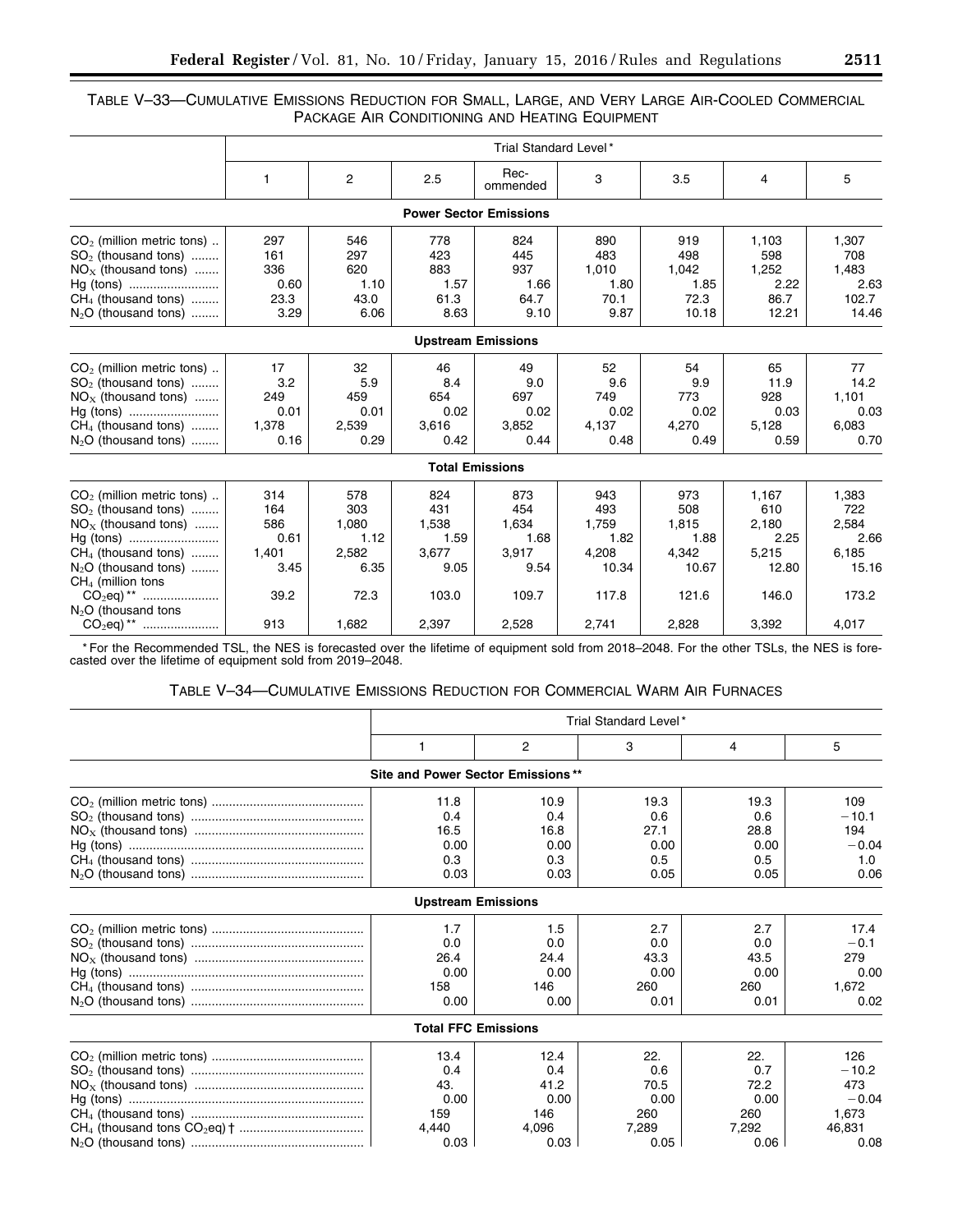## TABLE V–34—CUMULATIVE EMISSIONS REDUCTION FOR COMMERCIAL WARM AIR FURNACES—Continued

|     |     | Trial Standard Level* |      |  |
|-----|-----|-----------------------|------|--|
|     |     |                       |      |  |
| 8.8 | 8.4 | 14.3                  | 14.6 |  |

\* For TSL 2, the NES is forecasted over the lifetime of equipment sold from 2023–2048. For the other TSLs, the NES is forecasted over the lifetime of equipment sold from 2019–2048. Primarily site emissions

 $\dagger$  CO<sub>2</sub>eq is the quantity of CO<sub>2</sub> that would have the same global warming potential (GWP).

As part of the analysis for this rule, DOE estimated monetary benefits likely to result from the reduced emissions of  $CO<sub>2</sub>$  and  $NO<sub>X</sub>$  that DOE estimated for each of the considered TSLs for CUACs/ CUHPs and CWAFs. As discussed in section IV.L of this document, for  $CO<sub>2</sub>$ , DOE used the most recent values for the SCC developed by an interagency process. The four sets of SCC values for CO2 emissions reductions in 2015 resulting from that process (expressed in 2014\$) are represented by \$12.2/metric ton (the average value from a

distribution that uses a 5-percent discount rate), \$40.0/metric ton (the average value from a distribution that uses a 3-percent discount rate), \$62.3/ metric ton (the average value from a distribution that uses a 2.5-percent discount rate), and \$117/metric ton (the 95th-percentile value from a distribution that uses a 3-percent discount rate). The values for later years are higher due to increasing damages (public health, economic and environmental) as the projected magnitude of climate change increases.

Table V–35 and Table V–36 present the global value of  $CO<sub>2</sub>$  emissions reductions at each TSL for CUACs/ CUHPs and CWAFs, respectively. For each of the four cases, DOE calculated a present value of the stream of annual values using the same discount rate as was used in the studies upon which the dollar-per-ton values are based. DOE calculated domestic values as a range from 7 percent to 23 percent of the global values; these results are presented in chapter 14 of the direct final rule TSD.

TABLE V-35-ESTIMATES OF GLOBAL PRESENT VALUE OF CO<sub>2</sub> EMISSIONS REDUCTION FOR SMALL, LARGE, AND VERY LARGE AIR-COOLED COMMERCIAL PACKAGE AIR CONDITIONING AND HEATING EQUIPMENT

|                                        |                                 | SCC Case*<br>(million 2014\$)   |                                   |                                         |
|----------------------------------------|---------------------------------|---------------------------------|-----------------------------------|-----------------------------------------|
| TSL**                                  | 5%<br>discount rate,<br>average | 3%<br>discount rate,<br>average | 2.5%<br>discount rate.<br>average | 3%<br>discount rate,<br>95th percentile |
| <b>Site and Power Sector Emissions</b> |                                 |                                 |                                   |                                         |
|                                        | 1,745                           | 8,531                           | 13,755                            | 26,019                                  |
|                                        | 3,223                           | 15,745                          | 25,382                            | 48,025                                  |
|                                        | 4,604                           | 22,470                          | 36,214                            | 68,538                                  |
|                                        | 4,769                           | 23,508                          | 37,966                            | 71,745                                  |
|                                        | 5,253                           | 25,663                          | 41.369                            | 78,279                                  |
|                                        | 5,417                           | 26,470                          | 42,672                            | 80,744                                  |
|                                        | 6,485                           | 31.728                          | 51.160                            | 96,788                                  |
|                                        | 7,682                           | 37,602                          | 60,633                            | 114,725                                 |
| <b>Upstream Emissions</b>              |                                 |                                 |                                   |                                         |
|                                        | 101                             | 496                             | 800                               | 1,512                                   |
|                                        | 186                             | 915                             | 1.477                             | 2,791                                   |
|                                        | 265                             | 1,305                           | 2,106                             | 3,982                                   |
|                                        | 277                             | 1,374                           | 2,223                             | 4,196                                   |
|                                        | 303                             | 1,491                           | 2.407                             | 4,550                                   |
|                                        | 312                             | 1,538                           | 2,484                             | 4,695                                   |
|                                        | 374                             | 1.845                           | 2.980                             | 5,632                                   |
|                                        | 444                             | 2,189                           | 3,535                             | 6,683                                   |
| <b>Total Emissions</b>                 |                                 |                                 |                                   |                                         |
|                                        | 1,845                           | 9,026                           | 14,555                            | 27,531                                  |
|                                        | 3,409                           | 16,660                          | 26,859                            | 50,816                                  |
|                                        | 4.870                           | 23.775                          | 38,320                            | 72,520                                  |
|                                        | 5,046                           | 24,883                          | 40,189                            | 75,941                                  |
|                                        | 5,556                           | 27,154                          | 43.777                            | 82,830                                  |
|                                        | 5,729                           | 28,009                          | 45,156                            | 85,439                                  |
|                                        | 6,860                           | 33.573                          | 54.140                            | 102,420                                 |
|                                        | 8.127                           | 39,791                          | 64.169                            | 121,407                                 |

\* For each of the four cases, the corresponding SCC value for emissions in 2015 is \$12.2, \$40.0, \$62.3, and \$117 per metric ton (2014\$). The values are for CO<sub>2</sub> only (*i.e.,* not CO<sub>2eq</sub> of other greenhouse gases).<br>\*\* For the Recommended TSL, the NES is forecasted over the lifetime of equipment sold from 2018–2048. For the other TSLs, the NES is

forecasted over the lifetime of equipment sold from 2019–2048.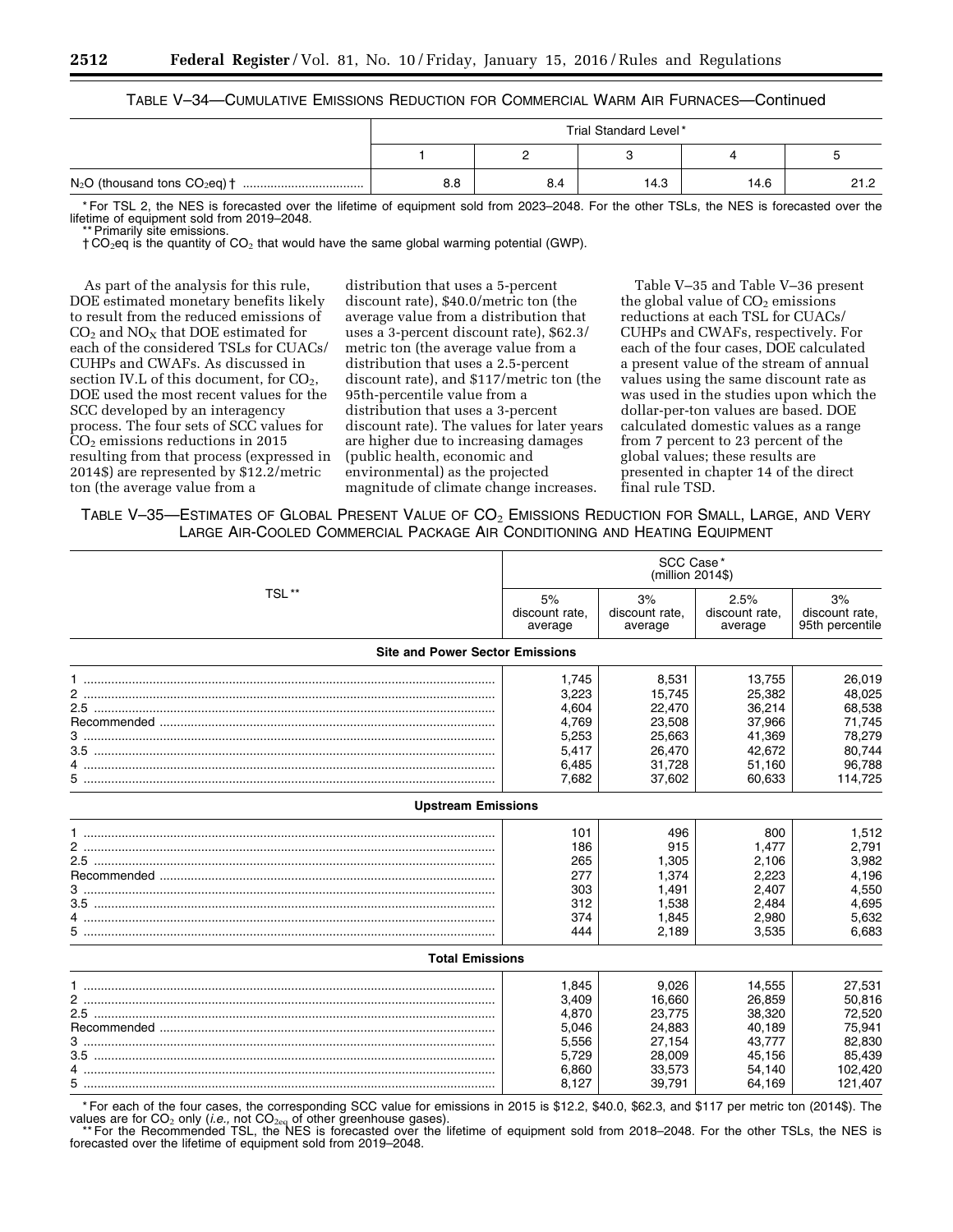TABLE V-36—ESTIMATES OF GLOBAL PRESENT VALUE OF  $\text{CO}_2$  EMISSIONS REDUCTION FOR COMMERCIAL WARM AIR FURNACES

| TSL** |                                          | SCC Case*<br>(million 2014\$) |                                |                                      |
|-------|------------------------------------------|-------------------------------|--------------------------------|--------------------------------------|
|       | 5% discount rate,<br>average             | 3% discount rate,<br>average  | 2.5% discount<br>rate, average | 3% discount rate,<br>95th percentile |
|       | Site and Power Sector Energy Emissions + |                               |                                |                                      |
|       | 70.0                                     | 341                           | 549                            | 1,039                                |
|       | 62.6                                     | 310                           | 500                            | 946                                  |
|       | 110                                      | 544                           | 879                            | 1,658                                |
|       | 110                                      | 546                           | 882                            | 1,663                                |
|       | 614                                      | 3,053                         | 4,940                          | 9,314                                |
|       | <b>Upstream Emissions</b>                |                               |                                |                                      |
|       | 9.8                                      | 47.9                          | 77.1                           | 146                                  |
|       | 8.8                                      | 43.5                          | 70.3                           | 133                                  |
|       | 15.5                                     | 76.5                          | 124                            | 233                                  |
|       | 15.5                                     | 76.8                          | 124                            | 234                                  |
|       | 99.0                                     | 490                           | 793                            | 1,495                                |
|       | <b>Total Emissions</b>                   |                               |                                |                                      |
|       | 79.8                                     | 388                           | 626                            | 1,185                                |
|       | 71.4                                     | 353                           | 571                            | 1,078                                |
|       | 126                                      | 620                           | 1,003                          | 1,891                                |
|       | 126                                      | 622                           | 1,006                          | 1,897                                |
|       | 713                                      | 3,543                         | 5,733                          | 10,809                               |

\* For each of the four cases, the corresponding SCC value for emissions in 2015 is \$12.2, \$40.0, \$62.3, and \$117 per metric ton (2014\$). The values are for CO<sub>2</sub> only (*i.e.*, not CO<sub>2eq</sub> of other greenhouse gases).<br>\*\* For TSL 2, the NES is forecasted over the lifetime of equipment sold from 2023–2048. For the other TSLs, the NES is forecasted over the

lifetime of equipment sold from 2019–2048.

DOE is well aware that scientific and economic knowledge about the contribution of  $CO<sub>2</sub>$  and other GHG emissions to changes in the future global climate and the potential resulting damages to the world economy continues to evolve rapidly. Thus, any value placed on reduced CO<sub>2</sub> emissions in this rulemaking is subject to change. DOE, together with other Federal agencies, will continue to review various methodologies for estimating the monetary value of reductions in  $CO<sub>2</sub>$ and other GHG emissions. This ongoing review will consider the comments on this subject that are part of the public record for this and other rulemakings, as well as other methodological assumptions and issues. However, consistent with DOE's legal obligations, and taking into account the uncertainty involved with this particular issue, DOE has included in this rule the most recent values and analyses resulting from the interagency review process.

DOE also estimated the cumulative monetary value of the economic benefits associated with NO<sub>X</sub> emissions reductions anticipated to result from the considered TSLs for CUACs/CUHPs and CWAFs. The dollar-per-ton values that DOE used are discussed in section IV.L of this document. Table V–37 and Table V–38 present the cumulative present

values for  $NO<sub>X</sub>$  emissions for each TSL calculated using 7-percent and 3 percent discount rates, respectively, for the equipment addressed in this direct final rule. This table presents values that use the low dollar-per-ton values, which reflect DOE's primary estimate. Results that reflect the range of  $NO<sub>x</sub>$ dollar-per-ton values are presented in Table V–41 and Table V–45.

TABLE V–37—ESTIMATES OF PRESENT VALUE OF  $NO<sub>X</sub>$  EMISSIONS REDUC-TION FOR SMALL, LARGE, AND VERY LARGE AIR-COOLED COMMERCIAL PACKAGE AIR CONDITIONING AND HEATING EQUIPMENT \*

|                   | Million 2014\$                |                        |
|-------------------|-------------------------------|------------------------|
| TSI <sup>**</sup> | 3%<br><b>Discount</b><br>rate | 7%<br>Discount<br>rate |

#### **Site and Power Sector Emissions**

|             | 1.055 | 353   |
|-------------|-------|-------|
| 2           | 1.947 | 653   |
| 2.5         | 2,780 | 935   |
| Recommended | 2.899 | 937   |
| 3           | 3.174 | 1.064 |
|             | 3.274 | 1.095 |
| 4           | 3,923 | 1.307 |
|             | 4.649 | 1.543 |
|             |       |       |

TABLE V–37—ESTIMATES OF PRESENT VALUE OF  $NO<sub>X</sub>$  EMISSIONS REDUC-TION FOR SMALL, LARGE, AND VERY LARGE AIR-COOLED COMMERCIAL PACKAGE AIR CONDITIONING AND HEATING EQUIPMENT \*—Continued

|             | Million 2014\$            |                               |
|-------------|---------------------------|-------------------------------|
| TSL**       | 3%<br>Discount<br>rate    | 7%<br><b>Discount</b><br>rate |
|             | <b>Upstream Emissions</b> |                               |
|             | 774                       | 253                           |
| 2           | 1,429                     | 468                           |
| 2.5         | 2,040                     | 670                           |
| Recommended | 2,139                     | 677                           |
| 3           | 2,329                     | 763                           |
| 3.5         | 2,403                     | 786                           |
| 4           | 2,881                     | 938                           |
| 5           | 3,418                     | 1,109                         |
|             | <b>Total Emissions</b>    |                               |

|             | 1.828 | 606   |
|-------------|-------|-------|
| 2           | 3.376 | 1.121 |
| 2.5         | 4.820 | 1.604 |
| Recommended | 5.038 | 1.614 |
|             | 5.503 | 1.826 |
| $3.5$       | 5.677 | 1.881 |
|             | 6.804 | 2.245 |
| 5           | 8.067 | 2.652 |
|             |       |       |

\* The results reflect use of the low benefits per ton values.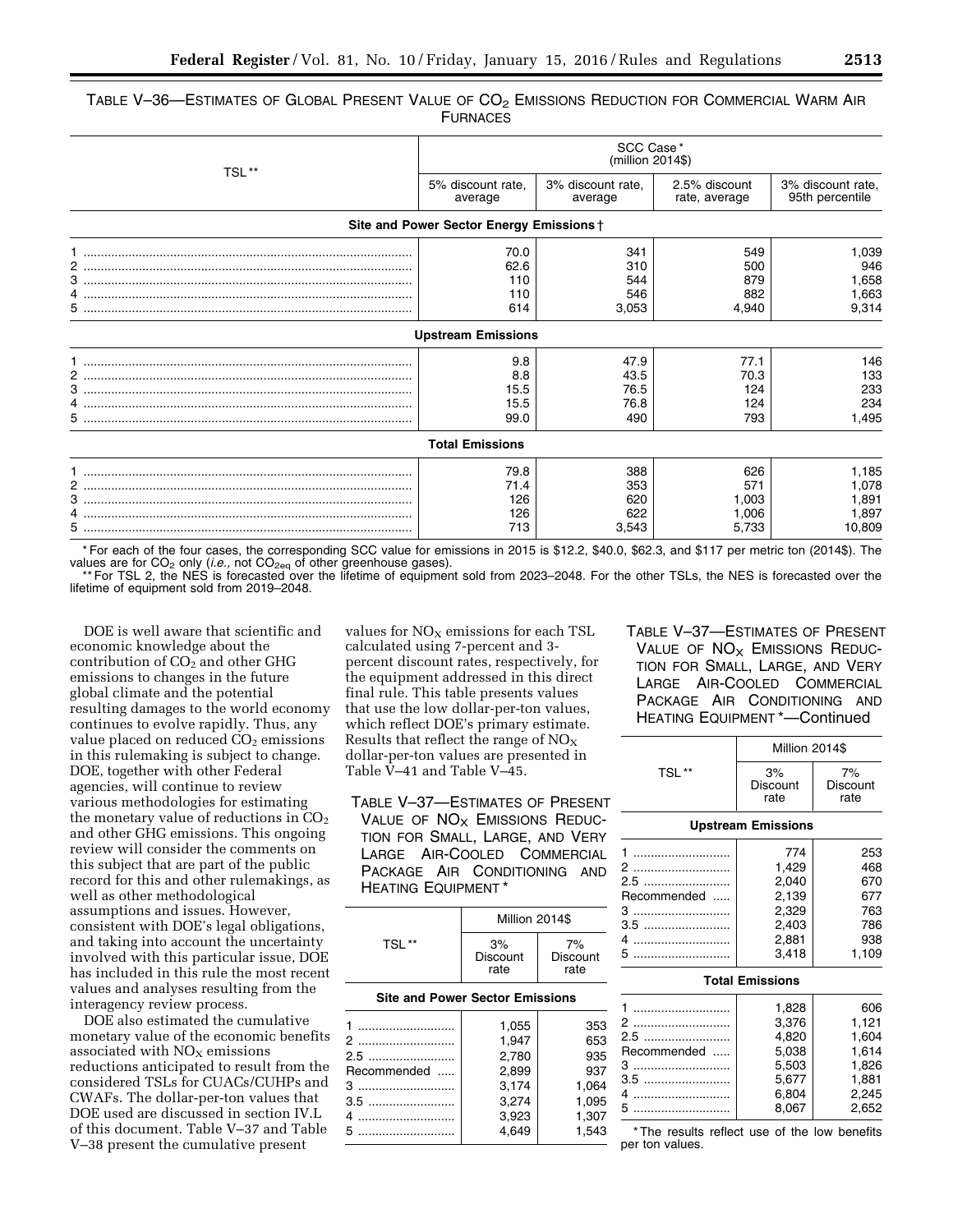\*\* For the Recommended TSL, the impacts are over the lifetime of equipment sold from 2018–2048. For the other TSLs, the NES is forecasted over the lifetime of equipment sold from 2019–2048.

TABLE V–38—ESTIMATES OF PRESENT VALUE OF  $NO<sub>X</sub>$  EMISSIONS REDUC-TION FOR COMMERCIAL WARM AIR FURNACES \*

|                                   | Million 2014\$            |                        |
|-----------------------------------|---------------------------|------------------------|
| TSL**                             | 3%<br>discount<br>rate    | 7%<br>discount<br>rate |
| Site and Power Sector Emissions** |                           |                        |
|                                   | 46.1                      | 16.3                   |
| 2                                 | 44.9                      | 14.7                   |
| з                                 | 72.2                      | 24.7                   |
| 4                                 | 76.8                      | 26.3                   |
| 5                                 | 516                       | 174                    |
|                                   | <b>Upstream Emissions</b> |                        |
|                                   | 73.6                      | 26.0                   |
| 2                                 | 65.4                      | 21.4                   |
| з                                 | 115                       | 39.5                   |

4 ............................ 116 39.6

TABLE V–38—ESTIMATES OF PRESENT VALUE OF  $NO<sub>X</sub>$  EMISSIONS REDUC-TION FOR COMMERCIAL WARM AIR FURNACES \*—Continued



\* The results reflect use of the low benefits per ton values.

\*\* For TSL 2, the NES is forecasted over the lifetime of equipment sold from 2023–2048. For the other TSLs, the NES is forecasted over the lifetime of equipment sold from 2019– 2048.

7. Other Factors

The Secretary of Energy, in

determining whether a standard is

economically justified, may consider any other factors that the Secretary deems to be relevant. (42 U.S.C.  $6313(a)(6)(B)(ii)(VII))$  No other factors were considered in this analysis.

8. Summary of National Economic Impacts

The NPV of the monetized benefits associated with emissions reductions can be viewed as a complement to the NPV of the commercial consumer savings calculated for each TSL considered in this rulemaking. Table V– 39 and Table V–40 present the NPV values that result from adding the estimates of the potential economic benefits resulting from reduced  $CO<sub>2</sub>$  and  $NO<sub>x</sub>$  emissions in each of four valuation scenarios to the NPV of commercial consumer savings calculated for each TSL considered in this rulemaking, at both a 7-percent and 3-percent discount rate for CUACs/CUHPs and CWAFs, respectively. The  $CO<sub>2</sub>$  values used in the columns of each table correspond to the four sets of SCC values discussed above.

TABLE V–39—NET PRESENT VALUE OF CONSUMER SAVINGS COMBINED WITH PRESENT VALUE OF MONETIZED BENEFITS FROM CO<sub>2</sub> AND NO<sub>X</sub> EMISSIONS REDUCTIONS FOR SMALL, LARGE, AND VERY LARGE AIR-COOLED COMMERCIAL PACKAGE AIR CONDITIONING AND HEATING EQUIPMENT

|      |                                                                    | (billion 2014\$)                                                   | Consumer NPV at 3% discount rate added with:                       |                                                                   |
|------|--------------------------------------------------------------------|--------------------------------------------------------------------|--------------------------------------------------------------------|-------------------------------------------------------------------|
| TSL* | SCC case \$12.2/<br>metric ton $CO2$<br>and 3% low $NO_x$<br>value | SCC case \$40.0/<br>metric ton $CO2$<br>and 3% low $NO_x$<br>value | SCC case \$62.3/<br>metric ton $CO2$<br>and 3% low $NO_x$<br>value | SCC case \$117/<br>metric ton $CO2$<br>and 3% low $NO_x$<br>value |
|      | 21.4                                                               | 28.6                                                               | 34.2                                                               | 47.1                                                              |
|      | 39.2                                                               | 52.5                                                               | 62.6                                                               | 86.6                                                              |
|      | 56.6                                                               | 75.5                                                               | 90.1                                                               | 124.3                                                             |
|      | 59.4                                                               | 79.2                                                               | 94.5                                                               | 130.3                                                             |
|      | 64.0                                                               | 85.6                                                               | 102.2                                                              | 141.3                                                             |
|      | 66.0                                                               | 88.2                                                               | 105.4                                                              | 145.7                                                             |
|      | 76.9                                                               | 103.6                                                              | 124.2                                                              | 172.5                                                             |
|      | 83.4                                                               | 115.0                                                              | 139.4                                                              | 196.7                                                             |
|      |                                                                    |                                                                    | Consumer NPV at 7% discount rate added with:                       |                                                                   |
|      |                                                                    |                                                                    |                                                                    |                                                                   |
|      | SCC case \$12.2/<br>metric ton $CO2$<br>and 7% low $NO_x$<br>value | SCC case \$40.0/<br>metric ton $CO2$<br>and 7% low $NO_x$<br>value | SCC case \$62.3/<br>metric ton $CO2$<br>and 7% low $NO_x$<br>value | SCC case \$117/<br>metric ton $CO2$<br>and 7% low $NO_x$<br>value |
|      | 7.8                                                                | 15.0                                                               | 20.6                                                               | 33.5                                                              |
|      | 14.5                                                               | 27.7                                                               | 37.9                                                               | 61.9                                                              |
|      | 21.4                                                               | 40.3                                                               | 54.8                                                               | 89.0                                                              |
|      | 21.7                                                               | 41.6                                                               | 56.9                                                               | 92.6                                                              |
|      | 24.0                                                               | 45.6                                                               | 62.3                                                               | 101.3                                                             |
|      | 24.5                                                               | 46.8                                                               | 63.9                                                               | 104.2                                                             |
|      | 28.1                                                               | 54.8                                                               | 75.4                                                               | 123.7                                                             |

\* For the Recommended TSL, the NES is forecasted over the lifetime of equipment sold from 2018–2048. For the other TSLs, the NES is forecasted over the lifetime of equipment sold from 2019–2048.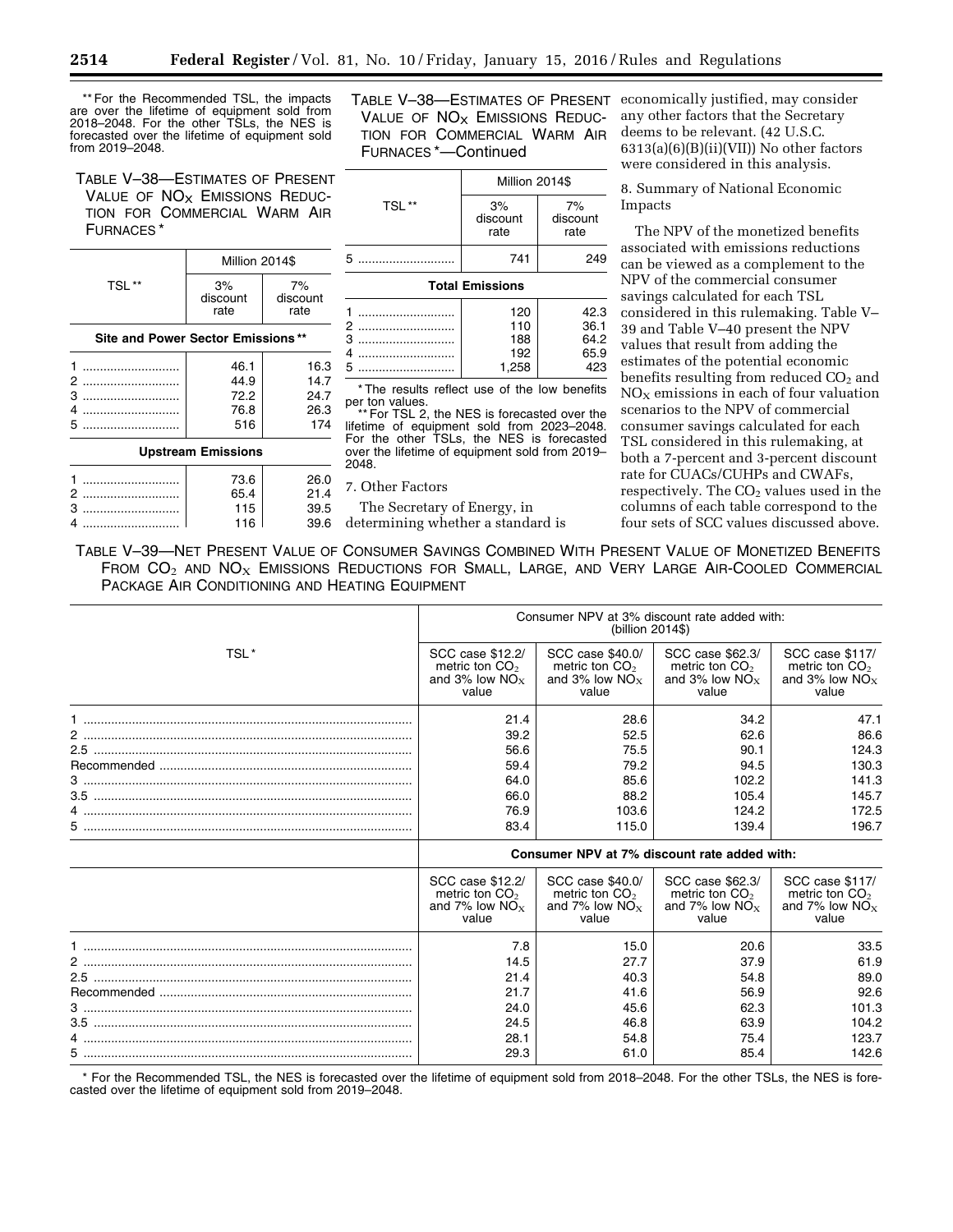TABLE V–40—NET PRESENT VALUE OF CONSUMER SAVINGS COMBINED WITH PRESENT VALUE OF MONETIZED BENEFITS FROM  $CO<sub>2</sub>$  and  $NO<sub>X</sub>$  Emissions Reductions for Commercial Warm Air Furnaces

|             |                                                              | (billion 2014\$)                                             | Consumer NPV at 3% discount rate added with:                 |                                                            |
|-------------|--------------------------------------------------------------|--------------------------------------------------------------|--------------------------------------------------------------|------------------------------------------------------------|
| TSL         | SCC case \$12.2/<br>metric ton and<br>medium $NOx$<br>value  | SCC case \$41.2/<br>metric ton and<br>medium $NOx$<br>value  | SCC case \$63.4/<br>metric ton and<br>medium $NOx$<br>value  | SCC case \$121/<br>metric ton and<br>medium $NOx$<br>value |
| 2<br>3<br>5 | 1.3<br>1.2<br>0.3<br>0.3<br>4.6                              | 1.6<br>1.4<br>0.7<br>0.8<br>7.4                              | 1.8<br>1.7<br>1.1<br>l .1<br>9.6                             | 2.4<br>2.2<br>2.0<br>2.0<br>14.7                           |
|             |                                                              |                                                              |                                                              |                                                            |
|             |                                                              |                                                              | Consumer NPV at 7% discount rate added with:                 |                                                            |
|             | SCC case \$12.0/<br>metric ton and<br>medium $NO_x$<br>value | SCC case \$40.5/<br>metric ton and<br>medium $NO_x$<br>value | SCC case \$62.4/<br>metric ton and<br>medium $NO_x$<br>value | SCC case \$119/<br>metric ton and<br>medium $NOx$<br>value |

\* For TSL 2, the NES is forecasted over the lifetime of equipment sold from 2023–2048. For the other TSLs, the NES is forecasted over the lifetime of equipment sold from 2019–2048.

In considering the above results, two issues are relevant. First, the national operating cost savings are domestic U.S. monetary savings that occur as a result of market transactions, while the value of CO2 reductions is based on a global value. Second, the assessments of operating cost savings and the SCC are performed with different methods that use different time frames for analysis. The national operating cost savings is measured for the lifetime of equipment shipped in the applicable analysis period. Because  $CO<sub>2</sub>$  emissions have a very long residence time in the atmosphere,5 the SCC values in future years reflect future climate-related impacts that continue beyond 2100.

#### *C. Conclusion*

When considering new or amended energy conservation standards, the standards that DOE adopts for any type (or class) of covered product or equipment must be designed to achieve significant additional conservation of

energy that the Secretary determines is technologically feasible and economically justified. (42 U.S.C.  $6313(a)(6)(A)(ii)(II)$  In determining whether a standard is economically justified, the Secretary must determine whether the benefits of the standard exceed its burdens by, to the greatest extent practicable, considering the seven statutory factors discussed previously. (42 U.S.C. 6313(a)(6)(B)(ii)(I)–(VII))

For this direct final rule, DOE considered the impacts from amended standards for CUACs/CUHPs and CWAFs at each TSL, beginning with the maximum technologically feasible level, to determine whether that level was economically justified. Where the maxtech level was not justified, DOE then considered the next most efficient level and undertook the same evaluation until it reached the highest efficiency level that is both technologically feasible and economically justified and saves a significant amount of energy.

To aid the reader as DOE discusses the benefits and/or burdens of each TSL, tables in this section present a summary of the results of DOE's quantitative analysis for each TSL. In addition to the quantitative results presented in the tables, DOE also considers other burdens and benefits that affect economic justification.

1. Benefits and Burdens of TSLs Considered for Small, Large, and Very Large Air-Cooled Commercial Package Air Conditioning and Heating Equipment

Table V–41 and Table V–42 summarize the quantitative impacts estimated for each TSL for CUACs and CUHPs. The national impacts are measured over the lifetime of CUACs and CUHPs purchased in the 2018–2048 period. The energy savings, emissions reductions, and value of emissions reductions refer to FFC results. The efficiency levels contained in each TSL are described in section V.A.

TABLE V–41—SUMMARY OF ANALYTICAL RESULTS FOR SMALL, LARGE, AND VERY LARGE AIR-COOLED COMMERCIAL PACKAGE AIR CONDITIONING AND HEATING EQUIPMENT: NATIONAL IMPACTS

| Category                            | TSL 1 | TSL 2 | <b>TSL 2.5</b> | Recommended<br>TSL*                                                                                   | TSL <sub>3</sub> | <b>TSL 3.5</b> | TSL <sub>4</sub> | TSL <sub>5</sub> |
|-------------------------------------|-------|-------|----------------|-------------------------------------------------------------------------------------------------------|------------------|----------------|------------------|------------------|
| National FFC Energy Savings (quads) |       |       |                |                                                                                                       |                  |                |                  |                  |
|                                     |       |       |                | ,9.8 ………………    │13.9 ………………    │14.8 …………………    │15.9 ………………    │16.4 ………………    │19.7 ………………    │23.4 |                  |                |                  |                  |

 $5$ The atmospheric lifetime of  $CO<sub>2</sub>$  is estimated of the order of 30–95 years. Jacobson, MZ, ''Correction

to 'Control of fossil-fuel particulate black carbon and organic matter, possibly the most effective

method of slowing global warming,''' 110 *J. Geophys. Res.* D14105 (2005).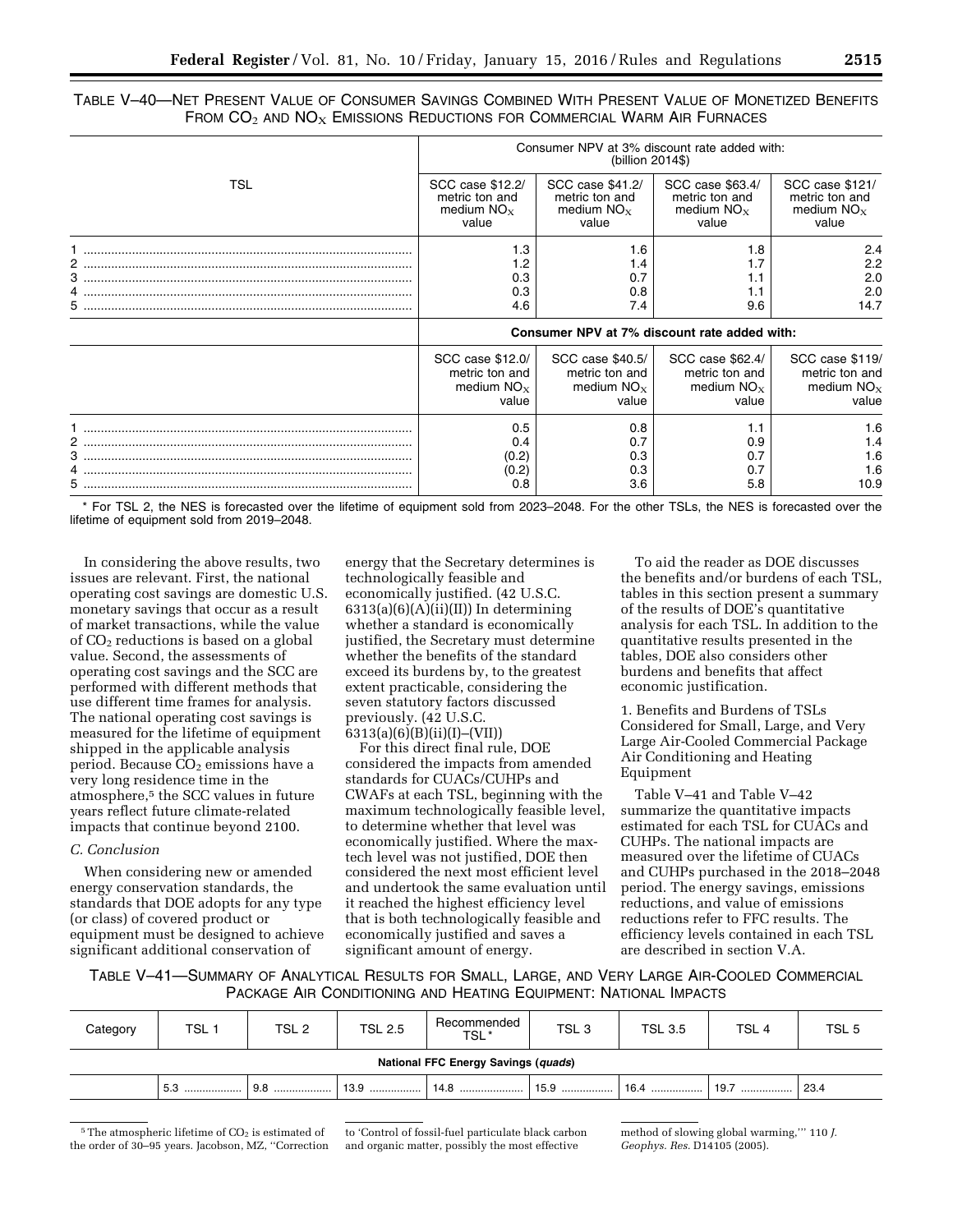## TABLE V–41—SUMMARY OF ANALYTICAL RESULTS FOR SMALL, LARGE, AND VERY LARGE AIR-COOLED COMMERCIAL PACKAGE AIR CONDITIONING AND HEATING EQUIPMENT: NATIONAL IMPACTS—Continued

| Category                                               | TSL <sub>1</sub>                                            | TSL <sub>2</sub>  | <b>TSL 2.5</b>    | Recommended<br>TSL*                                       | TSL <sub>3</sub>  | <b>TSL 3.5</b>    | TSL <sub>4</sub> | TSL <sub>5</sub> |  |
|--------------------------------------------------------|-------------------------------------------------------------|-------------------|-------------------|-----------------------------------------------------------|-------------------|-------------------|------------------|------------------|--|
|                                                        |                                                             |                   |                   | NPV of Consumer Benefits (2014\$ billion)                 |                   |                   |                  |                  |  |
| 3% discount<br>rate.                                   | $18.0$                                                      | 32.8              | $47.5$            | 50.0                                                      | 53.7              | 55.3              | 64.1             | 68.2             |  |
| 7% discount<br>rate.                                   | 5.4                                                         | 10.1              | $15.1$            |                                                           | $16.8$            | $17.1$            | 19.2             | 18.8             |  |
|                                                        | <b>Cumulative Emissions Reduction (Total FFC Emissions)</b> |                   |                   |                                                           |                   |                   |                  |                  |  |
| $CO2$ (million<br>metric tons).                        | 314                                                         | 578               | 824               | 873                                                       | 943               | 973               | $1.167$          | 1.383            |  |
| SO <sub>2</sub> (thousand<br>tons).                    | 164                                                         | $303$             | 431               | 454                                                       | 493               | 508               | 610              | 722              |  |
| $NOx$ (thousand<br>tons).                              | 586                                                         | $1.080$           | $1.538$           | $1.634$                                                   | $1.759$           | $1.815$           | 2.180            | 2,584            |  |
| $Hq (tons)$<br>$CH4$ (thousand<br>tons).               | $0.61$<br>1.401                                             | $1.12$<br>$2.582$ | $1.59$<br>$3.677$ | 3.917                                                     | $1.82$<br>$4.208$ | $1.88$<br>$4.342$ | $2.25$<br>5.215  | 2.66<br>6,185    |  |
| $N2O$ (thousand<br>tons).                              | $3.45$                                                      | 6.35              | 9.05              | 9.54                                                      | $10.34$           | 10.67             | 12.80            | 15.16            |  |
| $CH4$ (million<br>tons<br>$CO_2$ eg **).               | $39.2$                                                      | $72.3$            | 103.0             | $109.7$                                                   | $117.8$           | $121.6$           | $146.0$          | 173.2            |  |
| $N2O$ (thousand<br>tons<br>$CO_2$ eq **).              | 913                                                         | $1.682$           | 2,397             | 2.528                                                     | $2.741$           | 2,828             | $3,392$          | 4.017            |  |
|                                                        |                                                             |                   |                   | <b>Value of Emissions Reduction (Total FFC Emissions)</b> |                   |                   |                  |                  |  |
| $CO2$ (2014\$ bil-<br>$I$ ion $)$ †.                   | 1.845 to 27.53                                              | 3.409 to 50.82    | 4.870 to 72.52    | 5.046 to 75.94                                            | 5.556 to 82.83    | 5.729 to 85.44    | 6.860 to 102.4   | 8.127 to 121.4   |  |
| $NOx$ -3% dis-<br>count rate<br>(2014\$ mil-<br>lion). | 1,592 to 3,514                                              | 2,941 to 6,492    | 4,203 to 9,276    | 4,361 to 9,610                                            | 4,795 to 10,583   | 4,945 to 10,913   | 5,922 to 13,066  | 7,020 to 15,483  |  |
| $NOx$ -7% dis-<br>count rate<br>(2014\$ mil-<br>lion). | 547 to 1.221                                                | 1.011 to 2.259    | 1.448 to 3.235    | 1.445 to $3.231$                                          | 1.647 to 3.680    | 1.696 to 3.789    | 2.022 to 4.520   | 2.386 to 5.334   |  |

\* For the Recommended TSL, the NES is forecasted over the lifetime of equipment sold from 2018–2048. For the other TSLs, the NES is forecasted over the lifetime of equipment sold from 2019–2048.

\*\* CO<sub>2</sub>eq is the quantity of CO<sub>2</sub> that would have the same global warming potential (GWP).

† Range of the economic value of CO<sub>2</sub> reductions is based on estimates of the global benefit of reduced CO<sub>2</sub> emissions.

## TABLE V–42—SUMMARY OF ANALYTICAL RESULTS FOR SMALL, LARGE, AND VERY LARGE AIR-COOLED COMMERCIAL PACKAGE AIR CONDITIONING AND HEATING EQUIPMENT: MANUFACTURER AND CONSUMER IMPACTS \*

| Category                                                                                            | TSL <sub>1</sub>               | TSL <sub>2</sub>                 | <b>TSL 2.5</b>           | Recommended<br>TSL                             | TSL <sub>3</sub>              | <b>TSL 3.5</b>                  | TSL <sub>4</sub>              | TSL 5                              |  |  |  |
|-----------------------------------------------------------------------------------------------------|--------------------------------|----------------------------------|--------------------------|------------------------------------------------|-------------------------------|---------------------------------|-------------------------------|------------------------------------|--|--|--|
|                                                                                                     | <b>Manufacturer Impacts</b>    |                                  |                          |                                                |                               |                                 |                               |                                    |  |  |  |
| <b>Industry NPV</b><br>(2014\$ mil-<br>lion) (No-new-<br>standards<br>case $INPV =$<br>$1,638.2$ ). | 1.431.0 to<br>1.705.5.         | 1.421.9 to<br>1.758.6.           | 1.300.5 to<br>1,721.1.   | 1,204.1 to 1,606.1                             | 1.197.4 to<br>1.697.0.        | 1.138.2 to<br>1.670.3.          | 1.025.0 to<br>1.660.9.        | 762.7 to<br>1,737.6                |  |  |  |
| <b>Industry NPV</b><br>$(% \mathcal{L}_{0})$ (% change).                                            | $(6.5)$ to 3.7                 | $(13.5)$ to 6.9                  |                          | $(20.9)$ to 4.7 $(26.8)$ to $(2.3)$            | $(27.2)$ to 3.2               | $(30.8)$ to 1.6                 | $(37.7)$ to 1.0               | $(53.6)$ to 5.7                    |  |  |  |
|                                                                                                     |                                |                                  |                          | Commercial Consumer Average LCC Savings (2014) |                               |                                 |                               |                                    |  |  |  |
| Small CUACs<br>Large CUACs<br>Very Large<br>CUACs.<br>Average *                                     | $(210)$<br>$3.997$<br>$1.045$  | 870<br>$3,728$<br>4.777<br>1.971 | 7,991   <br>8.610        | $10,135$                                       | 4,233<br>10,135<br>8,881      | 3,517<br>12,266<br>8,881        | $3,035$<br>16,803<br>$18.386$ | 5,326<br>12,900<br>18.338<br>8.697 |  |  |  |
|                                                                                                     |                                |                                  |                          | <b>Commercial Consumer PBP (years)</b>         |                               |                                 |                               |                                    |  |  |  |
| Small CUACs<br>Large CUACs<br>Very Large<br>CUACs.<br>Average *                                     | $14.9$<br>1.3<br>5.8<br>$10.6$ | 8.5<br>.<br>2.4<br>7.0<br>6.7    | 4.9<br>2.4<br>6.2<br>4.3 | 4.9<br>2.6<br>6.2                              | 4.9<br>2.6<br>.<br>7.2<br>4.5 | 2.6<br>.<br>2.6<br>7.2<br>$3.0$ | $2.5$<br>2.5<br>5.6<br>2.8    | 4.6<br>4.6<br>6.3<br>4.8           |  |  |  |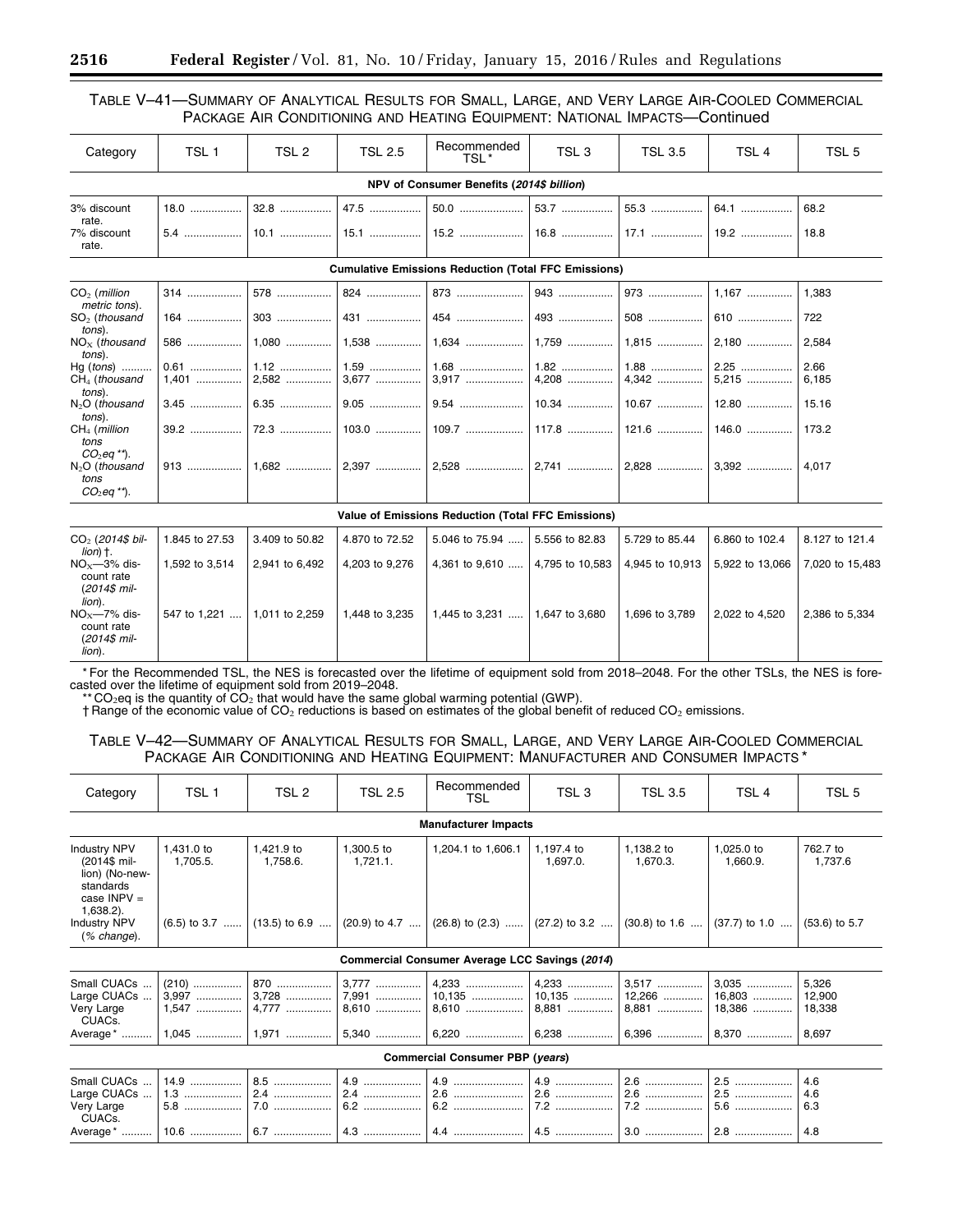TABLE V–42—SUMMARY OF ANALYTICAL RESULTS FOR SMALL, LARGE, AND VERY LARGE AIR-COOLED COMMERCIAL PACKAGE AIR CONDITIONING AND HEATING EQUIPMENT: MANUFACTURER AND CONSUMER IMPACTS \*—Continued

| Category                            | TSL <sub>1</sub> | TSL 2 | <b>TSL 2.5</b> | Recommended<br>TSL                                                                                                                                                                                                                                                                             | TSL <sub>3</sub> | <b>TSL 3.5</b> | TSL <sub>4</sub> | TSL <sub>5</sub> |
|-------------------------------------|------------------|-------|----------------|------------------------------------------------------------------------------------------------------------------------------------------------------------------------------------------------------------------------------------------------------------------------------------------------|------------------|----------------|------------------|------------------|
|                                     |                  |       |                | % of Consumers that Experience Net Cost                                                                                                                                                                                                                                                        |                  |                |                  |                  |
| Large CUACs<br>Very Large<br>CUACs. |                  |       |                | Small CUACs …   48% ………………   25% ………………   5% ………………   5% ……………………   5% …………………   13% ………………   25% ………………  <br>│0% …………………│10% ………………│5% …………………│2% ……………………│2% …………………│1% …………………│1% ………………… │<br>  7% …………………   13% ………………   7% …………………   7% ……………………   23% ………………   23% …………………   3% ………………… |                  |                |                  | 16%<br>11%<br>6% |
| Average *                           | 32%              |       |                |                                                                                                                                                                                                                                                                                                | 6%               |                | $16\%$           | 14%              |

Parentheses indicate negative  $(-)$  values.

\* Weighted by shares of each equipment class in total projected shipments in the year of compliance.

DOE first considered TSL 5, which represents the max-tech efficiency levels. TSL 5 would save 23.4 quads of energy, an amount DOE considers significant. Under TSL 5, the NPV of consumer benefit would be \$18.8 billion using a 7-percent discount rate, and \$68.2 billion using a 3-percent discount rate.

The cumulative emissions reductions at TSL 5 are 1,383 million Mt of  $CO<sub>2</sub>$ , 722 thousand tons of  $SO<sub>2</sub>$ , 2,584 thousand tons of  $NO<sub>X</sub>$ , 2.66 ton of Hg, 6,185 thousand tons of  $CH<sub>4</sub>$  and 15.16 thousand tons of  $N_2O$ . The estimated monetary value of the  $CO<sub>2</sub>$  emissions reduction at TSL 5 ranges from \$8.127 billion to \$121.4 billion.

At TSL 5, the average LCC impact is a savings of \$5,326 for small CUACs, \$12,900 for large CUACs, and \$18,338 for very large CUACs. The simple payback period is 4.6 years for small CUACs, 4.6 years for large CUACs, and 6.3 years for very large CUACs. The fraction of consumers experiencing a net LCC cost is 16 percent for small CUACs, 11 percent for large CUACs, and 6 percent for very large CUACs. Although DOE did not estimate consumer impacts for CUHPs, the results would be very similar to those for CUACs for the reasons stated in section V.B.1.

At TSL 5, the projected change in INPV ranges from a decrease of \$881.9 million to an increase of \$93.1 million, which correspond to a change of  $-53.7$ percent and 5.7 percent, respectively. The industry is expected to incur \$591.0 million in total conversion costs at this level. DOE projects that 98.7 percent of current equipment listings would require redesign at this level to meet this standard level today. At this level, DOE recognizes that manufacturers could face technical resource constraints. Manufacturers stated they would require additional engineering expertise and additional test laboratory capacity. It is unclear whether manufacturers could complete the hiring of the necessary technical expertise and construction of the

necessary test facilities in time to allow for the redesign of all equipment to meet max-tech by 2019. Furthermore, DOE recognizes that a standard set at maxtech could greatly limit equipment differentiation in the small, large, and very large CUAC/CUHP market. By commoditizing a key differentiating feature, a standard set at max-tech would likely accelerate consolidaton in the industry.

The Secretary concludes that at TSL 5 for CUACs and CUHPs, the benefits of energy savings, positive NPV of consumer benefits, emission reductions, and the estimated monetary value of the emissions reductions would be outweighed by the economic burden on some consumers, and the impacts on manufacturers, including the conversion costs and profit margin impacts that could result in a large reduction in INPV. Consequently, the Secretary has concluded that TSL 5 is not economically justified.

DOE then considered TSL 4. TSL 4 would save 19.7 quads of energy, an amount DOE considers significant. Under TSL 4, the NPV of consumer benefit would be \$19.2 billion using a 7-percent discount rate, and \$64.1 billion using a 3-percent discount rate.

The cumulative emissions reductions at TSL 4 are  $1,167$  million Mt of  $CO<sub>2</sub>$ , 610 thousand tons of  $SO<sub>2</sub>$ , 2,180 thousand tons of  $NO<sub>X</sub>$ , 2.25 ton of Hg, 5,215 thousand tons of  $CH<sub>4</sub>$  and 12.80 thousand tons of  $N_2O$ . The estimated monetary value of the  $CO<sub>2</sub>$  emissions reduction at TSL 4 ranges from \$6.860 billion to \$102.4 billion.

At TSL 4, the average LCC impact is a savings of \$3,035 for small CUACs, \$16,803 for large CUACs, and \$18,386 for very large CUACs. The simple payback period is 2.5 years for small CUACs, 2.5 years for large CUACs, and 5.6 years for very large CUACs. The fraction of consumers experiencing a net LCC cost is 25 percent for small CUACs, 1 percent for large CUACs, and 3 percent for very large CUACs. Although DOE did not estimate consumer impacts

for CUHPs, the results would be very similar to those for CUACs for the reasons stated in section V.B.1.

At TSL 4, the projected change in INPV ranges from a decrease of \$619.6 million to an increase of \$16.3 million, which corresponds to a change of  $-37.7$ percent and 1.0 percent, respectively. The industry is expected to incur \$538.8 million in total conversion costs at this level. DOE projects that 96.0 percent of current equipment listings would require redesign at this level to meet this standard level today.

The Secretary concludes that at TSL 4 for CUACs and CUHPs, the benefits of energy savings, positive NPV of consumer benefits, emission reductions, and the estimated monetary value of the emissions reductions would be outweighed by the economic burden on some consumers, and the impacts on manufacturers, including the conversion costs and profit margin impacts that could result in a reduction in INPV. Consequently, the Secretary has concluded that TSL 4 is not economically justified.

DOE then considered TSL 3.5. TSL 3.5 would save 16.4 quads of energy, an amount DOE considers significant. Under TSL 3.5, the NPV of consumer benefit would be \$17.1 billion using a 7-percent discount rate, and \$55.3 billion using a 3-percent discount rate.

The cumulative emissions reductions at TSL 3.5 are 973 million Mt of  $CO<sub>2</sub>$ , 508 thousand tons of  $SO<sub>2</sub>$ , 1,815 thousand tons of  $NO<sub>X</sub>$ , 1.88 ton of Hg, 4,342 thousand tons of  $CH<sub>4</sub>$  and 10.67 thousand tons of  $N_2O$ . The estimated monetary value of the  $CO<sub>2</sub>$  emissions reduction at TSL 3.5 ranges from \$5.729 billion to \$85.44 billion.

At TSL 3.5, the average LCC impact is a savings of \$3,517 for small CUACs, \$12,266 for large CUACs, and \$8,881 for very large CUACs. The simple payback period is 2.6 years for small CUACs, 2.6 years for large CUACs, and 7.2 years for very large CUACs. The fraction of consumers experiencing a net LCC cost is 13 percent for small CUACs, 1 percent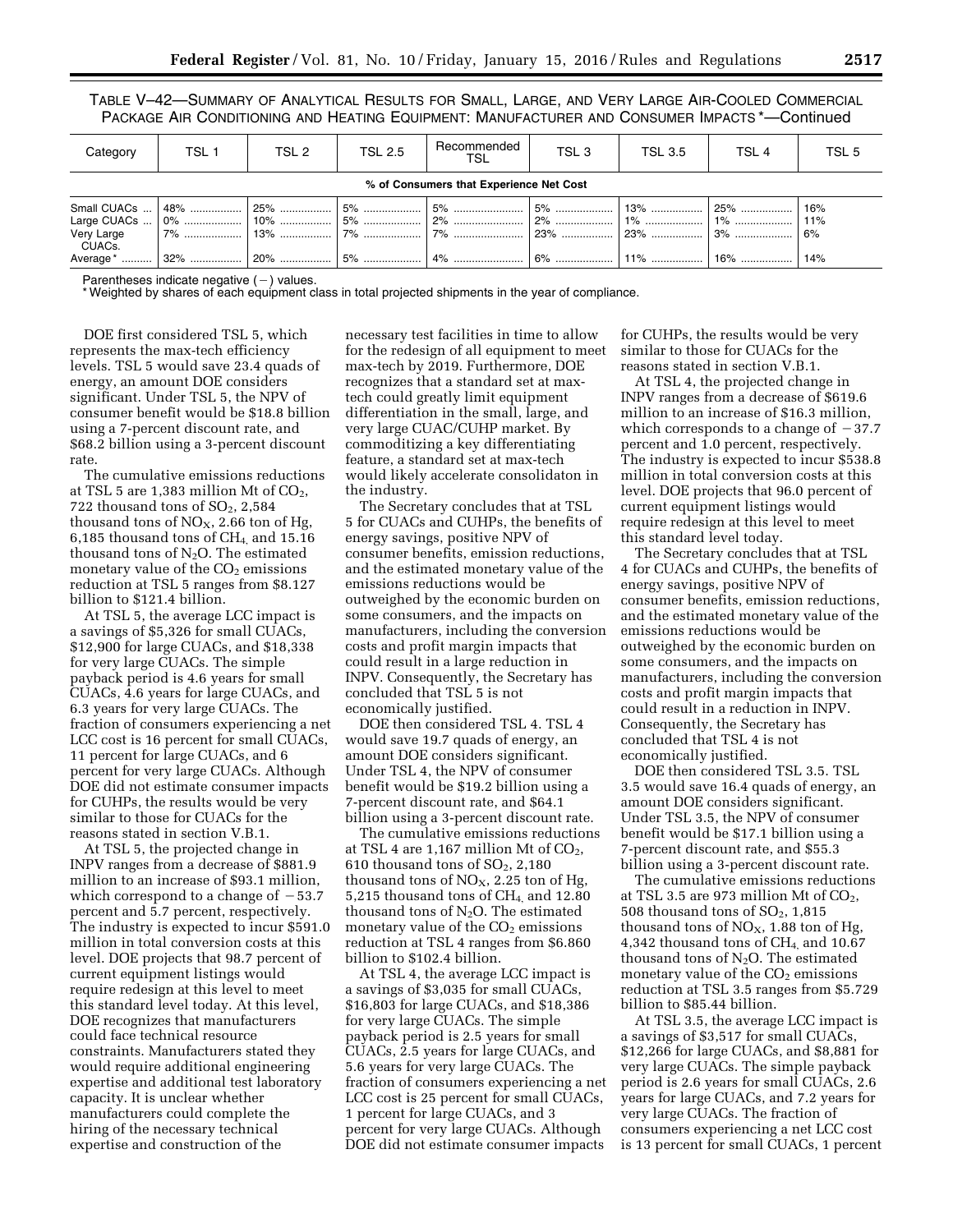for large CUACs, and 23 percent for very large CUACs. Although DOE did not estimate consumer impacts for CUHPs, the results would be very similar to those for CUACs for the reasons stated in section V.B.1.

At TSL 3.5, the projected change in INPV ranges from a decrease of \$506.4 million to an increase of \$25.7 million, which corresponds to a change of  $-30.8$ percent and 1.6 percent, respectively. The industry is expected to incur \$489.2 million in total conversion costs at this level. DOE projects that 93.5 percent of current equipment listings would require redesign at this level to meet this standard level today.

The Secretary concludes that at TSL 3.5 for CUACs and CUHPs, the benefits of energy savings, positive NPV of consumer benefits, emission reductions, and the estimated monetary value of the emissions reductions would be outweighed by the economic burden on some consumers, and the impacts on manufacturers, including the conversion costs and profit margin impacts that could result in a reduction in INPV. Consequently, the Secretary has concluded that TSL 3.5 is not economically justified.

DOE then considered TSL 3. TSL 3 would save 15.9 quads of energy, an amount DOE considers significant. Under TSL 3, the NPV of consumer benefit would be \$16.8 billion using a 7-percent discount rate, and \$53.7 billion using a 3-percent discount rate.

The cumulative emissions reductions at TSL 3 are  $943$  million Mt of  $CO<sub>2</sub>$ ,  $493$ thousand tons of  $SO_2$ , 1,759 thousand tons of  $NO<sub>X</sub>$ , 1.82 ton of Hg, 4,208 thousand tons of CH<sub>4</sub>, and 10.34 thousand tons of  $N_2O$ . The estimated monetary value of the  $CO<sub>2</sub>$  emissions reduction at TSL 3 ranges from \$5.556 billion to \$82.83 billion.

At TSL 3, the average LCC impact is a savings of \$4,233 for small CUACs, \$10,135 for large CUACs, and \$8,881 for very large CUACs. The simple payback period is 4.9 years for small CUACs, 2.6 years for large CUACs, and 7.2 years for very large CUACs. The fraction of consumers experiencing a net LCC cost is 5 percent for small CUACs, 2 percent for large CUACs, and 23 percent for very large CUACs. Although DOE did not estimate consumer impacts for CUHPs, the results would be very similar to those for CUACs for the reasons stated in section V.B.1.

At TSL 3, the projected change in INPV ranges from a decrease of \$447.2 million to an increase of \$52.4 million, which corresponds to a change of  $-27.2$ percent and 3.2 percent, respectively. DOE projects that 81.6 percent of current equipment listings would

require redesign at this level to meet this standard level today.

The Secretary concludes that at TSL 3 for CUACs and CUHPs, the benefits of energy savings, positive NPV of consumer benefits, emission reductions, and the estimated monetary value of the emissions reductions would be outweighed by the economic burden on some consumers, and the impacts on manufacturers, including the conversion costs and profit margin impacts that could result in a large reduction in INPV. Consequently, the Secretary has concluded that TSL 3 is not economically justified.

DOE then considered the Recommended TSL, which reflects the standard levels recommended by the ASRAC Working Group. The Recommended TSL would save 14.8 quads of energy, an amount DOE considers significant. Under the Recommended TSL, the NPV of consumer benefit would be \$15.2 billion using a 7-percent discount rate, and \$50.0 billion using a 3-percent discount rate.

The cumulative emissions reductions at the Recommended TSL are 873 million Mt of  $CO<sub>2</sub>$ , 454 thousand tons of  $SO_2$ , 1,634 thousand tons of  $NO<sub>X</sub>$ , 1.68 ton of Hg, 3,917 thousand tons of CH4, and 9.54 thousand tons of  $N_2O$ . The estimated monetary value of the  $CO<sub>2</sub>$ emissions reduction at the Recommended TSL ranges from \$5.046 billion to \$75.94 billion.

At the Recommended TSL, the average LCC impact is a savings of \$4,233 for small CUACs, \$10,135 for large CUACs, and \$8,610 for very large CUACs. The simple payback period is 4.9 years for small CUACs, 2.6 years for large CUACs, and 6.2 years for very large CUACs. The fraction of consumers experiencing a net LCC cost is 5 percent for small CUACs, 2 percent for large CUACs, and 7 percent for very large CUACs. Although DOE did not estimate consumer impacts for CUHPs, the results would be very similar to those for CUACs for the reasons stated in section V.B.1.

The Recommended TSL as developed by the Working Group and submitted to DOE by ASRAC, aligns the effective dates of the CUAC/CUHP and CWAF rulemakings. That recommended approach adopts the ASHRAE 90.1– 2013 efficiency levels for this equipment for compliance starting in 2018 and will phase into a higher level starting in 2023 as recommended to ASRAC by the Working Group. DOE expects that aligning the effective dates reduces total conversion costs and cumulative regulatory burden, while also allowing industry to gain clarity on

potential regulations that could affect refrigerant availability before the higher appliance standard takes effect in 2023. DOE projects that 31.5 percent of current equipment listings would require redesign at this level to meet the 2018 standard level, while 79.6 percent of current equipment listings would require redesign at this level to meet the 2023 standard level.

At the Recommended TSL, the projected change in INPV ranges from a decrease of \$440.4 million to a decrease of \$38.5 million, which corresponds to a change of  $-26.8$  percent and  $-2.3$ percent, respectively. The industry is expected to incur \$520.8 million in total conversion costs at this level. However, the industry members of the Working Group noted that aligning the compliance dates for the CUAC/CUHP and CWAF standards in the manner recommended would allow manufacturers to coordinate their redesign and testing expenses for these equipment (CUAC: AHRI and ACEEE, No. 80 at p. 1). With this coordination, manufacturers explained that there would be a reduction in the total conversion costs associated with this direct final rule. These synergies resulting from the alignment of the CUAC/CUHP and CWAF compliance dates would yield INPV impacts that are less severe than the forecasted INPV range of  $-26.8$  percent to  $-2.3$  percent.

After considering the analysis and weighing the benefits and burdens, DOE has determined that the recommended standards are in accordance with 42 U.S.C. 6313(a)(6)(B), which contains provisions for adopting a uniform national standard more stringent than the amended ASHRAE Standard 90.1 for the equipment considered in this document. Specifically, the Secretary has determined, supported by clear and convincing evidence as described in this direct final rule and accompanying TSDs, that such adoption would result in the significant additional conservation of energy and is technologically feasible and economically justified. In determining whether the recommended standards are economically justified, the Secretary has determined that the benefits of the recommended standards exceed the burdens. Namely, the Secretary has concluded that under the recommended standards for CUACs and CUHPs, the benefits of energy savings, positive NPV of consumer benefits, emission reductions, the estimated monetary value of the emissions reductions, and positive average LCC savings would outweigh the negative impacts on some consumers and on manufacturers, including the conversion costs that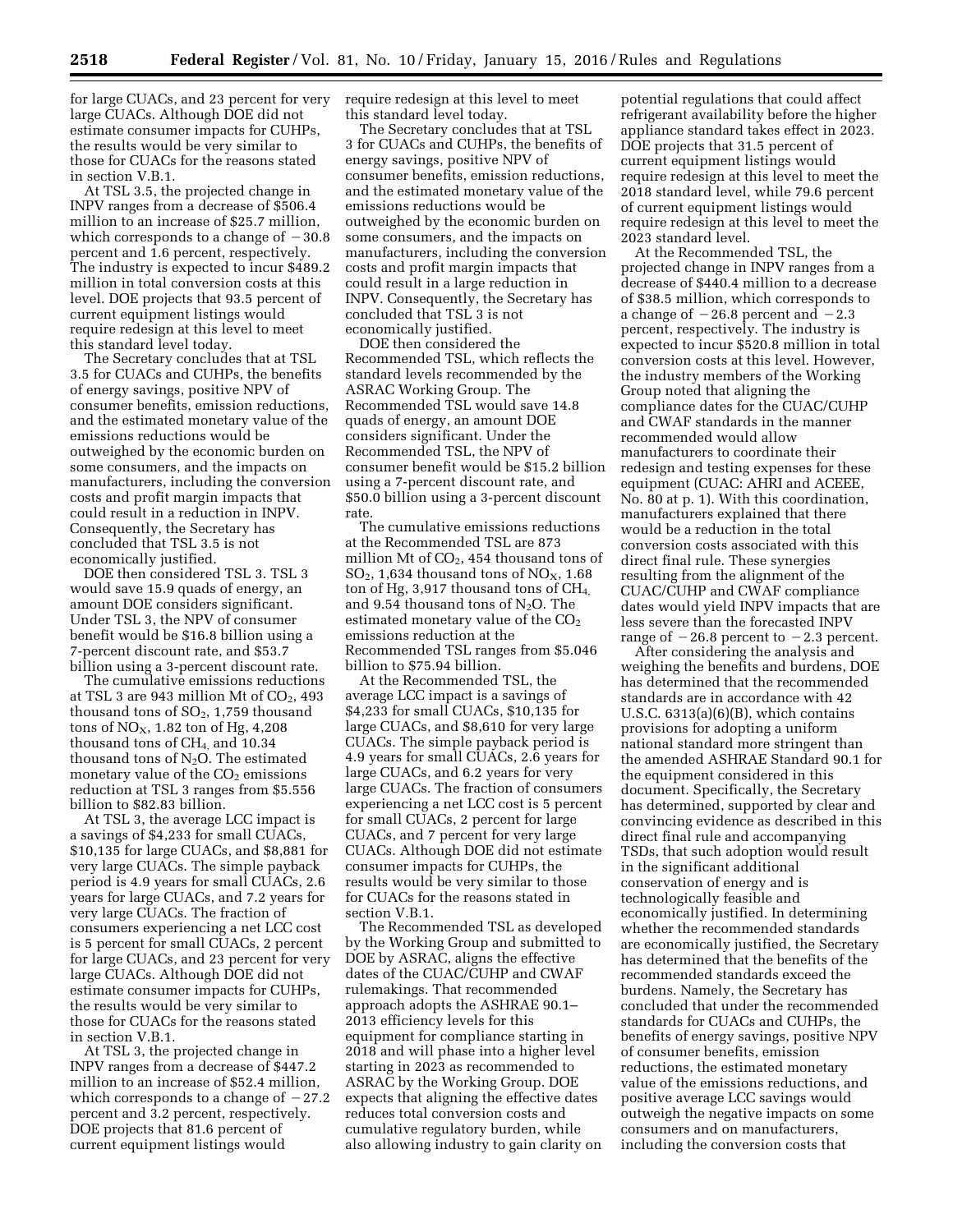could result in a reduction in INPV for manufacturers.

Under the authority provided by 42 U.S.C. 6295(p)(4) and 6316(b)(1), DOE is issuing this direct final rule that

establishes amended energy conservation standards for CUACs and CUHPs at the Recommended TSL. The amended energy conservation standards

for CUACs and CUHPs, which prescribe the minimum allowable IEER and, for commercial unitary heat pumps, COP, are shown in Table V–43.

## TABLE V–43—AMENDED ENERGY CONSERVATION STANDARDS FOR SMALL, LARGE, AND VERY LARGE AIR-COOLED COMMERCIAL PACKAGE AIR CONDITIONING AND HEATING EQUIPMENT

| Equipment type                                                                                                    | Heating type                                                                  | Proposed energy con-<br>servation standard       | Compliance date                                                              |  |
|-------------------------------------------------------------------------------------------------------------------|-------------------------------------------------------------------------------|--------------------------------------------------|------------------------------------------------------------------------------|--|
| Small Commercial Packaged AC and HP (Air-Cooled)-<br>$\geq$ 65,000 Btu/h and <135,000 Btu/h Cooling Capacity      | Electric Resistance Heat-                                                     | 12.9 IEER                                        | January 1, 2018.                                                             |  |
|                                                                                                                   | ing or No Heating.<br>All Other Types of Heating                              | 14.8 IEER<br>12.7 IEER<br>14.6 IEER              | January 1, 2023.<br>January 1, 2018.<br>January 1, 2023.                     |  |
|                                                                                                                   | Electric Resistance Heat-<br>ing or No Heating.                               | 12.2 IEER<br>3.3 COP<br>14.1 IEER<br>3.4 COP     | January 1, 2018.<br>January 1, 2023.                                         |  |
|                                                                                                                   | All Other Types of Heating                                                    | 12.0 IEER<br>3.3 COP<br>13.9 IEER                | January 1, 2018.<br>January 1, 2023.                                         |  |
| Large Commercial Packaged AC and HP (Air-Cooled)-<br>≥135,000 Btu/h and <240,000 Btu/h Cooling Capacity           |                                                                               | 3.4 COP                                          |                                                                              |  |
|                                                                                                                   | Electric Resistance Heat-<br>ing or No Heating.<br>All Other Types of Heating | 12.4 IEER<br>14.2 IEER<br>12.2 IEER              | January 1, 2018.<br>January 1, 2023.<br>January 1, 2018.                     |  |
|                                                                                                                   | Electric Resistance Heat-<br>ing or No Heating.                               | 14.0 IEER<br>11.6 IEER<br>3.2 COP<br>13.5 IEER   | January 1, 2023.<br>January 1, 2018.<br>January 1, 2023.                     |  |
|                                                                                                                   | All Other Types of Heating                                                    | 3.3 COP<br>11.4 IEER<br>3.2 COP<br>13.3 IEER     | January 1, 2018.<br>January 1, 2023.                                         |  |
| Very Large Commercial Packaged AC and HP (Air-<br>Cooled)-2240,000 Btu/h and <760,000 Btu/h Cool-<br>ing Capacity |                                                                               | 3.3 COP                                          |                                                                              |  |
|                                                                                                                   | Electric Resistance Heat-<br>ing or No Heating.<br>All Other Types of Heating | 11.6 IEER<br>13.2 IEER<br>11.4 IEER<br>13.0 IEER | January 1, 2018.<br>January 1, 2023.<br>January 1, 2018.<br>January 1, 2023. |  |
|                                                                                                                   | <b>Electric Resistance Heat-</b><br>ing or No Heating.                        | 10.6 IEER<br>3.2 COP<br>12.5 IEER                | January 1, 2018.<br>January 1, 2023.                                         |  |
|                                                                                                                   | All Other Types of Heating                                                    | 3.2 COP<br>10.4 IEER<br>3.2 COP<br>12.3 IEER     | January 1, 2018.<br>January 1, 2023.                                         |  |
|                                                                                                                   |                                                                               | 3.2 COP                                          |                                                                              |  |

The benefits and costs of the adopted standards can also be expressed in terms of annualized values. The annualized net benefit is the sum of: (1) The annualized national economic value (expressed in 2014\$) of the benefits from operating equipment that meet the adopted standards (consisting primarily of operating cost savings from using less energy, minus increases in product purchase costs, and (2) the annualized monetary value of the benefits of  $CO<sub>2</sub>$ and  $NO<sub>X</sub>$  emission reductions.<sup>6</sup>

Table V–44 shows the annualized values for CUACs and CUHPs under the Recommended TSL, expressed in 2014\$. The results under the primary estimate

are as follows. Using a 7-percent discount rate for benefits and costs other than  $CO<sub>2</sub>$  reduction, (for which DOE used a 3-percent discount rate along with the SCC series that has a value of  $$40.0/t$  in 2015),<sup>7</sup> the estimated cost of the standards in this rule is \$708 million per year in increased equipment costs, while the estimated annual benefits are \$2,099 million in reduced equipment operating costs, \$1,320

<sup>6</sup>To convert the time-series of costs and benefits into annualized values, DOE calculated a present

value in 2014, the year used for discounting the NPV of total consumer costs and savings. For the benefits, DOE calculated a present value associated with each year's shipments in the year in which the shipments occur (2020, 2030, *etc.*), and then discounted the present value from each year to 2015. The calculation uses discount rates of 3 and 7 percent for all costs and benefits except for the value of CO<sub>2</sub> reductions, for which DOE used casespecific discount rates. Using the present value, DOE then calculated the fixed annual payment over the analysis period, starting in the compliance year that yields the same present value.

<sup>7</sup> DOE used a 3-percent discount rate because the SCC values for the series used in the calculation were derived using a 3-percent discount rate (see section IV.L).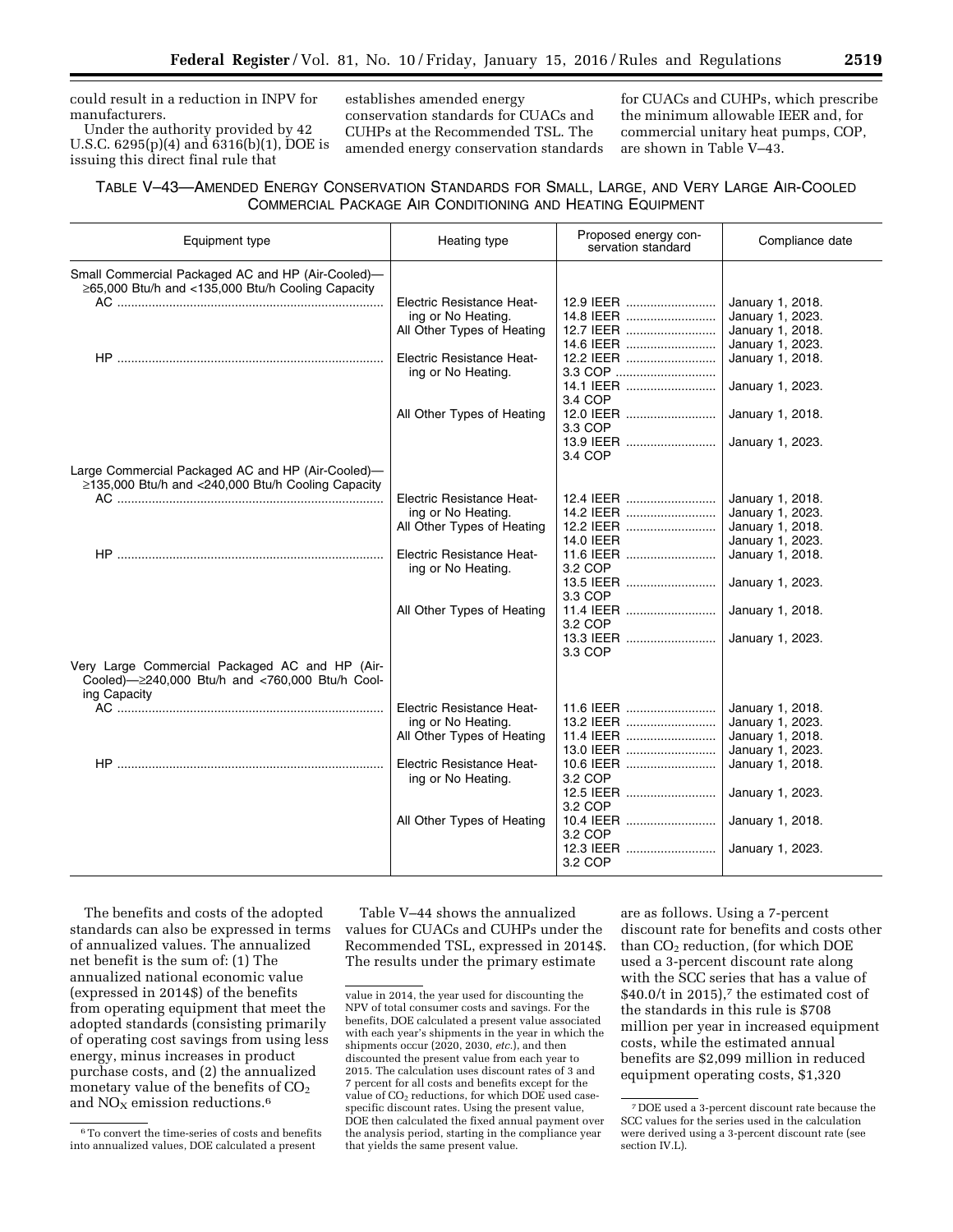million in CO2 reductions, and \$132.0 million in reduced  $NO<sub>x</sub>$  emissions. In this case, the net benefit amounts to \$2,843 million per year. Using a 3-percent discount rate for all benefits and costs and the SCC series has a value of \$40.0/t in 2015, the estimated cost of the standards is \$792 million per year in increased equipment costs, while the estimated annual benefits are \$3,441

million in reduced operating costs, \$1,320 million in  $CO<sub>2</sub>$  reductions, and \$231.3 million in reduced  $NO<sub>x</sub>$ emissions. In this case, the net benefit amounts to \$4,201 million per year.

## TABLE V–44—ANNUALIZED BENEFITS AND COSTS OF ADOPTED STANDARDS FOR SMALL, LARGE, AND VERY LARGE AIR-COOLED COMMERCIAL PACKAGE AIR CONDITIONING AND HEATING EQUIPMENT

|                                                   |                                                                                                |                      | Million 2014\$/year                                                                    |                                                                                                                 |
|---------------------------------------------------|------------------------------------------------------------------------------------------------|----------------------|----------------------------------------------------------------------------------------|-----------------------------------------------------------------------------------------------------------------|
|                                                   | Discount rate                                                                                  | Primary<br>estimate* | Low net benefits<br>estimate                                                           | High net benefits<br>estimate                                                                                   |
| <b>Benefits</b>                                   |                                                                                                |                      |                                                                                        |                                                                                                                 |
|                                                   | 7%                                                                                             |                      |                                                                                        | 2,309                                                                                                           |
|                                                   | 3%<br>5%<br>3%<br><b>3%</b><br>7%<br>7% plus $CO2$ range<br>7%<br>$3\%$ plus $CO2$ range<br>3% |                      | 1,313<br>2,588 to 6,259    2,507 to 6,160   <br>4,029 to 7,701  3,872 to 7,525         | 3,830<br>361<br>1,337<br>1,999<br>4,080<br>299.1<br>516.3<br>2,970 to 6,689<br>3,946<br>4,708 to 8,427<br>5,684 |
| Costs                                             | 7%<br>3%                                                                                       |                      | 1028                                                                                   | 275<br>231                                                                                                      |
| Net Benefits<br>Total †† ……………………………………………………………… | 7% plus $CO2$ range<br>7%<br>$3\%$ plus $CO2$ range<br>3%                                      |                      | 1,880 to 5,551    1,619 to 5,273    2,695 to 6,414<br>3,238 to 6,909    2,843 to 6,497 | 3,671<br>4,477 to 8,196<br>5,453                                                                                |

\* This table presents the annualized costs and benefits associated with CUACs and CUHPs shipped in 2018–2048. These results include benefits to consumers which accrue after 2048 from the CUACs and CUHPs purchased in 2018–2048. The results account for the incremental variable and fixed costs incurred by manufacturers due to the standard, some of which may be incurred in preparation for the rule. The Primary, Low Benefits, and High Benefits estimates utilize projections of energy prices from the *AEO 2015* Reference case, Low Economic Growth case, and High Economic Growth case, respectively. In addition, incremental product costs reflect a constant price trend in the Primary estimate, a slightly increasing price trend in the Low Benefits estimate, and a slightly decreasing price trend in the Low Benefits estimate. The methods used to project price trends are explained in section IV.D.1.

 $^*$  The CO<sub>2</sub> values represent global monetized values of the SCC, in 2014\$, in 2015 under several scenarios of the updated SCC values. The<br>first three cases use the averages of SCC distributions calculated using 5%, 3%, resents the 95th percentile of the SCC distribution calculated using a 3% discount rate. The SCC time series incorporate an escalation factor.

† The \$/ton values used for NO<sub>X</sub> are described in section IV.L.2. DOE estimated the monetized value of NOx emissions reductions using benefit per ton estimates from the *Regulatory Impact Analysis for the Proposed Carbon Pollution Guidelines for Existing Power Plants and Emission*  Standards for Modified and Reconstructed Power Plants, published in June 2014 by EPA's Office of Air Quality Planning and Standards. (Available at: *<http://www3.epa.gov/ttnecas1/regdata/RIAs/111dproposalRIAfinal0602.pdf>*.) For DOE's Primary Estimate and Low Net Benefits Estimate, the agency is primarily using a national benefit-per-ton estimate for particulate matter emitted from the Electric Generating Unit sector based on an estimate of premature mortality derived from the ACS study (Krewski et al., 2009). For DOE's High Net Benefits Estimate, the benefit-per-ton estimates were based on the Six Cities study (Lepuele et al., 2011), which are nearly two-and-a-half times larger than those from the ACS study. Because of the sensitivity of the benefit-per-ton estimate to the geographical considerations of sources and receptors of emission, DOE intends<br>to investigate refinements to the agency's current approach of one national es latory Impact Analysis for the Clean Power Plan Final Rule.

† Total Benefits for both the 3% and 7% cases are derived using the series corresponding to the average SCC with 3-percent discount rate<br>(\$40.0/t) case. In the rows labeled "7% plus CO<sub>2</sub> range" and "3% plus CO<sub>2</sub> range," labeled discount rate, and those values are added to the full range of  $CO<sub>2</sub>$  values.

2. Benefits and Burdens of TSLs Considered for Commercial Warm Air Furnaces

Table V–45 and Table V–46 summarize the quantitative impacts estimated for each TSL for CWAFs. For TSL 2, the national impacts are projected over the lifetime of equipment sold in 2023–2048. For the other TSLs, the impacts are projected over the lifetime of equipment sold in 2019–

2048. The energy savings, emissions reductions, and value of emissions reductions refer to FFC results. The efficiency levels contained in each TSL are described in section V.A.

#### TABLE V–45—SUMMARY OF ANALYTICAL RESULTS FOR COMMERCIAL WARM AIR FURNACES: NATIONAL IMPACTS

|                                                     | Trial standard level |      |           |      |  |  |
|-----------------------------------------------------|----------------------|------|-----------|------|--|--|
|                                                     |                      |      |           |      |  |  |
| Cumulative FFC Energy Savings quads    0.25    0.23 |                      | 0.41 | 0.41<br>. | 2.4. |  |  |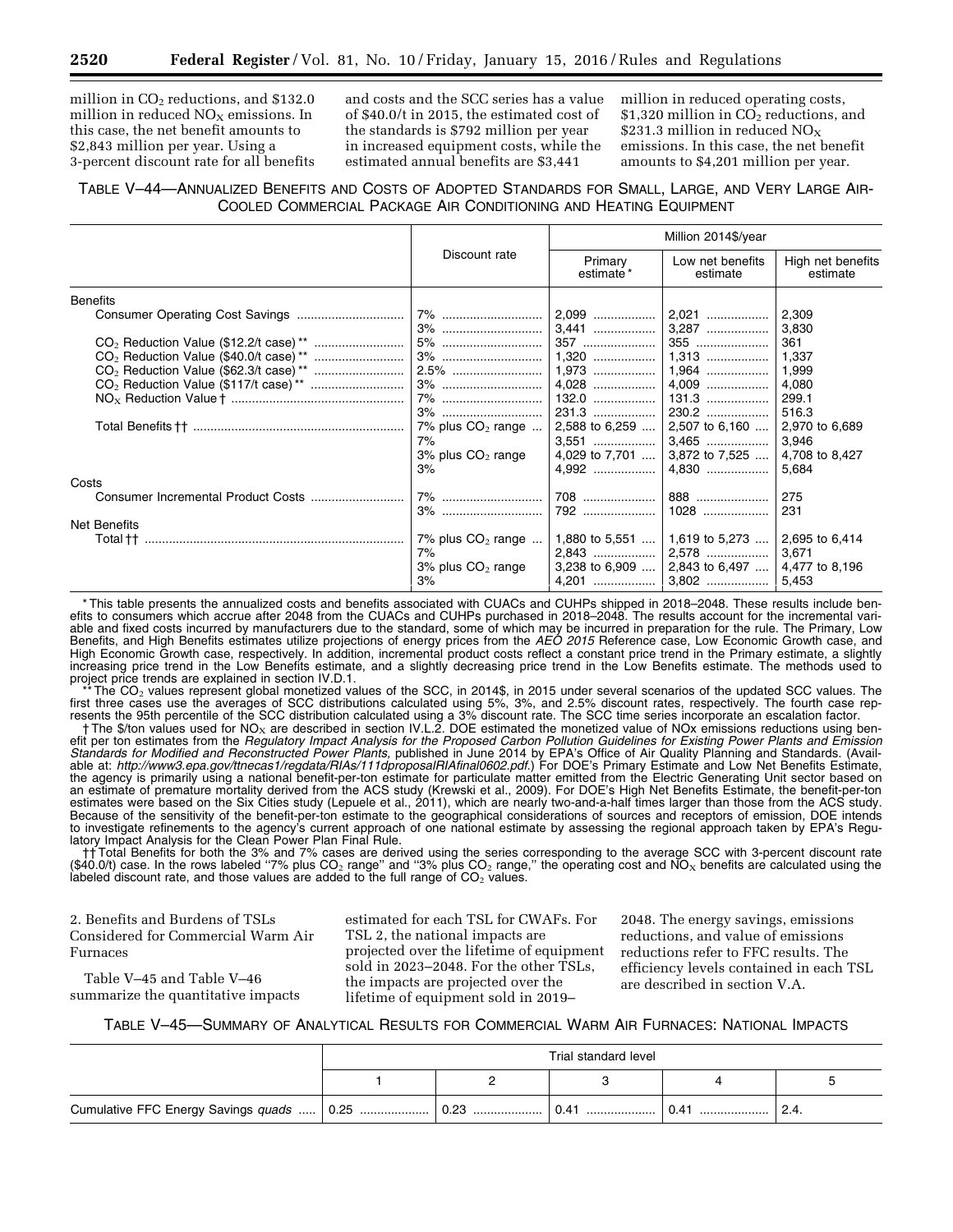TABLE V–45—SUMMARY OF ANALYTICAL RESULTS FOR COMMERCIAL WARM AIR FURNACES: NATIONAL IMPACTS— **Continued** 

|                                                                                                                                                                                                                                                                                                                                                        | Trial standard level |  |  |  |  |  |  |  |  |
|--------------------------------------------------------------------------------------------------------------------------------------------------------------------------------------------------------------------------------------------------------------------------------------------------------------------------------------------------------|----------------------|--|--|--|--|--|--|--|--|
|                                                                                                                                                                                                                                                                                                                                                        |                      |  |  |  |  |  |  |  |  |
| NPV of Consumer Costs and Benefits (2014\$ billion)                                                                                                                                                                                                                                                                                                    |                      |  |  |  |  |  |  |  |  |
| 3% discount rate $\ldots$ $\ldots$ $\ldots$ $\ldots$ $\ldots$ $\ldots$ $\ldots$ 1.1 $\ldots$ $\ldots$ 1.0 $\ldots$ $\ldots$ $\ldots$ $\ldots$ $\ldots$ $\ldots$ $\ldots$ $\ldots$ $\ldots$ $\ldots$ $\ldots$ $\ldots$ 2.6.<br>$\begin{vmatrix} 0.3 & \dots & \dots & \dots & \dots \\ -0.4 & \dots & \dots & \dots & \dots \end{vmatrix}$ -0.4 $\dots$ |                      |  |  |  |  |  |  |  |  |
| <b>Cumulative FFC Emissions Reduction</b>                                                                                                                                                                                                                                                                                                              |                      |  |  |  |  |  |  |  |  |

#### **Value of Emissions Reduction**

|                                                                                                                  |  | .   79.8 to 1.185 ……   71.4 to 1.078 ……   126 to 1.891 ……   126 to 1.897 …….   713 to 10.809. |  |
|------------------------------------------------------------------------------------------------------------------|--|-----------------------------------------------------------------------------------------------|--|
| $NO_x$ —3% discount rate 2014\$ million    120 to 264    110 to 243    188 to 414    192 to 424    1258 to 2772. |  |                                                                                               |  |
| $NO_x$ —7% discount rate 2014\$ million  42.3 to 94.4  36.1 to 80.9  64.2 to 144  65.9 to 147  423 to 945.       |  |                                                                                               |  |

For TSL 2, the impacts are projected over the lifetime of equipment sold in 2023–2048. For the other TSLs, the impacts are projected over the lifetime of equipment sold in 2019–2048.

\* CO<sub>2</sub>eq is the quantity of CO<sub>2</sub> that would have the same global warming potential (GWP).

\*\* Range of the economic value of  $CO<sub>2</sub>$  reductions is based on estimates of the global benefit of reduced  $CO<sub>2</sub>$  emissions.

TABLE V–46—SUMMARY OF ANALYTICAL RESULTS FOR COMMERCIAL WARM AIR FURNACES: MANUFACTURER AND CONSUMER IMPACTS

|                                                                                  |                        | Trial standard level                    |                                                                            |                                                      |                              |  |  |  |
|----------------------------------------------------------------------------------|------------------------|-----------------------------------------|----------------------------------------------------------------------------|------------------------------------------------------|------------------------------|--|--|--|
| Category                                                                         |                        | 2                                       | 3                                                                          | 4                                                    | 5                            |  |  |  |
|                                                                                  |                        | <b>Manufacturer Impacts</b>             |                                                                            |                                                      |                              |  |  |  |
| Industry NPV (2014\$ million) (No-New-                                           |                        |                                         | 85.8 to 92.6  83.0 to 90.5  65.5 to 125.2  60.4 to 124.8  (19.3) to 143.5. |                                                      |                              |  |  |  |
| Standards Case INPV = 96.3).                                                     |                        | $(11.0)$ to $(3.9)$ $(13.9)$ to $(6.1)$ |                                                                            | $(32.0)$ to 29.9 $(37.3)$ to 29.5 $(120.1)$ to 49.0. |                              |  |  |  |
|                                                                                  |                        | Consumer Average LCC Savings (2014\$)   |                                                                            |                                                      |                              |  |  |  |
| Gas-Fired Commercial Warm Air Furnaces<br>Oil-Fired Commercial Warm Air Furnaces | $$284$<br>NA<br>$$284$ | \$284   <br>$$285$                      | $$75$                                                                      | $$75$<br>$$400$<br>\$79                              | \$766.<br>\$1,817.<br>\$781. |  |  |  |
|                                                                                  |                        | Consumer Simple PBP (years)             |                                                                            |                                                      |                              |  |  |  |
| Gas-Fired Commercial Warm Air Furnaces<br>Oil-Fired Commercial Warm Air Furnaces | NA                     |                                         | 12.3                                                                       | 12.1                                                 | 11.3.<br>7.5.<br>11.3.       |  |  |  |

#### **% of Consumers That Experience Net Cost**

| asټ<br>Aır<br>-----     | 6% | co,    | 58%    | 58% | 58%.         |
|-------------------------|----|--------|--------|-----|--------------|
| Oil-Fired<br>Marn<br>∩m | n° | $\sim$ | $\sim$ |     | 54%<br>, 70. |

\* Weighted by shares of each equipment class in total projected shipments in 2019.

† At max tech, the standard will likely require CWAF manufacturers to make design changes to the cooling components of commercial HVAC products and to the chassis that houses the heating and cooling components. Because these cooling system changes are triggered by the CWAFs standard, they are taken into account in the MIA's estimate of conversion costs. The additional expense of updating the commercial cooling product contributes to an INPV loss that is greater than 100%.

DOE first considered TSL 5, which represents the max-tech efficiency levels. TSL 5 would save 2.4 quads of energy, an amount DOE considers significant. Under TSL 5, the NPV of

consumer cost would be \$0.4 billion using a 7-percent discount rate, and the NPV of consumer benefit would be \$2.6 billion using a 3-percent discount rate.

The cumulative emissions reductions at TSL 5 are 126 Mt of CO2, 473

thousand tons of  $NO<sub>X</sub>$ , 1,673 thousand tons of CH4, and 0.08 thousand tons of N2O. Projected emissions show an increase of 10.2 thousand tons of  $SO<sub>2</sub>$ and 0.04 ton of Hg, The estimated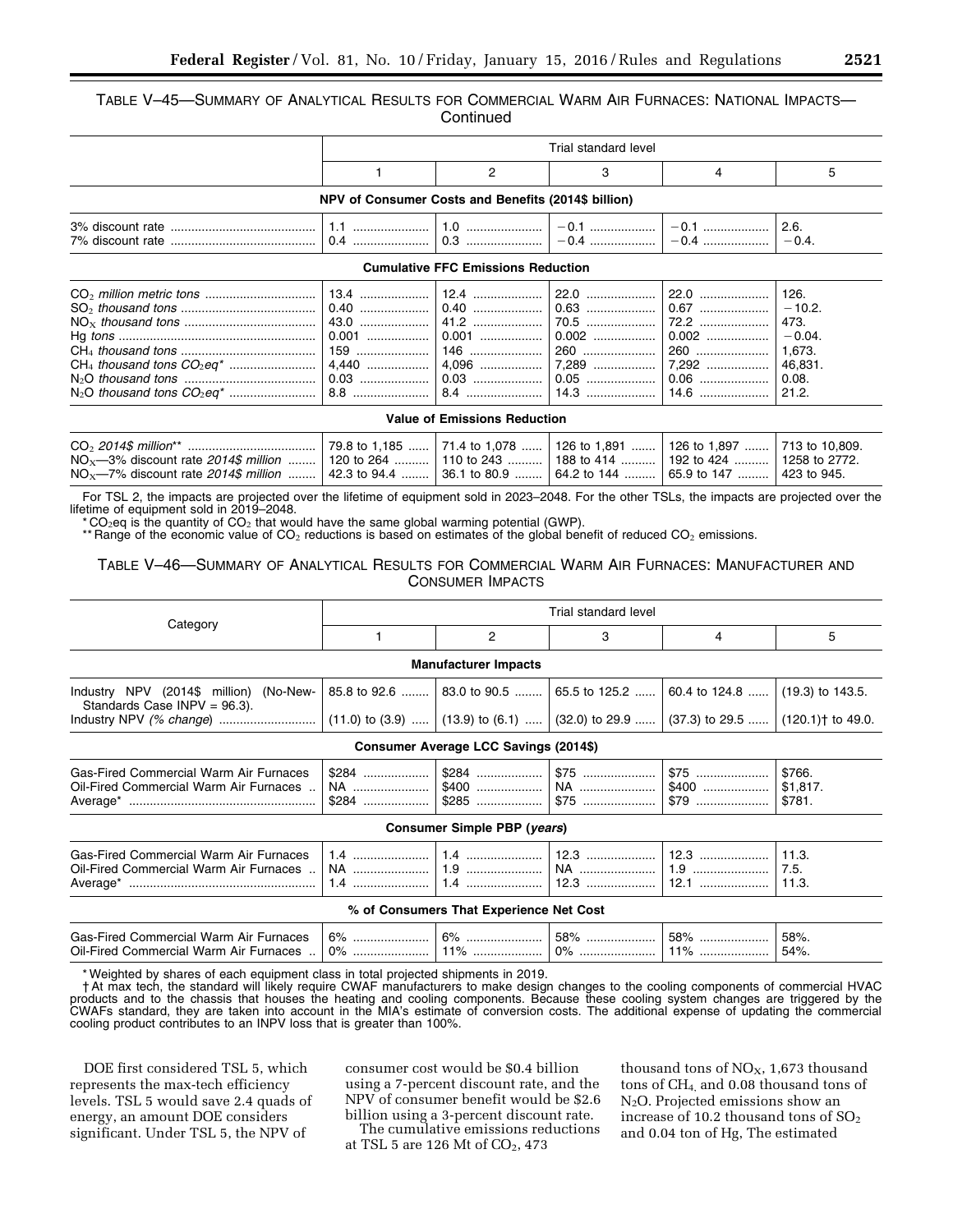monetary value of the  $CO<sub>2</sub>$  emissions reduction at TSL 5 ranges from \$713 million to \$10,809 million.

At TSL 5, the average LCC impact is a savings of \$766 for gas-fired CWAFs and \$1,817 for oil-fired CWAFs. The simple payback period is 11.3 years for gas-fired CWAFs and 7.5 years for oilfired CWAFs. The fraction of consumers experiencing a net LCC cost is 58 percent for gas-fired CWAFs and 54 percent for oil-fired CWAFs.

At TSL 5, the projected change in INPV ranges from a decrease of \$115.7 million to an increase of \$47.2 million, which corresponds to a change of  $-120.1$  percent and 49.0 percent, respectively. The industry is expected to incur \$157.5 million in total conversion costs at this level. DOE projects that 99 percent of current equipment listings would require redesign at this level.

The Secretary concludes that at TSL 5 for CWAFs, the benefits of energy savings, positive NPV of consumer benefits using a discount rate of 3 percent, emission reductions, and the estimated monetary value of the emissions reductions would be outweighed by the economic burden on most consumers, the negative NPV of consumer benefits using a 7-percent discount rate, and the impacts on manufacturers, including the conversion costs and profit margin impacts that could result in a large reduction in INPV. Consequently, the Secretary has concluded that TSL 5 is not economically justified.

DOE then considered TSL 4. TSL 4 would save 0.41 quads of energy, an amount DOE considers significant. Under TSL 4, the NPV of consumer cost would be \$0.4 billion using a 7-percent discount rate, and \$0.1 billion using a 3-percent discount rate.

The cumulative emissions reductions at TSL 4 are 22 Mt of  $CO<sub>2</sub>$ , 0.67 thousand tons of  $SO<sub>2</sub>$ , 72.2 thousand tons of  $NO<sub>X</sub>$ , 0.002 ton of Hg, 260 thousand tons of  $CH<sub>4</sub>$  and 0.06 thousand tons of  $N_2O$ . The estimated monetary value of the  $CO<sub>2</sub>$  emissions reduction at TSL 4 ranges from \$126 million to \$1,897 million.

At TSL 4, the average LCC impact is a savings of \$75 for gas-fired CWAFs and \$400 for oil-fired CWAFs. The simple payback period is 12.3 years for gas-fired CWAFs and 1.9 years for oilfired CWAFs. The fraction of consumers experiencing a net LCC cost is 58 percent for gas-fired CWAFs, and 11 percent for oil-fired CWAFs.

At TSL 4, the projected change in INPV ranges from a decrease of \$35.9 million to an increase of \$28.4 million, which corresponds to a change of  $-37.3$ percent and 29.5 percent, respectively.

The industry is expected to incur \$47.6 million in total conversion costs at this level; DOE projects that 94 percent of current product listings would require redesign at this level.

The Secretary concludes that at TSL 4 for CWAFs, the benefits of energy savings, emission reductions, and the estimated monetary value of the emissions reductions would be outweighed by the economic burden on many consumers, negative NPV of consumer benefits, and the impacts on manufacturers, including the conversion costs and profit margin impacts that could result in a large reduction in INPV. Consequently, the Secretary has concluded that TSL 4 is not economically justified.

DOE then considered TSL 3. TSL 3 would save 0.41 quads of energy, an amount DOE considers significant. Under TSL 3, the NPV of consumer cost would be \$0.4 billion using a 7-percent discount rate, and \$0.1 billion using a 3-percent discount rate.

The cumulative emissions reductions at TSL 3 are 22 Mt of  $CO<sub>2</sub>$ , 0.63 thousand tons of  $SO<sub>2</sub>$ , 70.5 thousand tons of  $NO<sub>X</sub>$ , 0.002 ton of Hg, 260 thousand tons of CH4, and 0.05 thousand tons of  $N_2O$ . The estimated monetary value of the  $CO<sub>2</sub>$  emissions reduction at TSL 3 ranges from \$126 million to \$1,891 million.

At TSL 3, the average LCC impact is a savings of \$75 for gas-fired CWAFs. The simple payback period is 12.3 years for gas-fired CWAFs. The fraction of consumers experiencing a net LCC cost is 58 percent for gas-fired CWAFs. The EL at TSL 3 for oil-fired CWAFs is the baseline, so there are no LCC impacts for oil-fired CWAFs at TSL 3.

At TSL 3, the projected change in INPV ranges from a decrease of \$30.9 million to an increase of \$28.8 million, which corresponds to a change of  $-32.0$ percent and 29.9 percent, respectively. The industry is expected to incur \$41.0 million in total conversion costs at this level; DOE projects that 91 percent of current equipment listings would require redesign at this level.

The Secretary concludes that at TSL 3 for CWAFs, the benefits of energy savings, emission reductions, and the estimated monetary value of the emissions reductions would be outweighed by the economic burden on many consumers, negative NPV of consumer benefits, and the impacts on manufacturers, including the conversion costs and profit margin impacts that could result in a large reduction in INPV. Consequently, the Secretary has concluded that TSL 3 is not economically justified.

DOE then considered TSL 2. TSL 2. would save 0.23 quads of energy, an amount DOE considers significant. Under TSL 2, the NPV of consumer benefit would be \$0.3 billion using a 7 percent discount rate, and \$1.0 billion using a 3-percent discount rate.

The cumulative emissions reductions at TSL 2 are  $12.4$  Mt of  $CO<sub>2</sub>$ , 0.40 thousand tons of  $SO<sub>2</sub>$ , 41.2 thousand tons of  $NO<sub>X</sub>$ , 0.001 ton of Hg, 146 thousand tons of  $CH<sub>4</sub>$  and 0.03 thousand tons of  $N_2O$ . The estimated monetary value of the  $CO<sub>2</sub>$  emissions reduction at TSL 2 ranges from \$71.4 million to \$1,078 million.

At TSL 2, the average LCC impact is a savings of \$284 for gas-fired CWAFs and \$400 for oil-fired CWAFs. The simple payback period is 1.4 years for gas-fired CWAFs and 1.9 years for oilfired CWAFs. The fraction of consumers experiencing a net LCC cost is 6 percent for gas-fired CWAFs and 11 percent for oil-fired CWAFs.

At TSL 2, 57 percent of current equipment listings would require redesign at this level. The projected change in INPV ranges from a decrease of \$13.4 million to a decrease of \$5.9 million, which corresponds to a decrease of 13.9 percent and 6.1 percent, respectively. The CWAF industry is expected to incur \$22.2 million in total conversion costs. However, the industry noted that aligning the compliance dates for the CUAC/CUHP and CWAF standards, as recommended by the Working Group, would allow manufacturers to coordinate their redesign and testing expenses for this equipment. If this occurs, there could be a reduction in the total conversion costs associated with this direct final rule. These synergies resulting from aligning the compliance dates of the CUAC/CUHP and CWAF standards would result in INPV impacts that are less severe than the forecasted INPV range of  $-13.9$  percent to  $-6.1$ percent.

After considering the analysis and weighing the benefits and burdens, DOE has determined that the recommended standards are in accordance with 42 U.S.C. 6313(a)(6)(B), which contains provisions for adopting a uniform national standard more stringent than the amended ASHRAE/IES Standard 90.1 for the equipment considered in this document. Specifically, the Secretary has determined, supported by clear and convincing evidence, that such adoption would result in significant additional conservation of energy and is technologically feasible and economically justified. In determining whether the recommended standards are economically justified, the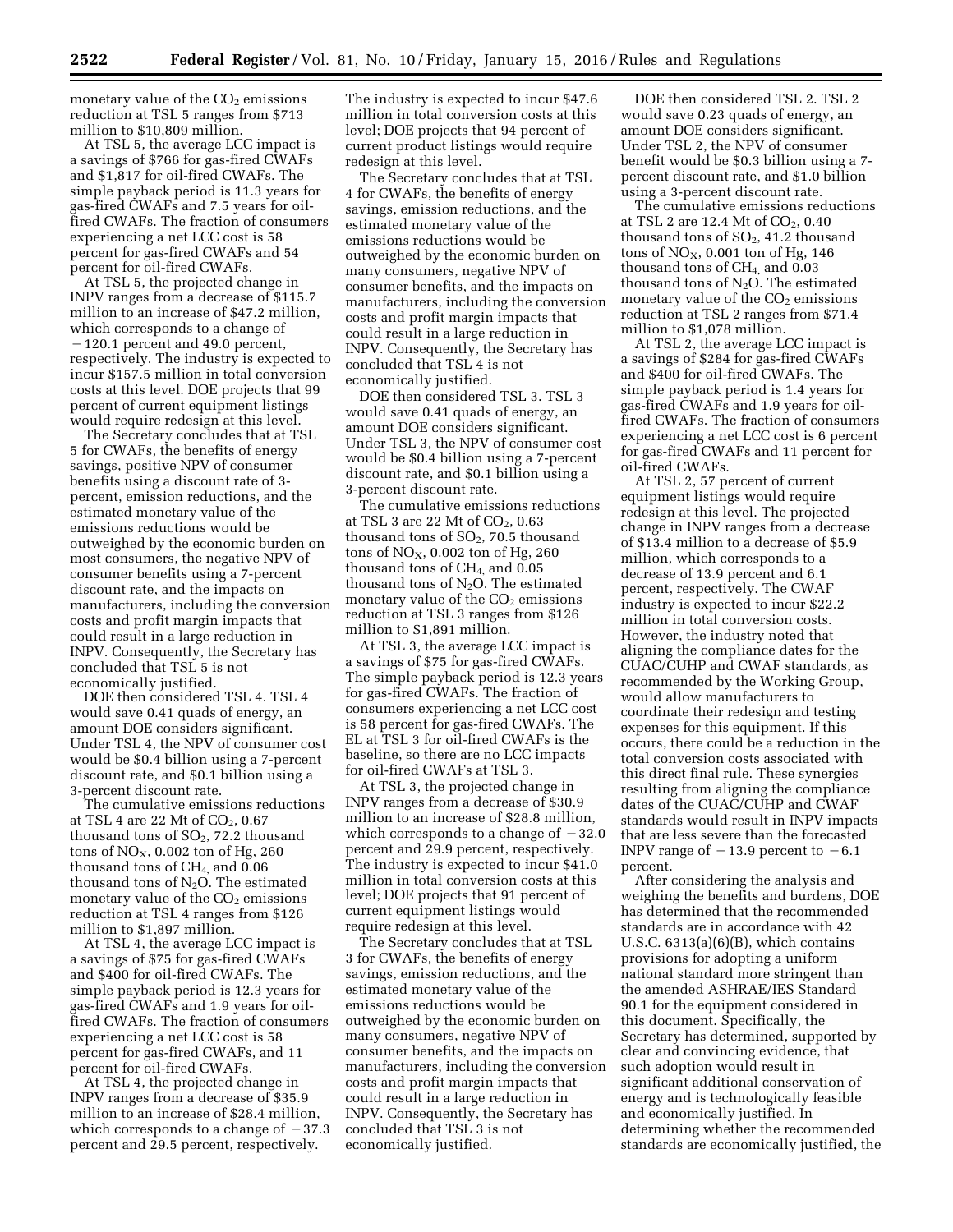Secretary has determined that the benefits of the recommended standards exceed the burdens. Namely, the Secretary has concluded that under the recommended standards for CWAFs, the benefits of energy savings, positive NPV of consumer benefits, emission reductions, the estimated monetary

value of the emissions reductions, and positive average LCC savings would outweigh the negative impacts on some consumers and on manufacturers, including the conversion costs that could result in a reduction in INPV for manufacturers.

Under the authority provided by 42 U.S.C. 6295(p)(4) and 6316(b)(1), DOE is

issuing this direct final rule that establishes amended energy conservation standards for CWAFs at TSL 2. The amended energy conservation standards for CWAFs, which are expressed in terms of TE, are shown in Table V–47.

## TABLE V–47—AMENDED ENERGY CONSERVATION STANDARDS FOR COMMERCIAL WARM AIR FURNACES

| Equipment type | Input capacity<br>(Btu/h) | Thermal<br>efficiency<br>(%) |
|----------------|---------------------------|------------------------------|
|                |                           | 81                           |
|                |                           | 82                           |

The benefits and costs of the adopted standards can also be expressed in terms of annualized values. The annualized net benefit is the sum of: (1) The annualized national economic value (expressed in 2014\$) of the benefits from operating equipment that meet the adopted standards (consisting primarily of operating cost savings from using less energy, minus increases in equipment purchase costs), and (2) the annualized monetary value of the benefits of  $CO<sub>2</sub>$ and  $NO<sub>x</sub>$  emission reductions.

Table V–48 shows the annualized values for CWAFs under TSL 2, expressed in 2014\$. The results under

the primary estimate are as follows. Using a 7-percent discount rate for benefits and costs other than  $CO<sub>2</sub>$ reductions, (for which DOE used a 3 percent discount rate along with the average SCC series corresponding to a value of \$40.0/ton in 2015 (2014\$)), the estimated cost of the adopted standards for CWAFs is \$4.31 million per year in increased equipment costs, while the estimated benefits are \$49 million per year in reduced equipment operating costs, \$24 million per year in  $CO<sub>2</sub>$ reductions, and \$4.91 million per year in reduced  $NO<sub>x</sub>$  emissions. In this case, the net benefit amounts to \$74 million per year.

Using a 3-percent discount rate for all benefits and costs and the average SCC series corresponding to a value of \$40.0/ ton in 2015 (in 2014\$), the estimated cost of the adopted standards for CWAFs is \$4.38 million per year in increased equipment costs, while the estimated benefits are \$71 million per year in reduced operating costs, \$24 million per year in  $CO<sub>2</sub>$  reductions, and \$7.59 million per year in reduced  $NO<sub>x</sub>$ emissions. In this case, the net benefit amounts to \$99 million per year.

TABLE V–48—ANNUALIZED BENEFITS AND COSTS OF ADOPTED STANDARDS (TSL 2) FOR COMMERCIAL WARM AIR FURNACES

|                     |                              | (Million 2014\$/year)                 |                                       |                                      |  |  |
|---------------------|------------------------------|---------------------------------------|---------------------------------------|--------------------------------------|--|--|
| Discount rate %     |                              | Primary<br>estimate*                  | Low net<br>benefits<br>estimate*      | High net<br>benefits<br>estimate*    |  |  |
| <b>Benefits</b>     |                              |                                       |                                       |                                      |  |  |
|                     |                              | 49<br>71<br>$6.99$<br>24<br>36        | 48<br>70<br>$7.08$<br>25<br>36        | 54<br>81<br>7.37<br>26<br>38         |  |  |
|                     |                              | 74<br>$4.91$<br>7.59                  | 75<br>$4.98$<br>7.70                  | 79<br>11.44<br>17.61                 |  |  |
|                     | 7 plus CO <sub>2</sub> range | 61 to 128<br>78<br>86 to 153<br>$103$ | 60 to 128<br>78<br>84 to 152<br>$102$ | 73 to 144<br>91<br>106 to 177<br>124 |  |  |
| Costs               |                              |                                       |                                       |                                      |  |  |
|                     |                              | 4.31<br>$4.38$                        | $5.04$<br>5.22                        | 3.92<br>3.94                         |  |  |
| <b>Net Benefits</b> |                              |                                       |                                       |                                      |  |  |
|                     | 7 plus $CO2$ range           | 57 to 124                             | 55 to 123                             | 69 to 140<br>87                      |  |  |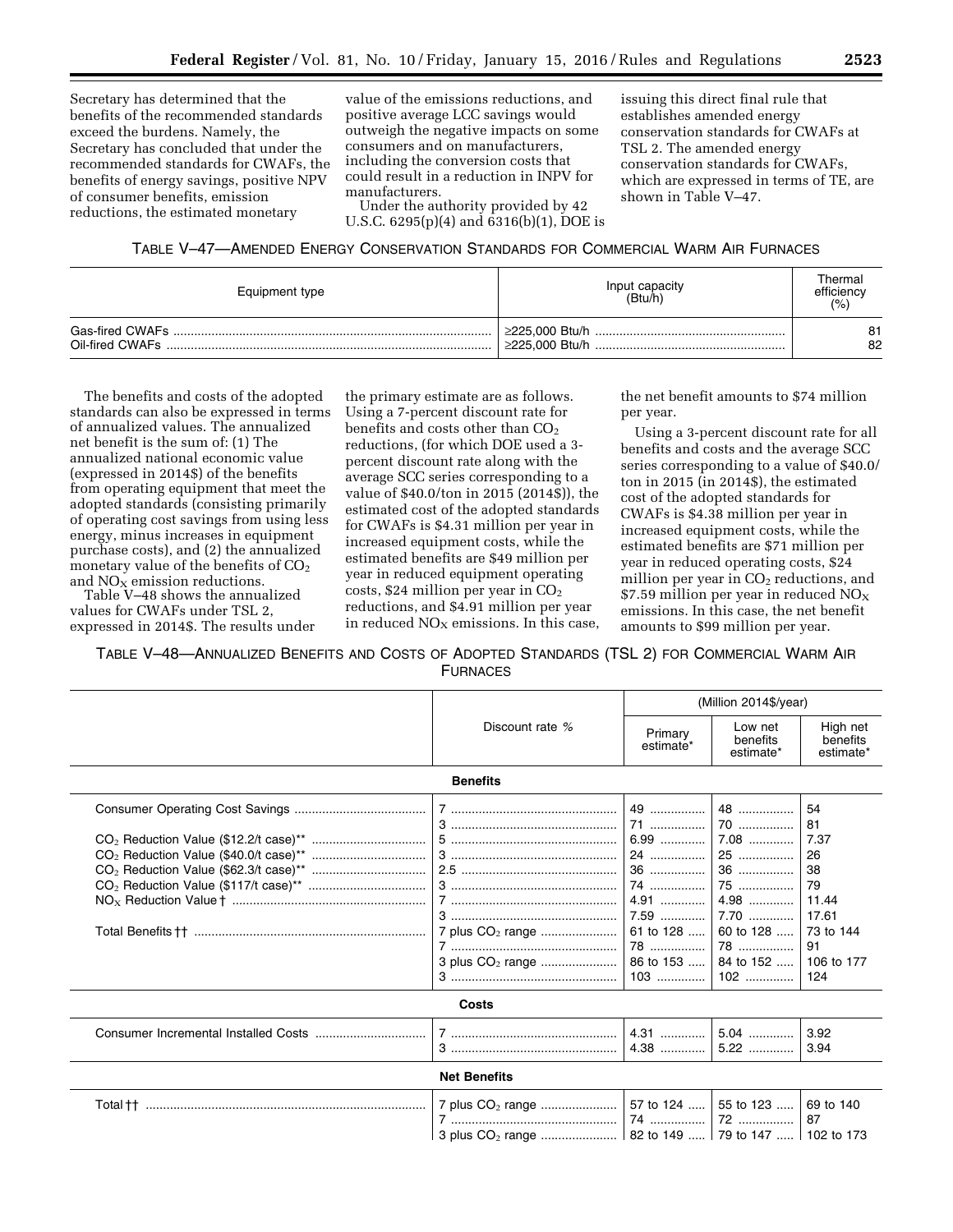#### TABLE V–48—ANNUALIZED BENEFITS AND COSTS OF ADOPTED STANDARDS (TSL 2) FOR COMMERCIAL WARM AIR FURNACES—Continued

|  | Discount rate % | (Million 2014\$/year) |                                  |                                   |
|--|-----------------|-----------------------|----------------------------------|-----------------------------------|
|  |                 | Primary<br>estimate*  | Low net<br>benefits<br>estimate* | High net<br>benefits<br>estimate* |
|  |                 | 99<br>                | 97<br>                           | 120                               |

\* This table presents the annualized costs and benefits associated with CWAFs shipped in 2023–2048. These results include benefits to consumers which accrue after 2048 from the CWAFs purchased from 2023–2048. The results account for the incremental variable and fixed costs incurred by manufacturers due to the standard, some of which may be incurred in preparation for the rule. The Primary, Low Benefits, and High Benefits Estimates utilize projections of energy prices from the *AEO 2015* Reference case, Low Economic Growth case, and High Economic Growth case, respectively. In addition, incremental equipment costs reflect a medium decline rate in the Primary Estimate, a low decline rate in the Low Benefits Estimate, and a high decline rate in the High Benefits Estimate. The methods used to derive projected price trends are explained in section IV.H.3.

The CO<sub>2</sub> values represent global monetized values of the SCC, in 2014\$, in 2015 under several scenarios of the updated SCC values. The first three cases use the averages of SCC distributions calculated using 5%, 3%, and 2.5% discount rates, respectively. The fourth case represents the 95th percentile of the SCC distribution calculated using a 3% discount rate. The SCC time series incorporate an escalation factor.

† The \$/ton values used for NO<sub>X</sub> are described in section IV.L.2. DOE estimated the monetized value of NO<sub>X</sub> emissions reductions using benefit per ton estimates from the *Regulatory Impact Analysis for the Proposed Carbon Pollution Guidelines for Existing Power Plants and Emission*  Standards for Modified and Reconstructed Power Plants, published in June 2014 by EPA's Office of Air Quality Planning and Standards. (Available at: *<http://www3.epa.gov/ttnecas1/regdata/RIAs/111dproposalRIAfinal0602.pdf>*.) For DOE's Primary Estimate and Low Net Benefits Estimate, the agency is primarily using a national benefit-per-ton estimate for particulate matter emitted from the Electric Generating Unit sector based on an estimate of premature mortality derived from the ACS study (Krewski et al., 2009). For DOE's High Net Benefits Estimate, the benefit-per-ton estimates were based on the Six Cities study (Lepuele et al., 2011), which are nearly two-and-a-half times larger than those from the ACS study. Because of the sensitivity of the benefit-per-ton estimate to the geographical considerations of sources and receptors of emission, DOE intends to investigate refinements to the agency's current approach of one national estimate by assessing the regional approach taken by EPA's Regulatory Impact Analysis for the Clean Power Plan Final Rule.

† Total Benefits for both the 3% and 7% cases are derived using the series corresponding to the average SCC with 3-percent discount rate<br>(\$40.0/t case. In the rows labeled "7% plus CO<sub>2</sub> range" and "3% plus CO<sub>2</sub> range," labeled discount rate, and those values are added to the full range of  $CO<sub>2</sub>$  values.

#### **VI. Procedural Issues and Regulatory Review**

#### *A. Review Under Executive Orders 12866 and 13563*

Section 1(b)(1) of Executive Order 12866, ''Regulatory Planning and Review,'' 58 FR 51735 (Oct. 4, 1993), requires each agency to identify the problem that it intends to address, including, where applicable, the failures of private markets or public institutions that warrant new agency action, as well as to assess the significance of that problem. The problems that the adopted standards for CUACs/CUHPs and CWAFs are intended to address are as follows:

(1) Insufficient information and the high costs of gathering and analyzing relevant information lead some consumers to miss opportunities to make cost-effective investments in energy efficiency.

(2) In some cases, the benefits of more efficient equipment are not realized due to misaligned incentives between purchasers and users. An example of such a case is when the equipment purchase decision is made by a building contractor or building owner who does not pay the energy costs to operate that equipment.

(3) There are external benefits resulting from the improved energy efficiency of CWAFs that are not captured by the users of such equipment. These benefits include externalities related to public health, environmental protection and national energy security that are not reflected in energy prices, such as reduced emissions of air pollutants and greenhouse gases that impact human health and global warming. DOE attempts to qualify some of the external benefits through use of social cost of carbon values.

The Administrator of the Office of Information and Regulatory Affairs (''OIRA'') in the OMB has determined that the proposed regulatory action is a significant regulatory action under section (3)(f) of Executive Order 12866. Accordingly, pursuant to section 6(a)(3)(B) of the Order, DOE has provided to OIRA: (i) The text of the draft regulatory action, together with a reasonably detailed description of the need for the regulatory action and an explanation of how the regulatory action will meet that need; and (ii) An assessment of the potential costs and benefits of the regulatory action, including an explanation of the manner in which the regulatory action is consistent with a statutory mandate. DOE has included these documents in the rulemaking record.

In addition, the Administrator of OIRA has determined that the proposed regulatory action is an ''economically'' significant regulatory action under section (3)(f)(1) of Executive Order 12866. Accordingly, pursuant to section 6(a)(3)(C) of the Order, DOE has provided to OIRA an assessment,

including the underlying analysis, of benefits and costs anticipated from the regulatory action, together with, to the extent feasible, a quantification of those costs; and an assessment, including the underlying analysis, of costs and benefits of potentially effective and reasonably feasible alternatives to the planned regulation, and an explanation why the planned regulatory action is preferable to the identified potential alternatives. These assessments can be found in the technical support documents for this rulemaking.

DOE has also reviewed this regulation pursuant to Executive Order 13563, issued on January 18, 2011. (76 FR 3281, Jan. 21, 2011) EO 13563 is supplemental to and explicitly reaffirms the principles, structures, and definitions governing regulatory review established in Executive Order 12866. To the extent permitted by law, agencies are required by Executive Order 13563 to: (1) Propose or adopt a regulation only upon a reasoned determination that its benefits justify its costs (recognizing that some benefits and costs are difficult to quantify); (2) tailor regulations to impose the least burden on society, consistent with obtaining regulatory objectives, taking into account, among other things, and to the extent practicable, the costs of cumulative regulations; (3) select, in choosing among alternative regulatory approaches, those approaches that maximize net benefits (including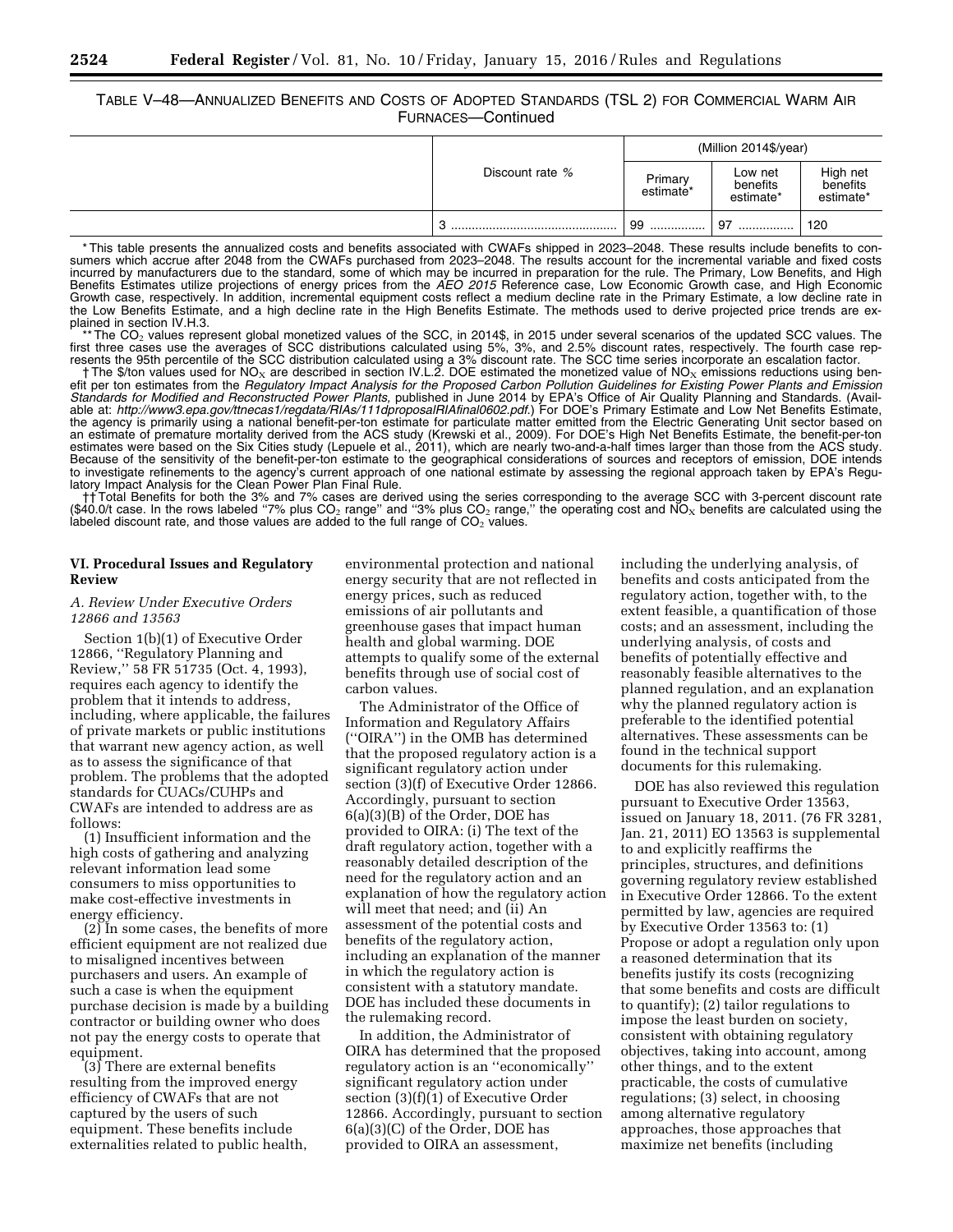potential economic, environmental, public health and safety, and other advantages; distributive impacts; and equity); (4) to the extent feasible, specify performance objectives, rather than specifying the behavior or manner of compliance that regulated entities must adopt; and (5) identify and assess available alternatives to direct regulation, including providing economic incentives to encourage the desired behavior, such as user fees or marketable permits, or providing information upon which choices can be made by the public.

DOE emphasizes as well that Executive Order 13563 requires agencies to use the best available techniques to quantify anticipated present and future benefits and costs as accurately as possible. In its guidance, OIRA has emphasized that such techniques may include identifying changing future compliance costs that might result from technological innovation or anticipated behavioral changes. For the reasons stated in the preamble, DOE believes that this direct final rule is consistent with these principles, including the requirement that, to the extent permitted by law, benefits justify costs and that net benefits are maximized.

#### *B. Review Under the Regulatory Flexibility Act*

The Regulatory Flexibility Act (5 U.S.C. 601 *et seq.*) requires preparation of a final regulatory flexibility analysis (''FRFA'') for any rule that by law must be proposed for public comment, unless the agency certifies that the rule, if promulgated, will not have a significant economic impact on a substantial number of small entities. As required by Executive Order 13272, ''Proper Consideration of Small Entities in Agency Rulemaking,'' 67 FR 53461 (August 16, 2002), DOE published procedures and policies on February 19, 2003, to ensure that the potential impacts of its rules on small entities are properly considered during the rulemaking process. 68 FR 7990. DOE has made its procedures and policies available on the Office of the General Counsel's Web site (*[http://energy.gov/](http://energy.gov/gc/office-general-counsel) [gc/office-general-counsel](http://energy.gov/gc/office-general-counsel)*). DOE has prepared the following FRFA for the products that are the subject of this rulemaking.

For manufacturers of CUAC/CUHP and CWAF equipment, the Small Business Administration (''SBA'') has set a size threshold, which defines those entities classified as ''small businesses'' for the purposes of the statute. DOE used the SBA's small business size standards to determine whether any small entities would be subject to the

requirements of the rule. See 13 CFR part 121. The size standards are listed by North American Industry Classification System (''NAICS'') code and industry description and are available at *[http://www.sba.gov/](http://www.sba.gov/category/navigation-structure/contracting/contracting-officials/small-business-size-standards) [category/navigation-structure/](http://www.sba.gov/category/navigation-structure/contracting/contracting-officials/small-business-size-standards) [contracting/contracting-officials/small](http://www.sba.gov/category/navigation-structure/contracting/contracting-officials/small-business-size-standards)[business-size-standards](http://www.sba.gov/category/navigation-structure/contracting/contracting-officials/small-business-size-standards)*. Manufacturing of CUACs/CUHPs and CWAFs is classified under NAICS 333415, ''Air-Conditioning and Warm Air Heating Equipment and Commercial and Industrial Refrigeration Equipment Manufacturing." The SBA sets a threshold of 750 employees or less for an entity to be considered as a small business for this category.

1. Commercial Unitary Air Conditioners and Heat Pumps

a. Description of Estimated Number of Small Entities Regulated

To better assess the potential impacts of this rulemaking on small entities, DOE conducted a focused inquiry of the companies that could be small business manufacturers of equipment covered by this rulemaking. DOE conducted a market survey using available public information to identify potential small manufacturers. DOE's research involved industry trade association membership directories (including AHRI 8), individual company Web sites, and market research tools (*e.g.,* Hoovers reports 9) to create a list of companies that manufacture or sell CUAC/CUHP equipment covered by this rulemaking. DOE also asked industry representatives if they were aware of any other small manufacturers during manufacturer interviews. DOE reviewed publiclyavailable data and contacted companies on its list, as necessary, to determine whether they met the SBA's definition of a small business manufacturer. DOE screened out companies that do not offer equipment covered by this rulemaking, do not meet the definition of a ''small business,'' or are foreignowned and operated.

DOE identified 12 CUAC/CUHP manufacturers who sell covered equipment in the U.S market. DOE determined that nine of these manufacturers were large and three met the SBA's ''small business'' definition.

b. Description and Estimate of Compliance Requirements

The first small manufacturer specialized in double-duct products. A review of its product literature and Web site showed that its only covered equipment were double-duct systems. Since this direct final rule does not amend the standards for double-duct equipment, this rule will not have an impact on this small manufacturer.

The second small manufacturer did not own any production assets for the covered equipment. The company outsourced the design and manufacture to a supplier. Thus, the small business would not face any capital conversion costs and very limited equipment conversion costs.

The third small manufacturer produced covered equipment that are subject to this direct final rule. Before issuing this final rule, DOE attempted to contact this small business manufacturer. However, the business chose not to participate in an MIA interview. Based on DOE's research, this third small manufacturer has three platforms with 11 models covered by the CUAC/CUHP rulemaking. However, it is difficult for DOE to discern the potential conversion costs required to comply with the direct final rule's standard since no IEER ratings were provided for these units.

Based on literature reviews, DOE believes this third small manufacturer specializes in custom and semi-custom products. This would suggest the manufacturer has less hard-tooling than their large competitors and their capital requirements would vary dramatically from the industy average. The company's capital conversion costs would likely be smaller in absolute dollars relative to large competitors. However, the small manufacturer would likely need to recover those costs over a lower volume of shipments.

2. Commercial Warm Air Furnaces

a. Description of Estimated Number of Small Entities Regulated

To better assess the potential impacts of this rulemaking on small entities, DOE conducted a focused inquiry of the companies that could be small business manufacturers of equipment covered by this rulemaking. DOE conducted a market survey using available public information to identify potential small manufacturers. DOE's research involved industry trade association membership directories (including AHRI 10),

<sup>8</sup>Based on listings in the AHRI directory accessed on August 2, 2013 (Available at: *[https://](https://www.ahridirectory.org/ahridirectory/pages/home.aspx) [www.ahridirectory.org/ahridirectory/pages/](https://www.ahridirectory.org/ahridirectory/pages/home.aspx) [home.aspx](https://www.ahridirectory.org/ahridirectory/pages/home.aspx)*).

<sup>9</sup>Hoovers | Company Information | Industry Information | Lists, D&B (2013) (Available at: *<http://www.hoovers.com/>*) (Last accessed April 3, 2013).

<sup>10</sup>Based on listings in the AHRI directory accessed on August 2, 2013 (Available at: *<https://>* **Continued**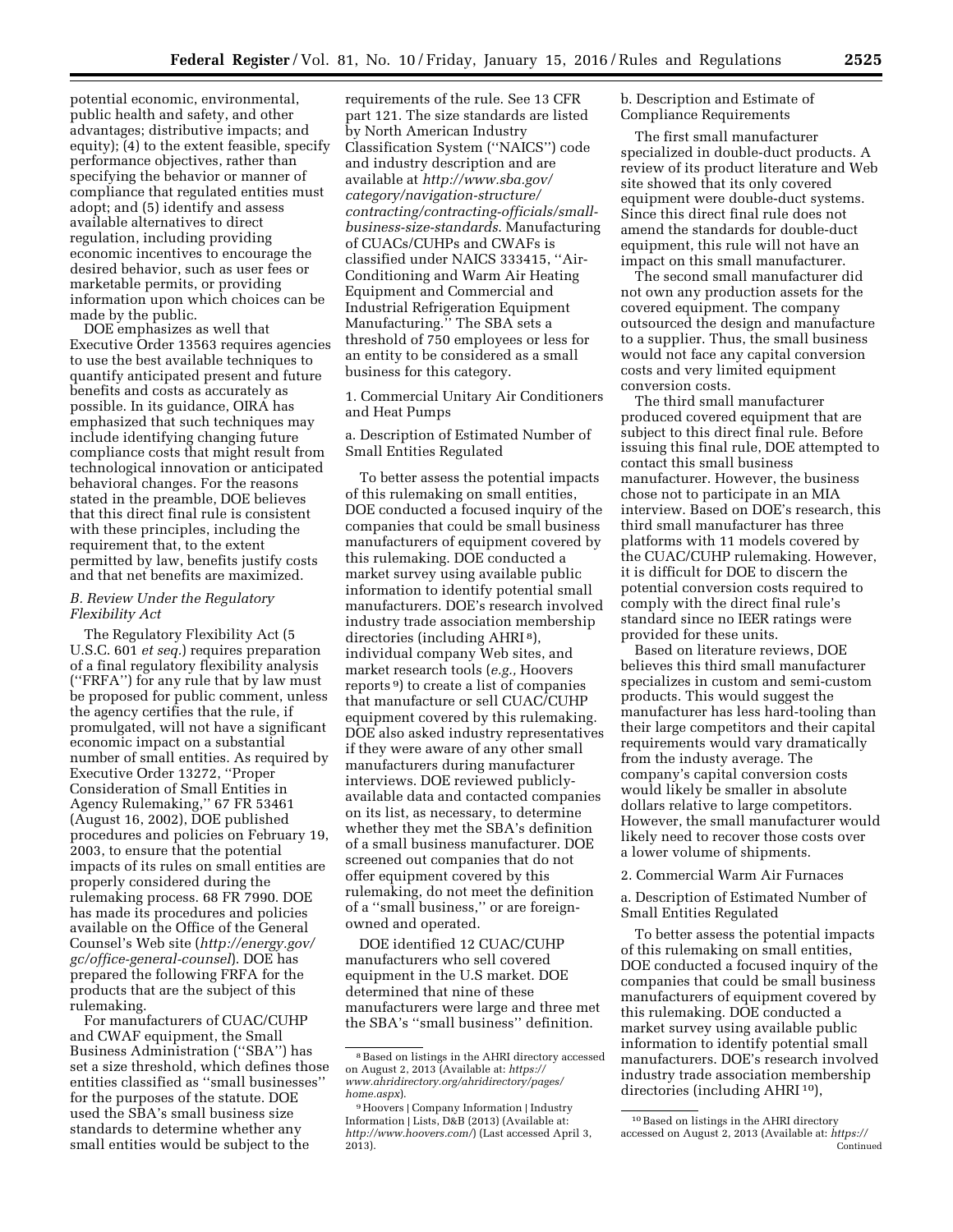individual company Web sites, and market research tools (*e.g.,* Hoovers reports 11) to create a list of companies that manufacture or sell CWAF equipment covered by this rulemaking. DOE also asked industry representatives if they were aware of any other small manufacturers during manufacturer interviews. DOE reviewed publiclyavailable data and contacted companies on its list, as necessary, to determine whether they met the SBA's definition of a small business manufacturer. DOE screened out companies that do not offer equipment covered by this rulemaking, do not meet the definition of a ''small business,'' or are foreignowned and operated.

DOE identified 14 manufacturers of CWAFs sold in the U.S. market. DOE determined that eleven manufacturers were large and three manufacturers met the SBA's definition of a ''small business''.

Before issuing this document, DOE attempted to contact each small business CWAF equipment manufacturer it had identified. None of them, however, consented to formal interviews. DOE also attempted to obtain information about small business impacts while interviewing large manufacturers.

DOE identified one small gas-fired CWAF manufacturer and two small oilfired CWAF manufacturers. The gasfired CWAF manufacturer accounts for 17 of the 250 gas-fired CWAFs listings in the AHRI Directory,12 or approximately 7 percent of the listings. This small manufacturer offers product exclusively at 80-percent TE, and at the recommended TSL, would need to update all equipment offerings to meet a standard of 82-percent TE. However, this position is not unique. There are also some large gas-fired CWAF manufacturers that would need to update all equipment offerings to meet the direct final rule's standard. From a design perspective, DOE believes that most gas-fired equipment lines on the market today can be upgraded to achieve the standard with increases in heat exchange surface area.

With respect to oil-fired small business CWAF manufacturers, the first of these entities DOE examined accounts for 11 of the 16 oil-fired CWAFs listings in the AHRI Directory. This manufacturer produces some of the most efficient products on the market at 92-percent TE. Similarly, the second small oil-fired manufacturer produces the most efficient non-condensing equipment on the market at 84-percent TE. These two small oil-fired manufacturers would unlikely be at a technological disadvantage relative to its competitors at the recommended TSL. It is possible the small manufacturers would have a competitive advantage given its technological lead and experience in the niche market of high-efficiency commercial oil-fired warm air furnaces.

Since CWAFs have relatively low sales volumes, and because the industry as a whole generally produces equipment at the baseline, DOE believes the average impacts will be similar for large and small business manufacturers. DOE was unable to identify any publicly available information that would lead to a conclusion that small manufacturers would be differentially impacted by this direct final rule. Therefore, DOE assumed that small business manufacturers would face similar conversion costs as larger businesses. However, the small CWAF manufacturers may need to allocate a greater portion of their technical resources or may need to access outside capital to support the transition to the direct final rule's standard.

3. Duplication, Overlap, and Conflict With Other Rules and Regulations

DOE is not aware of any rules or regulations that duplicate, overlap, or conflict with the rule being considered today.

4. Significant Alternatives to the Rule

The discussion above analyzes impacts on small businesses that would result from the direct final rule. In addition to the other TSLs being considered, the direct final rule TSDs analyzing the potential impacts from standards for CUACs/CUHPs and CWAFs include an analysis of the following policy alternatives: (1) No change in standard; (2) consumer rebates; (3) consumer tax credits; (4) manufacturer tax credits; (5) voluntary energy efficiency targets; and (6) bulk government purchases. While these alternatives may mitigate to some varying extent the economic impacts on small entities compared to the adopted standards, DOE does not intend to consider these alternatives further

because in several cases, they would not be feasible to implement without authority and funding from Congress, and in all cases, DOE has determined that the energy savings of these alternatives are significantly smaller than those that are expected to result from adoption of the standards (0.2 percent to 2.4 percent of the energy savings from the adopted standards for CUACs/CUHPs, and less than 0.1 percent to 46 percent for CWAFs).13 Accordingly, DOE is declining to adopt any of these alternatives and is adopting the standards set forth in this document. (See chapter 17 of the direct final rule TSDs for further detail on the policy alternatives DOE considered.)

Further, EPCA provides that a manufacturer whose annual gross revenue from all of its operations does not exceed \$8,000,000 may apply for an exemption from all or part of an energy conservation standard for a period not longer than 24 months after the effective date of a final rule establishing the standard. Additionally, Section 504 of the Department of Energy Organization Act, 42 U.S.C. 7194, authorizes the Secretary to adjust a rule issued under EPCA in order to prevent ''special hardship, inequity, or unfair distribution of burdens'' that may be imposed on that manufacturer as a result of such rule. See 10 CFR part 430, subpart E, and part 1003 for additional details.

#### *C. Review Under the Paperwork Reduction Act*

Manufacturers of CUACs/CUHPs and CWAFs must certify to DOE that their equipment complies with any applicable energy conservation standards. In certifying compliance, manufacturers must test their equipment according to the DOE test procedures for CUACs/CUHPs and CWAFs, including any amendments adopted for those test procedures. DOE has established regulations for the certification and recordkeeping requirements for all covered consumer products and commercial equipment, including CUACs/CUHPs and CWAFs. 76 FR 12422 (March 7, 2011); 80 FR 5099 (Jan. 30, 2015). The collection-ofinformation requirement for certification and recordkeeping is subject to review and approval by OMB under the Paperwork Reduction Act (''PRA''). This requirement has been approved by OMB under OMB control number 1910–1400. The public

*[www.ahridirectory.org/ahridirectory/pages/](http://www.ahridirectory.org/ahridirectory/pages/home.aspx) [home.aspx](http://www.ahridirectory.org/ahridirectory/pages/home.aspx)*).

<sup>11</sup>Hoovers | Company Information | Industry Information | Lists, D&B (2013) (Available at: *<http://www.hoovers.com/>*) (Last accessed April 3, 2013).

<sup>12</sup>The AHRI directory lists approximately 1,000 units. Many of these units are from the same model line, share the same chassis, and have the same level of performance, but have different heating capacities or installed product options. DOE consolidated the AHRI listing of CWAFs such that all units from the same model line and chassis are listed together as a single unit.

<sup>13</sup>Bulk government purchase have a small impact on CWAF energy use in the nation, while commercial consumer rebates could significantly impact energy use.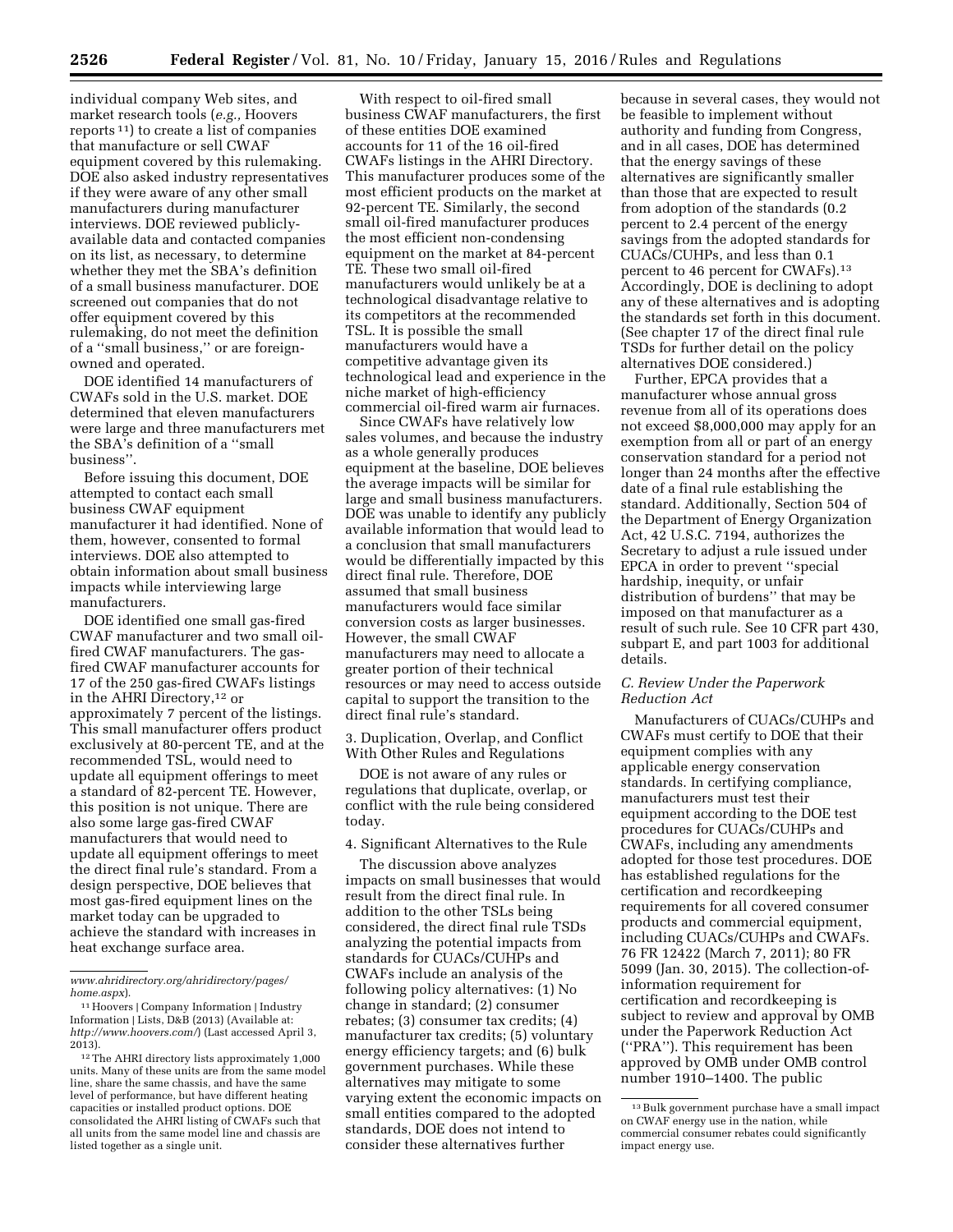reporting burden for the certification is estimated to average 30 hours per response, including the time for reviewing instructions, searching existing data sources, gathering and maintaining the data needed, and completing and reviewing the collection of information.

Notwithstanding any other provision of the law, no person is required to respond to, nor shall any person be subject to a penalty for failure to comply with, a collection of information subject to the requirements of the PRA, unless that collection of information displays a currently valid OMB Control Number.

## *D. Review Under the National Environmental Policy Act of 1969*

Pursuant to the National Environmental Policy Act of 1969 (''NEPA''), DOE has determined that the rule fits within the category of actions included in Categorical Exclusion (''CX'') B5.1 and otherwise meets the requirements for application of a CX. See 10 CFR part 1021, app. B, B5.1(b); § 1021.410(b) and app. B, B(1)–(5). The rule fits within the category of actions because it is a rulemaking that establishes energy conservation standards for consumer products or industrial equipment, and for which none of the exceptions identified in CX B5.1(b) apply. Therefore, DOE has made a CX determination for this rulemaking, and DOE does not need to prepare an Environmental Assessment or Environmental Impact Statement for this rule. DOE's CX determination for this rule is available at *[http://](http://energy.gov/nepa/categorical-exclusion-cx-determinations-cx) [energy.gov/nepa/categorical-exclusion](http://energy.gov/nepa/categorical-exclusion-cx-determinations-cx)[cx-determinations-cx.](http://energy.gov/nepa/categorical-exclusion-cx-determinations-cx)* 

#### *E. Review Under Executive Order 13132*

Executive Order 13132, ''Federalism,'' 64 FR 43255 (August 10, 1999) imposes certain requirements on Federal agencies formulating and implementing policies or regulations that preempt State law or that have Federalism implications. The Executive Order requires agencies to examine the constitutional and statutory authority supporting any action that would limit the policymaking discretion of the States and to carefully assess the necessity for such actions. The Executive Order also requires agencies to have an accountable process to ensure meaningful and timely input by State and local officials in the development of regulatory policies that have Federalism implications. On March 14, 2000, DOE published a statement of policy describing the intergovernmental consultation process it will follow in the development of such regulations. 65 FR 13735. DOE has

examined this direct final rule and has determined that it would not have a substantial direct effect on the States, on the relationship between the national government and the States, or on the distribution of power and responsibilities among the various levels of government. EPCA governs and prescribes Federal preemption of State regulations as to energy conservation for the equipment subject to this direct final rule. States can petition DOE for exemption from such preemption to the extent, and based on criteria, set forth in EPCA. (42 U.S.C. 6297) Therefore, no further action is required by Executive Order 13132.

#### *F. Review Under Executive Order 12988*

With respect to the review of existing regulations and the promulgation of new regulations, section 3(a) of Executive Order 12988, ''Civil Justice Reform,'' imposes on Federal agencies the general duty to adhere to the following requirements: (1) Eliminate drafting errors and ambiguity; (2) write regulations to minimize litigation; (3) provide a clear legal standard for affected conduct rather than a general standard; and (4) promote simplification and burden reduction. 61 FR 4729 (Feb. 7, 1996). Regarding the review required by section 3(a), section 3(b) of Executive Order 12988 specifically requires that Executive agencies make every reasonable effort to ensure that the regulation: (1) Clearly specifies the preemptive effect, if any; (2) clearly specifies any effect on existing Federal law or regulation; (3) provides a clear legal standard for affected conduct while promoting simplification and burden reduction; (4) specifies the retroactive effect, if any; (5) adequately defines key terms; and (6) addresses other important issues affecting clarity and general draftsmanship under any guidelines issued by the Attorney General. Section 3(c) of Executive Order 12988 requires Executive agencies to review regulations in light of applicable standards in section 3(a) and section 3(b) to determine whether they are met or it is unreasonable to meet one or more of them. DOE has completed the required review and determined that, to the extent permitted by law, this direct final rule meets the relevant standards of Executive Order 12988.

#### *G. Review Under the Unfunded Mandates Reform Act of 1995*

Title II of the Unfunded Mandates Reform Act of 1995 (''UMRA'') requires each Federal agency to assess the effects of Federal regulatory actions on State, local, and Tribal governments and the private sector. Pub. L. 104–4, sec. 201

(codified at 2 U.S.C. 1531). For a regulatory action likely to result in a rule that may cause the expenditure by State, local, and Tribal governments, in the aggregate, or by the private sector of \$100 million or more in any one year (adjusted annually for inflation), section 202 of UMRA requires a Federal agency to publish a written statement that estimates the resulting costs, benefits, and other effects on the national economy. (2 U.S.C. 1532(a), (b)) The UMRA also requires a Federal agency to develop an effective process to permit timely input by elected officers of State, local, and Tribal governments on a ''significant intergovernmental mandate,'' and requires an agency plan for giving notice and opportunity for timely input to potentially affected small governments before establishing any requirements that might significantly or uniquely affect them. On March 18, 1997, DOE published a statement of policy on its process for intergovernmental consultation under UMRA. 62 FR 12820. DOE's policy statement is also available at *[http://](http://energy.gov/sites/prod/files/gcprod/documents/umra_97.pdf) [energy.gov/sites/prod/files/gcprod/](http://energy.gov/sites/prod/files/gcprod/documents/umra_97.pdf) [documents/umra](http://energy.gov/sites/prod/files/gcprod/documents/umra_97.pdf)*\_*97.pdf*.

DOE has concluded that this direct final rule may require expenditures of \$100 million or more in any one year on the private sector. Such expenditures may include: (1) Investment in research and development and in capital expenditures by CUAC/CUHP and CWAF manufacturers in the years between the direct final rule and the compliance date for the new standards, and (2) incremental additional expenditures by consumers to purchase higher-efficiency CUACs/CUHPs and CWAFs.

Section 202 of UMRA authorizes a Federal agency to respond to the content requirements of UMRA in any other statement or analysis that accompanies the direct final rule. (2 U.S.C. 1532(c)) The content requirements of section 202(b) of UMRA relevant to a private sector mandate substantially overlap the economic analysis requirements that apply under section 325(o) of EPCA and Executive Order 12866. The **SUPPLEMENTARY INFORMATION** section of this document and the ''Regulatory Impact Analysis'' section of the TSD for this direct final rule respond to those requirements.

Under section 205 of UMRA, the Department is obligated to identify and consider a reasonable number of regulatory alternatives before promulgating a rule for which a written statement under section 202 is required. (2 U.S.C. 1535(a)) DOE is required to select from those alternatives the most cost-effective and least burdensome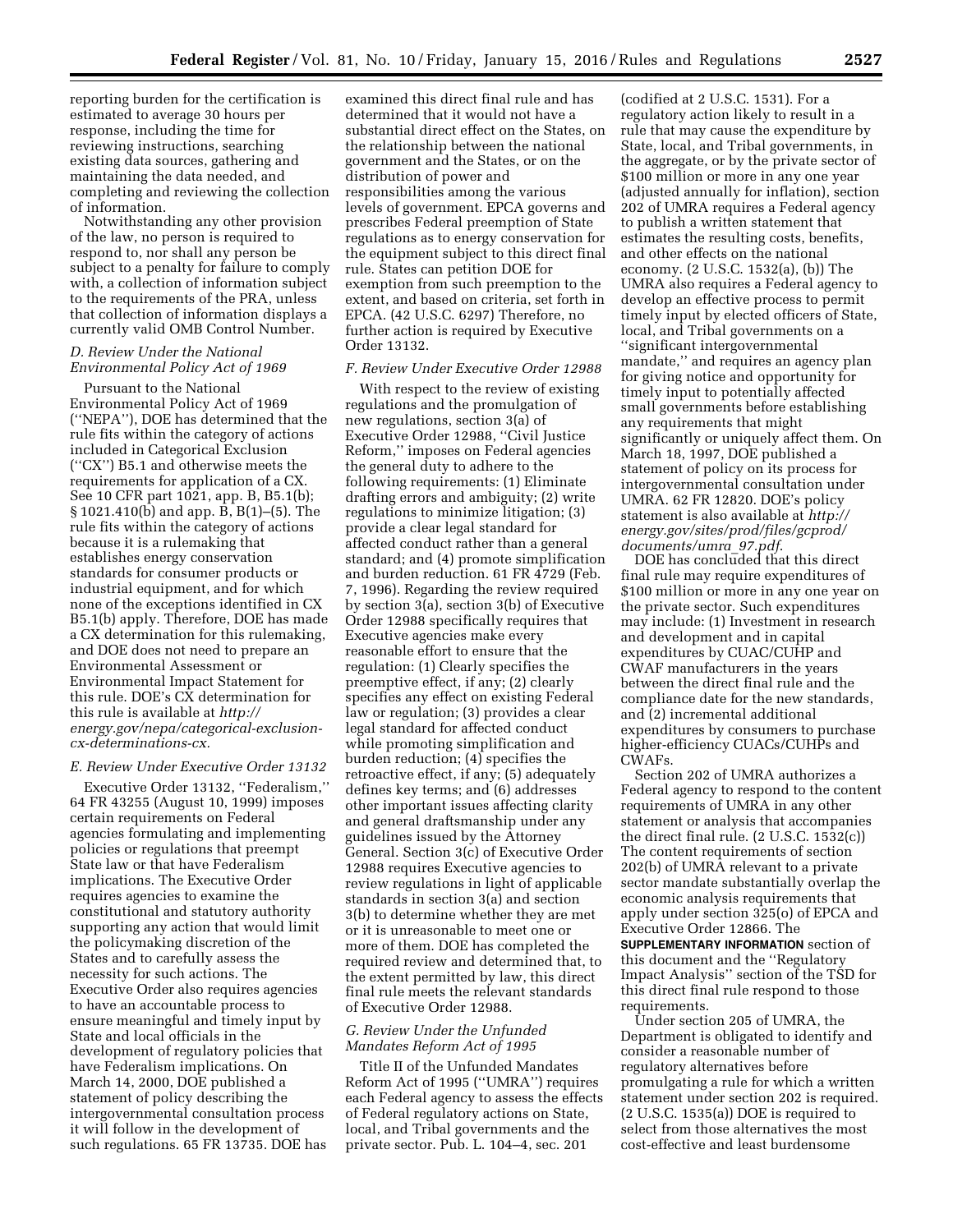alternative that achieves the objectives of the rule unless DOE publishes an explanation for doing otherwise, or the selection of such an alternative is inconsistent with law. This direct final rule would establish amended energy conservation standards for CUACs/ CUHPs and CWAFs that are designed to achieve the maximum improvement in energy efficiency that DOE has determined to be both technologically feasible and economically justified. A full discussion of the alternatives considered by DOE is presented in chapter 17 of the CUACs/CUHPs and CWAFs TSDs for this direct final rule.

## *H. Review Under the Treasury and General Government Appropriations Act, 1999*

Section 654 of the Treasury and General Government Appropriations Act, 1999 (Pub. L. 105–277) requires Federal agencies to issue a Family Policymaking Assessment for any rule that may affect family well-being. This direct final rule would not have any impact on the autonomy or integrity of the family as an institution. Accordingly, DOE has concluded that it is not necessary to prepare a Family Policymaking Assessment.

#### *I. Review Under Executive Order 12630*

Pursuant to Executive Order 12630, ''Governmental Actions and Interference with Constitutionally Protected Property Rights,'' 53 FR 8859 (March 18, 1988), DOE has determined that this direct final rule would not result in any takings that might require compensation under the Fifth Amendment to the U.S. Constitution.

#### *J. Review Under the Treasury and General Government Appropriations Act, 2001*

Section 515 of the Treasury and General Government Appropriations Act, 2001 (44 U.S.C. 3516, note) provides for Federal agencies to review most disseminations of information to the public under information quality guidelines established by each agency pursuant to general guidelines issued by OMB. OMB's guidelines were published at 67 FR 8452 (Feb. 22, 2002), and DOE's guidelines were published at 67 FR 62446 (Oct. 7, 2002). DOE has reviewed this direct final rule under the OMB and DOE guidelines and has concluded that it is consistent with applicable policies in those guidelines.

## *K. Review Under Executive Order 13211*

Executive Order 13211, ''Actions Concerning Regulations That Significantly Affect Energy Supply, Distribution, or Use,'' 66 FR 28355 (May

22, 2001), requires Federal agencies to prepare and submit to OIRA at OMB, a Statement of Energy Effects for any significant energy action. A ''significant energy action'' is defined as any action by an agency that promulgates or is expected to lead to promulgation of a final rule, and that: (1) Is a significant regulatory action under Executive Order 12866, or any successor order; and (2) is likely to have a significant adverse effect on the supply, distribution, or use of energy, or (3) is designated by the Administrator of OIRA as a significant energy action. For any significant energy action, the agency must give a detailed statement of any adverse effects on energy supply, distribution, or use should the proposal be implemented, and of reasonable alternatives to the action and their expected benefits on energy supply, distribution, and use.

DOE has concluded that this regulatory action, which sets forth amended energy conservation standards for CUACs/CUHPs and CWAFs, is not a significant energy action because the standards are not likely to have a significant adverse effect on the supply, distribution, or use of energy, nor has it been designated as such by the Administrator at OIRA. Accordingly, DOE has not prepared a Statement of Energy Effects on this direct final rule.

## *L. Review Under the Information Quality Bulletin for Peer Review*

On December 16, 2004, OMB, in consultation with the Office of Science and Technology Policy (OSTP), issued its Final Information Quality Bulletin for Peer Review (the Bulletin). 70 FR 2664 (Jan. 14, 2005). The Bulletin establishes that certain scientific information shall be peer reviewed by qualified specialists before it is disseminated by the Federal Government, including influential scientific information related to agency regulatory actions. The purpose of the bulletin is to enhance the quality and credibility of the Government's scientific information. Under the Bulletin, the energy conservation standards rulemaking analyses are ''influential scientific information,'' which the Bulletin defines as ''scientific information the agency reasonably can determine will have, or does have, a clear and substantial impact on important public policies or private sector decisions.'' *Id.* at FR 2667.

In response to OMB's Bulletin, DOE conducted formal in-progress peer reviews of the energy conservation standards development process and analyses and has prepared a Peer Review Report pertaining to the energy conservation standards rulemaking

analyses. Generation of this report involved a rigorous, formal, and documented evaluation using objective criteria and qualified and independent reviewers to make a judgment as to the technical/scientific/business merit, the actual or anticipated results, and the productivity and management effectiveness of programs and/or projects. The ''Energy Conservation Standards Rulemaking Peer Review Report'' dated February 2007 has been disseminated and is available at the following Web site: *[www1.eere.energy.gov/buildings/](http://www1.eere.energy.gov/buildings/appliance_standards/peer_review.html) appliance*\_*[standards/peer](http://www1.eere.energy.gov/buildings/appliance_standards/peer_review.html)*\_*review.html*.

## *M. Congressional Notification*

As required by 5 U.S.C. 801, DOE will report to Congress on the promulgation of this direct final rule prior to its effective date. The report will state that it has been determined that the rule is a ''major rule'' as defined by 5 U.S.C. 804(2). DOE also will submit the supporting analyses to the Comproller General in the U.S. Government Accountability Office (''GAO'') and make them available to each House of Congress.

### **VII. Approval of the Office of the Secretary**

The Secretary of Energy has approved publication of this direct final rule.

#### **List of Subjects in 10 CFR Part 431**

Administrative practice and procedure, Confidential business information, Energy conservation, Household appliances, Imports, Intergovernmental relations, Reporting and recordkeeping requirements, Small businesses.

Issued in Washington, DC, on December 17, 2015.

## **David T. Danielson,**

*Assistant Secretary, Energy Efficiency and Renewable Energy.* 

For the reasons set forth in the preamble, DOE amends part 431 of chapter II, subchapter D, of title 10 of the Code of Federal Regulations, as set forth below:

## **PART 431—ENERGY EFFICIENCY PROGRAM FOR CERTAIN COMMERCIAL AND INDUSTRIAL EQUIPMENT**

■ 1. The authority citation for part 431 continues to read as follows:

**Authority:** 42 U.S.C. 6291–6317.

■ 2. Section 431.77 is revised to read as follows: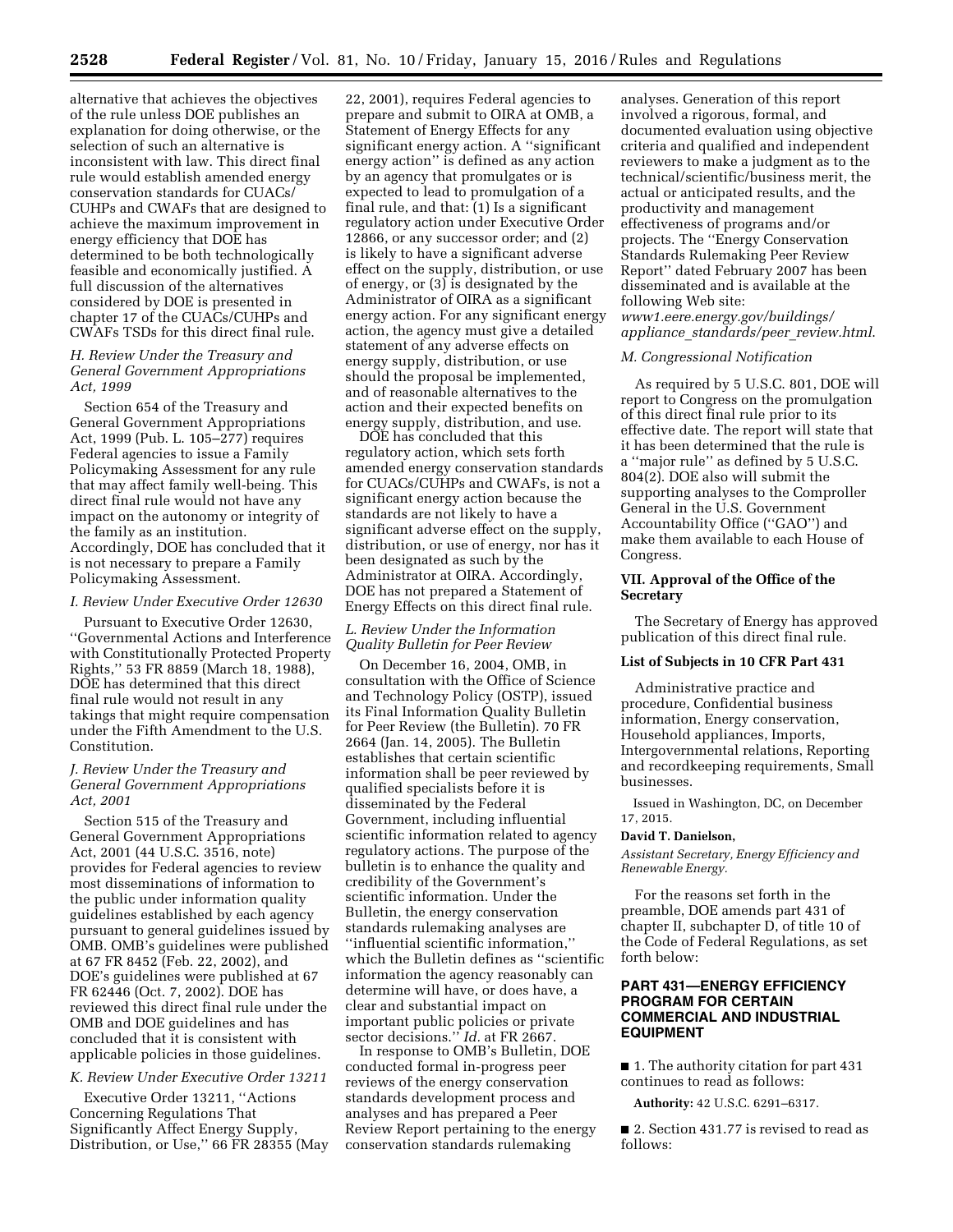#### **§ 431.77 Energy conservation standards and their effective dates.**

(a) *Gas-fired commercial warm air furnaces.* Each gas-fired commercial warm air furnace must meet the following energy efficiency standard levels:

(1) For gas-fired commercial warm air furnaces manufactured starting on January 1, 1994, until January 1, 2023, the TE at the maximum rated capacity (rated maximum input) must be not less than 80 percent; and

(2) For gas-fired commercial warm air furnaces manufactured starting on January 1, 2023, the TE at the maximum rated capacity (rated maximum input) must be not less than 81 percent.

(b) *Oil-fired commercial warm air furnaces.* Each oil-fired commercial warm air furnace must meet the following energy efficiency standard levels:

(1) For oil-fired commercial warm air furnaces manufactured starting on January 1, 1994, until January 1, 2023, the TE at the maximum rated capacity (rated maximum input) must be not less than 81 percent; and

(2) For oil-fired commercial warm air furnaces manufactured starting on January 1, 2023, the TE at the maximum rated capacity (rated maximum input) must be not less than 82 percent.

■ 3. Section 431.92 is amended by adding the definition of ''Double-duct

air conditioner or heat pump means aircooled commercial package air conditioning and heating equipment'' in alphabetical order to read as follows:

#### **§ 431.92 Definitions concerning commercial air conditioners and heat pumps.**

\* \* \* \* \* *Double-duct air conditioner or heat pump means air-cooled commercial package air conditioning and heating equipment* that—

(1) Is either a horizontal single package or split-system unit; or a vertical unit that consists of two components that may be shipped or installed either connected or split;

(2) Is intended for indoor installation with ducting of outdoor air from the building exterior to and from the unit, as evidenced by the unit and/or all of its components being non-weatherized, including the absence of any marking (or listing) indicating compliance with UL 1995, "Heating and Cooling Equipment,'' or any other equivalent requirements for outdoor use;

(3)(i) If it is a horizontal unit, a complete unit has a maximum height of 35 inches; (ii) If it is a vertical unit, a complete unit has a maximum depth of 35 inches; and

(4) Has a rated cooling capacity greater than or equal to 65,000 Btu/h and up to 300,000 Btu/h. \* \* \* \* \*

■ 4. Section 431.97 is amended by:

■ a. Redesignating Tables 5 through 11 as Tables 7 through 13;

■ b. Revising paragraph (b) and the introductory text of paragraph (c);

■ c. In paragraph (d)(1) introductory text, removing ''Table 7'' and adding in its place ''Table 9'';

 $\blacksquare$  d. In paragraph (d)(2) introductory text, removing ''Table 8'' and adding in its place ''Table 10''; and

■ e. In paragraph (d)(3) introductory text, removing ''Table 9'' and adding in its place ''Table 11''.

The revisions read as follows:

### **§ 431.97 Energy efficiency standards and their compliance dates.**

\* \* \* \* \*

(b) Each commercial air conditioner or heat pump (not including single package vertical air conditioners and single package vertical heat pumps, packaged terminal air conditioners and packaged terminal heat pumps, computer room air conditioners, and variable refrigerant flow systems) manufactured starting on the compliance date listed in the corresponding table must meet the applicable minimum energy efficiency standard level(s) set forth in Tables 1 through 6 of this section.

TABLE 1 TO § 431.97—MINIMUM COOLING EFFICIENCY STANDARDS FOR AIR CONDITIONING AND HEATING EQUIPMENT [Not including single package vertical air conditioners and single package vertical heat pumps, packaged terminal air conditioners and packaged terminal heat pumps, computer room air conditioners, and variable refrigerant flow multi-split air conditioners and heat pumps]

| Equipment type                                                                                                    | Cooling capacity                            | Subcategory | Heating type                                    | <b>Efficiency level</b>                  | Compliance date:<br>Equipment manufac-<br>tured starting on |
|-------------------------------------------------------------------------------------------------------------------|---------------------------------------------|-------------|-------------------------------------------------|------------------------------------------|-------------------------------------------------------------|
| Small Commercial Package<br>Air Conditioning and Heat-<br>ing Equipment (Air-Cooled,<br>3-Phase, Split-System).   | <65,000 Btu/h                               | AC          |                                                 | SEER = $13$                              | June 16, 2008.                                              |
|                                                                                                                   |                                             | <b>HP</b>   |                                                 | SEER = 13    June 16, 2008. <sup>1</sup> |                                                             |
| Small Commercial Package<br>Air Conditioning and Heat-<br>ing Equipment (Air-Cooled,<br>3-Phase, Single-Package). | <65,000 Btu/h                               | AC          |                                                 | SEER = 13                                | June 16, 2008. <sup>1</sup>                                 |
|                                                                                                                   |                                             | <b>HP</b>   |                                                 | SEER = 13                                | June 16, 2008. <sup>1</sup>                                 |
| Small Commercial Package<br>Air Conditioning and Heat-<br>ing Equipment (Air-Cooled).                             | $\geq$ 65,000 Btu/h and<br><135,000 Btu/h.  | AC          | No Heating or Electric Re-<br>sistance Heating. | EER = $11.2$                             | January 1, 2010. <sup>2</sup>                               |
|                                                                                                                   |                                             |             | All Other Types of Heating                      |                                          | EER = 11.0    January 1, 2010. <sup>2</sup>                 |
|                                                                                                                   |                                             | <b>HP</b>   | No Heating or Electric Re-<br>sistance Heating. | $EER = 11.0$                             | January 1, 2010. <sup>2</sup>                               |
|                                                                                                                   |                                             |             | All Other Types of Heating                      |                                          | EER = 10.8    January 1, 2010. <sup>2</sup>                 |
| Large Commercial Package<br>Air Conditioning and Heat-<br>ing Equipment (Air-Cooled).                             | $\geq$ 135,000 Btu/h and<br><240,000 Btu/h. | AC          | No Heating or Electric Re-<br>sistance Heating. | $EER = 11.0$                             | January 1, 2010. <sup>2</sup>                               |
|                                                                                                                   |                                             |             | All Other Types of Heating                      |                                          | EER = 10.8  January 1, 2010. <sup>2</sup>                   |
|                                                                                                                   |                                             | <b>HP</b>   | No Heating or Electric Re-<br>sistance Heating. | $EER = 10.6$                             | January 1, 2010. <sup>2</sup>                               |
|                                                                                                                   |                                             |             | All Other Types of Heating                      |                                          | EER = 10.4  January 1, 2010. <sup>2</sup>                   |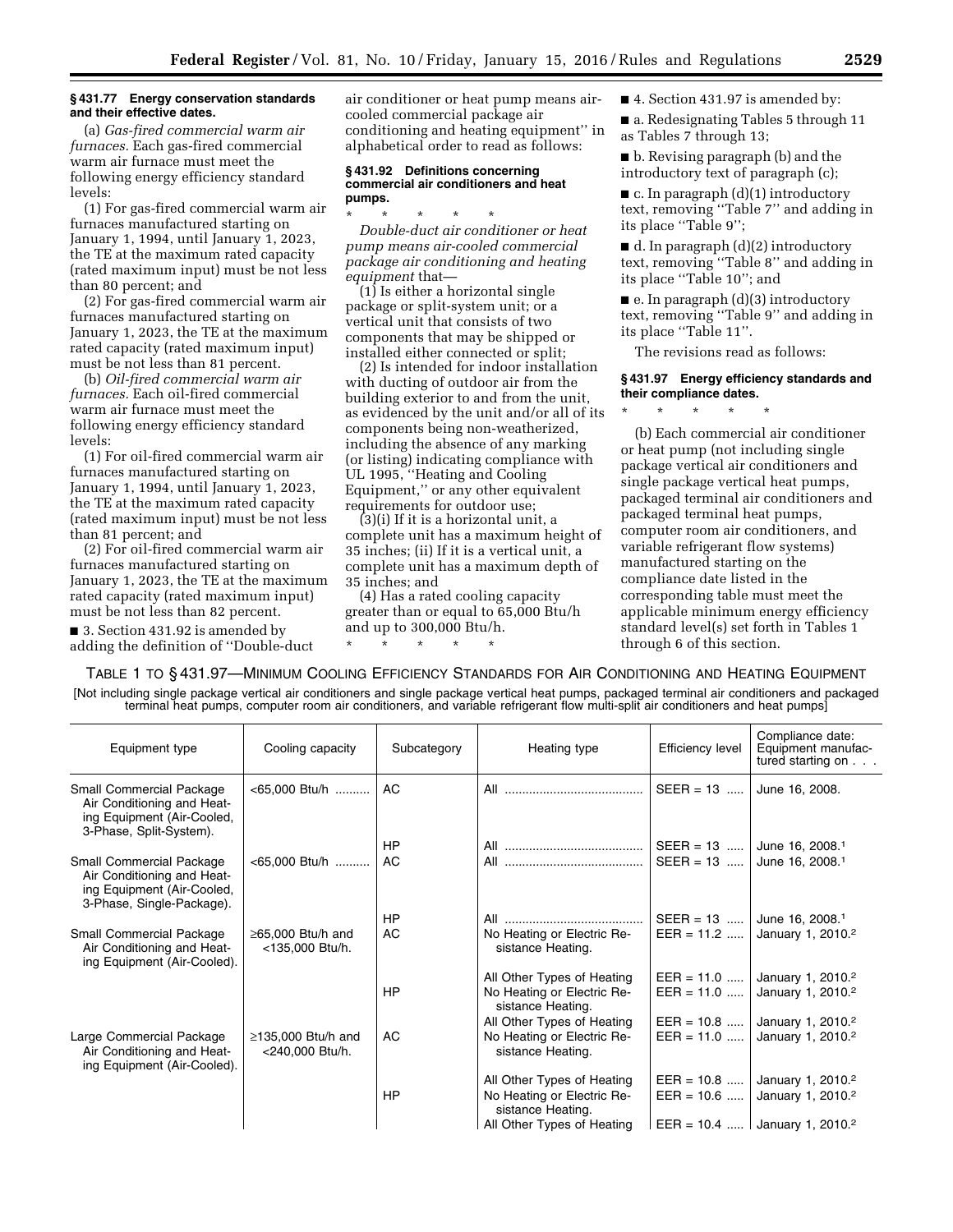۳

# TABLE 1 TO § 431.97—MINIMUM COOLING EFFICIENCY STANDARDS FOR AIR CONDITIONING AND HEATING EQUIPMENT— **Continued**

[Not including single package vertical air conditioners and single package vertical heat pumps, packaged terminal air conditioners and packaged terminal heat pumps, computer room air conditioners, and variable refrigerant flow multi-split air conditioners and heat pumps]

| Equipment type                                                                                                           | Cooling capacity                            | Subcategory | Heating type                                    | <b>Efficiency level</b> | Compliance date:<br>Equipment manufac-<br>tured starting on |
|--------------------------------------------------------------------------------------------------------------------------|---------------------------------------------|-------------|-------------------------------------------------|-------------------------|-------------------------------------------------------------|
| Very Large Commercial<br>Package Air Conditioning<br>and Heating Equipment<br>(Air-Cooled).                              | $\geq$ 240.000 Btu/h and<br><760,000 Btu/h. | AC          | No Heating or Electric Re-<br>sistance Heating. | $EER = 10.0$            | January 1, 2010. <sup>2</sup>                               |
|                                                                                                                          |                                             |             | All Other Types of Heating                      | EER = $9.8$             | January 1, 2010. <sup>2</sup>                               |
|                                                                                                                          |                                             | HP          | No Heating or Electric Re-<br>sistance Heating. | $EER = 9.5$             | January 1, 2010. <sup>2</sup>                               |
|                                                                                                                          |                                             |             | All Other Types of Heating                      | $EER = 9.3$             | January 1, 2010. <sup>2</sup>                               |
| Small Commercial Package<br>Air Conditioning and Heat-<br>ing Equipment (Water-<br>Cooled).                              | <65,000 Btu/h                               | AC          |                                                 | $EER = 12.1$            | October 29, 2003.                                           |
|                                                                                                                          | ≥65,000 Btu/h and<br><135,000 Btu/h.        | АC          | No Heating or Electric Re-<br>sistance Heating. | $EER = 12.1$            | June 1, 2013.                                               |
|                                                                                                                          |                                             |             | All Other Types of Heating                      | $EER = 11.9$            | June 1, 2013.                                               |
| Large Commercial Package<br>Air-Conditioning and Heat-<br>ing Equipment (Water-<br>Cooled).                              | ≥135,000 Btu/h and<br><240,000 Btu/h.       | AC          | No Heating or Electric Re-<br>sistance Heating. | $EER = 12.5$            | June 1, 2014.                                               |
|                                                                                                                          |                                             |             | All Other Types of Heating                      | $EER = 12.3$            | June 1, 2014.                                               |
| Very Large Commercial<br>Package Air-Conditioning<br>and Heating Equipment<br>(Water-Cooled).                            | $\geq$ 240.000 Btu/h and<br><760,000 Btu/h. | AC          | No Heating or Electric Re-<br>sistance Heating. | $EER = 12.4$            | June 1, 2014.                                               |
|                                                                                                                          |                                             |             | All Other Types of Heating                      | $EER = 12.2$            | June 1, 2014.                                               |
| Small Commercial Package<br>Air-Conditioning and Heat-<br>ing Equipment (Evapo-<br>ratively-Cooled).                     | <65,000 Btu/h                               | AC          |                                                 | $EER = 12.1$            | October 29, 2003.                                           |
|                                                                                                                          | $\geq$ 65.000 Btu/h and<br><135,000 Btu/h.  | AC          | No Heating or Electric Re-<br>sistance Heating. | $EER = 12.1$            | June 1, 2013.                                               |
|                                                                                                                          |                                             |             | All Other Types of Heating                      | $EER = 11.9$            | June 1, 2013.                                               |
| Large Commercial Package<br>Air-Conditioning and Heat-<br>ing Equipment (Evapo-<br>ratively-Cooled).                     | $\geq$ 135,000 Btu/h and<br><240,000 Btu/h. | AC          | No Heating or Electric Re-<br>sistance Heating. | $EER = 12.0$            | June 1, 2014.                                               |
|                                                                                                                          |                                             |             | All Other Types of Heating                      | $EER = 11.8$            | June 1, 2014.                                               |
| Very Large Commercial<br>Package Air Conditioning<br>and Heating Equipment<br>(Evaporatively-Cooled).                    | ≥240,000 Btu/h and<br><760,000 Btu/h.       | АC          | No Heating or Electric Re-<br>sistance Heating. | $EER = 11.9$            | June 1, 2014.                                               |
|                                                                                                                          |                                             |             | All Other Types of Heating                      | $EER = 11.7$            | June 1, 2014.                                               |
| Small Commercial Package<br>Air-Conditioning and Heat-<br>ing Equipment (Water-<br>Source: Water-to-Air,<br>Water-Loop). | <17,000 Btu/h                               | HP          |                                                 | $EER = 11.2$            | October 29, 2003. <sup>3</sup>                              |
|                                                                                                                          | $\geq$ 17,000 Btu/h and<br><65,000 Btu/h.   | HP          |                                                 | $EER = 12.0$            | October 29, 2003. <sup>3</sup>                              |
|                                                                                                                          | $\geq$ 65,000 Btu/h and<br><135,000 Btu/h.  | <b>HP</b>   |                                                 | $EER = 12.0$            | October 29, 2003.3                                          |

1And manufactured before January 1, 2017. See Table 3 of this section for updated efficiency standards.

<sup>2</sup> And manufactured before January 1, 2018. See Table 3 of this section for updated efficiency standards.

<sup>3</sup> And manufactured before October 9, 2015. See Table 3 of this section for updated efficiency standards.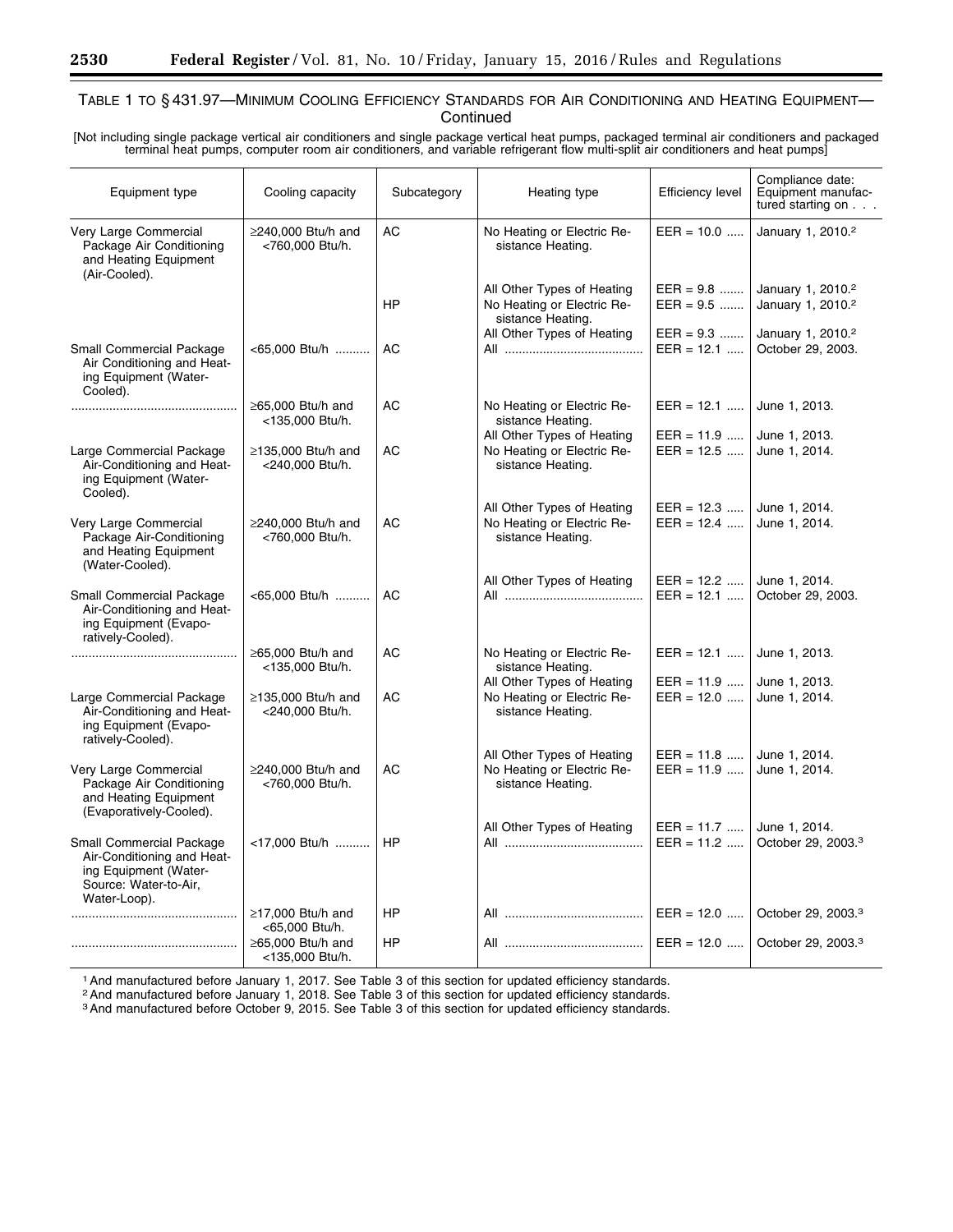# TABLE 2 TO § 431.97—MINIMUM HEATING EFFICIENCY STANDARDS FOR AIR CONDITIONING AND HEATING EQUIPMENT [HEAT PUMPS]

[Not including single package vertical air conditioners and single package vertical heat pumps, packaged terminal air conditioners and packaged terminal heat pumps, computer room air conditioners, variable refrigerant flow multi-split air conditioners and heat pumps, and double-duct air-cooled commercial package air conditioning and heating equipment]

| Equipment type                                                                                                | Cooling capacity                            | Efficiency level | Compliance date:<br>Equipment manufac-<br>tured starting on |
|---------------------------------------------------------------------------------------------------------------|---------------------------------------------|------------------|-------------------------------------------------------------|
| Small Commercial Package Air Conditioning and Heating<br>Equipment (Air-Cooled, 3-Phase, Split-System).       | $<65.000$ Btu/h                             |                  | June 16, 2008. <sup>1</sup>                                 |
| Small Commercial Pacakage Air-Conditioning and Heat-<br>ing Equipment (Air-Cooled, 3-Phase, Single-Package).  | <65,000 Btu/h                               |                  | June 16, 2008. <sup>1</sup>                                 |
| Small Commercial Package Air Conditioning and Heating<br>Equipment (Air-Cooled).                              | $\geq$ 65.000 Btu/h and <135.000<br>Btu/h.  |                  | January 1, 2010. <sup>2</sup>                               |
| Large Commercial Packaged Air Conditioning and Heat-<br>ing Equipment (Air-Cooled).                           | $\geq$ 135.000 Btu/h and<br><240,000 Btu/h. |                  | January 1, 2010. <sup>2</sup>                               |
| Very Large Commercial Packaged Air Conditioning and<br>Heating Equipment (Air-Cooled).                        | $\geq$ 240.000 Btu/h and<br><760.000 Btu/h. |                  | January 1, 2010. <sup>2</sup>                               |
| Small Commercial Packaged Air Conditioning and Heating<br>Equipment (Water-Source: Water-to-Air, Water-Loop). | $<$ 135.000 Btu/h                           |                  | October 29, 2003.                                           |

1And manufactured before January 1, 2017. See Table 4 of this section for updated heating efficiency standards.

2And manufactured before January 1, 2018. See Table 4 of this section for updated heating efficiency standards.

## TABLE 3 TO § 431.97—UPDATES TO THE MINIMUM COOLING EFFICIENCY STANDARDS FOR AIR CONDITIONING AND HEATING EQUIPMENT

[Not including single package vertical air conditioners and single package vertical heat pumps, packaged terminal air conditioners and packaged terminal heat pumps, computer room air conditioners, variable refrigerant flow multi-split air conditioners and heat pumps, and double-duct air-cooled commercial package air conditioning and heating equipment]

| Equipment type                                                                                                    | Cooling capacity                      | Subcategory | Heating type                                                                       | <b>Efficiency level</b>                         | Compliance date:<br>Equipment manufac-<br>tured starting on                        |
|-------------------------------------------------------------------------------------------------------------------|---------------------------------------|-------------|------------------------------------------------------------------------------------|-------------------------------------------------|------------------------------------------------------------------------------------|
| Small Commercial Packaged<br>Air Conditioning and Heat-<br>ing Equipment (Air-Cooled).                            | ≥65,000 Btu/h and<br><135,000 Btu/h.  | AC          | <b>Electric Resistance Heating</b><br>or No Heating.                               | $IEER = 12.9$<br>$IEER = 14.8$                  | January 1, 2018. <sup>1</sup><br>January 1, 2023.                                  |
|                                                                                                                   |                                       |             | All Other Types of Heating                                                         | $IEER = 12.7$<br>$IEER = 14.6$                  | January 1, 2018. <sup>1</sup><br>January 1, 2023.                                  |
|                                                                                                                   |                                       | <b>HP</b>   | <b>Electric Resistance Heating</b><br>or No Heating.<br>All Other Types of Heating | $IEER = 12.2$<br>$IEER = 14.1$<br>$IEER = 12.0$ | January 1, 2018. <sup>1</sup><br>January 1, 2023.<br>January 1, 2018. <sup>1</sup> |
|                                                                                                                   |                                       |             |                                                                                    | $IEER = 13.9$                                   | January 1, 2023.                                                                   |
| Large Commercial Packaged<br>Air Conditioning and Heat-<br>ing Equipment (Air-Cooled).                            | ≥135,000 Btu/h and<br><240,000 Btu/h. | AC          | <b>Electric Resistance Heating</b><br>or No Heating.                               | $IEER = 12.4$<br>$IEER = 14.2$                  | January 1, 2018. <sup>1</sup><br>January 1, 2023.                                  |
|                                                                                                                   |                                       |             | All Other Types of Heating                                                         | $IEER = 12.2$<br>$IEER = 14.0$                  | January 1, 2018. <sup>1</sup><br>January 1, 2023.                                  |
|                                                                                                                   |                                       | <b>HP</b>   | <b>Electric Resistance Heating</b><br>or No Heating.                               | $IEER = 11.6$<br>$IEER = 13.5$                  | January 1, 2018. <sup>1</sup><br>January 1, 2023.                                  |
|                                                                                                                   |                                       |             | All Other Types of Heating                                                         | $IEER = 11.4$<br>$IEER = 13.3$                  | January 1, 2018. <sup>1</sup><br>January 1, 2023.                                  |
| Very Large Commercial<br>Packaged Air Conditioning<br>and Heating Equipment<br>(Air-Cooled).                      | ≥240,000 Btu/h and<br><760,000 Btu/h. | AC          | <b>Electric Resistance Heating</b><br>or No Heating.                               | $IEER = 11.6$<br>$IEER = 13.2$                  | January 1, 2018. <sup>1</sup><br>January 1, 2023.                                  |
|                                                                                                                   |                                       |             | All Other Types of Heating                                                         | $IEER = 11.4$<br>$IEER = 13.0$                  | January 1, 2018. <sup>1</sup><br>January 1, 2023.                                  |
|                                                                                                                   |                                       | <b>HP</b>   | <b>Electric Resistance Heating</b><br>or No Heating.                               | $IEER = 10.6$<br>$IEER = 12.5$                  | January 1, 2018. <sup>1</sup><br>January 1, 2023.                                  |
|                                                                                                                   |                                       |             | All Other Types of Heating                                                         | $IEER = 10.4$<br>$IEER = 12.3$                  | January 1, 2018.1<br>January 1, 2023.                                              |
| Small Commercial Package<br>Air-Conditioning and Heat-<br>ing Equipment (Air-Cooled,<br>3-Phase, Split-System).   | <65,000 Btu/h    AC                   |             |                                                                                    | $SEER = 13.0$                                   | June 16, 2008.                                                                     |
|                                                                                                                   |                                       | $HP$        |                                                                                    | $SEER = 14.0$                                   | January 1, 2017.                                                                   |
| Small Commercial Package<br>Air-Conditioning and Heat-<br>ing Equipment (Air-Cooled,<br>3-Phase, Single-Package). | <65,000Btu/h                          | AC          |                                                                                    | $SEER = 14.0$                                   | January 1, 2017.                                                                   |
|                                                                                                                   |                                       |             |                                                                                    |                                                 |                                                                                    |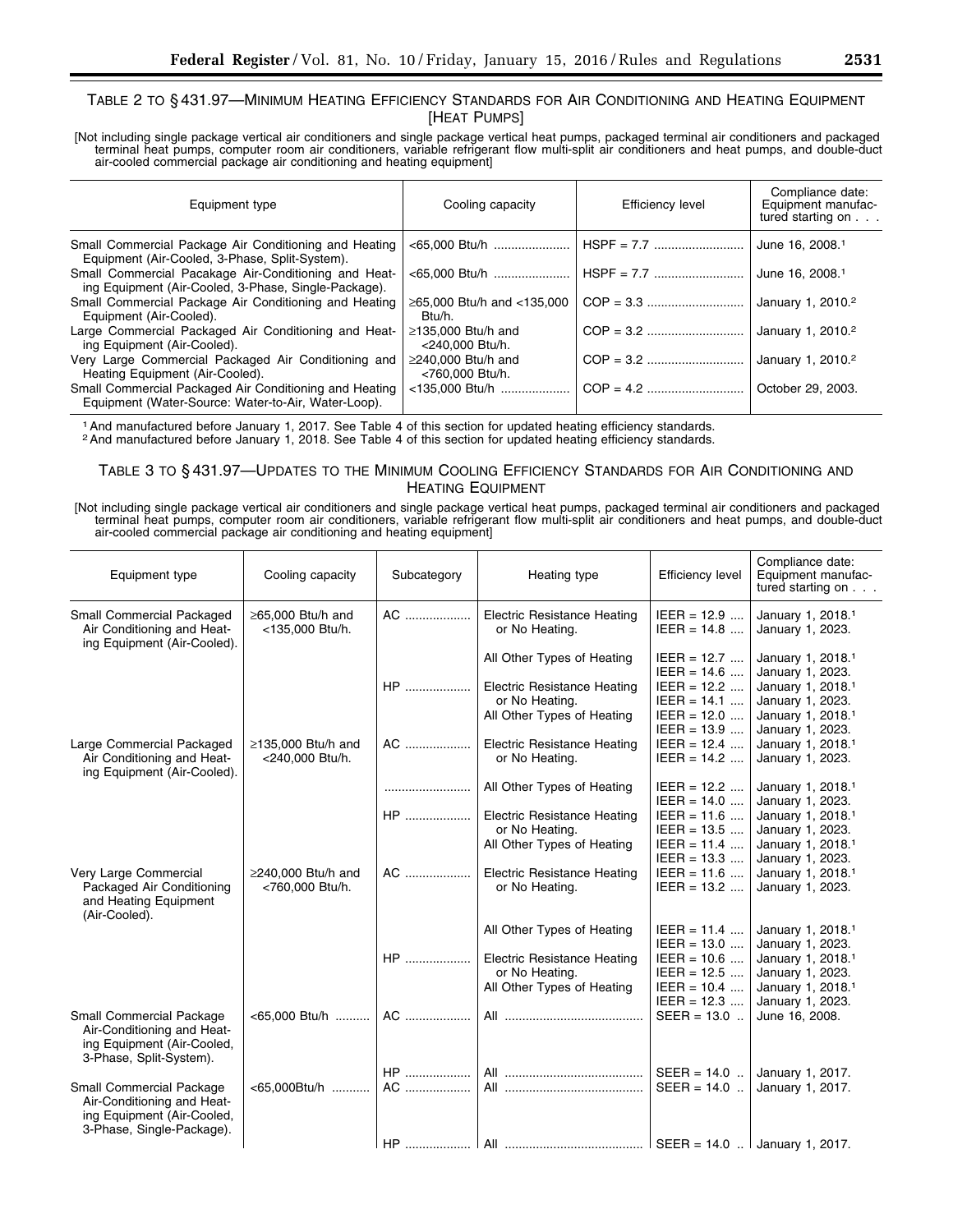## TABLE 3 TO § 431.97—UPDATES TO THE MINIMUM COOLING EFFICIENCY STANDARDS FOR AIR CONDITIONING AND HEATING EQUIPMENT—Continued

[Not including single package vertical air conditioners and single package vertical heat pumps, packaged terminal air conditioners and packaged terminal heat pumps, computer room air conditioners, variable refrigerant flow multi-split air conditioners and heat pumps, and double-duct air-cooled commercial package air conditioning and heating equipment]

| Equipment type                                                                                                           | Cooling capacity                             | Subcategory | Heating type | Efficiency level | Compliance date:<br>Equipment manufac-<br>tured starting on |
|--------------------------------------------------------------------------------------------------------------------------|----------------------------------------------|-------------|--------------|------------------|-------------------------------------------------------------|
| Small Commercial Packaged<br>Air-Conditioning and Heat-<br>ing Equipment (Water<br>Source: Water-to-Air,<br>Water-Loop). | $\lt$ 17,000 Btu/h    HP                     |             |              | $EER = 12.2$     | October 9, 2015.                                            |
|                                                                                                                          | $\geq$ 17,000 Btu/h and<br><65,000 Btu/h.    | <b>HP</b>   |              | $EER = 13.0$     | October 9, 2015.                                            |
|                                                                                                                          | $\geq$ 65,000 Btu/h and<br>$<$ 135.000Btu/h. | $HP$        |              | $EER = 13.0$     | October 9, 2015.                                            |

1And manufactured before January 1, 2023.

# TABLE 4 TO § 431.97—UPDATES TO THE MINIMUM HEATING EFFICIENCY STANDARDS FOR AIR-COOLED AIR CONDITIONING AND HEATING EQUIPMENT [HEAT PUMPS]

[Not including single package vertical air conditioners and single package vertical heat pumps, packaged terminal air conditioners and packaged terminal heat pumps, computer room air conditioners, variable refrigerant flow multi-split air conditioners and heat pumps, and double-duct air-cooled commercial package air conditioning and heating equipment]

| Equipment type                                                                                               | Cooling capacity                             | Efficiency level. <sup>1</sup> | Compliance date:<br>Equipment manufac-<br>tured starting on |
|--------------------------------------------------------------------------------------------------------------|----------------------------------------------|--------------------------------|-------------------------------------------------------------|
| Small Commercial Package Air Conditioning and Heating<br>Equipment (Air-Cooled, 3-Phase, Split-Sytem).       | $<65.000$ Btu/h                              |                                | January 1, 2017.                                            |
| Small Commercial Package Air Conditioning and Heating<br>Equipment (Air-Cooled, 3-Phase, Single Package).    | $<65,000$ Btu/h                              |                                | January 1, 2017.                                            |
| Small Commercial Package Air Conditioning and Heating<br>Equipment (Water-Source: Water-to-Air, Water-Loop). | $<$ 135.000 Btu/h                            |                                | October 9, 2015.                                            |
| Small Commercial Packaged Air Conditioning and Heating<br>Equipment (Air-Cooled).                            | $\geq$ 65.000 Btu/h and<br>$<$ 135.000 Btu/h |                                | January 1, 2018. <sup>2</sup><br>January 1, 2023.           |
| Large Commercial Packaged Air Conditioning and Heat-<br>ing Equipment (Air-Cooled).                          | $\geq$ 135.000 Btu/h and<br><240.000 Btu/h   |                                | January 1, 2018. <sup>2</sup><br>January 1, 2023.           |
| Very Large Commercial Packaged Air Conditioning and<br>Heating Equipment (Air-Cooled).                       | $\geq$ 240.000 Btu/h and<br><760,000 Btu/h   |                                | January 1, 2018.                                            |

 $1$  For units tested using the relevant AHRI Standards, all COP values must be rated at 47  $\degree$ F outdoor dry-bulb temperature for air-cooled equip-<br>ment.

<sup>2</sup> And manufactured before January 1, 2023.

# TABLE 5 TO § 431.97—MINIMUM COOLING EFFICIENCY STANDARDS FOR DOUBLE-DUCT AIR-CONDITIONING AND HEATING EQUIPMENT

| Equipment type                                                                                            | Cooling capacity                            | Subcategory | Heating type                                         | Efficiency level | Compliance date:<br>Equipment manufac-<br>tured starting on |
|-----------------------------------------------------------------------------------------------------------|---------------------------------------------|-------------|------------------------------------------------------|------------------|-------------------------------------------------------------|
| Small Double-Duct Commer-<br>cial Packaged Air Condi-<br>tioning and Heating Equip-<br>ment (Air-Cooled). | $\geq$ 65,000 Btu/h and<br><135,000 Btu/h.  | AC          | <b>Electric Resistance Heating</b><br>or No Heating. | EER = $11.2$     | January 1, 2010.                                            |
|                                                                                                           |                                             |             | All Other Types of Heating                           |                  | EER = 11.0    January 1, 2010.                              |
|                                                                                                           |                                             | HP          | <b>Electric Resistance Heating</b><br>or No Heating. | $EER = 11.0$     | January 1, 2010.                                            |
|                                                                                                           |                                             |             | All Other Types of Heating                           | EER = $10.8$     | January 1, 2010.                                            |
| Large Commercial Double-<br>Duct Packaged Air Condi-<br>tioning and Heating Equip-<br>ment (Air-Cooled).  | $\geq$ 135,000 Btu/h and<br><240,000 Btu/h. | AC          | <b>Electric Resistance Heating</b><br>or No Heating. | $EER = 11.0$     | January 1, 2010.                                            |
|                                                                                                           |                                             |             | All Other Types of Heating                           | $EER = 10.8$     | January 1, 2010.                                            |
|                                                                                                           |                                             | <b>HP</b>   | Electric Resistance Heating<br>or No Heating.        | $EER = 10.6$     | January 1, 2010.                                            |
|                                                                                                           |                                             |             | All Other Types of Heating                           | $EER = 10.4$     | January 1, 2010.                                            |
| Very Large Double-Duct<br>Commercial Packaged Air<br>Conditioning and Heating                             | $\geq$ 240,000 Btu/h and<br><300,000 Btu/h. | AC          | Electric Resistance Heating<br>or No Heating.        | $EER = 10.0$     | January 1, 2010.                                            |
| Equipment (Air-Cooled).                                                                                   |                                             |             |                                                      |                  |                                                             |